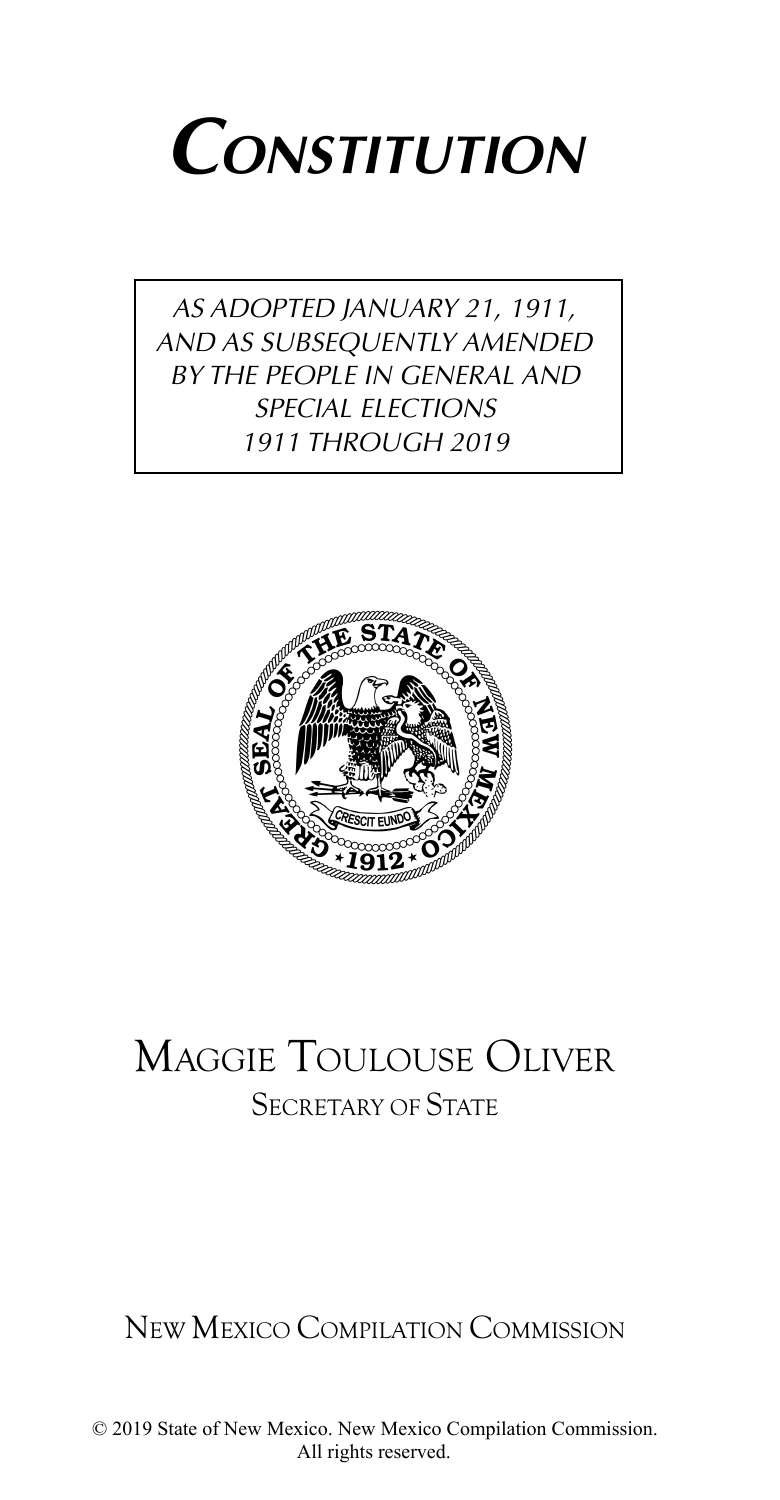COPYRIGHT © 2019 BY THE STATE OF NEW MEXICO. All rights reserved.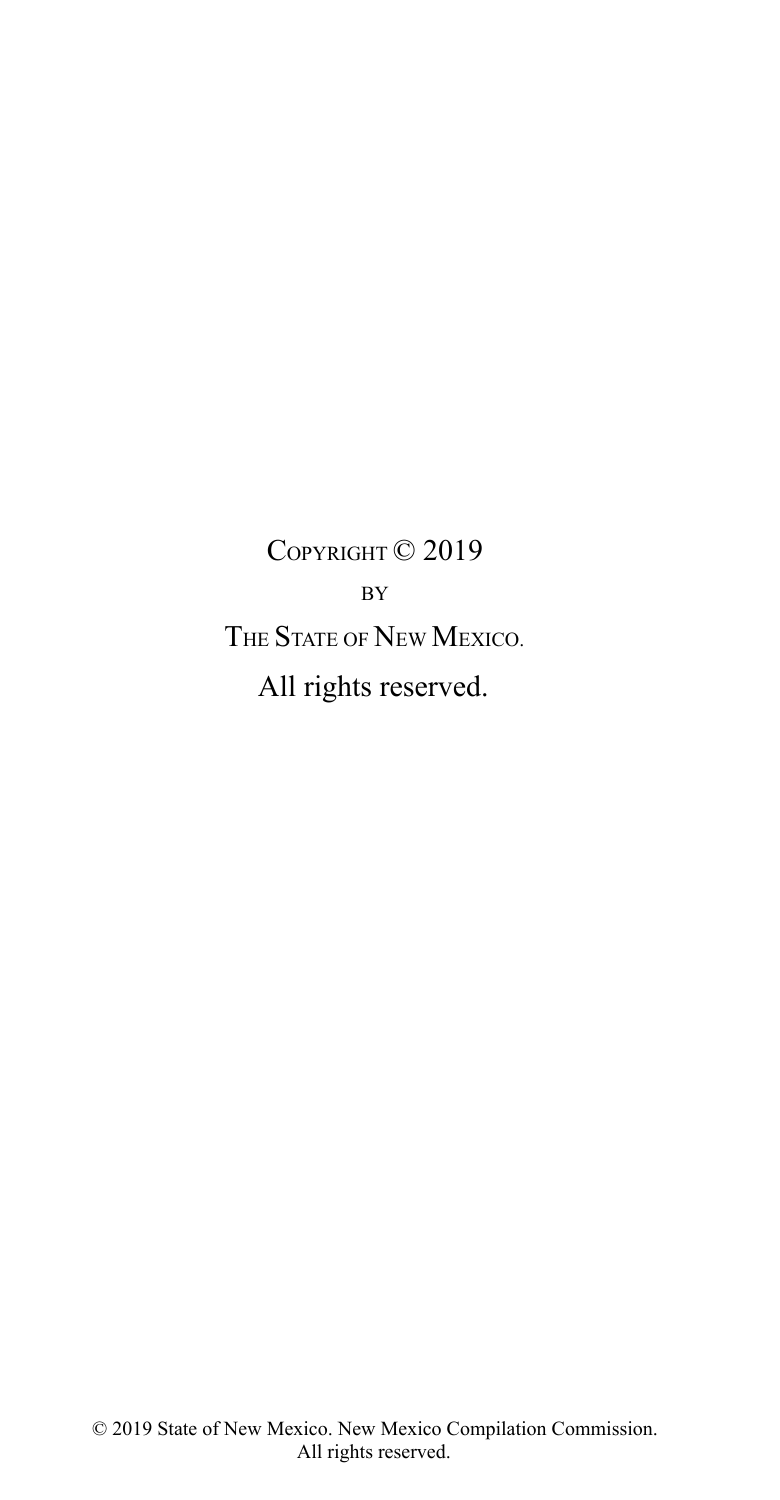# **Table of Contents**

| Preamble                                                |  |
|---------------------------------------------------------|--|
|                                                         |  |
|                                                         |  |
|                                                         |  |
| Article IV - Legislative Department, §§ 1 through 42 17 |  |
|                                                         |  |
|                                                         |  |
|                                                         |  |
|                                                         |  |
| Article IX - State, County and Municipal Indebtedness,  |  |
|                                                         |  |
| Article X - County and Municipal Corporations,          |  |
|                                                         |  |
| Article XI - Corporations Other Than Municipal,         |  |
|                                                         |  |
|                                                         |  |
|                                                         |  |
|                                                         |  |
| Article XV - Agriculture and Conservation,              |  |
|                                                         |  |
| Article XVI - Irrigation and Water Rights,              |  |
| $\S\S 1$ through 6                                      |  |
| Article XVII - Mines and Mining, §§ 1 through 2 172     |  |
|                                                         |  |
|                                                         |  |
|                                                         |  |
| Article XXI - Compact with the United States,           |  |
| \$\$ 1 through 11                                       |  |
|                                                         |  |
|                                                         |  |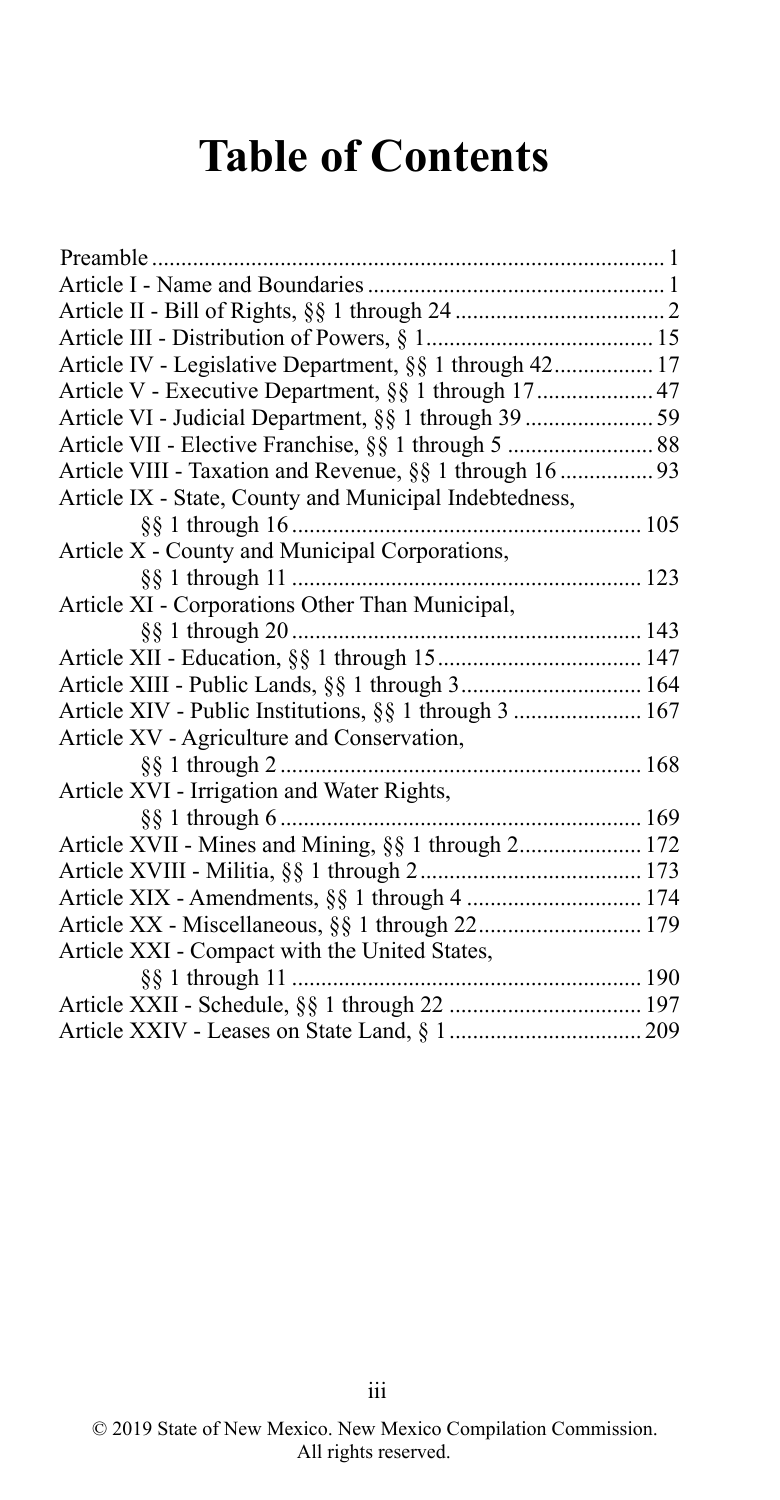© 2019 State of New Mexico. New Mexico Compilation Commission. All rights reserved.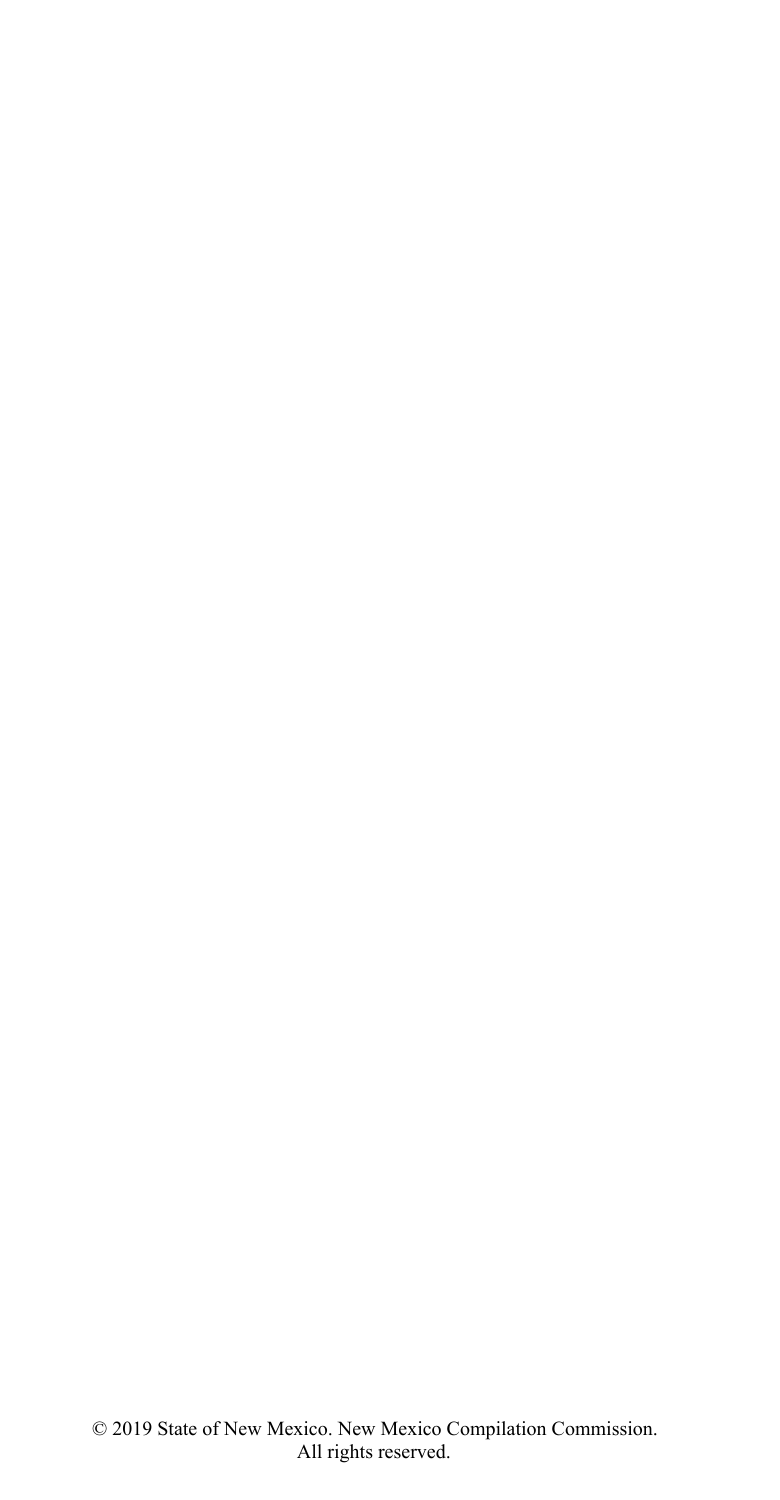# **CONSTITUTION OF THE STATE OF NEW MEXICO**

# ADOPTED JANUARY 21, 1911

#### **PREAMBLE**

We, the people of New Mexico, grateful to Almighty God for the blessings of liberty, in order to secure the advantages of <sup>a</sup> state government, do ordain and establish this constitution.

#### **ARTICLE I**

### **Name and Boundaries**

The name of this state is New Mexico, and its boundaries are as follows:

Beginning at the point where the thirtyseventh parallel of north latitude intersects the one hundred and third meridian west from Greenwich; thence along said one hundred and third meridian to the thirty-second parallel of north latitude; thence along said thirty-second parallel to the Rio Grande,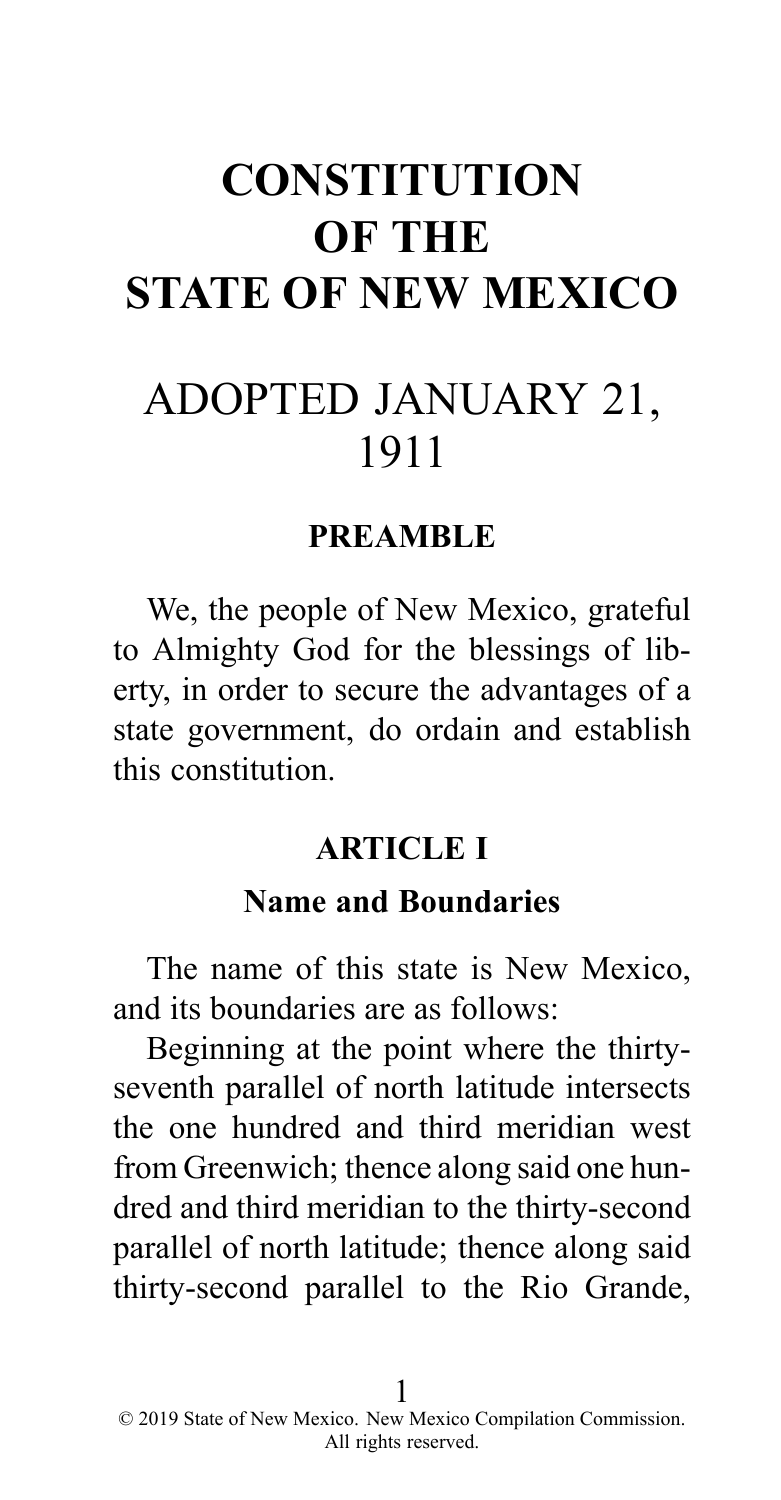also known as the Rio Bravo del Norte, as it existed on the ninth day of September, one thousand eight hundred and fifty; thence, following the main channel of said river, as it existed on the ninth day of September, one thousand eight hundred and fifty, to the parallel of thirty-one degrees forty-seven minutes north latitude; thence west one hundred miles to <sup>a</sup> point; thence south to the parallel of thirty-one degrees twenty minutes north latitude; thence along said parallel of thirty-one degrees twenty minutes, to the thirty-second meridian of longitude west from Washington; thence along said thirty-second meridian to the thirty-seventh parallel of north latitude; thence along said thirty-seventh parallel to the point of beginning.

# **ARTICLE II Bill of Rights**

#### Sec.

- 1. Supreme law of the land.
- 2. Popular sovereignty.
- 3. Right of self-government.
- 4. Inherent rights.
- 5. Rights under Treaty of Guadalupe Hidalgo preserved.
- 6. Right to bear arms.

2

© 2019 State of New Mexico. New Mexico Compilation Commission. All rights reserved.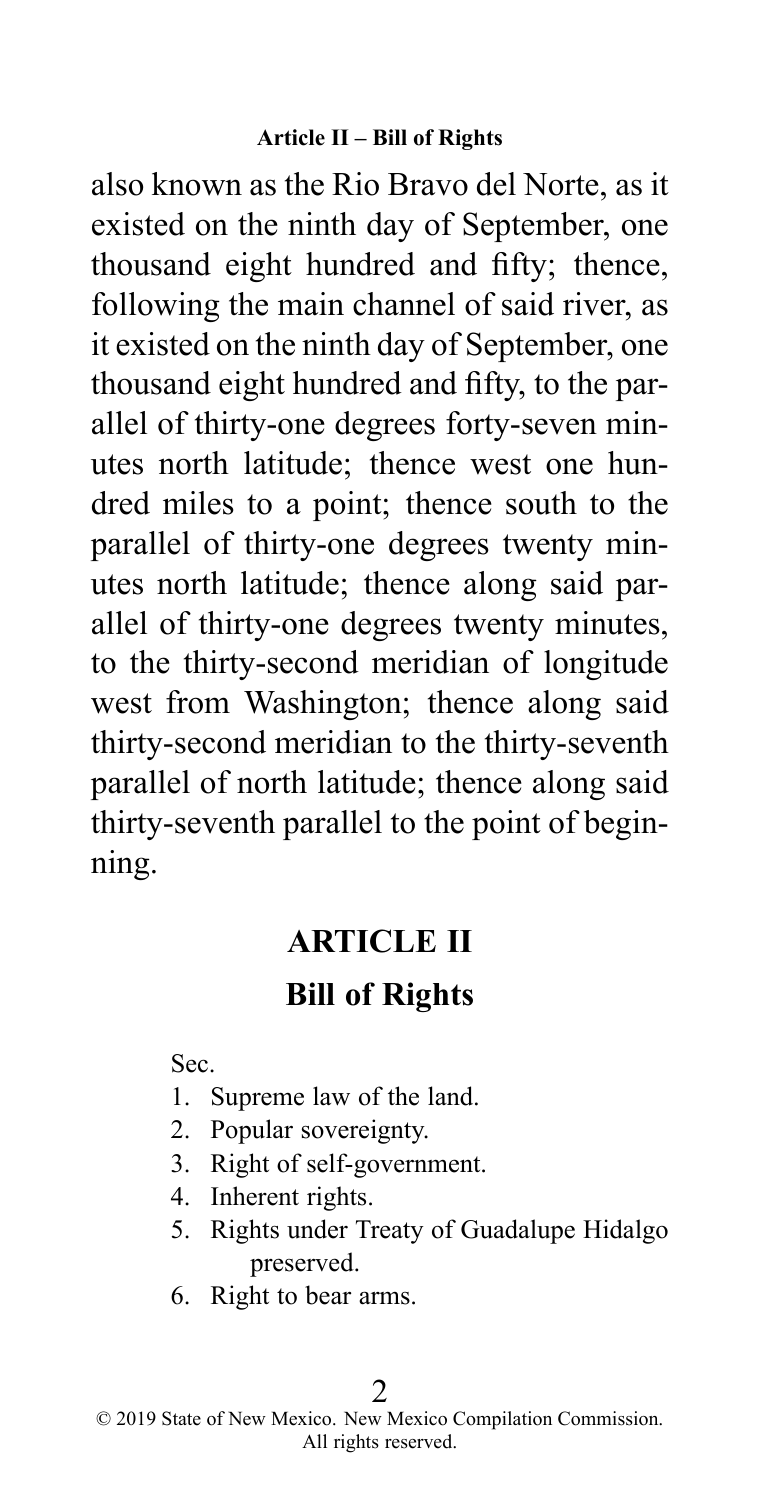#### Sec.

- 7. Habeas corpus.
- 8. Freedom of elections.
- 9. Military power subordinate; quartering of soldiers.
- 10. Searches and seizures.
- 11. Freedom of religion.
- 12. Trial by jury; less than unanimous verdicts in civil cases.
- 13. Bail; excessive fines; cruel and unusual punishment.
- 14. Indictment and information; grand juries; rights of accused.
- 15. Self-incrimination; double jeopardy.
- 16. Treason.
- 17. Freedom of speech and press; libel.
- 18. Due process; equal protection; sex discrimination.
- 19. Retroactive laws; bills of attainder; impairment of contracts.
- 20. Eminent domain.
- 21. Imprisonment for debt.
- 23. Reserved rights.
- 24. Victim's rights.

### **Sec. 1. [Supreme law of the land.]**

The state of New Mexico is an inseparable par<sup>t</sup> of the federal union, and the constitution of the United States is the supreme law of the land.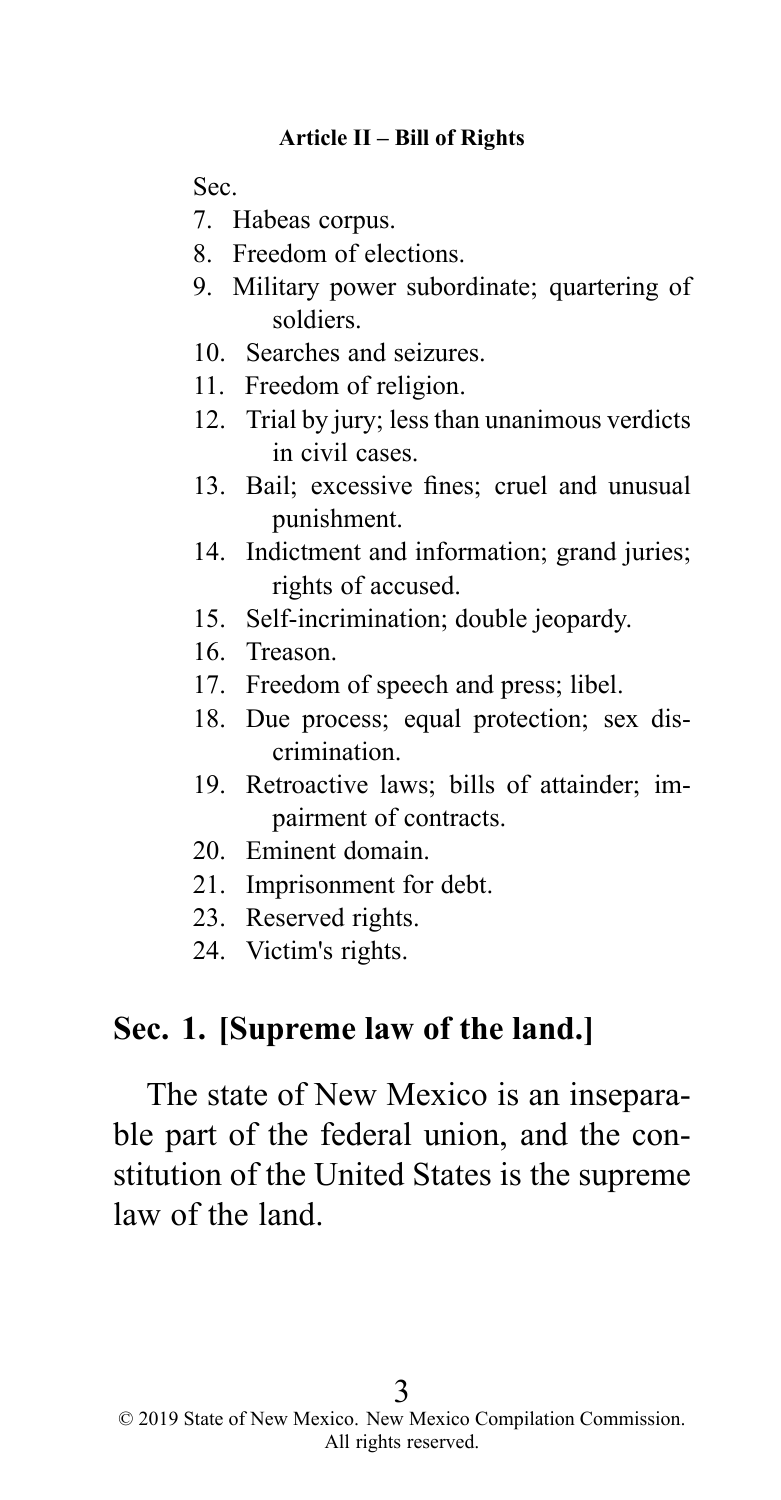### **Sec. 2. [Popular sovereignty.]**

All political power is vested in and derived from the people: all governmen<sup>t</sup> of right originates with the people, is founded upon their will and is instituted solely for their good.

# **Sec. 3. [Right of self-government.]**

The people of the state have the sole and exclusive right to govern themselves as <sup>a</sup> free, sovereign and independent state.

## **Sec. 4. [Inherent rights.]**

All persons are born equally free, and have certain natural, inherent and inalienable rights, among which are the rights of enjoying and defending life and liberty, of acquiring, possessing and protecting property, and ofseeking and obtaining safety and happiness.

# **Sec. 5. [Rights under Treaty of Guadalupe Hidalgo preserved.]**

The rights, privileges and immunities, civil, political and religious guaranteed to the people of New Mexico by the Treaty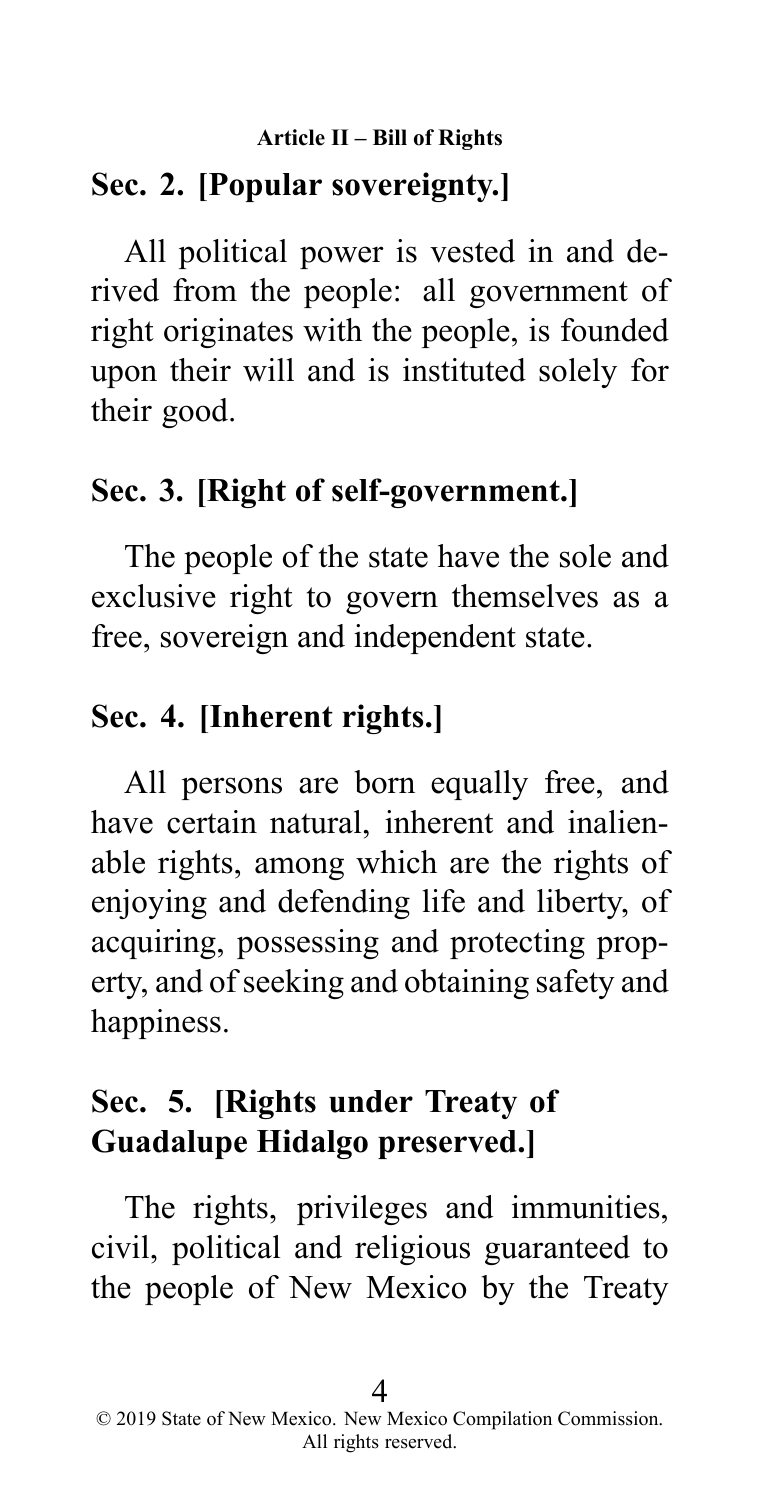of Guadalupe Hidalgo shall be preserved inviolate.

### **Sec. 6. [Right to bear arms.]**

No law shall abridge the right of the citizen to keep and bear arms for security and defense, for lawful hunting and recreational use and for other lawful purposes, but nothing herein shall be held to permit the carrying of concealed weapons. No municipality or county shall regulate, in any way, an incident of the right to keep and bear arms. (As amended November 2, 1971 and November 2, 1986.)

### **Sec. 7. [Habeas corpus.]**

The privilege of the writ of habeas corpus shall never be suspended, unless, in case of rebellion or invasion, the public safety requires it.

### **Sec. 8. [Freedom of elections.]**

All elections shall be free and open, and no power, civil or military, shall at any time interfere to preven<sup>t</sup> the free exercise of the right of suffrage.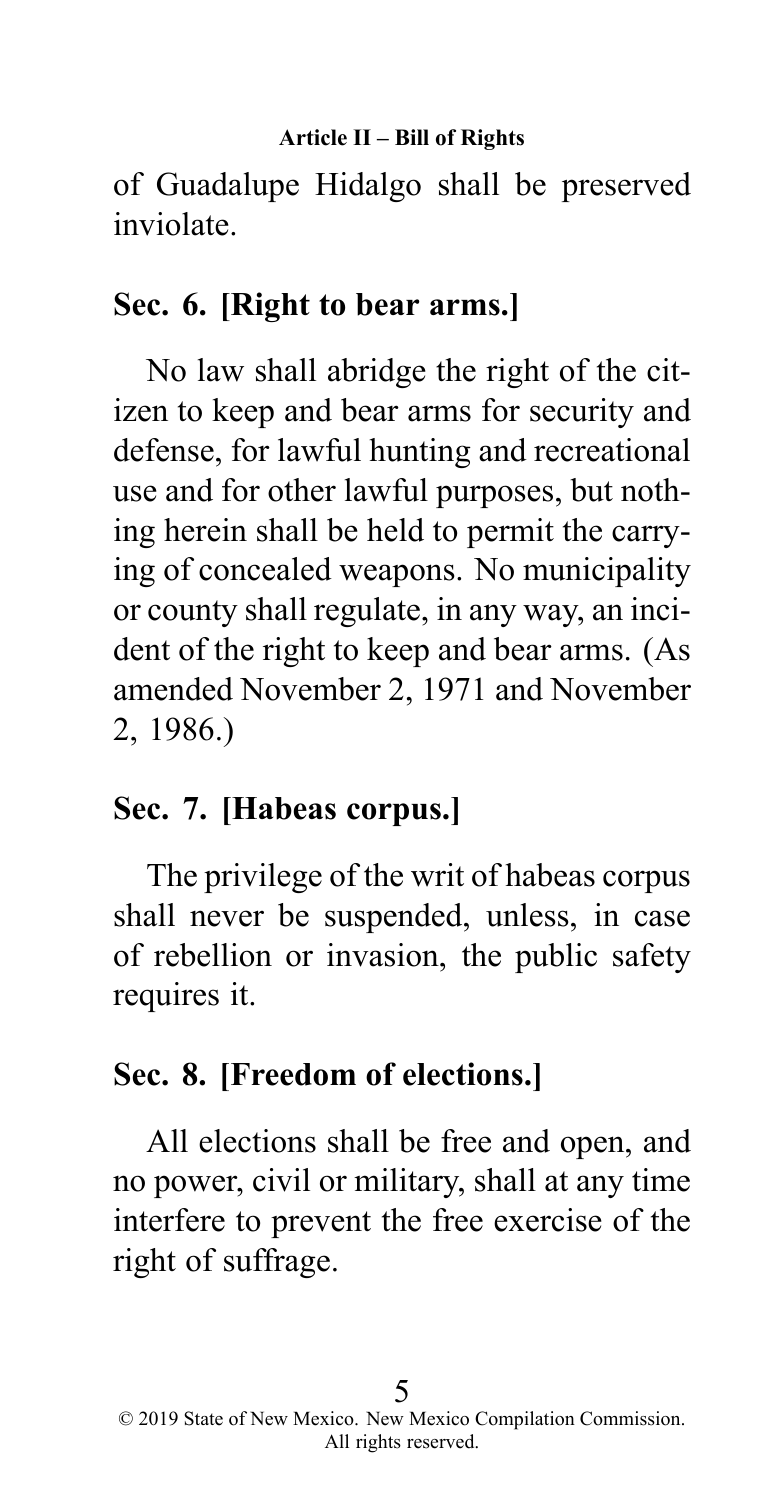# **Sec. 9. [Military power subordinate; quartering of soldiers.]**

The military shall always be in strict subordination to the civil power; no soldier shall in time of peace be quartered in any house without the consent of the owner, nor in time of war excep<sup>t</sup> in the manner prescribed by law.

### **Sec. 10. [Searches and seizures.]**

The people shall be secure in their persons, papers, homes and effects, from unreasonable searches and seizures, and no warrant to search any place, or seize any person or thing, shall issue without describing the place to be searched, or the persons or things to be seized, nor without <sup>a</sup> written showing of probable cause, supported by oath or affirmation.

### **Sec. 11. [Freedom of religion.]**

Every man shall be free to worship God according to the dictates of his own conscience, and no person shall ever be molested or denied any civil or political right or privilege on account of hisreligious opinion or mode of religious worship. No person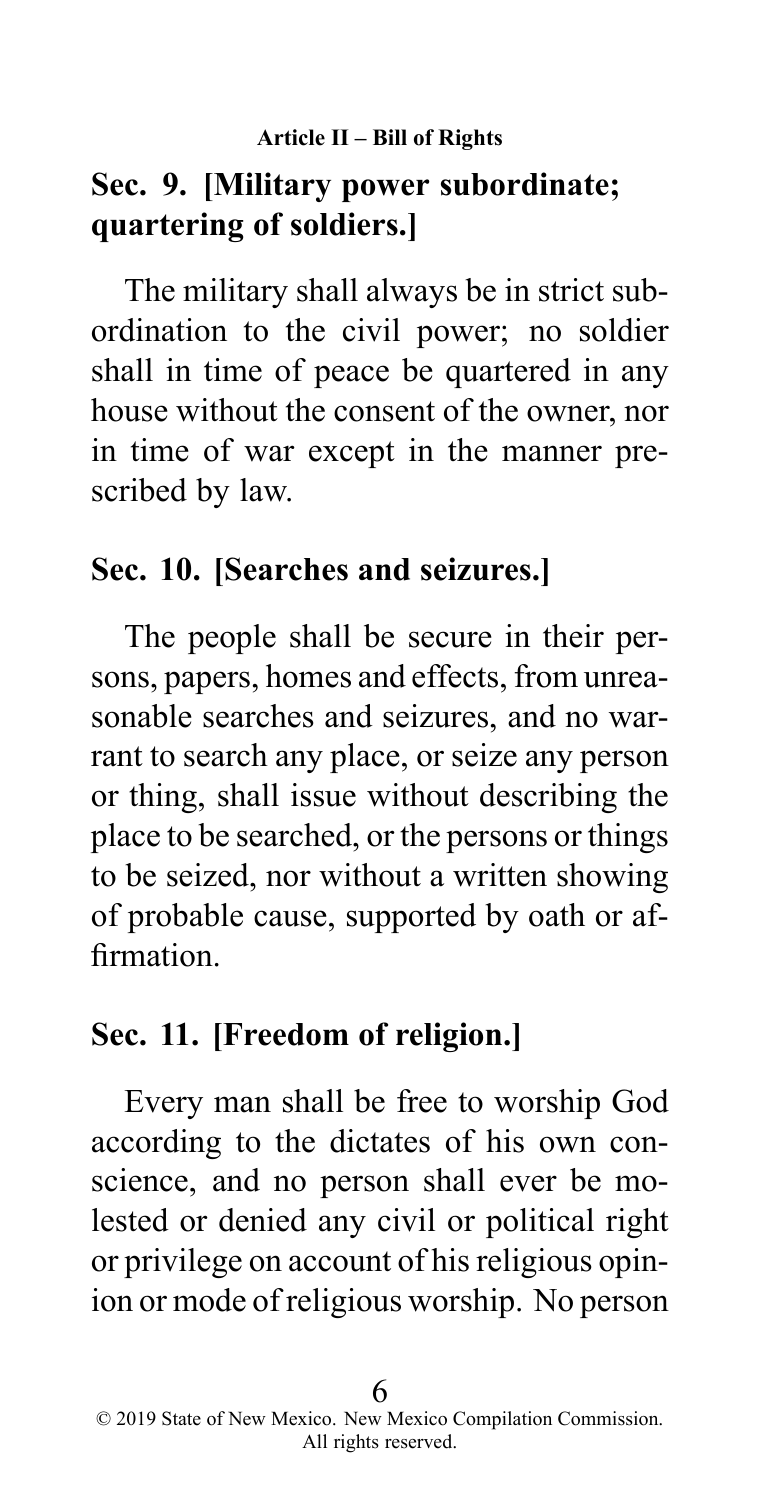shall be required to attend any place of worship or suppor<sup>t</sup> any religious sect or denomination; norshall any preference be given by law to any religious denomination or mode of worship.

# **Sec. 12. [Trial by jury; less than unanimous verdicts in civil cases.]**

The right of trial by jury as it has heretofore existed shall be secured to all and remain inviolate. In all cases triable in courts inferior to the district court the jury may consist of six. The legislature may provide that verdicts in civil cases may be rendered by less than <sup>a</sup> unanimous vote of the jury.

# **Sec. 13. [Bail; excessive fines; cruel and unusual punishment.]**

All persons shall, before conviction, be bailable by sufficient sureties, excep<sup>t</sup> for capital offenses when the proof is evident or the presumption grea<sup>t</sup> and in situations in which bail is specifically prohibited by this section. Excessive bail shall not be required, nor excessive fines imposed, nor cruel and unusual punishment inflicted.

Bail may be denied by <sup>a</sup> court of record pending trial for <sup>a</sup> defendant charged with <sup>a</sup>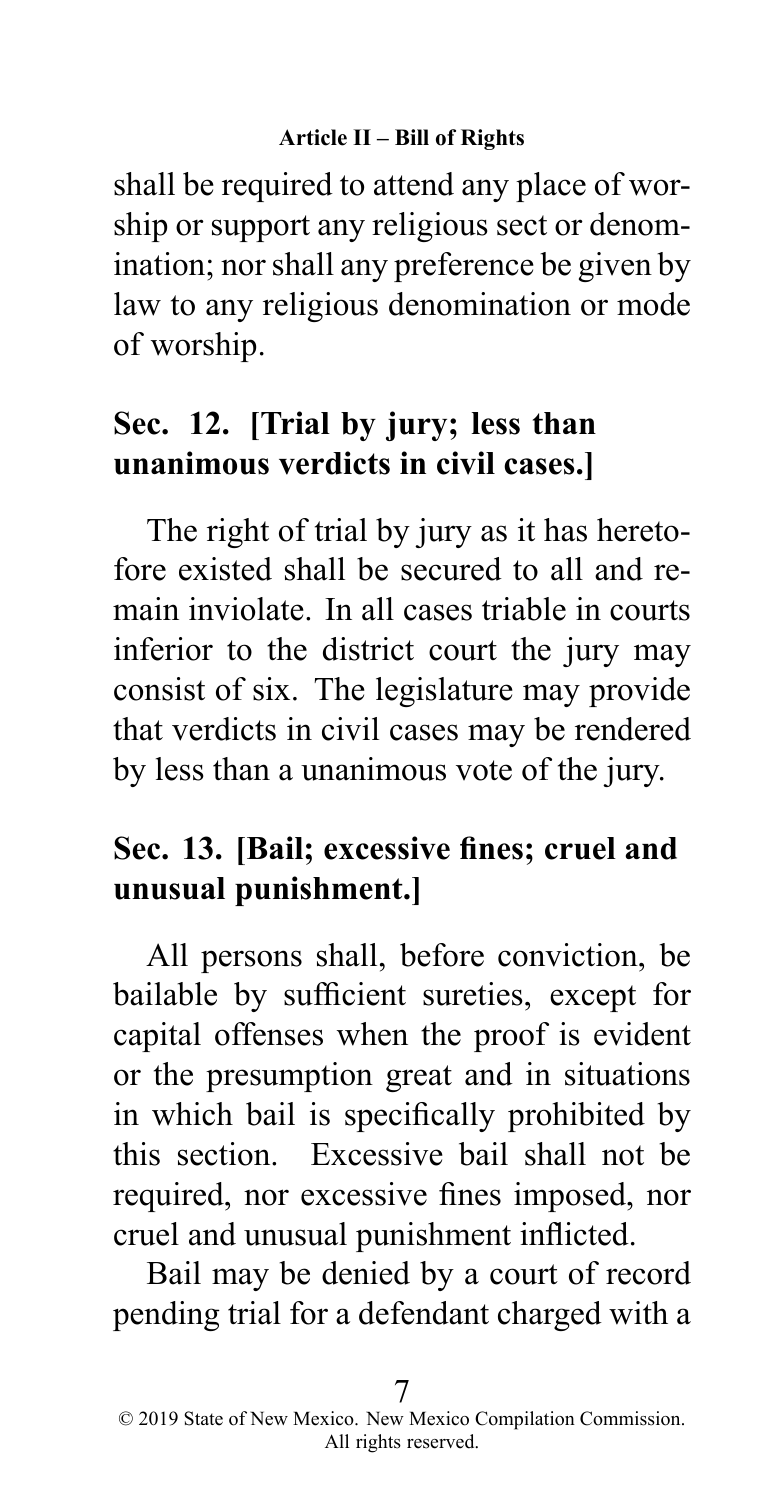felony if the prosecuting authority requests <sup>a</sup> hearing and proves by clear and convincing evidence that no release conditions will reasonably protect the safety of any other person or the community. An appeal from an order denying bail shall be given preference over all other matters.

A person who is not detainable on grounds of dangerousness nor <sup>a</sup> flight risk in the absence of bond and is otherwise eligible for bail shall not be detained solely because of financial inability to pos<sup>t</sup> <sup>a</sup> money or property bond. A defendant who is neither <sup>a</sup> danger nor <sup>a</sup> flight risk and who has <sup>a</sup> financial inability to pos<sup>t</sup> <sup>a</sup> money or property bond may file <sup>a</sup> motion with the court requesting relief from the requirement to pos<sup>t</sup> bond. The court shall rule on the motion in an expedited manner. (As amended November 4, 1980, November 8, 1988, and November 8, 2016.)

# **Sec. 14. [Indictment and information; grand juries; rights of accused.]**

No person shall be held to answer for <sup>a</sup> capital, felonious or infamous crime unless on <sup>a</sup> presentment or indictment of <sup>a</sup> grand jury or information filed by <sup>a</sup> district attor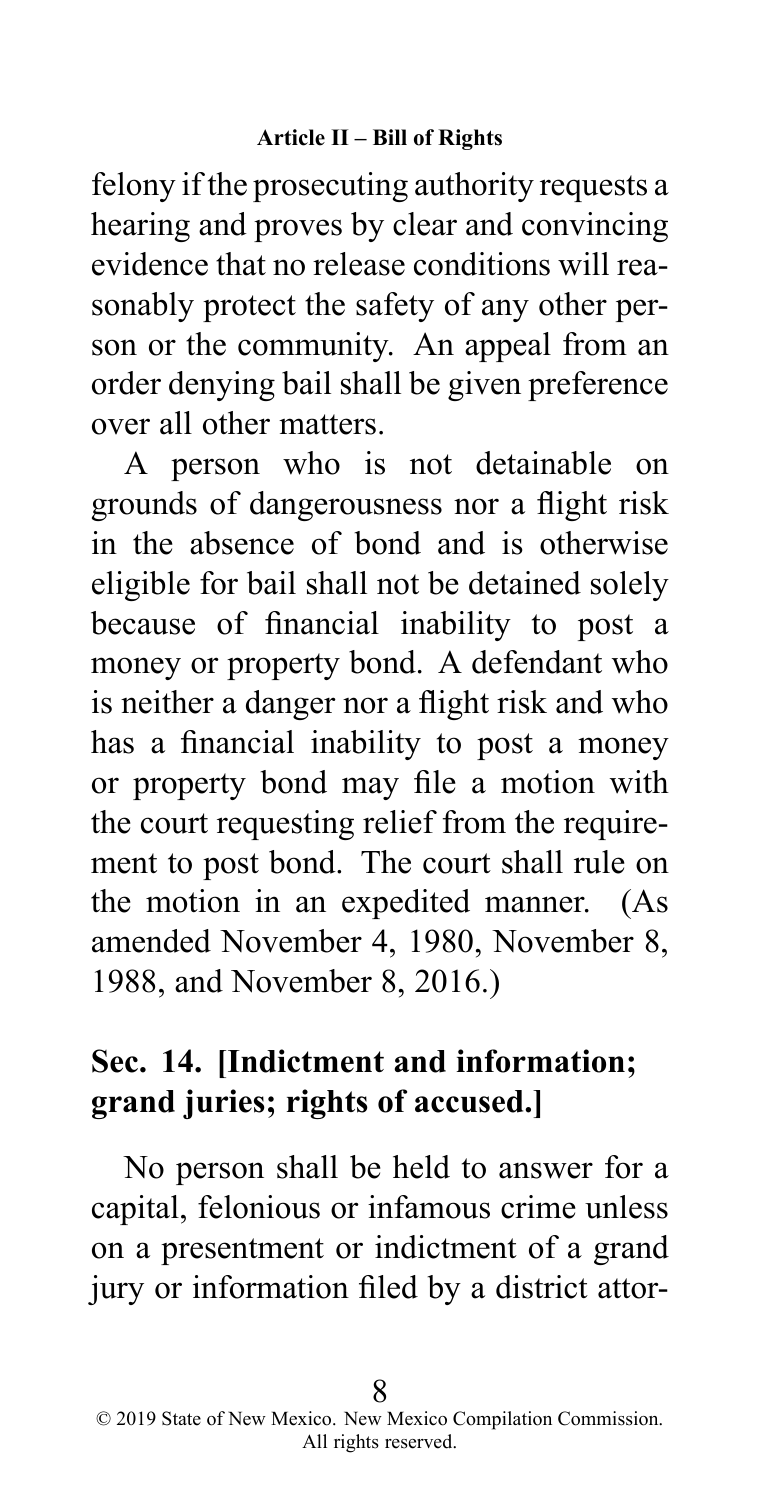ney or attorney general or their deputies, excep<sup>t</sup> in cases arising in the militia when in actual service in time of war or public danger. No person shall be so held on information without having had <sup>a</sup> preliminary examination before an examining magistrate, or having waived such preliminary examination.

A grand jury shall be composed of such number, not less than twelve, as may be prescribed by law. Citizens only, residing in the county for which <sup>a</sup> grand jury may be convened and qualified as prescribed by law, may serve on <sup>a</sup> grand jury. Concurrence necessary for the finding of an indictment by <sup>a</sup> grand jury shall be prescribed by law; provided, such concurrence shall never be by less than <sup>a</sup> majority of those who compose <sup>a</sup> grand jury, and, provided, at least eight must concur in finding an indictment when <sup>a</sup> grand jury is composed of twelve in number. Until otherwise prescribed by law <sup>a</sup> grand jury shall be composed of twelve in number of which eight must concur in finding an indictment. A grand jury shall be convened upon order of <sup>a</sup> judge of <sup>a</sup> court empowered to try and determine cases of capital, felonious or infamous crimes at such times as to him shall be deemed necessary,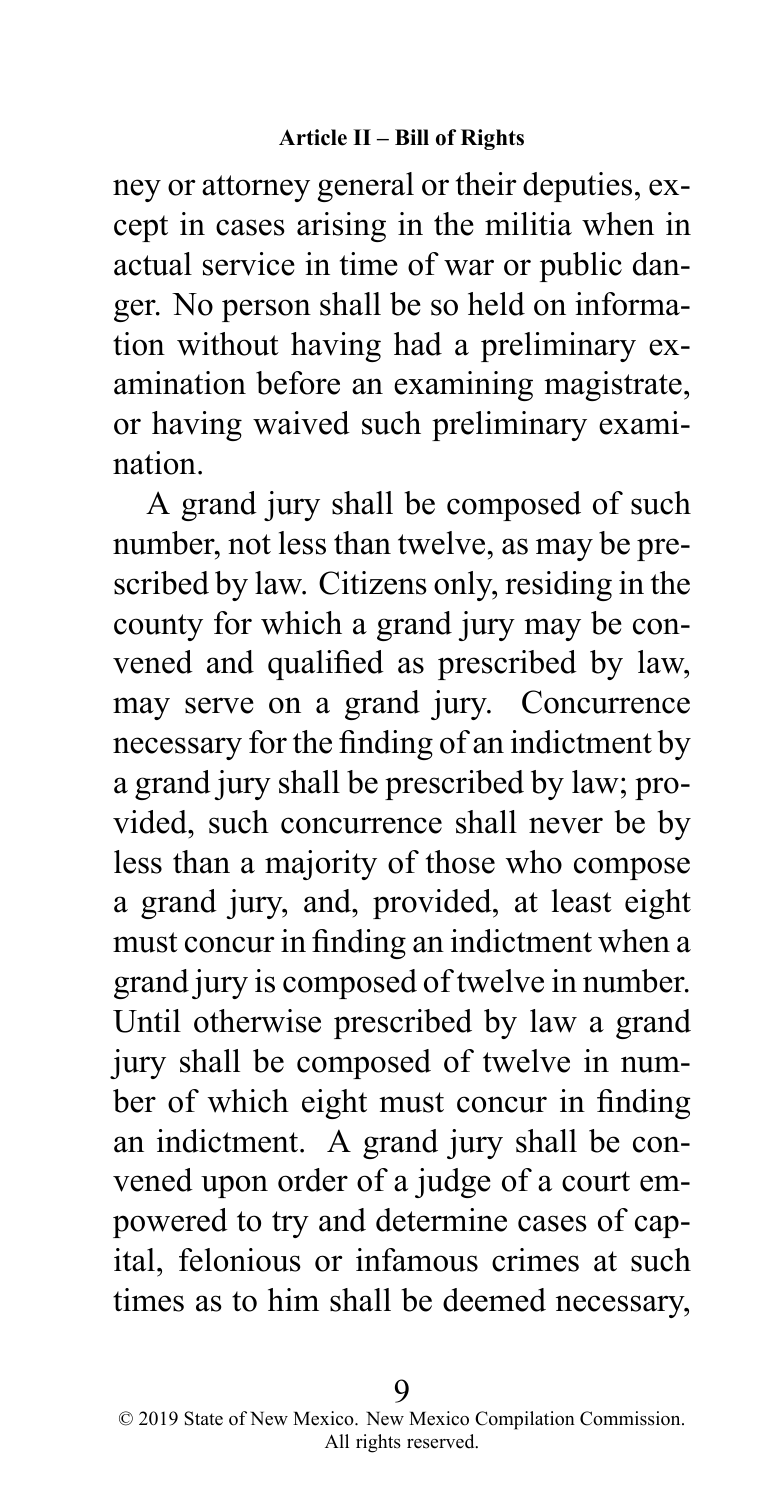or <sup>a</sup> grand jury shall be ordered to convene by such judge upon the filing of <sup>a</sup> petition therefor signed by not less than the greater of two hundred registered voters or two percent of the registered voters of the county, or <sup>a</sup> grand jury may be convened in any additional manner as may be prescribed by law.

In all criminal prosecutions, the accused shall have the right to appear and defend himself in person, and by counsel; to demand the nature and cause of the accusation; to be confronted with the witnesses against him; to have the charge and testimony interpreted to him in <sup>a</sup> language that he understands; to have compulsory process to compel the attendance of necessary witnessesin his behalf, and <sup>a</sup> speedy public trial by an impartial jury of the county or district in which the offense is alleged to have been committed. (As amended November 4, 1924, effective January 1, 1925, November 4, 1980, and November 8, 1994.)

# **Sec. 15. [Self-incrimination; double jeopardy.]**

No person shall be compelled to testify against himself in <sup>a</sup> criminal proceeding, norshall any person be twice pu<sup>t</sup> in jeopardy

<sup>©</sup> 2019 State of New Mexico. New Mexico Compilation Commission. All rights reserved.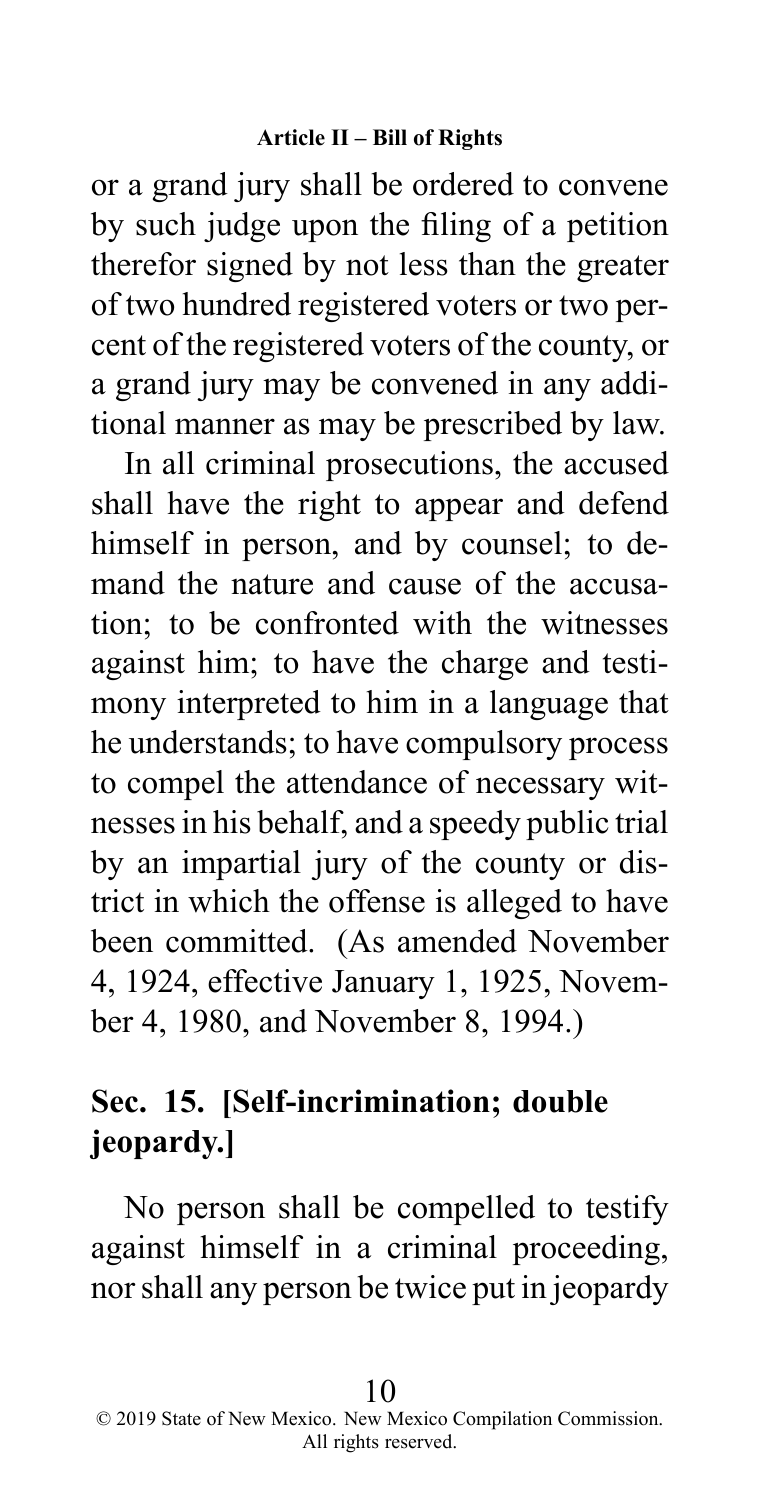for the same offense; and when the indictment, information or affidavit upon which any person is convicted charges different offenses or different degrees of the same offense and <sup>a</sup> new trial is granted the accused, he may not again be tried for an offense or degree of the offense greater than the one of which he was convicted.

# **Sec. 16. [Treason.]**

Treason against the state shall consist only in levying war against it, adhering to its enemies, or giving them aid and comfort. No person shall be convicted of treason unless on the testimony of two witnesses to the same overt act, or on confession in open court.

# **Sec. 17. [Freedom of speech and press; libel.]**

Every person may freely speak, write and publish his sentiments on all subjects, being responsible for the abuse of that right; and no law shall be passed to restrain or abridge the liberty of speech or of the press. In all criminal prosecutions for libels, the truth may be given in evidence to the jury; and if it shall appear to the jury that the mat-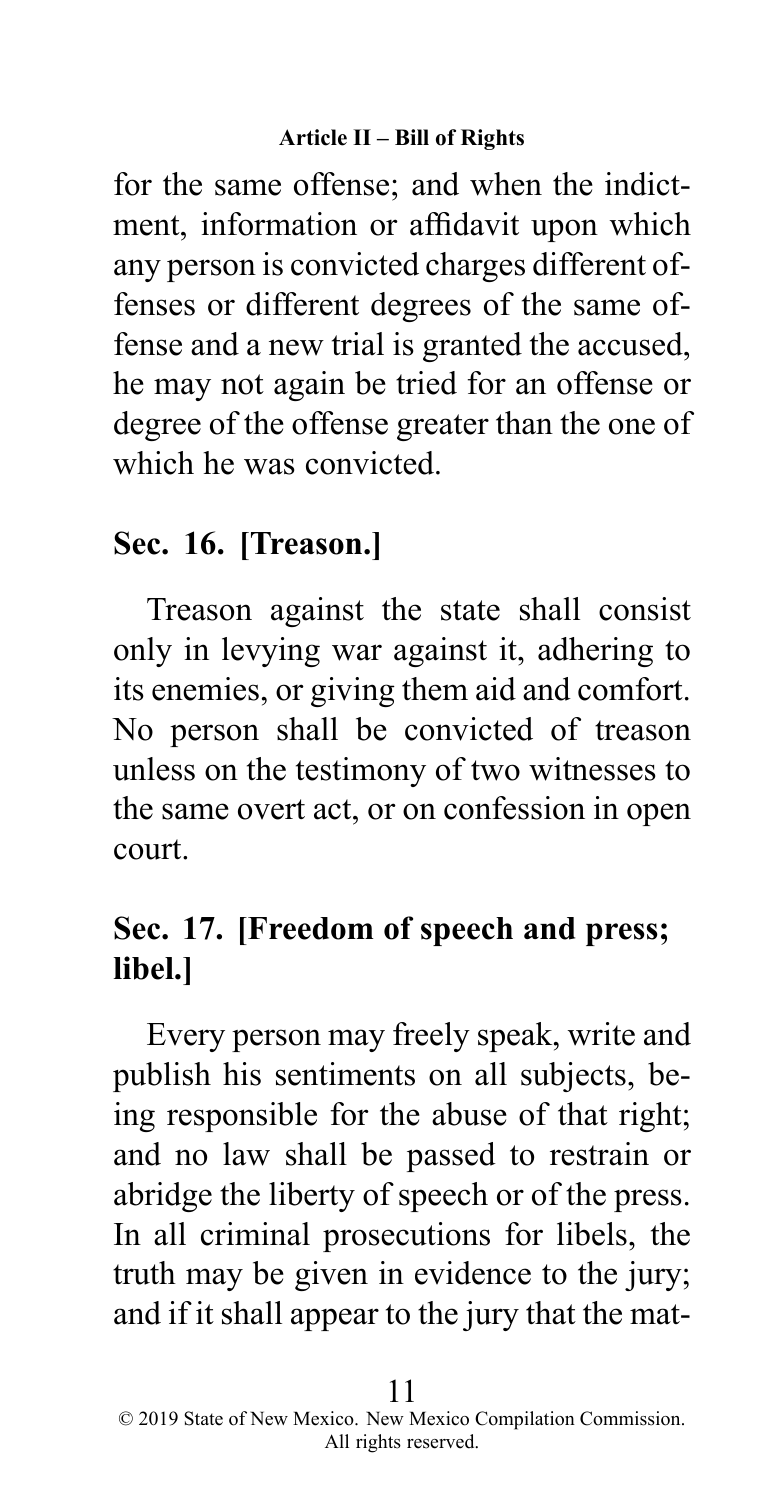ter charged as libelous is true and was published with good motives and for justifiable ends, the party shall be acquitted.

## **Sec. 18. [Due process; equal protection; sex discrimination.]**

No person shall be deprived of life, liberty or property without due process of law; nor shall any person be denied equal protection of the laws. Equality of rights under law shall not be denied on account of the sex of any person. The effective date of this amendment shall be July 1, 1973. (As amended November 7, 1972, effective July 1, 1973).

### **Sec. 19. [Retroactive laws; bills of attainder; impairment of contracts.]**

No ex pos<sup>t</sup> facto law, bill of attainder nor law impairing the obligation of contracts shall be enacted by the legislature.

### **Sec. 20. [Eminent domain.]**

Private property shall not be taken or damaged for public use without just compensation.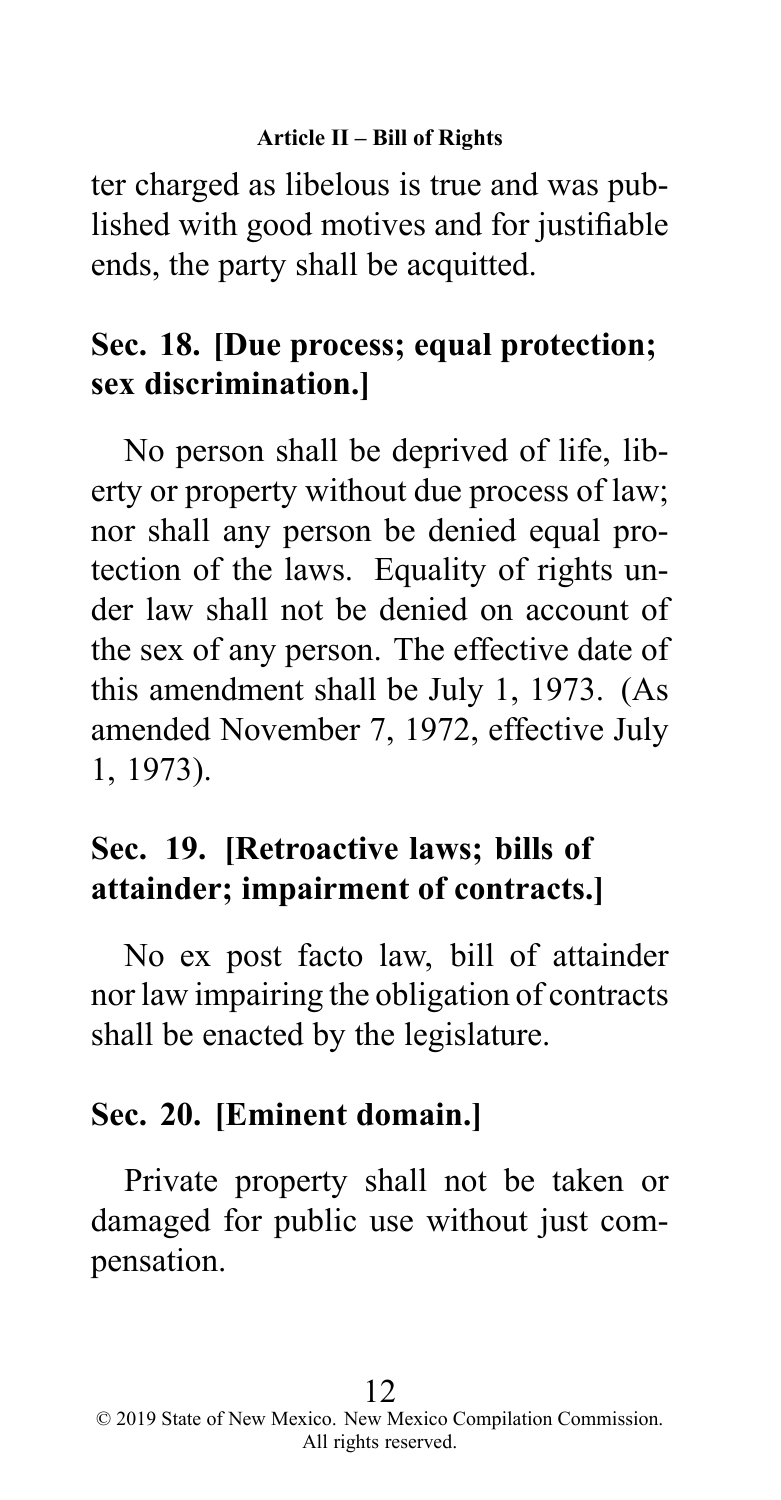### **Sec. 21. [Imprisonment for debt.]**

No person shall be imprisoned for debt in any civil action.

# **Sec. 23. [Reserved rights.]**

The enumeration in this constitution of certain rights shall not be construed to deny, impair or disparage others retained by the people.

# **Sec. 24. [Victim's rights.]**

A. A victim of arson resulting in bodily injury, aggravated arson, aggravated assault, aggravated battery, dangerous use of explosives, negligent use of <sup>a</sup> deadly weapon, murder, voluntary manslaughter, involuntary manslaughter, kidnapping, criminal sexual penetration, criminal sexual contact of <sup>a</sup> minor, homicide by vehicle, grea<sup>t</sup> bodily injury by vehicle or abandonment or abuse of <sup>a</sup> child or that victim's representative shall have the following rights as provided by law:

(1) the right to be treated with fairness and respec<sup>t</sup> for the victim's dignity and privacy throughout the criminal justice process;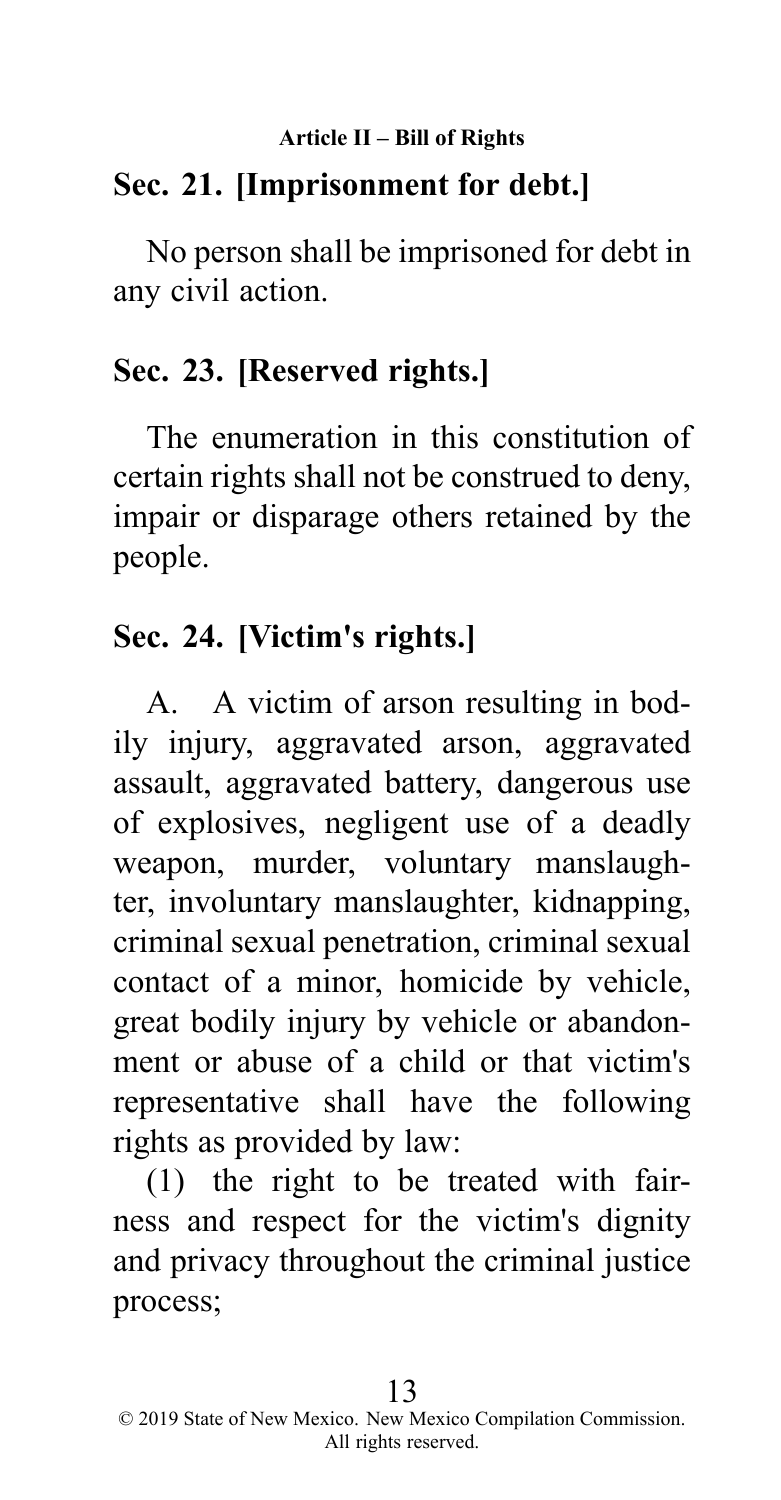(2) the right to timely disposition of the case;

(3) the right to be reasonably protected from the accused throughout the criminal justice process;

(4) the right to notification of court proceedings;

(5) the right to attend all public court proceedings the accused has the right to attend;

(6) the right to confer with the prosecution;

(7) the right to make <sup>a</sup> statement to the court at sentencing and at any post-sentencing hearings for the accused;

(8) the right to restitution from the person convicted of the criminal conduct that caused the victim's loss or injury;

(9) the right to information about the conviction, sentencing, imprisonment, escape or release of the accused;

(10) the right to have the prosecuting attorney notify the victim's employer, if requested by the victim, of the necessity of the victim's cooperation and testimony in <sup>a</sup> court proceeding that may necessitate the absence of the victim from work for good cause; and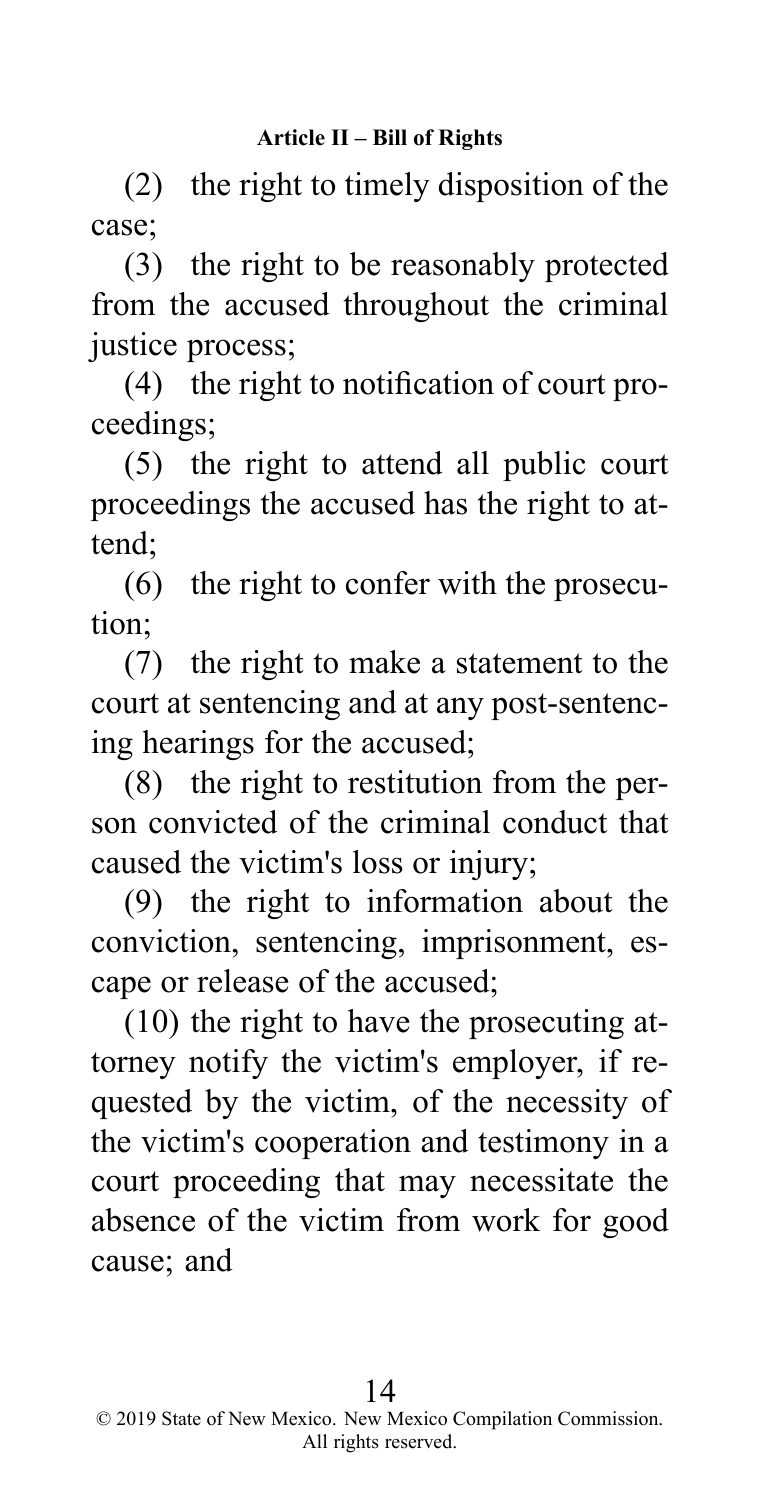(11) the right to promptly receive any property belonging to the victim that is being held for evidentiary purposes by <sup>a</sup> law enforcement agency or the prosecuting attorney, unless there are compelling evidentiary reasons for retention of the victim's property.

B. A person accused or convicted of <sup>a</sup> crime against <sup>a</sup> victim shall have no standing to object to any failure by any person to comply with the provisions of Subsection A of Section 24 of Article 2 of the constitution of New Mexico.

C. The provisions of this amendment shall not take effect until the legislature enactslawsto implement this amendment. (As added November 3, 1992.)

### **ARTICLE III**

### **Distribution of Powers**

Sec.

1. Separation of departments; establishment of workers compensation body.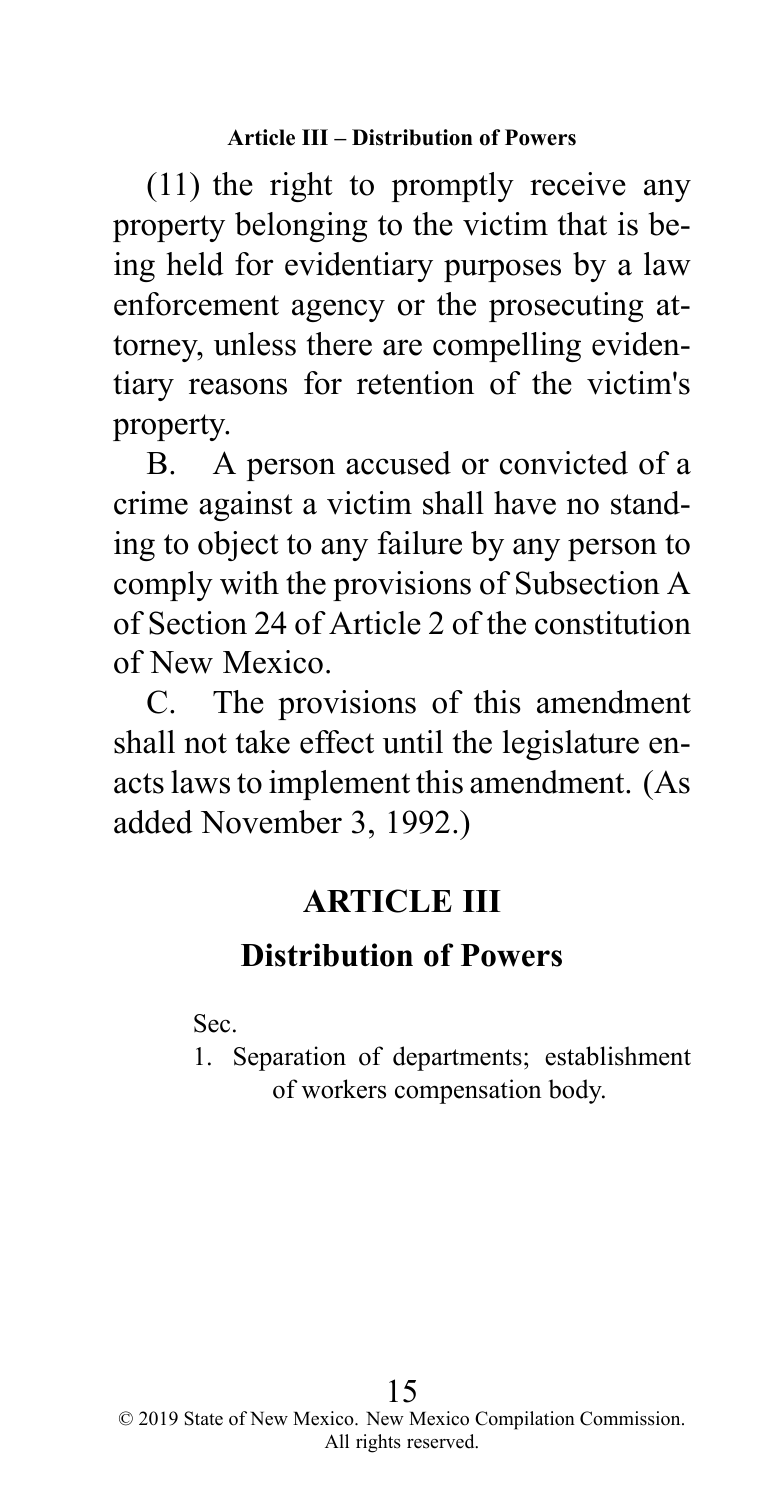# **Sec. 1. [Separation of departments; establishment of workers compensation body.]**

The powers of the governmen<sup>t</sup> of this state are divided into three distinct departments, the legislative, executive and judicial, and no person or collection of persons charged with the exercise of powers properly belonging to one of these departments, shall exercise any powers properly belonging to either of the others, excep<sup>t</sup> as in this constitution otherwise expressly directed or permitted. Nothing in this section, or elsewhere in this constitution, shall preven<sup>t</sup> the legislature from establishing, by statute, <sup>a</sup> body with statewide jurisdiction other than the courts of this state for the determination of rights and liabilities between persons when those rights and liabilities arise from transactions or occurrences involving personal injury sustained in the course of employment by an employee. The statute shall provide for the type and organization of the body, the mode of appointment or election of its members and such other matters as the legislature may deem necessary or proper. (As amended November 4, 1986.)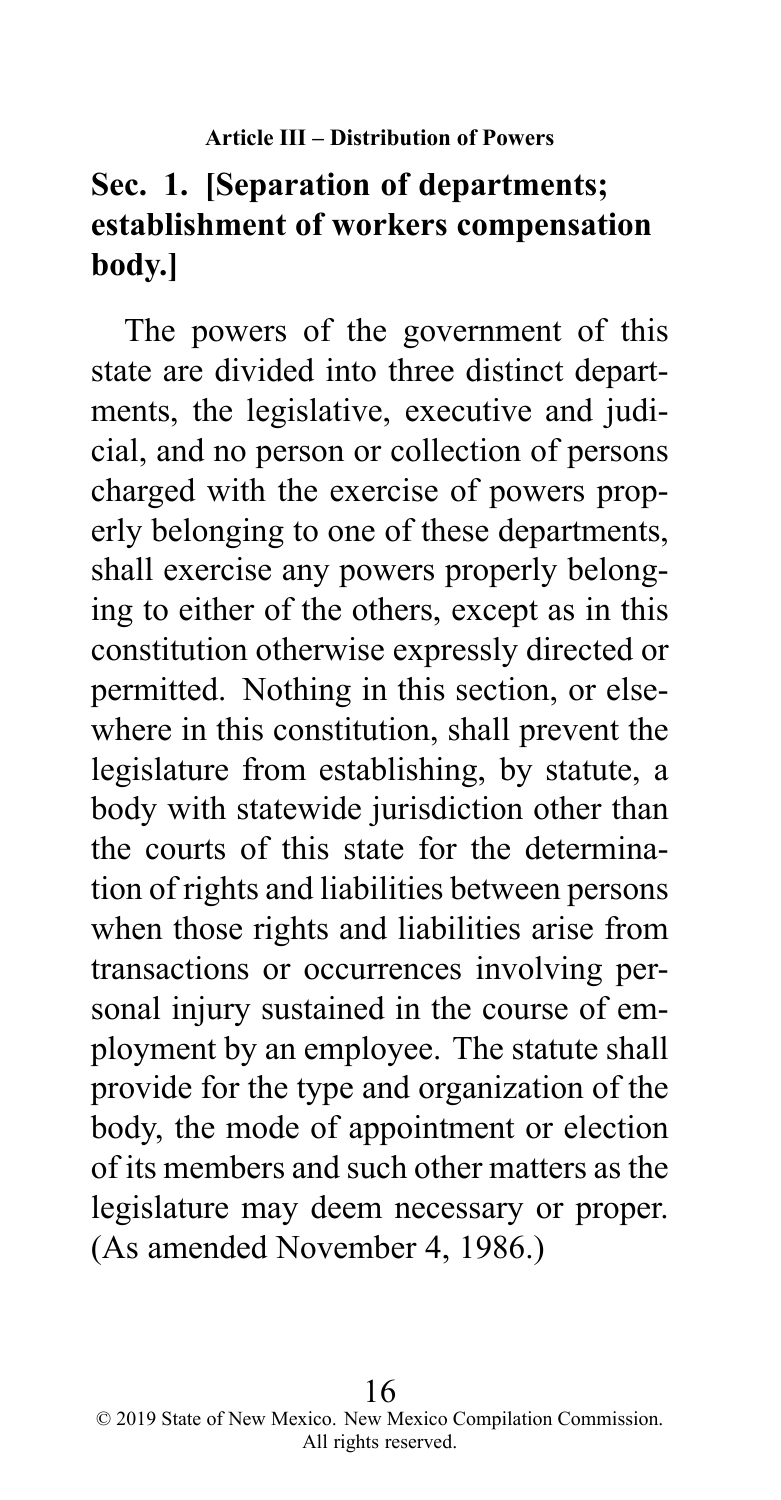#### **ARTICLE IV**

### **Legislative Department**

#### Sec.

- 1. Vesting of legislative power; location of sessions: referendum on legislation.
- 2. Powers generally; disaster emergency procedure.
- 3. Number and qualifications of members; single-member districts; reapportionment.
- 4. Terms of office of members; time of election; filling of vacancies.
- 5. Time and length of sessions; items considered in even-numbered years.
- 6. Special session; extraordinary session.
- 7. Judge of election and qualification of members; quorum.
- 8. Call to order; presiding officers.
- 9. Selection and compensation of officers and employees.
- 10. Compensation of members.
- 11. Rules of procedure; contempt or disorderly conduct; expulsion of members.
- 12. Public sessions; journals.
- 13. Privileges and immunities.
- 14. Adjournment.
- 15. Lawsto be passed by bill; alteration of bill; enacting clause; printing and reading of bill.
- 16. Subject of bill in title; appropriation bills.
- 17. Passage of bills.
- 18. Amendment of statutes.
- 19. Introduction of bills.

#### 17

© 2019 State of New Mexico. New Mexico Compilation Commission. All rights reserved.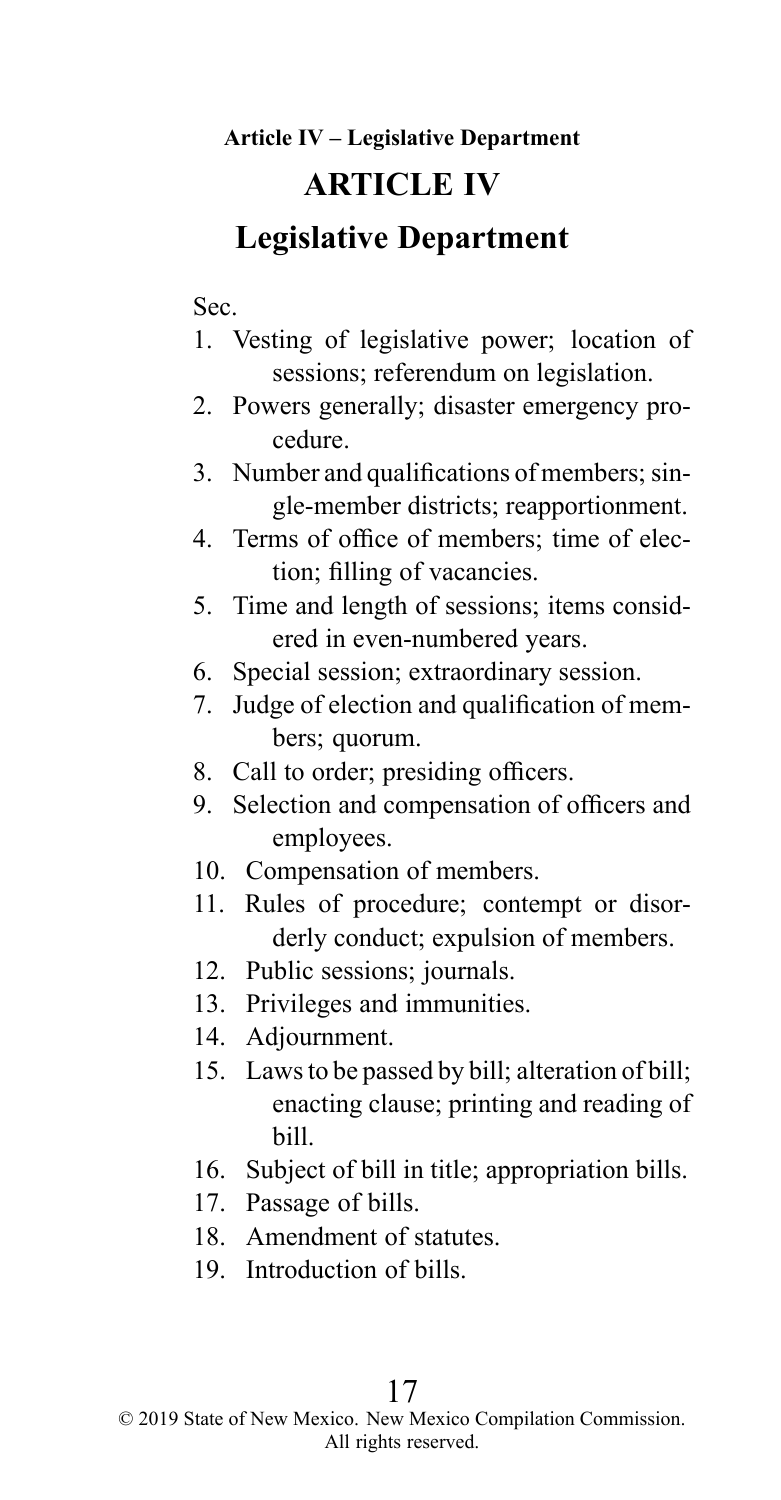#### Sec.

- 20. Enrollment, engrossmen<sup>t</sup> and signing of bills.
- 21. Alteration or theft of bill.
- 22. Governor's approval or veto of bills.
- 23. Effective date of law; emergency acts.
- 24. Local or special laws.
- 25. Validating unauthorized official acts; fines against officers, etc.
- 26. Grant of franchise or privilege.
- 27. Extra or increased compensation for officers, contractors, etc.
- 28. Appointment of presen<sup>t</sup> and former legislators to office; interest of legislators in contracts.
- 29. Laws creating debts.
- 30. Payments from treasury to be upon appropriations and warrant.
- 31. Appropriations for charitable, educational, etc., purposes.
- 32. Remission of debts due state or municipalities.
- 33. Prosecutions under repealed laws.
- 34. Change of rights or procedure in pending cases.
- 35. Power and procedure for impeachment and trial.
- 36. Officers subject to impeachment.
- 37. Railroad passes.
- 38. Monopolies.
- 39. "Bribery" and "solicitation" defined.
- 40. Penalty for bribery.
- 41. Compelling testimony in bribery cases.
- 42. Hearings on confirmation of gubernatorial appointments.

#### 18

© 2019 State of New Mexico. New Mexico Compilation Commission. All rights reserved.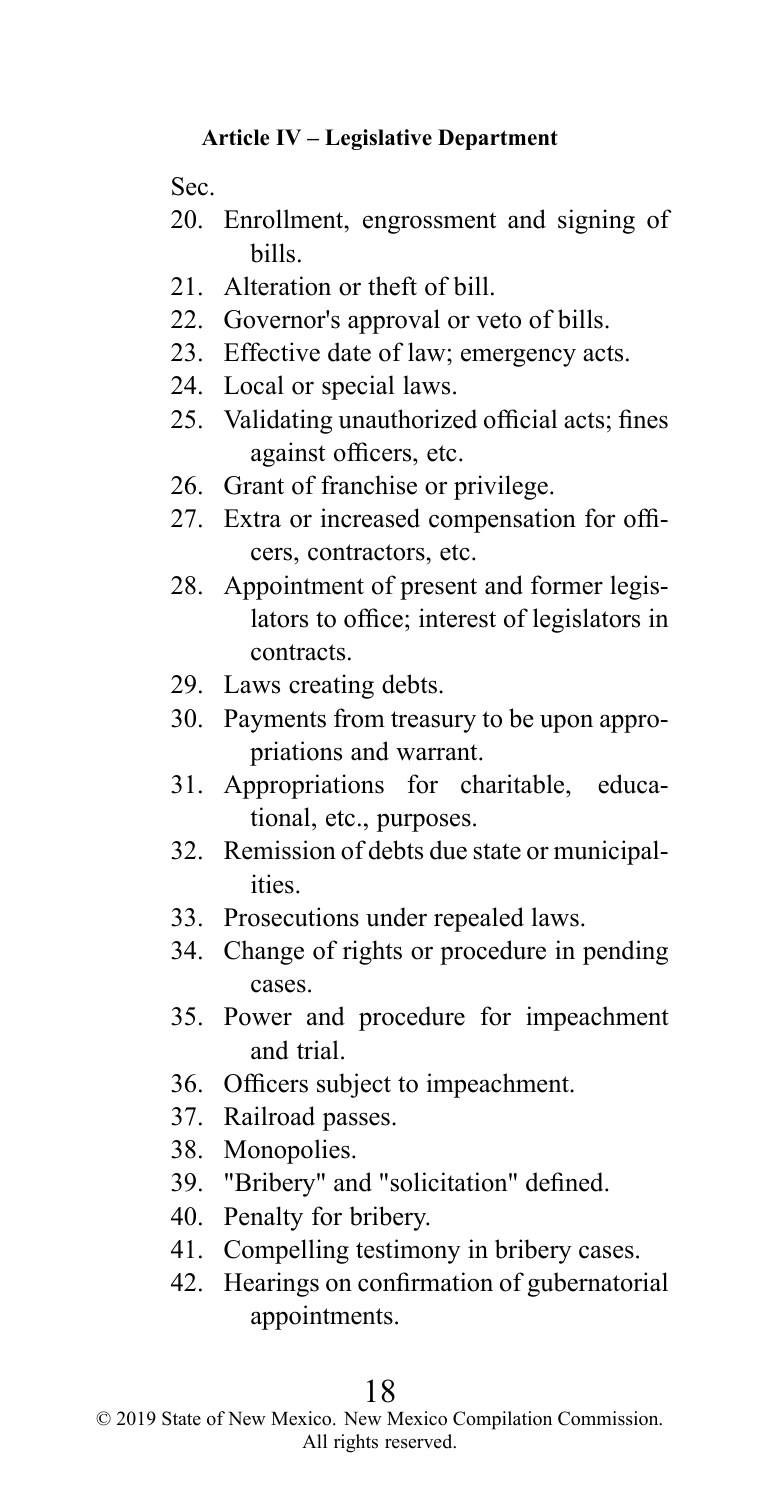# **Sec. 1. [Vesting of legislative power; location of sessions; referendum on legislation.]**

The legislative power shall be vested in <sup>a</sup> senate and house of representatives which shall be designated the legislature of the state of New Mexico, and shall hold its sessions at the seat of government.

The people reserve the power to disapprove, suspend and annul any law enacted by the legislature, excep<sup>t</sup> general appropriation laws; laws providing for the preservation of the public peace, health or safety; for the paymen<sup>t</sup> of the public debt or interest thereon, or the creation or funding of the same, excep<sup>t</sup> as in this constitution otherwise provided; for the maintenance of the public schools or state institutions, and local or special laws. Petitions disapproving any law other than those above excepted, enacted at the last preceding session of the legislature, shall be filed with the secretary of state not less than four months prior to the next general election. Such petitions shall be signed by not less than ten per centum of the qualified electors of each of three-fourths of the counties and in the aggregate by not less than ten per centum of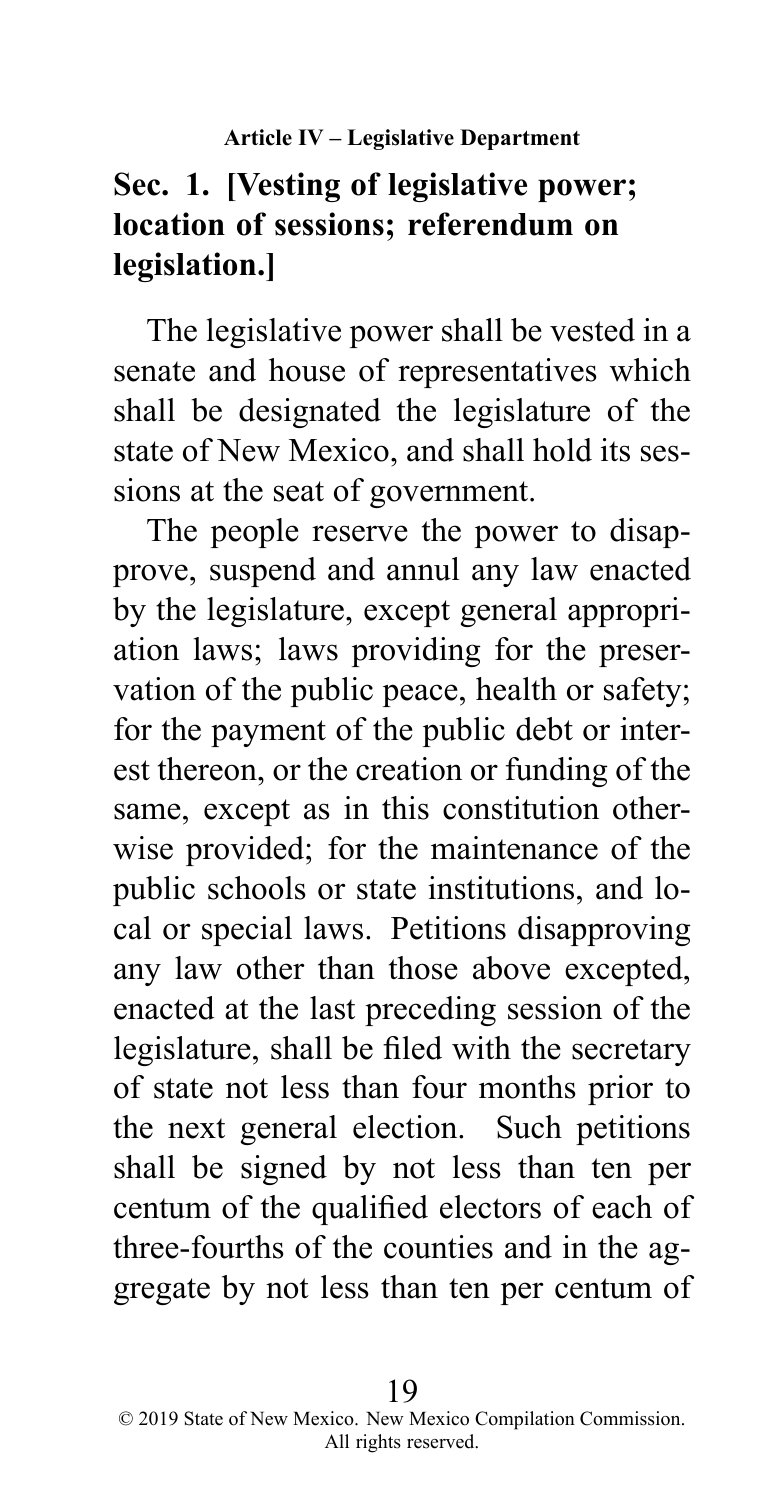the qualified electors of the state, as shown by the total number of votes cast at the last preceding general election. The question of the approval or rejection of such law shall be submitted by the secretary of state to the electorate at the next general election; and if <sup>a</sup> majority of the legal votes cast thereon, and not less than forty per centum of the total number of legal votes cast at such general election, be cast for the rejection of such law, it shall be annulled and thereby repealed with the same effect as if the legislature had then repealed it, and such repeal shall revive any law repealed by the act so annulled; otherwise, it shall remain in force unless subsequently repealed by the legislature. If such petition or petitions be signed by not less than twenty-five per centum of the qualified electors under each of the foregoing conditions, and be filed with the secretary of state within ninety days after the adjournment of the session of the legislature at which such law was enacted, the operation thereof shall be thereupon suspended and the question of its approval or rejection shall be likewise submitted to <sup>a</sup> vote at the next ensuing general election. If <sup>a</sup> majority of the votes cast thereon and not less than forty per centum of the total number of votes

<sup>©</sup> 2019 State of New Mexico. New Mexico Compilation Commission. All rights reserved.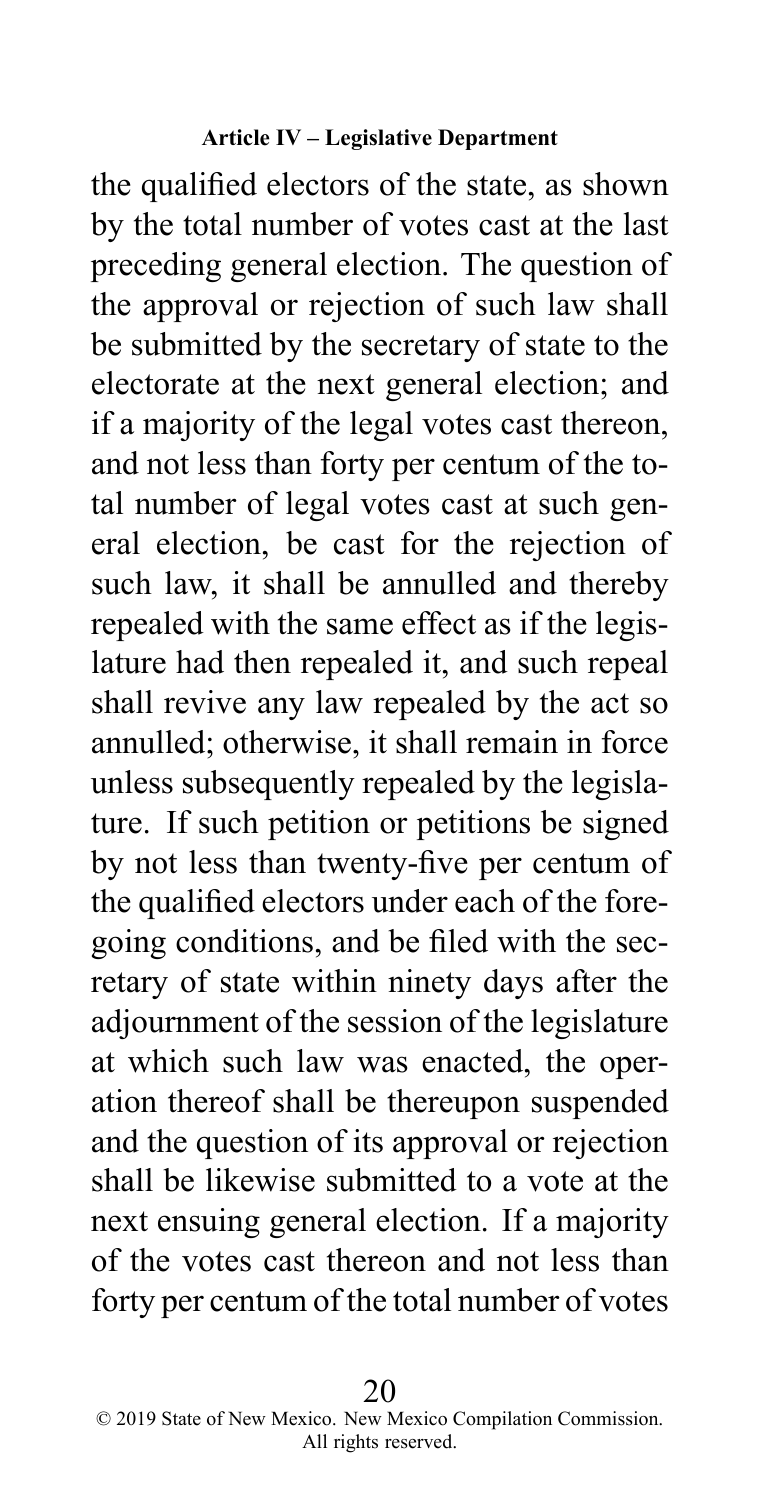cast at such general election be cast for its rejection, it shall be thereby annulled; otherwise, it shall go into effect upon publication of the certificate of the secretary of state declaring the result of the vote thereon. It shall be <sup>a</sup> felony for any person to sign any such petition with any name other than his own, or to sign his name more than once for the same measure, or to sign such petition when he is not <sup>a</sup> qualified elector in the county specified in such petition; provided, that nothing herein shall be construed to prohibit the writing thereon of the name of any person who cannot write, and who signs the same with his mark. The legislature shall enact laws necessary for the effective exercise of the power hereby reserved.

# **Sec. 2. [Powers generally; disaster emergency procedure.]**

In addition to the powers herein enumerated, the legislature shall have all powers necessary to the legislature of <sup>a</sup> free state, including the power to enact reasonable and appropriate laws to guarantee the continuity and effective operation of state and local governmen<sup>t</sup> by providing emergency procedure for use only during periods of disas-

21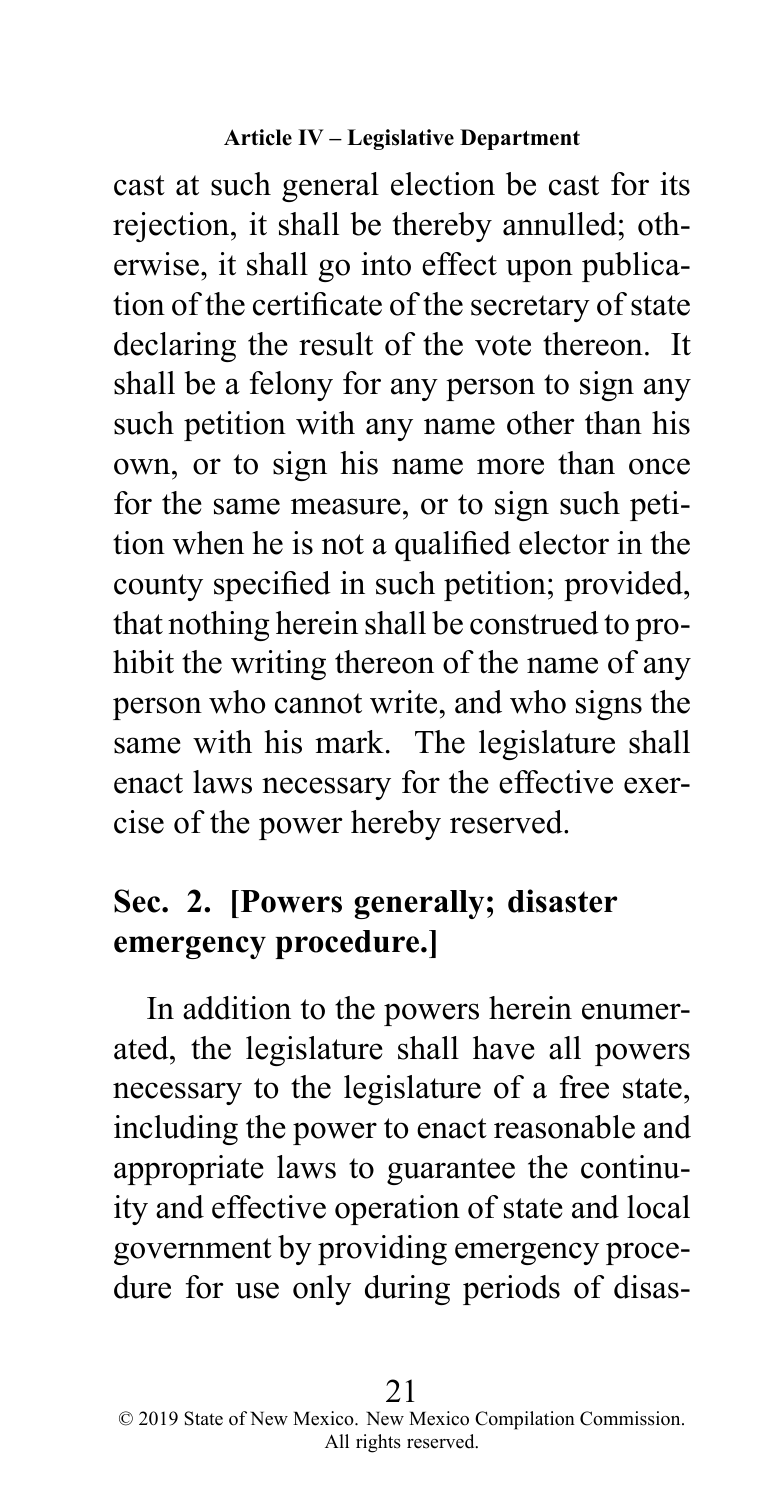ter emergency. A disaster emergency is defined as <sup>a</sup> period when damage or injury to persons or property in this state, caused by enemy attack, is of such magnitude that <sup>a</sup> state of martial law is declared to exist in the state, and <sup>a</sup> disaster emergency is declared by the chief executive officer of the United States and the chief executive officer of this state, and the legislature has not declared by joint resolution that the disaster emergency is ended. Upon the declaration of <sup>a</sup> disaster emergency the chief executive of the state shall within seven days call <sup>a</sup> special session of the legislature which shall remain in continuous session during the disaster emergency, and may recess from time to time for [not] more than three days. (As amended November 8, 1960.)

# **Sec. 3. [Number and qualifications of members; single-member districts; reapportionment.]**

A. Senators shall not be less than twenty-five years of age and representatives not less than twenty-one years of age at the time of their election. If any senator or representative permanently removes his residence from or maintains no residence in

<sup>©</sup> 2019 State of New Mexico. New Mexico Compilation Commission. All rights reserved.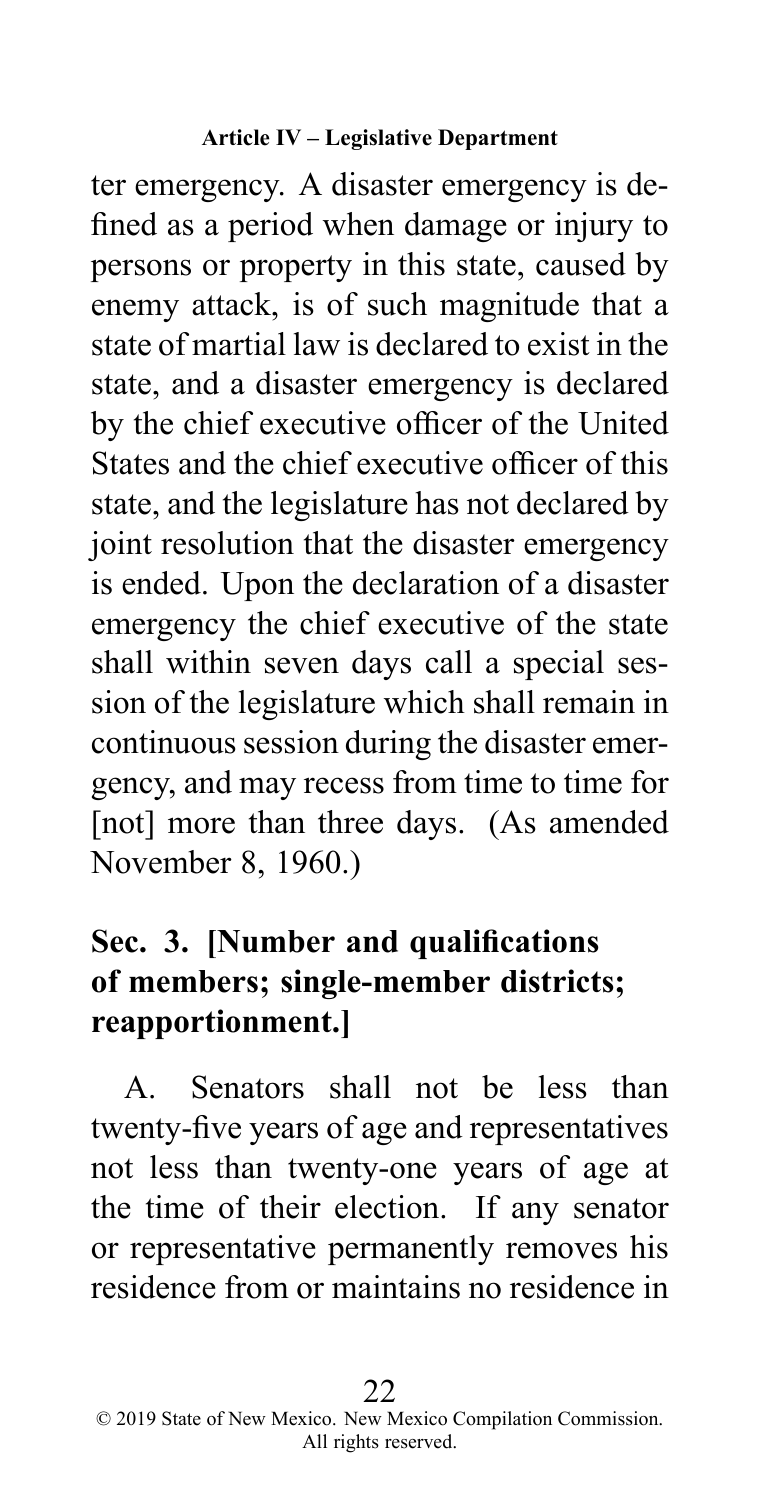the district from which he was elected, then he shall be deemed to have resigned and his successor shall be selected as provided in Section 4 of this article. No person shall be eligible to serve in the legislature who, at the time of qualifying, holds any office of trust or profit with the state, county or national governments, excep<sup>t</sup> notaries public and officers of the militia who receive no salary.

B. The senate shall be composed of no more than forty-two members elected from single-member districts.

C. The house of representatives shall be composed of no more than seventy members elected from single-member districts.

D. Once following publication of the official repor<sup>t</sup> of each federal decennial census hereafter conducted, the legislature may by statute reapportion its membership. (As repealed and reenacted November 2, 1976.)

# **Sec. 4. [Terms of office of members; time of election; filling of vacancies.]**

Members of the legislature shall be elected as follows: those senators from Bernalillo, Chaves, Curry, DeBaca, Grant, Lea, Lincoln, Luna, Sandoval, San Juan,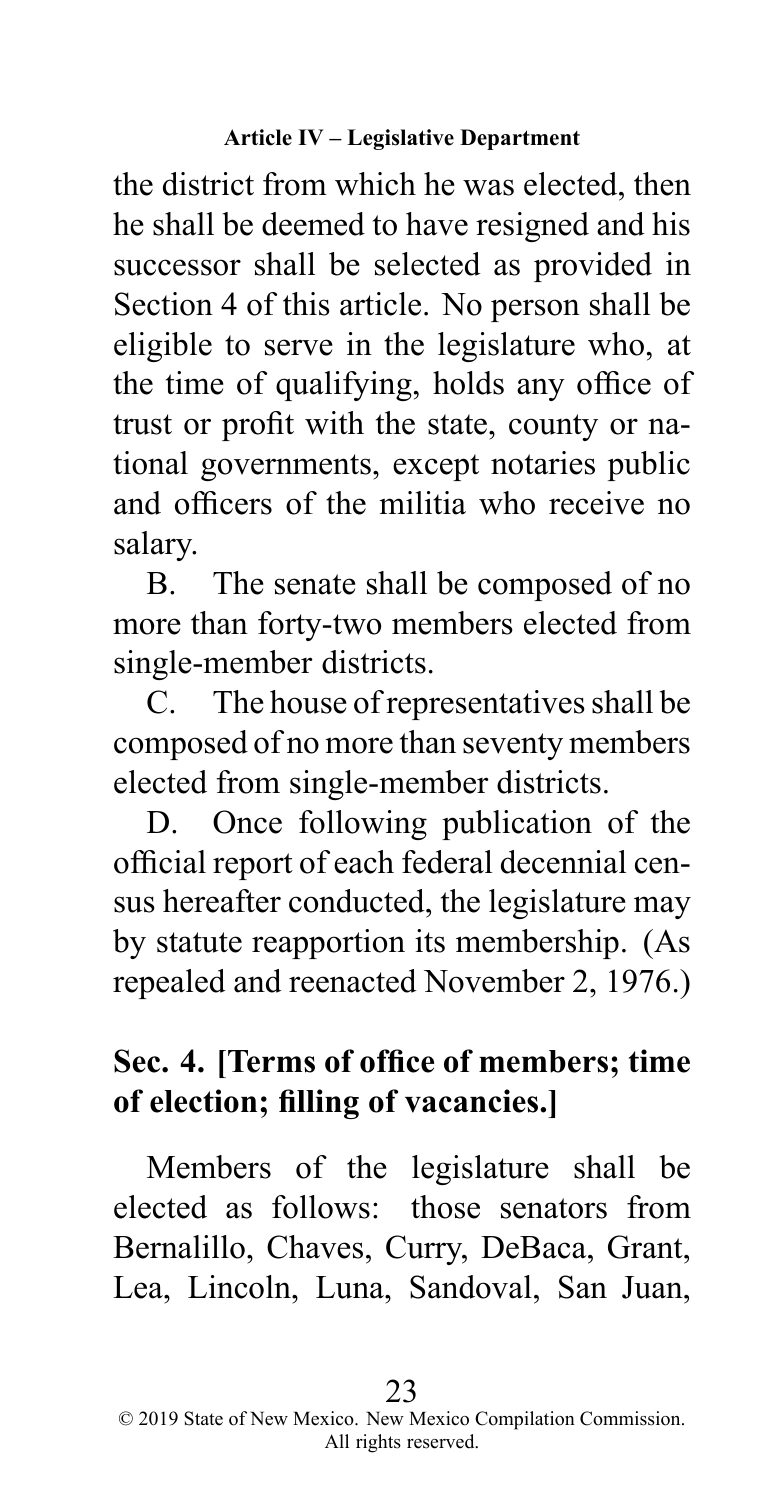San Miguel, Socorro, Taos, Torrance, Union and Valencia counties for <sup>a</sup> term of six years starting January 1, 1961, and after serving such terms shall be elected for <sup>a</sup> term of four years thereafter; those senators from all other counties for the terms of four years, and members of the house of representatives for <sup>a</sup> term of two years. They shall be elected on the day provided by law for holding the general election of state officers or representatives in congress. If <sup>a</sup> vacancy occurs in the office of senator or member of the house of representatives, for any reason, the county commissioners of the county wherein the vacancy occurs shall fill such vacancy by appointment.

Such legislative appointments as provided in this section shall be for <sup>a</sup> term ending on December 31, subsequent to the next succeeding general election. (As amended September 15, 1953, and November 8, 1960.)

# **Sec. 5. [Time and length of sessions; items considered in even-numbered years.]**

A. Each regular session of the legislature shall begin annually at 12:00 noon on

<sup>©</sup> 2019 State of New Mexico. New Mexico Compilation Commission. All rights reserved.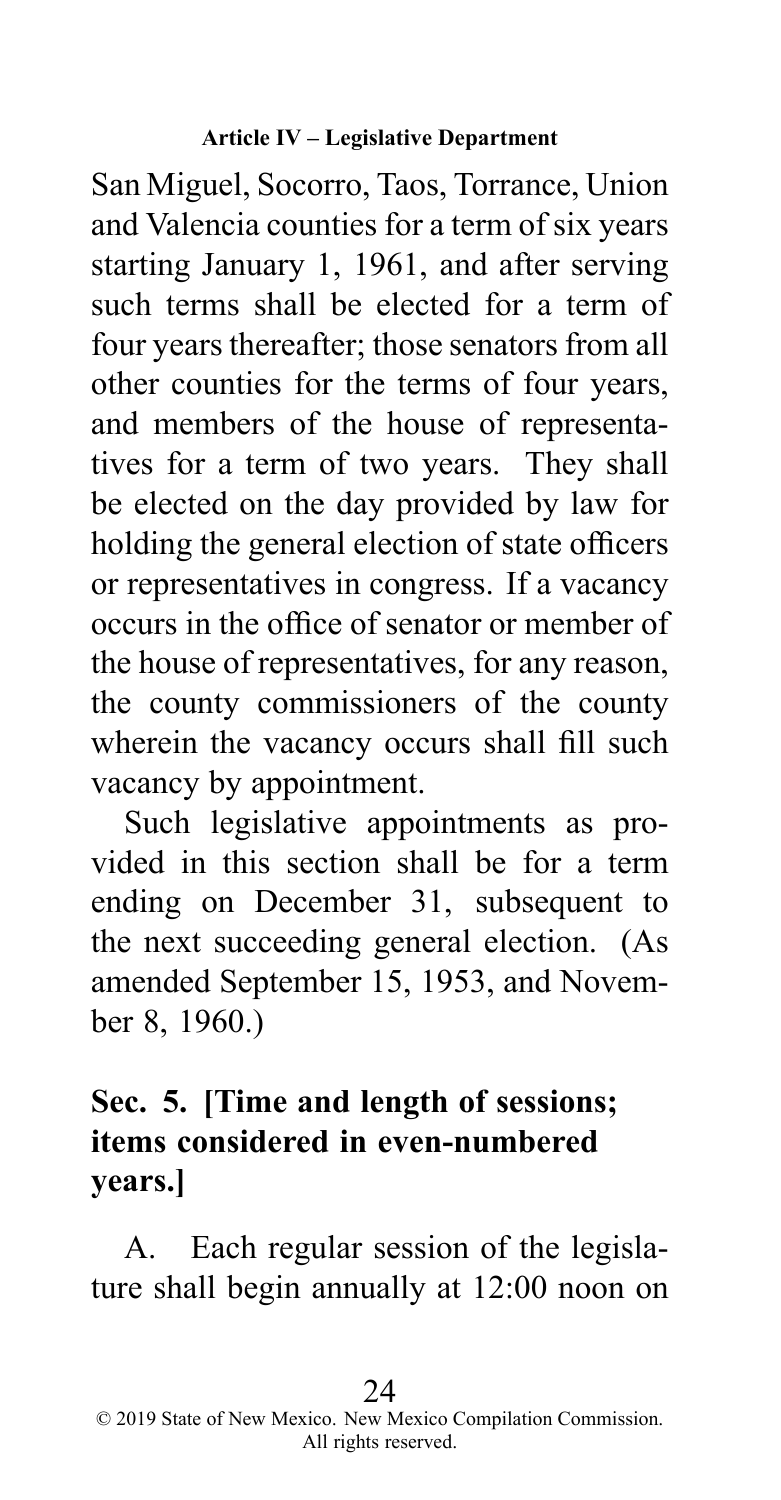the third Tuesday of January. Every regular session of the legislature convening during an odd-numbered year shall remain in session not to exceed sixty days, and every regular session of the legislature convening during an even-numbered year shall remain in session not to exceed thirty days. No special session of the legislature shall exceed thirty days.

B. Every regular session of the legislature convening during an even-numbered year shall consider only the following:

(1) budgets, appropriations and revenue bills;

(2) bills drawn pursuan<sup>t</sup> to special messages of the governor; and

(3) bills of the last previous regular session vetoed by the governor.

(As amended November 5, 1940, November 5, 1946, and November 3, 1964.)

# **Sec. 6. [Special session; extraordinary session.]**

Special sessions of the legislature may be called by the governor, but no business shall be transacted excep<sup>t</sup> such as relates to the objects specified in this proclamation. Provided, however, that when three-fifths of the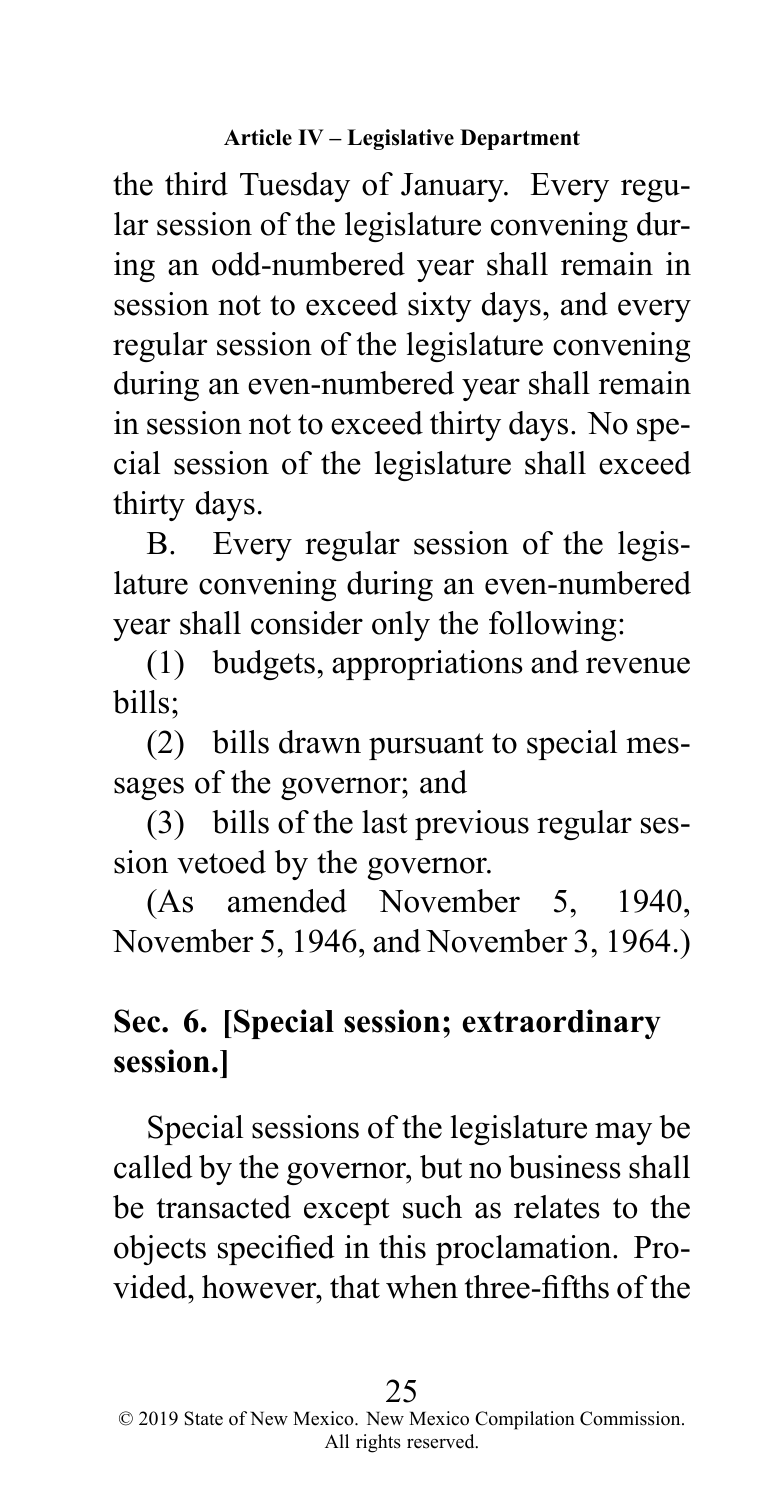members elected to the house of representatives and three-fifths of the members elected to the senate shall have certified to the governor of the state of New Mexico that in their opinion an emergency exists in the affairs of the state of New Mexico, it shall thereupon be the duty of said governor and mandatory upon him, within five days from the receipt of such certificate or certificates, to convene said legislature in extraordinary session for all purposes; and in the event said governor shall, within said time, Sundays excluded, fail or refuse to convene said legislature as aforesaid, then and in that event said legislature may convene itself in extraordinary session, as if convened in regular session, for all purposes, provided that such extraordinary self-convened session shall be limited to <sup>a</sup> period of thirty days, unless at the expiration of said period, there shall be pending an impeachment trial of some officer of the state government, in which event the legislature shall be authorized to remain in session until such trial shall have been completed. (As amended November 2, 1948.)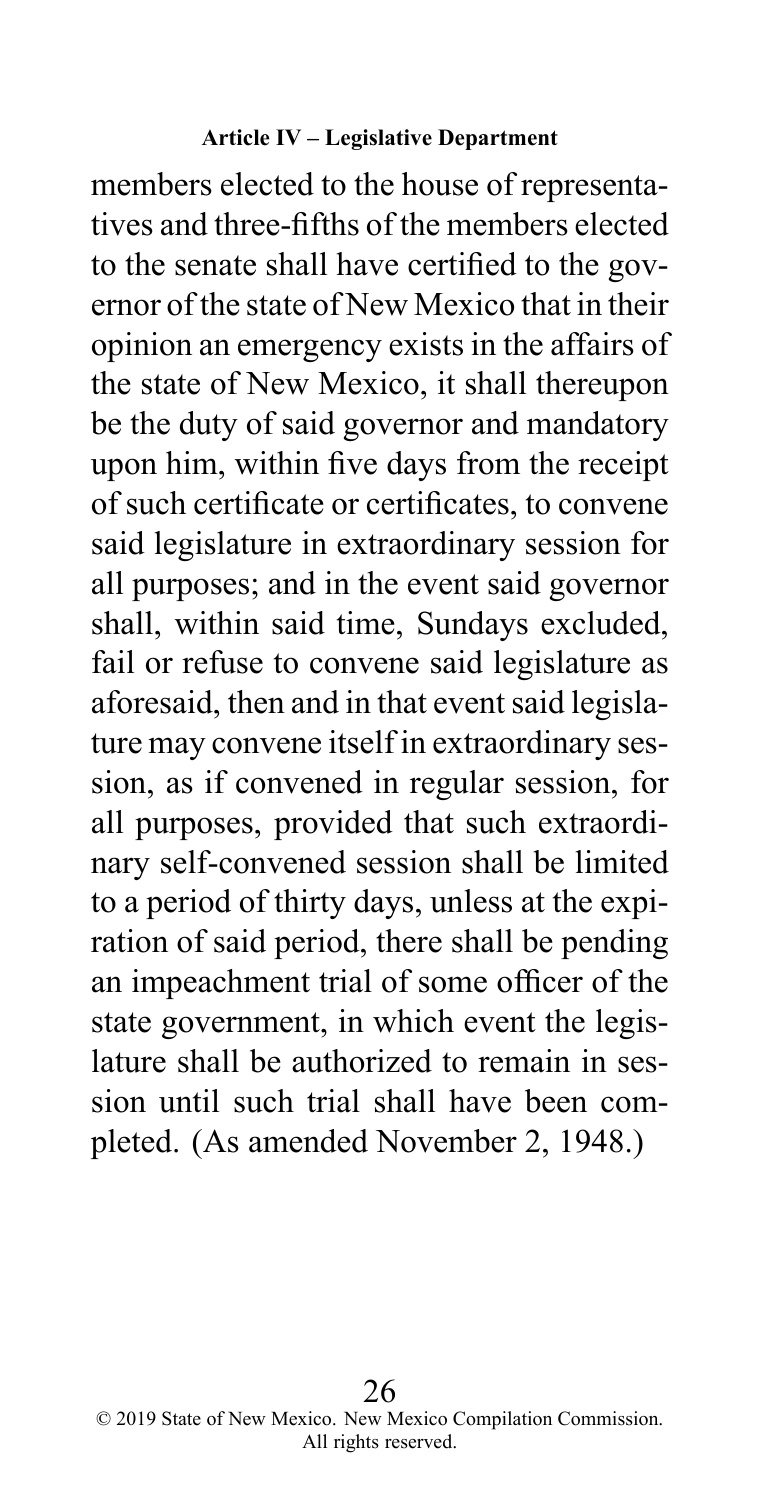## **Sec. 7. [Judge of election and qualification of members; quorum.]**

Each house shall be the judge of the election and qualifications of its own members. A majority of either house shall constitute <sup>a</sup> quorum to do business, but <sup>a</sup> less number may effect <sup>a</sup> temporary organization, adjourn from day to day and compel the attendance of absent members.

### **Sec. 8. [Call to order; presiding officers.]**

The senate shall be called to order in the hall of the senate by the lieutenant governor. The senate shall elect <sup>a</sup> president pro tempore who shall preside in the absence of the lieutenant governor and shall serve until the next session of the legislature. The house of representatives shall be called to order in the hall of said house by the secretary of state. He shall preside until the election of <sup>a</sup> speaker, who shall be the member receiving the highest number of votes for that office.

# **Sec. 9. [Selection and compensation of officers and employees.]**

The legislature shall select its own officers and employees and fix their compensa-

<sup>©</sup> 2019 State of New Mexico. New Mexico Compilation Commission. All rights reserved.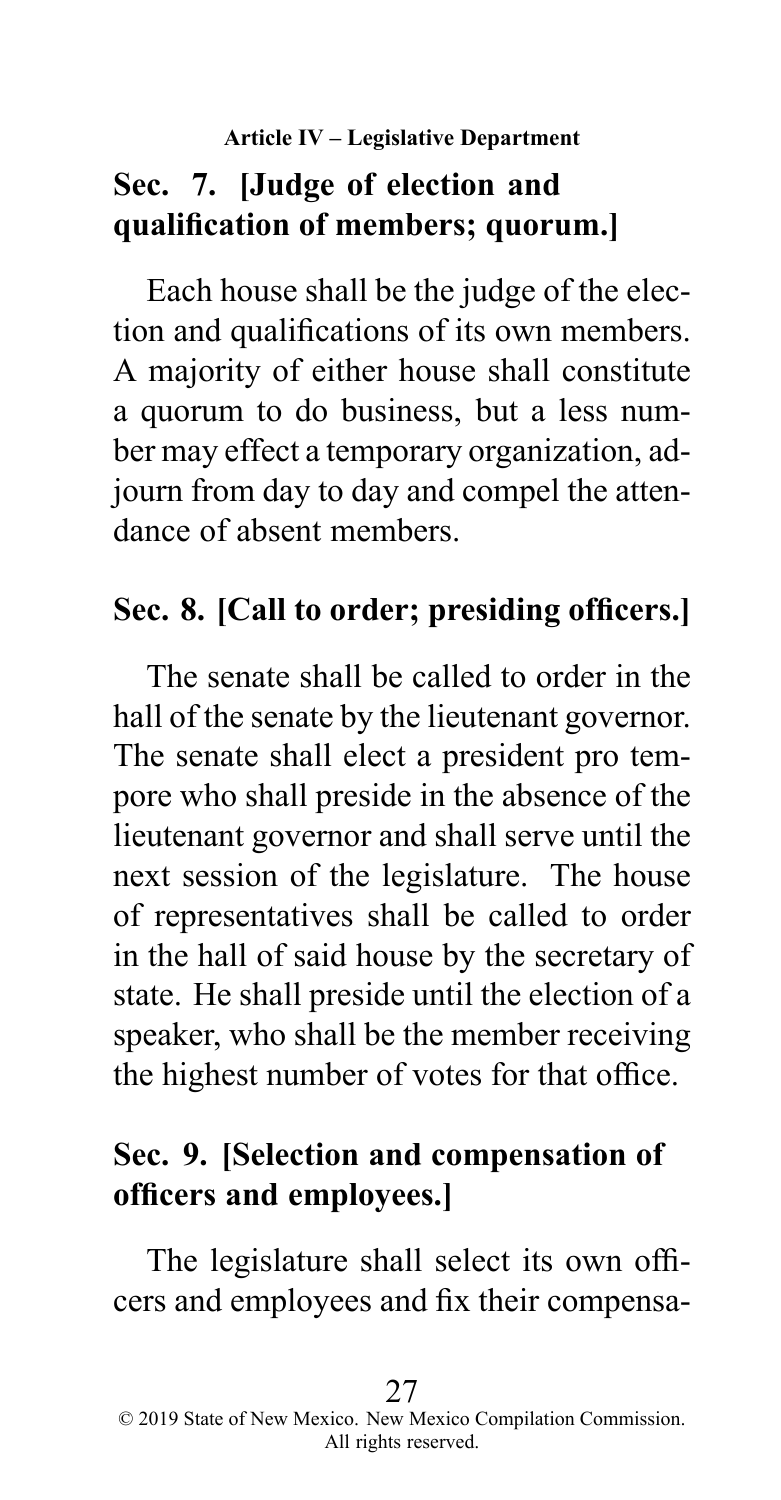tion. Each house shall have one chaplain, one chief clerk and one sergean<sup>t</sup> at arms; and there shall be one assistant chief clerk and one assistant sergean<sup>t</sup> at arms for each house; and each house may employ such enrolling clerks, reading clerks, stenographers, janitors and such subordinate employees in addition to those enumerated, as they may reasonably require and their compensation shall be fixed by the said legislature at the beginning of each session. (As amended November 2, 1948.)

# **Sec. 10. [Compensation of members.]**

Each member of the legislature shall receive:

A. per diem at the internal revenue service per diem rate for the city of Santa Fe for each day's attendance during each session of the legislature and the internal revenue service standard mileage rate for each mile traveled in going to and returning from the seat of governmen<sup>t</sup> by the usual traveled route, once each session as defined by Article 4, Section 5 of this constitution;

B. per diem expense and mileage at the same rates as provided in Subsection A of this section for service at meetings required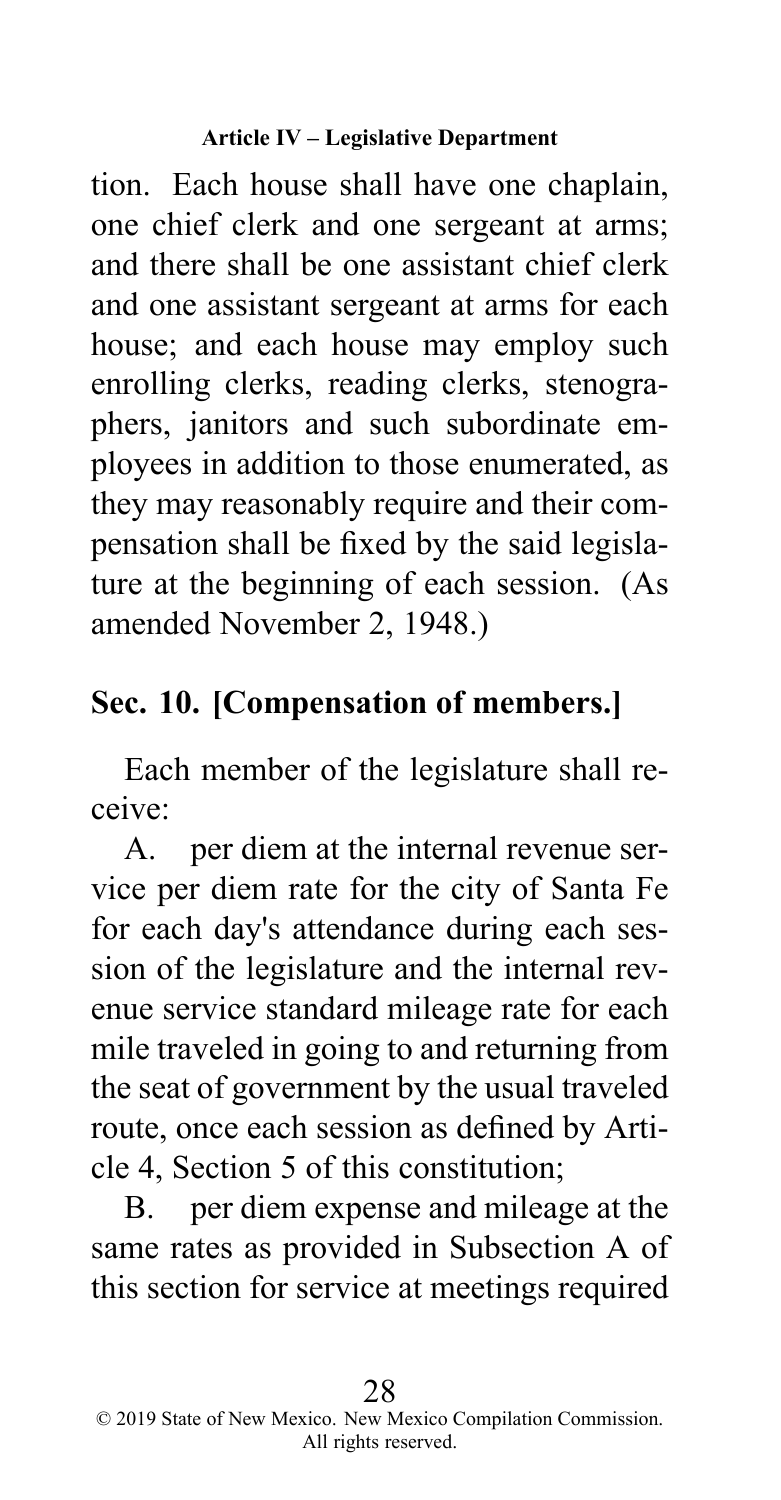by legislative committees established by the legislature to meet in the interim between sessions; and

C. no other compensation, perquisite or allowance. (As amended November 7, 1944, September 15, 1953, November 2, 1971, November 2, 1982 and November 5, 1996.)

# **Sec. 11. [Rules of procedure; contempt or disorderly conduct; expulsion of members.]**

Each house may determine the rules of its procedure, punish its members or others for contempt or disorderly behavior in its presence and protect its members against violence; and may, with the concurrence of two-thirds of its members, expel <sup>a</sup> member, but not <sup>a</sup> second time for the same act. Punishment for contempt or disorderly behavior or by expulsion shall not be <sup>a</sup> bar to criminal prosecution.

### **Sec. 12. [Public sessions; journals.]**

All sessions of each house shall be public. Each house shall keep <sup>a</sup> journal of its proceedings and the yeas and nays on any questions shall, at the reques<sup>t</sup> of one-fifth

<sup>©</sup> 2019 State of New Mexico. New Mexico Compilation Commission. All rights reserved.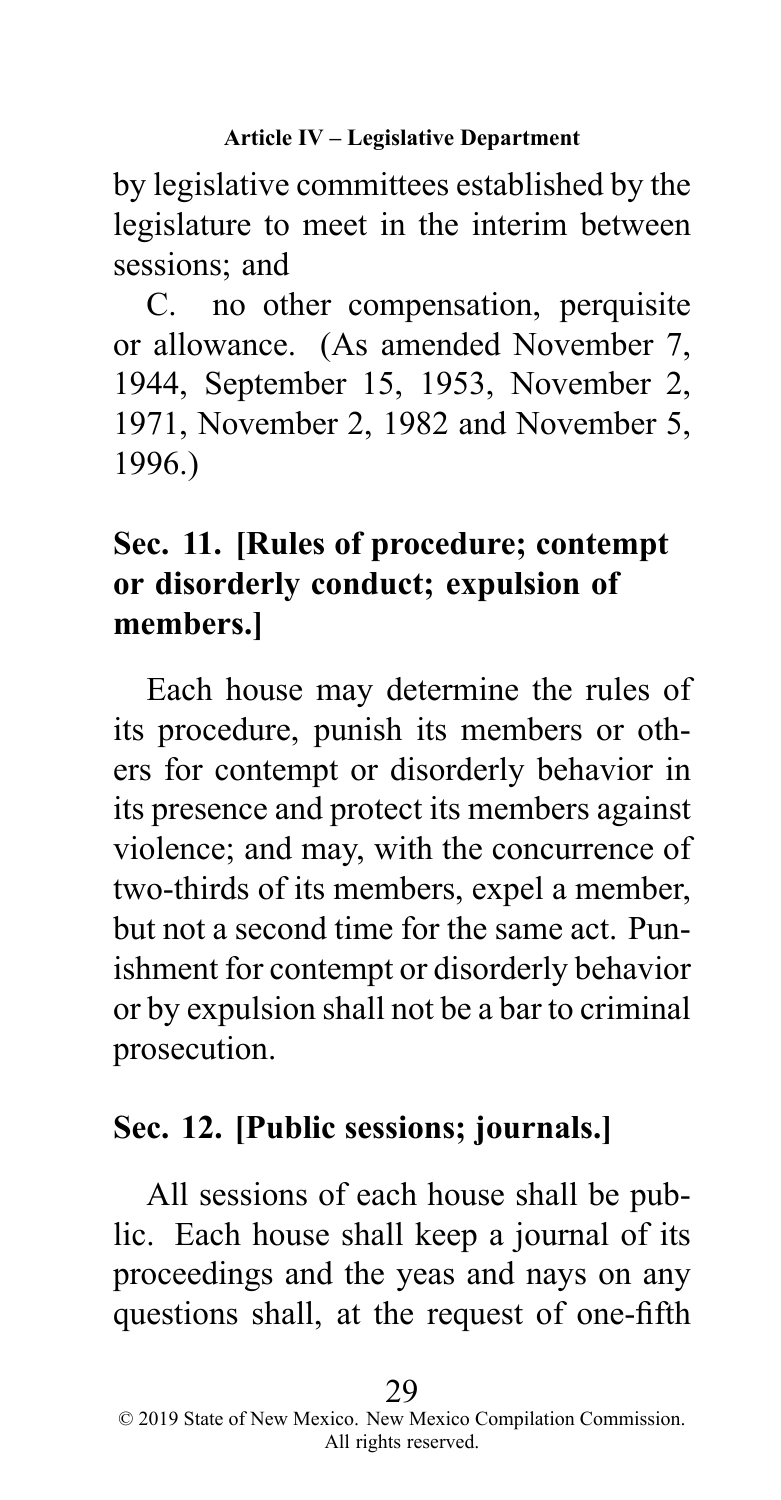of the members present, be entered thereon. The original thereof shall be filed with the secretary of state at the close of the session, and shall be printed and published under his authority.

### **Sec. 13. [Privileges and immunities.]**

Members of the legislature shall, in all cases excep<sup>t</sup> treason, felony and breach of the peace, be privileged from arrest during their attendance at the sessions of their respective houses, and on going to and returning from the same. And they shall not be questioned in any other place for any speech or debate or for any vote cast in either house.

### **Sec. 14. [Adjournment.]**

Neither house shall, without the consent of the other, adjourn for more than three days, Sundays excepted; nor to any other place than that where the two houses are sitting; and on the day of the final adjournment they shall adjourn at twelve <sup>o</sup>'clock, noon.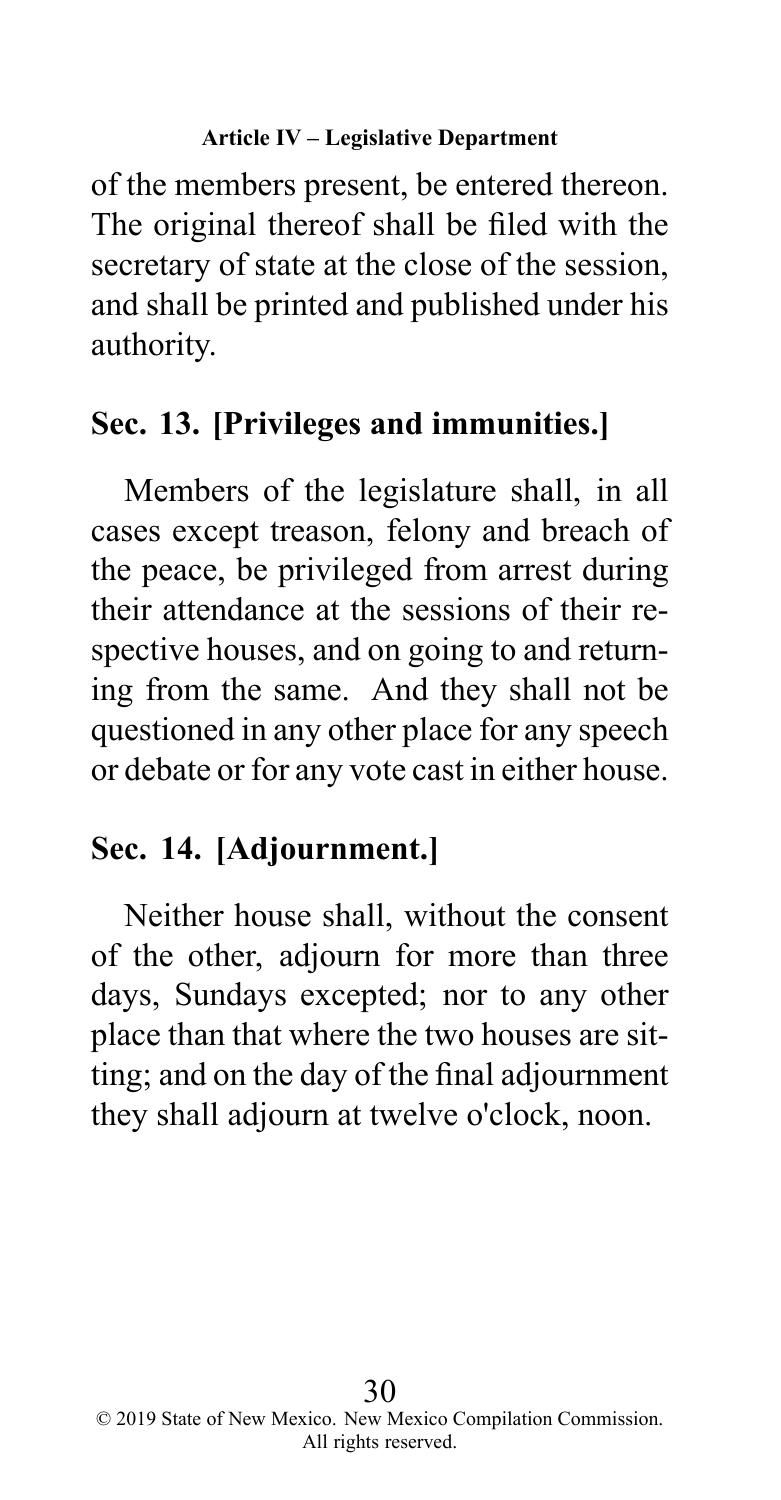# **Sec. 15. [Laws to be passed by bill; alteration of bill; enacting clause; printing and reading of bill.]**

No law shall be passed excep<sup>t</sup> by bill, and no bill shall be so altered or amended on its passage through either house as to change its original purpose. The enacting clause of all bills shall be: "Be it enacted by the legislature of the state of New Mexico." Any bill may originate in either house. No bill, excep<sup>t</sup> bills to provide for the public peace, health and safety, and the codification or revision of the laws, shall become <sup>a</sup> law unless it has been printed, and read three different times in each house, not more than two of which readings shall be on the same day, and the third of which shall be in full.

# **Sec. 16. [Subject of bill in title; appropriation bills.]**

The subject of every bill shall be clearly expressed in its title, and no bill embracing more than one subject shall be passed except general appropriation bills and bills for the codification or revision of the laws; but if any subject is embraced in any act which is not expressed in itstitle, only so much of the act as is not so expressed shall be void. Gen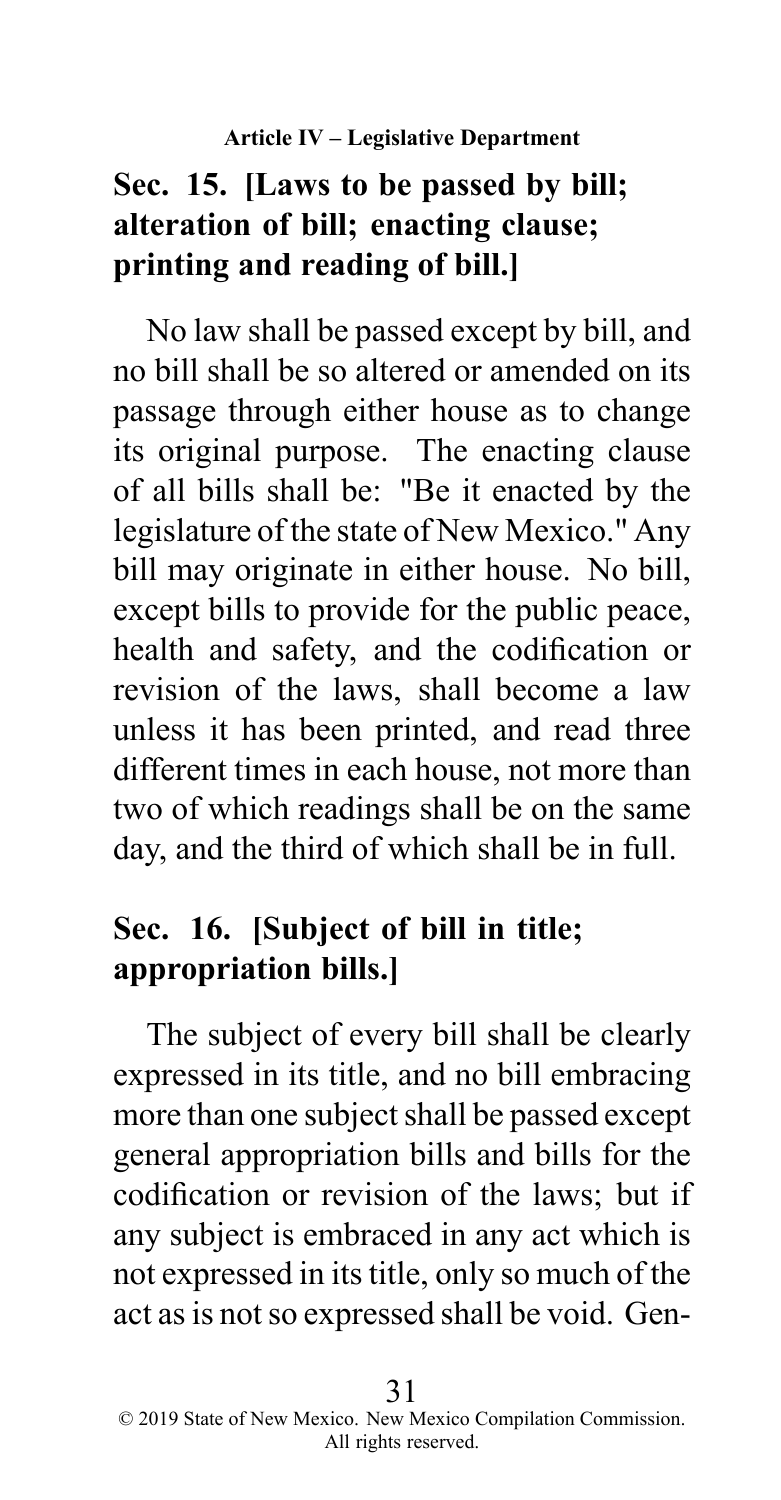eral appropriation bills shall embrace nothing but appropriations for the expense of the executive, legislative and judiciary departments, interest, sinking fund, payments on the public debt, public schools and other expenses required by existing laws; but if any such bill contain any other matter, only so much thereof as is hereby forbidden to be placed therein shall be void. All other appropriations shall be made by separate bills.

# **Sec. 17. [Passage of bills.]**

No bill shall be passed excep<sup>t</sup> by <sup>a</sup> vote of <sup>a</sup> majority of the members presen<sup>t</sup> in each house, nor unless on its final passage <sup>a</sup> vote be taken by yeas and nays, and entered on the journal.

# **Sec. 18. [Amendment of statutes.]**

No law shall be revised or amended, or the provisions thereof extended by reference to its title only; but each section thereof as revised, amended or extended shall be set out in full.

Notwithstanding the foregoing or any other provision of this constitution, the legislature, in any law imposing <sup>a</sup> tax or taxes, may define the amount on, in respec<sup>t</sup> to or

<sup>©</sup> 2019 State of New Mexico. New Mexico Compilation Commission. All rights reserved.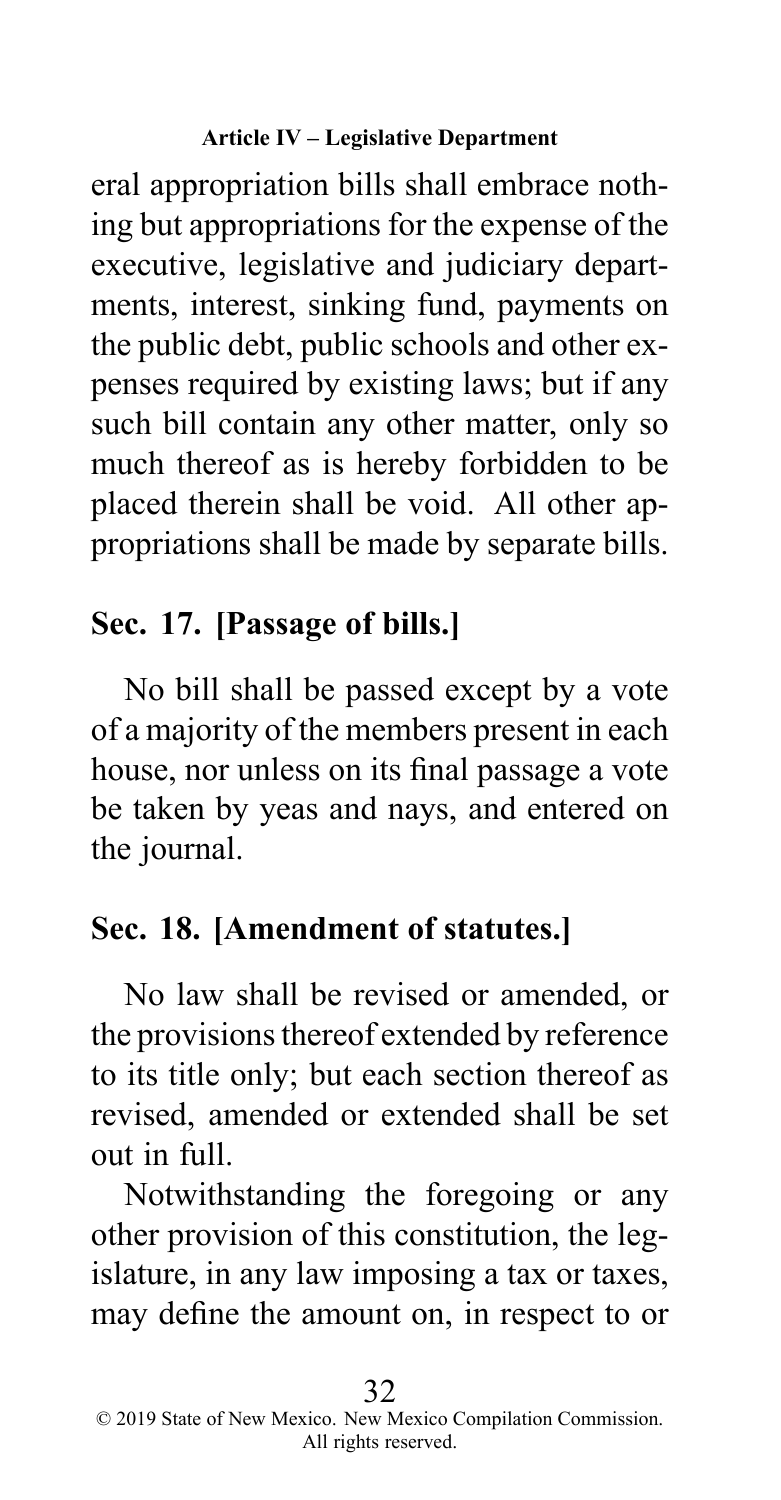by which such tax or taxes are imposed or measured, by reference to any provision of the laws of the United States as the same may be or become effective at any time or from time to time, and may prescribe exceptions or modifications to any such provision. (As amended November 3, 1964.)

### **Sec. 19. [Introduction of bills.]**

Time limitation on the introduction of bills at any session of the legislature shall be established by law. (As amended November 8, 1932, and November 8, 1960.)

# **Sec. 20. [Enrollment, engrossment and signing of bills.]**

Immediately after the passage of any bill or resolution, it shall be enrolled and engrossed, and read publicly in full in each house, and thereupon shall be signed by the presiding officers of each house in open session, and the fact of such reading and signing shall be entered on the journal. No interlineation or erasure in <sup>a</sup> signed bill, shall be effective, unless certified thereon in express terms by the presiding officer of each house quoting the words interlined or erased, nor unless the fact of the making of such inter-

<sup>©</sup> 2019 State of New Mexico. New Mexico Compilation Commission. All rights reserved.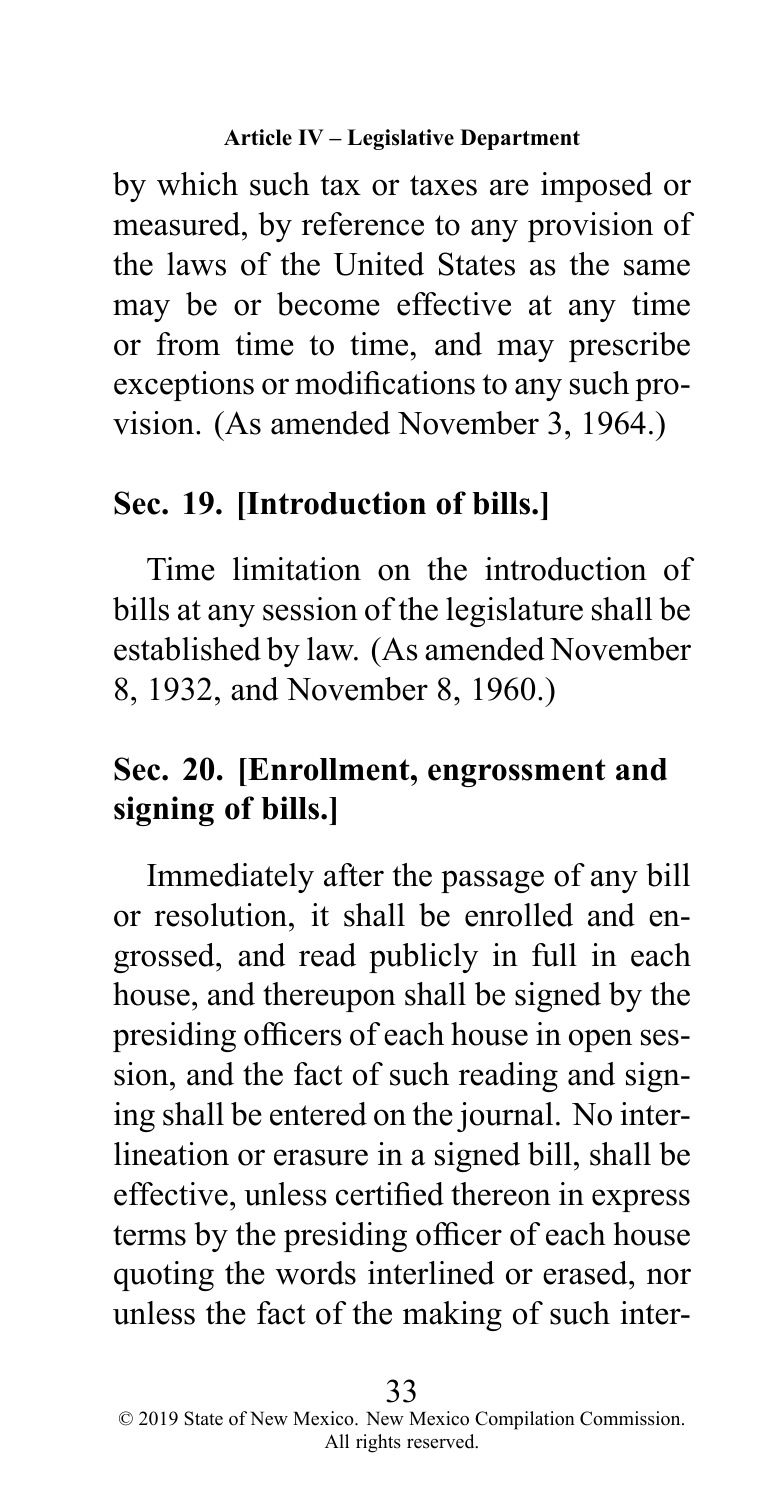#### **Article IV – Legislative Department**

lineation or erasure be publicly announced in each house and entered on the journal.

### **Sec. 21. [Alteration or theft of bill.]**

Any person who shall, without lawful authority, materially change or alter, or make away with, any bill pending in or passed by the legislature, shall be deemed guilty of <sup>a</sup> felony and upon conviction thereof shall be punished by imprisonment in the penitentiary for not less than one year nor more than five years.

### **Sec. 22. [Governor's approval or veto of bills.]**

Every bill passed by the legislature shall, before it becomes <sup>a</sup> law, be presented to the governor for approval. If he approves, he shall sign it, and deposit it with the secretary of state; otherwise, he shall return it to the house in which it originated, with his objections, which shall be entered at large upon the journal; and such bill shall not become <sup>a</sup> law unless thereafter approved by two-thirds of the members presen<sup>t</sup> and voting in each house by yea and nay vote entered upon its journal. Any bill not returned by the governor within three days, Sundays

<sup>34</sup>

<sup>©</sup> 2019 State of New Mexico. New Mexico Compilation Commission. All rights reserved.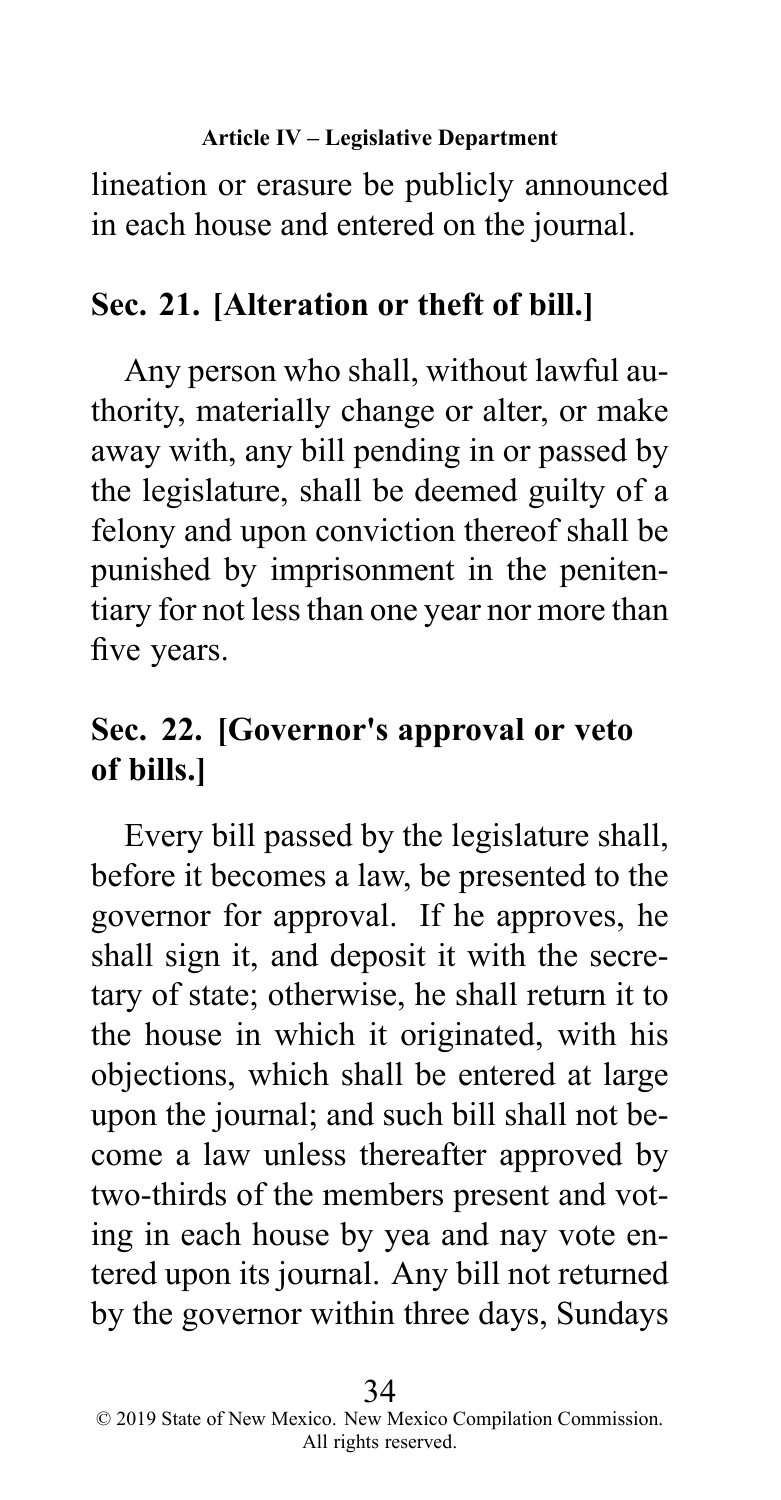excepted, after being presented to him, shall become a law, whether signed by him or not. unless the legislature by adjournment prevent such return. Every bill presented to the governor during the last three days of the session shall be approved by him within twenty days after the adjournment and shall be by him immediately deposited with the secretary of state. Unless so approved and signed by him such bill shall not become <sup>a</sup> law. The governor may in like manner approve or disapprove any par<sup>t</sup> or parts, item or items, of any bill appropriating money, and such parts or items approved shall become <sup>a</sup> law, and such as are disapproved shall be void unless passed over his veto, as herein provided. (As amended September 15, 1953.)

# **Sec. 23. [Effective date of law; emergency acts.]**

Laws shall go into effect ninety days after the adjournment of the legislature enacting them, excep<sup>t</sup> general appropriation laws, which shall go into effect immediately upon their passage and approval. Any act necessary for the preservation of the public peace, health or safety, shall take effect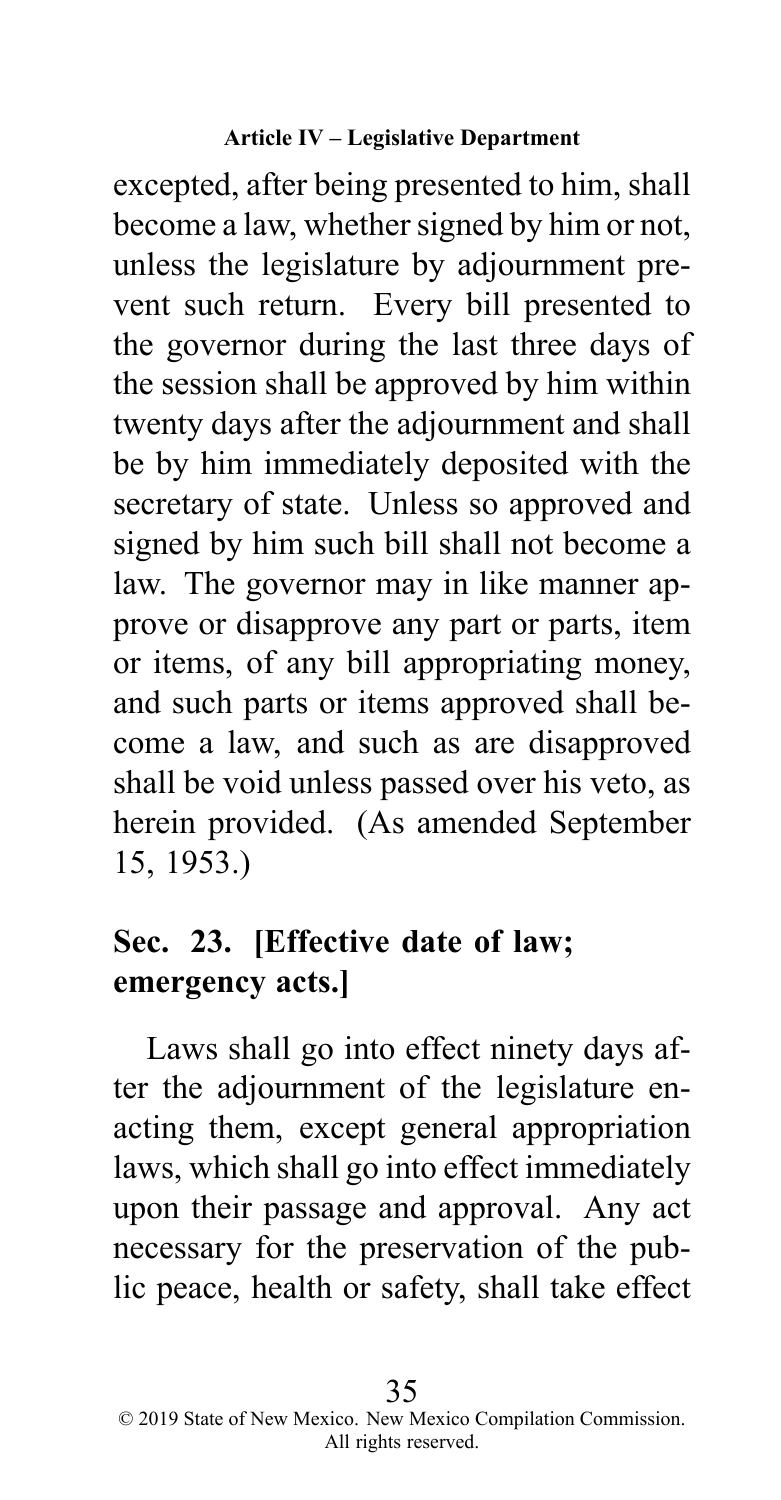#### **Article IV – Legislative Department**

immediately upon its passage and approval, provided it be passed by two-thirds vote of each house and such necessity be stated in <sup>a</sup> separate section.

### **Sec. 24. [Local or special laws.]**

The legislature shall not pass local or special laws in any of the following cases: regulating county, precinct or district affairs; the jurisdiction and duties of justices of the peace, police magistrates and constables; the practice in courts of justice; the rate of interest on money; the punishment for crimes and misdemeanors; the assessment or collection of taxes or extending the time of collection thereof; the summoning and impaneling of jurors; the managemen<sup>t</sup> of public schools; the sale or mortgaging of real estate of minors or others under disability; the change of venue in civil or criminal cases. Nor in the following cases: granting divorces; laying out, opening, altering or working roads or highways, excep<sup>t</sup> as to state roads extending into more than one county, and military roads; vacating roads, town plats, streets, alleys or public grounds; locating or changing county seats, or changing county lines, excep<sup>t</sup> in creating new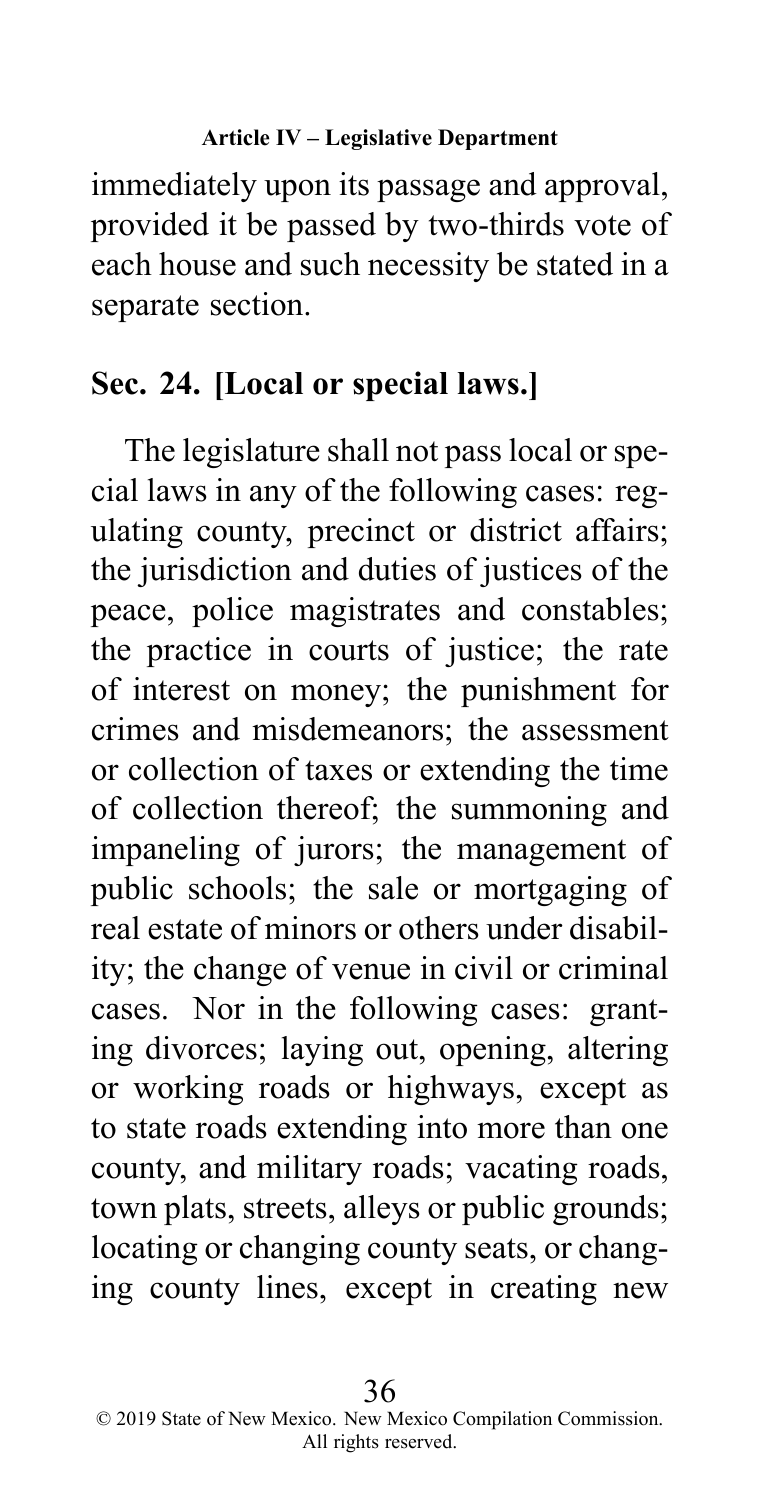counties; incorporating cities, towns or villages, or changing or amending the charter of any city, town or village; the opening or conducting of any election or designating the place of voting; declaring any person of age; chartering or licensing ferries, toll bridges, toll roads, banks, insurance companies or loan and trust companies; remitting fines, penalties, forfeitures or taxes; or refunding money paid into the state treasury, or relinquishing, extending or extinguishing, in whole or in part, any indebtedness or liability of any person or corporation, to the state or any municipality therein; creating, increasing or decreasing fees, percentages or allowances of public officers; changing the laws of descent; granting to any corporation, association or individual the right to lay down railroad tracks or any special or exclusive privilege, immunity or franchise, or amending existing charters for such purpose; changing the rules of evidence in any trial or inquiry; the limitation of actions; giving effect to any informal or invalid deed, will or other instrument; exempting property from taxation; restoring to citizenship any person convicted of an infamous crime; the adoption or legitimizing of children; changing the name of persons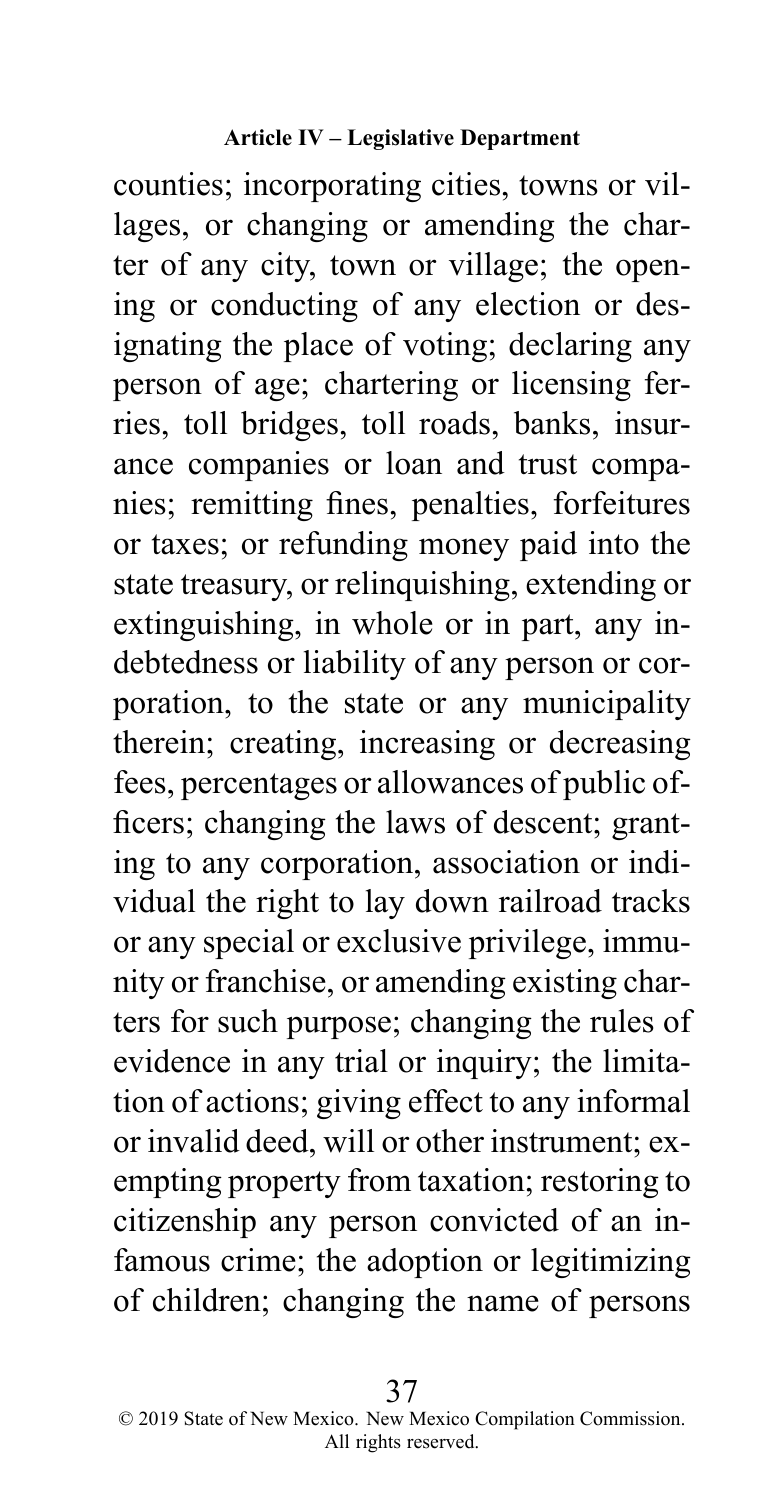### **Article IV – Legislative Department**

or places; and the creation, extension or impairment of liens. In every other case where <sup>a</sup> general law can be made applicable, no special law shall be enacted.

### **Sec. 25. [Validating unauthorized official acts; fines against officers, etc.]**

No law shall be enacted legalizing the unauthorized or invalid act of any officer, remitting any fine, penalty or judgment against any officer or validating any illegal use of public funds.

### **Sec. 26. [Grant of franchise or privilege.]**

The legislature shall not gran<sup>t</sup> to any corporation or person, any rights, franchises, privileges, immunities or exemptions, which shall not, upon the same terms and under like conditions, inure equally to all persons or corporations; no exclusive right, franchise, privilege or immunity shall be granted by the legislature or any municipality in this state.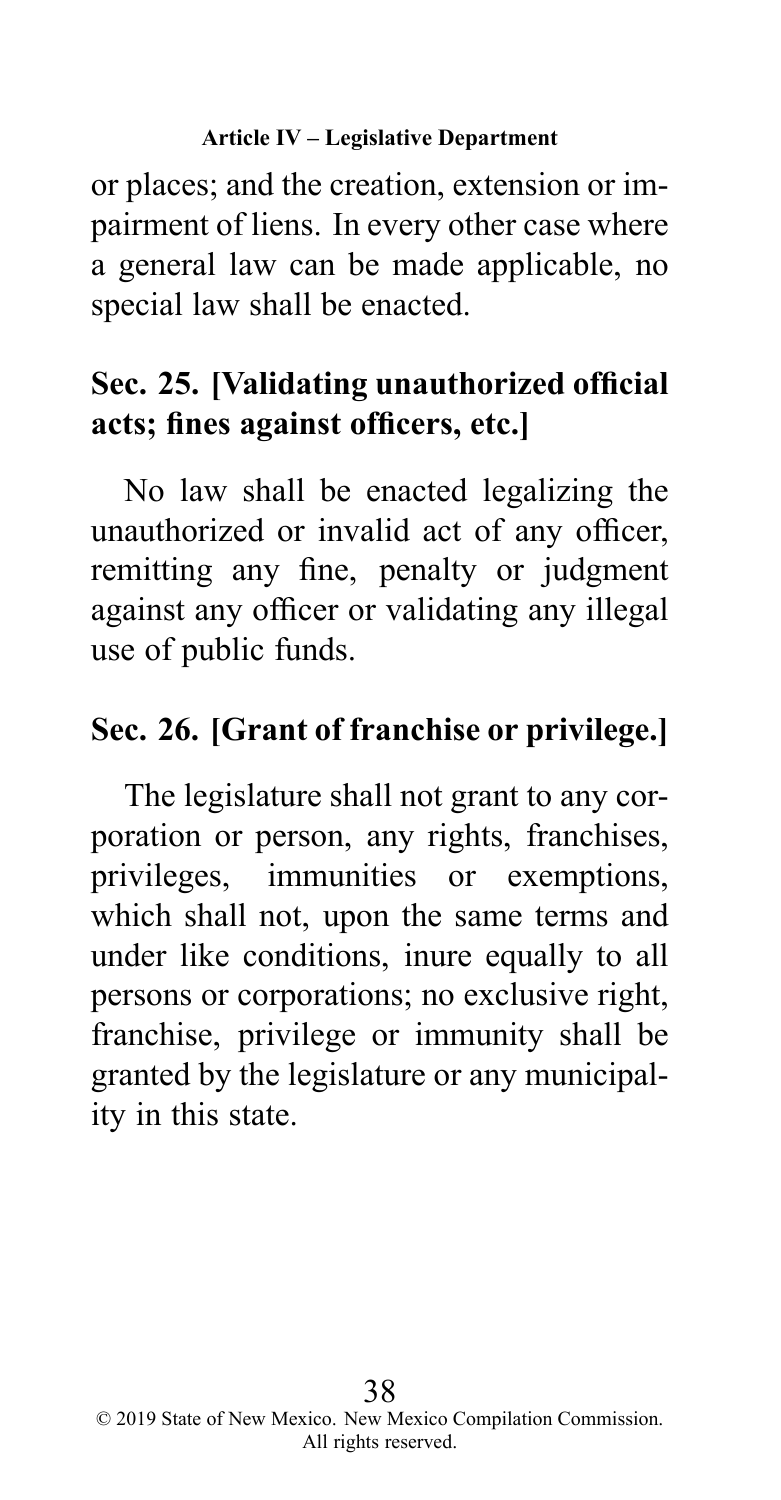## **Sec. 27. [Extra or increased compensation for officers, contractors, etc.]**

No law shall be enacted giving any extra compensation to any public officer, servant, agen<sup>t</sup> or contractor after services are rendered or contract made; nor shall the compensation of any officer be increased or diminished during histerm of office, excep<sup>t</sup> as otherwise provided in this constitution.

### **Sec. 28. [Appointment of present and former legislators to office; interest of legislators in contracts.]**

No member of the legislature shall, during the term for which he was elected, be appointed to any civil office in the state, nor shall he within one year thereafter be appointed to any civil office created, or the emoluments of which were increased during such term; nor shall any member of the legislature during the term for which he was elected nor within one year thereafter, be interested directly or indirectly in any contract with the state or any municipality thereof, which was authorized by any law passed during such term.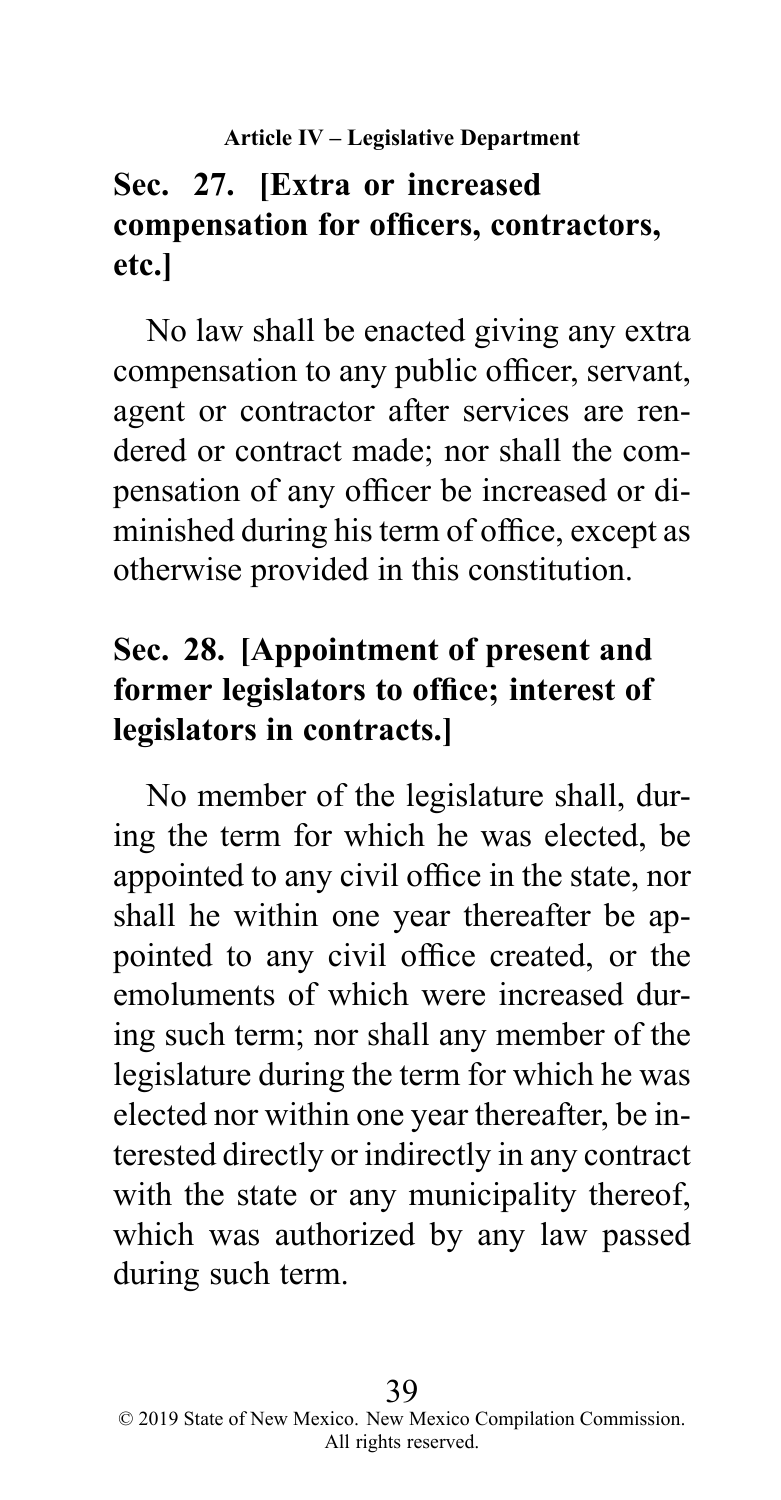### **Sec. 29. [Laws creating debts.]**

No law authorizing indebtedness shall be enacted which does not provide for levying <sup>a</sup> tax sufficient to pay the interest, and for the paymen<sup>t</sup> at maturity of the principal.

### **Sec. 30. [Payments from treasury to be upon appropriations and warrant.]**

Except interest or other payments on the public debt, money shall be paid out of the treasury only upon appropriations made by the legislature. No money shall be paid therefrom excep<sup>t</sup> upon warrant drawn by the proper officer. Every law making an appropriation shall distinctly specify the sum appropriated and the object to which it is to be applied.

# **Sec. 31. [Appropriations for charitable, educational, etc., purposes.]**

No appropriation shall be made for charitable, educational or other benevolent purposes to any person, corporation, association, institution or community, not under the absolute control of the state, but the legislature may, in its discretion, make appropriations for the charitable institutions and hos-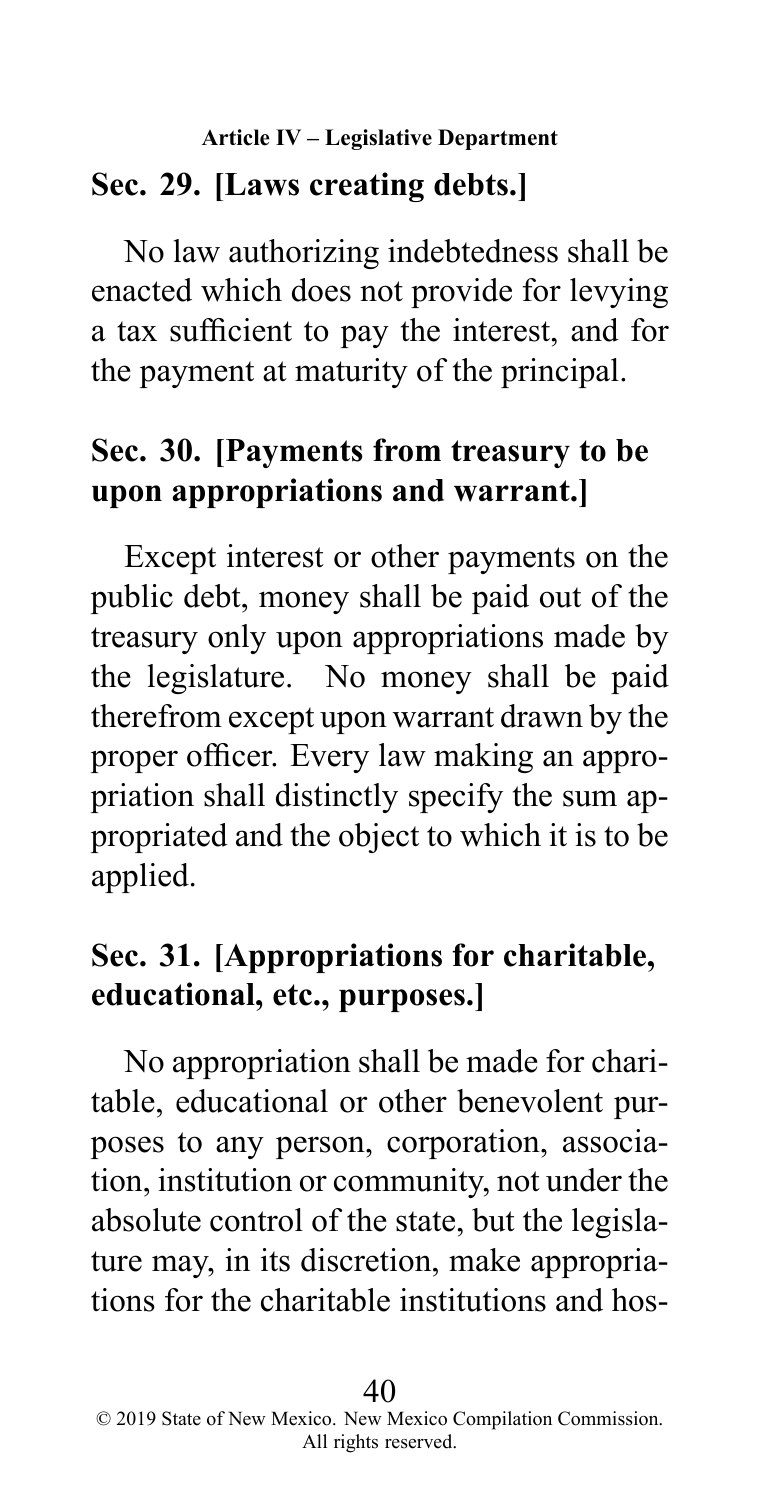#### **Article IV – Legislative Department**

pitals, for the maintenance of which annual appropriations were made by the legislative assembly of nineteen hundred and nine.

### **Sec. 32. [Remission of debts due state or municipalities.]**

No obligation or liability of any person, association or corporation held or owned by or owing to the state, or any municipal corporation therein, shall ever be exchanged, transferred, remitted, released, postponed or in any way diminished by the legislature, nor shall any such obligation or liability be extinguished excep<sup>t</sup> by the paymen<sup>t</sup> thereof into the proper treasury, or by proper proceeding in court. Provided that the obligations created by Special Session Laws 1955, Chapter 5, running to the state or any of its agencies, remaining unpaid on the effective date of this amendment are void. (As amended November 4, 1958.)

### **Sec. 33. [Prosecutions under repealed laws.]**

No person shall be exemp<sup>t</sup> from prosecution and punishment for any crime or offenses against any law of this state by reason of the subsequent repeal of such law.

<sup>©</sup> 2019 State of New Mexico. New Mexico Compilation Commission. All rights reserved.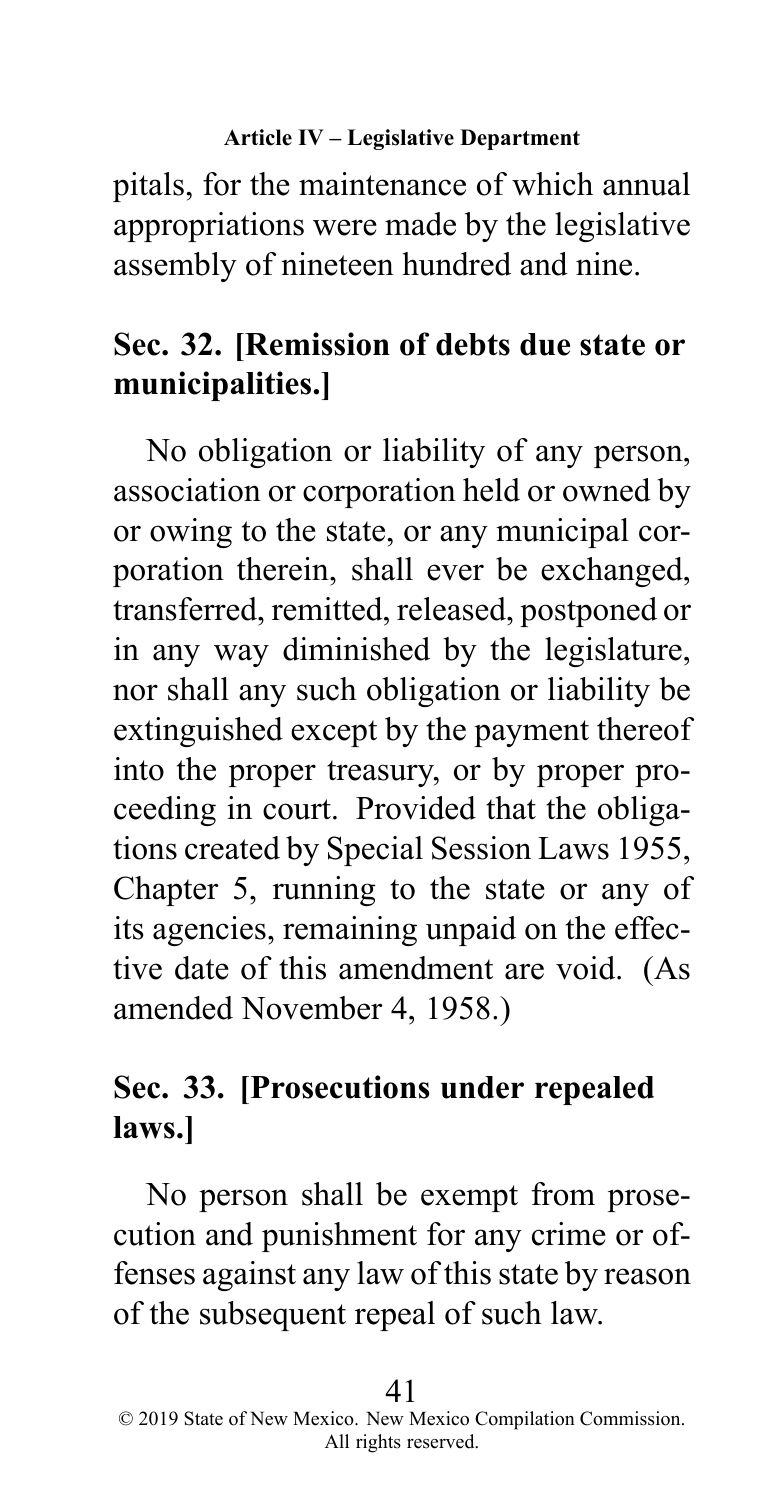### **Sec. 34. [Change of rights or procedure in pending cases.]**

No act of the legislature shall affect the right or remedy of either party, or change the rules of evidence or procedure, in any pending case.

### **Sec. 35. [Power and procedure for impeachment and trial.]**

The sole power of impeachment shall be vested in the house of representatives, and <sup>a</sup> concurrence of <sup>a</sup> majority of all the members elected shall be necessary to the proper exercise thereof. All impeachments shall be tried by the senate. When sitting for that purpose the senators shall be under oath or affirmation to do justice according to the law and the evidence. When the governor or lieutenant governor is on trial, the chief justice of the supreme court shall preside. No person shall be convicted without the concurrence of two-thirds of the senators elected.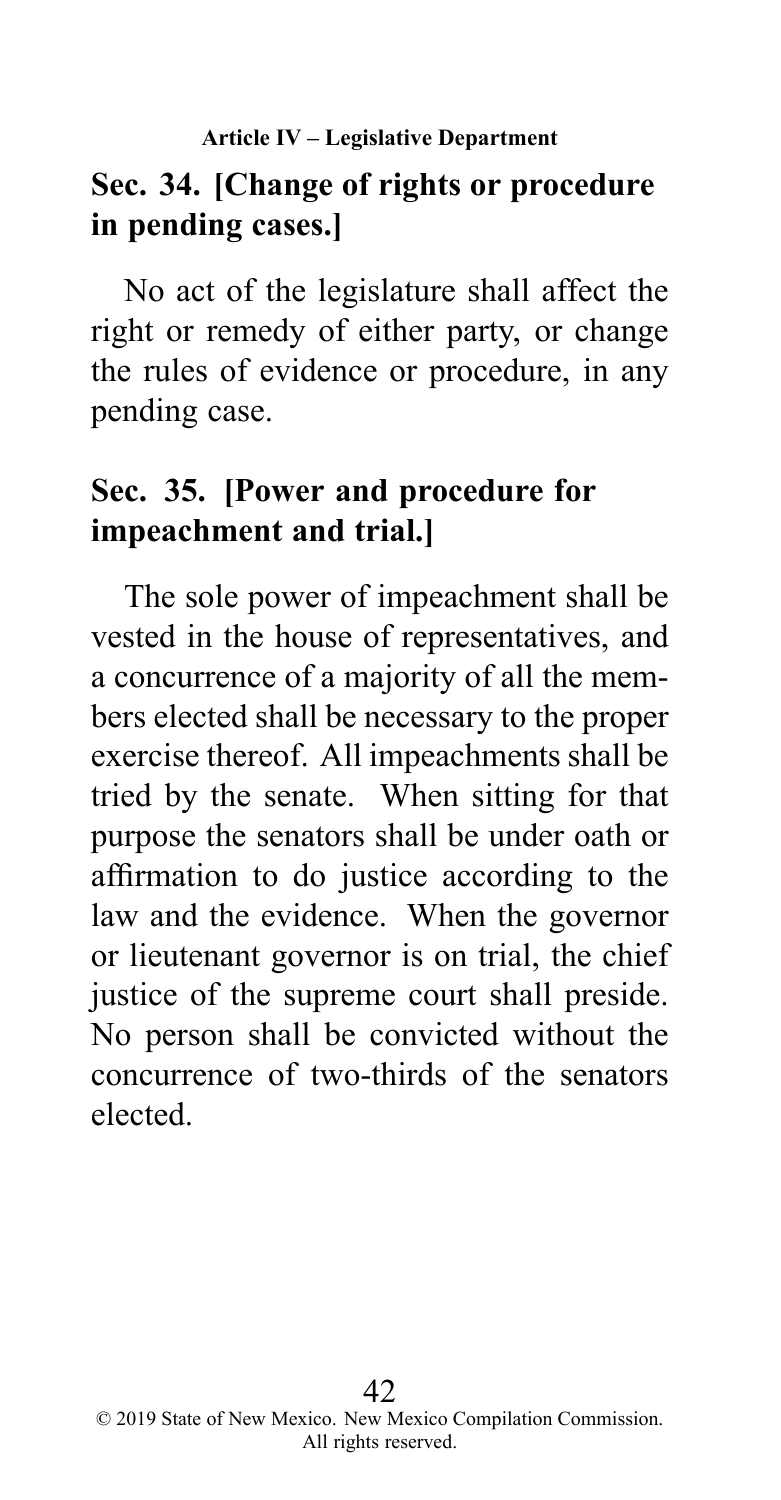### **Sec. 36. [Officers subject to impeachment.]**

All state officers and judges of the district court shall be liable to impeachment for crimes, misdemeanors and malfeasance in office, but judgment in such cases shall not extend further than removal from office and disqualification to hold any office of honor, trust or profit, or to vote under the laws of this state; but such officer or judge, whether convicted or acquitted shall, nevertheless, be liable to prosecution, trial, judgment, punishment or civil action, according to law. No officer shall exercise any powers or duties of his office after notice of his impeachment is served upon him until he is acquitted.

### **Sec. 37. [Railroad passes.]**

It shall not be lawful for <sup>a</sup> member of the legislature to use <sup>a</sup> pass, or to purchase or receive transportation over any railroad upon terms not open to the general public; and the violation of this section shall work <sup>a</sup> forfeiture of the office.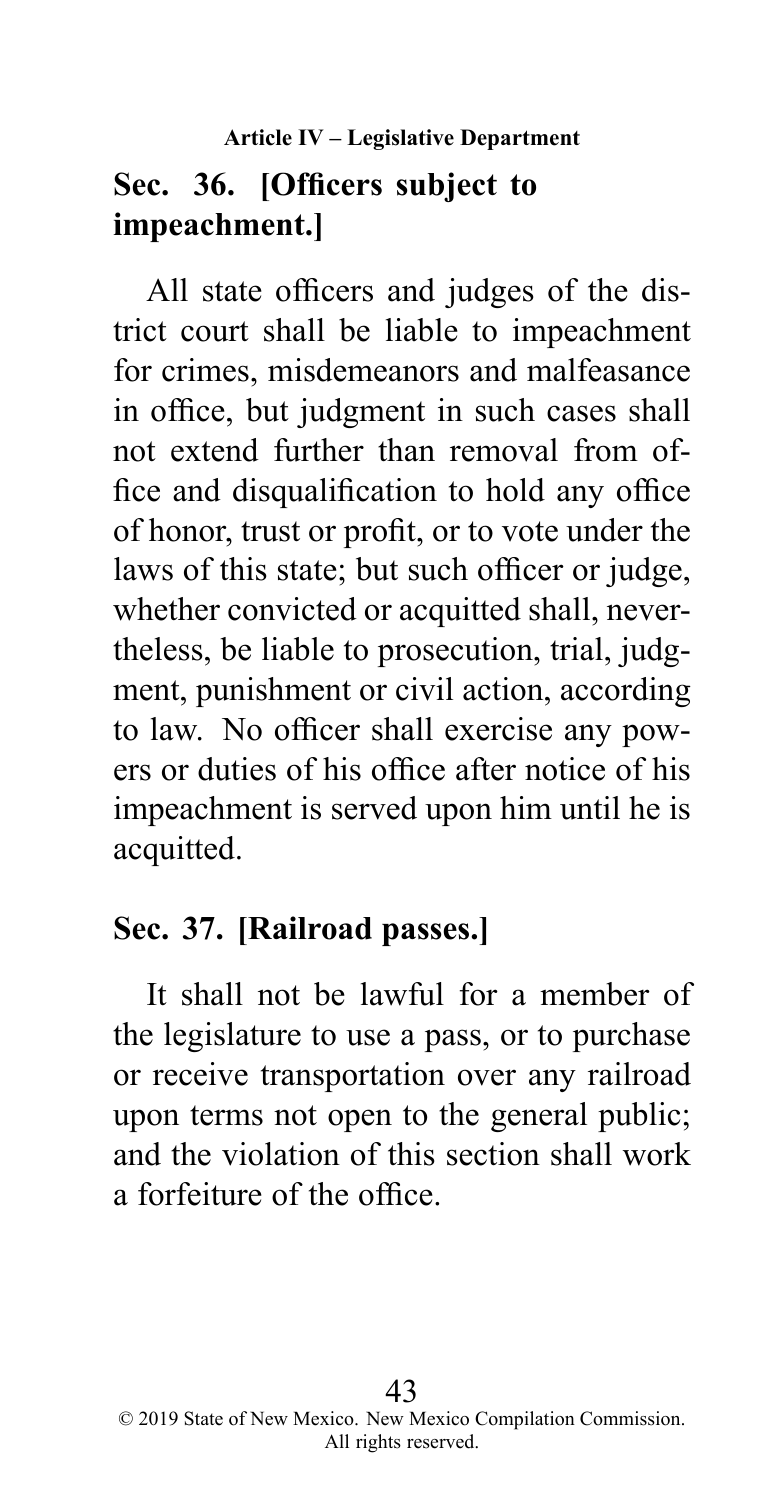### **Sec. 38. [Monopolies.]**

The legislature shall enact lawsto preven<sup>t</sup> trusts, monopolies and combinations in restraint of trade.

## **Sec. 39. ["Bribery" and "solicitation" defined.]**

Any member of the legislature who shall vote or use his influence for or against any matter pending in either house in consideration of any money, thing of value or promise thereof, shall be deemed guilty of bribery; and any member of the legislature or other person who shall directly or indirectly offer, give or promise any money, thing of value, privilege or personal advantage, to any member of the legislature to influence him to vote or work for or against any matter pending in either house; or any member of the legislature who shall solicit from any person or corporation any money, thing of value or personal advantage for his vote or influence as such member shall be deemed guilty of solicitation of bribery.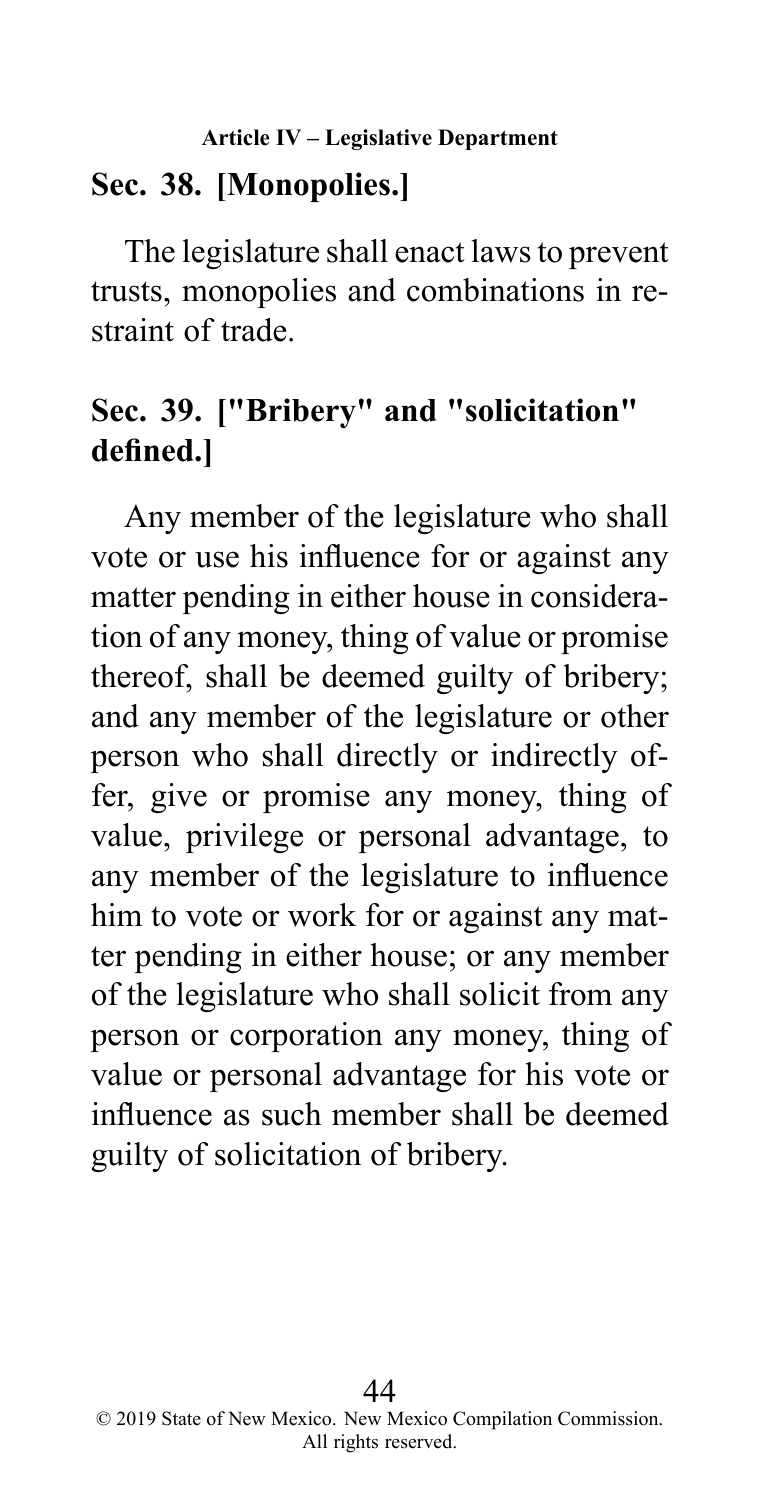### **Sec. 40. [Penalty for bribery.]**

Any person convicted of any of the offenses mentioned in Sections thirty-seven and thirty-nine hereof, shall be deemed guilty of <sup>a</sup> felony and upon conviction shall be punished by fine of not more than one thousand dollars  $[(\$1,000)]$  or by imprisonment in the penitentiary for not less than one nor more than five years.

### **Sec. 41. [Compelling testimony in bribery cases.]**

Any person may be compelled to testify in any lawful investigation or judicial proceeding against another charged with bribery or solicitation of bribery as defined herein, and shall not be permitted to withhold his testimony on the ground that it might incriminate or subject him to public infamy; but such testimony shall not be used against him in any judicial proceeding against him excep<sup>t</sup> for perjury in giving such testimony.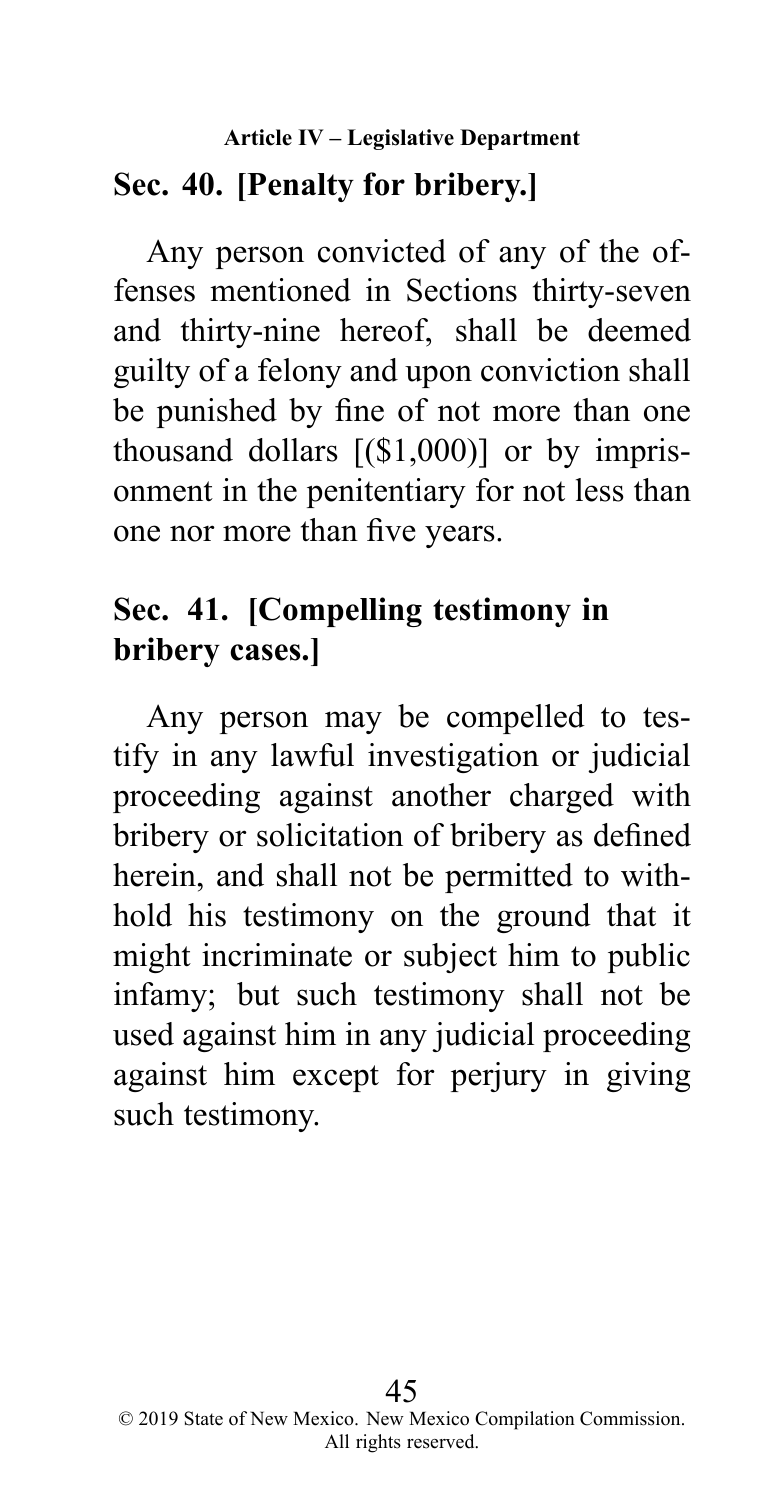### **Sec. 42. [Hearings on confirmation of gubernatorial appointments.]**

The senate, in exercising its advice and consent responsibilities over gubernatorial appointments, may by resolution designate the members of an appropriate standing committee to operate as an interim committee during the interim between legislative sessions for the purpose of conducting hearings and taking testimony on the confirmation or rejection of gubernatorial appointments. Recommendations of the committee shall be submitted to the senate for action at the next succeeding legislative session. Members of such committee shall be paid per diem and mileage for attendance at such hearings at the same rates as legislators are paid for attendance at joint legislative interim committee meetings. The governor shall submit all appointments requiring senate confirmation to such committee within thirty days after the date of appointment. (As added November 4, 1986.)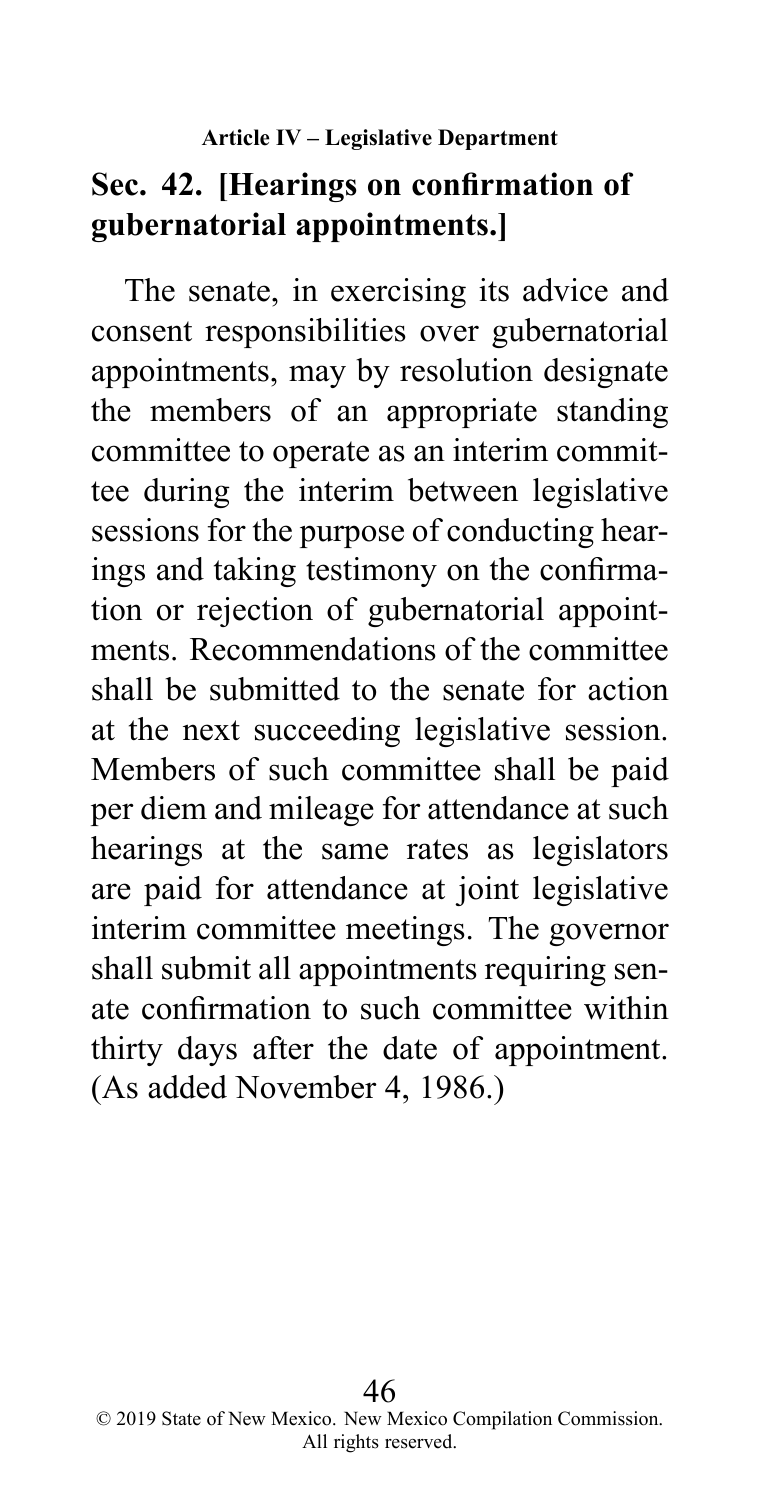#### **Article V – Executive Department**

### **ARTICLE V**

### **Executive Department**

#### Sec.

- 1. Composition of department; terms of office of members; residing and maintaining records at seat of government.
- 2. Canvass of elections; tie votes.
- 3. Qualifications of executive officers.
- 4. Governor's executive power; commander of militia.
- 5. Governor's appointive and removal power; interim appointees.
- 6. Governor's power to pardon and reprieve.
- 7. Succession to governorship.
- 8. Lieutenant governor to be president of senate.
- 9. Public accounts and reports.
- 10. State seal.
- 11. Commissions.
- 12. Compensation of executive officers.
- 13. Residence of public officers; election from equal districts.
- 14. State transportation commission.
- 15. Confirmation of cabinet secretaries.
- 16. Vacancy in the office of the lieutenant governor.
- 17. State ethics commission.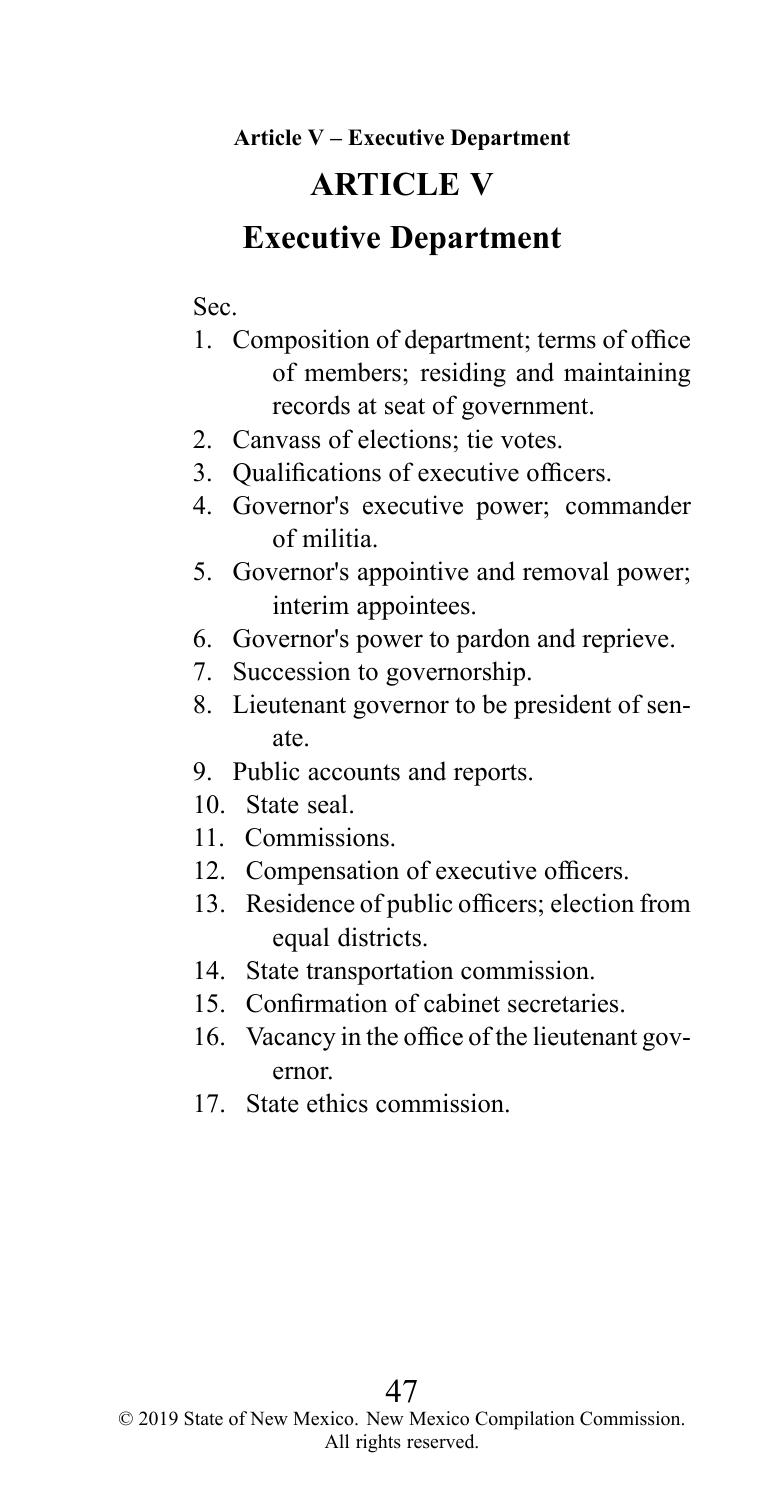# **Sec. 1. [Composition of department; terms of office of members; residing and maintaining records at seat of government.]**

The executive department shall consist of a governor, lieutenant governor, secretary of state, state auditor, state treasurer, attorney general and commissioner of public lands, who shall, unless otherwise provided in the constitution of New Mexico, be elected for terms of four years beginning on the first day of January next after their election. The governor and lieutenant governor shall be elected jointly by the casting by each voter of <sup>a</sup> single vote applicable to both offices.

Such officers shall, after having served two terms in <sup>a</sup> state office, be ineligible to hold that state office until one full term has intervened.

The officers of the executive department, excep<sup>t</sup> the lieutenant governor, shall during their terms of office, reside and keep the public records, books, papers and seals of office at the seat of government.

Upon the adoption of this amendment by the people, the terms provided for in this section shall apply to those officers elected at the general election in 1990 and all state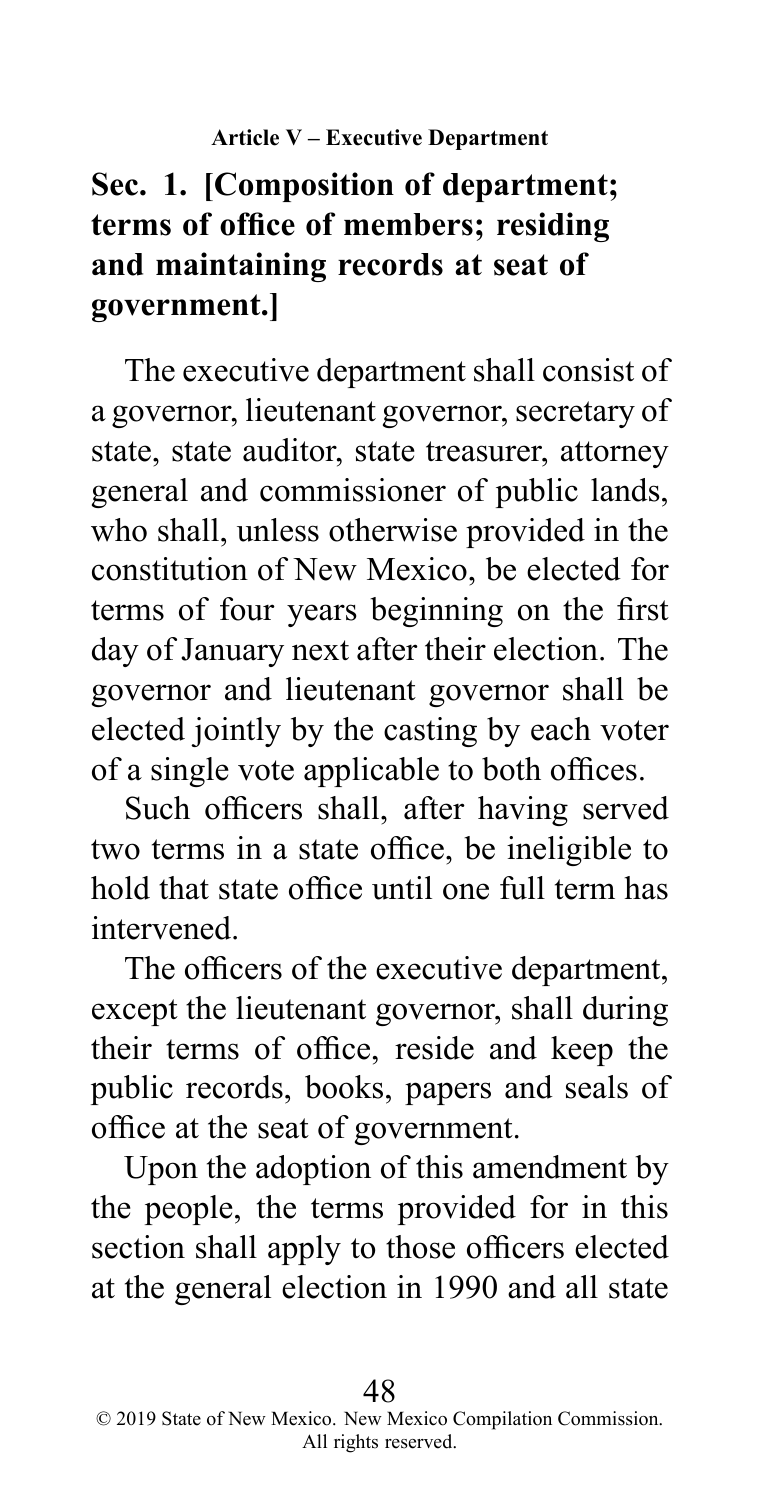#### **Article V – Executive Department**

executive officers elected thereafter. (As amended November 3, 1914, November 4, 1958, effective January 1, 1959, November 6, 1962, November 3, 1970 and November 4, 1986.)

### **Sec. 2. [Canvass of elections; tie votes.]**

The returns of every election for state officers shall be sealed up and transmitted to the secretary of state, who, with the governor and chief justice, shall constitute the state canvassing board which shall canvass and declare the result of the election. The joint candidates having the highest number of votes cast for governor and lieutenant governor and the person having the highest number of votes for any other office, as shown by said returns, shall be declared duly elected. If two or more have an equal, and the highest, number of votes for the same office or offices, one of them, or any two for whom joint votes were cast for governor and lieutenant governor respectively, shall be chosen therefor by the legislature on joint ballot. (As amended November 6, 1962.)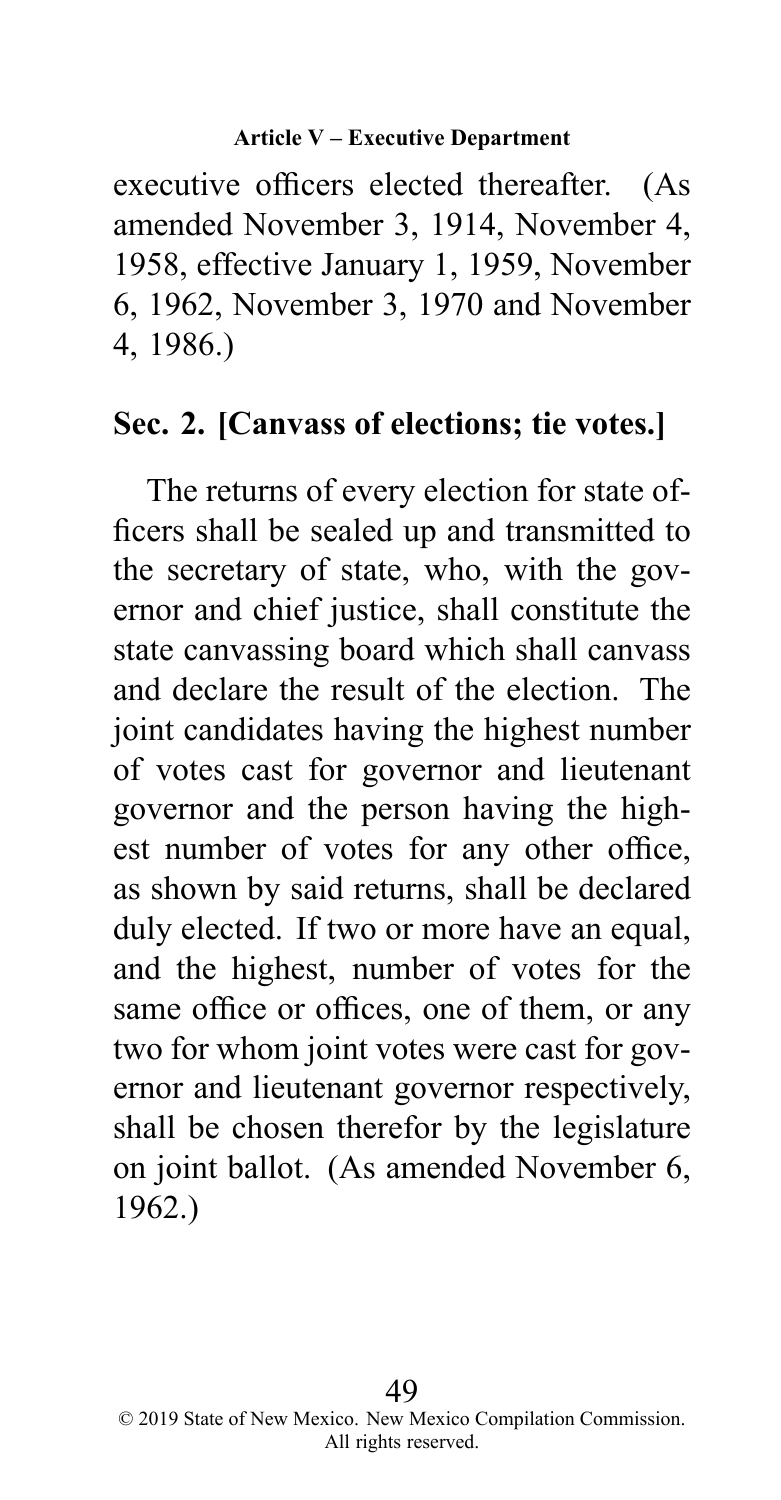# **Sec. 3. [Qualifications of executive officers.]**

No person shall be eligible to any office specified in Section One, hereof, unless he be <sup>a</sup> citizen of the United States, at least thirty years of age, nor unless he shall have resided continuously in New Mexico for five years next preceding his election; nor to the office of attorney general, unless he be <sup>a</sup> licensed attorney of the supreme court of New Mexico in good standing; nor to the office of superintendent of public instruction unless he be <sup>a</sup> trained and experienced educator.

### **Sec. 4. [Governor's executive power; commander of militia.]**

The supreme executive power of the state shall be vested in the governor, who shall take care that the laws be faithfully executed. He shall be commander in chief of the military forces of the state, excep<sup>t</sup> when they are called into the service of the United States. He shall have power to call out the militia to preserve the public peace, execute the laws, suppress insurrection and repel invasion.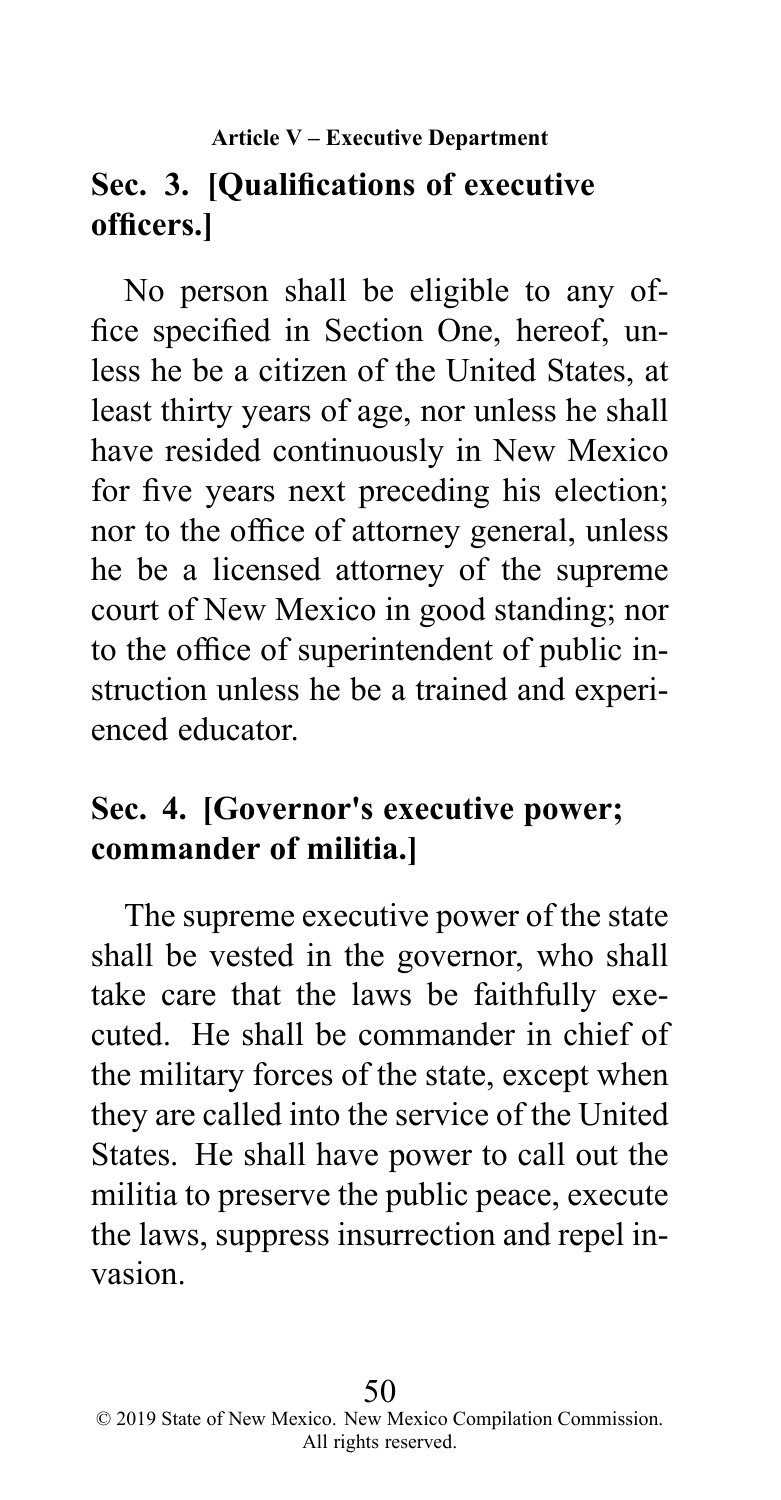# **Sec. 5. [Governor's appointive and removal power; interim appointees.]**

The governor shall nominate and, by and with the consent of the senate, appoint all officers whose appointment or election is not otherwise provided for and may remove any officer appointed by him unless otherwise provided by law. Should <sup>a</sup> vacancy occur in any state office, excep<sup>t</sup> lieutenant governor and member of the legislature, the governor shall fill such office by appointment, and such appointee shall hold office until the next general election, when his successor shall be chosen for the unexpired term. (As amended November 8, 1988.)

### **Sec. 6. [Governor's power to pardon and reprieve.]**

Subject to such regulations as may be prescribed by law, the governor shall have power to gran<sup>t</sup> reprieves and pardons, after conviction for all offenses excep<sup>t</sup> treason and in cases of impeachment.

### **Sec. 7. [Succession to governorship.]**

If at the time fixed for the beginning of the term of the governor, the governor-elect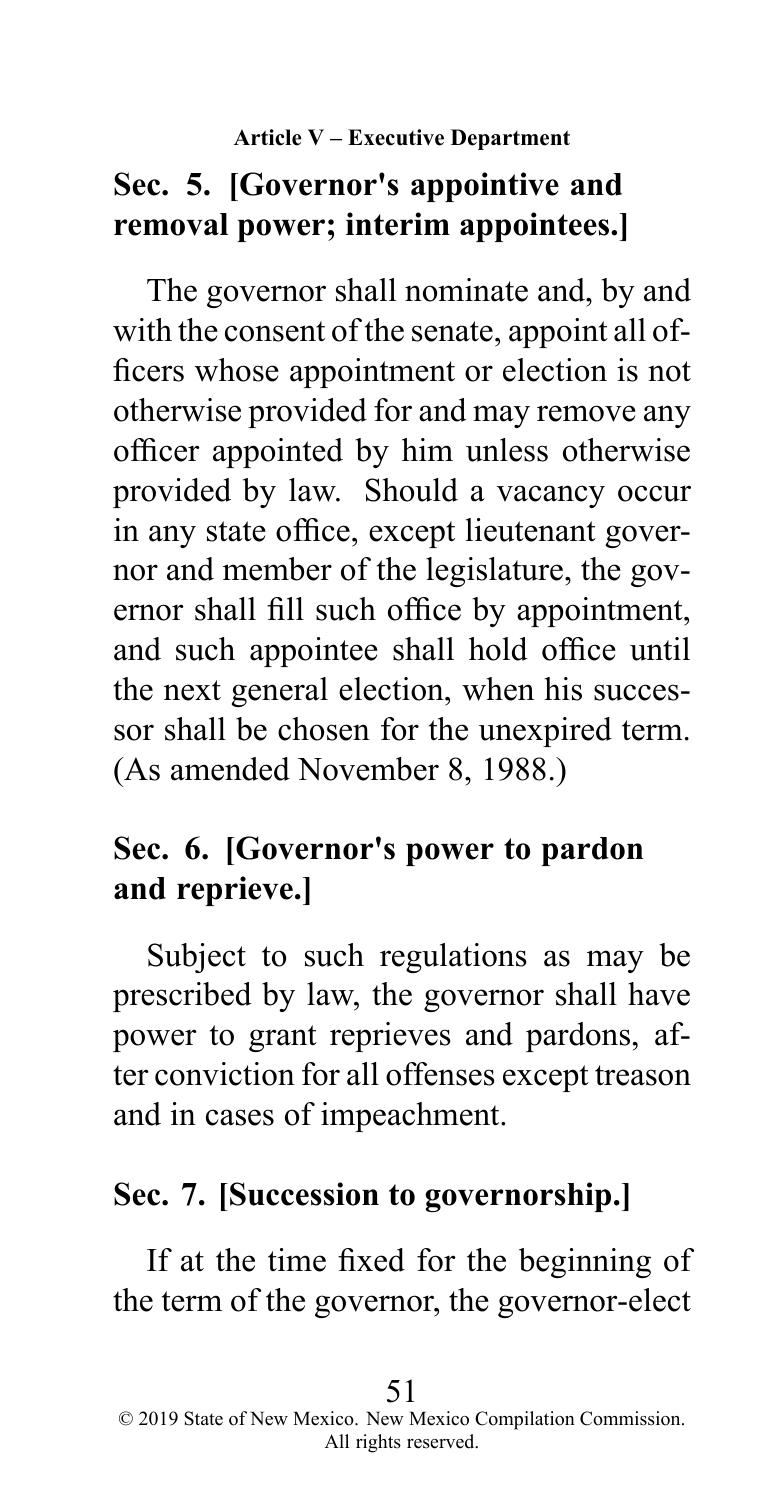#### **Article V – Executive Department**

shall have died, the lieutenant governorelect shall become governor. If <sup>a</sup> governor shall not have been chosen before the time fixed for the beginning of his term, or if the governor-elect shall have failed to qualify, then the lieutenant governor-elect shall act as governor until <sup>a</sup> governorshall have qualified; and the legislature may by law provide for the case wherein neither <sup>a</sup> governor-elect nor <sup>a</sup> lieutenant governor-elect shall have qualified, declaring who shall then act as governor, or the manner in which one who is to act shall be selected, and such person shall act accordingly until <sup>a</sup> governor or lieutenant governor shall have qualified.

If after the governor-elect has qualified <sup>a</sup> vacancy occurs in the office of governor, the lieutenant governor shall succeed to that office, and to all the powers, duties and emoluments thereof, provided he has by that time qualified for the office of lieutenant governor. In case the governor is absent from the state, or is for any reason unable to perform his duties, the lieutenant governor shall act as governor, with all the powers, duties and emoluments of that office until such disability be removed. In case there is no lieutenant governor, or in case he is for any reason unable to perform the duties of gover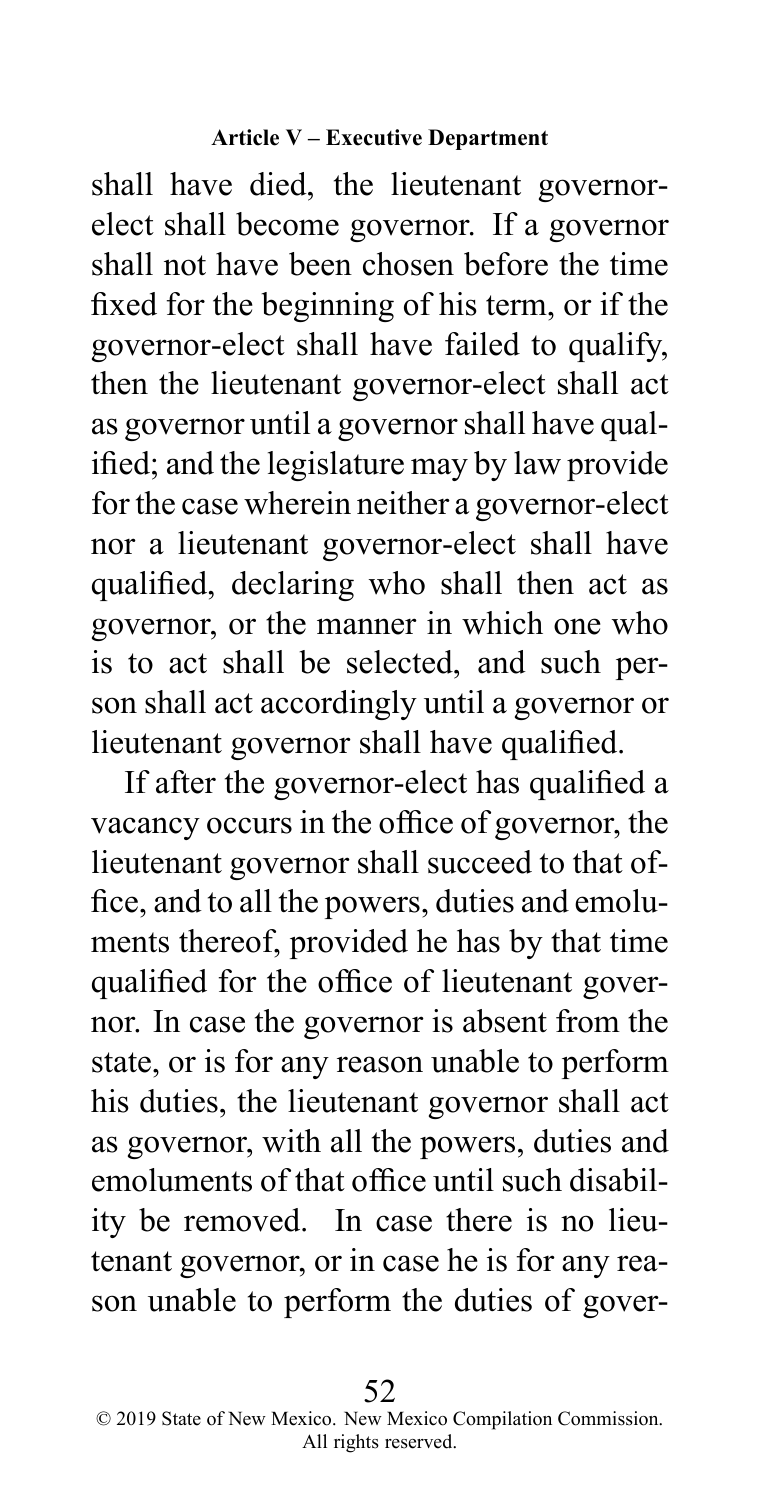nor, then the secretary of state shall perform the duties of governor, and, in case there is no secretary of state, then the president pro tempore of the senate, or in case there is no president pro tempore of the senate, or he is for any reason unable to perform the duties of governor, then the speaker of the house shall succeed to the office of governor, or act as governor as hereinbefore provided. (As amended November 2, 1948.)

# **Sec. 8. [Lieutenant governor to be president of senate.]**

The lieutenant governor shall be president of the senate, but shall vote only when the senate is equally divided.

# **Sec. 9. [Public accounts and reports.]**

Each officer of the executive department and of the public institutions of the state shall keep an account of all moneys received by him and make reports thereof to the governor under oath, annually, and at such other times as the governor may require, and shall, at least thirty days preceding each regular session of the legislature, make <sup>a</sup> full and complete repor<sup>t</sup> to the gov-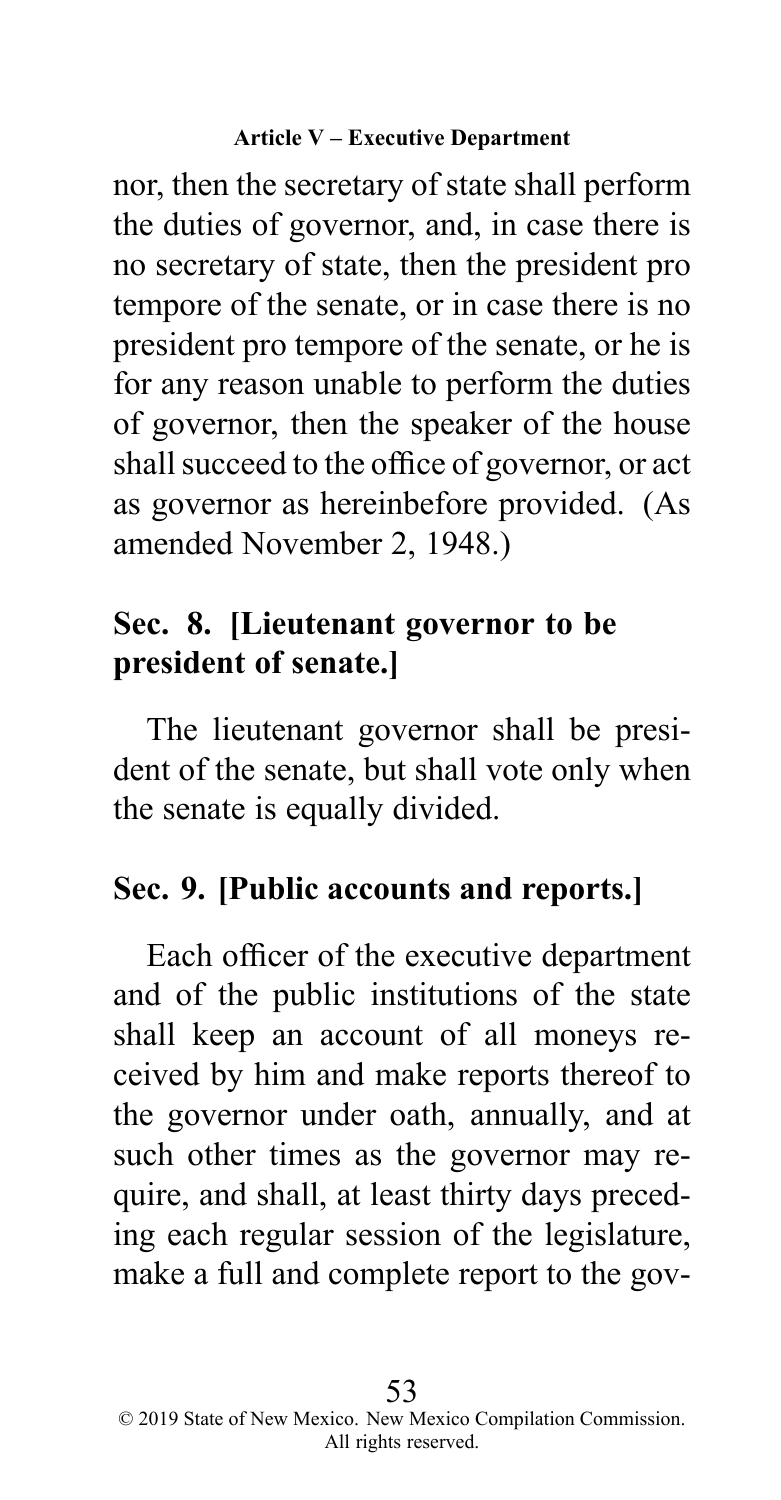### **Article V – Executive Department**

ernor, who shall transmit the same to the legislature.

### **Sec. 10. [State seal.]**

There shall be <sup>a</sup> state seal which shall be called the "Great Seal of the State of New Mexico," and shall be kept by the secretary of state.

### **Sec. 11. [Commissions.]**

All commissions shall issue in the name of the state, be signed by the governor and attested by the secretary of state, who shall affix the state seal thereto.

# **Sec. 12. [Compensation of executive officers.]**

The annual compensation to be paid to the officers mentioned in Section One of this article shall be as follows: governor, five thousand dollars [(\$5,000)]; secretary of state, three thousand dollars [(\$3,000)]; state auditor, three thousand dollars [(\$3,000)]; state treasurer, three thousand dollars [(\$3,000)]; attorney general, four thousand dollars [(\$4,000)]; superintendent of public instruction, three thousand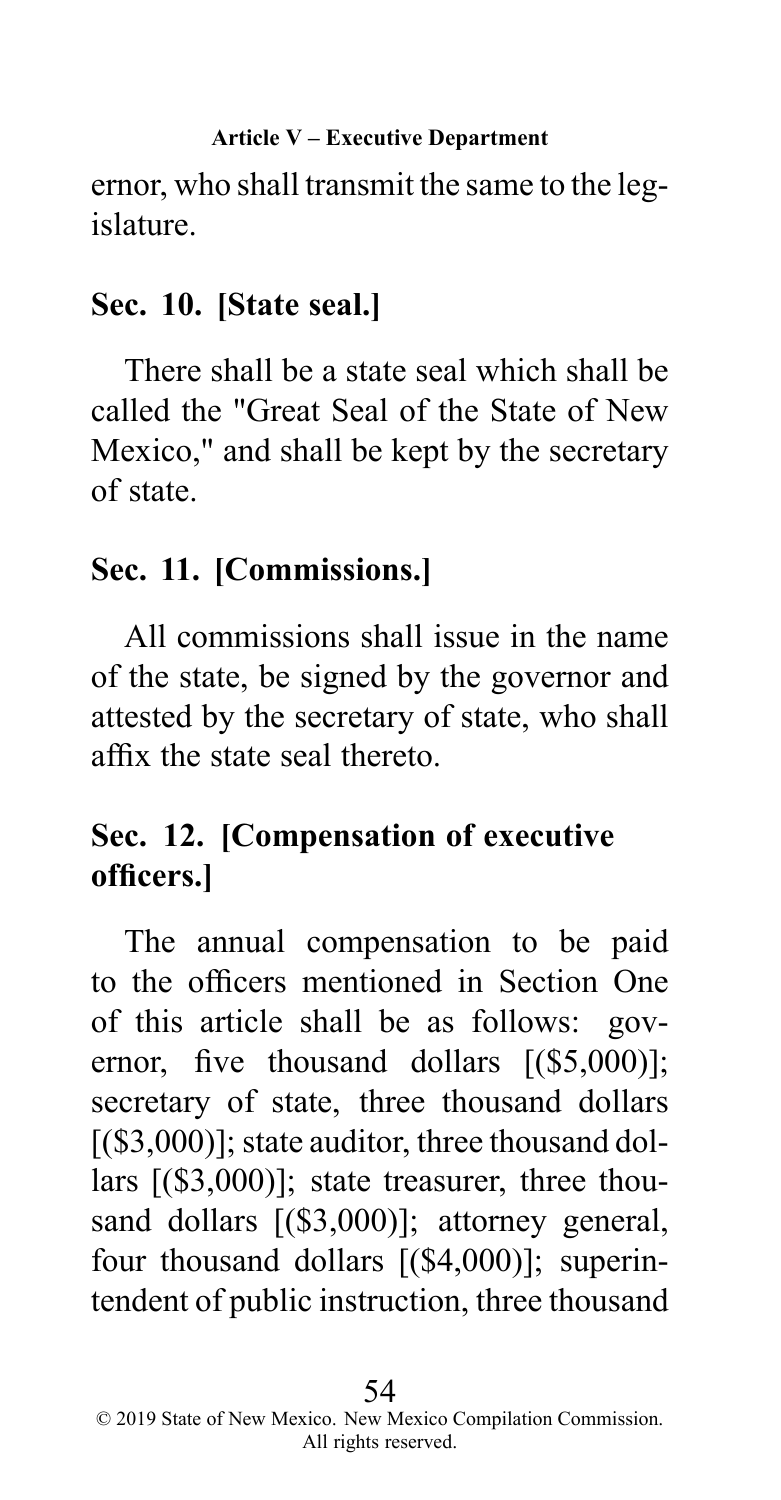dollars[\$3,000)]; and commissioner of public lands, three thousand dollars [(\$3,000)]; which compensation shall be paid to the respective officers in equal quarterly payments.

The lieutenant governor shall receive ten dollars [(\$10.00)] per diem while acting as presiding officer of the senate, and mileage at the same rate as <sup>a</sup> state senator.

The compensation herein fixed shall be full paymen<sup>t</sup> for all services rendered by said officers and they shall receive no other fees or compensation whatsoever.

The compensation of any of said officers may be increased or decreased by law after the expiration of ten years from the date of the admission of New Mexico as <sup>a</sup> state.

## **Sec. 13. [Residence of public officers; election from equal districts.]**

All district and municipal officers, county commissioners, school board members and municipal governing body members shall be residents of the political subdivision or district from which they are elected or for which they are appointed.

Counties, school districts and municipalities may be divided by their governing bod-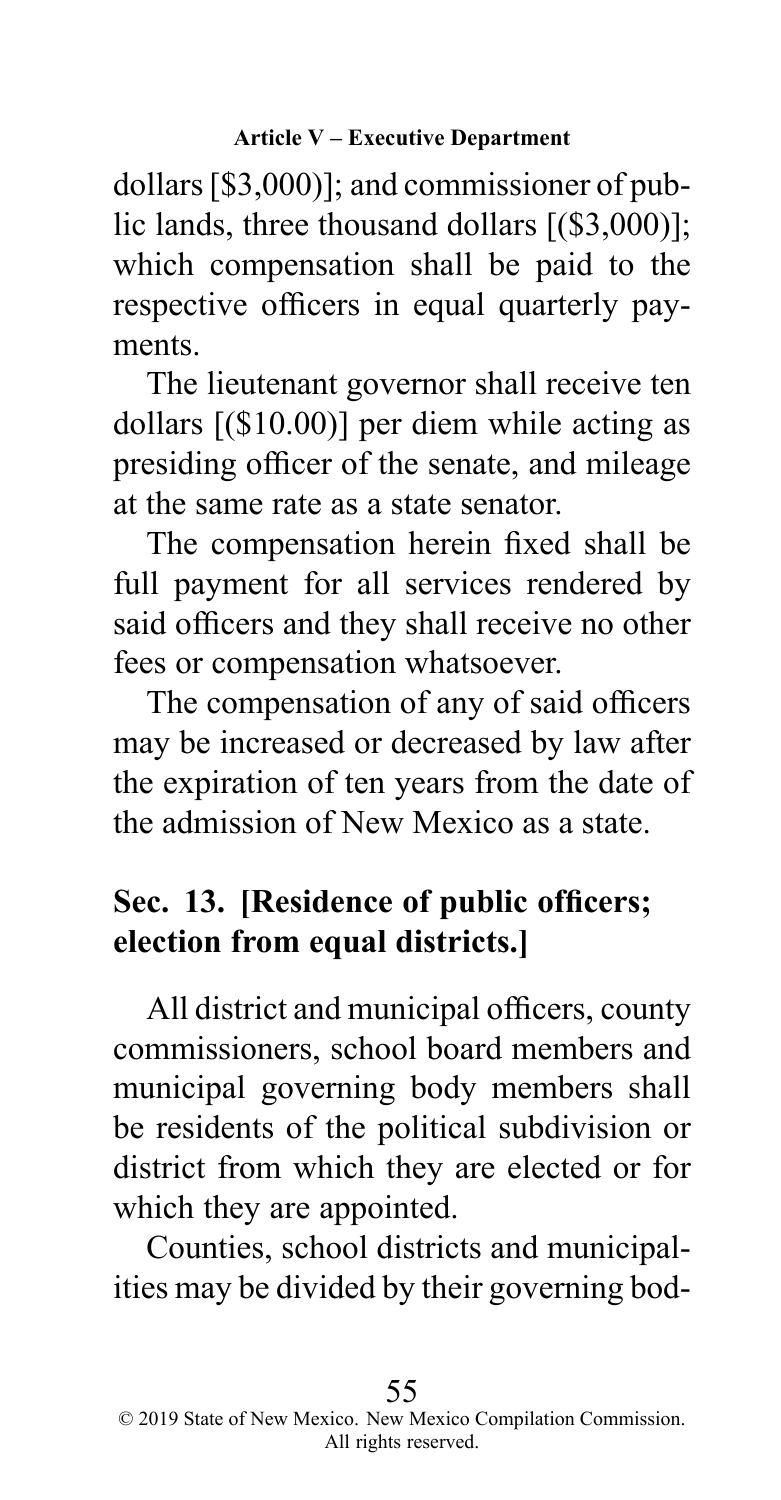#### **Article V – Executive Department**

ies into districts composed of populations as nearly equal as practicable for the purpose of electing the members of the respective governing bodies. (As amended November 8, 1960 and November 4, 1986.)

### **Sec. 14. [State transportation commission.]**

There is created <sup>a</sup> "state transportation commission". The members of the state transportation commission shall be appointed, shall have such power and shall perform such duties as may be provided by law. Notwithstanding the provisions of Article 5, Section 5 of the constitution of New Mexico, state transportation commissioners shall only be removed as provided by law. (As repealed and re-enacted November 7, 1967; as amended November 5, 2002.)

### **Sec. 15. [Confirmation of cabinet secretaries.]**

The heads of all cabinet-level departments or agencies whose appointment is subject to confirmation by the senate shall be subject to confirmation or reconfirmation by the senate at the beginning of each term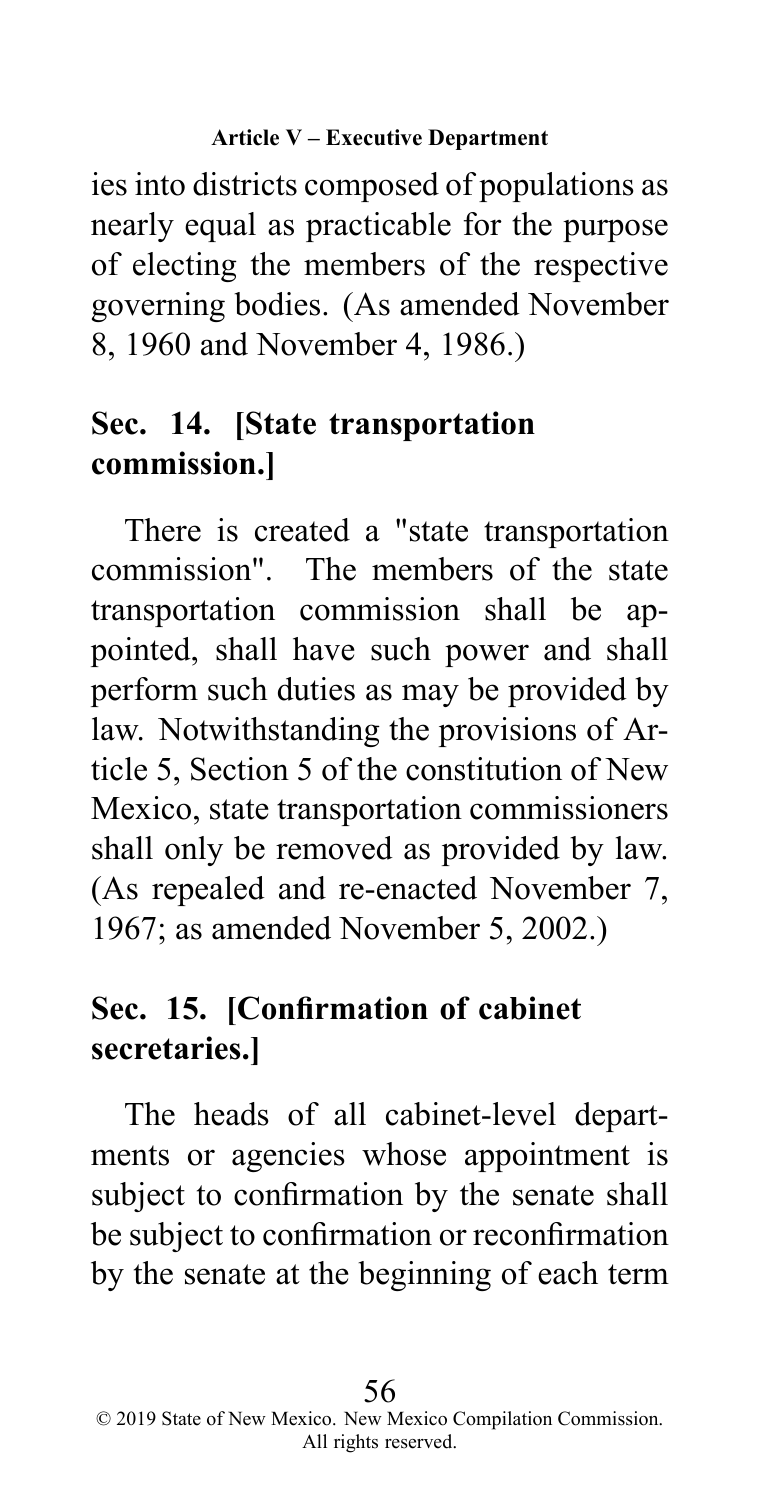#### **Article V – Executive Department**

of <sup>a</sup> governor. (As added, November 4, 2008.)

### **Sec. 16. [Vacancy in the office of the lieutenant governor.]**

Whenever there is <sup>a</sup> vacancy in the office of the lieutenant governor, the governor shall nominate <sup>a</sup> lieutenant governor who shall take office upon confirmation by <sup>a</sup> majority vote of all members elected to the senate and shall serve the remainder of the unexpired term. (As added November 4, 2008.)

### **Sec. 17. [State ethics commission.]**

A. The "state ethics commission" is established as an independent state agency under the direction of seven commissioners, no more than three of whom may be members of the same political party, whose terms and qualifications shall be as provided by law. The governor shall appoint one commissioner. One commissioner each shall be appointed by the president pro tempore of the senate, the minority floor leader of the senate, the speaker of the house of representatives and the minority floor leader of the house of representatives, all as certified by

<sup>57</sup> © 2019 State of New Mexico. New Mexico Compilation Commission. All rights reserved.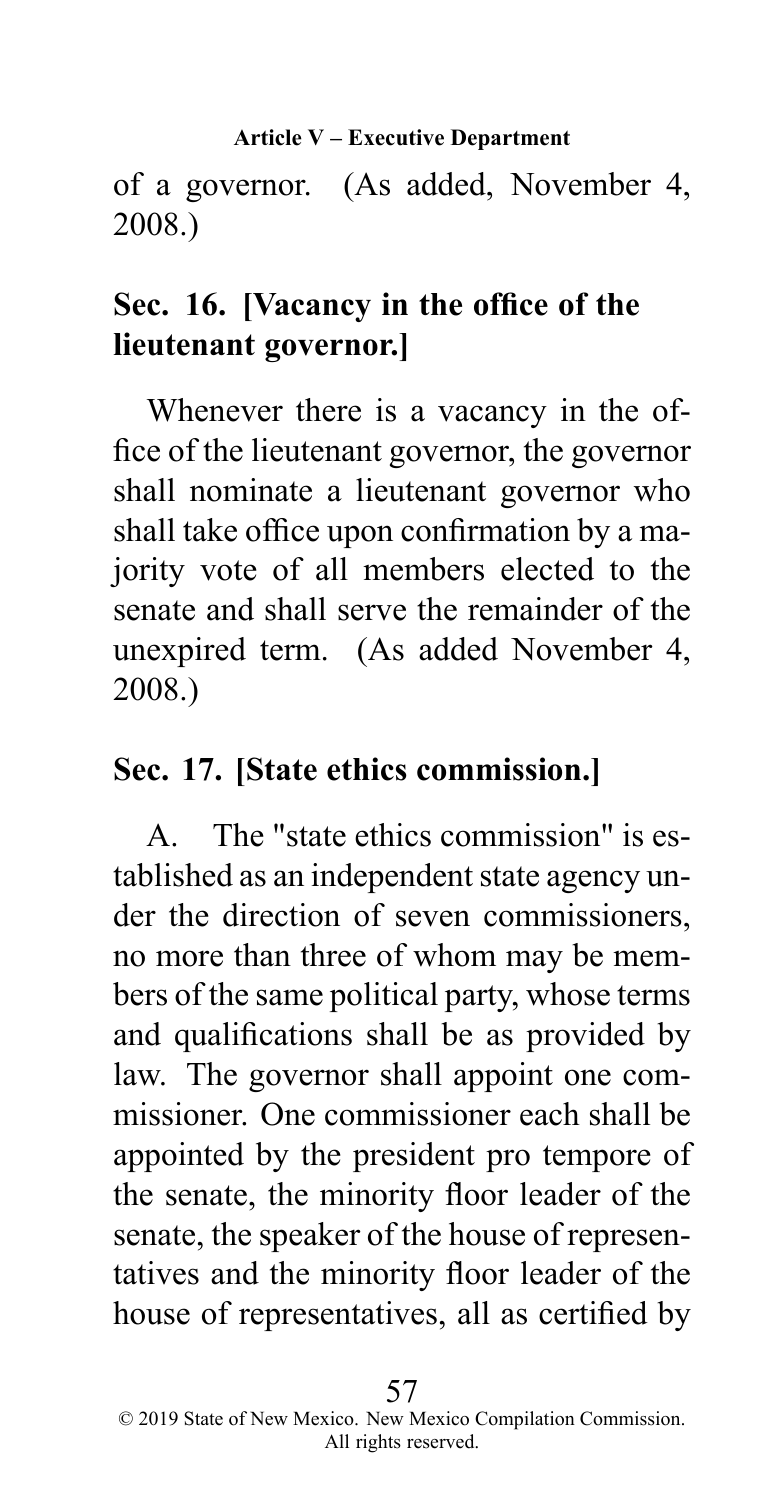the chief clerks of the respective chambers. Two commissioners, who shall not be members of the same political party, shall be appointed by the four legislatively appointed commissioners.

B. The state ethics commission may initiate, receive, investigate and adjudicate complaints alleging violations of, and issue advisory opinions concerning, standards of ethical conduct and other standards of conduct and reporting requirements, as may be provided by law, for state officers and employees of the executive and legislative branches of government, candidates or other participants in elections, lobbyists or governmen<sup>t</sup> contractors or seekers of governmen<sup>t</sup> contracts and have such other jurisdiction as provided by law.

C. The state ethics commission may require the attendance of witnesses or the production of records and other evidence relevant to an investigation by subpoena as provided by law and shall have such other powers and duties and administer or enforce such other acts as further provided by law. (As added November 6, 2018.)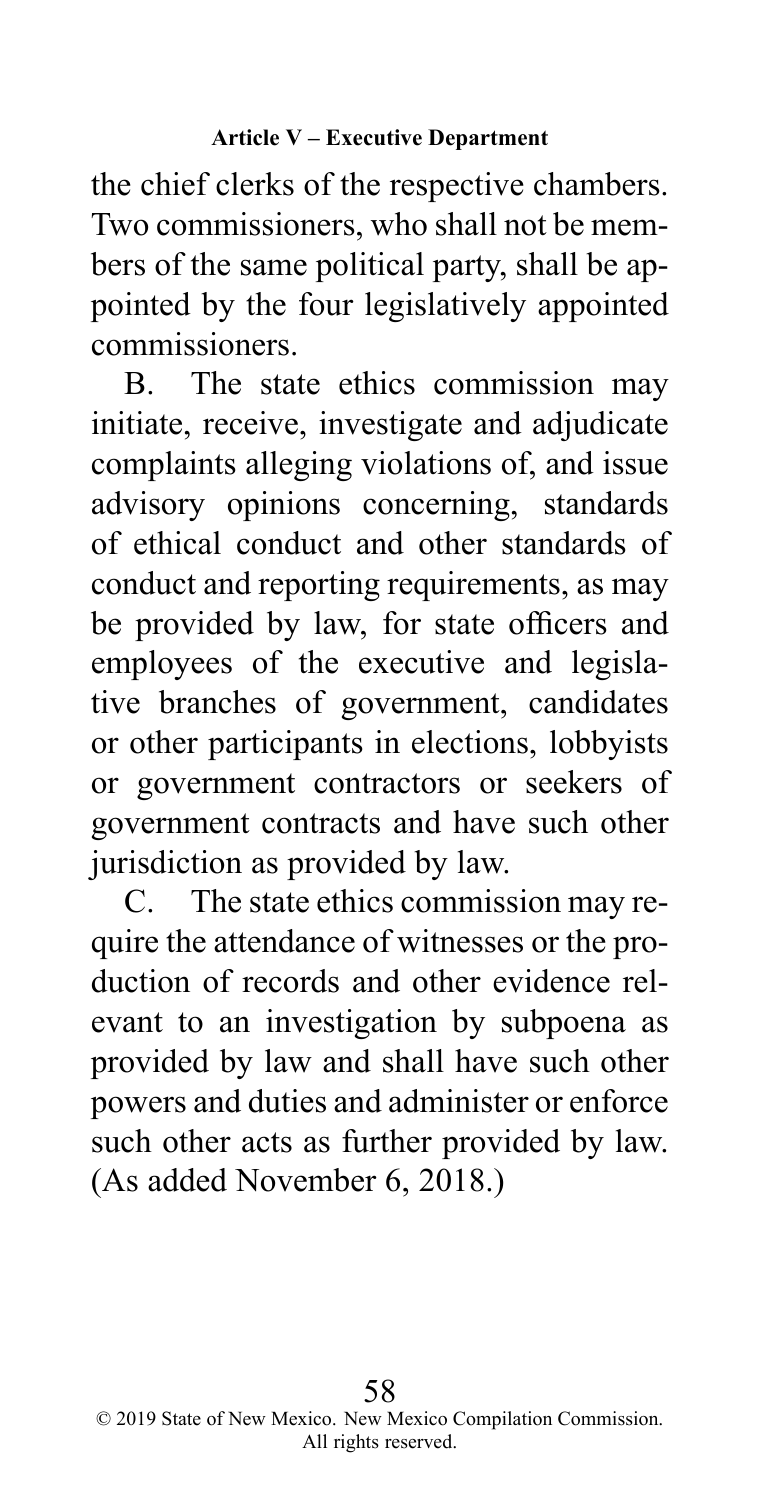# **ARTICLE VI**

### **Judicial Department**

#### Sec.

- 1. Judicial power vested.
- 2. Supreme court; appellate jurisdiction.
- 3. Supreme court; original jurisdiction; supervisory control; extraordinary writs.
- 4. Supreme court; selection of chief justice.
- 5. Supreme court; quorum; majority concurring in judgments.
- 6. Supreme court; absent or disqualified justice.
- 7. Supreme court; terms, sessions and recesses.
- 8. Supreme court; qualifications of justices.
- 9. Supreme court; officers.
- 10. Supreme court; additional justices.
- 11. Supreme court; salary of justices.
- 12. Judicial districts; district judges.
- 13. District court; jurisdiction and terms.
- 14. District court; qualifications and residence requirement of judges.
- 15. District court; judges pro tempore.
- 16. District court; additional judges; redistricting.
- 17. District court; judges' compensation.
- 18. Disqualification of judges or magistrates.
- 19. Ineligibility of justices or judges for nonjudicial offices.
- 20. Style of writs and processes.
- 21. Judges as conservators of the peace; preliminary examinations in criminal cases.

59

© 2019 State of New Mexico. New Mexico Compilation Commission. All rights reserved.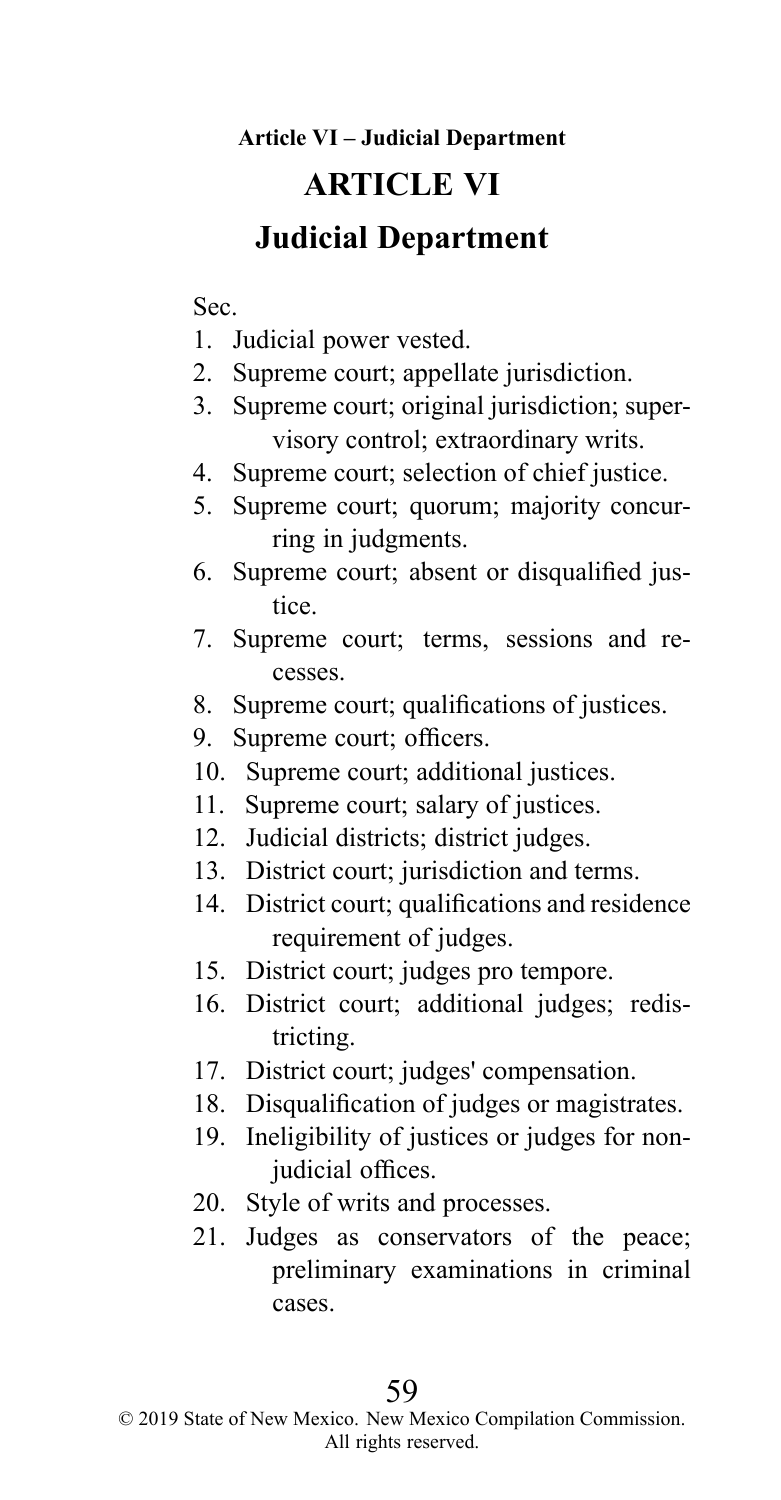Sec.

- 22. County clerk as district and probate court clerk.
- 23. Probate court.
- 24. District attorneys.
- 26. Magistrate court.
- 27. Appeals from probate courts and other inferior courts.
- 28. Court of appeals; number, qualifications, compensation; quorum; majority concurring in judgment; power of chief justice to select acting justices.
- 29. Court of appeals; jurisdiction; issuance of writs.
- 30. Fees collected by judiciary paid to state treasury.
- 31. Justices of the peace abolished.
- 32. Judicial standards commission.
- 33. Retention or rejection at general election.
- 34. Vacancies in office; date for filing declaration of candidacy.
- 35. Appellate judges nominating commission.
- 36. District court judges nominating committee.
- 37. Metropolitan court judges nominating committee.
- 38. Chief judge of district and metropolitan court districts.
- 39. Creation of public defender department and public defender commission.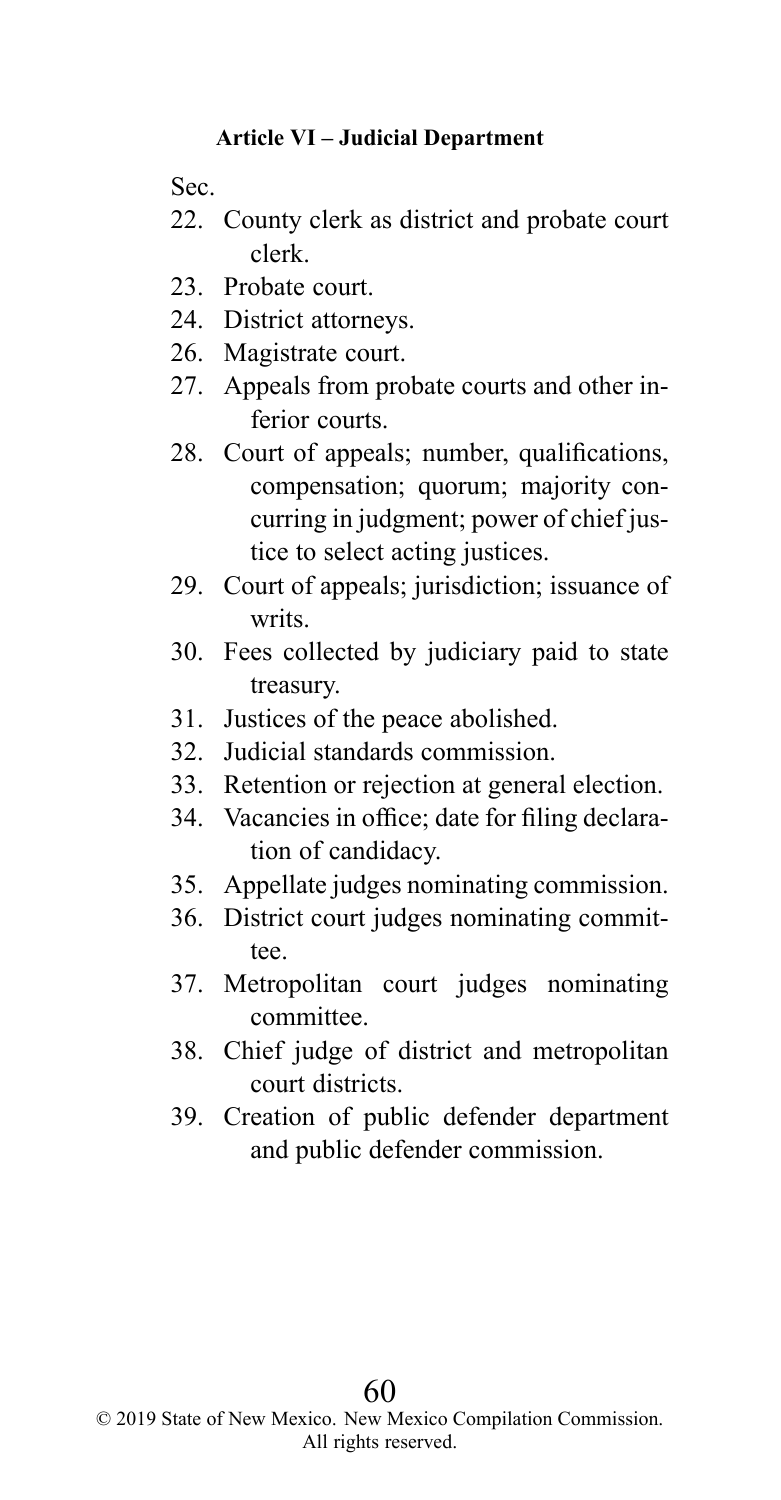### **Sec. 1. [Judicial power vested.]**

The judicial power of the state shall be vested in the senate when sitting as <sup>a</sup> court of impeachment, <sup>a</sup> supreme court, <sup>a</sup> court of appeals, district courts; probate courts, magistrate courts and such other courts inferior to the district courts as may be established by law from time to time in any district, county or municipality of the state. (As amended September 28, 1965, and November 8, 1966.)

### **Sec. 2. [Supreme court; appellate jurisdiction.]**

Appeals from <sup>a</sup> judgment of the district court imposing <sup>a</sup> sentence of death or life imprisonment shall be taken directly to the supreme court. In all other cases, criminal and civil, the supreme court shall exercise appellate jurisdiction as may be provided by law; provided that an aggrieved party shall have an absolute right to one appeal. (As amended September 28, 1965.)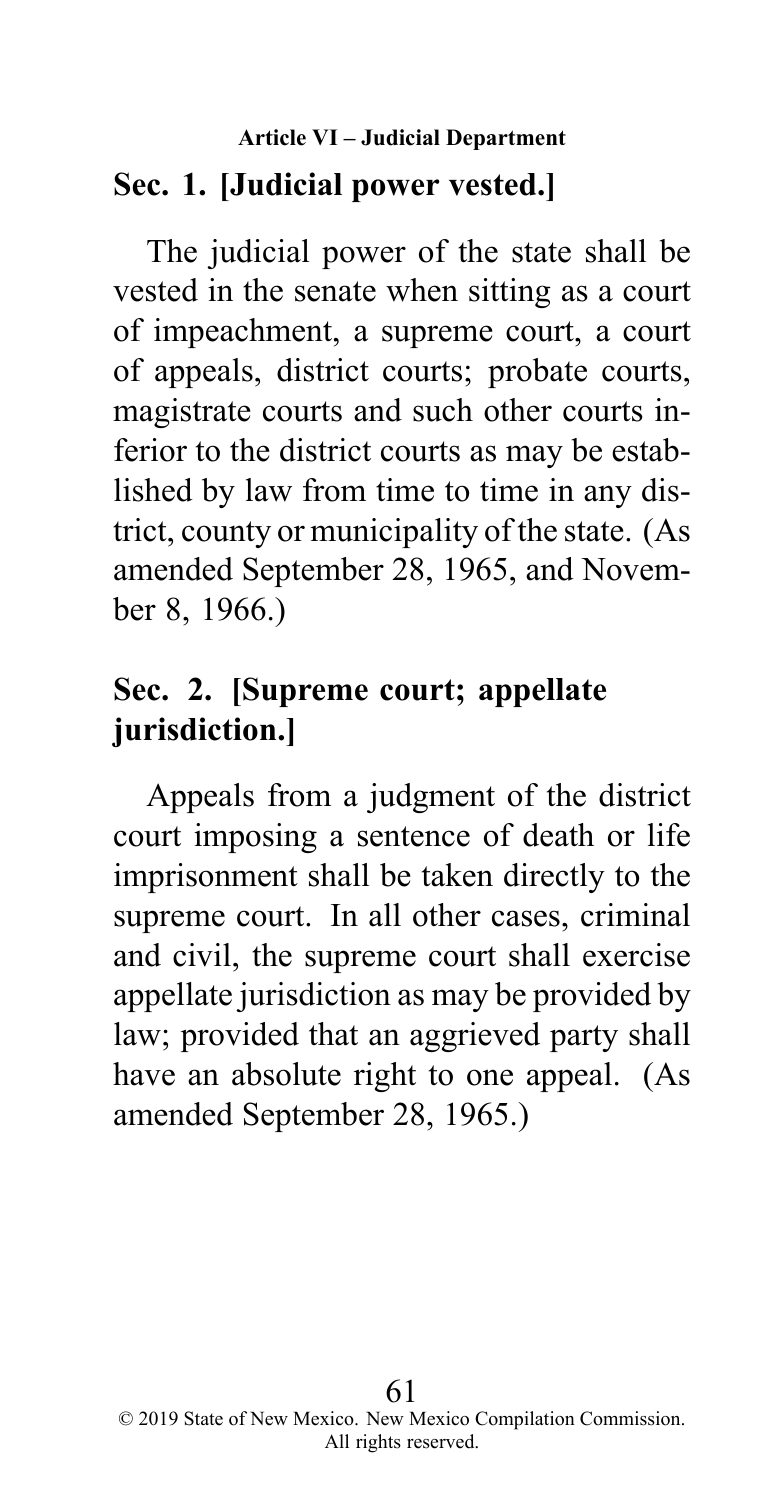## **Sec. 3. [Supreme court; original jurisdiction; supervisory control; extraordinary writs.]**

The supreme court shall have original jurisdiction in quo warranto and mandamus against all state officers, boards and commissions, and shall have <sup>a</sup> superintending control over all inferior courts; it shall also have power to issue writs of mandamus, error, prohibition, habeas corpus, certiorari, injunction and all other writs necessary or proper for the complete exercise of its jurisdiction and to hear and determine the same. Such writs may be issued by direction of the court, or by any justice thereof. Each justice shall have power to issue writs of habeas corpus upon petition by or on behalf of <sup>a</sup> person held in actual custody, and to make such writs returnable before himself or before the supreme court, or before any of the district courts or any judge thereof.

### **Sec. 4. [Supreme court; selection of chief justice.]**

The supreme court of the state shall consist of at least five justices who shall be chosen as provided in this constitution. One of the justices shall be selected as chief justice

<sup>62</sup> 

<sup>©</sup> 2019 State of New Mexico. New Mexico Compilation Commission. All rights reserved.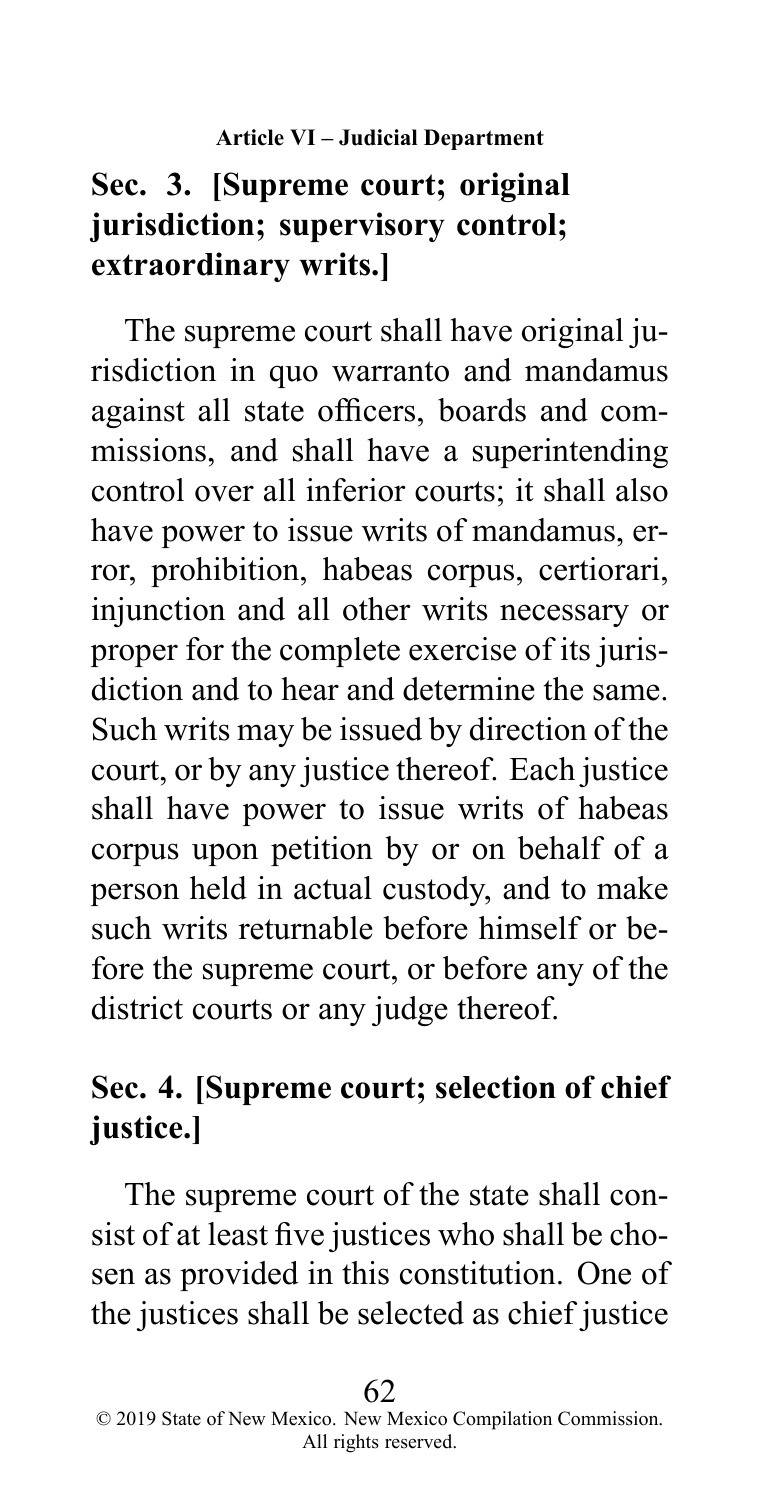as provided by law. (As amended November 8, 1988.)

### **Sec. 5. [Supreme court; quorum; majority concurring in judgments.]**

A majority of the justices of the supreme court shall be necessary to constitute <sup>a</sup> quorum for the transaction of business, and <sup>a</sup> majority of the justices must concur in any judgment of the court.

### **Sec. 6. [Supreme court; absent or disqualified justice.]**

When <sup>a</sup> justice of the supreme court shall be interested in any case, or be absent, or incapacitated, the remaining justices of the court may, in their discretion, call in any district judge of the state to act as <sup>a</sup> justice of the court.

### **Sec. 7. [Supreme court; terms, sessions and recesses.]**

The supreme court shall hold one term each year, commencing on the second Wednesday in January, and shall be at all times in session at the seat of government; provided, that the court may, from time to

<sup>©</sup> 2019 State of New Mexico. New Mexico Compilation Commission. All rights reserved.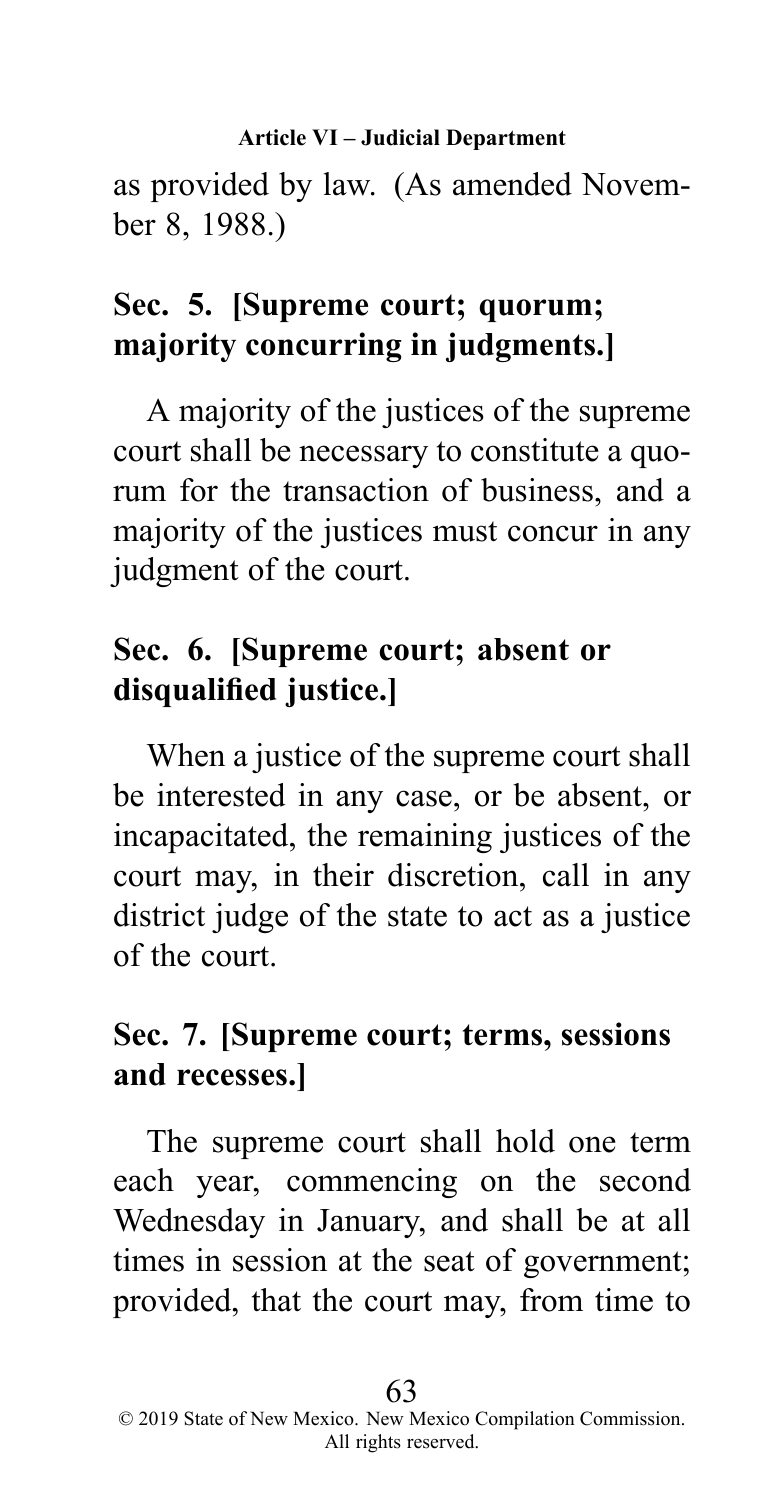time, take such recess as in its judgment may be proper.

## **Sec. 8. [Supreme court; qualifications of justices.]**

No person shall be qualified to hold the office of justice of the supreme court unless that person is at least thirty-five years old and has been in the actual practice of law for at least ten years preceding that person's assumption of office and has resided in this state for at least three years immediately preceding that person's assumption of office. The actual practice of law shall include <sup>a</sup> lawyer's service upon the bench of any court of this state. The increased qualifications provided by this 1988 amendment shall not apply to justices and judges serving at the time this amendment passes or elected at the general election in 1988. (As amended November 8, 1988.)

### **Sec. 9. [Supreme court; officers.]**

The supreme court may appoint and remove at pleasure its reporter, bailiff, clerk and such other officers and assistants as may be prescribed by law.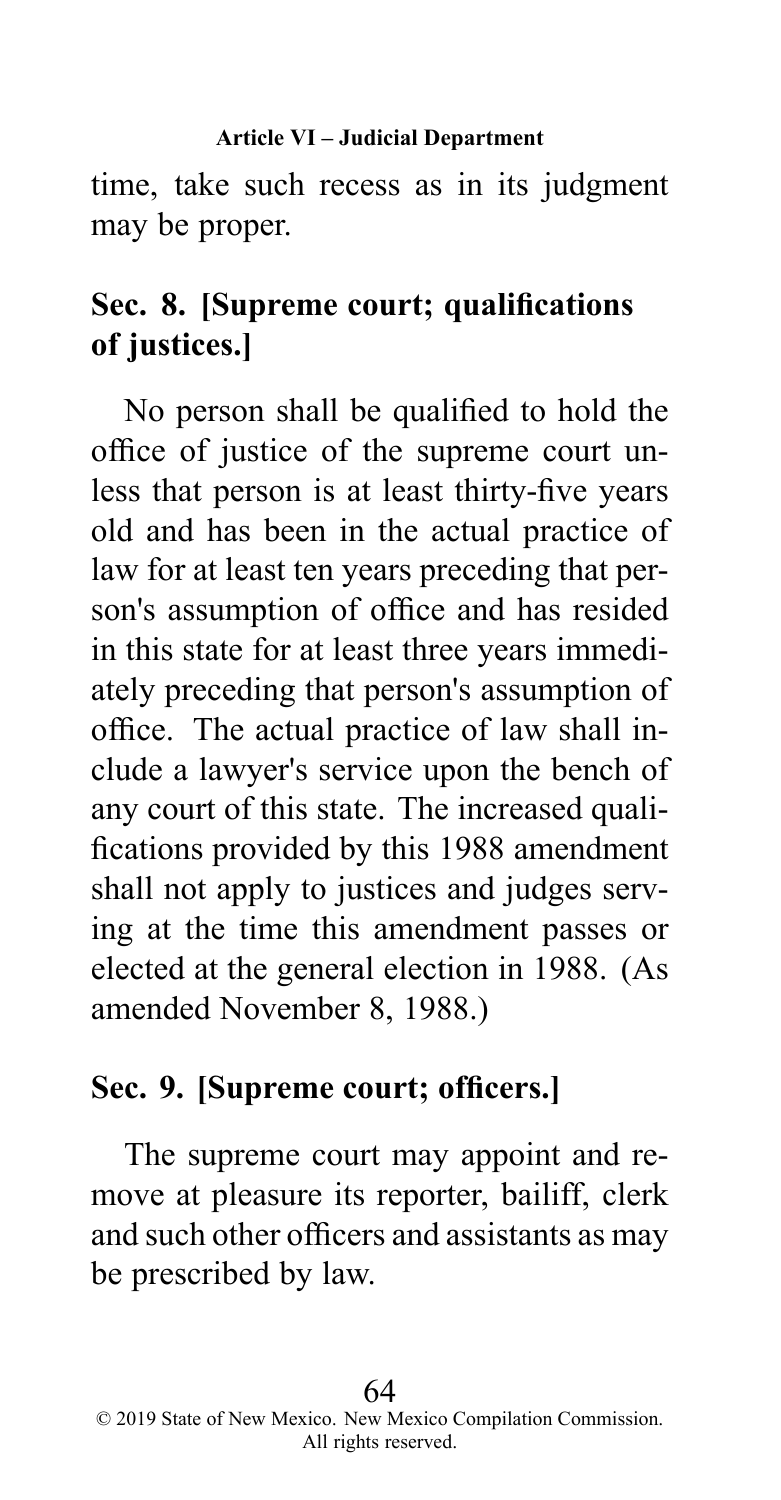# **Sec. 10. [Supreme court; additional justices.]**

After the publication of the census of the United States in the year nineteen hundred and twenty, the legislature shall have power to increase the number of justices of the supreme court to five; provided, however, that no more than two of said justices shall be elected at one time, excep<sup>t</sup> to fill <sup>a</sup> vacancy.

# **Sec. 11. [Supreme court; salary of justices.]**

The justices of the supreme court shall each receive such salary as may hereafter be fixed by law. (As amended September 15, 1953.)

# **Sec. 12. [Judicial districts; district judges.]**

The state shall be divided into judicial districts as may be provided by law. One or more judges shall be chosen for each district as provided in this constitution. (As amended November 8, 1988.)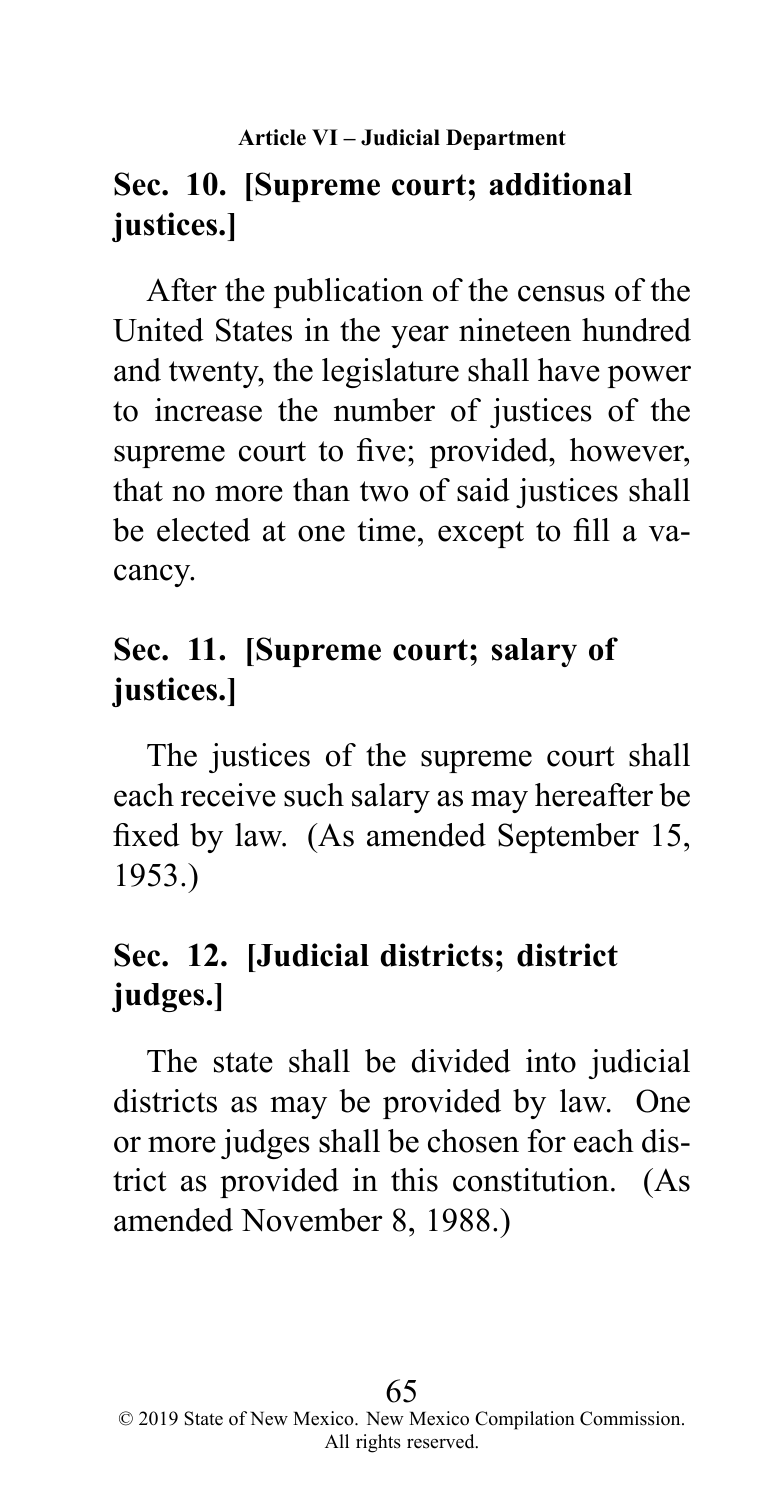### **Sec. 13. [District court; jurisdiction and terms.]**

The district court shall have original jurisdiction in all matters and causes not excepted in this constitution, and such jurisdiction of special cases and proceedings as provided by law, and appellate jurisdiction of cases originating in inferior courts and tribunals in their respective districts as provided by law, and supervisory control over the same. The district courts, or any judge thereof, shall have power to issue writs of habeas corpus, mandamus, injunction, quo warranto, certiorari, prohibition and all other writs, remedial or otherwise, in the exercise of their jurisdiction; provided that no such writs shall issue directed to judges or courts of equal or superior jurisdiction. The district courts shall also have the power of naturalization in accordance with the laws of the United States. Until otherwise provided by law, at least two terms of the district court shall be held annually in each county, at the county seat. (As amended November 6, 2018.)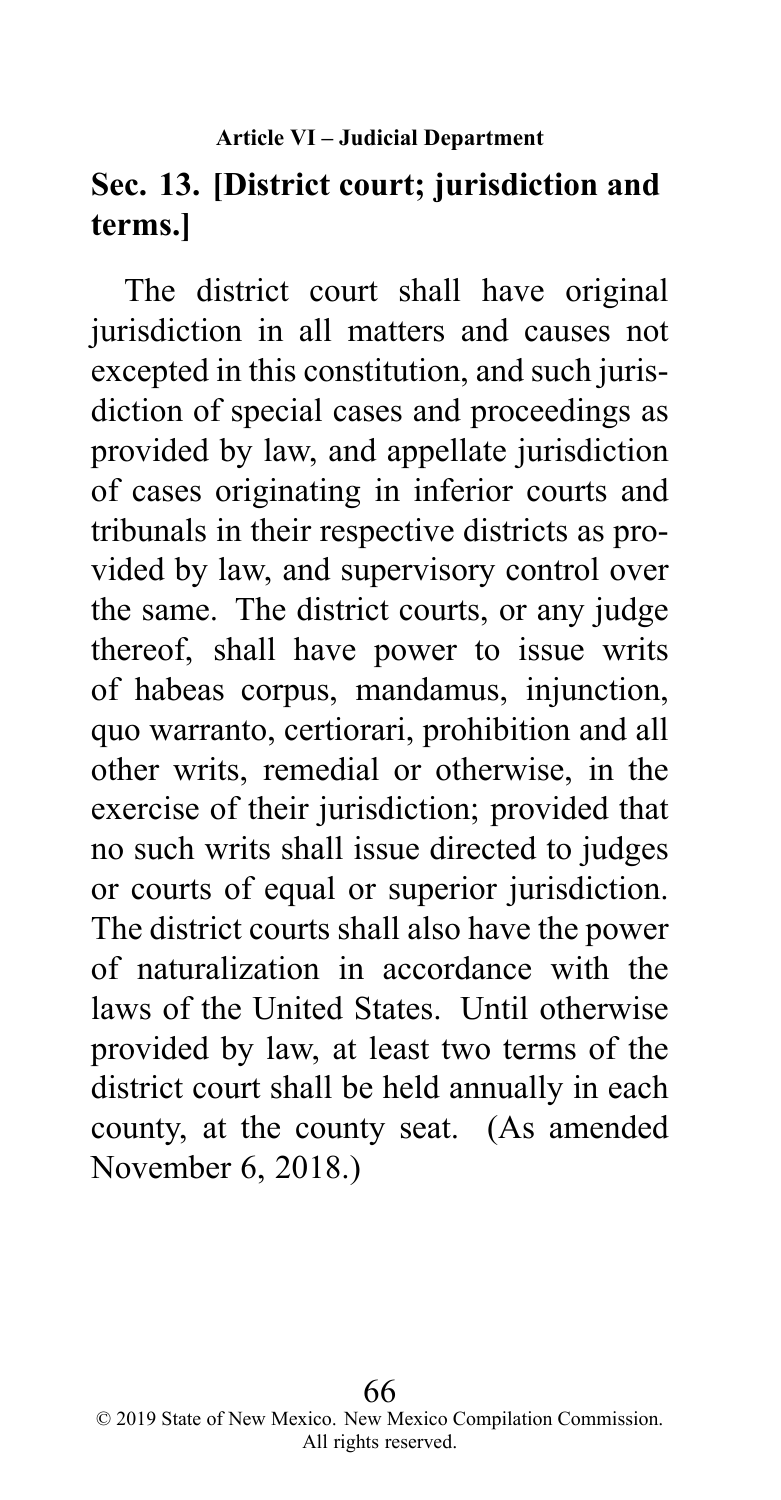# **Sec. 14. [District court; qualifications and residence requirement of judges.]**

The qualifications of the district judges shall be the same as those of justices of the supreme court excep<sup>t</sup> that district judges shall have been in the actual practice of law for at least six years preceding assumption of office. Each district judge shall reside in the district for which the judge was elected or appointed. The increased qualifications provided by this 1988 amendment shall not apply to district judges serving at the time this amendment passes or elected at the general election in 1988. (As amended November 8, 1988.)

## **Sec. 15. [District court; judges pro tempore.]**

A. Any district judge may hold district court in any county at the reques<sup>t</sup> of the judge of such district.

B. Whenever the public business may require, the chief justice of the supreme court shall designate any district judge of the state, or any justice of the supreme court when no district judge may be available within <sup>a</sup> reasonable time, to hold court in any district, and two or more judges may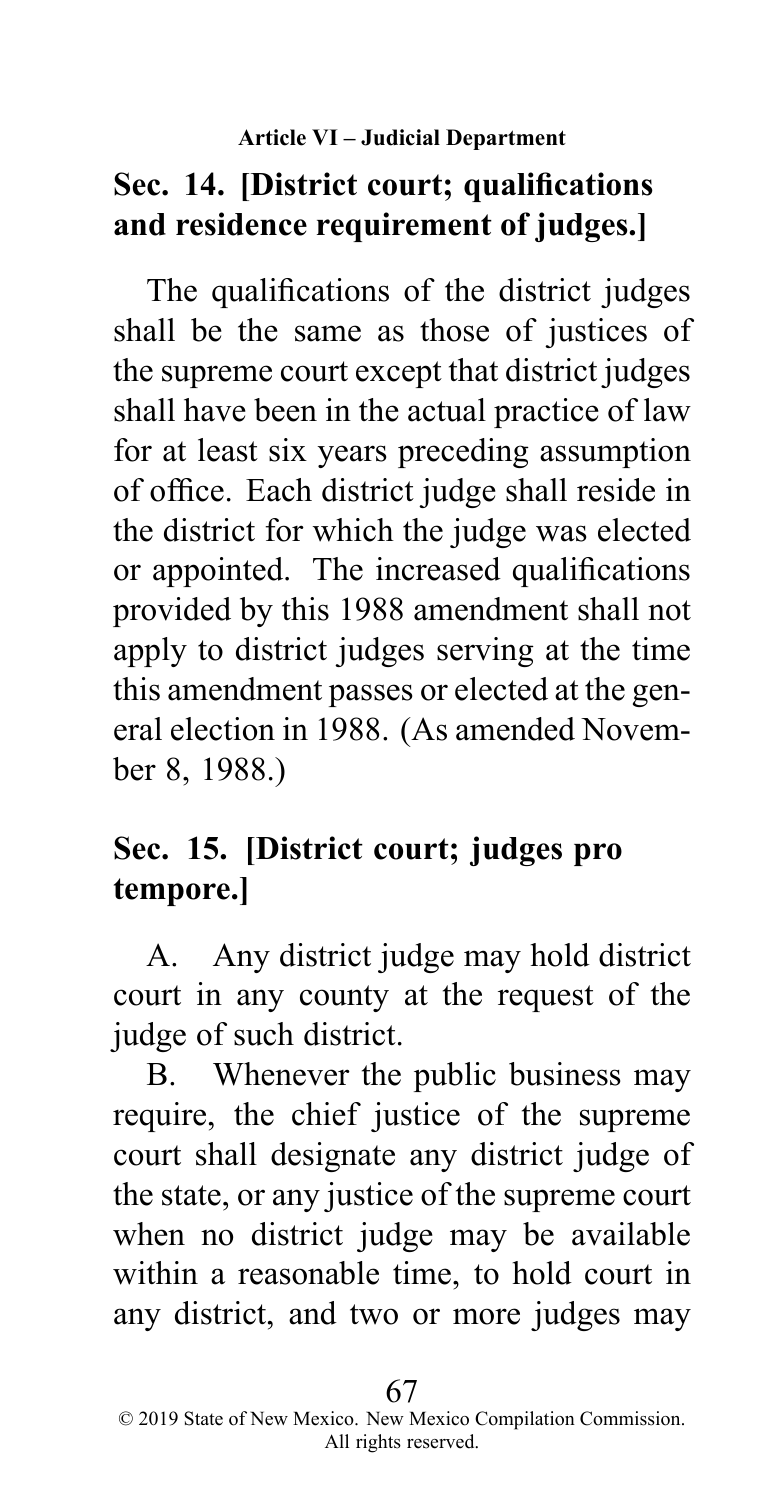sit in any district or county separately at the same time.

C. If any district judge is disqualified from hearing any cause or is unable to expeditiously dispose of any cause in the district, the chief justice of the supreme court may designate any retired New Mexico district judge, court of appeals judge or supreme court justice, with said designees' consent, to hear and determine the cause and to act as district judge pro tempore for such cause.

D. If any judge shall be disqualified from hearing any cause in the district, the parties to such cause, or their attorneys of record, may select some member of the bar to hear and determine said cause, and act as judge pro tempore therein. (As amended November 8, 1938 and November 7, 1978.)

## **Sec. 16. [District court; additional judges; redistricting.]**

The legislature may increase the number of district judges in any judicial district, and they shall be elected or appointed as other district judges for that district. At any session after the publication of the census of the United States in the year nineteen hundred and twenty, the legislature may rear-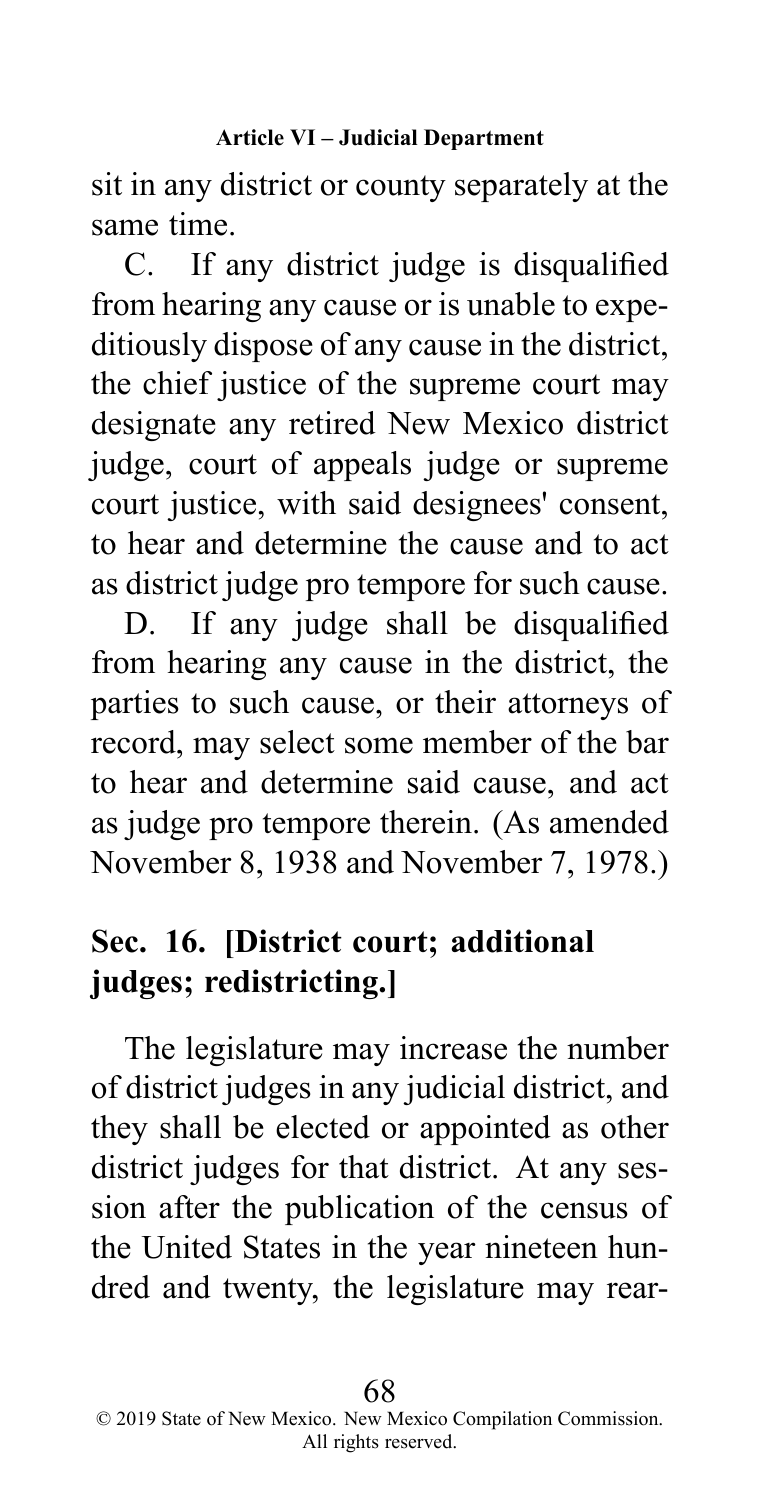#### **Article VI – Judicial Department**

range the districts of the state, increase the number thereof, and make provision for <sup>a</sup> district judge for any additional district. (As amended November 8, 1988.)

# **Sec. 17. [District court; judges' compensation.]**

The legislature shall provide by law for the compensation of the judges of the district court. (As amended September 15, 1953.)

# **Sec. 18. [Disqualification of judges or magistrates.]**

No justice, judge or magistrate of any court shall, excep<sup>t</sup> by consent of all parties, sit in any cause in which either of the parties are related to him by affinity or consanguinity within the degree of first cousin, or in which he was counsel, or in the trial of which he presided in any inferior court, or in which he has an interest. (As amended November 8, 1966.)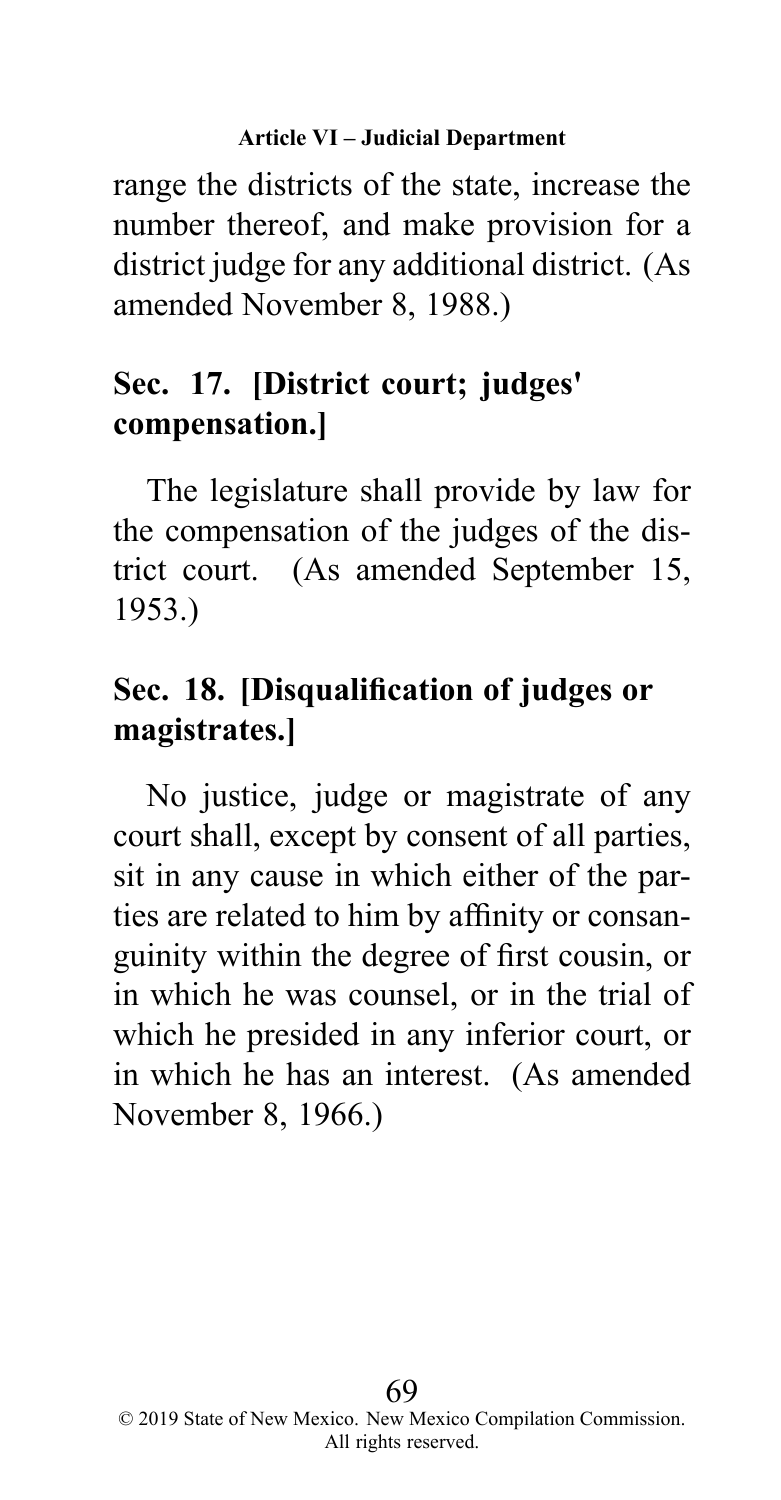# **Sec. 19. [Ineligibility of justices or judges for nonjudicial offices.]**

No justice of the supreme court, judge of the court of appeals, judge of the district court or judge of <sup>a</sup> metropolitan court, while serving, shall be nominated, appointed or elected to any other office in this state except <sup>a</sup> judicial office. (As amended November 8, 1988.)

# **Sec. 20. [Style of writs and processes.]**

All writs and processes shall issue, and all prosecution shall be conducted in the name of "The State of New Mexico."

# **Sec. 21. [Judges as conservators of the peace; preliminary examinations in criminal cases.]**

Justices of the supreme court, in the state, and district judges and magistrates, in their respective jurisdictions, shall be conservators of the peace. District judges and other judges or magistrates designated by law may hold preliminary examinations in criminal cases. (As amended November 8, 1966.)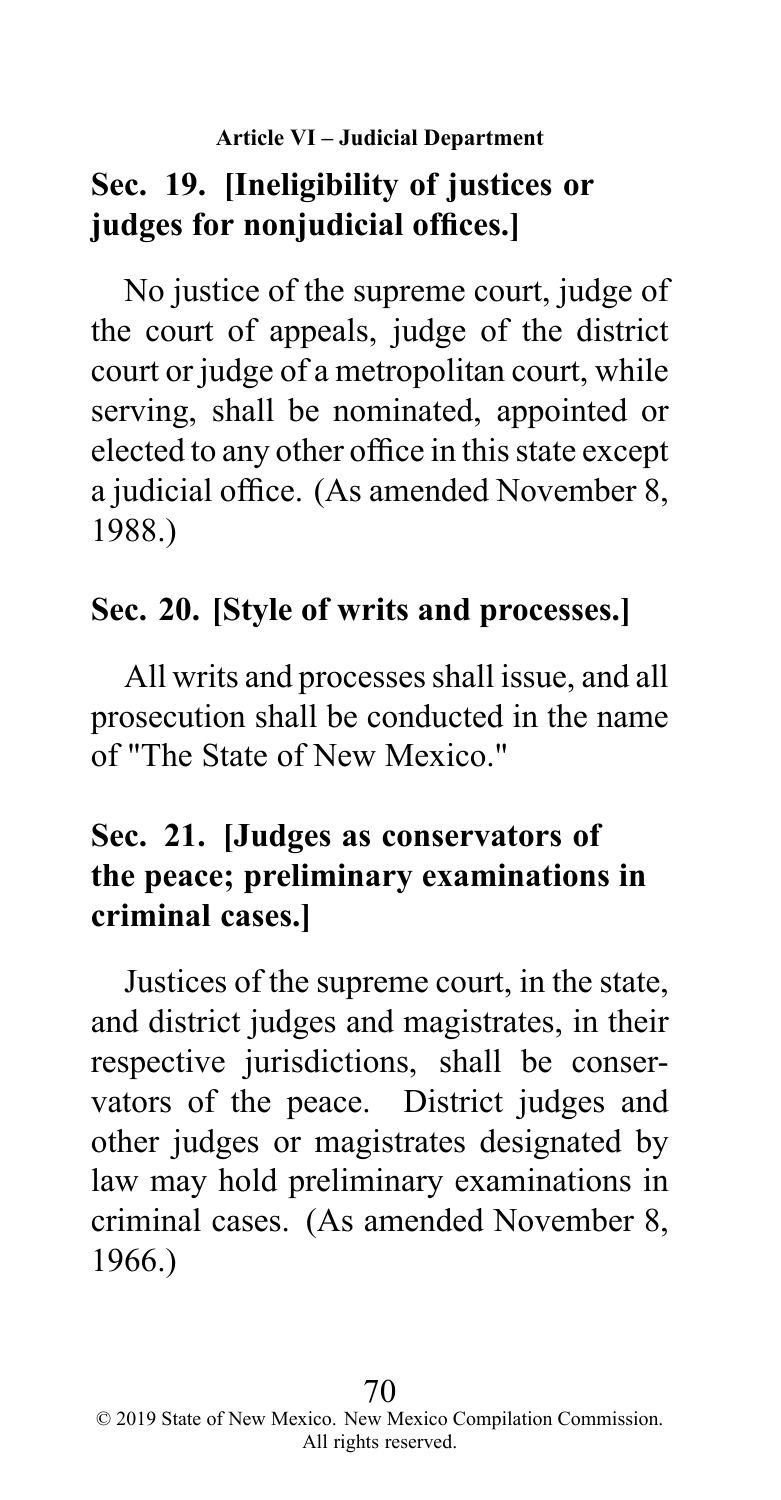## **Sec. 22. [County clerk as district and probate court clerk.]**

Until otherwise provided by law, <sup>a</sup> county clerk shall be elected in each county who shall, in the county for which he is elected perform all the duties now performed by the clerks of the district courts and clerks of the probate courts.

#### **Sec. 23. [Probate court.]**

A probate court is hereby established for each county, which shall be <sup>a</sup> court of record, and, until otherwise provided by law, shall have the same jurisdiction as heretofore exercised by the probate courts of New Mexico and shall also have jurisdiction to determine heirship with respec<sup>t</sup> to real property in all proceedings for the administration of decedents' estates. The legislature shall have power from time to time to confer upon the probate court in any county in this state jurisdiction to determine heirship in all probate proceedings, and shall have power also from time to time to confer upon the probate court in any county in this state general civil jurisdiction coextensive with the county; provided, however, that such court shall not have jurisdiction in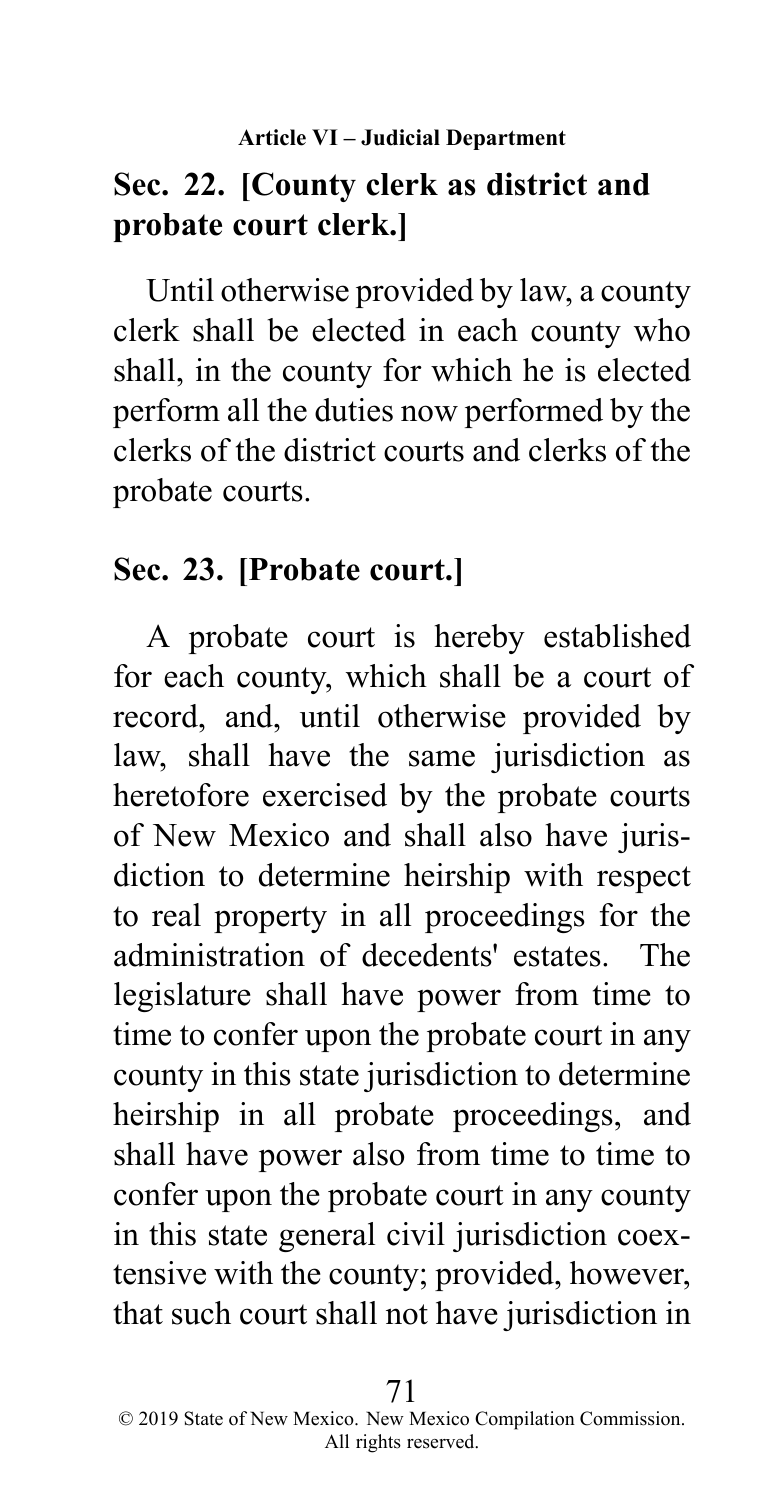civil causes in which the matter in controversy shall exceed in value three thousand dollars (\$3,000.00) exclusive of interest and cost; nor in any action for malicious prosecution, slander and libel; nor in any action against officers for misconduct in office; nor in any action for the specific performance of contracts for the sale of real estate; nor in any action for the possession of land; nor in any matter wherein the title or boundaries of land may be in dispute or drawn in question, excep<sup>t</sup> as title to real property may be affected by the determination of heirship; nor to gran<sup>t</sup> writs of injunction, habeas corpus or extraordinary writs. Jurisdiction may be conferred upon the judges of said court to act as examining and committing magistrates in criminal cases, and upon said courts for the trial of misdemeanors in which the punishment cannot be imprisonment in the penitentiary, or in which the fine cannot be in excess of one thousand dollars (\$1,000). A jury for the trial of such cases shall consist of six men. The legislature shall prescribe the qualifications and fix the compensation of probate judges. (As amended September 20, 1949.)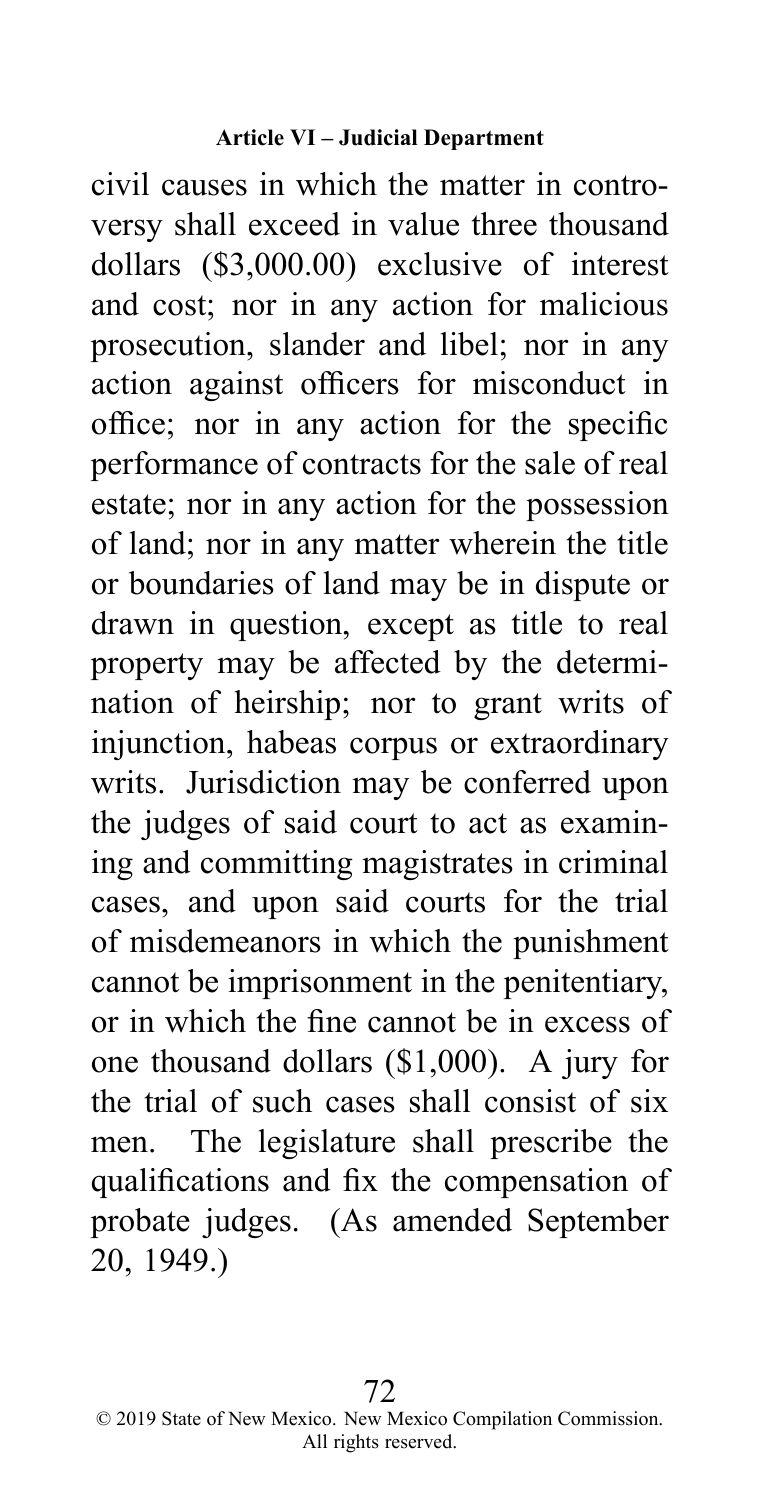### **Sec. 24. [District attorneys.]**

There shall be <sup>a</sup> district attorney for each judicial district, who shall be learned in the law, and who shall have been <sup>a</sup> resident of New Mexico for three years next prior to his election, shall be the law officer of the state and of the counties within his district, shall be elected for <sup>a</sup> term of four years, and shall perform such duties and receive such salary as may be prescribed by law.

The legislature shall have the power to provide for the election of additional district attorneys in any judicial district and to designate the counties therein for which the district attorneys shall serve; but no district attorney shall be elected for any district of which he is not <sup>a</sup> resident.

# **Sec. 26. [Magistrate court.]**

The legislature shall establish <sup>a</sup> magistrate court to exercise limited original jurisdiction as may be provided by law. The magistrate court shall be composed of such districts and elective magistrates as may be provided by law. Magistrates shall be qualified electors of, and reside in, their respective districts, and the legislature shall prescribe other qualifications. Magistrates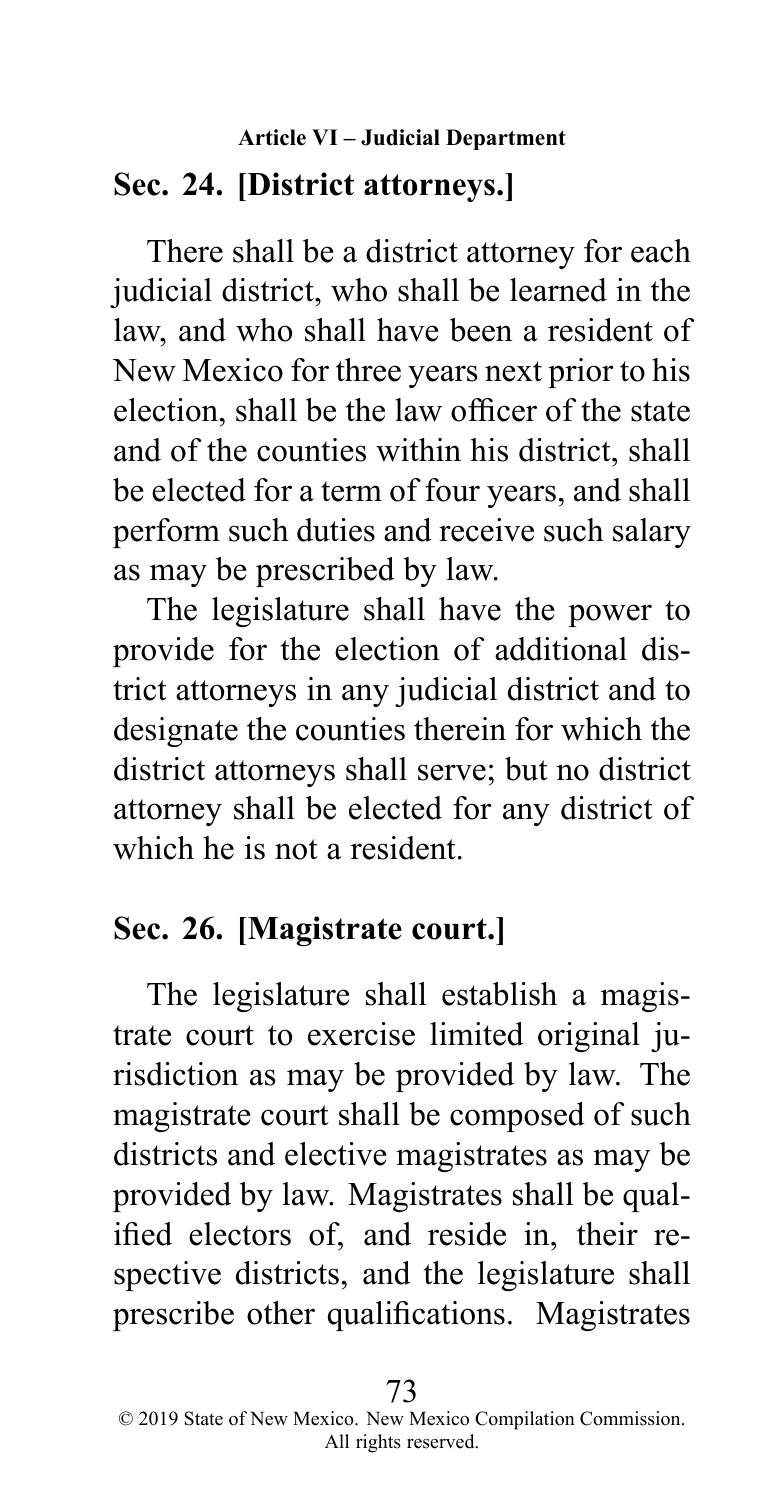shall receive compensation as may be provided by law, which compensation shall not be diminished during their term of office. Metropolitan court judges shall be chosen as provided in this constitution. (As repealed and reenacted November 8, 1966; as amended November 8, 1988.)

# **Sec. 27. [Appeals from probate courts and other inferior courts.]**

Appeals shall be allowed in all cases from the final judgments and decisions of the probate courts and other inferior courts as provided by law. (As amended November 8, 1966 and November 6, 2018.)

# **Sec. 28. [Court of appeals; number, qualifications, compensation; quorum; majority concurring in judgment; power of chief justice to select acting justices.]**

The court of appeals shall consist of not less than seven judges who shall be chosen as provided in this constitution, whose qualifications shall be the same as those of justices of the supreme court and whose compensation shall be as provided by law. The increased qualifications provided by this 1988 amendment shall not apply to

<sup>74</sup>

<sup>©</sup> 2019 State of New Mexico. New Mexico Compilation Commission. All rights reserved.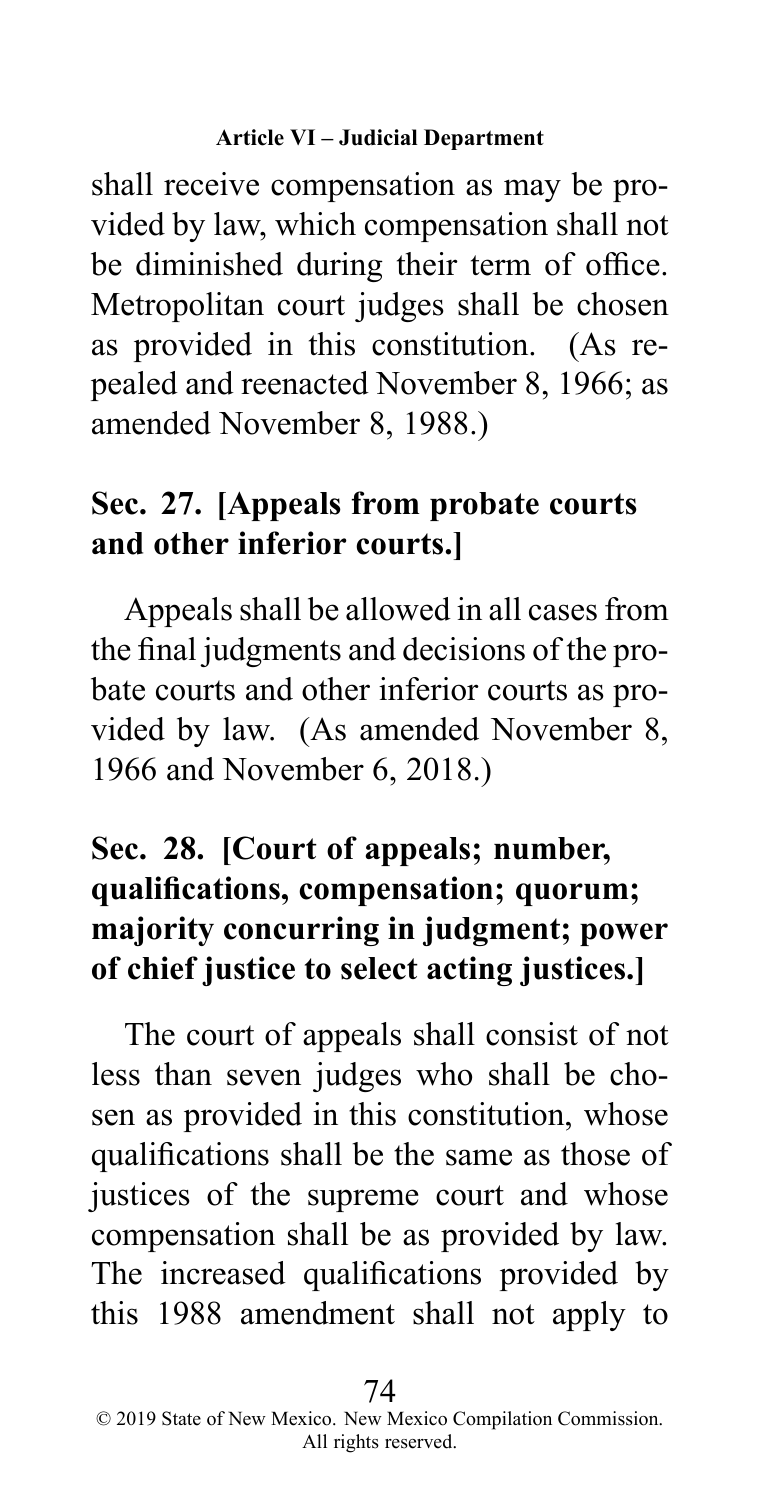court of appeals judges serving at the time this amendment passes or elected at the general election in 1988.

Three judges of the court of appeals shall constitute <sup>a</sup> quorum for the transaction of business, and <sup>a</sup> majority of those participating must concur in any judgment of the court.

When necessary, the chief justice of the supreme court may designate any justice of the supreme court, or any district judge of the state, to act as <sup>a</sup> judge of the court of appeals, and the chief justice may designate any judge of the court of appeals to hold court in any district, or to act as <sup>a</sup> justice of the supreme court. (As added September 28, 1965; as amended November 8, 1988.)

# **Sec. 29. [Court of appeals; jurisdiction; issuance of writs.]**

The court of appeals shall have no original jurisdiction. It may be authorized by law to review directly decisions of administrative agencies of the state, and it may be authorized by rules of the supreme court to issue all writs necessary or appropriate in aid of its appellate jurisdiction. In all other cases, it shall exercise appellate ju-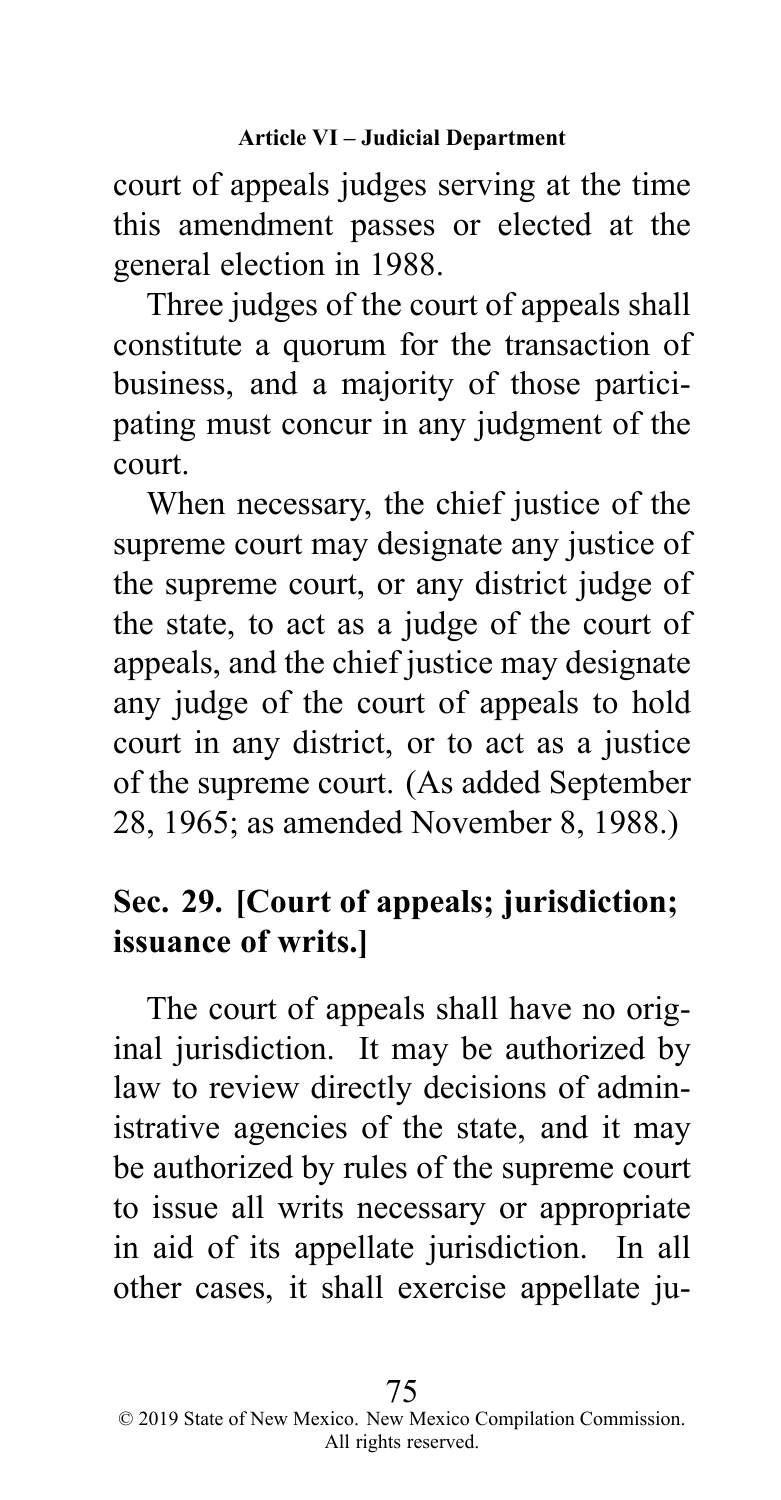#### **Article VI – Judicial Department**

risdiction as may be provided by law. (As added September 28, 1965.)

## **Sec. 30. [Fees collected by judiciary paid to state treasury.]**

All fees collected by the judicial department shall be paid into the state treasury as may be provided by law and no justice, judge or magistrate of any court shall retain any fees as compensation or otherwise. (As added November 8, 1966.)

#### **Sec. 31. [Justices of the peace abolished.]**

Justices of the peace shall be abolished not later than five years from the effective date of this amendment and may, within this period, be abolished by law, and magistrate courts vested with appropriate jurisdiction. Until so abolished, justices of the peace shall be continued under existing laws. (As added November 8, 1966.)

#### **Sec. 32. [Judicial standards commission.]**

There is created the "judicial standards commission", consisting of two justices or judges, one magistrate, one municipal judge

<sup>76</sup>

<sup>©</sup> 2019 State of New Mexico. New Mexico Compilation Commission. All rights reserved.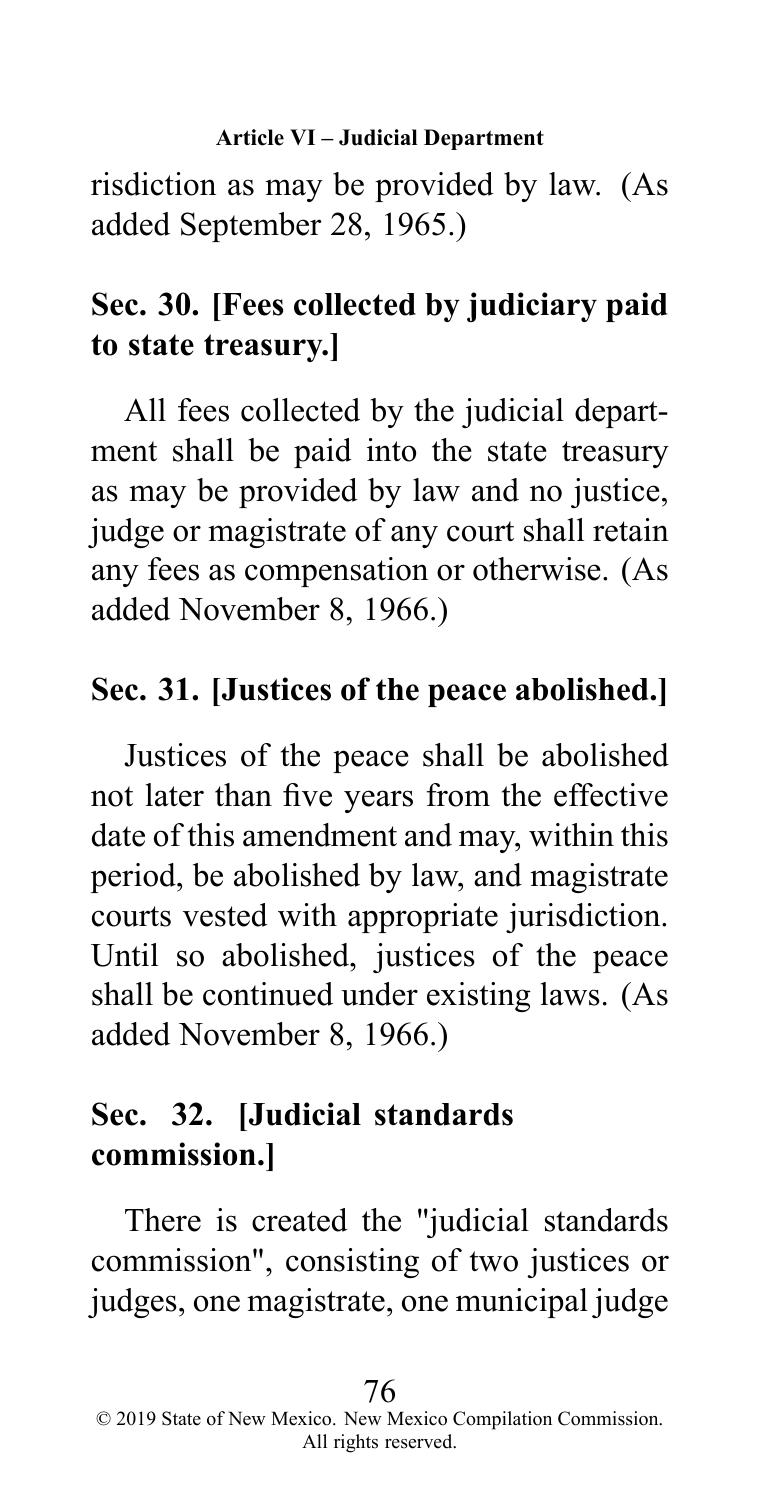#### **Article VI – Judicial Department**

and two lawyers selected as may be provided by law to serve for terms of four years, and seven citizens, none of whom is <sup>a</sup> justice, judge or magistrate of any court or licensed to practice law in thisstate, who shall be appointed by the governor for five-year staggered terms as may be provided by law. If <sup>a</sup> position on the commission becomes vacant for any reason, the successor shall be selected by the original appointing authority in the same manner as the original appointment was made and shall serve for the remainder of the term vacated. No act of the commission is valid unless concurred in by <sup>a</sup> majority of its members. The commission shall select one of the members appointed by the governor to serve as chair.

In accordance with this section, any justice, judge or magistrate of any court may be disciplined or removed for willful misconduct in office, persistent failure or inability to perform <sup>a</sup> judge's duties, or habitual intemperance, or may be retired for disability seriously interfering with the performance of the justice's, judge's or magistrate's duties that is, or is likely to become, of <sup>a</sup> permanent character. The commission may, after investigation it deems necessary, order <sup>a</sup> hearing to be held before it concerning the

77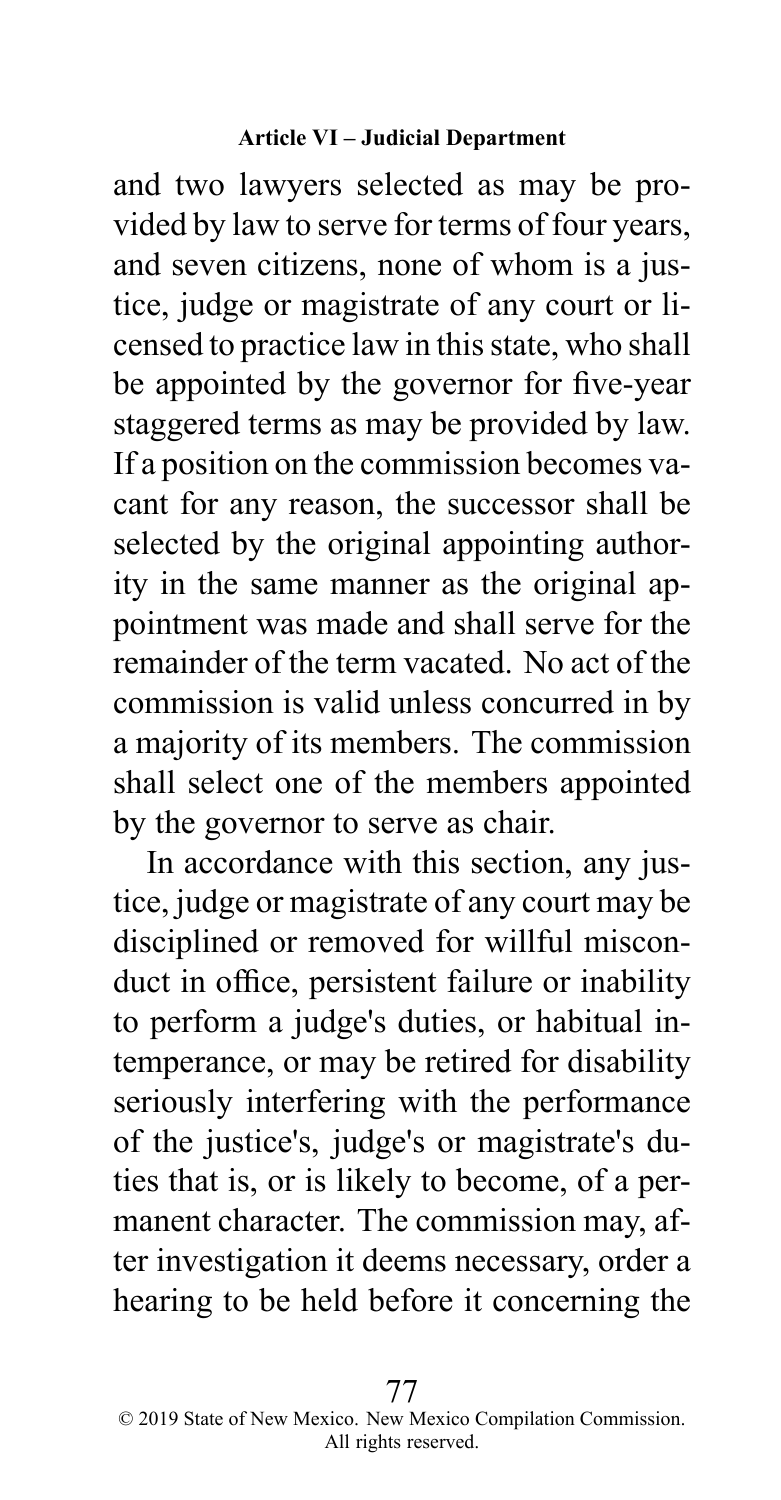discipline, removal or retirement of <sup>a</sup> justice, judge or magistrate, or the commission may appoint three masters who are justices or judges of courts of record to hear and take evidence in the matter and to repor<sup>t</sup> their findingsto the commission. After hearing or after considering the record and the findings and repor<sup>t</sup> of the masters, if the commission finds good cause, it shall recommend to the supreme court the discipline, removal or retirement of the justice, judge or magistrate.

The supreme court shall review the record of the proceedings on the law and facts and may permit the introduction of additional evidence, and it shall order the discipline, removal or retirement as it finds just and proper or wholly reject the recommendation. Upon an order for retirement, any justice, judge or magistrate participating in <sup>a</sup> statutory retirement program shall be retired with the same rights as if the justice, judge or magistrate had retired pursuan<sup>t</sup> to the retirement program. Upon an order for removal, the justice, judge or magistrate shall thereby be removed from office, and the justice's, judge's or magistrate's salary shall cease from the date of the order.

All papers filed with the commission or its masters, and proceedings before the com-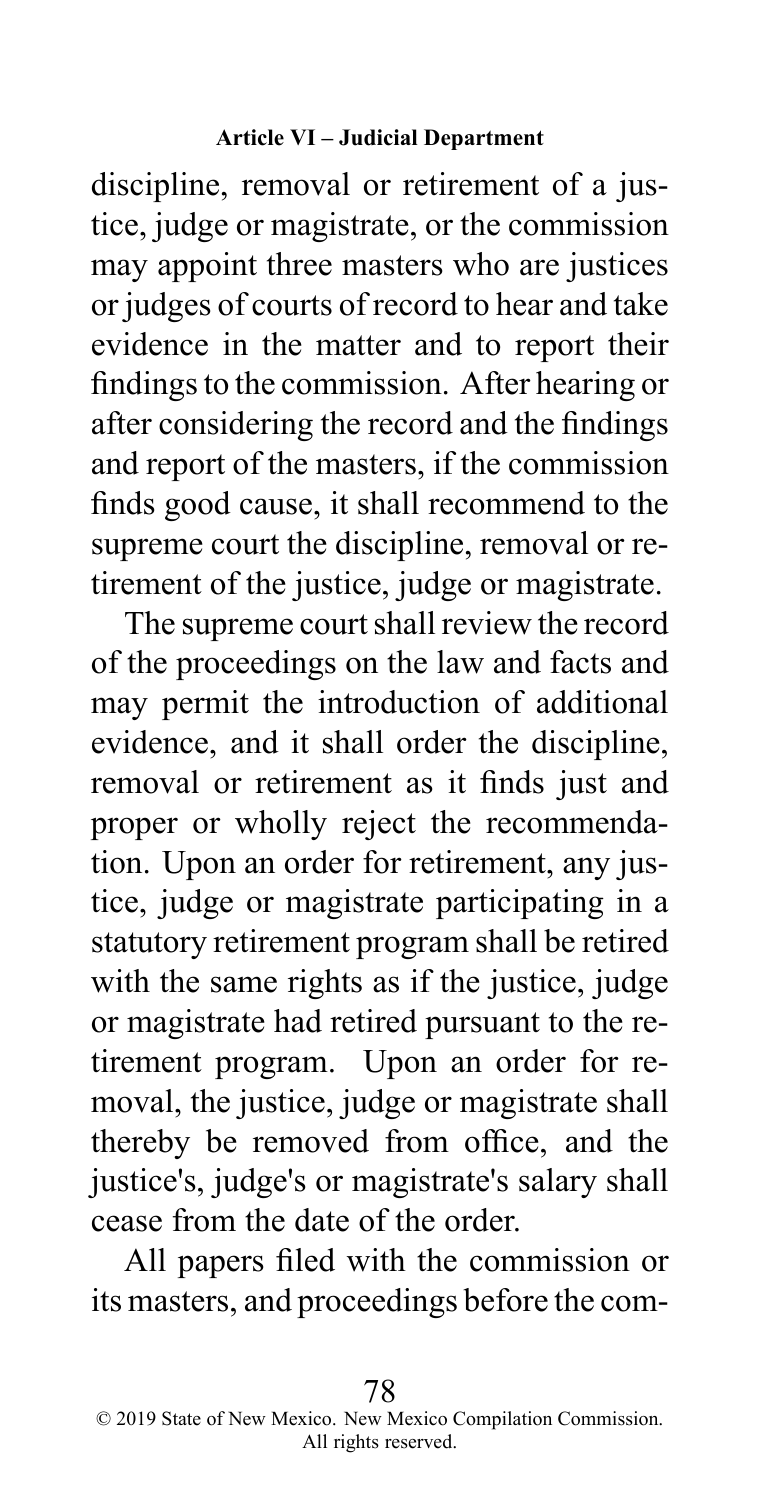#### **Article VI – Judicial Department**

mission or its masters, are confidential. The filing of papers and giving of testimony before the commission or its masters is privileged in any action for defamation, excep<sup>t</sup> that the record filed by the commission in the supreme court continues privileged but, upon its filing, loses its confidential character, and <sup>a</sup> writing that was privileged prior to its filing with the commission or its masters does not lose its privilege by the filing. The commission shall promulgate regulations establishing procedures for hearings under thissection. No justice, judge or magistrate who is <sup>a</sup> member of the commission or supreme court shall participate in any proceeding involving the justice's, judge's or magistrate's own discipline, removal or retirement.

This section is alternative to, and cumulative with, the removal of justices, judges and magistrates by impeachment and the original superintending control of the supreme court. (As added November 7, 1967; as amended November 7, 1978, November 3, 1998 and November 6, 2012.)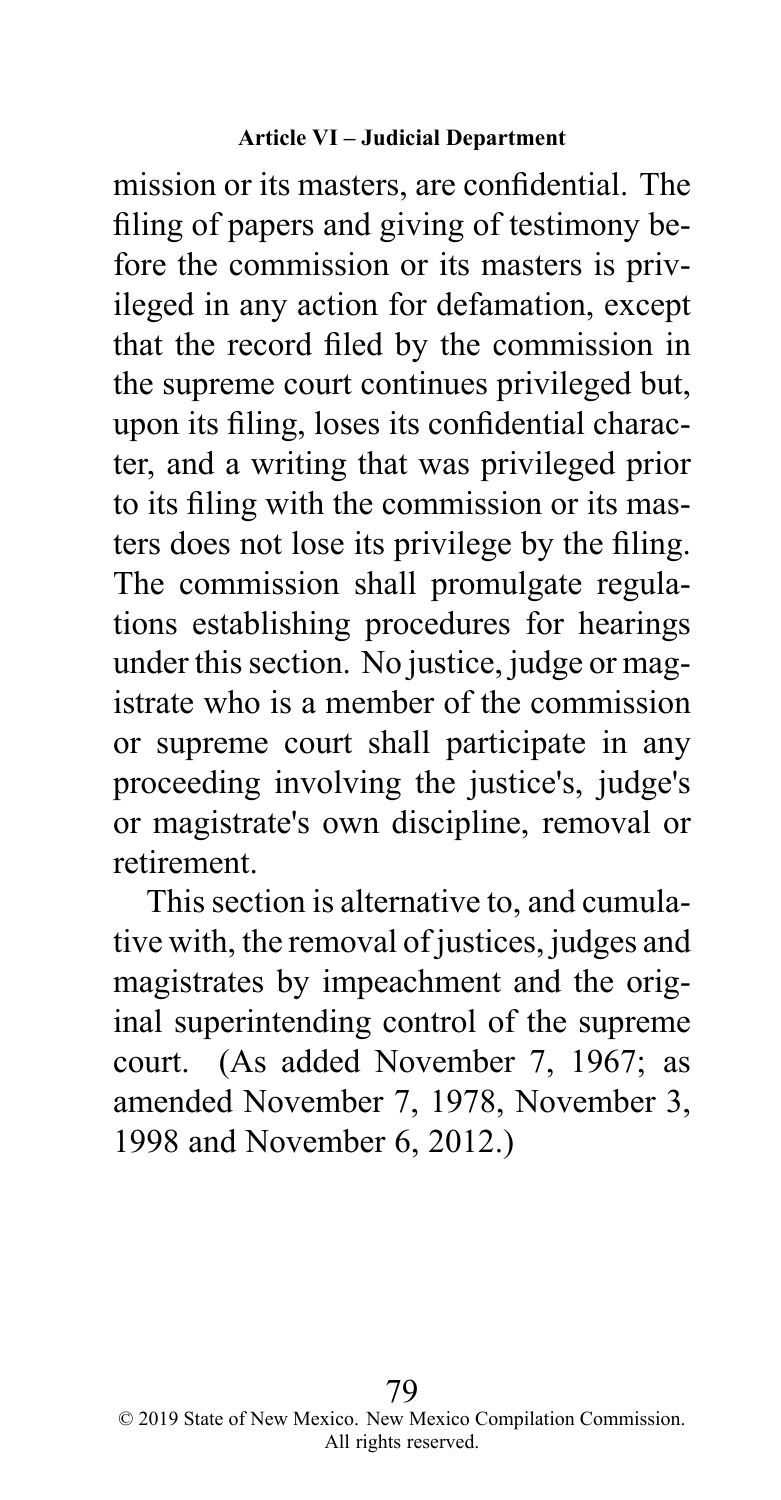# **Sec. 33. [Retention or rejection at general election.]**

A. Each justice of the supreme court, judge of the court of appeals, district judge or metropolitan court judge shall have been elected to that position in <sup>a</sup> partisan election prior to being eligible for <sup>a</sup> nonpartisan retention election. Thereafter, each such justice or judge shall be subject to retention or rejection on <sup>a</sup> nonpartisan ballot. Retention of the judicial office shall require at least fifty-seven percen<sup>t</sup> of the vote cast on the question of retention or rejection.

B. Each justice of the supreme court or judge of the court of appeals shall be subject to retention or rejection in like manner at the general election every eighth year.

C. Each district judge shall be subject to retention or rejection in like manner at the general election every sixth year.

D. Each metropolitan court judge shall be subject to retention or rejection in like manner at the general election every fourth year.

E. Every justice of the supreme court, judge of the court of appeals, district judge or metropolitan court judge holding office on January 1 next following the date of the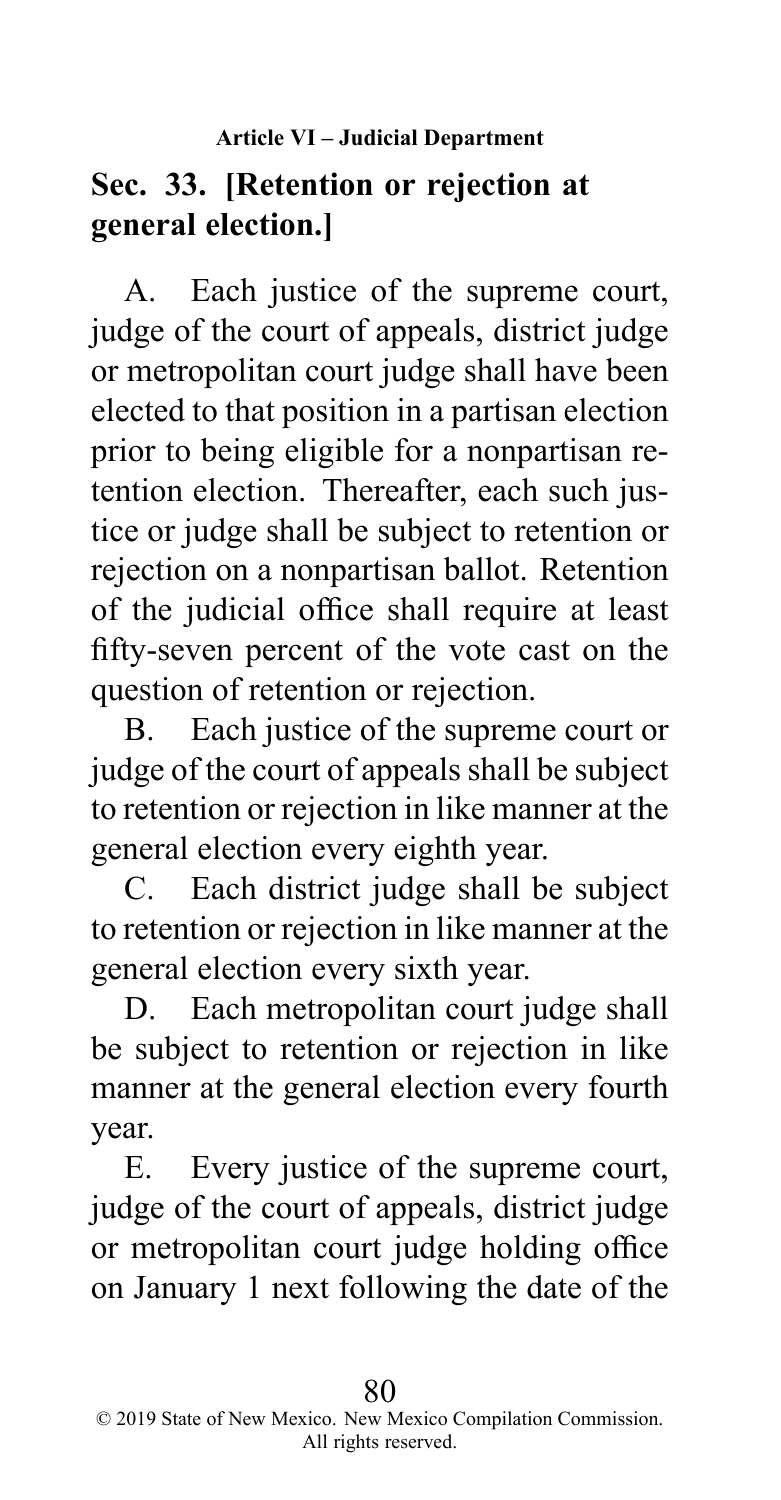election at which this amendment is adopted shall be deemed to have fulfilled the requirements of Subsection A of this section and the justice or judge shall be eligible for retention or rejection by the electorate at the general election next preceding the end of the term of which the justice or judge was last elected prior to the adoption of this amendment. (As added November 8, 1988, and as amended November 8, 1994.)

# **Sec. 34. [Vacancies in office; date for filing declaration of candidacy.]**

The office of any justice or judge subject to the provisions of Article 6, Section 33 of this constitution becomes vacant on January 1 immediately following the general election at which the justice or judge is rejected by more than forty-three percen<sup>t</sup> of those voting on the question of retention or rejection or on January 1 immediately following the date the justice or judge fails to file a declaration of candidacy for the retention of the justice's or judge's office in the general election at which the justice or judge would be subject to retention or rejection by the electorate. Otherwise, the office becomes vacant upon the date of the death, resignation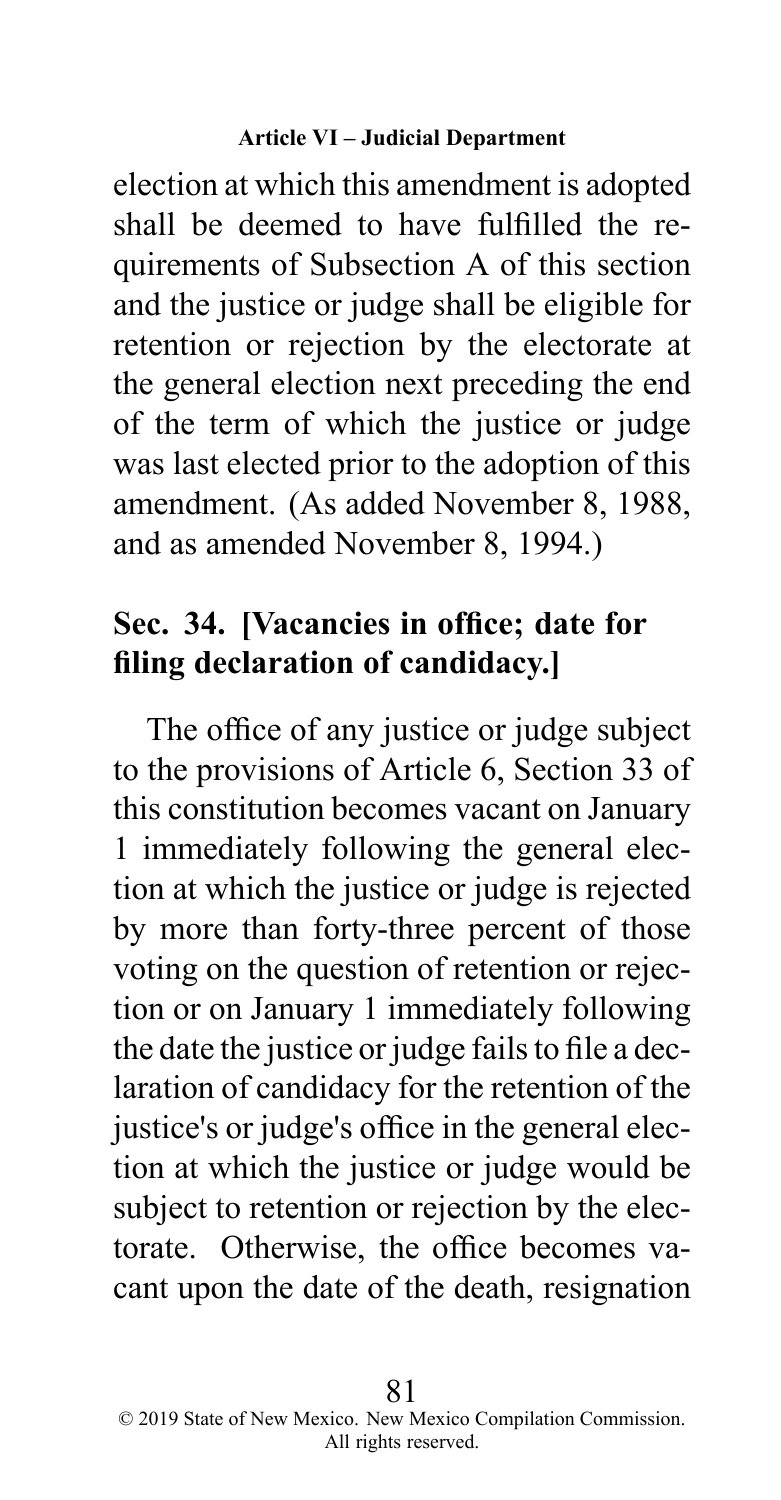#### **Article VI – Judicial Department**

or removal by impeachment of the justice or judge. (As added November 8, 1988; as amended November 8, 1994 and November 4, 2014.)

### **Sec. 35. [Appellate judges nominating commission.]**

There is created the "appellate judges nominating commission", consisting of: the chief justice of the supreme court or the chief justice's designee from the supreme court; two judges of the court of appeals appointed by the chief judge of the court of appeals; the governor, the speaker of the house of representatives and the president pro tempore of the senate shall each appoint two persons, one of whom shall be an attorney licensed to practice law in this state and the other who shall be <sup>a</sup> citizen who is not licensed to practice law in any state; the dean of the university of New Mexico school of law, who shall serve as chairman of the commission and shall vote only in the event of <sup>a</sup> tie vote; four members of the state bar of New Mexico, representing civil and criminal prosecution and defense, appointed by the president of the state bar and the judges on this committee. The ap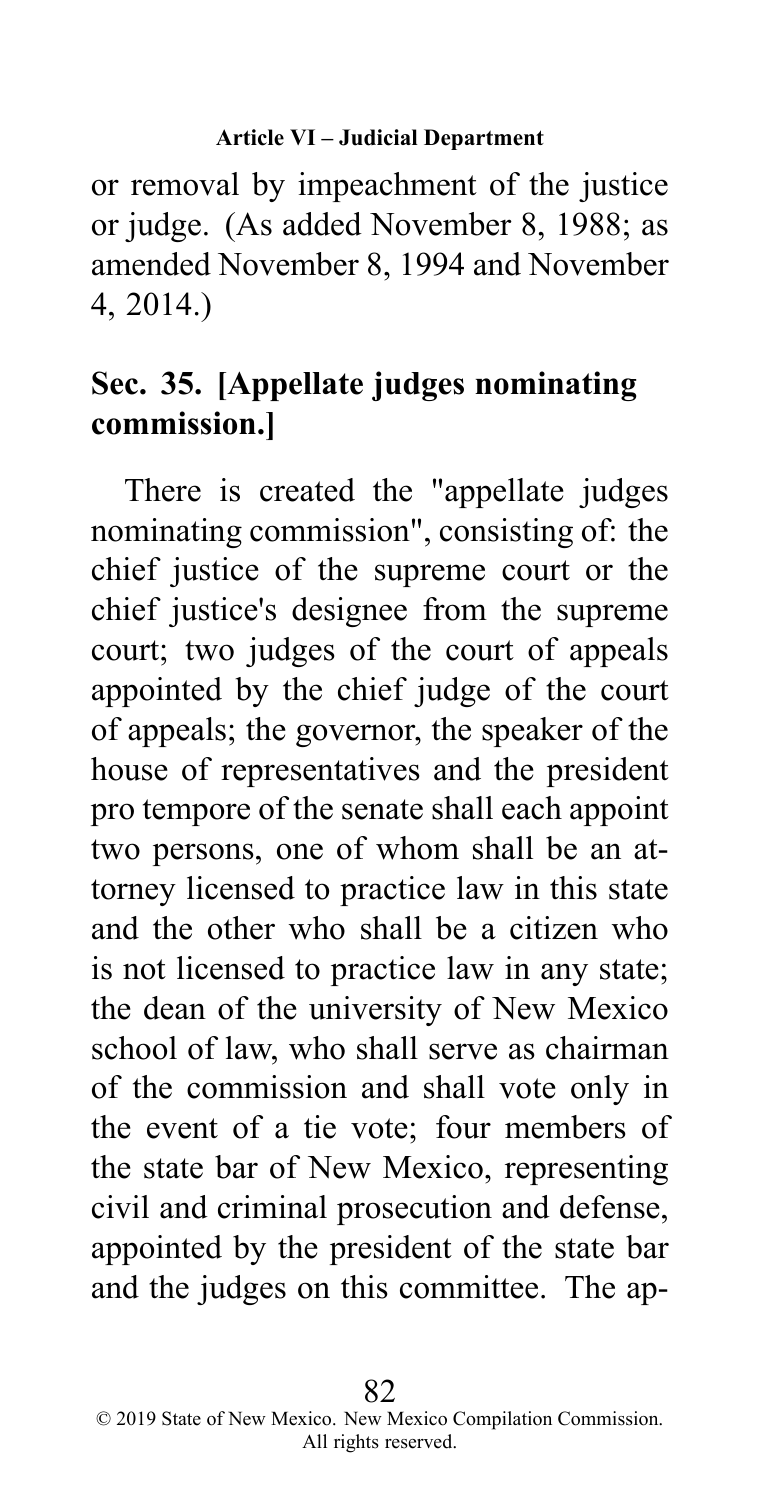pointments shall be made in such manner that each of the two largest major political parties, as defined by the Election Code, shall be equally represented on the commission. If necessary, the president of the state bar and the judges on this committee shall make the minimum number of additional appointments of members of the state bar as is necessary to make each of the two largest major political parties be equally represented on the commission. These additional members of the state bar shall be appointed such that the diverse interests of the state bar are represented. The dean of the university of New Mexico school of law shall be the final arbiter of whether such diverse interests are represented. Members of the commission shall be appointed for terms as may be provided by law. If <sup>a</sup> position on the commission becomes vacant for any reason, the successor shall be selected by the original appointing authority in the same manner as the original appointment was made and shall serve for the remainder of the term vacated.

The commission shall actively solicit, accep<sup>t</sup> and evaluate applications from qualified lawyers for the position of justice of the supreme court or judge of the court of ap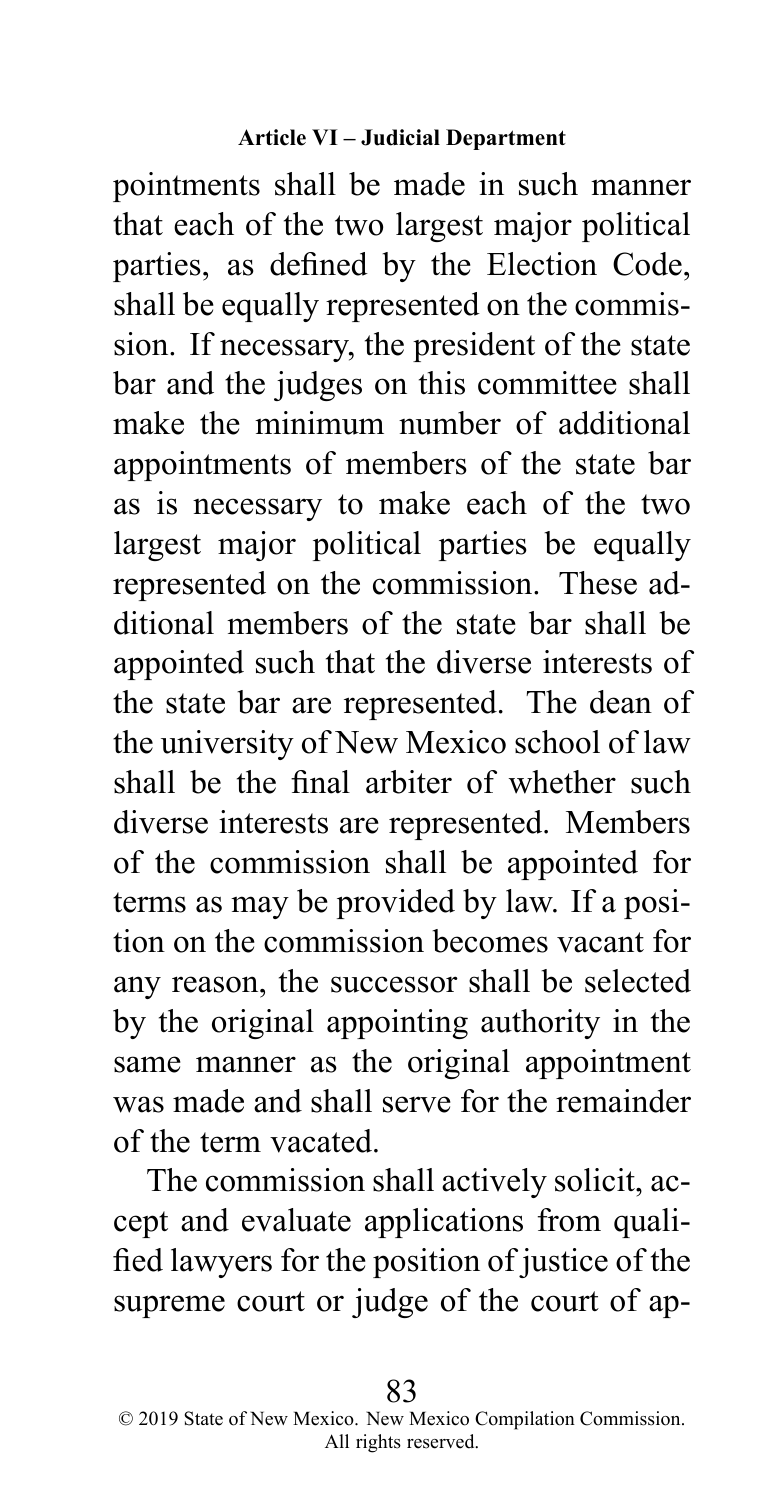peals and may require an applicant to submit any information it deems relevant to the consideration of his application.

Upon the occurrence of an actual vacancy in the office of justice of the supreme court or judge of the court of appeals, the commission shall meet within thirty days and within that period submit to the governor the names of persons qualified for the judicial office and recommended for appointment to that office by <sup>a</sup> majority of the commission.

Immediately after receiving the commission nominations, the governor may make one reques<sup>t</sup> of the commission for submission of additional names, and the commission shall promptly submit such additional names if <sup>a</sup> majority of the commission finds that additional persons would be qualified and recommends those persons for appointment to the judicial office. The governor shall fill <sup>a</sup> vacancy or appoint <sup>a</sup> successor to fill an impending vacancy in the office of justice of the supreme court or judge of the court of appeals within thirty days after receiving final nominations from the commission by appointing one of the persons nominated by the commission for appointment to that office. If the governor fails to make the appointment within that period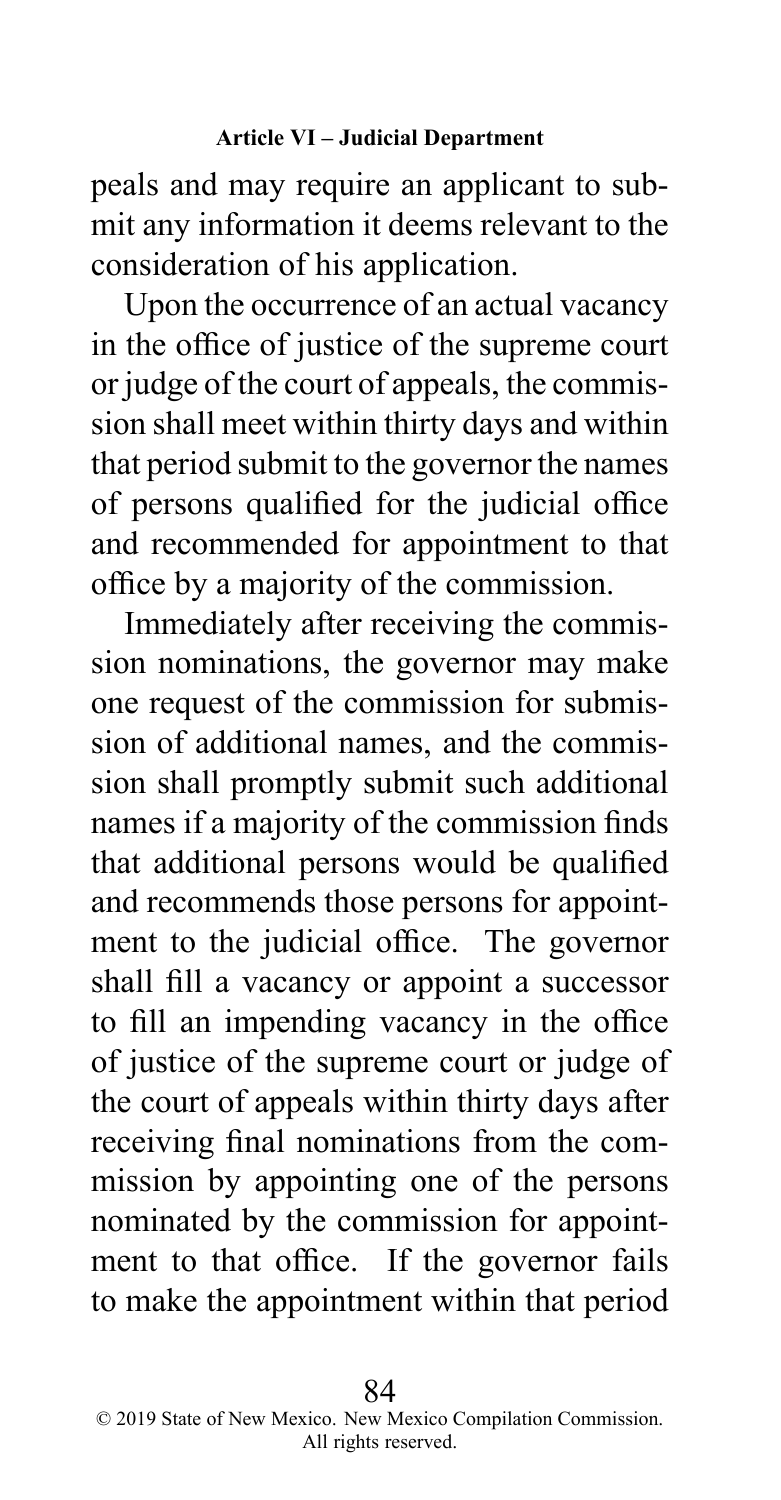or from those nominations, the appointment shall be made from those nominations by the chief justice or the acting chief justice of the supreme court. Any person appointed shall serve until the next general election. That person's successor shall be chosen at such election and shall hold the office until the expiration of the original term. (As added November 8, 1988.)

# **Sec. 36. [District court judges nominating committee.]**

There is created the "district court judges nominating committee" for each judicial district. Each and every provision of Section 35 of Article 6 of this constitution shall apply to the "district judges nominating committee" excep<sup>t</sup> that: the chief judge of the district court of that judicial district or the chief judge's designee from that district court shall sit on the committee; there shall be only one appointment from the court of appeals; and the citizen members and state bar members shall be persons who reside in that judicial district. (As added November 8, 1988.)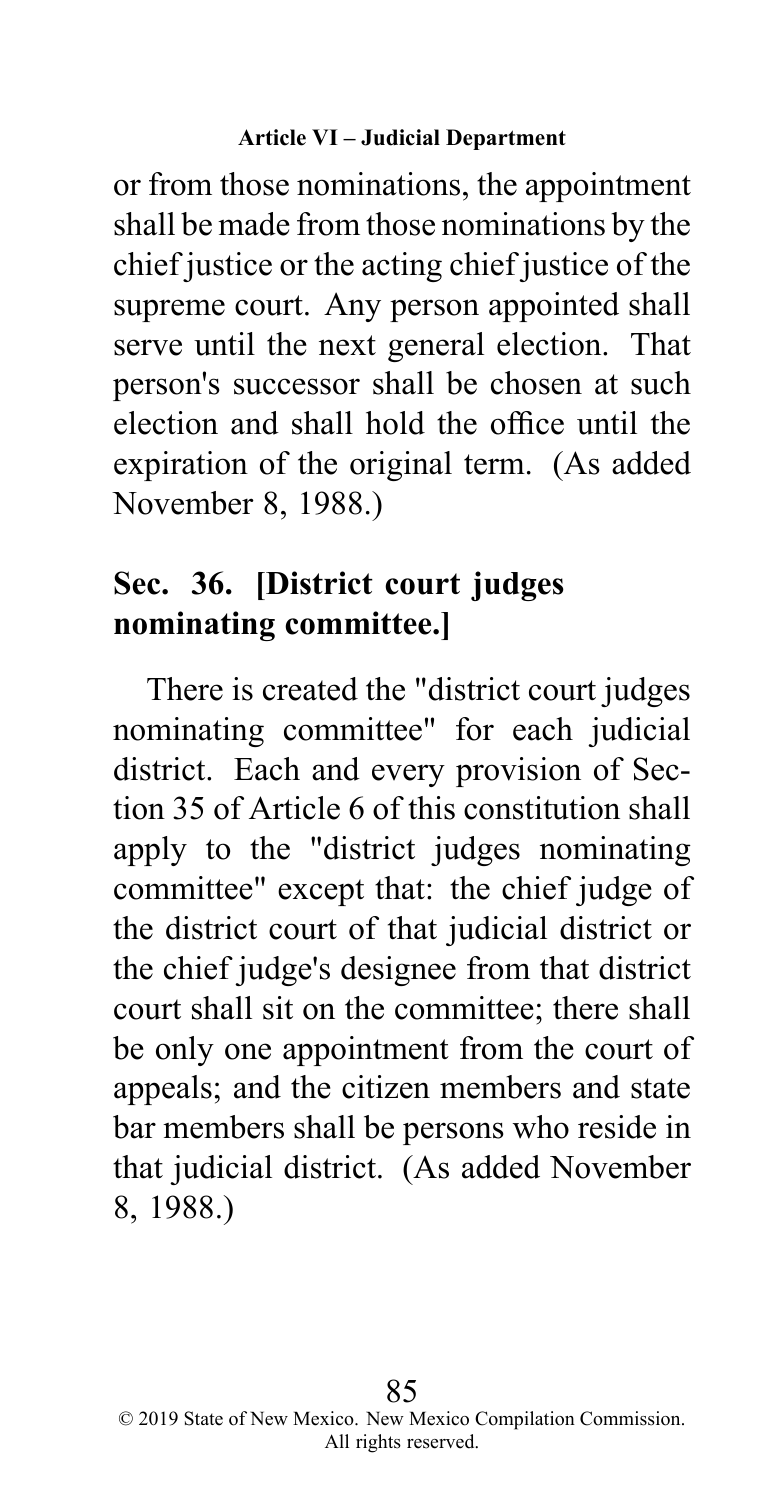### **Sec. 37. [Metropolitan court judges nominating committee.]**

There is created the "metropolitan court judges nominating committee" for each metropolitan court. Each and every provision of Section 35 of Article 6 of this constitution shall apply to the metropolitan court judicial nominating committee excep<sup>t</sup> that: no judge of the court of appeals shall sit on the committee; the chief judge of the district court of the judicial district in which the metropolitan court is located or the chief judge's designee from that district court shall sit on the committee; the chief judge of that metropolitan court or the chief judge's designee from that metropolitan court shall sit on the committee only in the case of <sup>a</sup> vacancy in <sup>a</sup> metropolitan court; and the citizen members and state bar members shall be persons who reside in the judicial district in which that metropolitan court is located. (As added November 8, 1988.)

# **Sec. 38. [Chief judge of district and metropolitan court districts.]**

Each judicial district and metropolitan court district shall have <sup>a</sup> chief judge who shall have the administrative responsibil-

<sup>86</sup>

<sup>©</sup> 2019 State of New Mexico. New Mexico Compilation Commission. All rights reserved.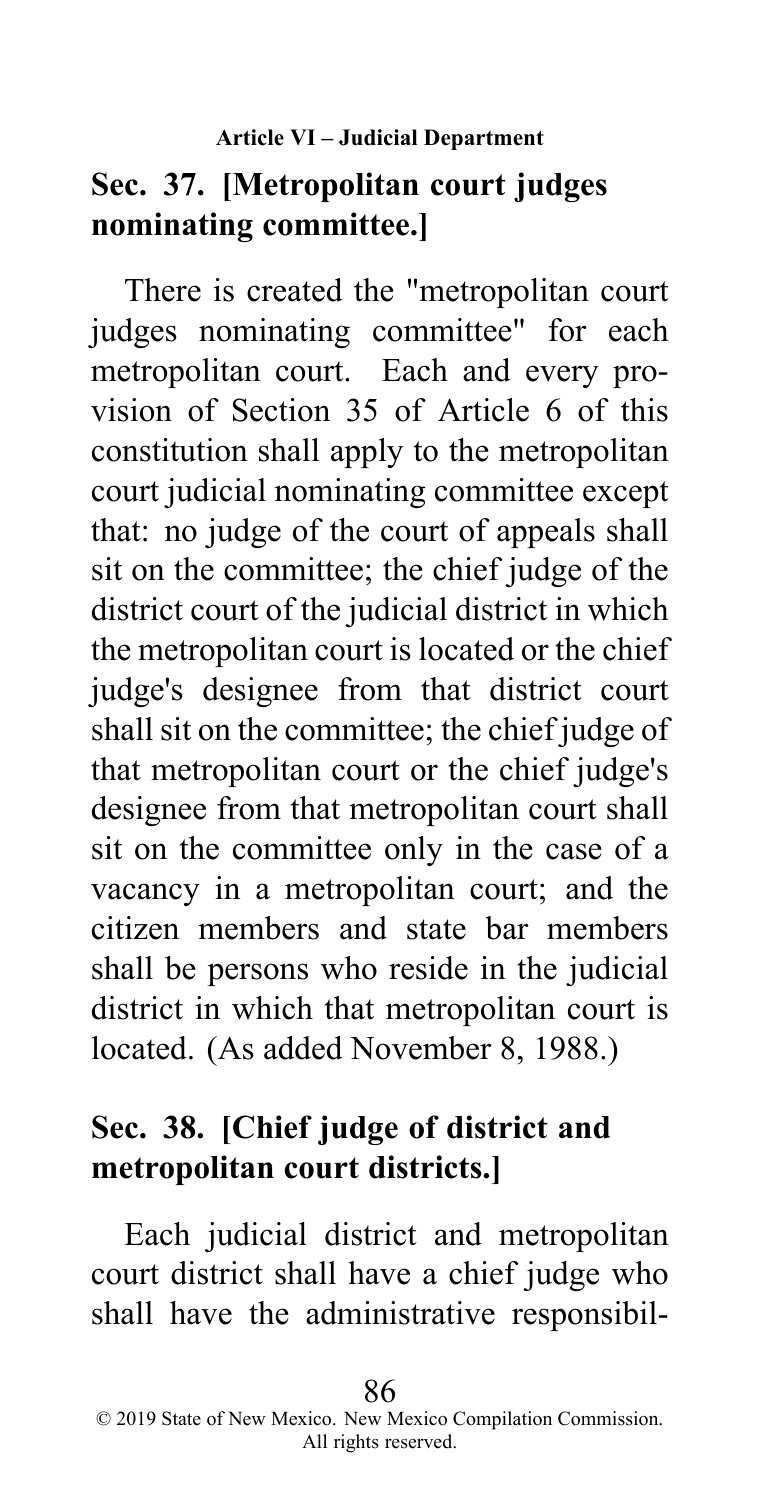ity for that judicial district or metropolitan court district. Each chief judge shall be selected by <sup>a</sup> majority of the district judges or, in the case of the metropolitan court, by <sup>a</sup> majority of the metropolitan court judges in that judicial district or metropolitan court district. In the event of <sup>a</sup> tie, the senior judge shall be the chief judge. (As added November 8, 1988.)

# **Sec. 39. [Creation of public defender department and public defender commission.]**

A. A "public defender department" is established as an independent state agency. The chief public defender is the administrative head of the public defender department. The term and qualifications of the chief public defender shall be as provided by law.

B. The "public defender commission" is established. The public defender commission shall appoint the chief public defender. The public defender commission shall exercise independent oversight of the department and provide guidance to the chief public defender in the administration of the department and the representation of indigent persons. The commission shall not inter-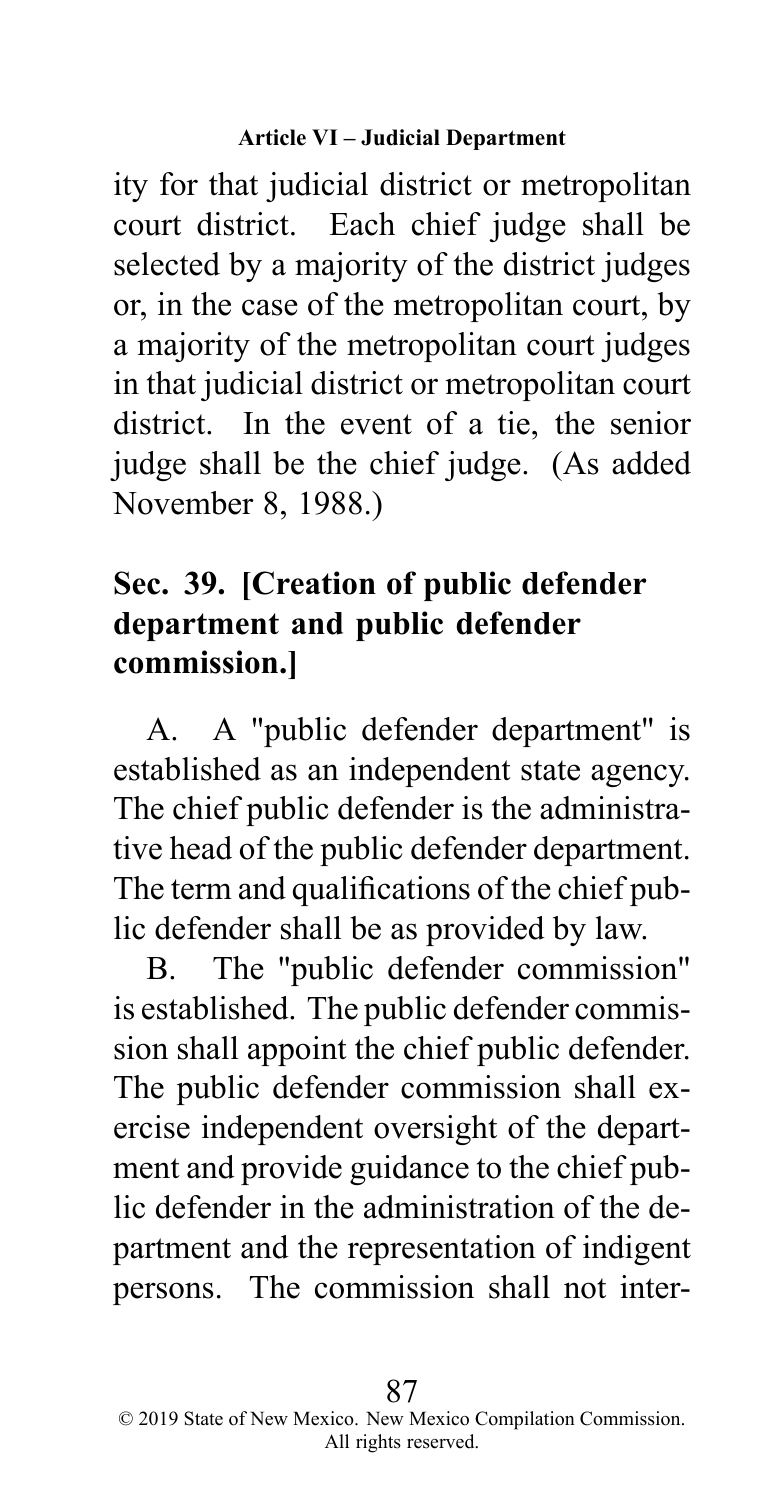fere with the discretion or the professional judgment or advocacy of a public defender office, <sup>a</sup> public defender contractor or assigned counsel in the representation of individual cases. Terms, qualifications and membership of the public defender commission shall be as provided by law. (As added November 6, 2012.)

### **ARTICLE VII**

# **Elective Franchise**

Sec.

- 1. Qualifications of voters; absentee voting; school elections; registration.
- 2. Qualifications for holding office.
- 3. Religious and racial equality protected; restrictions on amendments.
- 4. Residence.
- 5. Election by ballot; plurality elects candidate.

# **Sec. 1. [Qualifications of voters; absentee voting; school elections; registration.]**

A. Every person who is <sup>a</sup> qualified elector pursuan<sup>t</sup> to the constitution and laws of the United States and <sup>a</sup> citizen thereof shall be qualified to vote in all elections in New Mexico, subject to residency and registration requirements provided by law, excep<sup>t</sup>

<sup>©</sup> 2019 State of New Mexico. New Mexico Compilation Commission. All rights reserved.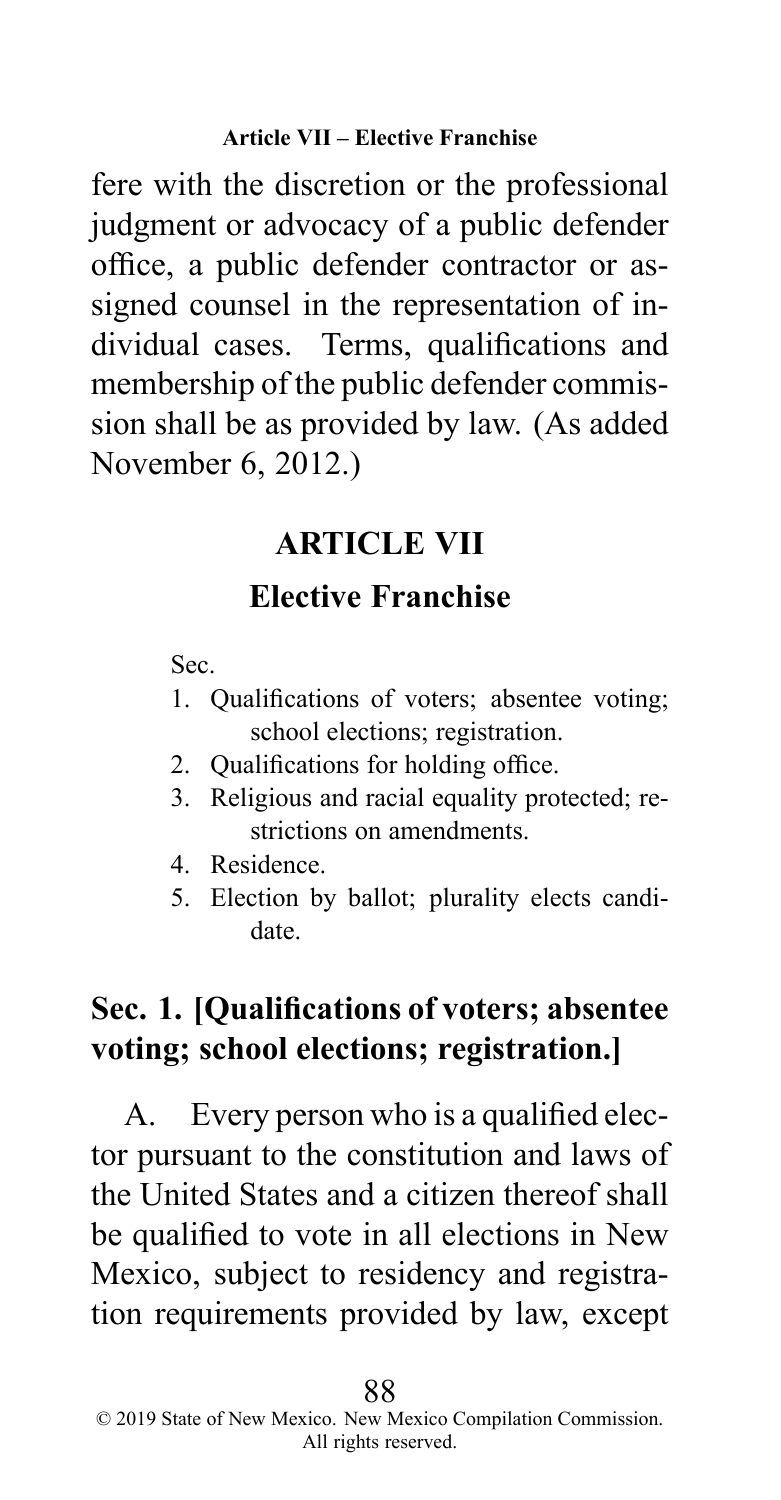as restricted by statute either by reason of criminal conviction for <sup>a</sup> felony or by reason of mental incapacity, being limited only to those persons who are unable to mark their ballot and who are concurrently also unable to communicate their voting preference. The legislature may enact laws providing for absentee voting by qualified electors. All school elections shall be held at different times from partisan elections.

B. The legislature shall have the power to require the registration of the qualified electors as <sup>a</sup> requisite for voting and shall regulate the manner, time and places of voting. The legislature shall enact such laws as will secure the secrecy of the ballot and the purity of elections and guard against the abuse of elective franchise. Not more than two members of the board of registration and not more than two judges of election shall belong to the same political party at the time of their appointment. (As amended November 7, 1967, November 4, 2008, November 2, 2010, and November 4, 2014, as directed by N.M. Supreme Court Order No. S-1-SC-35524, approved September 21, 2016, in State of N.M. ex rel. League of Women Voters of N.M. v. Advisory

89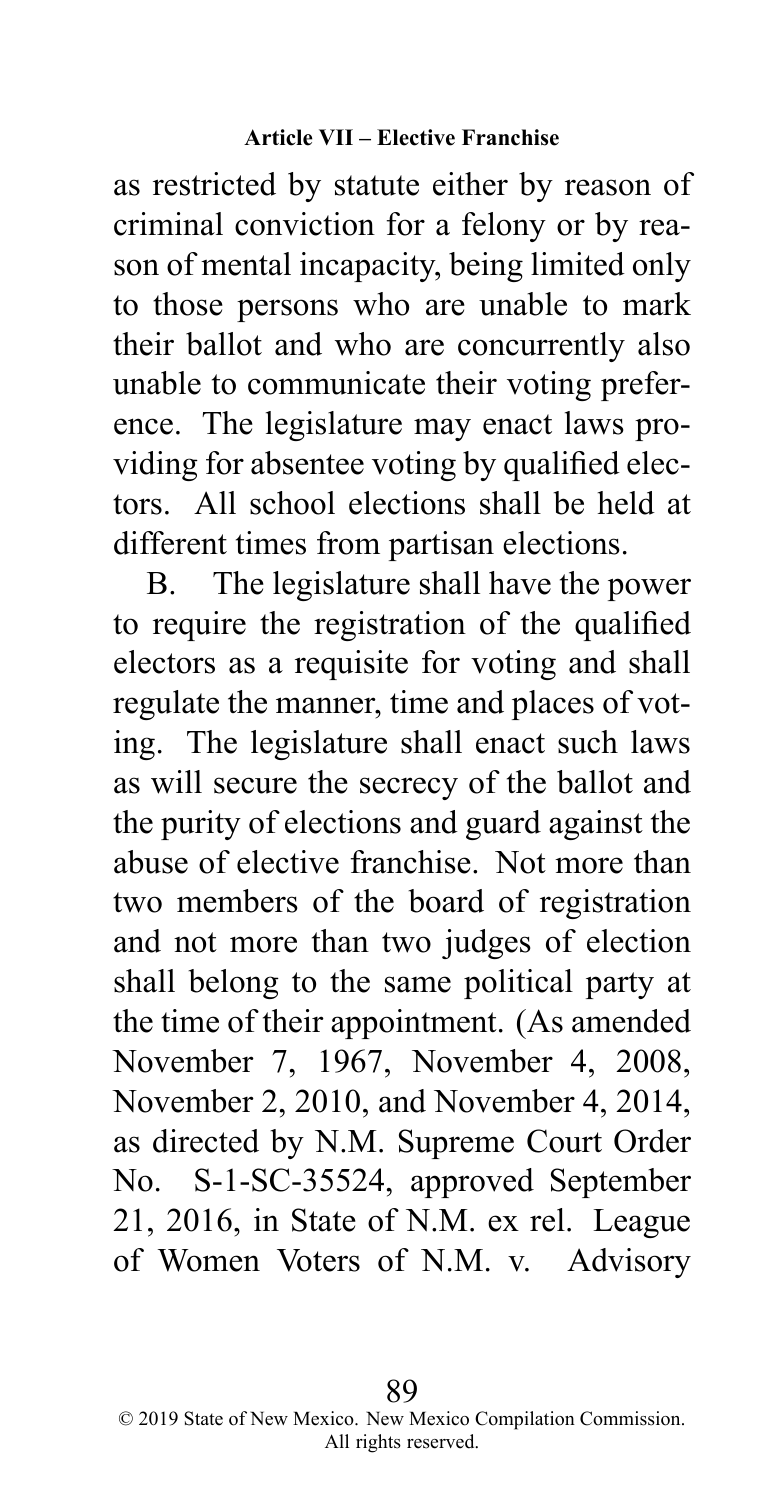#### **Article VII – Elective Franchise**

Comm. to the N.M. Compilation Comm'n, 2017-NMSC-025.)

# **Sec. 2. [Qualifications for holding office.]**

A. Every citizen of the United States who is <sup>a</sup> legal resident of the state and is <sup>a</sup> qualified elector therein, shall be qualified to hold any elective public office excep<sup>t</sup> as otherwise provided in this constitution.

B. The legislature may provide by law for such qualifications and standards as may be necessary for holding an appointive position by any public officer or employee.

C. The right to hold public office in New Mexico shall not be denied or abridged on account of sex, and wherever the masculine gender is used in this constitution, in defining the qualifications for specific offices, it shall be construed to include the feminine gender. The paymen<sup>t</sup> of public road poll tax, school poll tax or service on juries shall not be made <sup>a</sup> prerequisite to the right of <sup>a</sup> person to vote or hold office. (As amended September 20, 1921, September 19, 1961, and November 6, 1973.)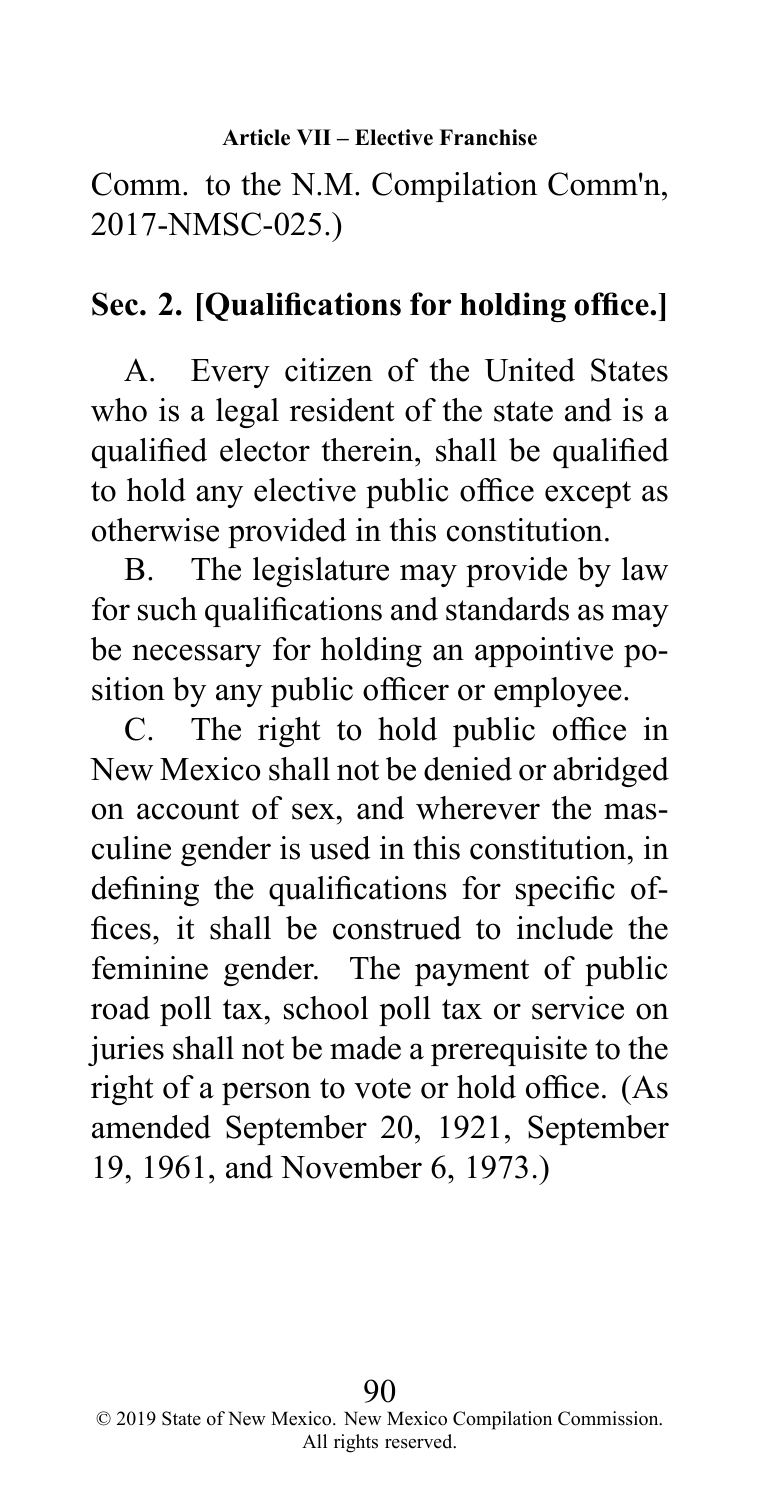### **Sec. 3. [Religious and racial equality protected; restrictions on amendments.]**

The right of any citizen of the state to vote, hold office or sit upon juries, shall never be restricted, abridged or impaired on account of religion, race, language or color, or inability to speak, read or write the English or Spanish languages excep<sup>t</sup> as may be otherwise provided in this constitution; and the provisions of this section and of Section One of this article shall never be amended excep<sup>t</sup> upon <sup>a</sup> vote of the people of this state in an election at which at least three-fourths of the electors voting in the whole state, and at least two-thirds of those voting in each county of the state, shall vote for such amendment.

#### **Sec. 4. [Residence.]**

No person shall be deemed to have acquired or lost residence by reason of his presence or absence while employed in the service of the United States or of the state, nor while <sup>a</sup> student at any school.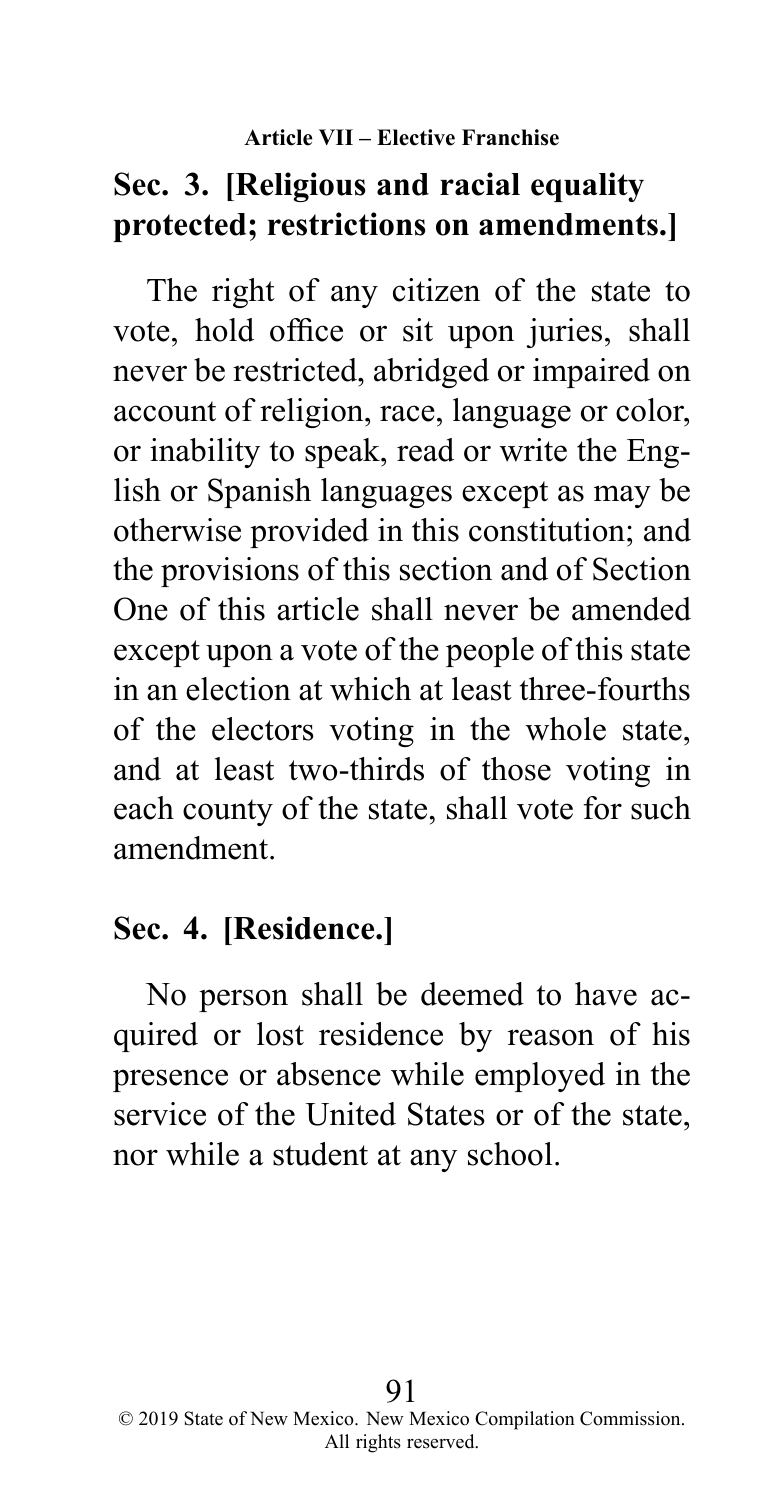# **Sec. 5. [Election by ballot; plurality elects candidate.]**

A. All elections shall be by ballot.

B. The legislature may provide by law for runoff elections for all elections other than municipal, primary or statewide elections. If the legislature does not provide for runoff elections, the person who receives the highest number of votes for any office, excep<sup>t</sup> as provided in this section, and excep<sup>t</sup> in the cases of the offices of governor and lieutenant governor, shall be declared elected to that office. The joint candidates receiving the highest number of votes for the offices of governor and lieutenant governor shall be declared elected to those offices.

C. In <sup>a</sup> municipal election, the candidate that receives the most votes for an office shall be declared elected to that office, unless the municipality has provided for runoff elections. A municipality may provide for runoff elections as follows:

(1) <sup>a</sup> municipality that has not adopted <sup>a</sup> charter pursuan<sup>t</sup> to Article 10, Section 6 of the constitution of New Mexico may provide by ordinance for runoff elections;

(2) <sup>a</sup> municipality that has adopted <sup>a</sup> charter pursuan<sup>t</sup> to Article 10, Section 6 of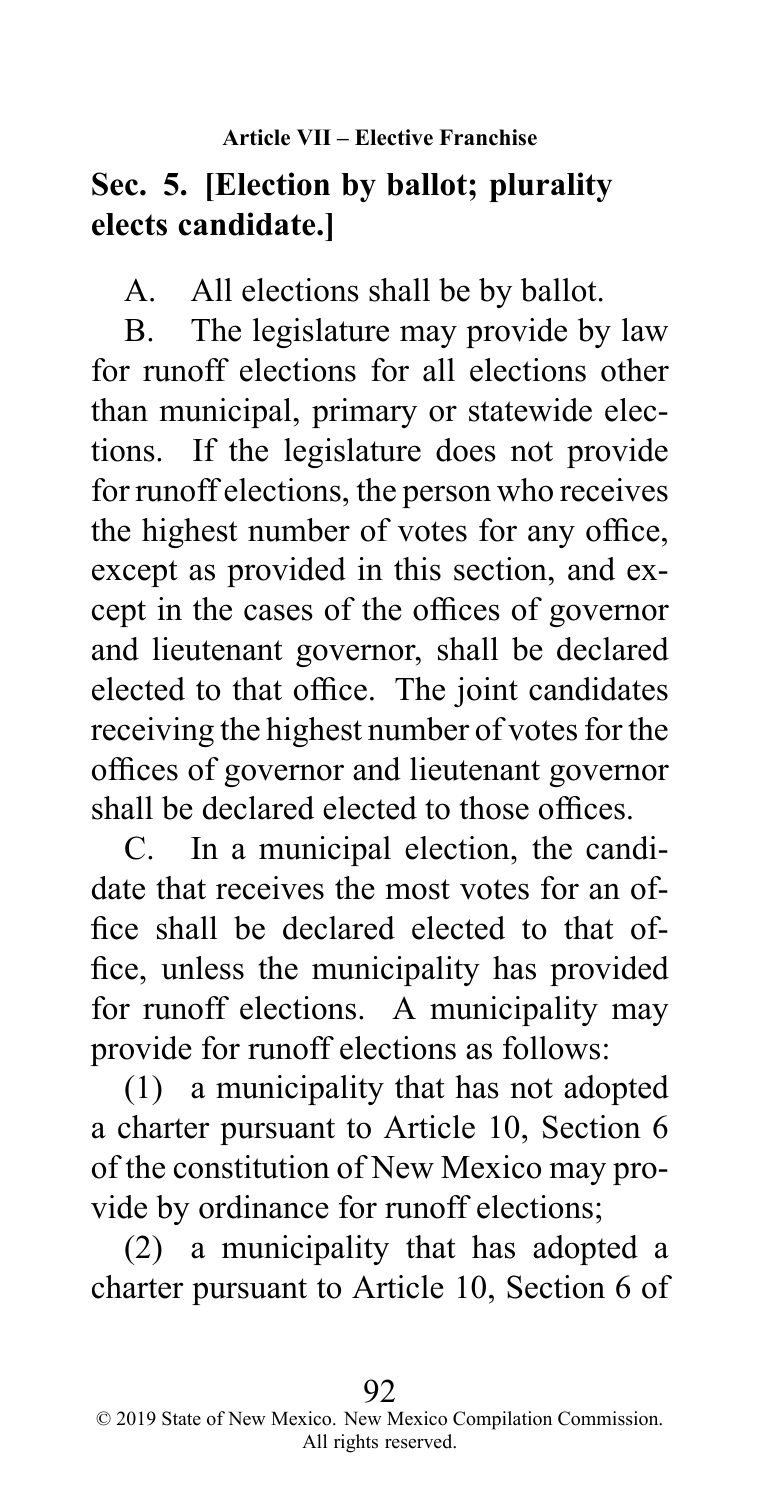the constitution of New Mexico, and prior to the adoption of this amendment the charter provided for runoff elections, shall hold runoff elections pursuan<sup>t</sup> to the charter; or

(3) <sup>a</sup> municipality that adopts or has adopted <sup>a</sup> charter pursuan<sup>t</sup> to Article 10, Section 6 of the constitution of New Mexico may, subsequent to the adoption of this amendment, provide for runoff elections as provided in its charter. (As amended, November 6, 1962; November 2, 2004.)

#### **ARTICLE VIII**

#### **Taxation and Revenue**

Sec.

- 1. Levy to be proportionate to value; uniform and equal taxes; percentage of value taxed; limitation on annual valuation increases.
- 2. Property tax limits; exception.
- 3. Tax-exempt property.
- 4. Misuse and deposit of public money.
- 5. Head of family and veteran exemptions.
- 6. Assessment of lands.
- 7. Judgments against local officials.
- 8. Exemption of certain personalty in transit through the state.
- 9. Elected governing authority prerequisite to levy of tax.
- 10. Severance tax permanen<sup>t</sup> fund.

93

© 2019 State of New Mexico. New Mexico Compilation Commission. All rights reserved.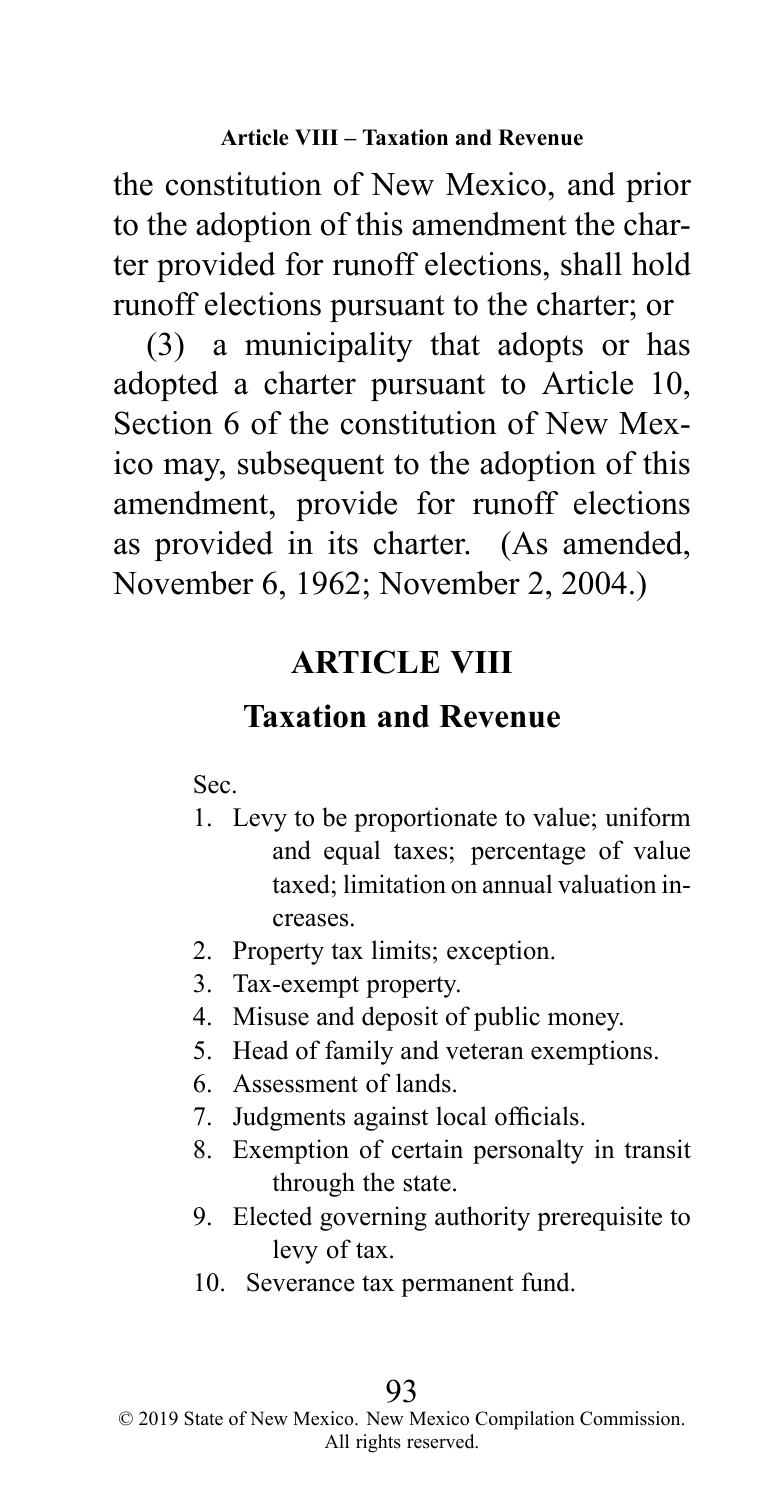#### **Article VIII – Taxation and Revenue**

#### Sec.

- 15. Property tax exemption for disabled veterans.
- 16. Property tax exemption for property of veterans' organization chartered by United States congress.

# **Sec. 1. [Levy to be proportionate to value; uniform and equal taxes; percentage of value taxed; limitation on annual valuation increases.]**

A. Except as provided in Subsection B of this section, taxes levied upon tangible property shall be in proportion to the value thereof, and taxes shall be equal and uniform upon subjects of taxation of the same class. Different methods may be provided by law to determine value of different kinds of property, but the percentage of value against which tax rates are assessed shall not exceed thirty-three and one-third percent.

B. The legislature shall provide by law for the valuation of residential property for property taxation purposes in <sup>a</sup> manner that limits annual increases in valuation of residential property. The limitation may be applied to classes of residential property taxpayers based on owner-occupancy, age or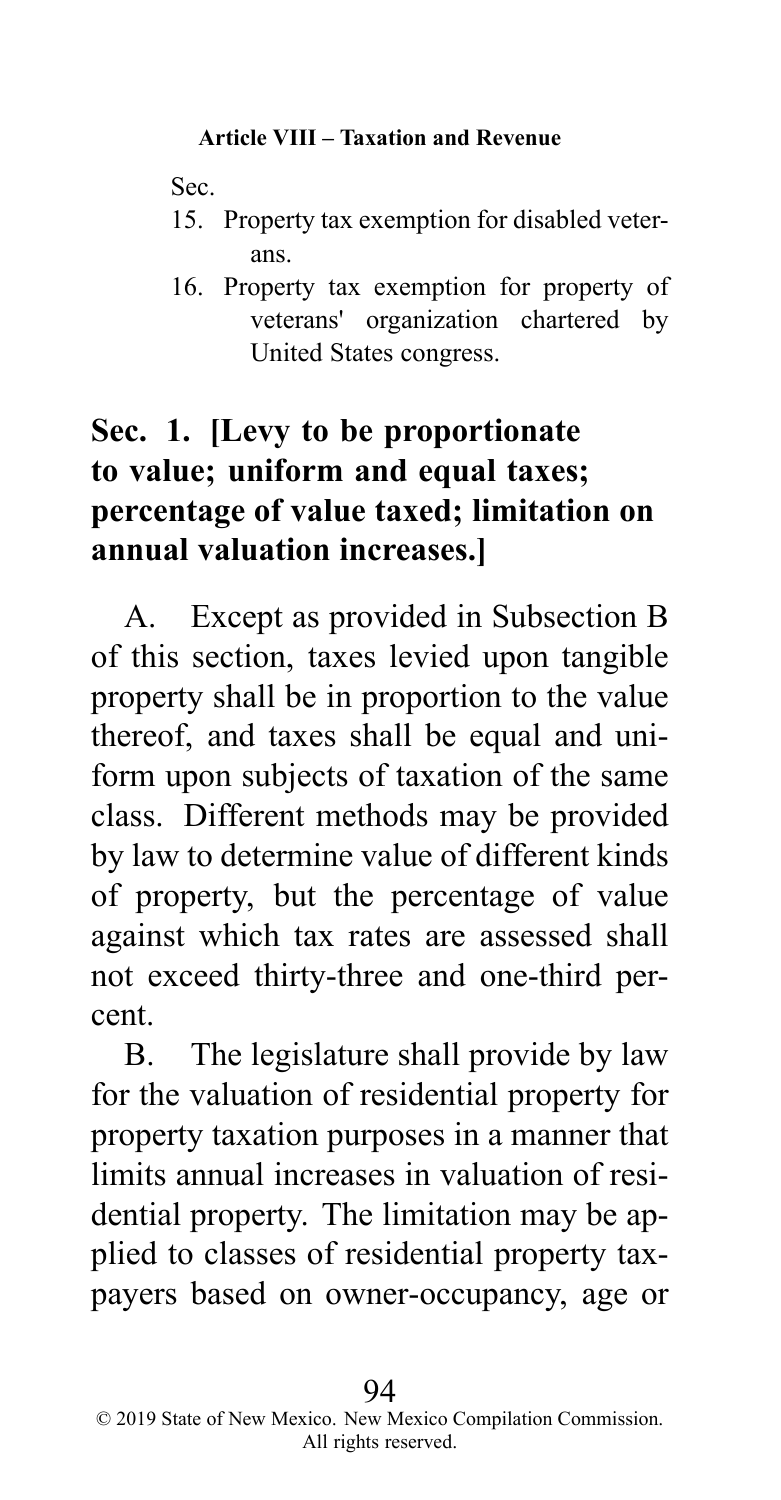income. The limitations may be authorized statewide or at the option of <sup>a</sup> local jurisdiction and may include conditions under which the limitation is applied. Any valuation limitations authorized as <sup>a</sup> local jurisdiction option shall provide for applying statewide or multi-jurisdictional property tax rates to the value of the property as if the valuation increase limitation did not apply. (As amended November 3, 1914, November 2, 1971 and November 3, 1998.)

# **Sec. 2. [Property tax limits; exception.]**

Taxes levied upon real or personal property for state revenue shall not exceed four mills annually on each dollar of the assessed valuation thereof excep<sup>t</sup> for the suppor<sup>t</sup> of the educational, penal and charitable institutions of the state, paymen<sup>t</sup> of the state debt and interest thereon; and the total annual tax levy upon such property for all state purposes exclusive of necessary levies for the state debt shall not exceed ten mills; provided, however, that taxes levied upon real or personal tangible property for all purposes, excep<sup>t</sup> special levies on specific classes of property and excep<sup>t</sup> necessary levies for public debt, shall not exceed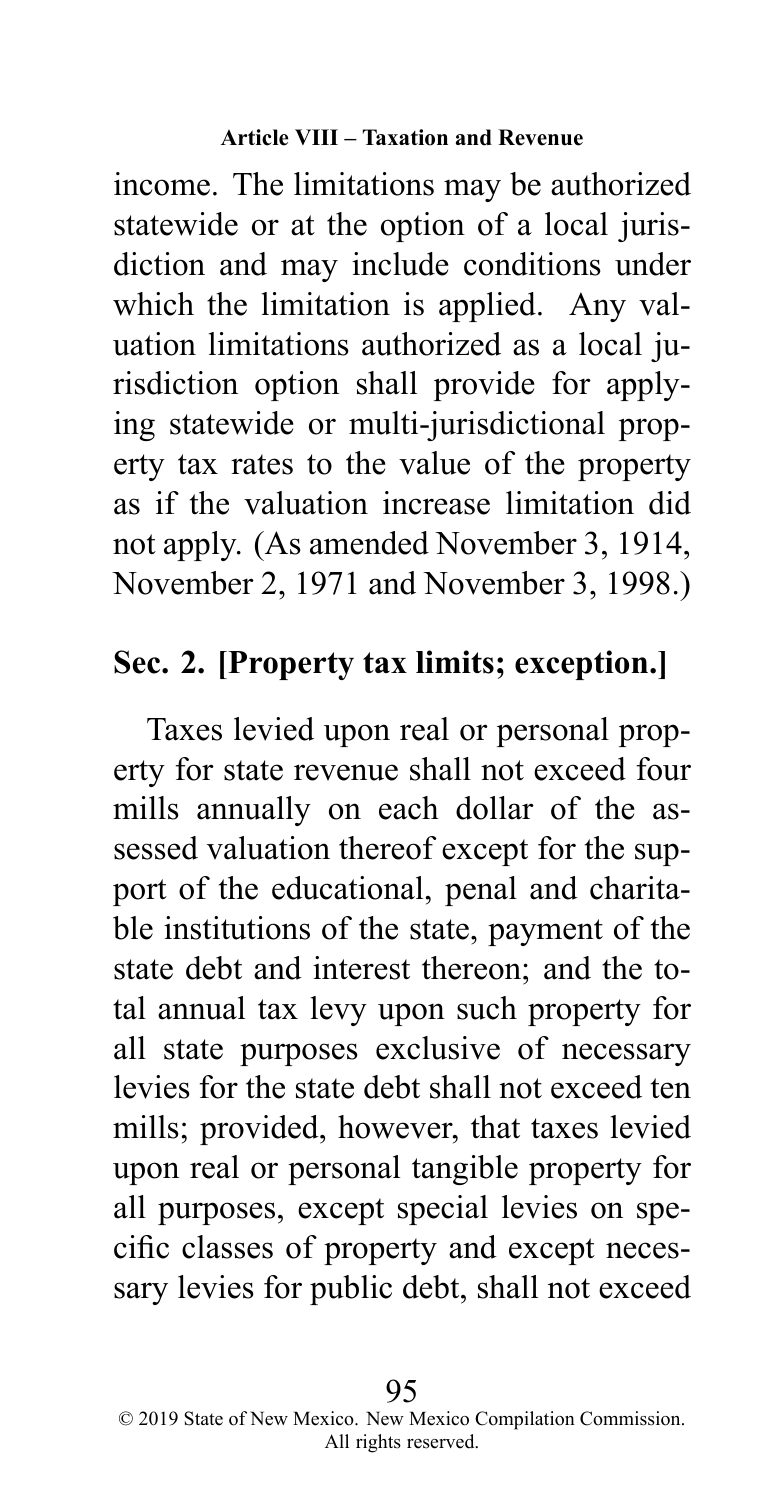twenty mills annually on each dollar of the assessed valuation thereof, but laws may be passed authorizing additional taxes to be levied outside of such limitation when approved by at least <sup>a</sup> majority of the qualified electors of the taxing district who paid <sup>a</sup> property tax therein during the preceding year voting on such proposition. (As amended November 3, 1914, September 19, 1933, and November 7, 1967.)

# **Sec. 3. [Tax-exempt property.]**

The property of the United States, the state and all counties, towns, cities and school districts and other municipal corporations, public libraries, community ditches and all laterals thereof, all church property not used for commercial purposes, all property used for educational or charitable purposes, all cemeteries not used or held for private or corporate profit and all bonds of the state of New Mexico, and of the counties, municipalities and districts thereof shall be exemp<sup>t</sup> from taxation.

Provided, however, that any property acquired by public libraries, community ditches and all laterals thereof, property acquired by churches, property acquired and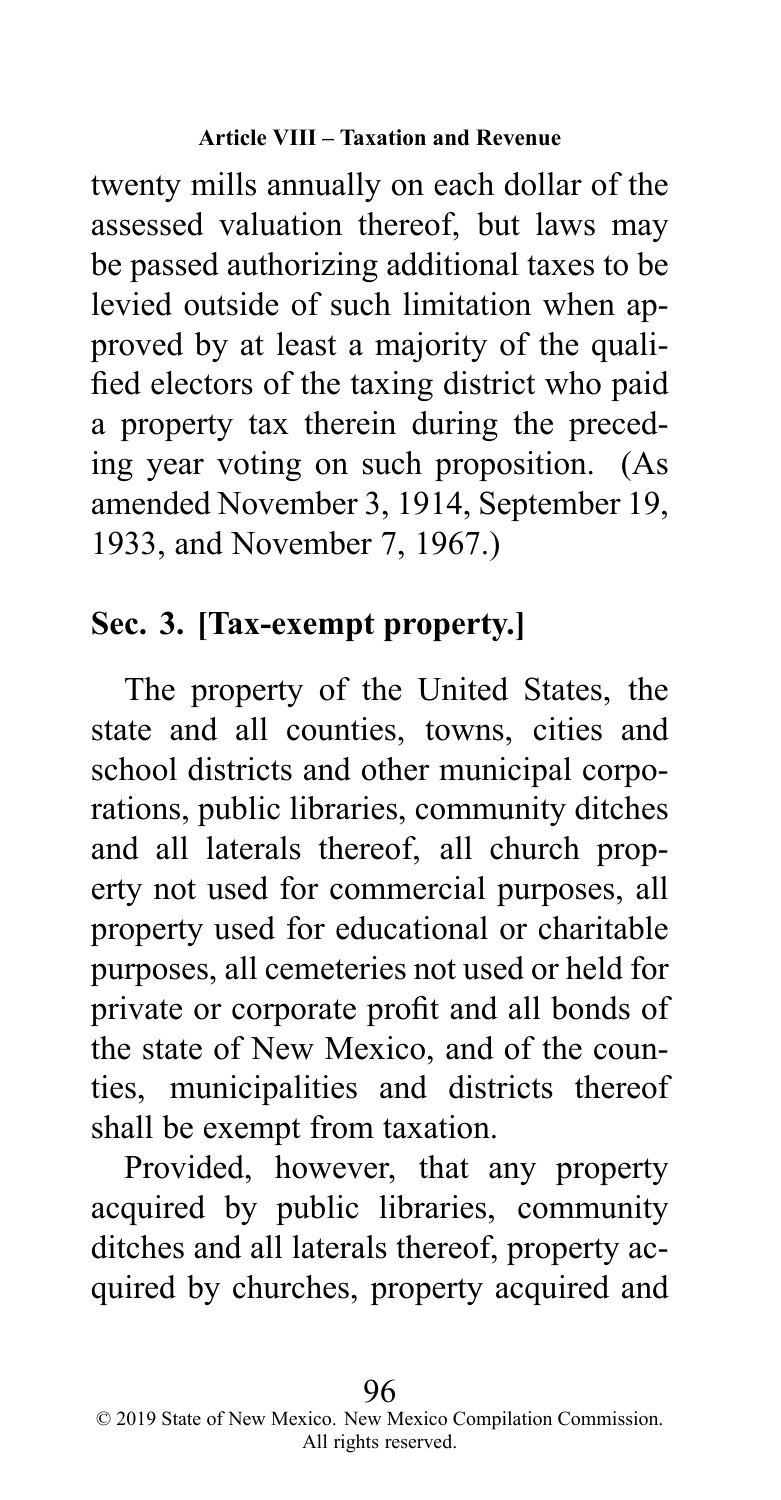used for educational or charitable purposes, and property acquired by cemeteries not used or held for private, or corporate profit, and property acquired by the Indian service and property acquired by the United States governmen<sup>t</sup> or by the state of New Mexico by outright purchase or trade, where such property was, prior to such transfer, subject to the lien of any tax or assessment for the principal or interest of any bonded indebtedness shall not be exemp<sup>t</sup> from such lien, nor from the paymen<sup>t</sup> of such taxes or assessments.

Exemptions of personal property from ad valorem taxation may be provided by law if approved by <sup>a</sup> three-fourths majority vote of all the members elected to each house of the legislature. (As amended November 3, 1914, November 5, 1946, and November 7, 1972.)

# **Sec. 4. [Misuse and deposit of public money.]**

Any public officer making any profit out of public money or using the same for any purpose not authorized by law, shall be deemed guilty of <sup>a</sup> felony and shall be punished as provided by law and shall be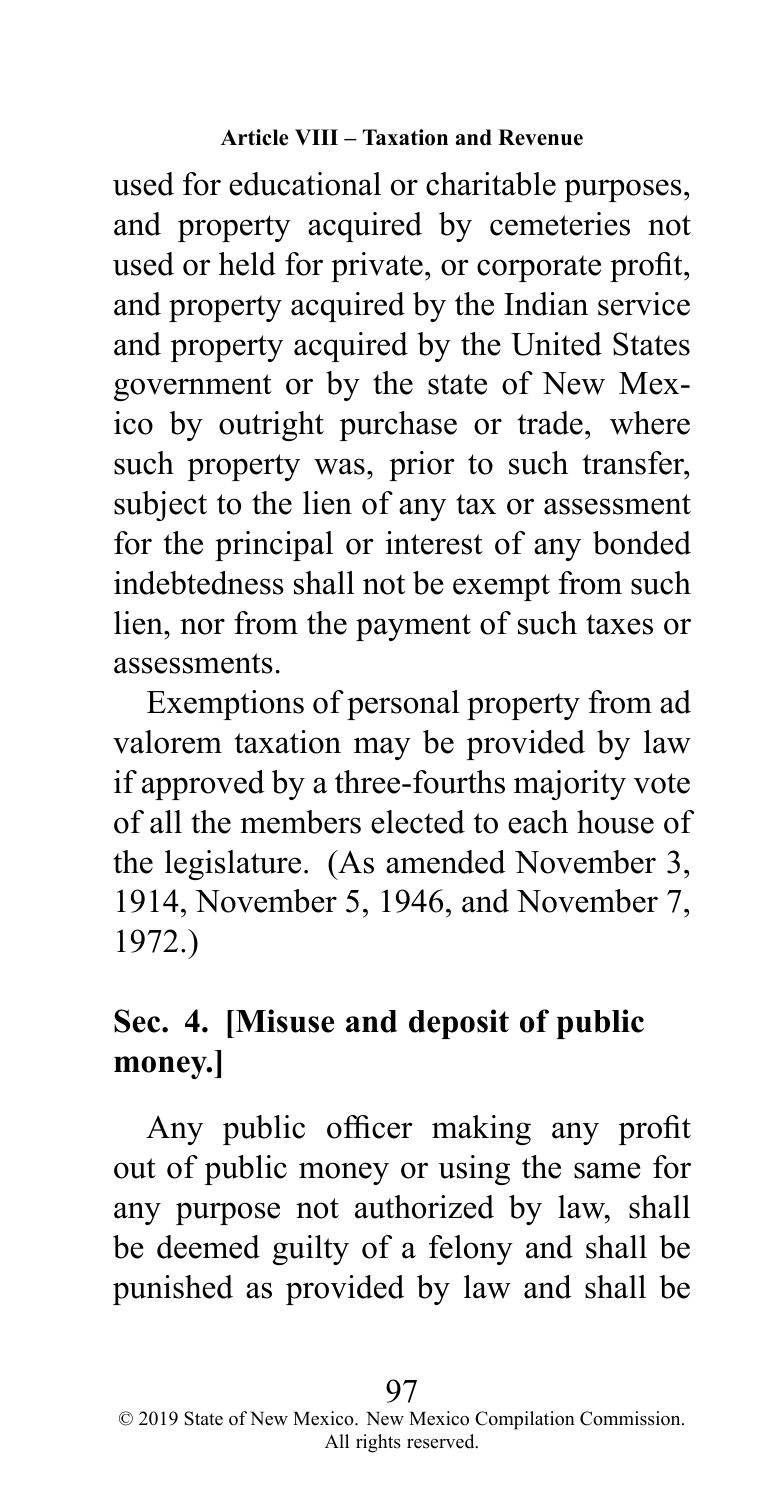disqualified to hold public office. All public money not invested in interest-bearing securities shall be deposited in national banks in this state, in banks or trust companies incorporated under the laws of the state, in federal savings and loan associations in this state, in savings and loan associations incorporated under the laws of this state whose deposits are insured by an agency of the United States and in credit unions incorporated under the laws of this state or the United States to the extent that such deposits of public money in credit unions are insured by an agency of the United States, and the interest derived therefrom shall be applied in the manner prescribed by law. The conditions of such deposits shall be provided by law. (As amended November 3, 1914, November 7, 1967 and November 4, 1986.)

# **Sec. 5. [Head of family and veteran exemptions.]**

The legislature shall exemp<sup>t</sup> from taxation the property of each head of the family in the amount of two thousand dollars (\$2,000). The legislature shall also exemp<sup>t</sup> from taxation the property, including the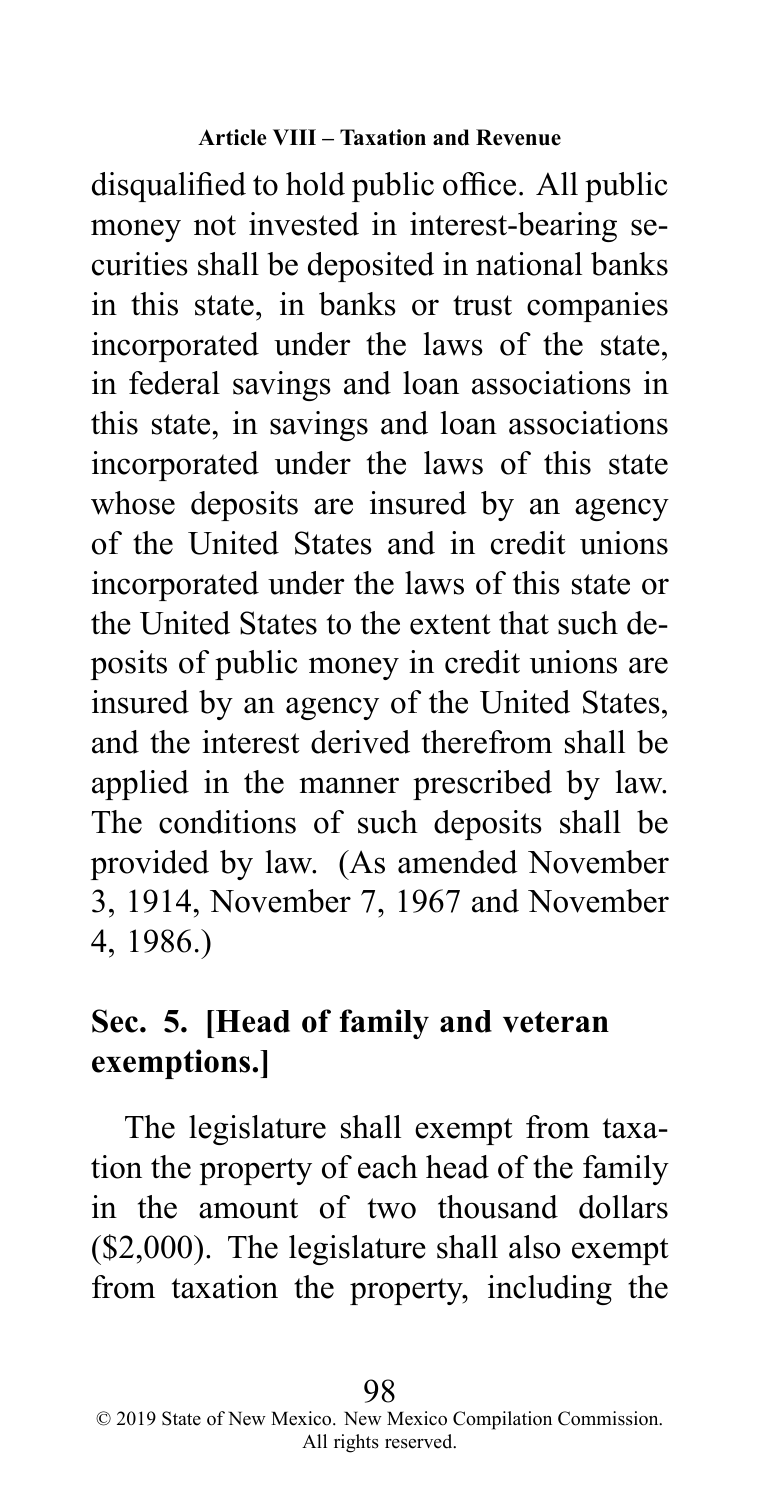community or joint property of husband and wife, of every honorably discharged member of the armed forces of the United States and the widow or widower of every such honorably discharged member of the armed forces of the United States, in the sum of three thousand dollars (\$3,000) in 2004; three thousand five hundred dollars  $($3,500)$  in 2005; and four thousand dollars (\$4,000) in 2006 and each subsequent year. Provided, that in every case where exemption is claimed on the ground of the claimant's having served with the armed forces of the United States as aforesaid, the burden of proving actual and bona fide ownership of such property upon which exemption is claimed, shall be upon the claimant. (As amended November 3, 1914, September 20, 1921, September 20, 1949, September 15, 1953, November 6, 1973 and November 8, 1988, November 5, 2002, and November 2, 2004.)

#### **Sec. 6. [Assessment of lands.]**

Lands held in large tracts shall not be assessed for taxation at any lower value per acre then [than] lands of the same character or quality and similarly situated, held in

<sup>©</sup> 2019 State of New Mexico. New Mexico Compilation Commission. All rights reserved.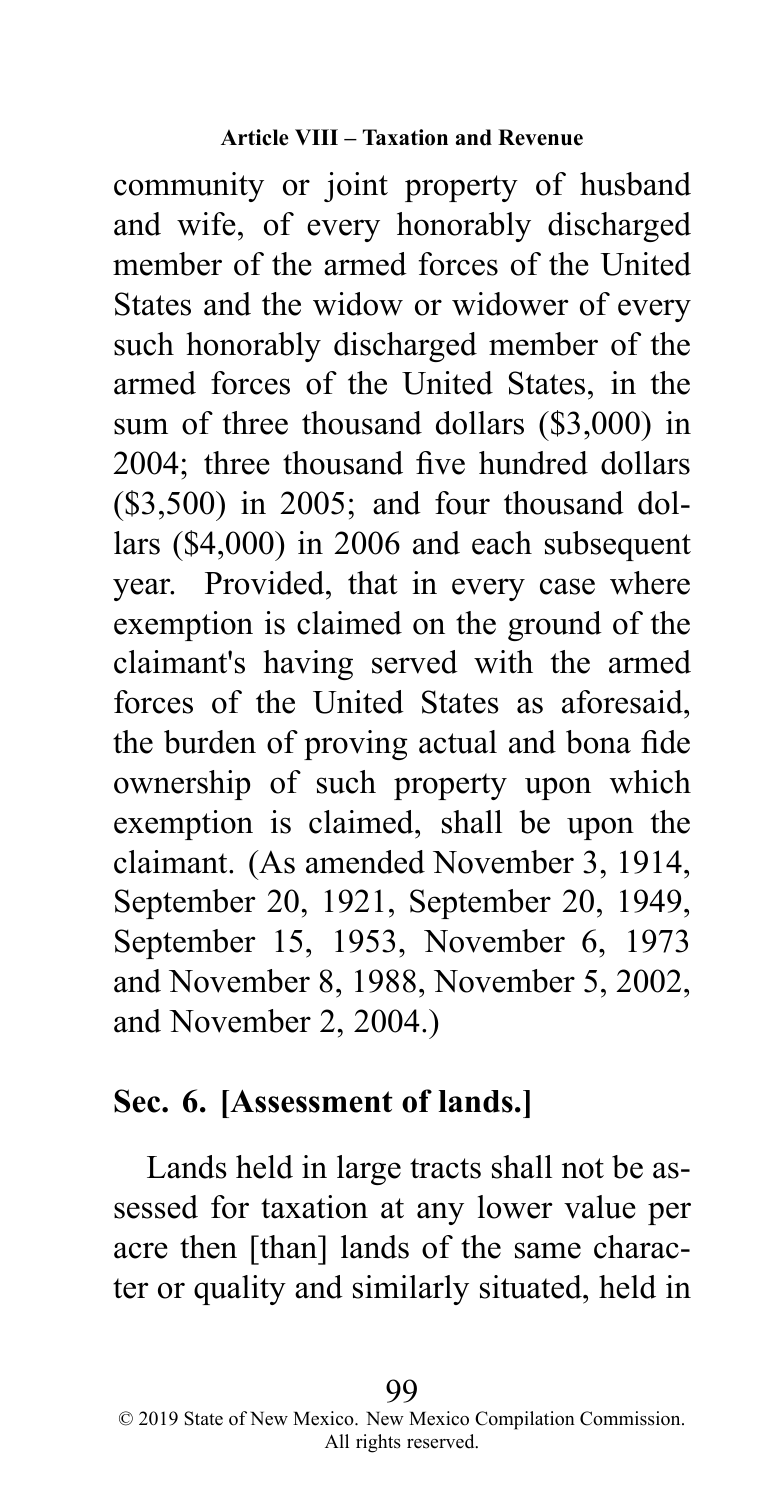#### **Article VIII – Taxation and Revenue**

smaller tracts. The plowing of land shall not be considered as adding value thereto for the purpose of taxation. (As amended November 3, 1914.)

### **Sec. 7. [Judgments against local officials.]**

No execution shall issue upon judgment rendered against the board of county commissioners of any county, or against any incorporated city, town or village, school district or board of education; or against any officer of any county, incorporated city, town or village, school district or board of education, upon any judgment recovered against him in his official capacity and for which the county, incorporated city, town or village, school district or board of education, is liable, but the same shall be paid out of the proceeds of <sup>a</sup> tax levy as other liabilities of counties, incorporated cities, towns or villages, school districts or boards of education, and when so collected shall be paid by the county treasurer to the judgment creditor. (As amended November 3, 1914.)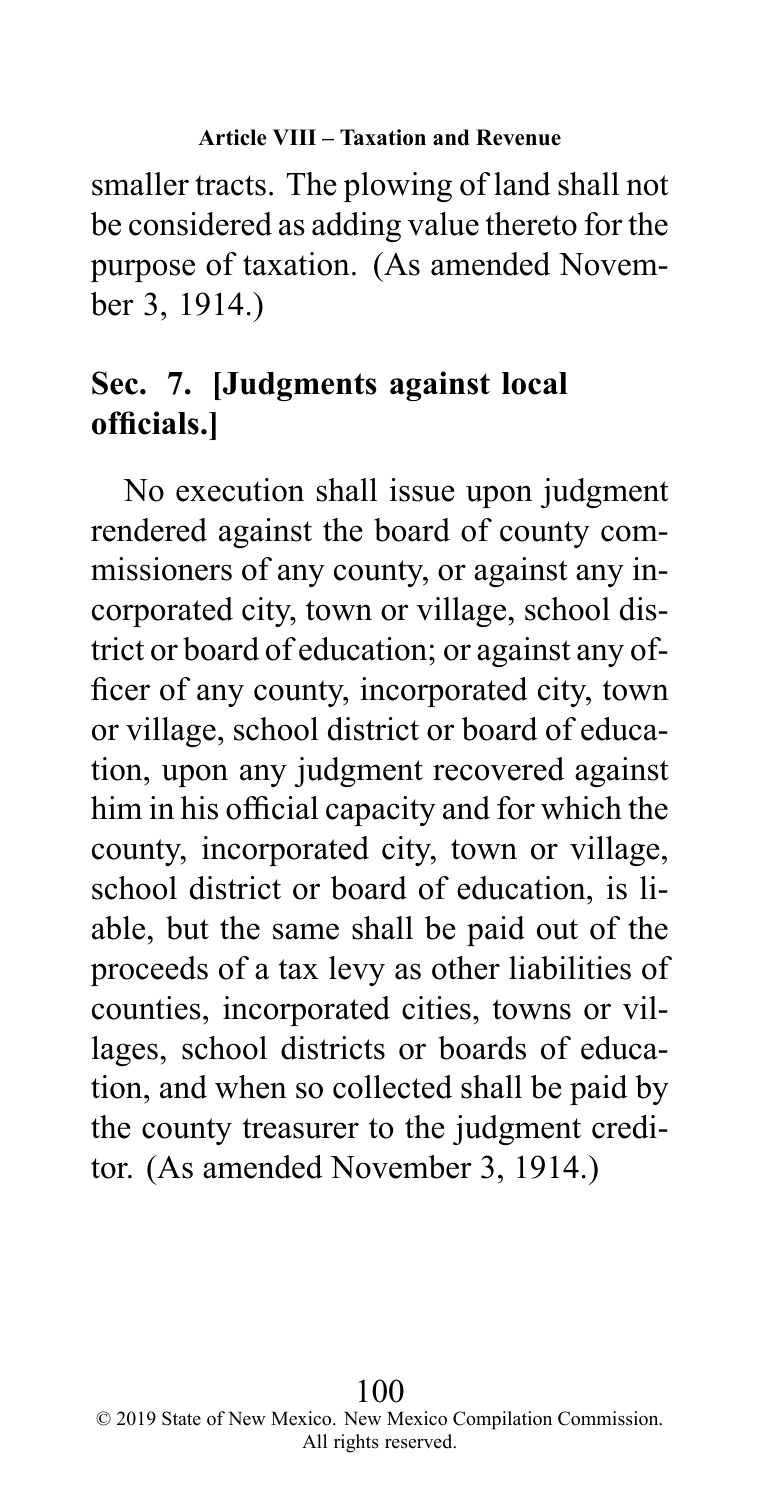### **Sec. 8. [Exemption of certain personalty in transit through the state.]**

Personal property which is moving in interstate commerce through or over the state of New Mexico, or which was consigned to <sup>a</sup> warehouse, public or private, or factory within New Mexico from outside the state for storage in transit to <sup>a</sup> final destination outside the state of New Mexico, manufacturing, processing or fabricating while in transit to <sup>a</sup> final destination, whether specified when transportation begins or afterwards, which destination is also outside the state, shall be deemed not to have acquired <sup>a</sup> situs in New Mexico for purposes of taxation and shall be exemp<sup>t</sup> from taxation. Such property shall not be deprived of such exemption because while in the warehouse the property is assembled, bound, joined, processed, disassembled, divided, cut, broken in bulk, relabeled or repackaged. (As added November 6, 1973.)

# **Sec. 9. [Elected governing authority prerequisite to levy of tax.]**

No tax or assessment of any kind shall be levied by any political subdivision whose enabling legislation does not provide for an

#### 101

<sup>©</sup> 2019 State of New Mexico. New Mexico Compilation Commission. All rights reserved.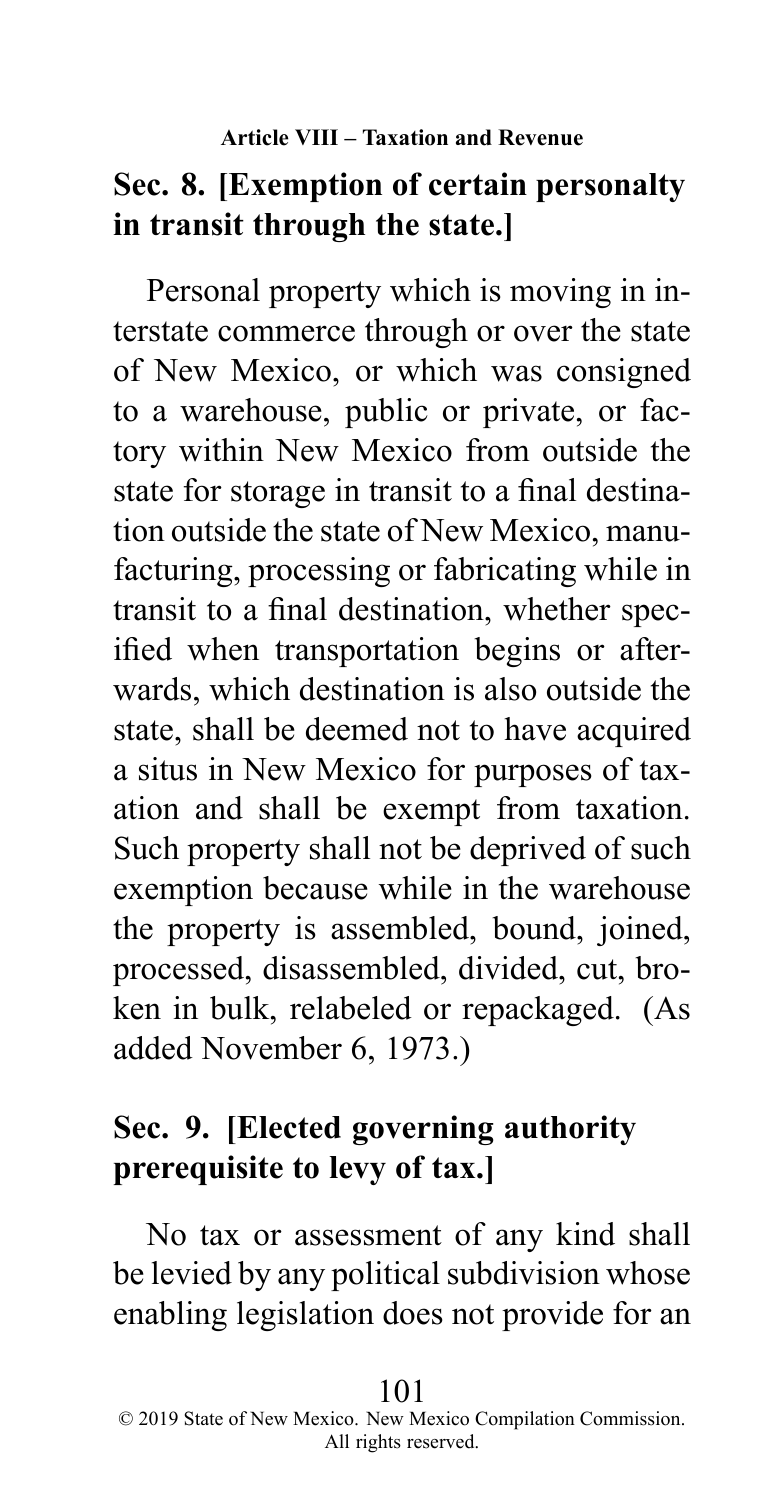elected governing authority. This section does not prohibit the levying or collection of <sup>a</sup> tax or special assessment by an initial appointed governing authority where the appointed governing authority will be replaced by an elected one within six years of the date the appointed authority takes office. The provisions of this section shall not be effective untilJuly 1, 1976. (As added November 5, 1974.)

# **Sec. 10. [Severance tax permanent fund.]**

A. There shall be deposited in <sup>a</sup> permanent trust fund known as the "severance tax permanen<sup>t</sup> fund" that par<sup>t</sup> of state revenue derived from excise taxes that have been or shall be designated severance taxes imposed upon the severance of natural resources within this state, in excess of that amount that has been or shall be reserved by statute for the paymen<sup>t</sup> of principal and interest on outstanding bonds to which severance tax revenue has been or shall be pledged. Money in the severance tax permanent fund shall be invested as provided by law. Distributions from the fund shall be appropriated by the legislature as other gen-

<sup>©</sup> 2019 State of New Mexico. New Mexico Compilation Commission. All rights reserved.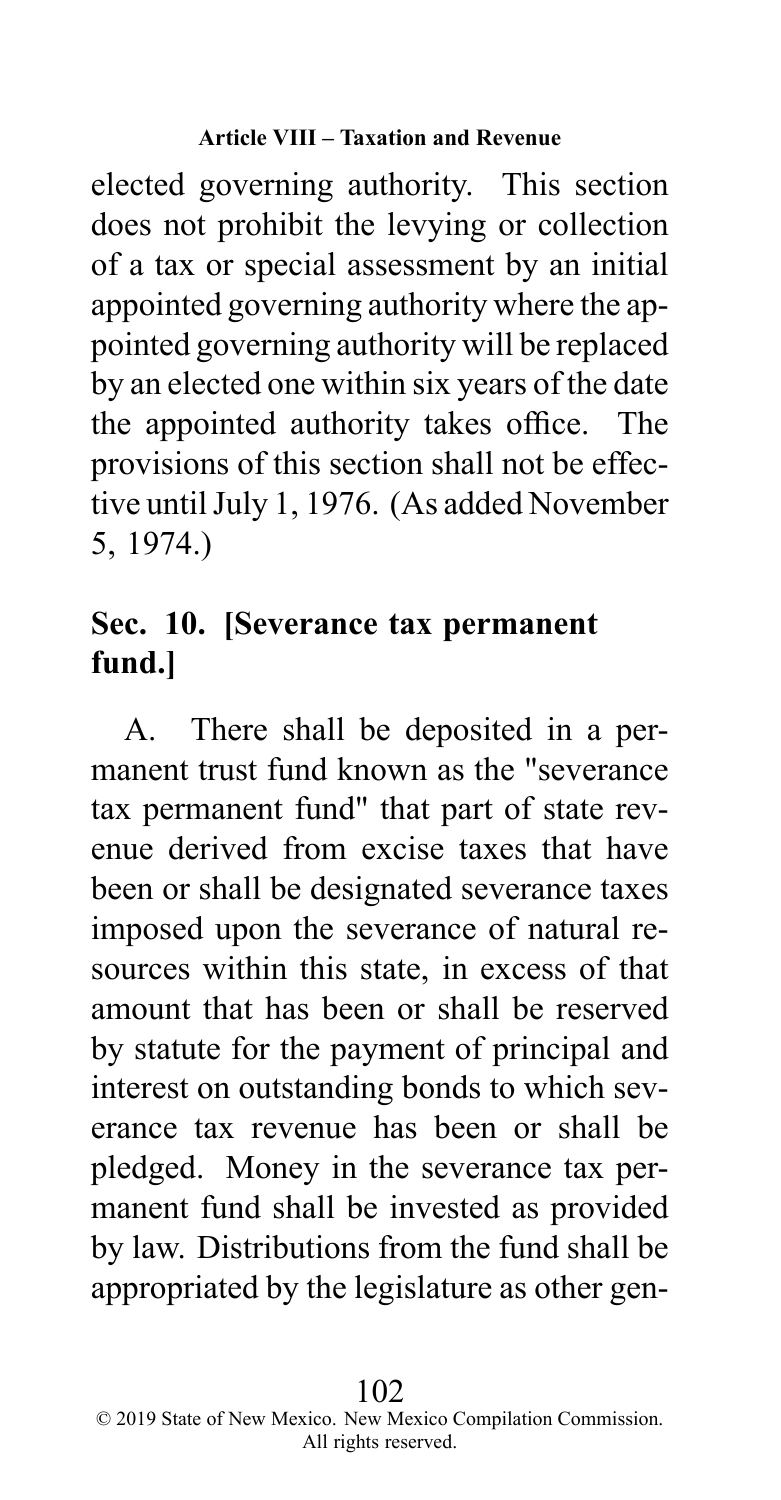eral operating revenue is appropriated for the benefit of the people of the state.

B. All additions to the fund and all earnings, including interest, dividends and capital gains from investment of the fund shall be credited to the corpus of the fund.

C. The annual distributions from the fund shall be one hundred two percen<sup>t</sup> of the amount distributed in the immediately preceding fiscal year until the annual distributions equal four and seven-tenths percen<sup>t</sup> of the average of the year-end market values of the fund for the immediately preceding five calendar years. Thereafter, the amount of the annual distributions shall be four and seven-tenths percen<sup>t</sup> of the average of the year-end market values of the fund for the immediately preceding five calendar years.

D. The frequency and the time of the distributions made pursuan<sup>t</sup> to Subsection C of this section shall be as provided by law. (As added November 2, 1976; as amended November 2, 1982 and November 5, 1996.)

# **Sec. 15. [Property tax exemption for disabled veterans.]**

The legislature shall exemp<sup>t</sup> from taxation the property, including the community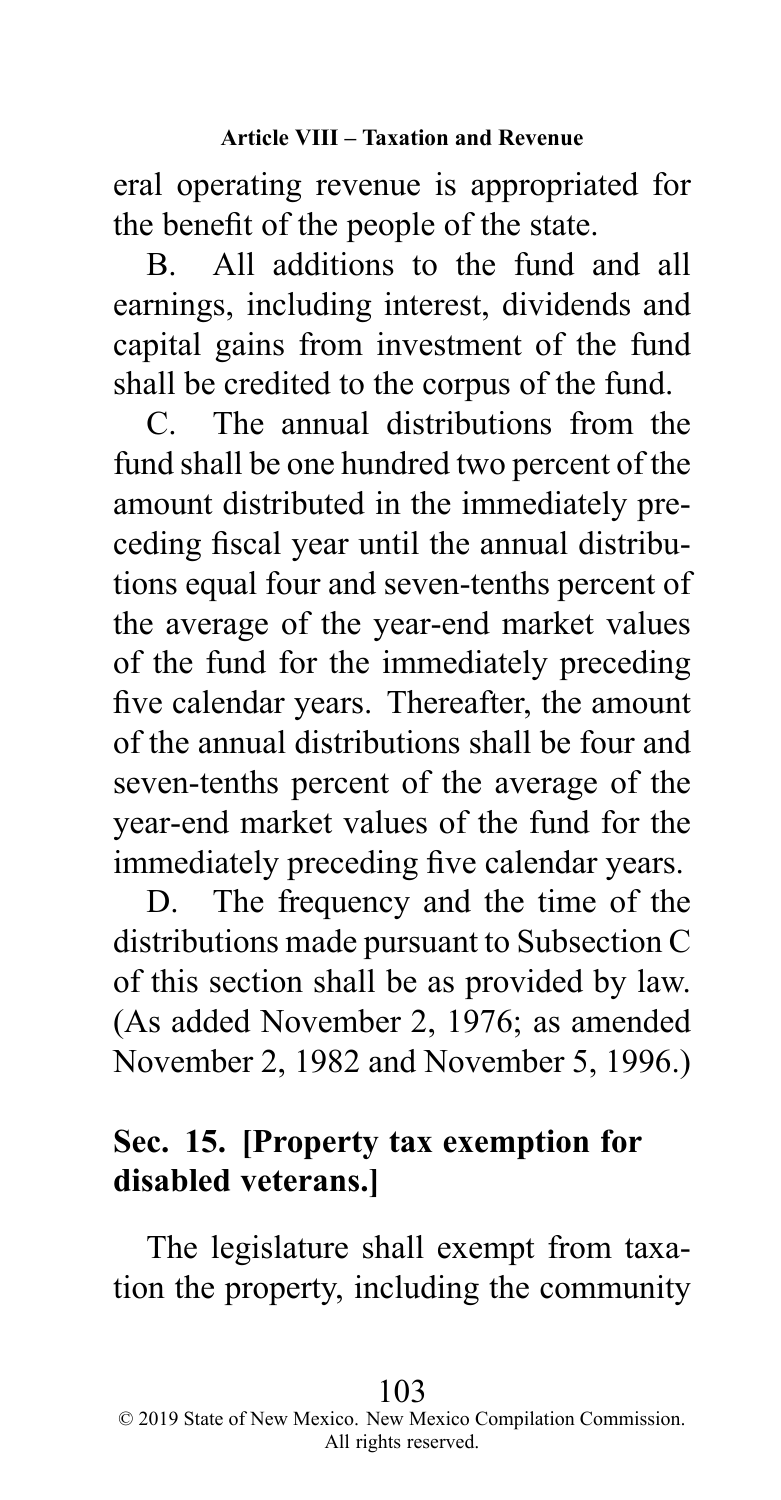#### **Article VIII – Taxation and Revenue**

or joint property of husband and wife, of every veteran of the armed forces of the United States who has been determined pursuan<sup>t</sup> to federal law to have <sup>a</sup> one hundred percent permanen<sup>t</sup> and total service-connected disability, if the veteran occupies the property as his principal place of residence. The legislature shall also provide this exemption from taxation for property owned by the widow or widower of <sup>a</sup> veteran who was eligible for the exemption provided in this section, if the widow or widower continues to occupy the property as his principal place of residence. The burden of proving eligibility for the exemption in this section is on the person claiming the exemption. (As added November 3, 1998; as amended November 5, 2002.)

# **Sec. 16. [Property tax exemption for property of veterans' organization chartered by United States congress.]**

The legislature shall exemp<sup>t</sup> from taxation the property of <sup>a</sup> veterans' organization chartered by the United States congress and used primarily for veterans and their families. The burden of proving eligibility for the exemption in this section is on the person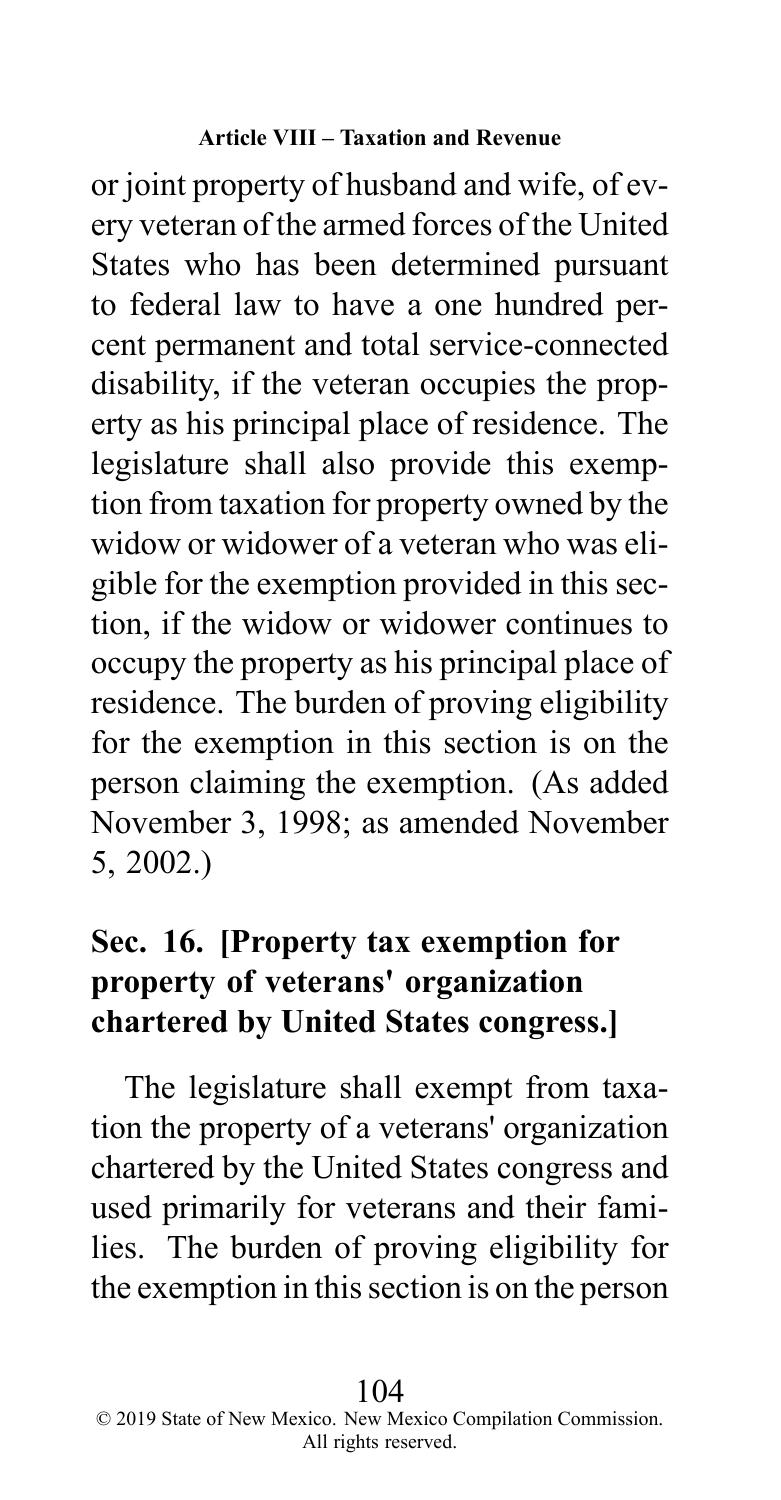claiming the exemption. (As added November 2, 2010.)

### **ARTICLE IX**

#### **State, County and Municipal Indebtedness**

Sec.

- 1. Debts of territory and its counties assumed.
- 2. Payment of county debts by another county.
- 3. State refunding bonds for assumed debts.
- 4. Sale of lands for certain bond payments.
- 5. Remission of county debts to state prohibited.
- 6. Militia warrants.
- 7. State indebtedness; purposes.
- 8. State indebtedness; restrictions.
- 9. Use of borrowed funds.
- 10. County indebtedness; restrictions.
- 11. School district indebtedness; restrictions.
- 12. Municipal indebtedness; restrictions.
- 13. County and municipal debt limit; exceptions.
- 14. Aid to private enterprise; veterans' scholarship programs; student loans; job opportunities; affordable housing.
- 15. State and local refunding bonds.
- 16. State highway bonds.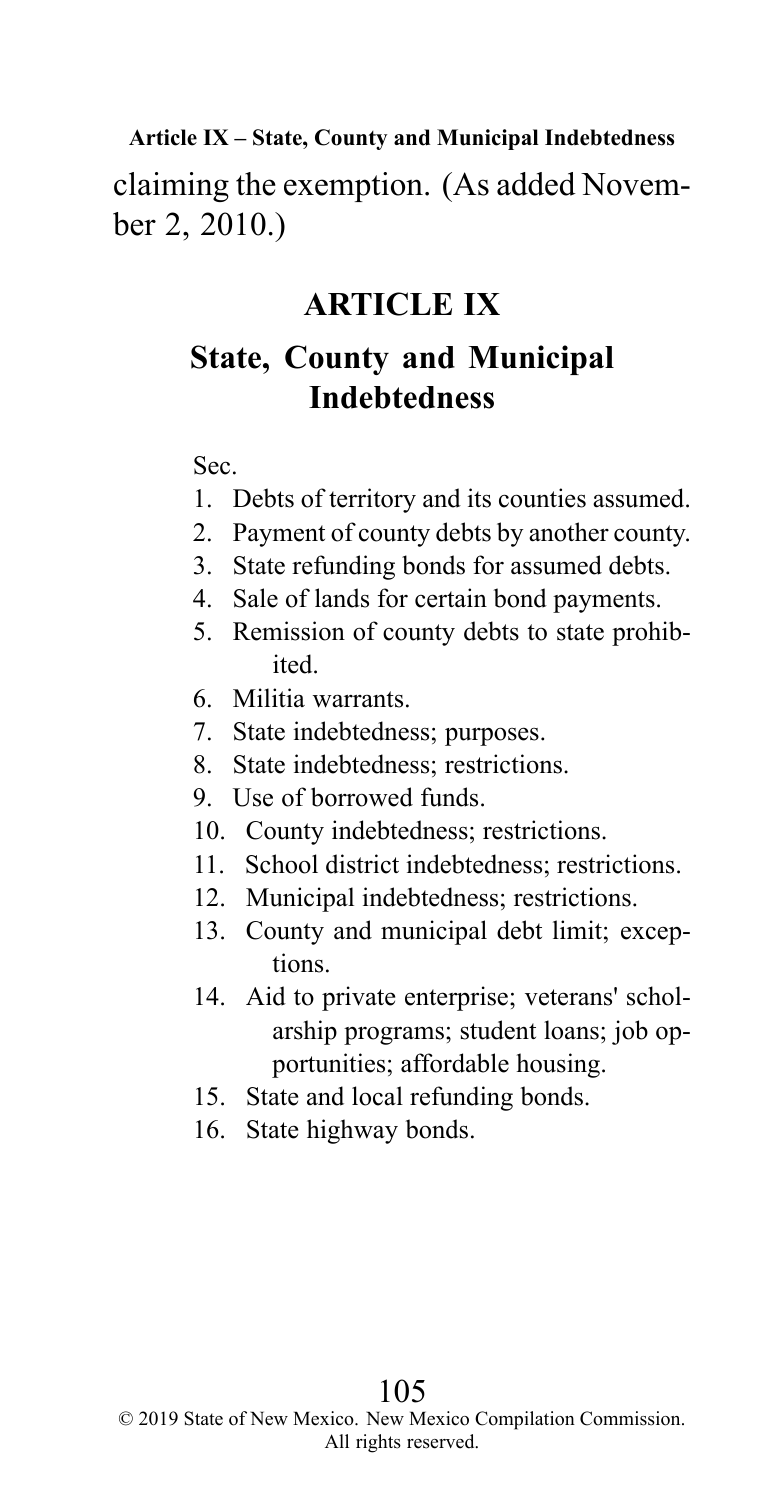## **Sec. 1. [Debts of territory and its counties assumed.]**

The state hereby assumes the debts and liabilities of the territory of New Mexico, and the debts of the counties thereof, which were valid and subsisting on June twentieth, nineteen hundred and ten, and pledges its faith and credit for the paymen<sup>t</sup> thereof. The legislature shall, at its first session, provide for the paymen<sup>t</sup> or refunding thereof by the issue and sale of bonds, or otherwise.

### **Sec. 2. [Payment of county debts by another county.]**

No county shall be required to pay any portion of the debt of any other county so assumed by the state, and the bonds of Grant and Santa Fe counties which were validated, approved and confirmed by act of congress of January sixteenth, eighteen hundred and ninety-seven, shall be paid as hereinafter provided.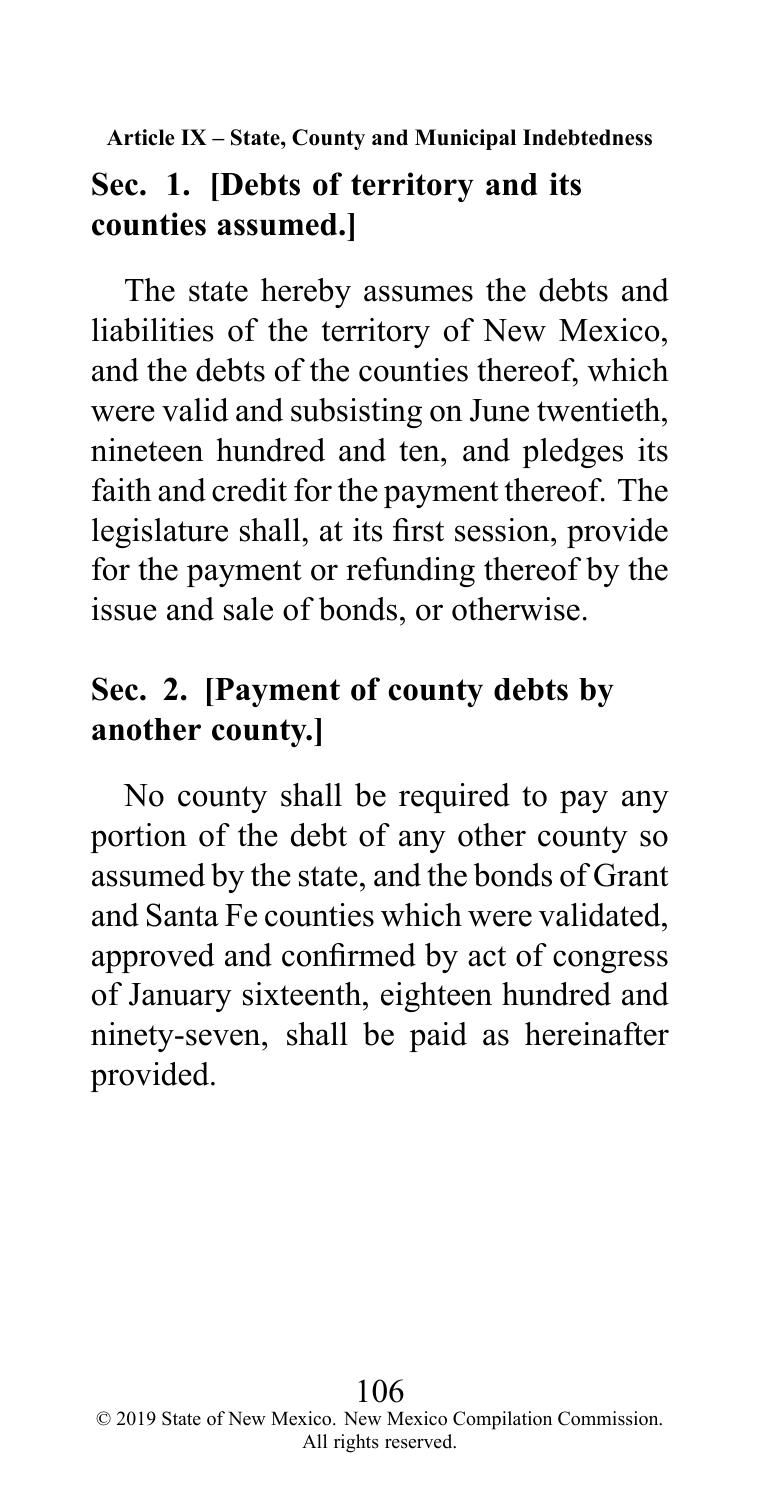### **Sec. 3. [State refunding bonds for assumed debts.]**

The bonds authorized by law to provide for the paymen<sup>t</sup> of such indebtedness shall be issued in three series, as follows:

Series A. To provide for the paymen<sup>t</sup> of such debts and liabilities of the territory of New Mexico.

Series B. To provide for the paymen<sup>t</sup> of such debts of said counties.

Series C. To provide for the paymen<sup>t</sup> of the bonds and accrued interest thereon of Grant and Santa Fe counties which were validated, approved and confirmed by act of congress, January sixteenth, eighteen hundred and ninety-seven.

## **Sec. 4. [Sale of lands for certain bond payments.]**

The proper officers of the state shall, as soon as practicable, select and locate the one million acres of land granted to the state by congress for the paymen<sup>t</sup> of the said bonds of Grant and Santa Fe counties, and sell the same or sufficient thereof to pay the interest and principal of the bonds of Series C issued as provided in Section Three hereof. The proceeds of rentals and sales of said land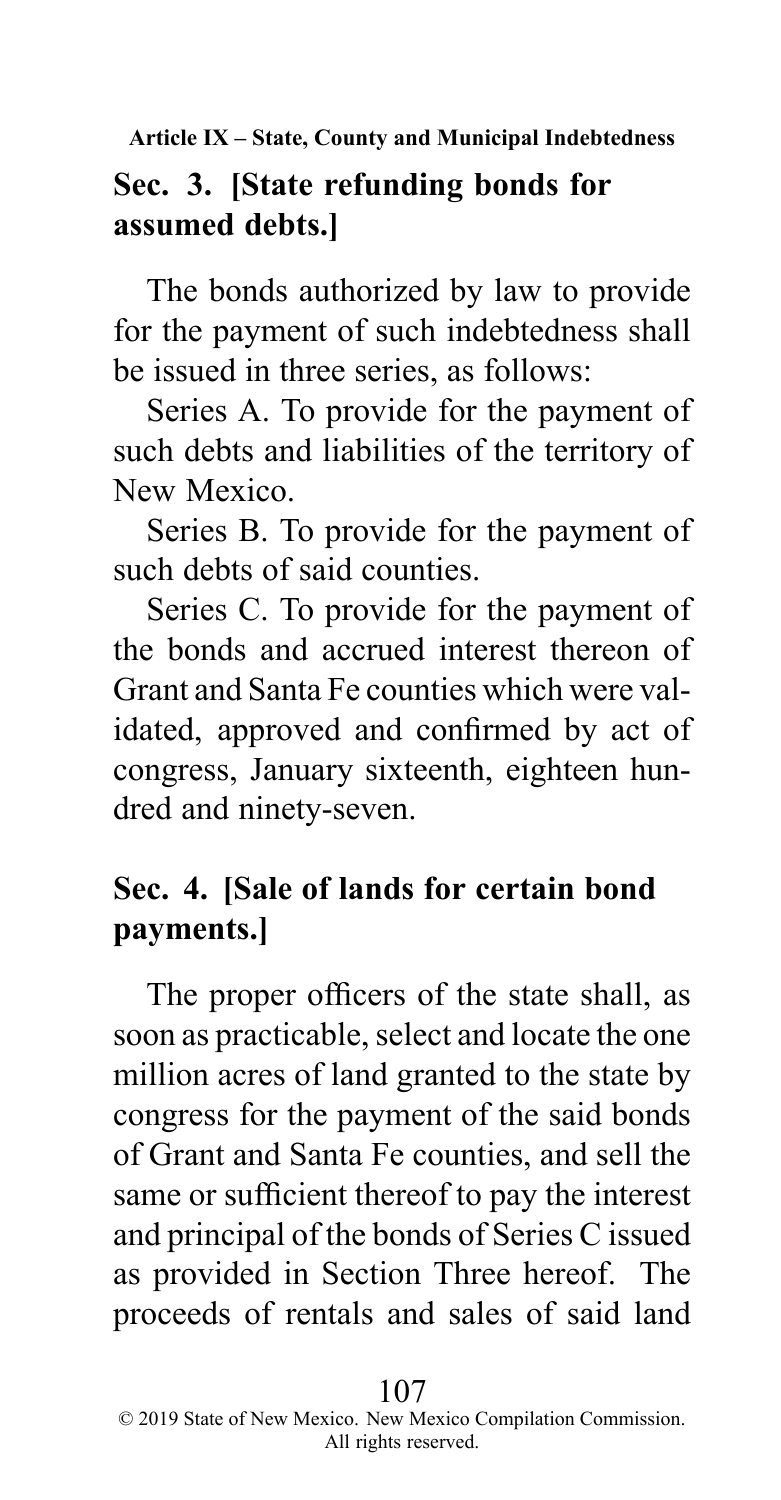shall be kept in <sup>a</sup> separate fund and applied to the paymen<sup>t</sup> of the interest and principal of the bonds of Series C. Whenever there is not sufficient money in said fund to meet the interest and sinking fund requirements therefor, the deficiency shall be paid out of any funds of the state not otherwise appropriated, and shall be repaid to the state or to the several counties which may have furnished any portion thereof under <sup>a</sup> general levy, out of the proceeds subsequently received of rentals and sales of said lands.

Any money received by the state from rentals and sales of said lands in excess of the amounts required for the purposes above-mentioned shall be paid into the current and permanen<sup>t</sup> school funds of the state respectively.

### **Sec. 5. [Remission of county debts to state prohibited.]**

The legislature shall never enact any law releasing any county, or any of the taxable property therein, from its obligation to pay to the state any moneys expended by the state by reason of its assumption or paymen<sup>t</sup> of the debt of such county.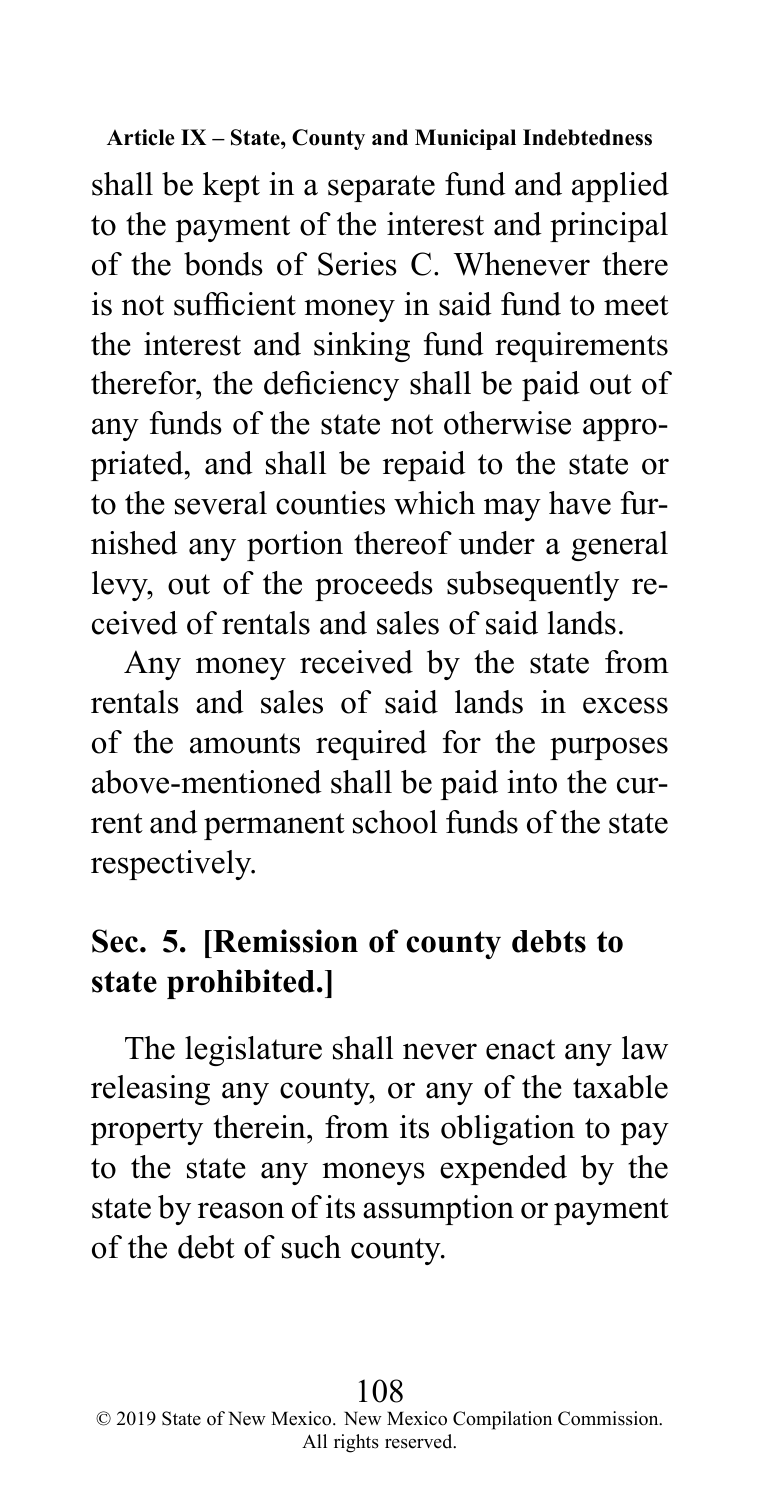**Article IX – State, County and Municipal Indebtedness Sec. 6. [Militia warrants.]**

No law shall ever be passed by the legislature validating or legalizing, directly or indirectly, the militia warrants alleged to be outstanding against the territory of New Mexico, or any portion thereof; and no such warrant shall be prima facie or conclusive evidence of the validity of the debt purporting to be evidenced thereby or by any other militia warrant. This provision shall not be construed as authorizing any suit against the state.

### **Sec. 7. [State indebtedness; purposes.]**

The state may borrow money not exceeding the sum of two hundred thousand dollars [(\$200,000)] in the aggregate to meet casual deficits or failure in revenue, or for necessary expenses. The state may also contract debts to suppress insurrection and to provide for the public defense.

### **Sec. 8. [State indebtedness; restrictions.]**

A. No debt other than those specified in the preceding section shall be contracted by or on behalf of this state, unless authorized by law for some specified work or object;

#### 109

© 2019 State of New Mexico. New Mexico Compilation Commission. All rights reserved.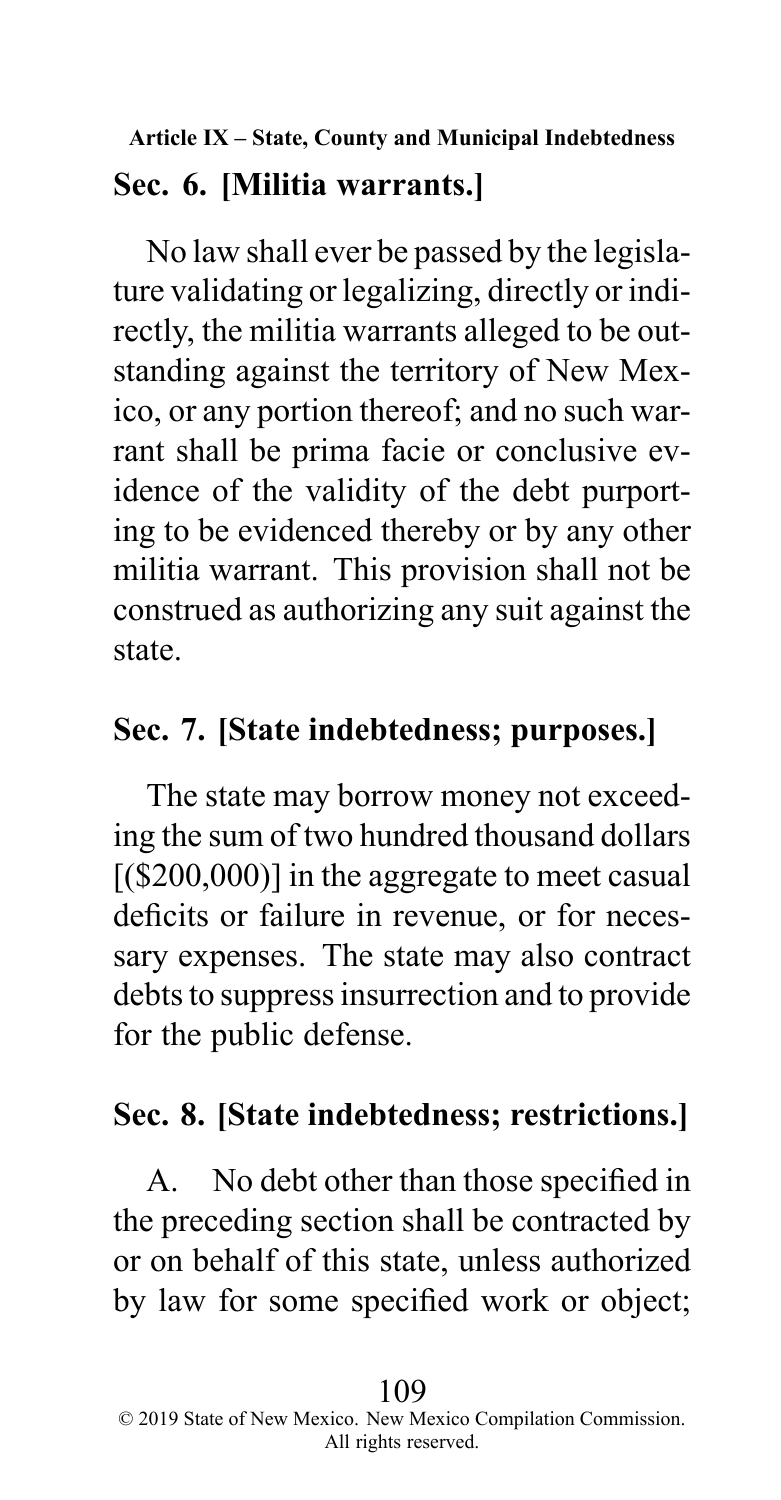which law shall provide for an annual tax levy sufficient to pay the interest and to provide <sup>a</sup> sinking fund to pay the principal of such debt within fifty years from the time of the contracting thereof. No such law shall take effect until it shall have been submitted to the qualified electors of the state and have received <sup>a</sup> majority of all the votes cast thereon at <sup>a</sup> general election; such law shall be published in full in at least one newspaper in each county of the state, if one be published therein, once each week, for four successive weeks next preceding such election. No debt shall be so created if the total indebtedness of the state, exclusive of the debts of the territory, and the several counties thereof, assumed by the state, would thereby be made to exceed one percen<sup>t</sup> of the assessed valuation of all the property subject to taxation in the state as shown by the preceding general assessment.

B. For the purposes of this section and Article 4, Section 29 of the constitution of New Mexico, <sup>a</sup> financing agreemen<sup>t</sup> entered into by the state for the leasing of <sup>a</sup> building or other real property with an option to purchase for <sup>a</sup> price that is reduced according to the payments made by the state pursuan<sup>t</sup> to the financing agreemen<sup>t</sup> is not <sup>a</sup> debt if: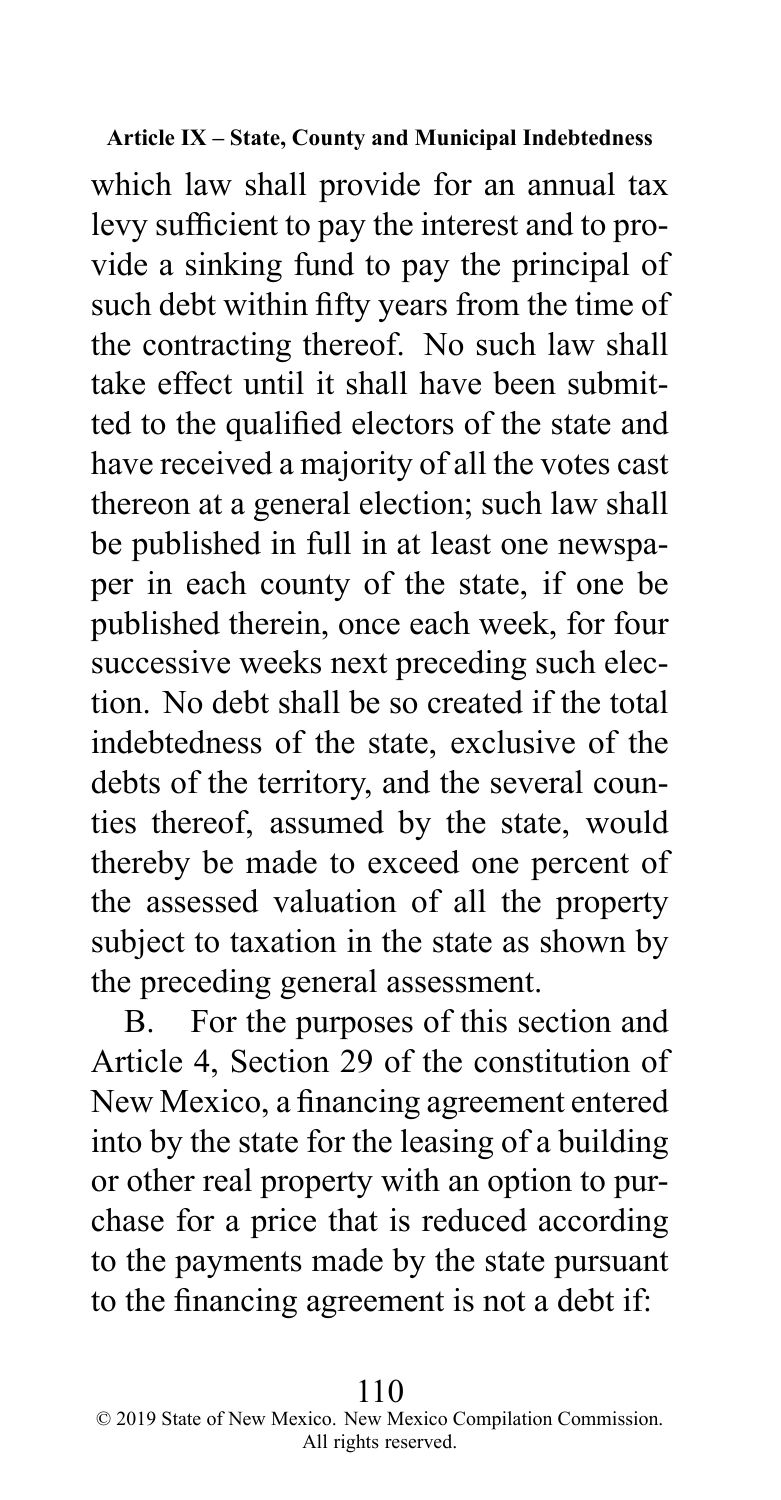(1) there is no legal obligation for the state to continue the lease from year to year or to purchase the real property; and

(2) the agreement provides that the lease shall be terminated if sufficient appropriations are not available to meet the current lease payments. (As amended November 3, 1964 and November 7, 2006.)

### **Sec. 9. [Use of borrowed funds.]**

Any money borrowed by the state, or any county, district or municipality thereof, shall be applied to the purpose for which it was obtained, or to repay such loan, and to no other purpose whatever.

## **Sec. 10. [County indebtedness; restrictions.]**

No county shall borrow money excep<sup>t</sup> for the following purposes:

A. erecting, remodeling and making additions to necessary public buildings;

B. constructing or repairing public roads and bridges and purchasing capital equipment for such projects;

C. constructing or acquiring <sup>a</sup> system for supplying water, including the acquisi-

<sup>©</sup> 2019 State of New Mexico. New Mexico Compilation Commission. All rights reserved.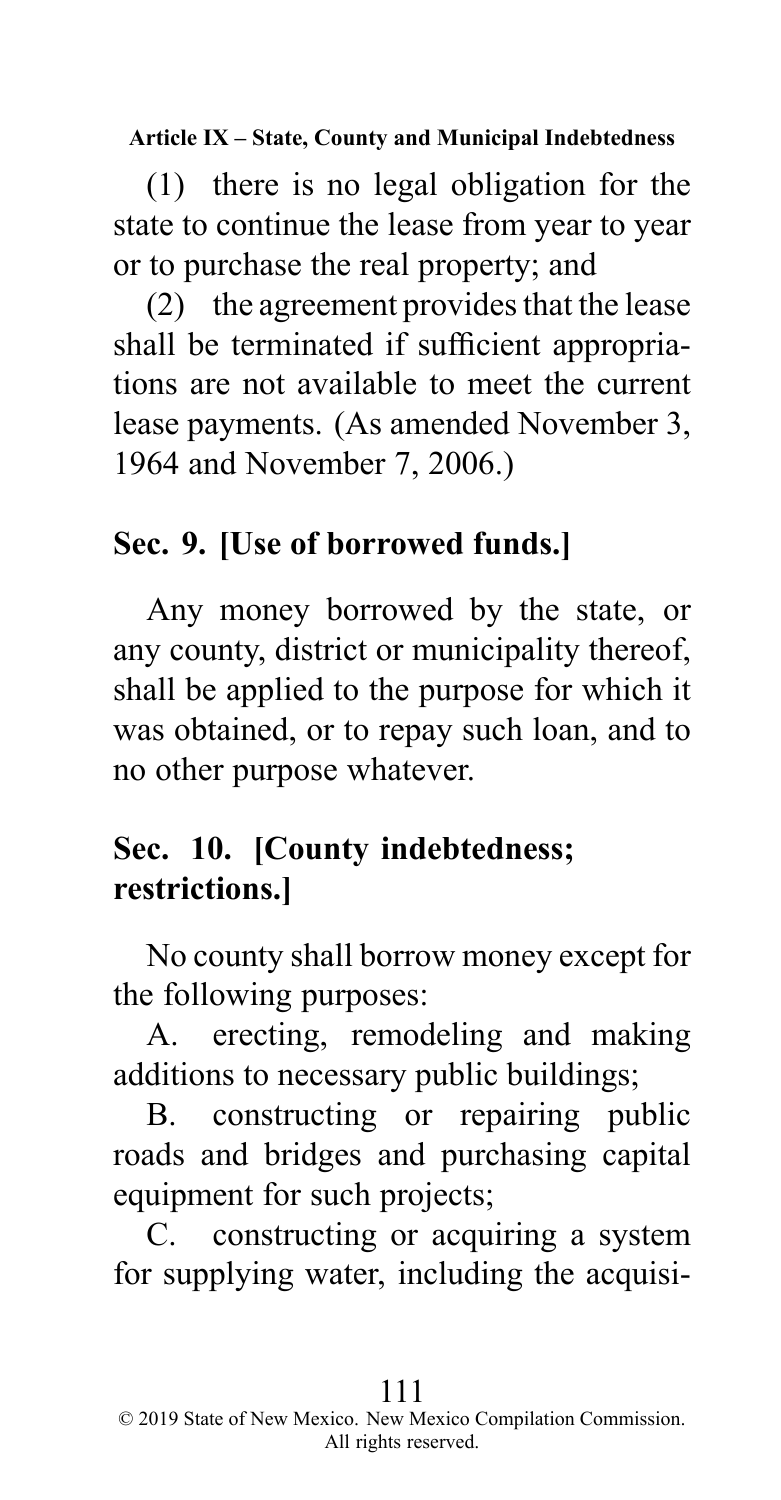**Article IX – State, County and Municipal Indebtedness** tion of water and water rights, necessary real estate or rights-of-way and easements;

D. constructing or acquiring <sup>a</sup> sewer system, including the necessary real estate or rights-of-way and easements;

E. constructing an airport or sanitary landfill, including the necessary real estate;

F. acquiring necessary real estate for open space, open space trails and related areas and facilities; or

G. the purchase of books and other library resources for libraries in the county.

In such cases, indebtedness shall be incurred only after the proposition to create such debt has been submitted to the registered voters of the county and approved by <sup>a</sup> majority of those voting thereon. No bonds issued for such purpose shall run for more than fifty years. Provided, however, that no money derived from general obligation bonds issued and sold hereunder shall be used for maintaining existing buildings and, if so, such bonds shall be invalid. (As amended November 3, 1964, November 2, 1982, November 8, 1988 and November 5, 1996.)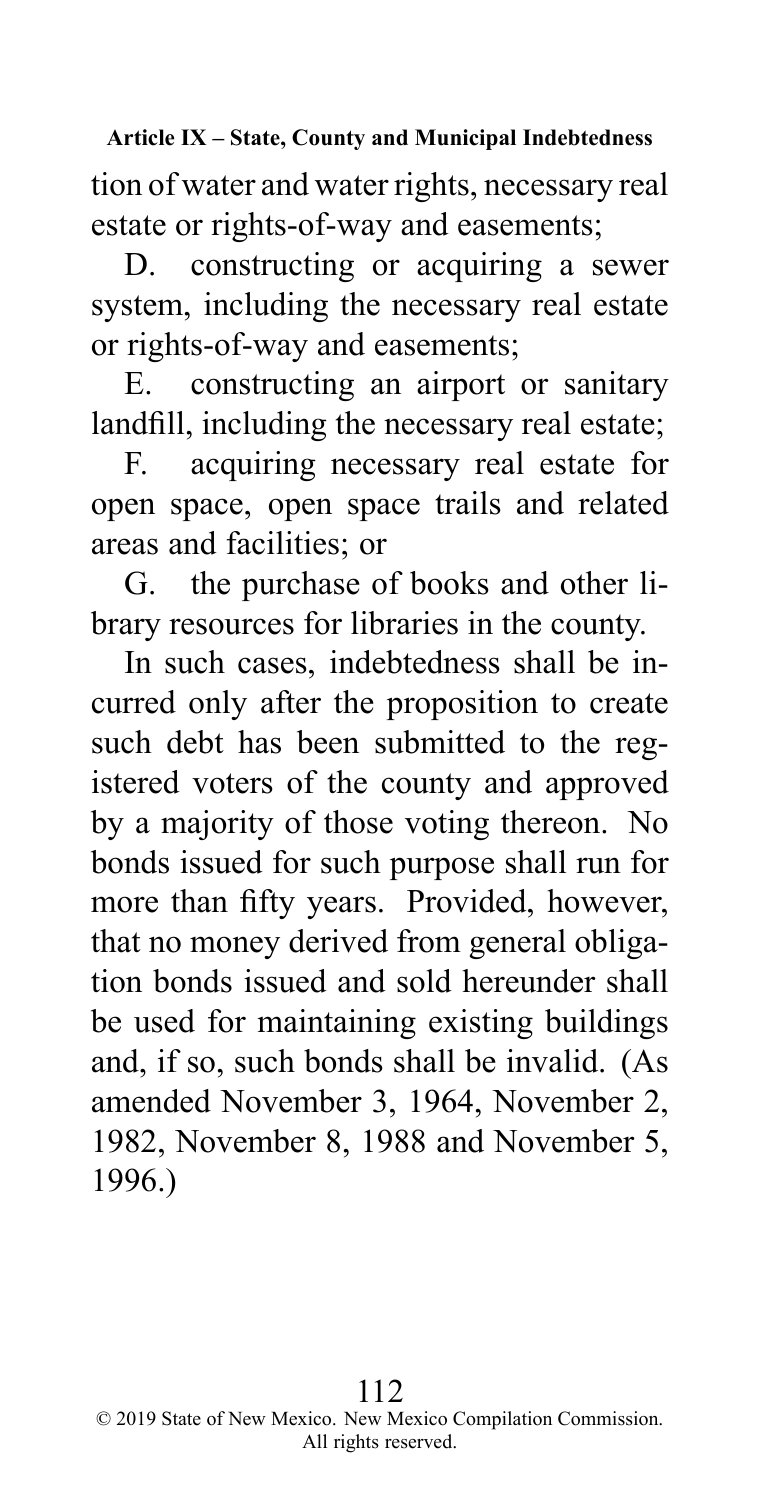# **Sec. 11. [School district indebtedness; restrictions.]**

A. Except as provided in Subsection C of this section, no school district shall borrow money excep<sup>t</sup> for the purpose of erecting, remodeling, making additions to and furnishing school buildings or purchasing or improving school grounds or any combination of these purposes, and in such cases only when the proposition to create the debt has been submitted to <sup>a</sup> vote of such qualified electors of the district as are owners of real estate within the school district and <sup>a</sup> majority of those voting on the question has voted in favor of creating such debt.

B. No school district shall ever become indebted in an amount exceeding six percent on the assessed valuation of the taxable property within the school district as shown by the preceding general assessment.

C. A school district may create <sup>a</sup> debt by entering into <sup>a</sup> lease-purchase arrangement to acquire education technology equipment without submitting the proposition to <sup>a</sup> vote of the qualified electors of the district, but any debt created is subject to the limitation of Subsection B of this section.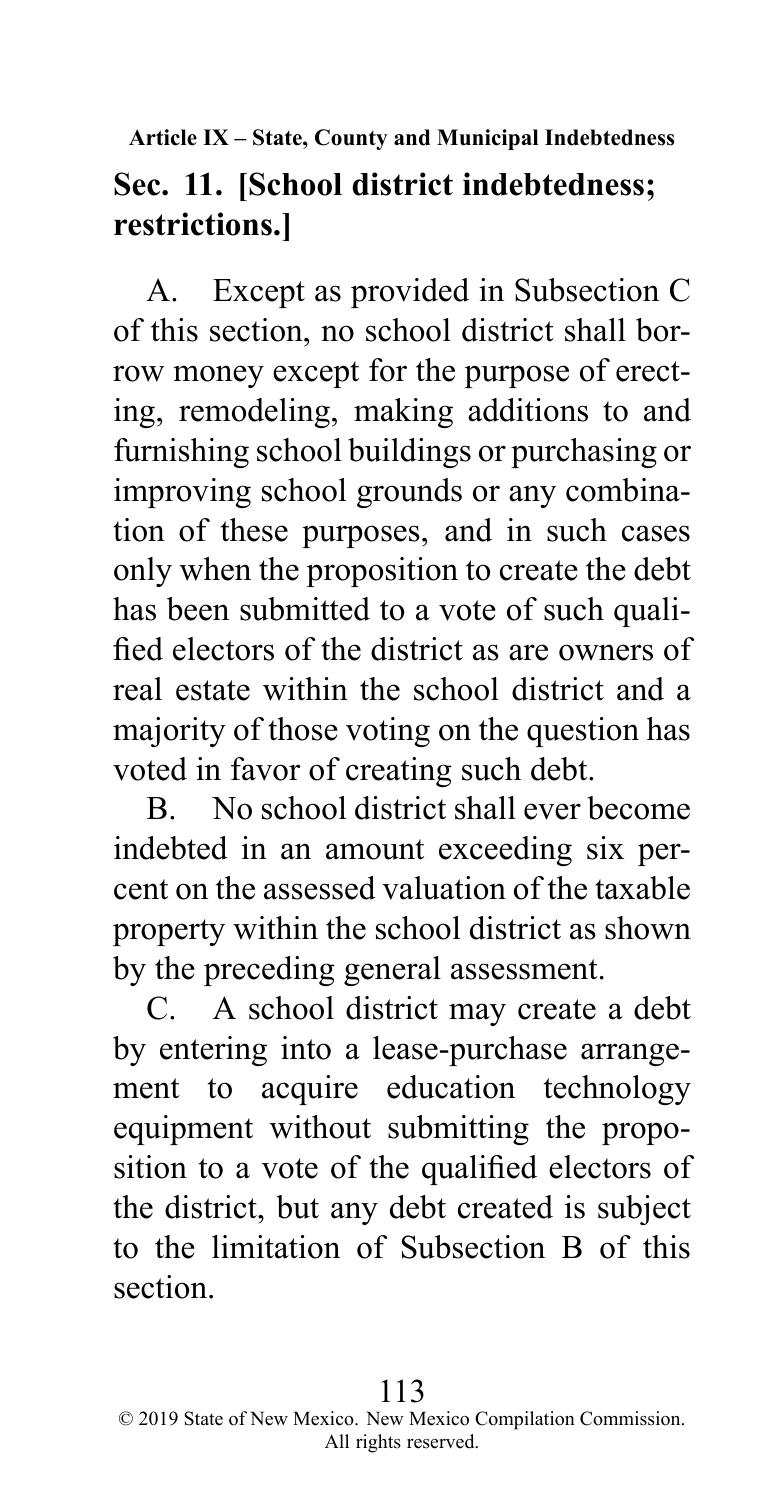D. For the purposes of this section, <sup>a</sup> financing agreemen<sup>t</sup> entered into by <sup>a</sup> school district or <sup>a</sup> charter school for the leasing of <sup>a</sup> building or other real property with an option to purchase for <sup>a</sup> price that is reduced according to the payments made by the school district or charter school pursuant to the financing agreemen<sup>t</sup> is not <sup>a</sup> debt if:

(1) there is no legal obligation for the school district or charter school to continue the lease from year to year or to purchase the real property; and

(2) the agreement provides that the lease shall be terminated if sufficient money is not available to meet the current lease payments. (As amended September 19, 1933, September 28, 1965, November 5, 1996 and November 7, 2006.)

## **Sec. 12. [Municipal indebtedness; restrictions.]**

No city, town or village shall contract any debt excep<sup>t</sup> by an ordinance, which shall be irrepealable until the indebtedness therein provided for shall have been fully paid or discharged, and which shall specify the purposes to which the funds to be raised shall be applied, and which shall provide for the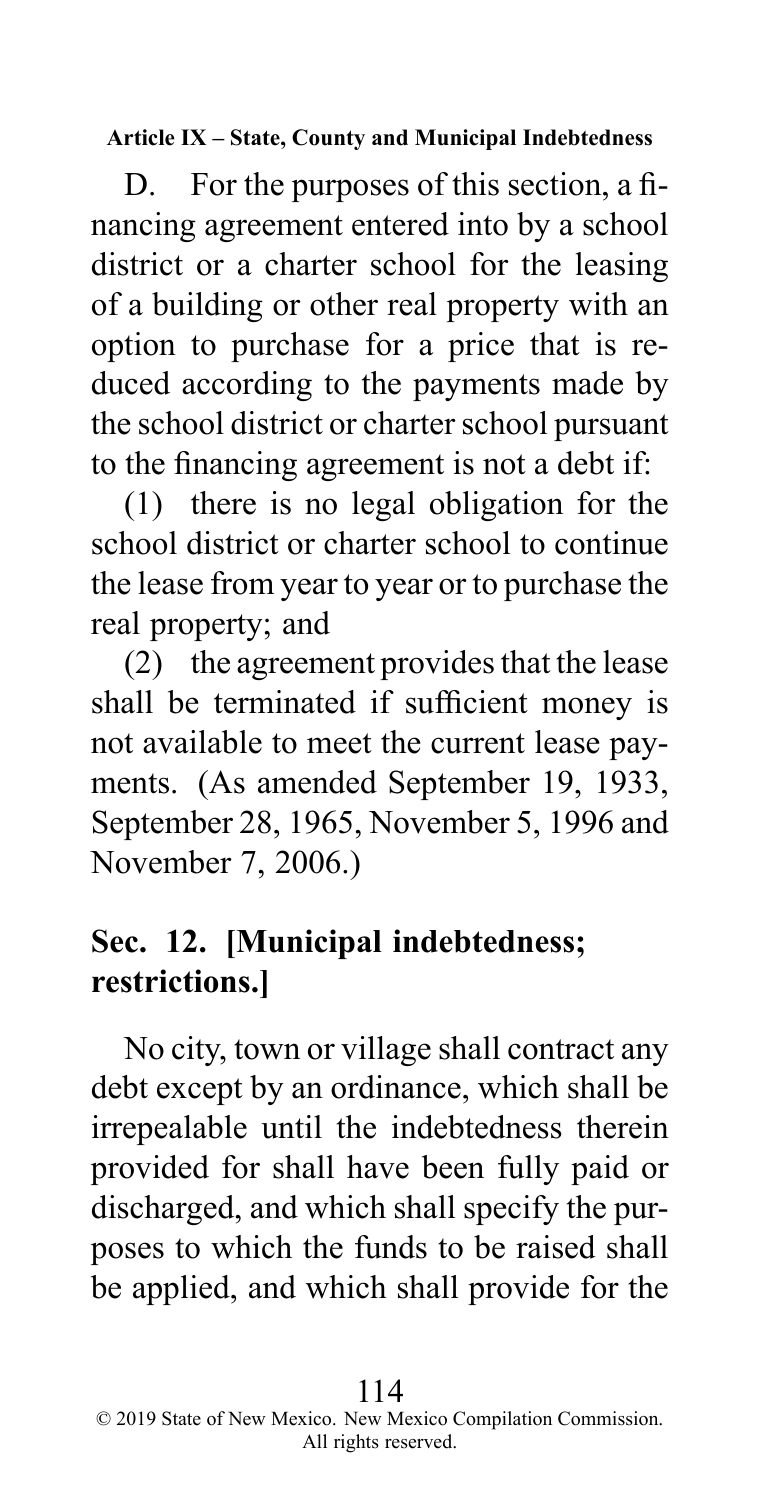levy of <sup>a</sup> tax, not exceeding twelve mills on the dollar upon all taxable property within such city, town or village, sufficient to pay the interest on, and to extinguish the principal of, such debt within fifty years. The proceeds of such tax shall be applied only to the paymen<sup>t</sup> of such interest and principal. No such debt shall be created unless the question of incurring the same shall, at <sup>a</sup> regular election for councilmen, aldermen or other officers of such city, town or village, or at any special election called for such purpose, have been submitted to a vote of such qualified electors thereof as have paid <sup>a</sup> property tax therein during the preceding year, and <sup>a</sup> majority of those voting on the question by ballot deposited in <sup>a</sup> separate ballot box when voting in <sup>a</sup> regular election, shall have voted in favor of creating such debt. A proposal which does not receive the required number of votes for adoption at any special election called for that purpose, shall not be resubmitted in any special election within <sup>a</sup> period of one year. For the purpose, only, of voting on the creation of the debt, any person owning property within the corporate limits of the city, town or village who has paid <sup>a</sup> property tax therein during the preceding year and who is otherwise qualified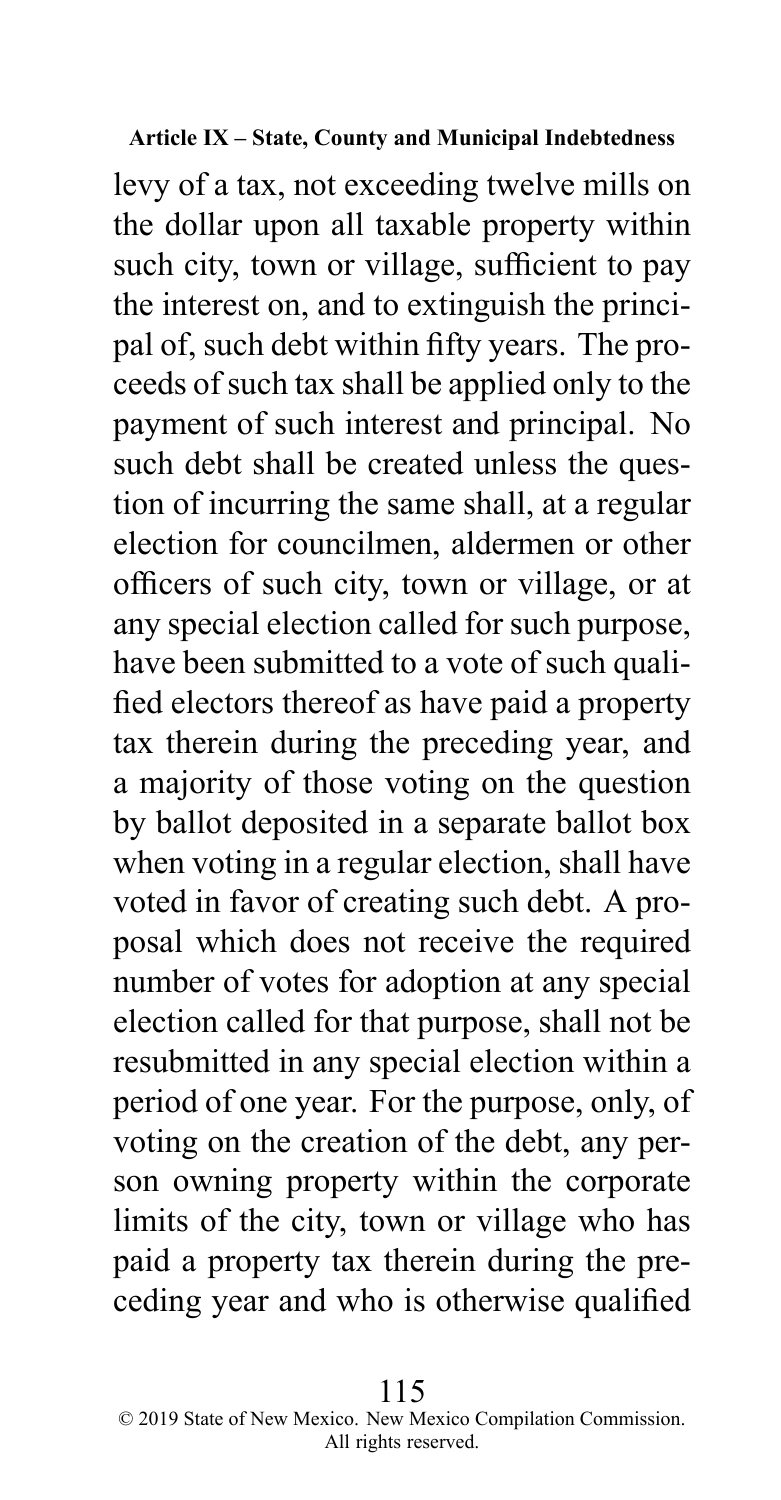to vote in the county where such city, town or village issituated shall be <sup>a</sup> qualified elector. (As amended November 3, 1964.)

### **Sec. 13. [County and municipal debt limit; exceptions.]**

No county, city, town or village shall ever become indebted to an amount in the aggregate, including existing indebtedness, exceeding four per centum on the value of the taxable property within such county, city, town or village, as shown by the last preceding assessment for state or county taxes; and all bonds or obligations issued in excess of such amount shall be void; provided, that any city, town or village may contract debts in excess of such limitation for the construction or purchase of <sup>a</sup> system for supplying water, or of <sup>a</sup> sewer system, for such city, town or village.

### **Sec. 14. [Aid to private enterprise; veterans' scholarship programs; student loans; job opportunities; affordable housing.]**

Neither the state nor any county, school district or municipality, excep<sup>t</sup> as otherwise provided in this constitution, shall directly

<sup>116</sup>

<sup>©</sup> 2019 State of New Mexico. New Mexico Compilation Commission. All rights reserved.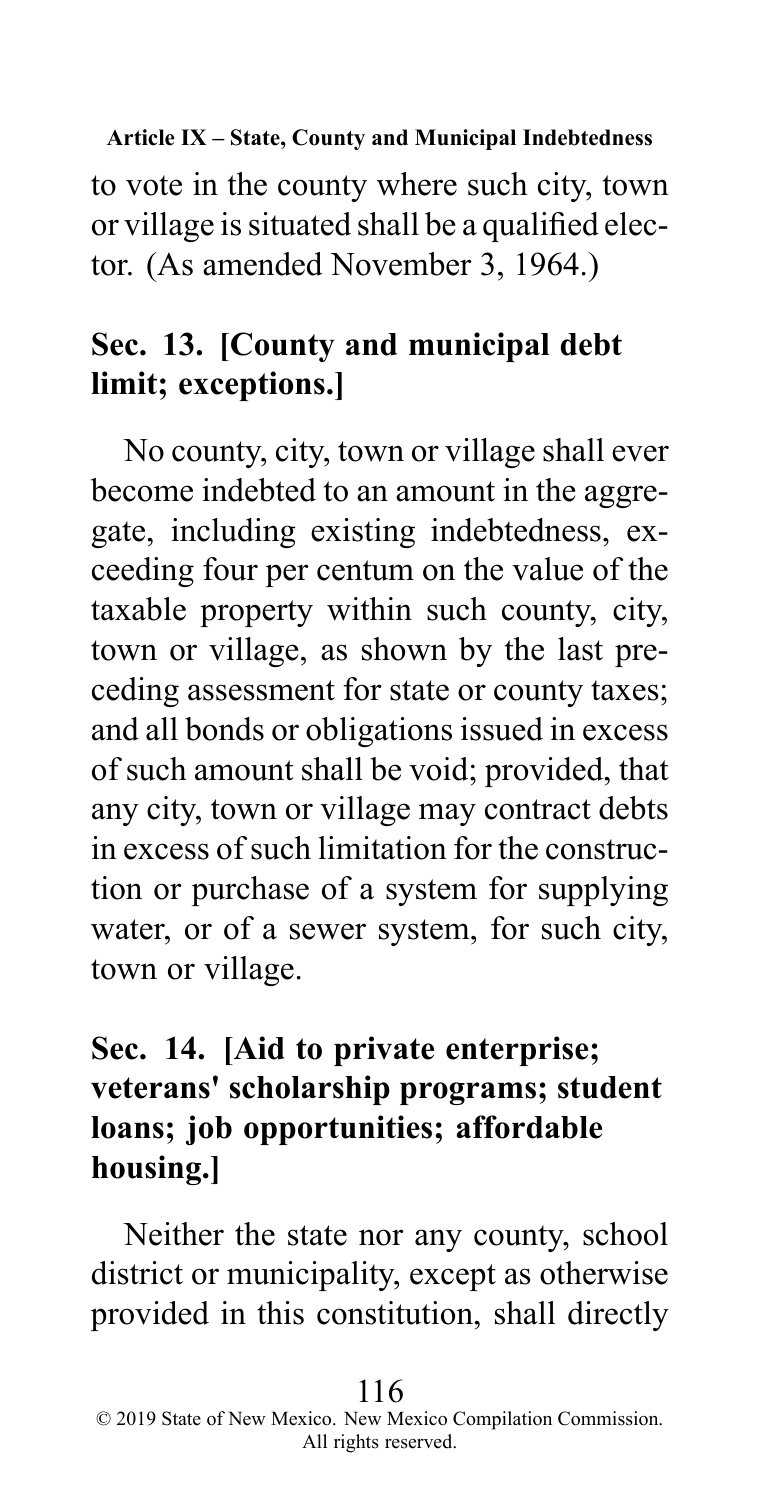or indirectly lend or pledge its credit or make any donation to or in aid of any person, association or public or private corporation or in aid of any private enterprise for the construction of any railroad excep<sup>t</sup> as provided in Subsections A through G of this section.

A. Nothing in this section prohibits the state or any county or municipality from making provision for the care and maintenance of sick and indigent persons.

B. Nothing in this section prohibits the state from establishing <sup>a</sup> veterans' scholarship program for Vietnam conflict veterans who are post-secondary students at educational institutions under the exclusive control of the state by exempting such veterans from the paymen<sup>t</sup> of tuition. For the purposes of this subsection, <sup>a</sup> "Vietnam conflict veteran" is any person who has been honorably discharged from the armed forces of the United States, who was <sup>a</sup> resident of New Mexico at the original time of entry into the armed forces from New Mexico or who has lived in New Mexico for ten years or more and who has been awarded <sup>a</sup> Vietnam campaign medal for service in the armed forces of this country in Vietnam during the period from August 5, 1964 to the official termina-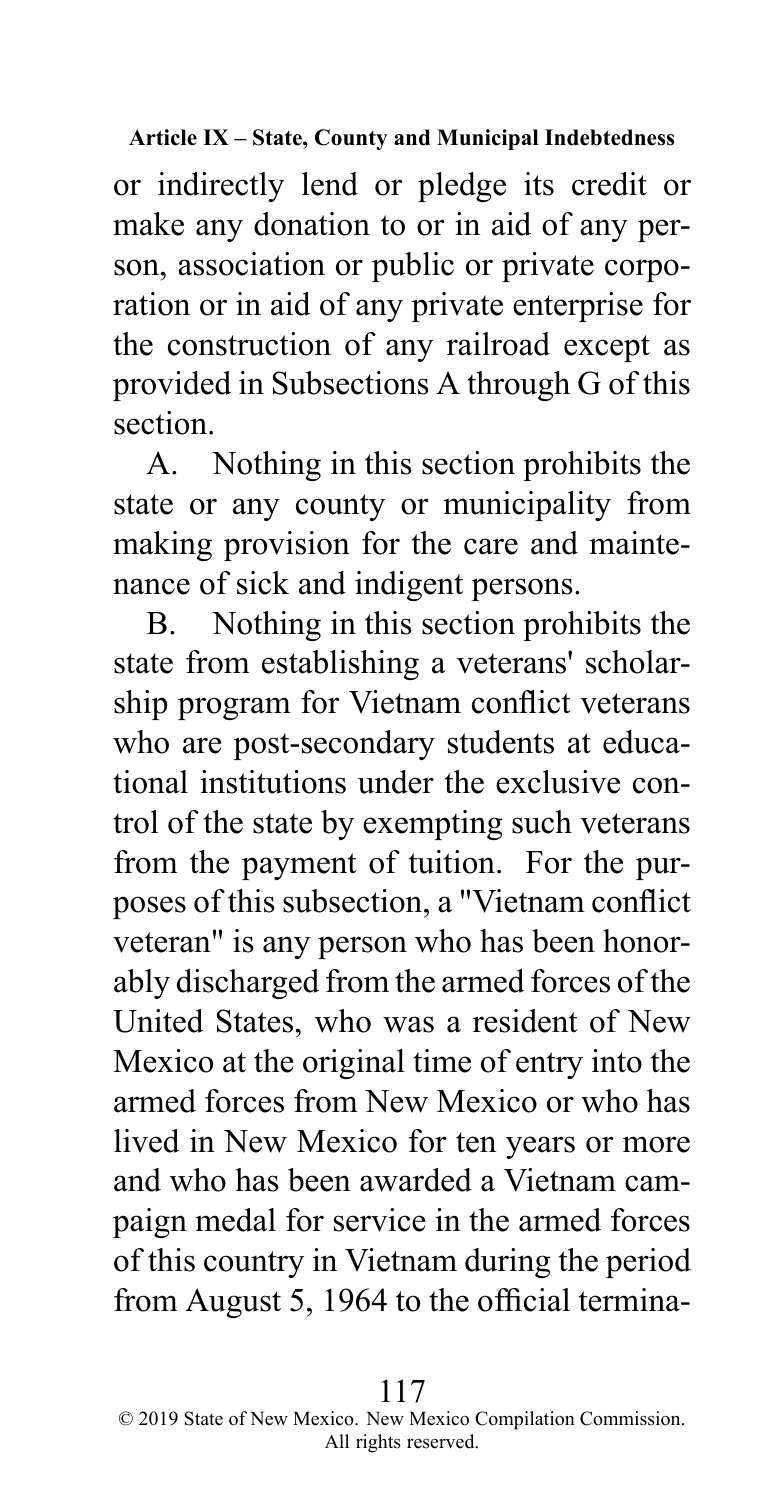tion date of the Vietnam conflict as designated by executive order of the president of the United States.

C. The state may establish by law <sup>a</sup> program of loans to students of the healing arts, as defined by law, for residents of the state who, in return for the paymen<sup>t</sup> of educational expenses, contract with the state to practice their profession for <sup>a</sup> period of years after graduation within areas of the state designated by law.

D. Nothing in this section prohibits the state or <sup>a</sup> county or municipality from creating new job opportunities by providing land, buildings or infrastructure for facilities to suppor<sup>t</sup> new or expanding businesses if this assistance is granted pursuan<sup>t</sup> to general implementing legislation that is approved by <sup>a</sup> majority vote of those elected to each house of the legislature. The implementing legislation shall include adequate safeguards to protect public money or other resources used for the purposes authorized in this subsection. The implementing legislation shall further provide that:

(1) each specific county or municipal project providing assistance pursuan<sup>t</sup> to this subsection need not be approved by the legislature but shall be approved by the county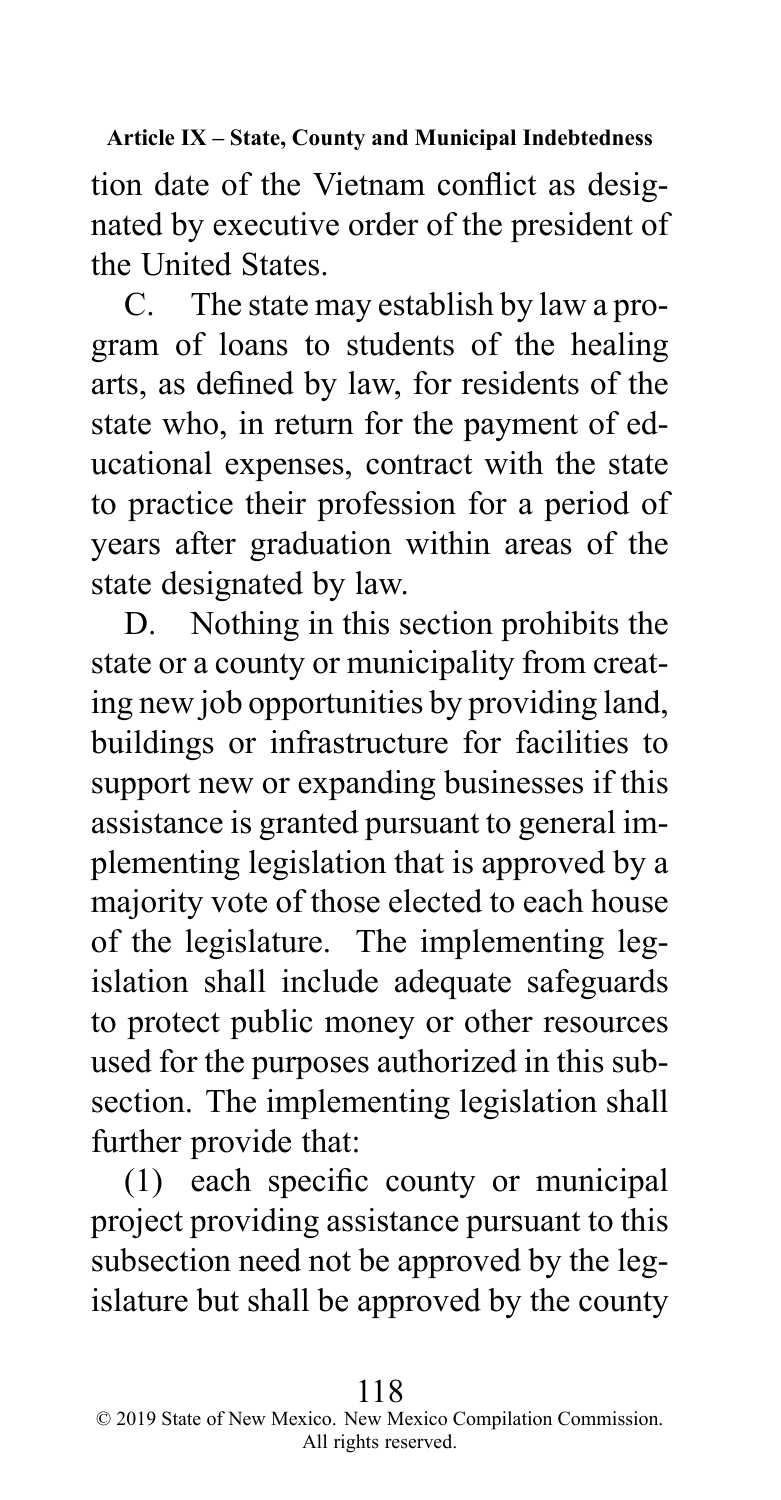**Article IX – State, County and Municipal Indebtedness** or municipality pursuan<sup>t</sup> to procedures provided in the implementing legislation; and

(2) each specific state project providing assistance pursuan<sup>t</sup> to this subsection shall be approved by law.

E. Nothing in this section prohibits the state, or the instrumentality of the state designated by the legislature as the state's housing authority, or <sup>a</sup> county or <sup>a</sup> municipality from:

(1) donating or otherwise providing or paying <sup>a</sup> portion of the costs of land for the construction on it of affordable housing;

(2) donating or otherwise providing or paying <sup>a</sup> portion of the costs of construction or renovation of affordable housing or the costs of conversion or renovation of buildings into affordable housing; or

(3) providing or paying the costs of financing or infrastructure necessary to suppor<sup>t</sup> affordable housing projects.

F. The provisions of Subsection E of this section are not self-executing. Before the described assistance may be provided, enabling legislation shall be enacted by <sup>a</sup> majority vote of the members elected to each house of the legislature. This enabling legislation shall:

(1) define "affordable housing";

#### 119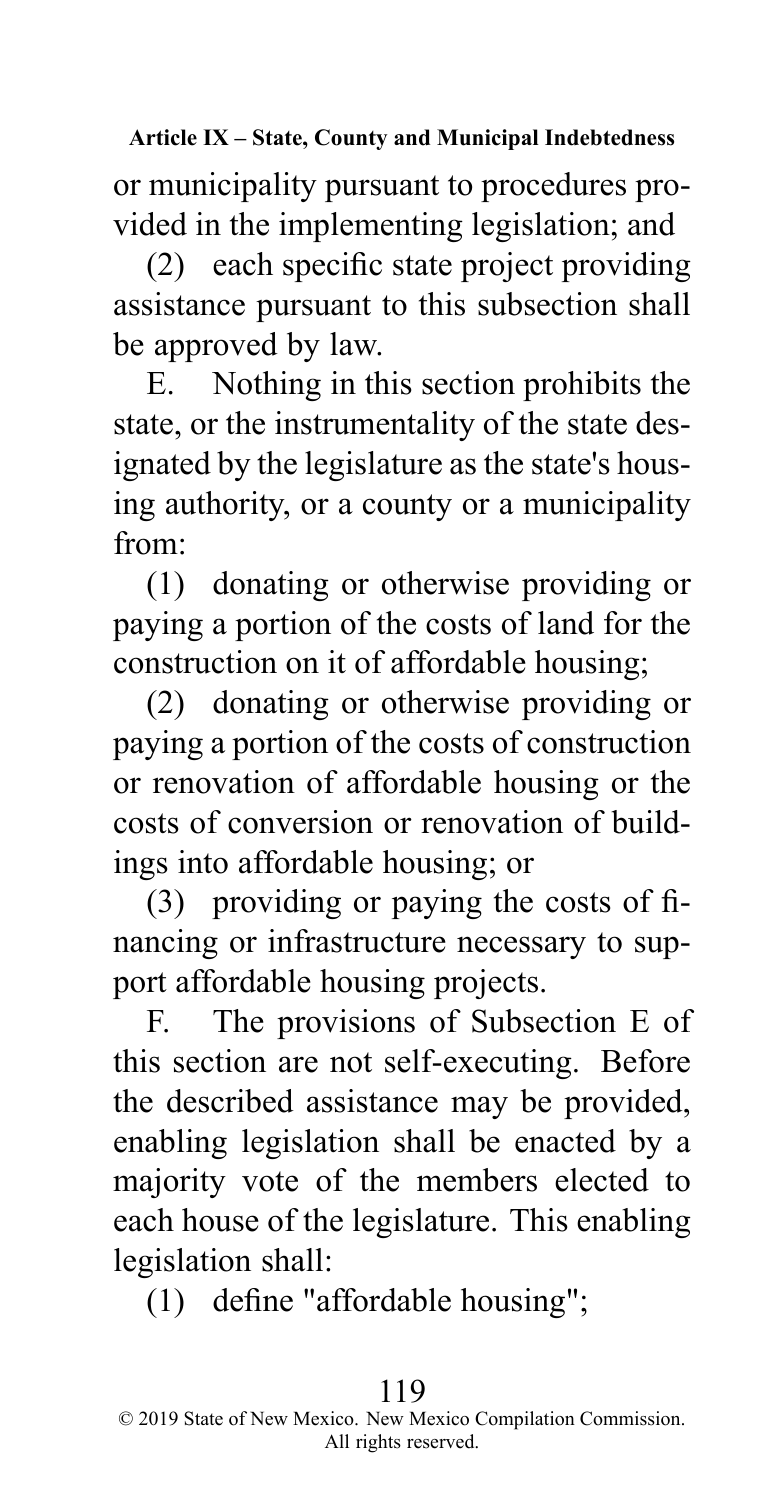(2) establish eligibility criteria for the recipients of land, buildings and infrastructure;

(3) contain provisions to ensure the successful completion of affordable housing projects supported by assistance authorized pursuan<sup>t</sup> to Subsection E of this section;

(4) require <sup>a</sup> county or municipality providing assistance pursuan<sup>t</sup> to Subsection E of this section to give prior formal approval by ordinance for <sup>a</sup> specific affordable housing assistance gran<sup>t</sup> and include in the ordinance the conditions of the grant;

(5) require prior approval by law of an affordable housing assistance gran<sup>t</sup> by the state; and

(6) require the governing body of the instrumentality of the state, designated by the legislature as the state's housing authority, to give prior approval, by resolution, for affordable housing grants that are to be given by the instrumentality.

G. Nothing in this section prohibits the state from establishing <sup>a</sup> veterans' scholarship program, for military war veterans who are post-secondary students at educational institutions under the exclusive control of the state and who have exhausted all educational benefits offered by the United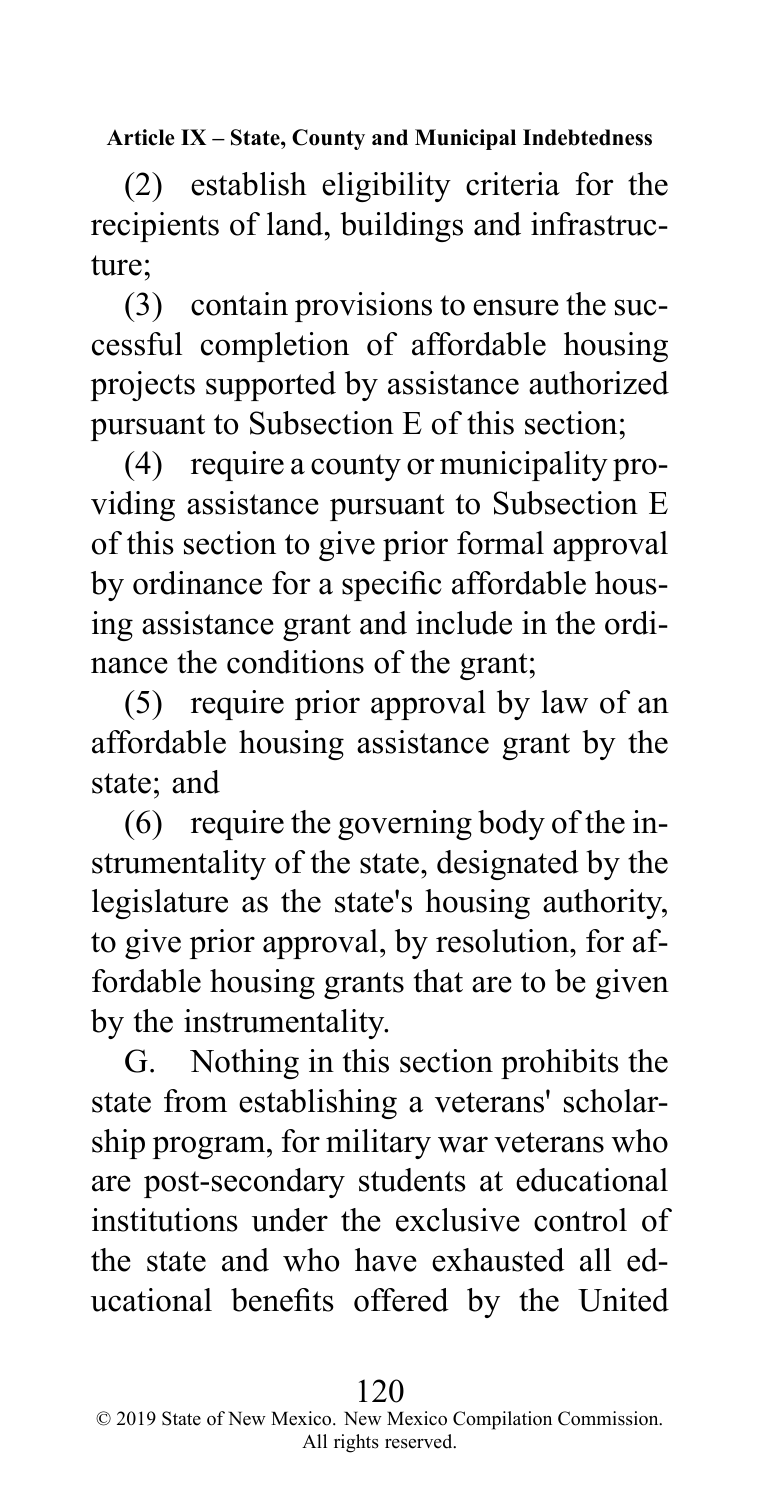States department of defense or the United States department of veterans affairs, by exempting such veterans from the paymen<sup>t</sup> of tuition. For the purposes of this subsection, <sup>a</sup> "military war veteran" is any person who has been honorably discharged from the armed forces of the United States, who was <sup>a</sup> resident of New Mexico at the original time of entry into the armed forces or who has lived in New Mexico for ten years or more and who has been awarded <sup>a</sup> southwest Asia service medal, global war on terror service medal, Iraq campaign medal, Afghanistan campaign medal or any other medal issued for service in the armed forces of this country in suppor<sup>t</sup> of any United States military campaign or armed conflict as defined by congress or by presidential executive order or any other campaign medal issued for service after August 1, 1990 in the armed forces of the United States during periods of armed conflict as defined by congress or by executive order. (As amended November 1, 1971, November 5, 1974, November 8, 1994, November 5, 2002, November 7, 2006 and November 2, 2010.)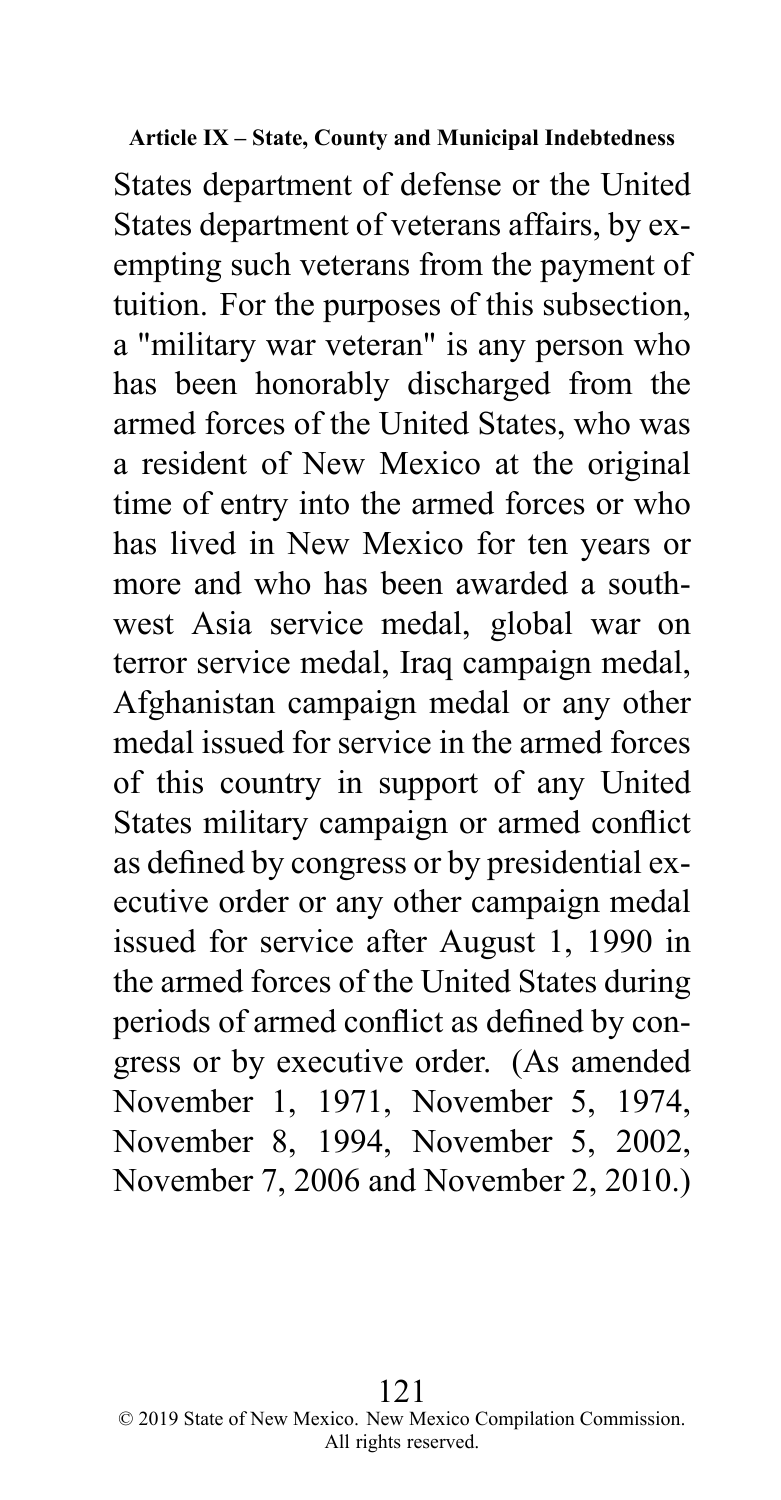# **Sec. 15. [State and local refunding bonds.]**

Nothing in this article shall be construed to prohibit the issue of bonds for the purpose of paying or refunding any valid state, county, district or municipal bonds and it shall not be necessary to submit the question of the issue of such bonds to <sup>a</sup> vote as herein provided.

#### **Sec. 16. [State highway bonds.]**

Laws enacted by the fifth legislature authorizing the issue and sale of state highway bonds for the purpose of providing funds for the construction and improvement of state highways and to enable the state to meet and secure allotments of federal funds to aid in construction and improvement of roads, and laws so enacted authorizing the issue and sale of state highway debentures to anticipate the collection of revenues from motor vehicle licenses and other revenues provided by law for the state road fund, shall take effect without submitting them to the electors of the state, and notwithstanding that the total indebtedness of the state may thereby temporarily exceed one per centum of the assessed valuation of all the prop-

<sup>122</sup> 

<sup>©</sup> 2019 State of New Mexico. New Mexico Compilation Commission. All rights reserved.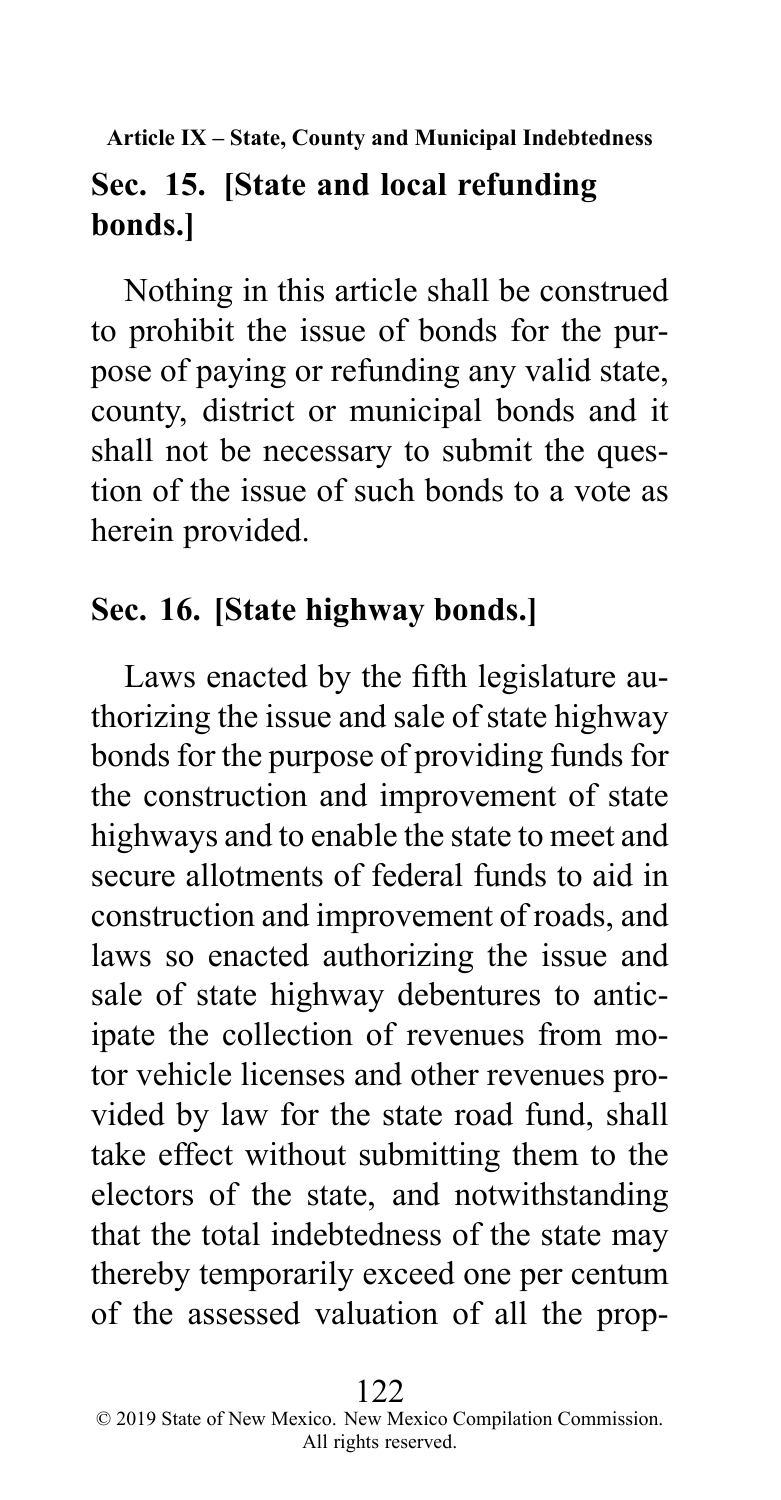erty subject to taxation in the state. Provided, that the total amount of such state highway bonds payable from proceeds of taxes levied on property outstanding at any one time shall not exceed two million dollars [(\$2,000,000)]. The legislature shall not enact any law which will decrease the amount of the annual revenues pledged for the paymen<sup>t</sup> of state highway debentures or which will divert any of such revenues to any other purpose so long as any of the said debentures issued to anticipate the collection thereof remain unpaid. (As added September 20, 1921.)

### **ARTICLE X**

### **County and Municipal Corporations**

Sec.

- 1. Classification of counties; salaries and fees of county officers.
- 2. Terms of county officers.
- 3. Removal of county seats.
- 4. Combined city and county corporations.
- 5. Incorporated counties.
- 6. Municipal home rule.
- 7. Five-member boards of county commissioners.
- 8. New activity or service mandated by state rule or regulation.
- 9. Recall of elected county officials.

123

© 2019 State of New Mexico. New Mexico Compilation Commission. All rights reserved.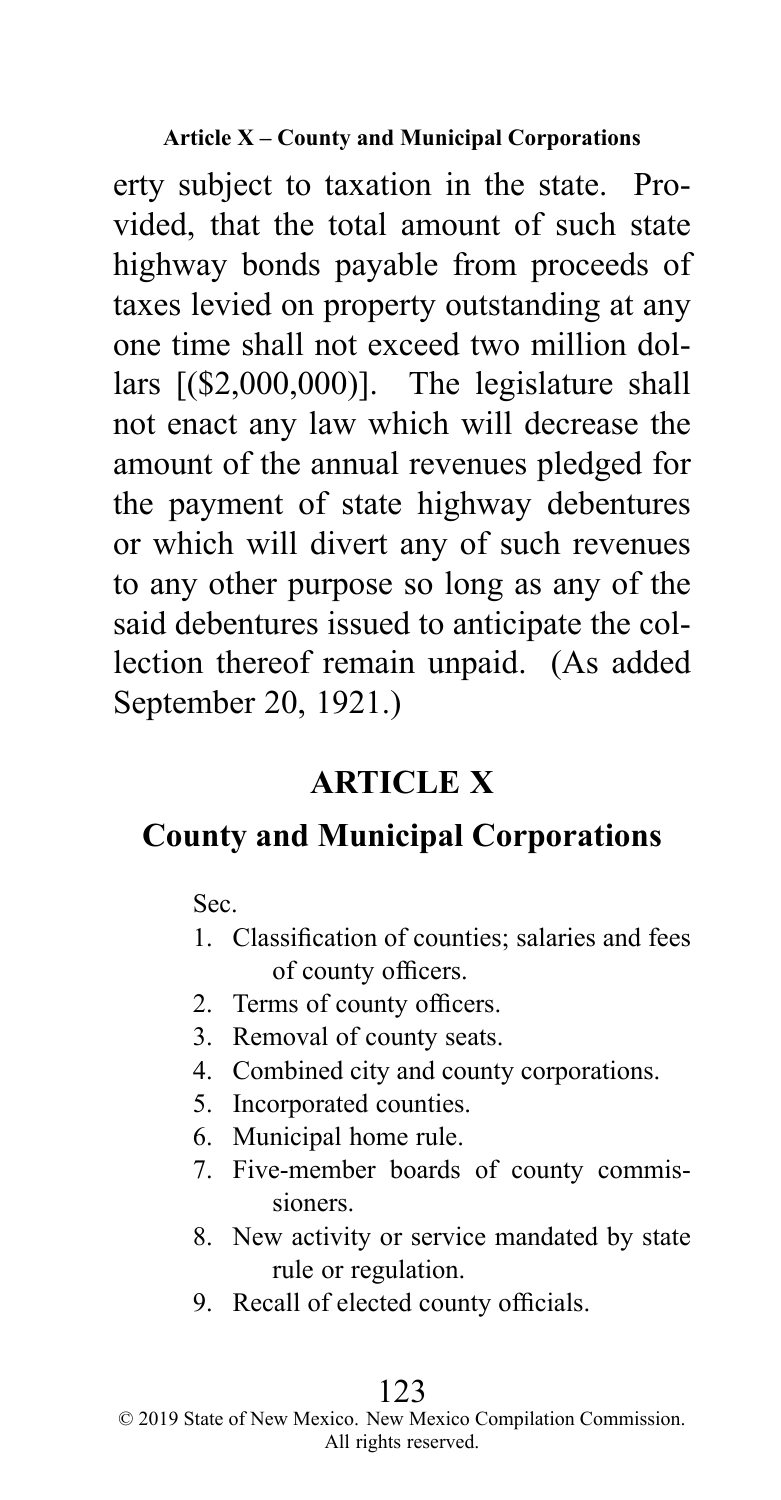Sec.

10. Urban counties.

11. Single urban governments.

### **Sec. 1. [Classification of counties; salaries and fees of county officers.]**

The legislature shall at its first session classify the counties and fix salaries for all county officers, which shall also apply to those elected at the first election under this constitution. And no county officer shall receive to his own use any fees or emoluments other than the annual salary provided by law, and all fees earned by any officer shall be by him collected and paid into the treasury of the county.

### **Sec. 2. [Terms of county officers.]**

A. In every county all elected officials shall serve four-year terms, subject to the provisions of Subsection B of this section.

B. In those counties that prior to 1992 have not had four-year terms for elected officials, the assessor, sheriff and probate judge shall be elected to four-year terms and the treasurer and clerk shall be elected to two-year termsin the first election following the adoption of this amendment. In subse-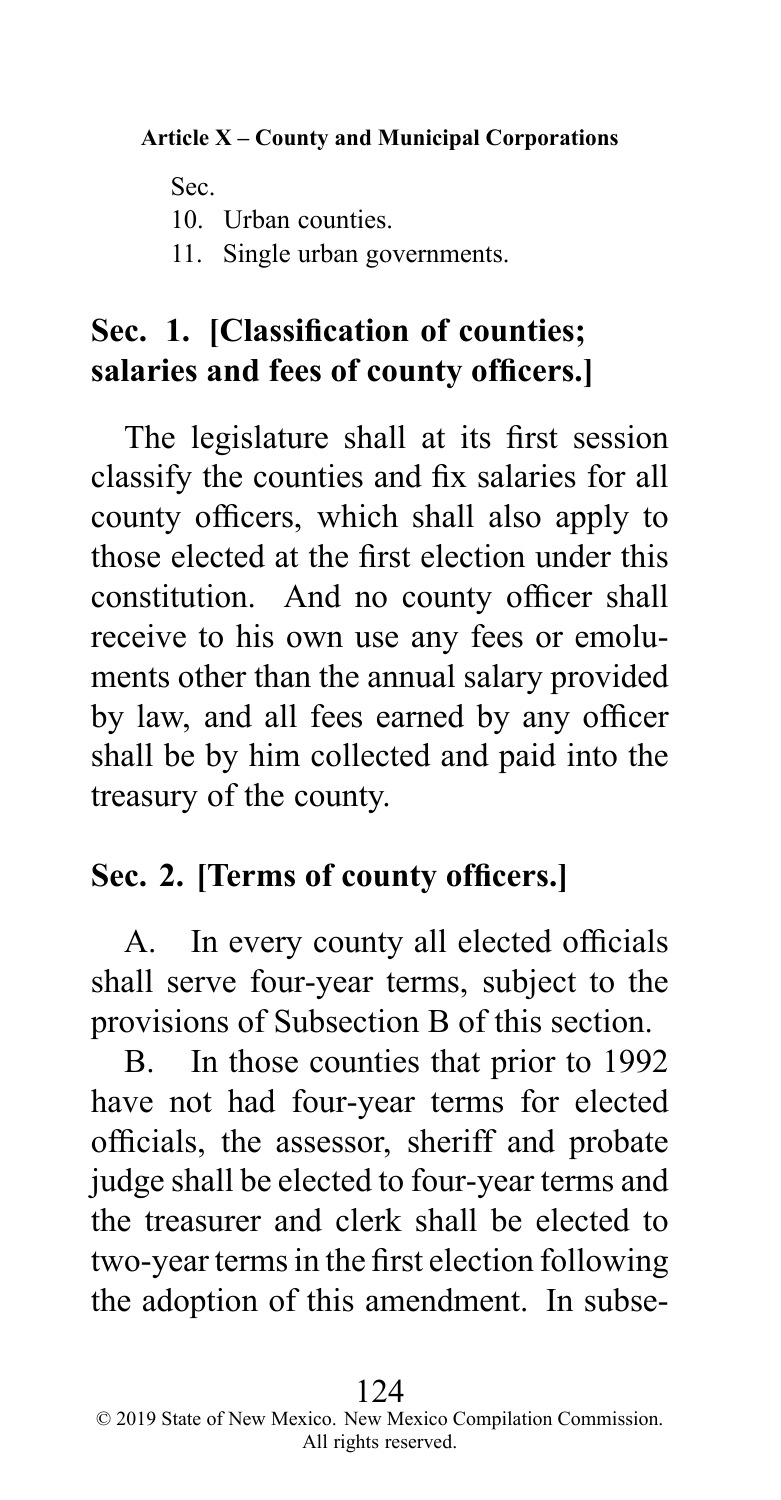quen<sup>t</sup> elections, the treasurer and clerk shall be elected to four-year terms.

C. To provide for staggered county commission terms, in counties with three county commissioners, the terms of no more than two commissioners shall expire in the same year; and in counties with five county commissioners, the terms of no more than three commissioners shall expire in the same year.

D. All county officers, after having served two consecutive four-year terms, shall be ineligible to hold any county office for two years thereafter. (As amended, November 3, 1914; November 3, 1993; November 3, 1998.)

## **Sec. 3. [Removal of county seats.]**

No county seat, where there are county buildings, shall be removed unless threefifths of the votes cast by qualified electors on the question of removal at an election called and held as now or hereafter provided by law, be in favor of such removal. The proposition of removal shall not be submitted in the same county oftener than once in eight years.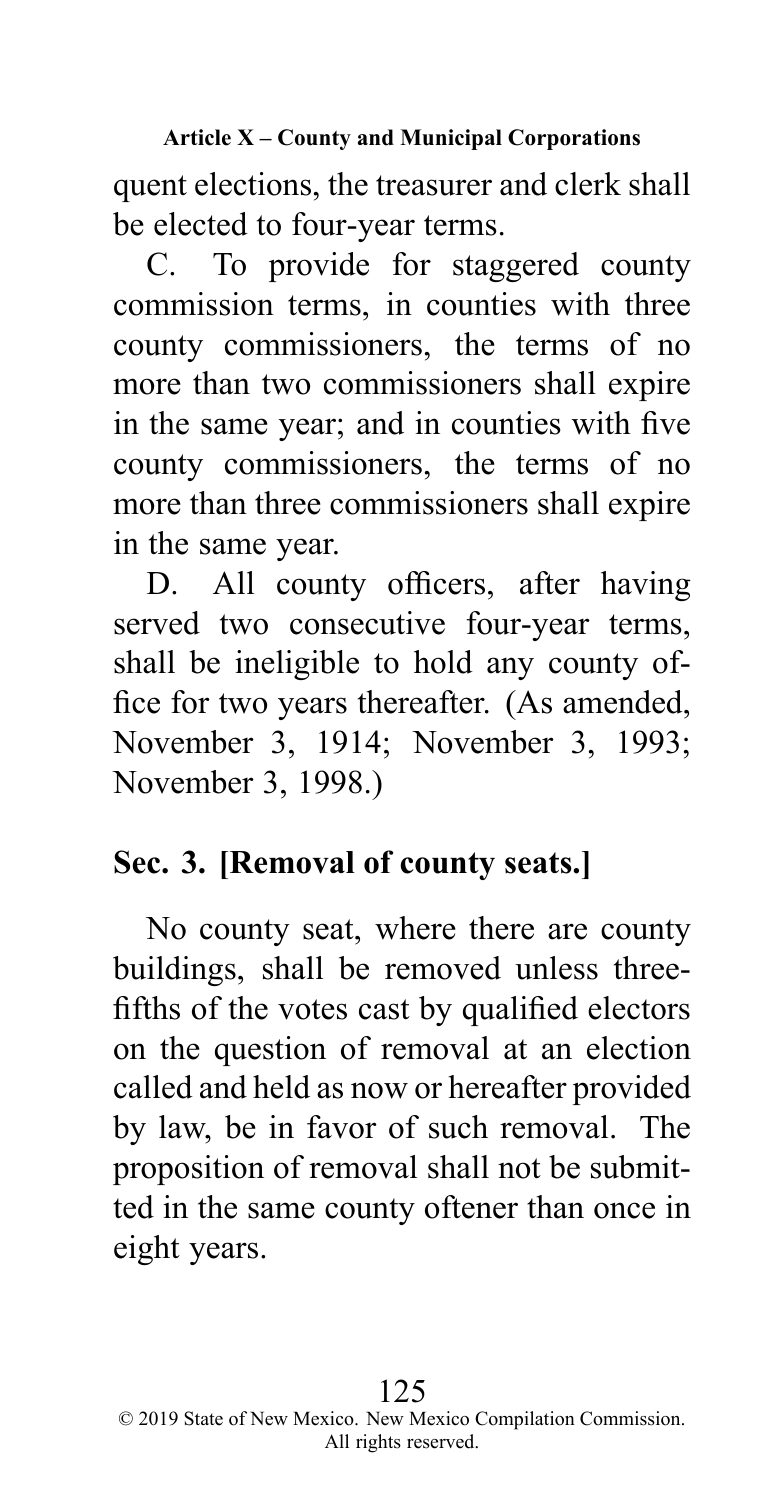## **Sec. 4. [Combined city and county corporations.]**

A. The legislature shall, by general law, provide for the formation of combined city and county municipal corporations, and for the manner of determining the territorial limits thereof, each of which shall be known as <sup>a</sup> "city and county," and, when organized, shall contain <sup>a</sup> population of at least fifty thousand (50,000) inhabitants. No such city and county shall be formed excep<sup>t</sup> by <sup>a</sup> majority vote of the qualified electors of the area proposed to be included therein, and if the proposed area includes any area not within the existing limits of <sup>a</sup> city, <sup>a</sup> majority of those electors living outside the city, voting separately shall be required. Any such city and county shall be permitted to frame <sup>a</sup> charter for its own government, and amend the same, in the manner provided by the legislature by general law for the formation and organization of such corporations.

B. Every such charter shall designate the respective officers of such city and county who shall perform the duties imposed by law upon county officers and shall make provisions for the paymen<sup>t</sup> of existing city and county indebtedness as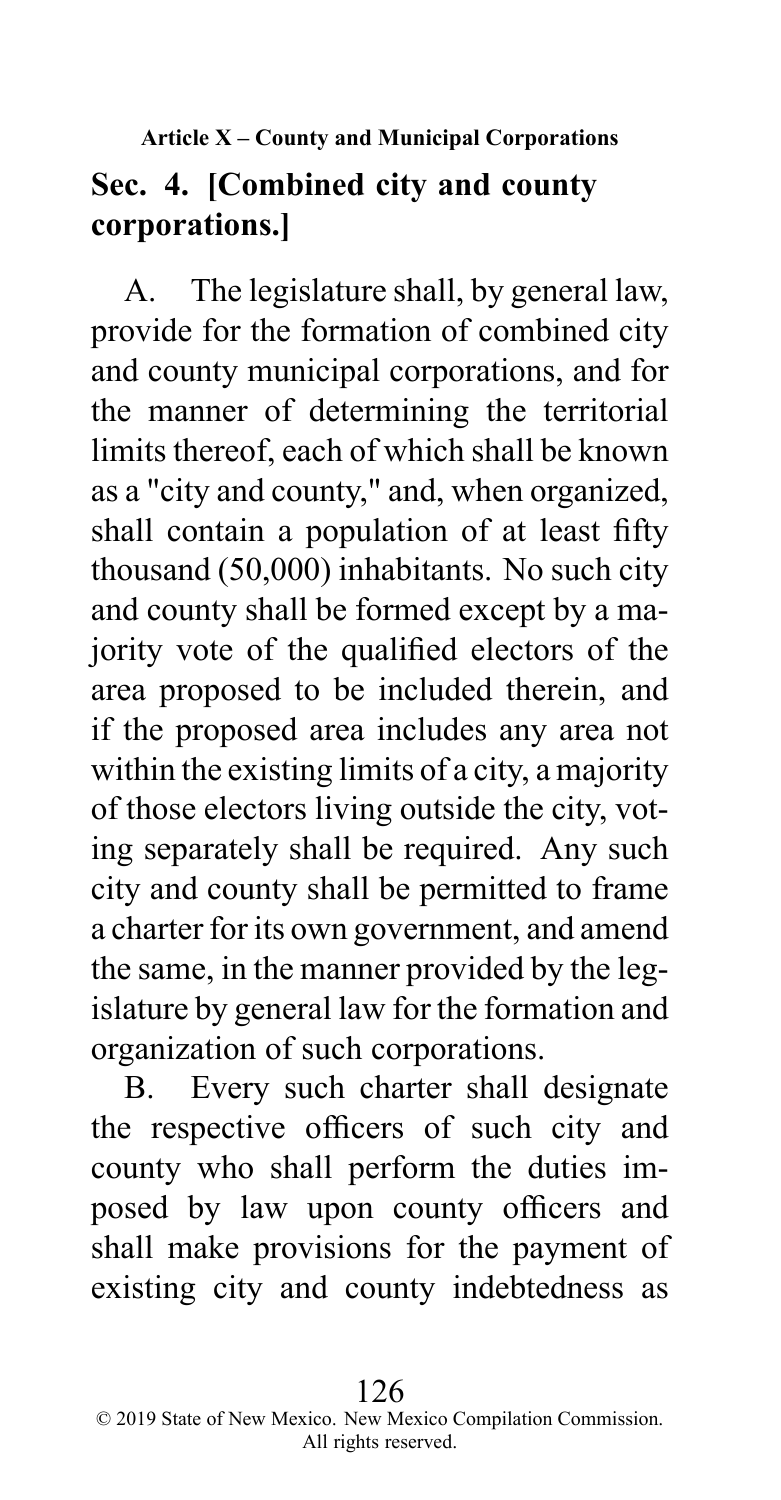hereinafter required. The officers of <sup>a</sup> city and county, their compensation, qualifications, term of office and manner of election or appointment, shall be as provided for in its charter, subject to general laws and applicable constitutional provisions. The salary of any elective or appointive officer of <sup>a</sup> city and county shall not be changed after his election or appointment or during his term of office; nor shall the term of any such officer be extended beyond the period for which he is elected or appointed. Every such city and county shall have and enjoy all rights, powers and privileges asserted in its charter not inconsistent with its general laws, and, in addition thereto, such rights, powers and privileges as may be granted to it, or possessed and enjoyed by cities and counties of like population separately organized.

C. No city or county governmen<sup>t</sup> existing outside the territorial limits of such city and county shall exercise any police, taxation or other powers within the territorial limits of such city and county, but all such powers shall be exercised by the city and county and the officers thereof, subject to such constitutional provisions and general laws as apply to either cities or counties.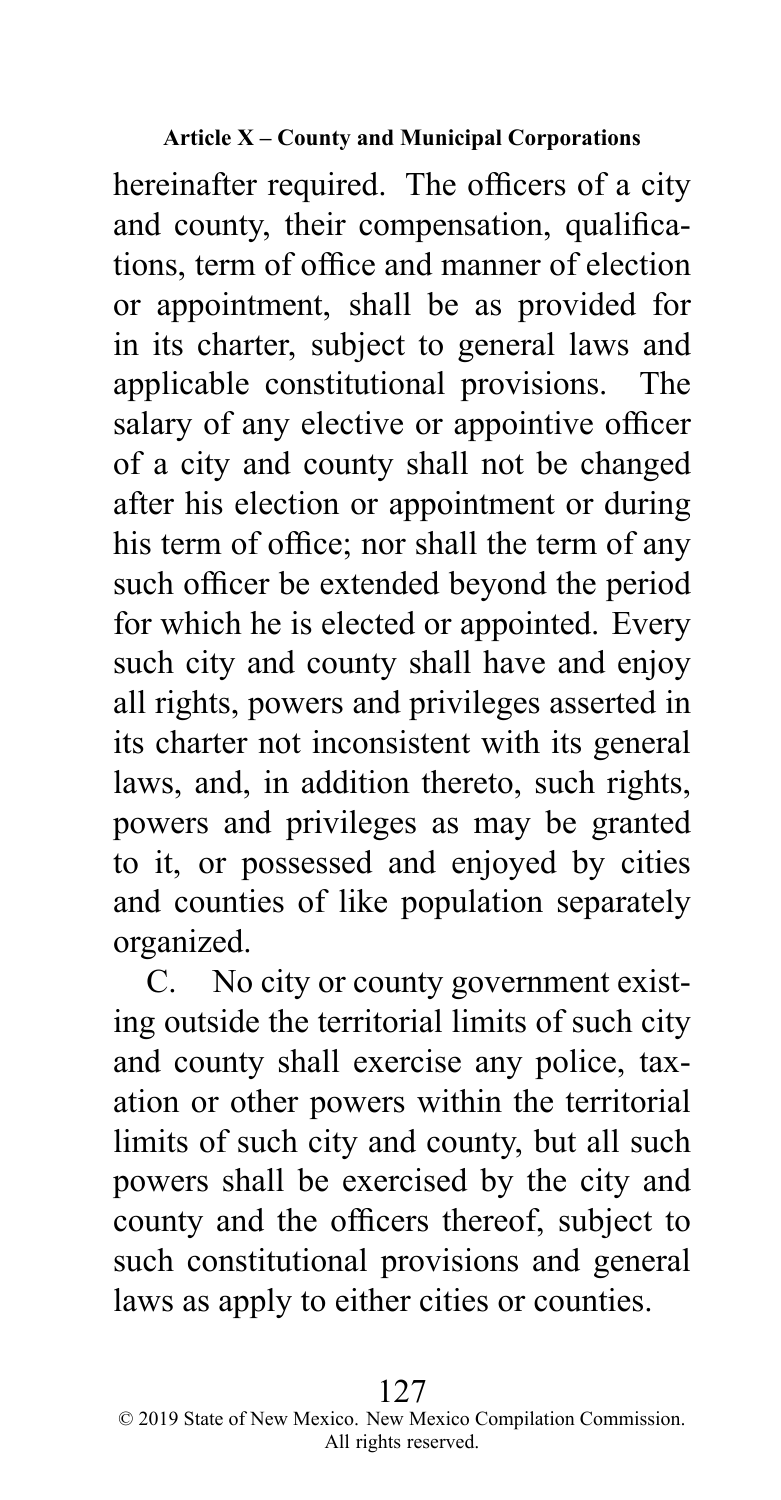D. In case an existing county is divided in the formation of city and county government, such city and county shall be liable for <sup>a</sup> just proportion of the existing debts or liabilities of the former county and shall account for and pay the county remaining <sup>a</sup> just proportion of the value of any real estate or other property owned by the former county and taken over by the city and county government, the method of determining such proportion shall be prescribed by general law, but such division shall not affect the rights of creditors.

E. Nothing herein contained shall be construed to alter or amend the existing constitutional provisions regarding apportionment of representation in the legislature or in the boundaries of legislative districts or judicial districts, nor the jurisdiction or organization of the district or probate courts. (As added September 20, 1949.)

### **Sec. 5. [Incorporated counties.]**

Any county at the time of the adoption of this amendment, which is less than one hundred forty-four square miles in area and has <sup>a</sup> population of ten thousand or more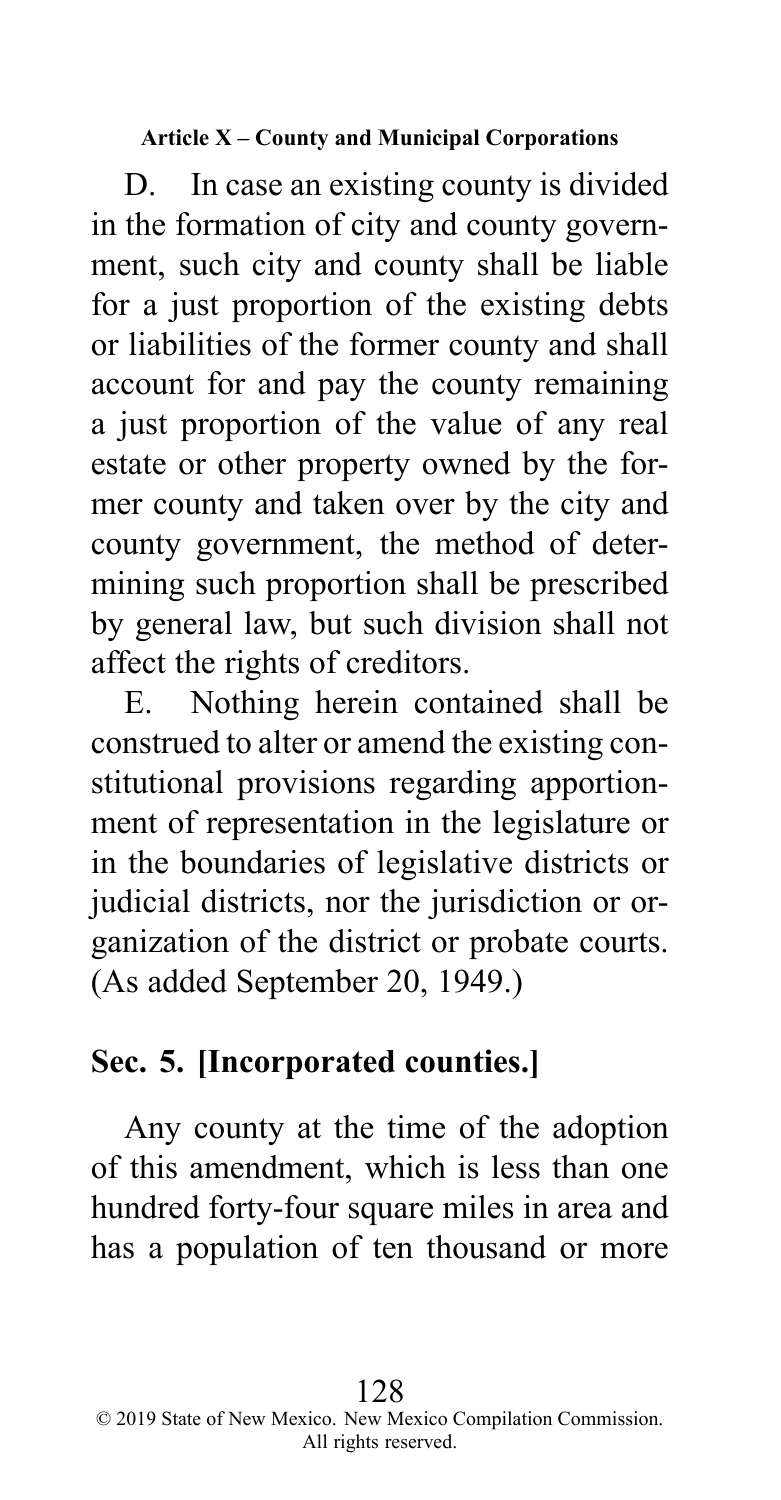may become an incorporated county by the following procedure:

A. upon the filing of <sup>a</sup> petition containing the signatures of at least ten percent of the registered voters in the county, the board of county commissioners shall appoint <sup>a</sup> charter commission consisting of not less than three persons to draft an incorporated county charter; or

B. the board of county commissioners may, upon its own initiative, appoint <sup>a</sup> charter commission consisting of not less than three persons to draft an incorporated county charter; and

C. the proposed charter drafted by the charter commission shall be submitted to the qualified voters of the county within one year after the appointment of the commission and if adopted by <sup>a</sup> majority of the qualified voters voting in the election the county shall become an incorporated county.

The charter of an incorporated county shall provide for the form and organization of the incorporated county governmen<sup>t</sup> and shall designate those officers which shall be elected, and those officers and employees which shall perform the duties assigned by law to county officers.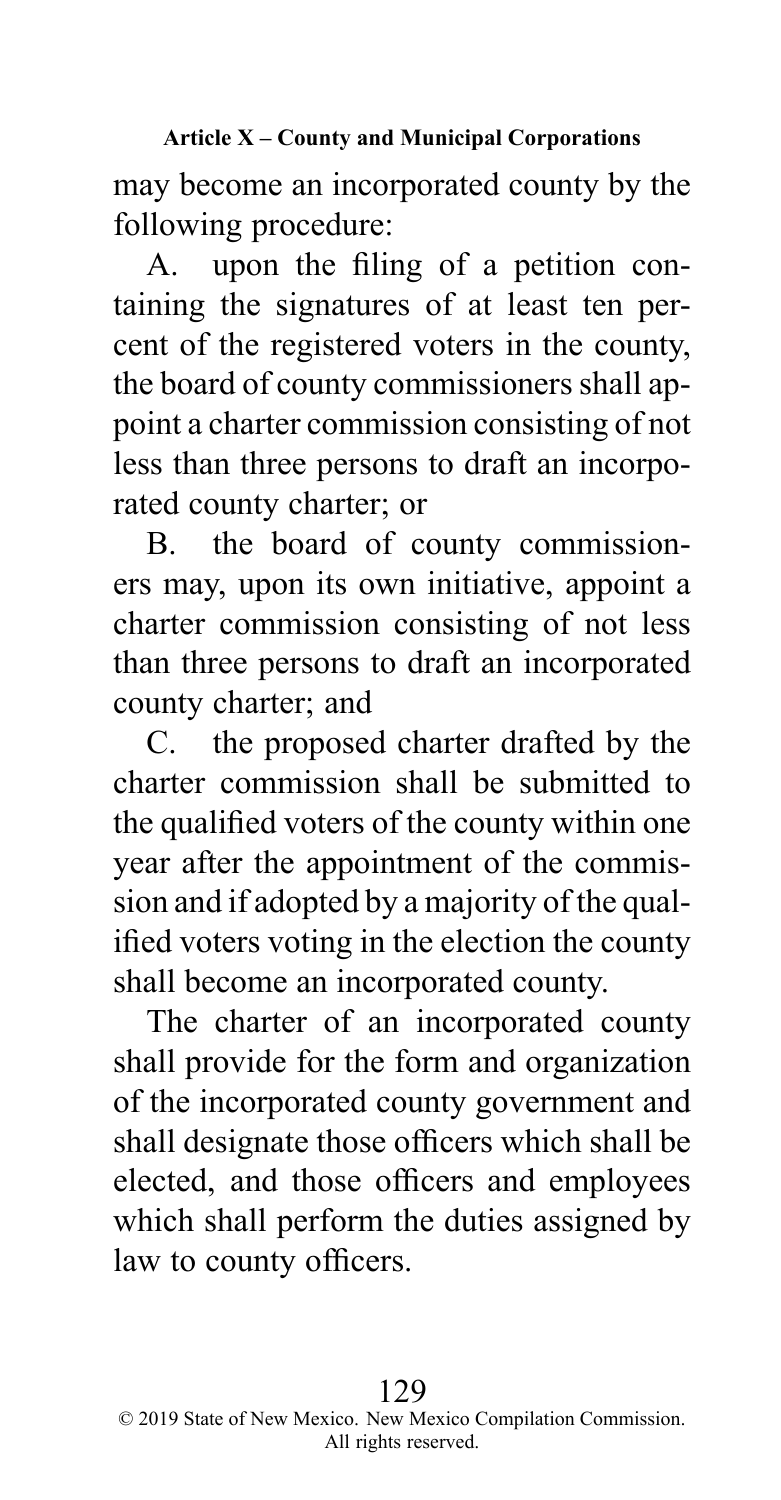An incorporated county may exercise all powers and shall be subject to all limitations granted to municipalities by Article 9, Section 12 of the constitution of New Mexico and all powers granted to municipalities by statute.

A charter of an incorporated county shall be amended in accordance with the provisions of the charter.

Nothing herein contained shall be construed to alter or amend the existing constitutional provisions regarding apportionment of representation in the legislature or in the boundaries of legislative districts or judicial districts, nor the jurisdiction or organization of the district or probate courts.

The provisions of this amendment shall be self-executing. (As added November 3, 1964.)

### **Sec. 6. [Municipal home rule.]**

A. For the purpose of electing some or all of the members of the governing body of <sup>a</sup> municipality:

(1) the legislature may authorize <sup>a</sup> municipality by general law to be districted;

(2) if districts have not been established as authorized by law, the governing body of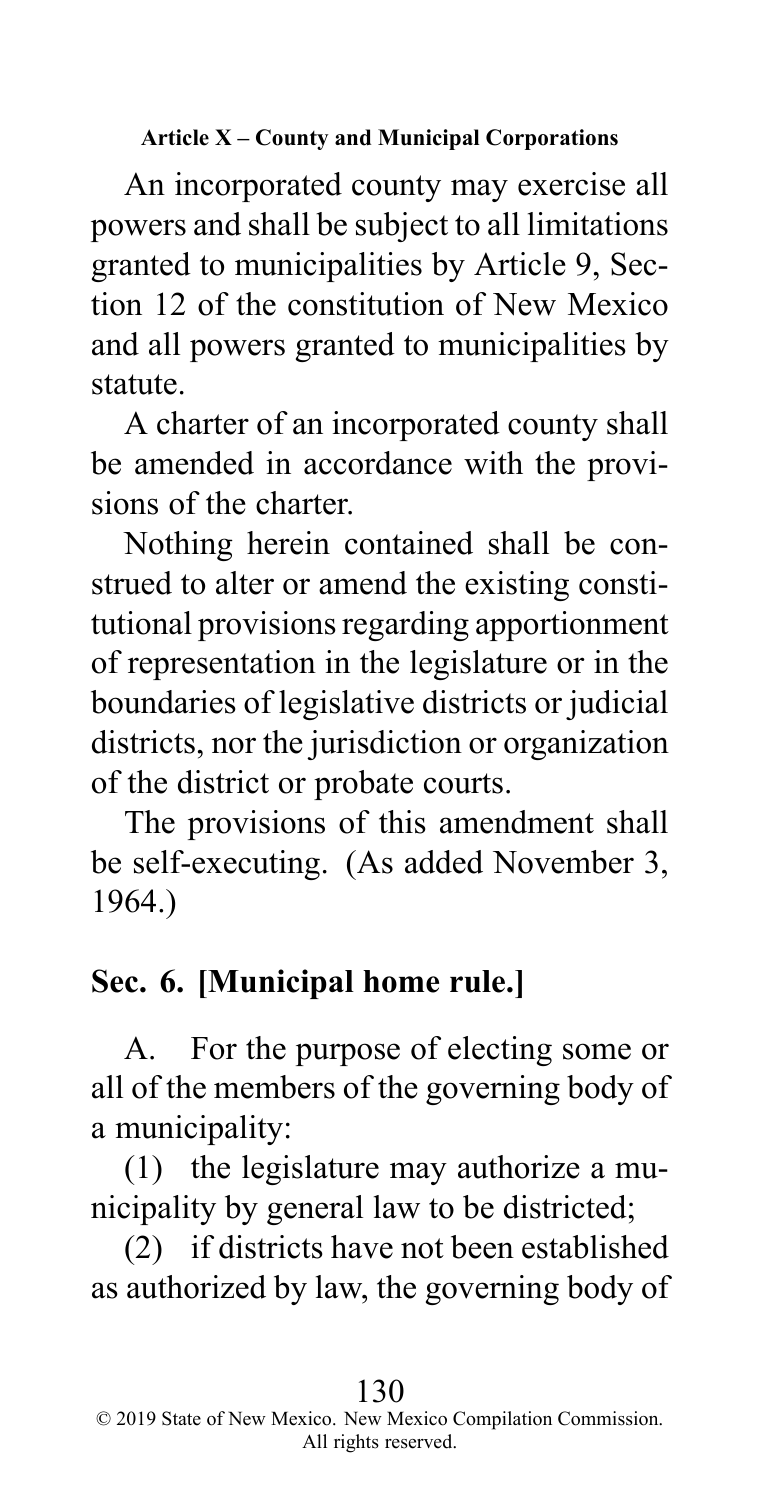<sup>a</sup> municipality may, by resolution, authorize the districting of the municipality. The resolution shall not become effective in the municipality until approved by <sup>a</sup> majority vote in the municipality; and

(3) if districts have not been established as authorized by law or by resolution, the voters of <sup>a</sup> municipality, by <sup>a</sup> petition which is signed by not less than five percen<sup>t</sup> of the registered qualified electors of the municipality and which specified the number of members of the governing body to be elected from districts, may require the governing body to submit to the registered qualified electors of the municipality, at the next regular municipal election held not less than sixty days after the petition is filed, <sup>a</sup> resolution requiring the districting of the municipality by its governing body. The resolution shall not become effective in the municipality until approved by <sup>a</sup> majority vote in the municipality. The signatures for <sup>a</sup> petition shall be collected within <sup>a</sup> six-months period.

B. Any member of the governing body of a municipality representing a district shall be <sup>a</sup> resident of, and elected by, the registered qualified electors of that district.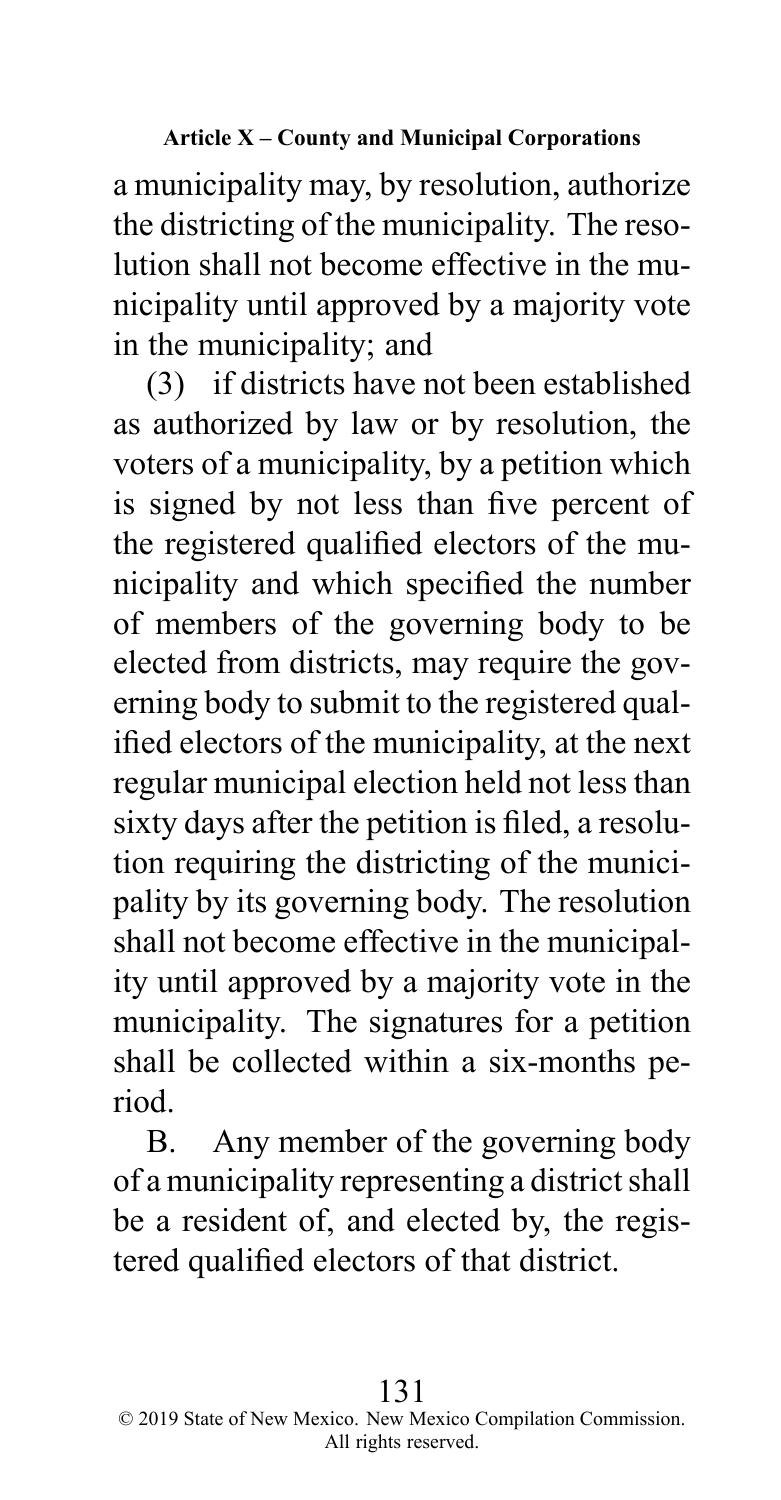C. The registered qualified electors of <sup>a</sup> municipality may adopt, amend or repeal <sup>a</sup> charter in the manner provided by law. In the absence of law, the governing body of <sup>a</sup> municipality may appoint <sup>a</sup> charter commission upon its own initiative orshall appoint <sup>a</sup> charter commission upon the filing of <sup>a</sup> petition containing the signatures of at least five percen<sup>t</sup> of the registered qualified electors of the municipality. The charter commission shall consist of not less than seven members who shall draft a proposed charter. The proposed charter shall be submitted to the registered qualified electors of the municipality within one year after the appointment of the charter commission. If the charter is approved by <sup>a</sup> majority vote in the municipality, it shall become effective at the time and in the manner provided in the charter.

D. A municipality which adopts <sup>a</sup> charter may exercise all legislative powers and perform all functions not expressly denied by general law or charter. This gran<sup>t</sup> of powers shall not include the power to enact private or civil laws governing civil relationships excep<sup>t</sup> as incident to the exercise of an independent municipal power, nor shall it include the power to provide for <sup>a</sup> penalty greater than the penalty provided for <sup>a</sup> petty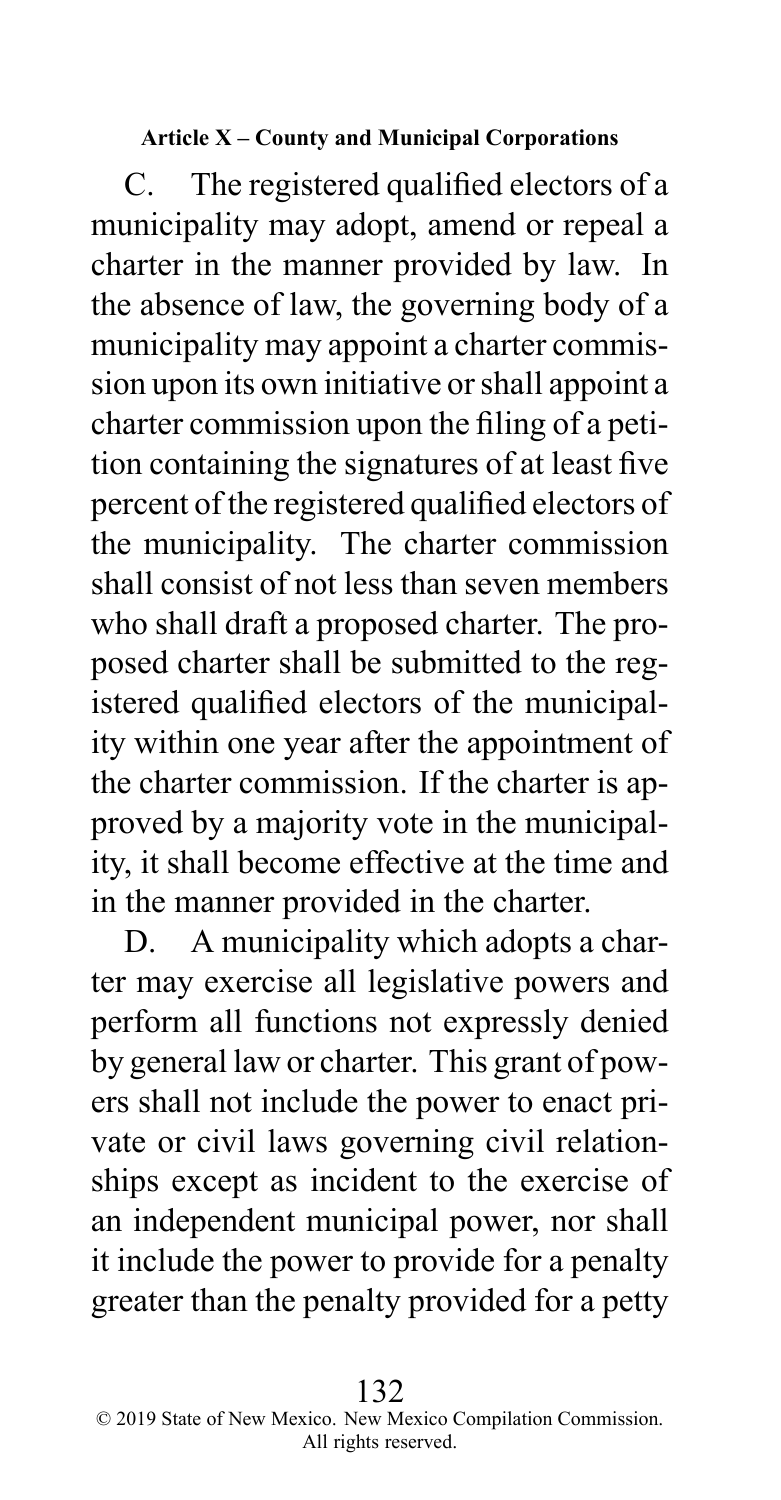misdemeanor. No tax imposed by the governing body of <sup>a</sup> charter municipality, excep<sup>t</sup> <sup>a</sup> tax authorized by general law, shall become effective until approved by <sup>a</sup> majority vote in the charter municipality.

E. The purpose of this section is to provide for maximum local self-government. A liberal construction shall be given to the powers of municipalities. (As added November 3, 1970.)

### **Sec. 7. [Five-member boards of county commissioners.]**

The board of county commissioners by unanimous vote may adopt an ordinance to increase the size of the boards of county commissioners to five members. Upon creation of <sup>a</sup> five-member board, the county shall be divided by the incumbent board of county commissionersinto five county commission districts that shall be compact, contiguous and as nearly equal in population as practicable. One county commissioner shall reside within and be elected from each county commission district. Change of residence to <sup>a</sup> place outside the district from which <sup>a</sup> county commissioner was elected shall automatically terminate the service of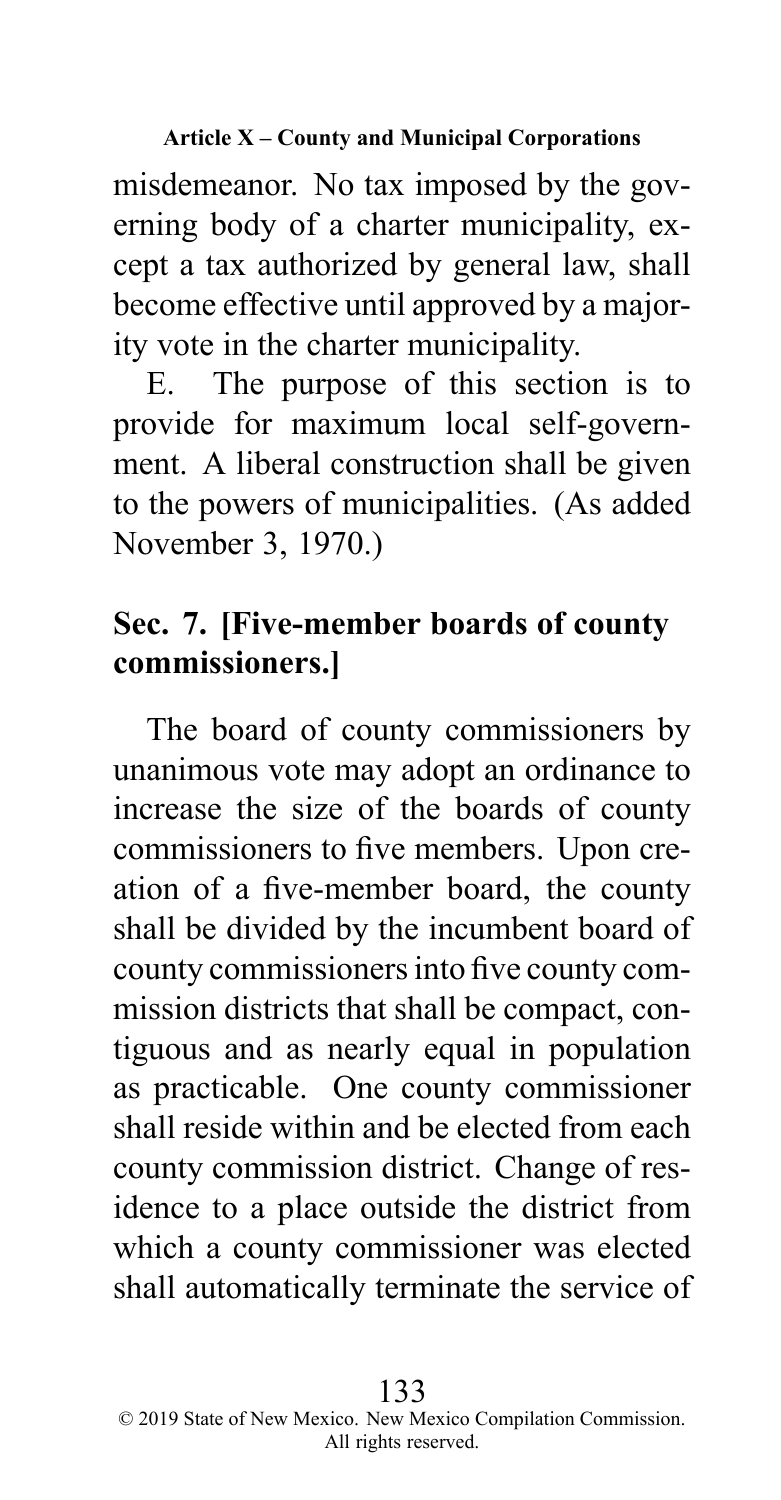that commissioner and the office shall be declared vacant. (As added November 3, 1992.)

### **Sec. 8. [New activity or service mandated by state rule or regulation.]**

A state rule or regulation mandating any county or city to engage in any new activity, to provide any new service or to increase any current level of activity or to provide any service beyond that required by existing law, shall not have the force of law, unless, or until, the state provides sufficient new funding or <sup>a</sup> means of new funding to the county or city to pay the cost of performing the mandated activity or service for the period of time during which the activity or service is required to be performed. (As added November 6, 1984.)

## **Sec. 9. [Recall of elected county officials.]**

A. An elected official of <sup>a</sup> county is subject to recall by the voters of the county. Subject to the provisions of Subsection B of this section, <sup>a</sup> petition for <sup>a</sup> recall election shall cite grounds of malfeasance or misfeasance in office or violation of the oath of office by the official concerned. The cited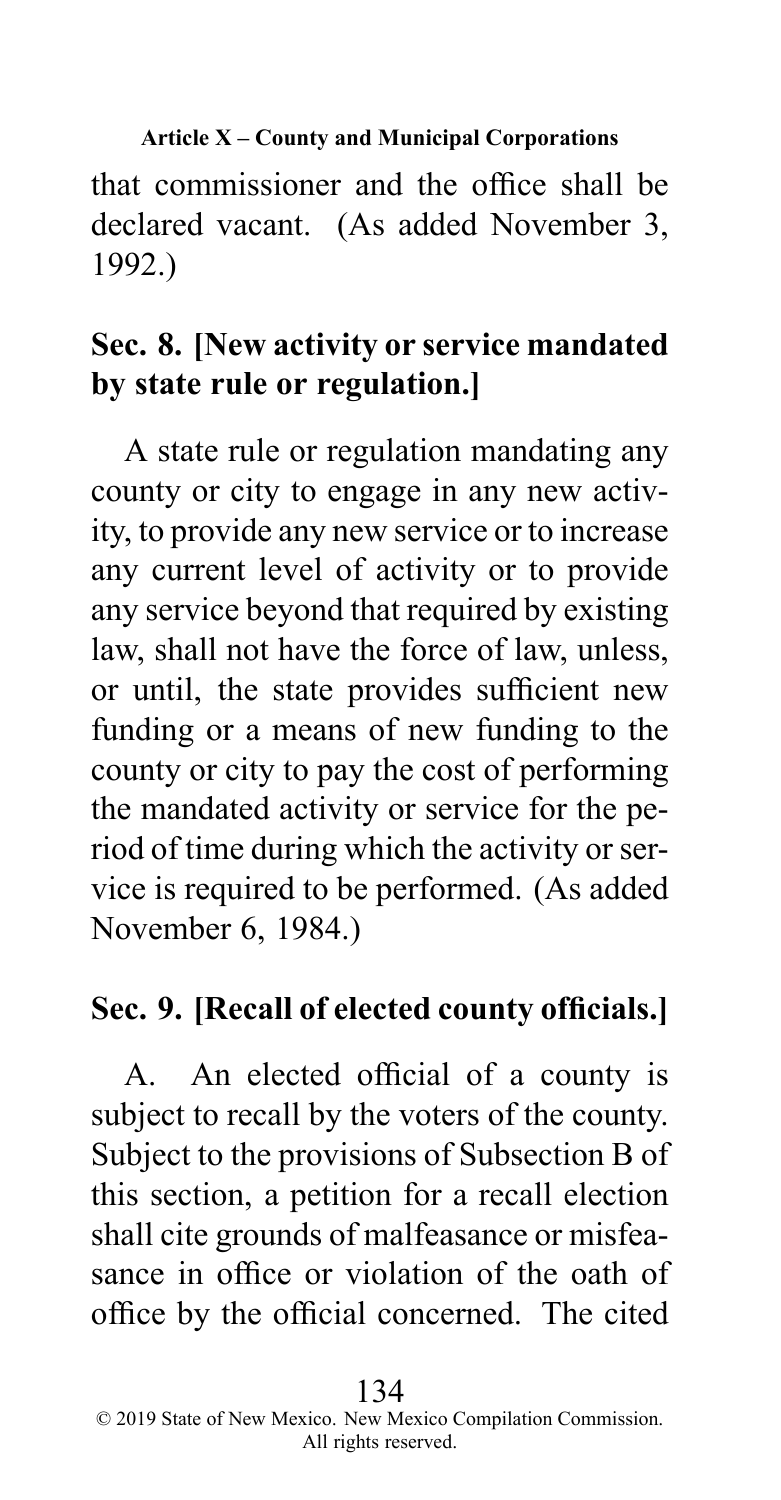grounds shall be based upon acts or failures to act occurring during the current term of the official sought to be recalled. The recall petition shall be signed by registered voters:

(1) of the county if the official sought to be recalled was elected at-large; or

(2) of the district from which the official sought to be recalled was elected; and

(3) not less in number than thirty-three and one-third percen<sup>t</sup> of the number of persons who voted in the election for the office in the last preceding general election at which the office was voted upon.

B. Prior to and as <sup>a</sup> condition of circulating <sup>a</sup> petition for recall pursuan<sup>t</sup> to the provisions of Subsection A of this section, the factual allegations supporting the grounds of malfeasance or misfeasance in office or violation of the oath of office stated in the petition shall be presented to the district court for the county in which the recall is proposed to be conducted. The petition shall not be circulated unless, after <sup>a</sup> hearing in which the proponents of the recall effort and the official sought to be recalled are given an opportunity to presen<sup>t</sup> evidence, the district court determines that probable cause exists for the grounds for recall.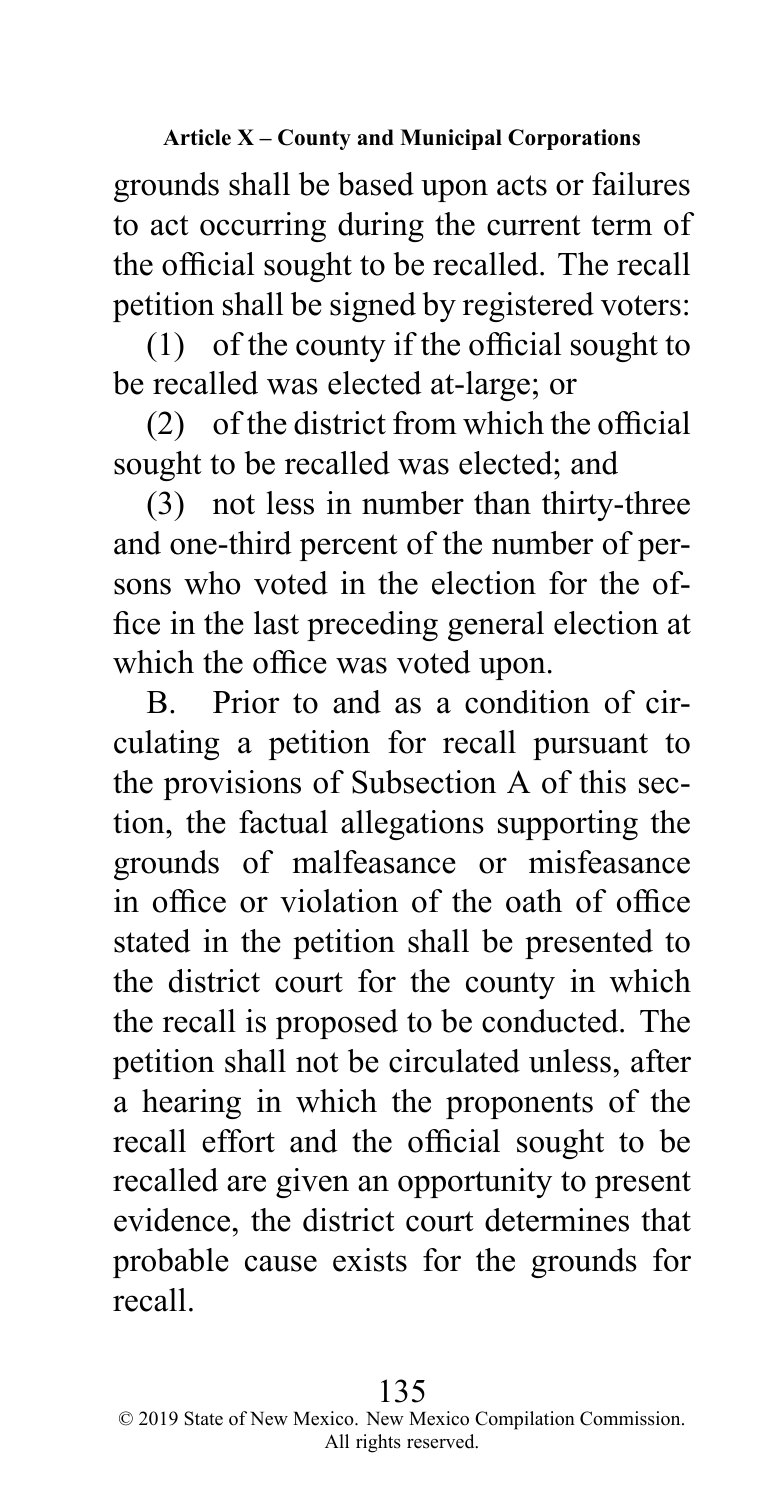C. After the requirements of Subsection B of this section are fulfilled, the petition shall be circulated and filed with the county clerk for verification of the signatures, as to both number and qualifications of the persons signing. If the county clerk verifies that the requisite number of signatures of registered voters appears on the petition, the question of recall of the official shall be placed on the ballot for <sup>a</sup> special election to be called and held within ninety days or the next occurring general election if that election is to be held within less than ninety days. If at the election <sup>a</sup> majority of the votes cast on the question of recall is in favor of recall, the official who is the subject of recall is recalled from the office, and a vacancy exists. That vacancy shall be filled in the manner provided by law for filling vacancies for that office.

D. A recall election shall not be conducted after May 1 in <sup>a</sup> calendar year in which an election is to be held for the office for which the recall is sought if the official sought to be recalled is <sup>a</sup> candidate for reelection to the office. No petition for recall of an elected county official shall be submitted more than once during the term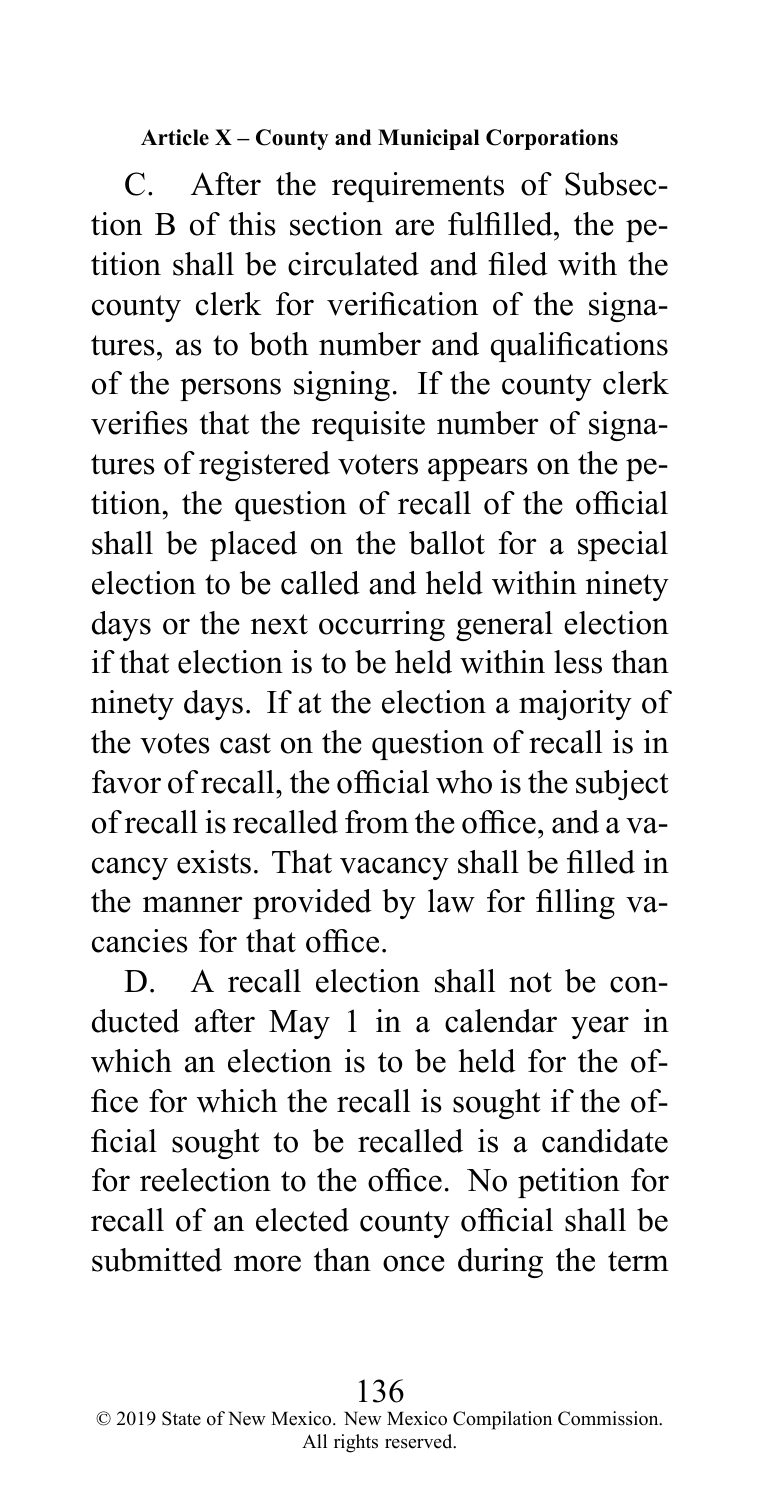for which the official is elected. (As added November 5, 1996.)

## **Sec. 10. [Urban counties.]**

A. A county that is less than one thousand five hundred square miles in area and has <sup>a</sup> population of three hundred thousand or more may become an urban county by the following procedure:

(1) the board of county commissioners shall appoint <sup>a</sup> charter commission consisting of not less than three persons to draft <sup>a</sup> proposed urban county charter;

(2) the proposed charter shall provide for the form and organization of the urban county governmen<sup>t</sup> and shall designate those officers that shall be elected and those officers and employees that shall perform the duties assigned by law to county officers; and

(3) within one year after the appointment of the charter commission, the proposed charter shall be submitted to the qualified voters of the county and, if adopted by <sup>a</sup> majority of those voting, the county shall become an urban county. If, at the election or any subsequent election, the proposed charter is not adopted, then, after at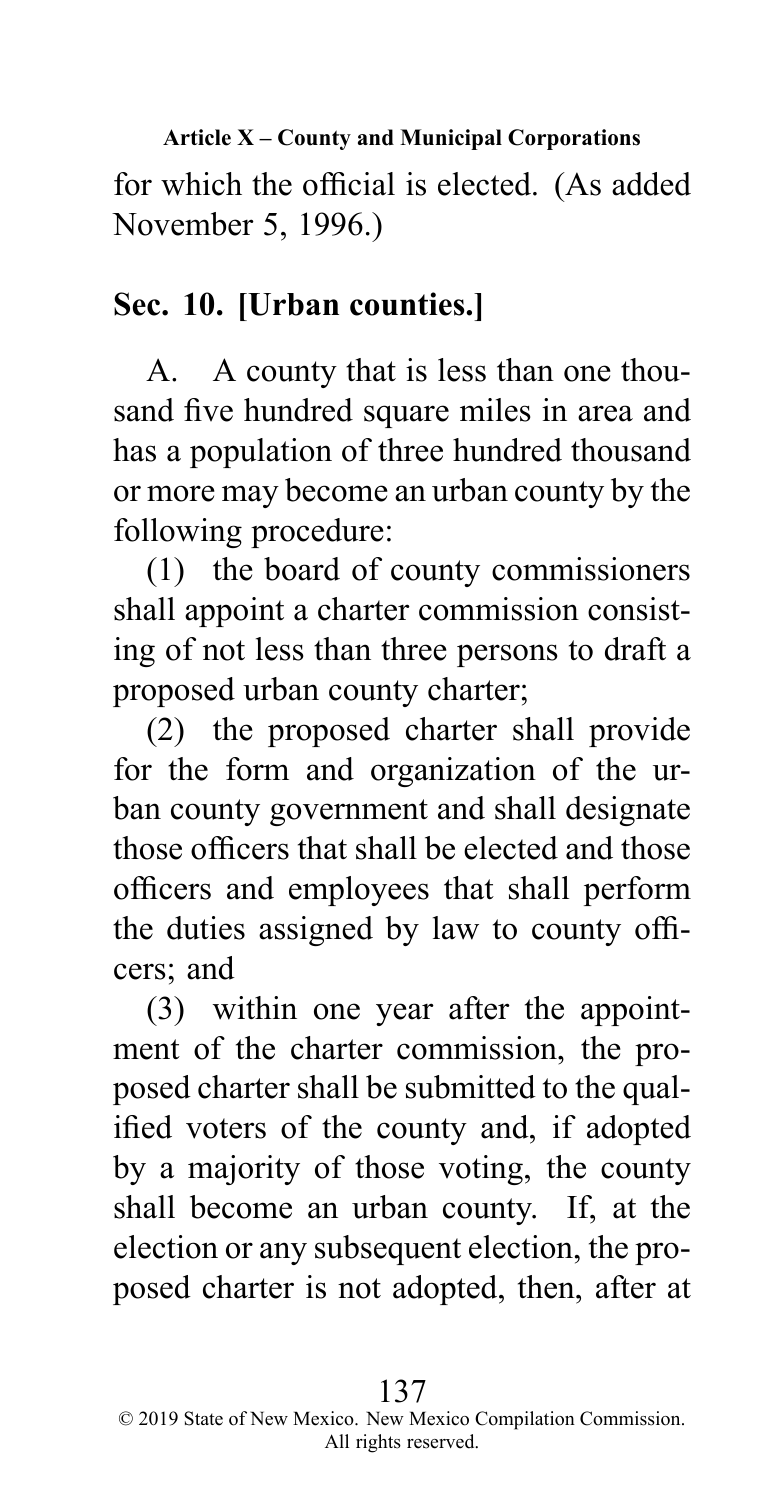least one year has elapsed after the election, pursuant to this section another charter commission may be appointed and another proposed charter may be submitted to the qualified voters for approval or disapproval.

B. An urban county may exercise all legislative powers and perform all governmental functions not expressly denied by general law or charter and may exercise all powers granted to and shall be subject to all limitations placed on municipalities by Article 9, Section 12 of the constitution of New Mexico. This gran<sup>t</sup> of powers shall not include the power to enact private or civil laws excep<sup>t</sup> as incident to the exercise of an independent municipal power, nor shall it include the power to provide for <sup>a</sup> penalty greater than the penalty provided for <sup>a</sup> misdemeanor. No tax imposed by the governing body of an urban county, excep<sup>t</sup> <sup>a</sup> tax authorized by general law, shall become effective until approved by <sup>a</sup> majority vote in the urban county.

C. A charter of an urban county shall only be amended in accordance with the provisions of the charter.

D. If the charter of an urban county provides for <sup>a</sup> governing body composed of members elected by districts, <sup>a</sup> member rep-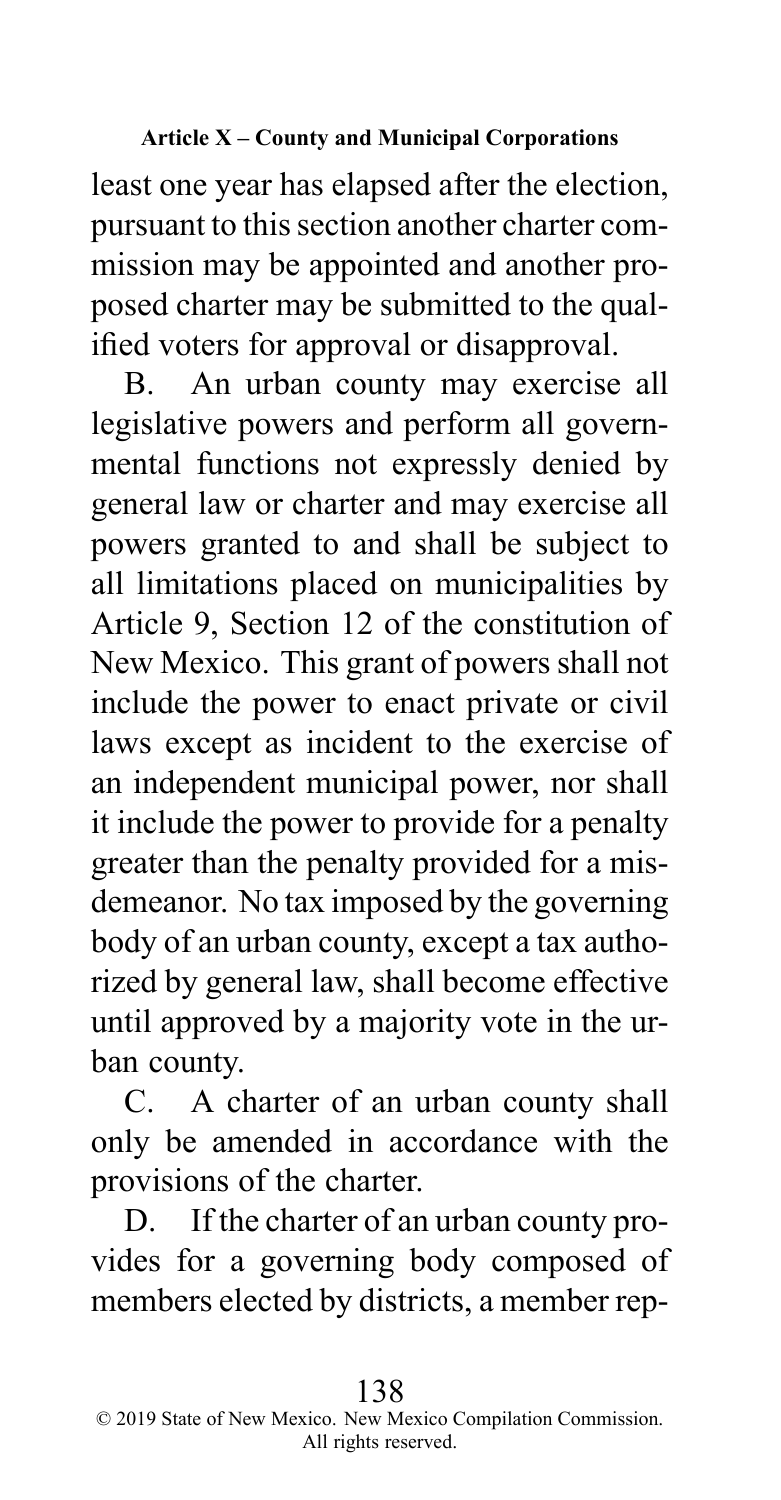resenting <sup>a</sup> district shall be <sup>a</sup> resident and elected by the registered qualified electors of that district.

E. The purpose of this section is to provide for maximum local self-government. A liberal construction shall be given to the powers of urban counties.

F. The provisions of this section shall be self-executing. (As added November 7, 2000; as amended November 4, 2014.)

### **Sec. 11. [Single urban governments.]**

A. A county that is less than one thousand five hundred square miles in area and has, at the time of this amendment, <sup>a</sup> population of three hundred thousand or more, and whether or not it is an urban county pursuan<sup>t</sup> to Section 1 of this amendment, may provide for <sup>a</sup> single urban governmen<sup>t</sup> by the following procedure:

(1) by January 1, 2003, <sup>a</sup> charter commission, composed of eleven members, shall be appointed to draft <sup>a</sup> proposed charter. Five members shall be appointed by the governing body of the county, five members shall be appointed by the municipality with <sup>a</sup> population greater than three hun-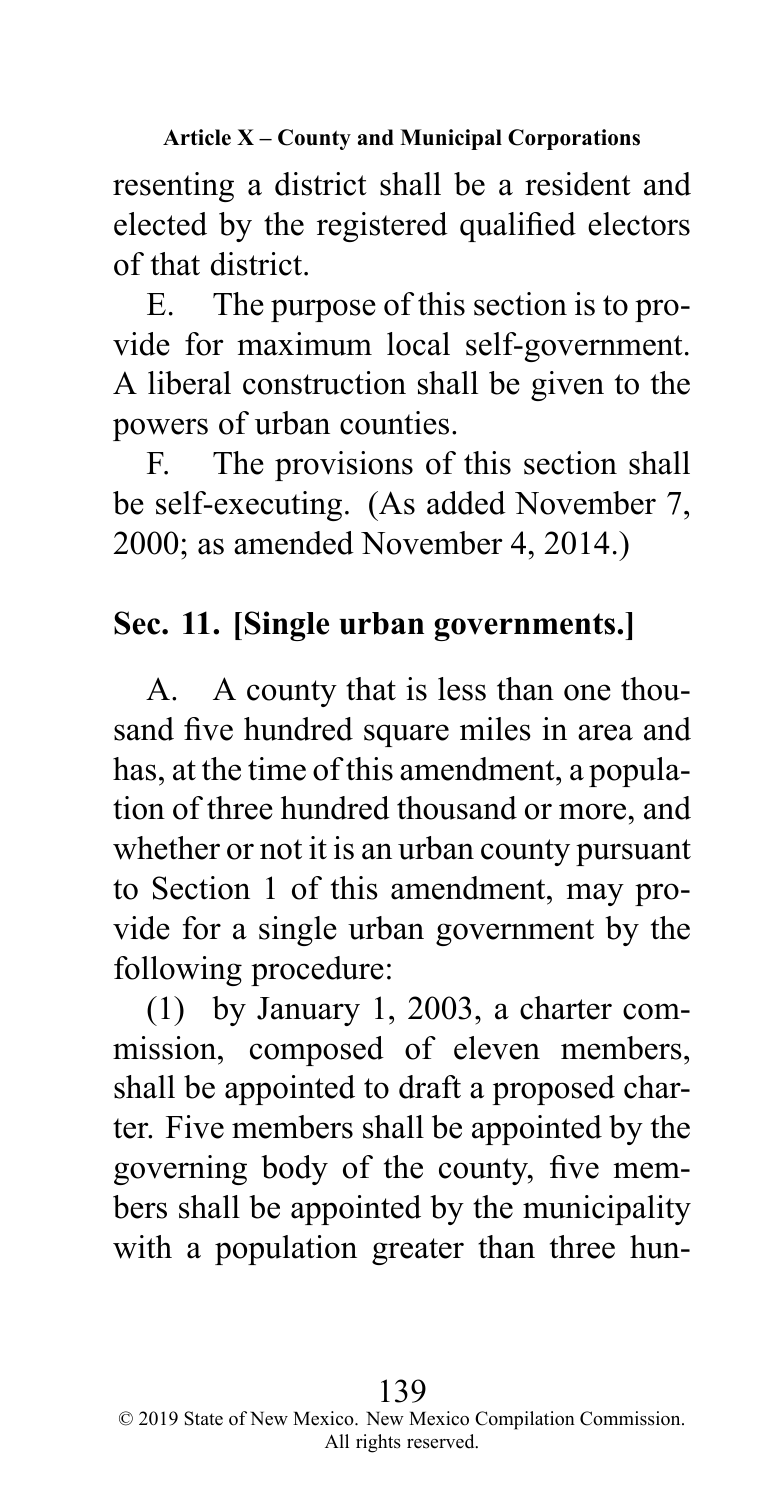dred thousand and one member shall be appointed by the other ten members;

(2) the proposed charter shall:

(a) provide for the form and organization of the single urban government;

(b) designate those officers that shall be elected and those officers and employees that shall perform the duties assigned by law to county officers;

(c) provide for <sup>a</sup> transition period for elected county and city officials whose terms have not expired on the effective date of the charter; and

(d) provide for <sup>a</sup> transition period, no lessthan one year, to ensure the continuation of governmen<sup>t</sup> services; and

(3) within one year after the appointment of the charter commission, the proposed charter shall be submitted to the qualified voters and, if adopted by <sup>a</sup> majority of those voters, the municipalities in that county with <sup>a</sup> population greater than ten thousand shall be disincorporated and the county shall be governed by <sup>a</sup> single urban government. If the proposed charter is not adopted by <sup>a</sup> majority of the qualified voters, then another charter commission shall be appointed and another election, within twelve months of the previous elec-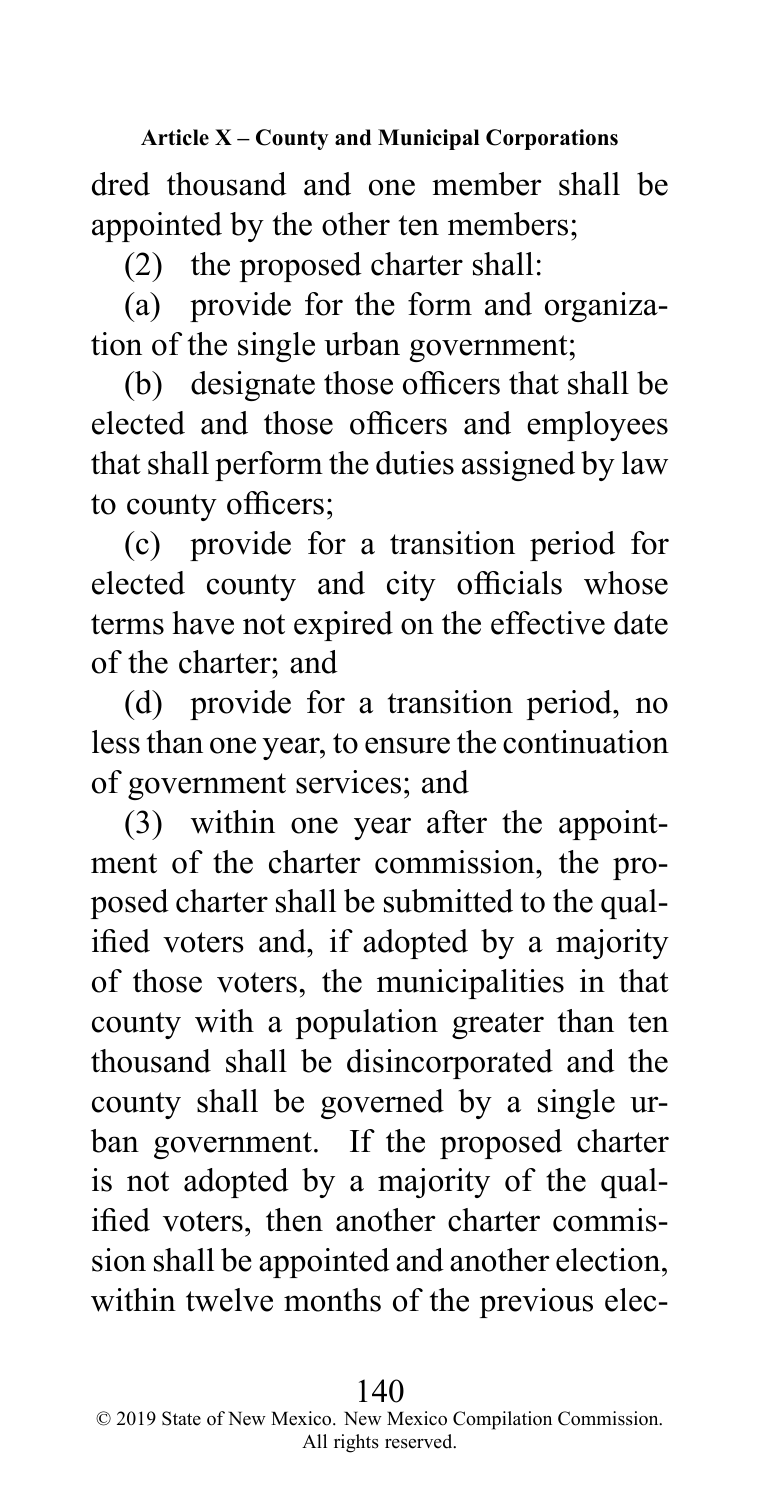**Article X – County and Municipal Corporations**

tion, shall be held. If the proposed charter is not adopted by <sup>a</sup> majority of the qualified voters at the second or any subsequent election, then after at least two years have elapsed after the election, pursuan<sup>t</sup> to this section another charter commission may be appointed and another proposed charter may be submitted to the qualified voters for approval or disapproval. As used in this paragraph, "qualified voter" means <sup>a</sup> registered voter of the county.

B. Upon the adoption of <sup>a</sup> charter pursuant to Subsection A of this section, any municipality within the county with <sup>a</sup> population greater than ten thousand is disincorporated and no future municipalities shall be incorporated. A county that adopts <sup>a</sup> charter pursuan<sup>t</sup> to this section may exercise those powers granted to urban counties by Section 1 of this amendment and is subject to the limitations imposed upon urban counties by that section. A county that adopts <sup>a</sup> charter pursuan<sup>t</sup> to this section has the same power to enact taxes as any other county and as any municipality had before being disincorporated pursuan<sup>t</sup> to this section.

C. A municipality, with <sup>a</sup> population of ten thousand or less, in <sup>a</sup> county that has adopted <sup>a</sup> charter pursuan<sup>t</sup> to this section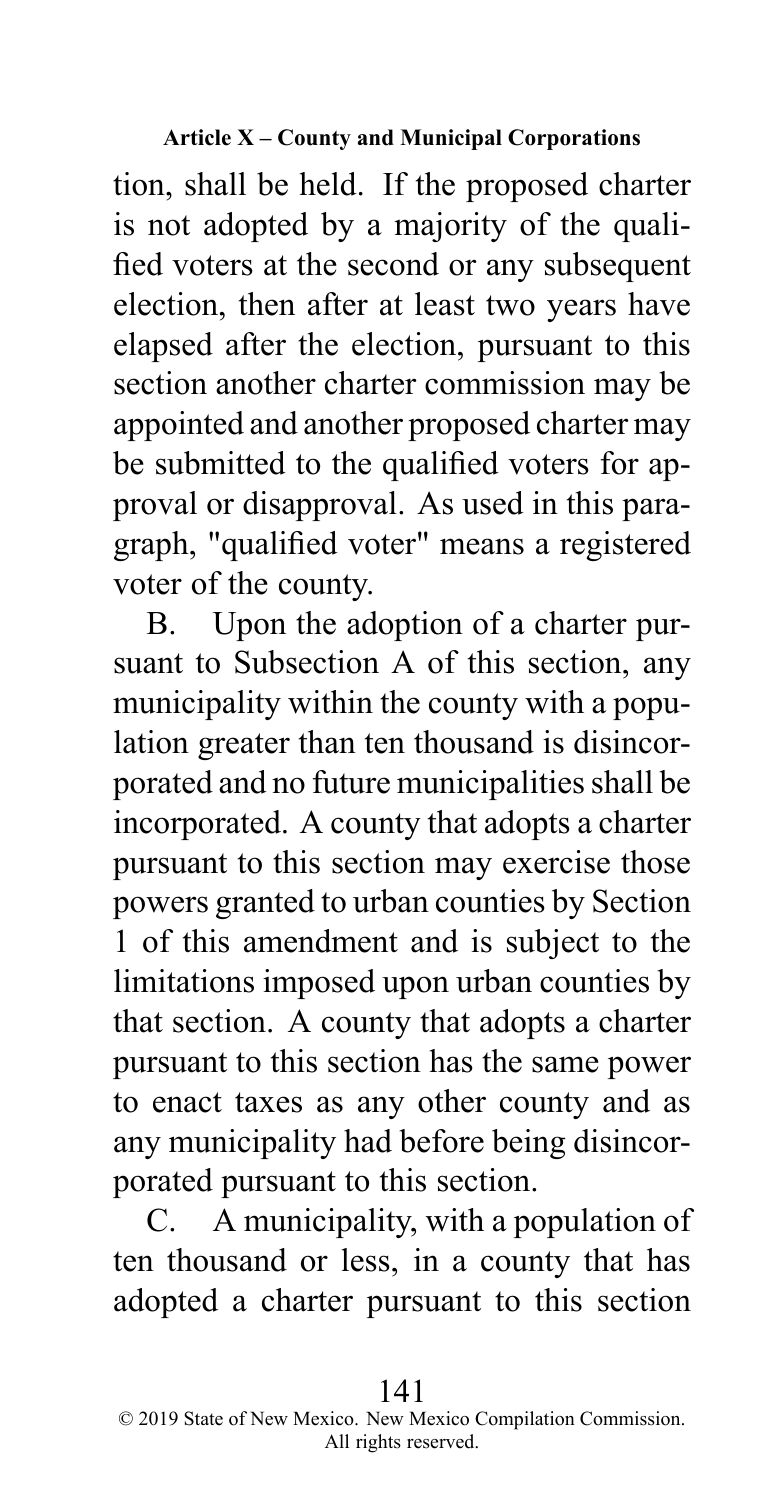**Article X – County and Municipal Corporations**

may become <sup>a</sup> par<sup>t</sup> of the single urban government by <sup>a</sup> vote of <sup>a</sup> majority of the qualified voters within the municipality voting in an election held upon the filing of <sup>a</sup> petition containing the signatures of ten percen<sup>t</sup> of the registered voters of that municipality. If <sup>a</sup> majority of the voters elect to become <sup>a</sup> par<sup>t</sup> of the single urban government, then the municipality is disincorporated.

D. All property, debts, employees, records and contracts of <sup>a</sup> municipality disincorporated pursuan<sup>t</sup> to this section shall be transferred to the county and become the property, debts, employees, records and contracts of the county. The rights of <sup>a</sup> municipality, disincorporated pursuan<sup>t</sup> to this section, to receive taxes, fees, distributions or any other thing of value shall be transferred to the county. Any law granting any power or authorizing any distribution to <sup>a</sup> municipality disincorporated pursuan<sup>t</sup> to this section shall be interpreted as granting the power or authorizing the distribution to the county.

E. The provisions of this section shall be self-executing. (As added November 7, 2000.)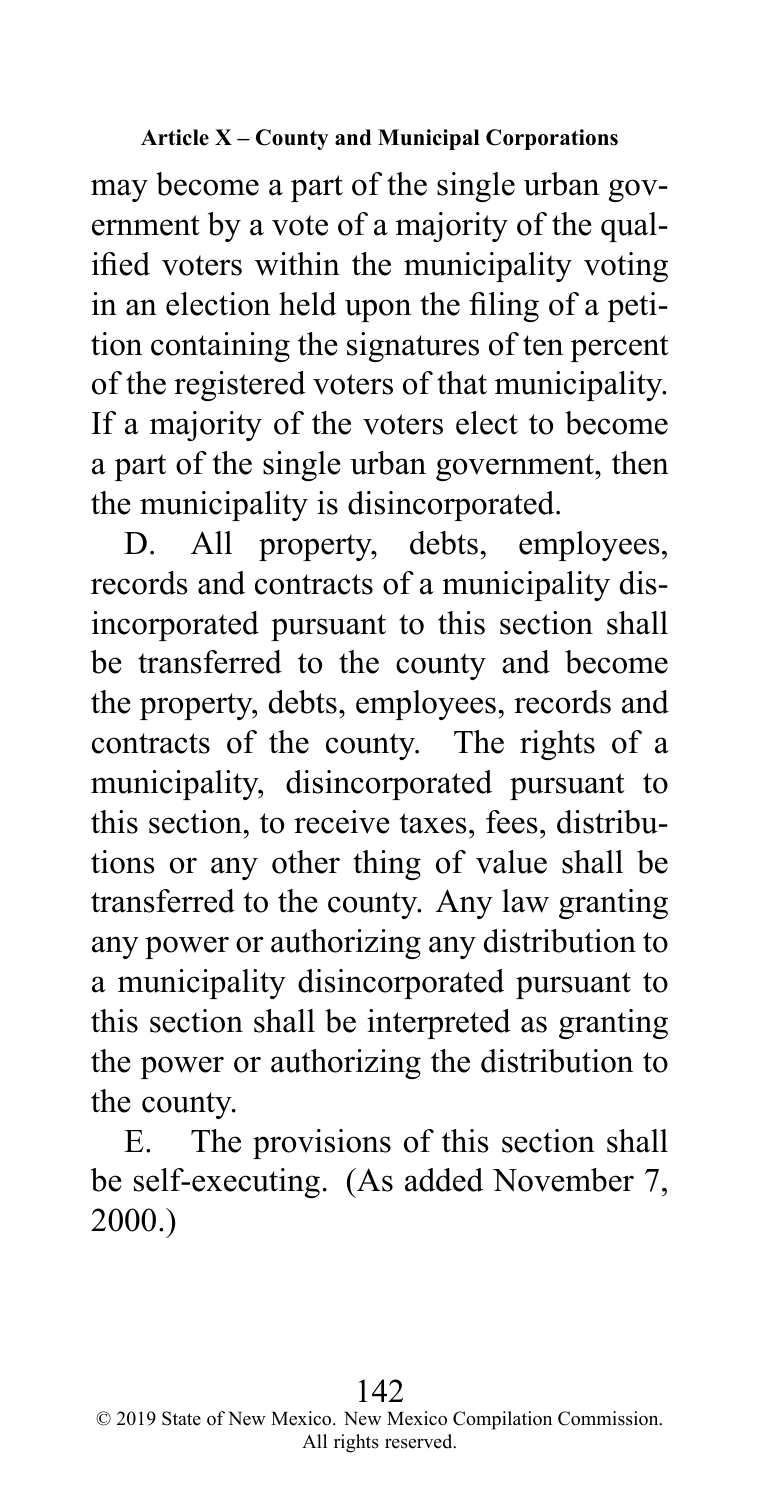**Article XI – Corporations Other Than Municipal**

## **ARTICLE XI**

## **Corporations Other Than Municipal**

#### Sec.

- 1. Creation and composition of public regulation commission.
- 2. Responsibilities of public regulation commission.
- 13. General corporation laws.
- 14. Corporations subject to police power.
- 18. Eminent domain of corporate property.
- 19. Chartering corporations.
- 20. Creation of office of superintendent of insurance.

## **Sec. 1. [Creation and composition of public regulation commission.]**

The "public regulation commission" is created. The commission shall consist of five members elected from districts provided by law for staggered four-year terms beginning on January 1 of the year following their election; provided that those chosen at the first general election after the adoption of this section shall immediately classify themselves by lot, so that two of them shall hold office for two years and three of them for four years; and further provided that, after serving two terms, members shall be ineligible to hold office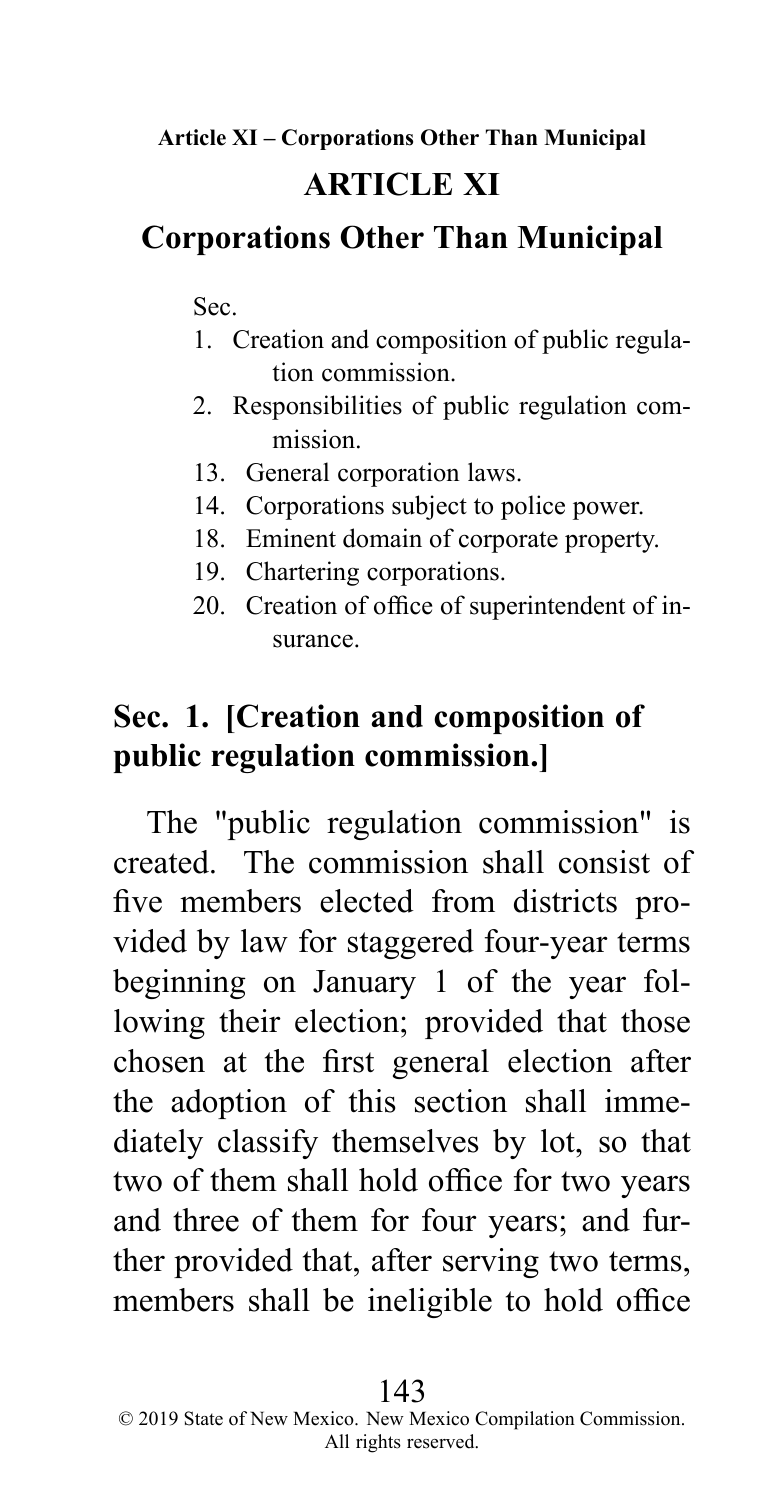#### **Article XI – Corporations Other Than Municipal**

as <sup>a</sup> commission member until one full term has intervened. The legislature shall provide, by law, increased qualifications for commissioners and continuing education requirements for commissioners. The increased qualifications provided by this 2012 amendment shall apply to public regulation commissioners elected at the general election in 2014 and subsequent elections and to commissioners appointed to fill <sup>a</sup> vacancy at any time after July 1, 2013. No commissioner or candidate for the commission shall accep<sup>t</sup> anything of value from <sup>a</sup> person or entity whose charges for services to the public are regulated by the commission. (As added November 5, 1996; as amended November 6, 2012.)

## **Sec. 2. [Responsibilities of public regulation commission.]**

The public regulation commission shall have responsibility for regulating public utilities, including electric, natural gas and water companies; transportation companies, including common and contract carriers; transmission and pipeline companies, including telephone, telegraph and information transmission companies; and other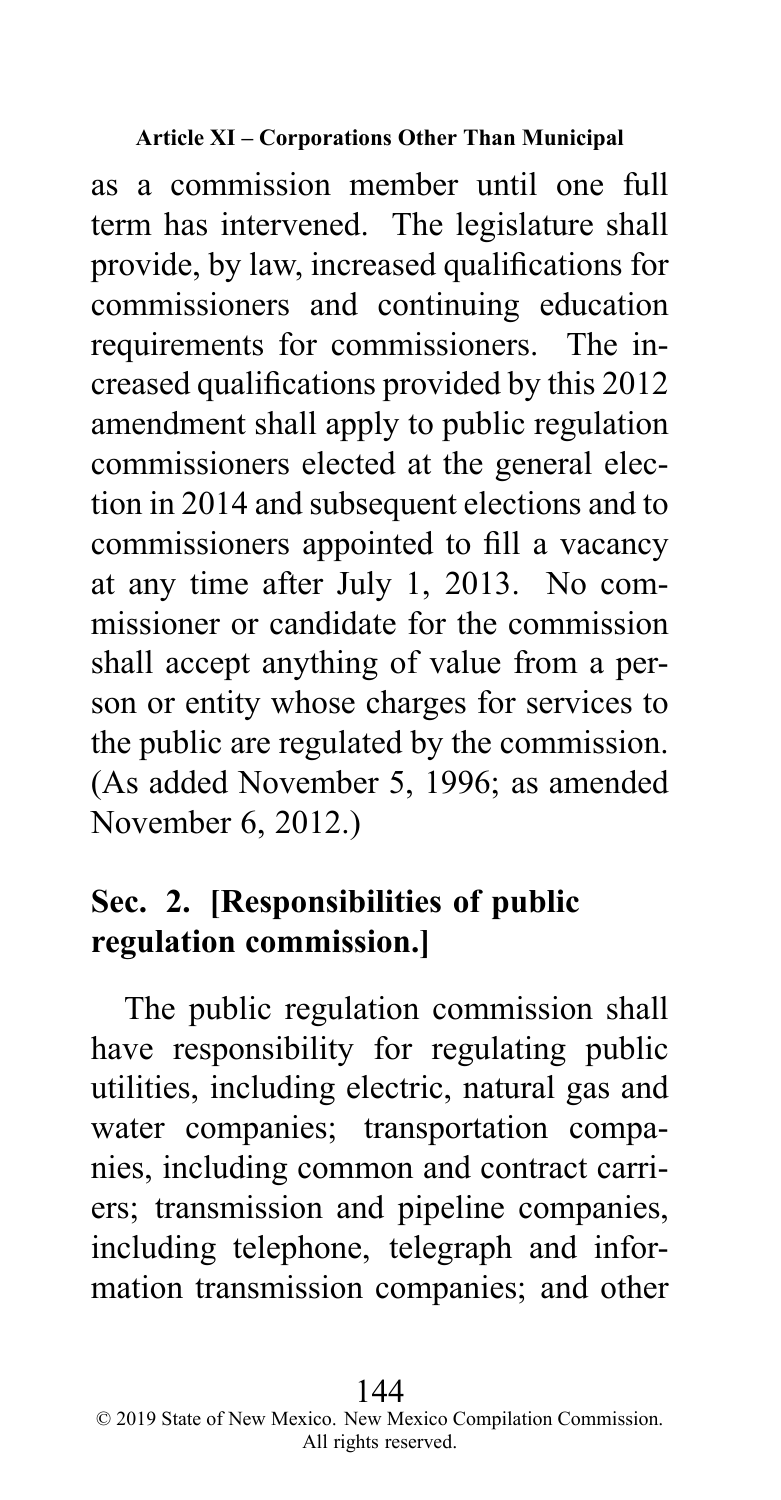public service companies in such manner as the legislature shall provide. The public regulation commission shall have responsibility for regulating insurance companies and others engaged in risk assumption as provided by law until July 1, 2013. (As added November 5, 1996; as amended November 6, 2012.)

## **Sec. 13. [General corporation laws.]**

The legislature shall provide for the organization of corporations by general law. All laws relating to corporations may be altered, amended or repealed by the legislature, at any time, when necessary for the public good and general welfare, and all corporations, doing business in this state, may, as to such business, be regulated, limited or restrained by laws not in conflict with the constitution of the United States or of this constitution.

## **Sec. 14. [Corporations subject to police power.]**

The police power of this state is supreme over all corporations as well as individuals.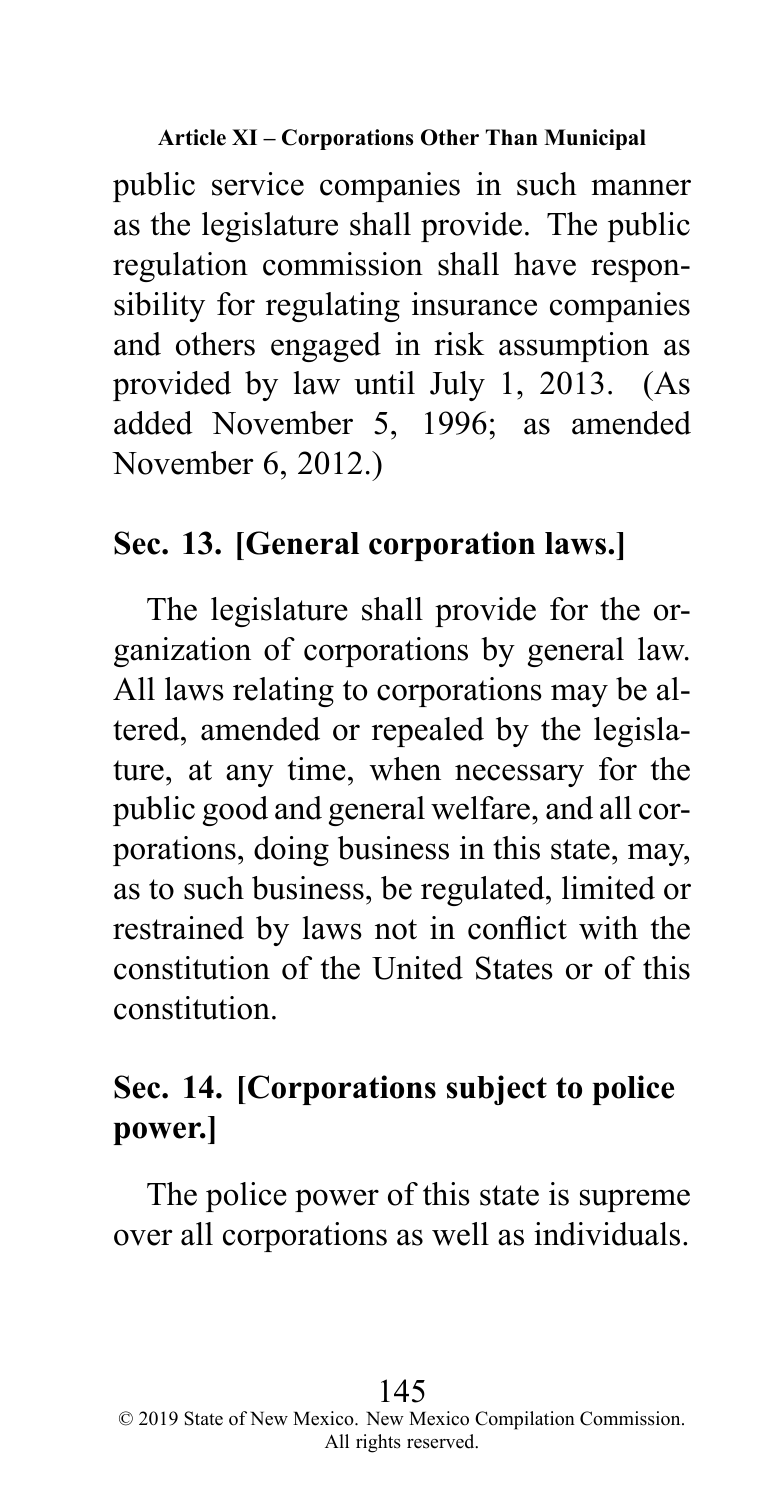**Article XI – Corporations Other Than Municipal**

# **Sec. 18. [Eminent domain of corporate property.]**

The right of eminent domain shall never be so abridged or construed as to preven<sup>t</sup> the legislature from taking the property and franchises of incorporated companies and subjecting them to the public use, the same as the property of individuals.

#### **Sec. 19. [Chartering corporations.]**

The secretary of state shall have responsibility for chartering corporations in such <sup>a</sup> manner as the legislature shall provide. (As added November 6, 2012.)

## **Sec. 20. [Creation of office of superintendent of insurance.]**

A. The office of "superintendent of insurance" is created as of July 1, 2013. The superintendent of insurance shall regulate insurance companies and others engaged in risk assumption in such manner as provided by law. The superintendent of insurance shall be appointed by the insurance nominating committee and serve for such terms as may be provided by law; provided that the term of the first superintendent of in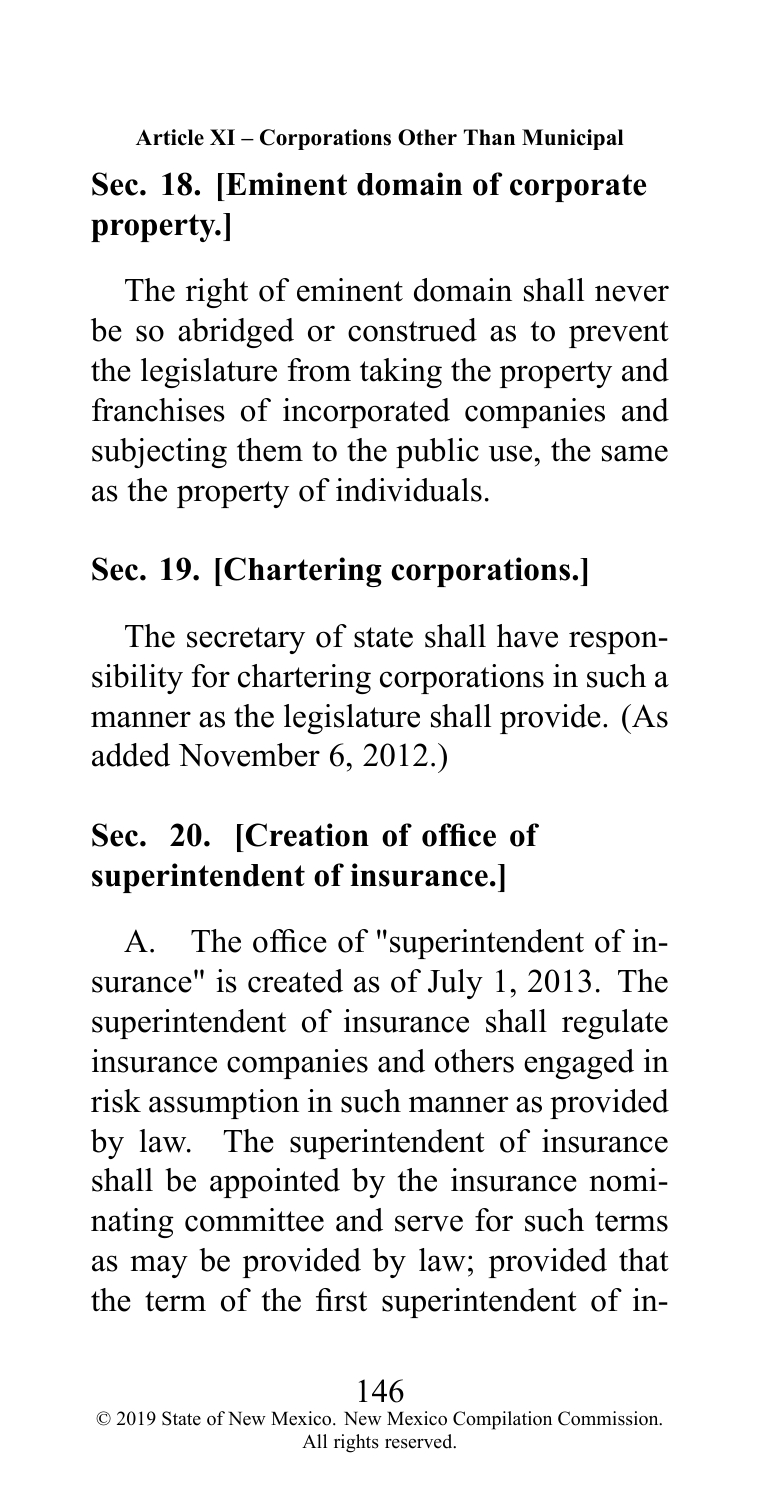surance appointed pursuant to this 2012 amendment shall begin on July 1, 2013 and end on December 31, 2015.

B. The insurance nominating committee shall be appointed and have such qualifications as may be provided by law. The insurance nominating committee shall evaluate applications for superintendent of insurance in accordance with qualifications for superintendent of insurance established by law. (As added November 6, 2012.)

#### **ARTICLE XII**

### **Education**

Sec.

- 1. Free public schools.
- 2. Permanent school fund.
- 3. Control of constitutional educational institutions; use of state land proceeds and other educational funds.
- 4. Current school fund.
- 5. Compulsory school attendance.
- 6. Public education department; public education commission.
- 7. Investment of permanen<sup>t</sup> school fund.
- 8. Teachers to learn English and Spanish.
- 9. Religious tests in schools.
- 10. Educational rights of children of Spanish descent.
- 11. State educational institutions.

#### 147

© 2019 State of New Mexico. New Mexico Compilation Commission. All rights reserved.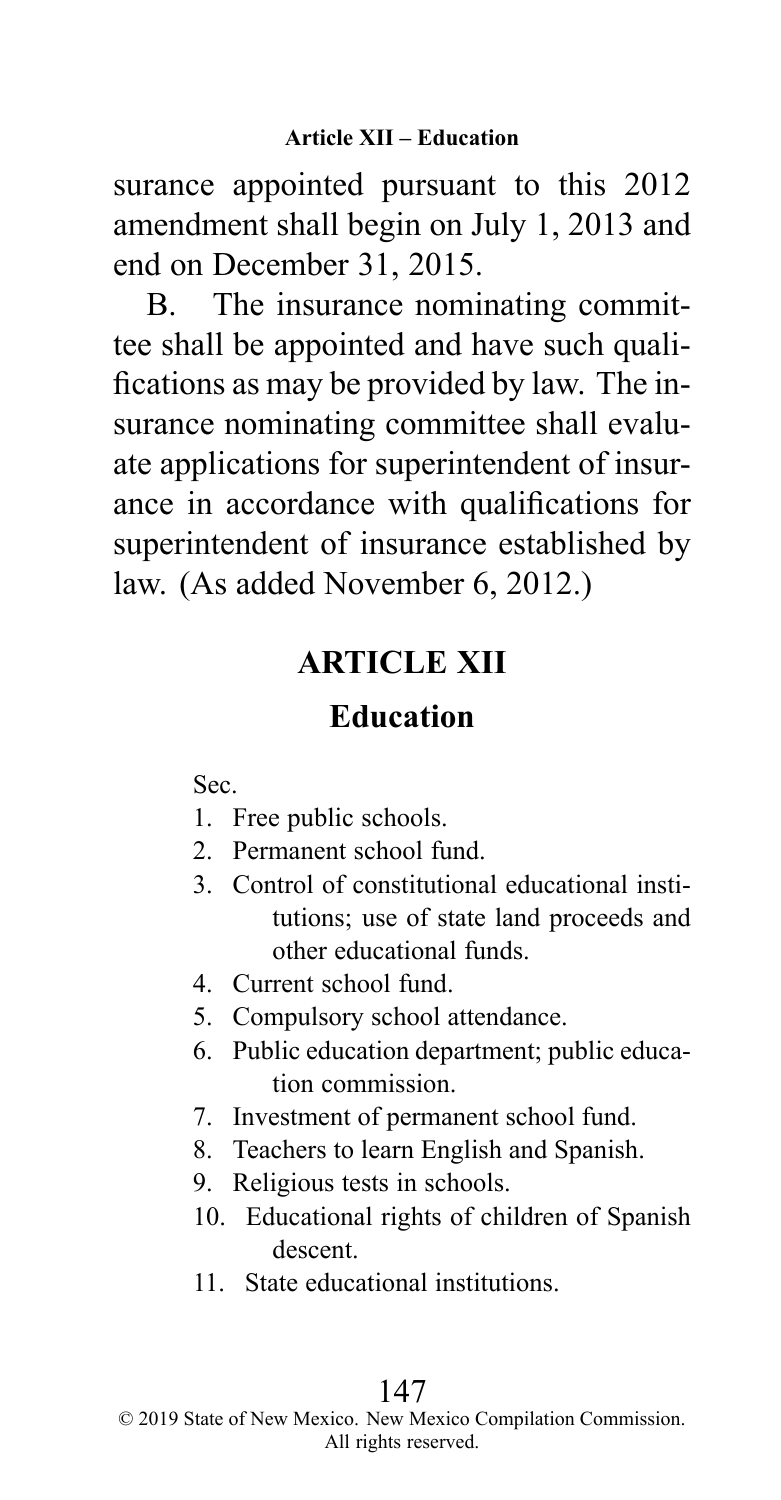#### **Article XII – Education**

Sec.

- 12. Acceptance and use of Enabling Act educational grants.
- 13. Board of regents for educational institutions.
- 14. Recall of local school board members.
- 15. Local school boards having seven singlemember districts.

#### **Sec. 1. [Free public schools.]**

A uniform system of free public schools sufficient for the education of, and open to, all the children of school age in the state shall be established and maintained.

#### **Sec. 2. [Permanent school fund.]**

The permanen<sup>t</sup> school fund of the state shall consist of the proceeds of sales of Sections Two, Sixteen, Thirty-Two and Thirty-Six in each township of the state, or the lands selected in lieu thereof; the proceeds of sales of all lands that have been or may hereafter be granted to the state not otherwise appropriated by the terms and conditions of the grant; such portion of the proceeds of sales of land of the United States within the state as has been or may be granted by congress; all earnings, including interest, dividends and capital gains from

<sup>©</sup> 2019 State of New Mexico. New Mexico Compilation Commission. All rights reserved.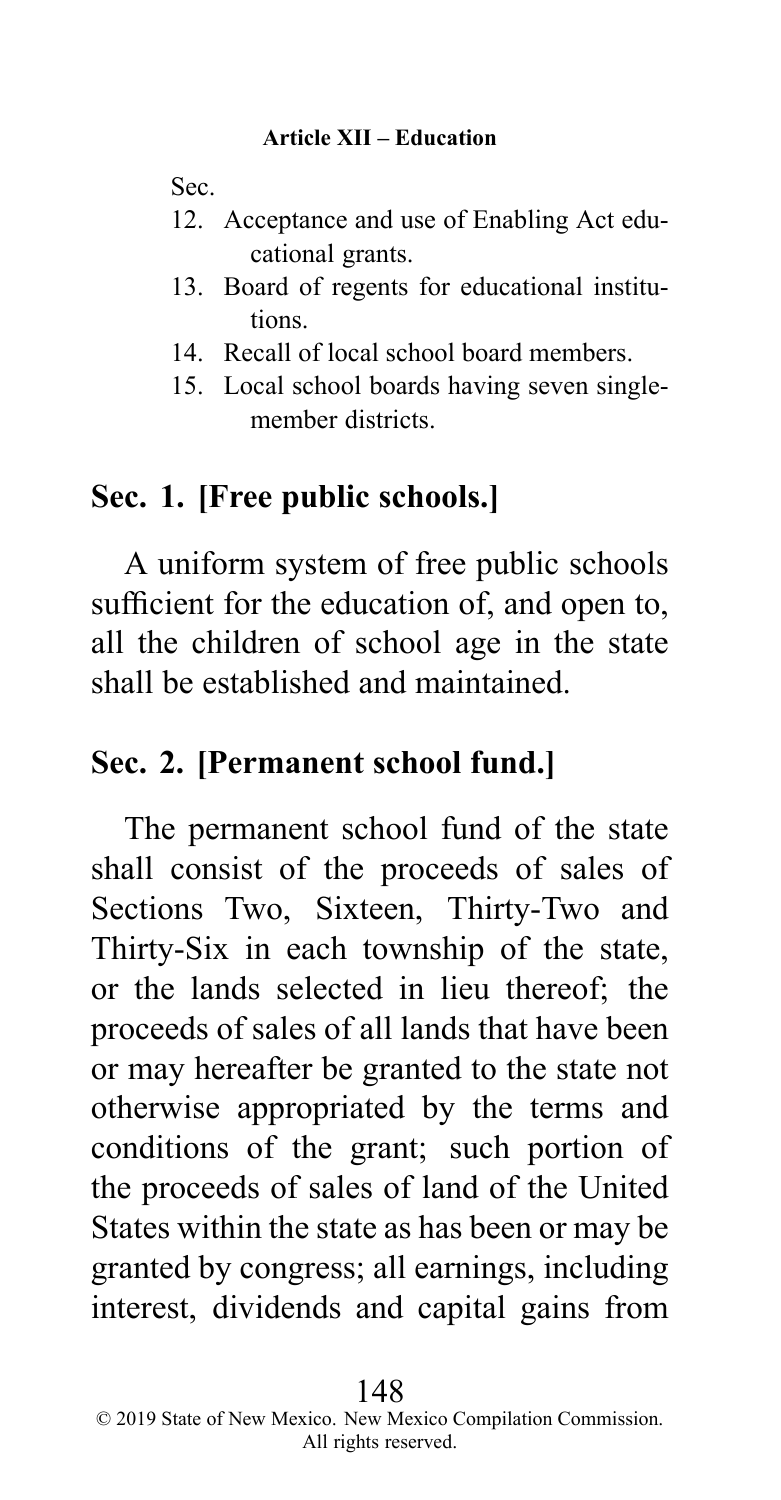investment of the permanen<sup>t</sup> school fund; also all other grants, gifts and devises made to the state, the purpose of which is not otherwise specified. (As amended November 5, 1996.)

## **Sec. 3. [Control of constitutional educational institutions; use of state land proceeds and other educational funds.]**

The schools, colleges, universities and other educational institutions provided for by this constitution shall forever remain under the exclusive control of the state, and no par<sup>t</sup> of the proceeds arising from the sale or disposal of any lands granted to the state by congress, or any other funds appropriated, levied or collected for educational purposes, shall be used for the suppor<sup>t</sup> of any sectarian, denominational or private school, college or university.

#### **Sec. 4. [Current school fund.]**

All forfeitures, unless otherwise provided by law, and all fines collected under general laws; the net proceeds of property that may come to the state by escheat; the rentals of all school lands and other lands granted to the state, the disposition of which is not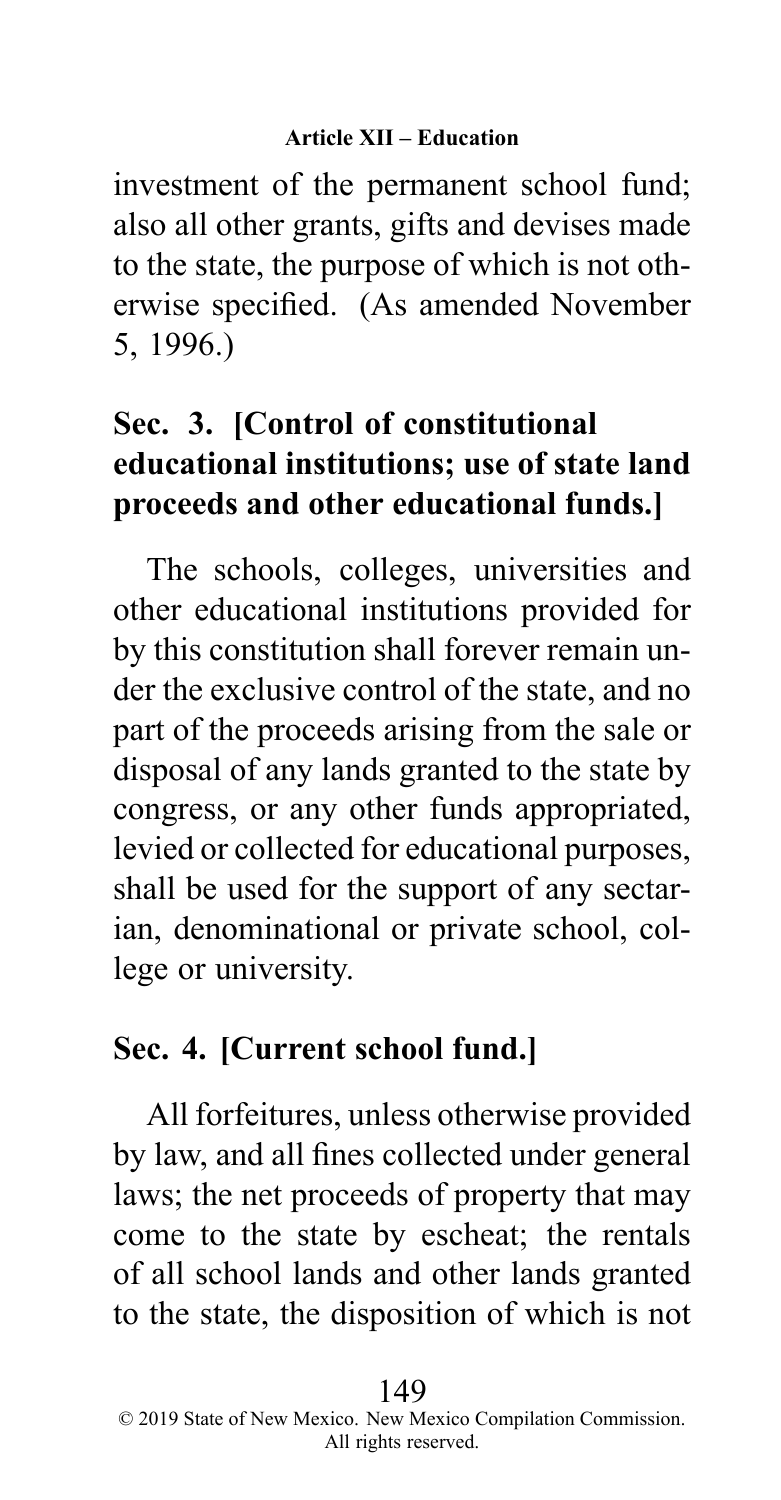otherwise provided for by the terms of the gran<sup>t</sup> or by act of congress shall constitute the current school fund of the state. (As amended November 2, 1971, November 4, 1986 and November 5, 1996.)

## **Sec. 5. [Compulsory school attendance.]**

Every child of school age and of sufficient physical and mental ability shall be required to attend <sup>a</sup> public or other school during such period and for such time as may be prescribed by law.

## **Sec. 6. [Public education department; public education commission.]**

A. There is hereby created <sup>a</sup> "public education department" and <sup>a</sup> "public education commission" that shall have such powers and duties as provided by law. The department shall be <sup>a</sup> cabinet department headed by <sup>a</sup> secretary of public education who is <sup>a</sup> qualified, experienced educator who shall be appointed by the governor and confirmed by the senate.

B. Ten members of the public education commission shall be elected for staggered terms of four years as provided by law. Commission members shall be resi-

<sup>150</sup>

<sup>©</sup> 2019 State of New Mexico. New Mexico Compilation Commission. All rights reserved.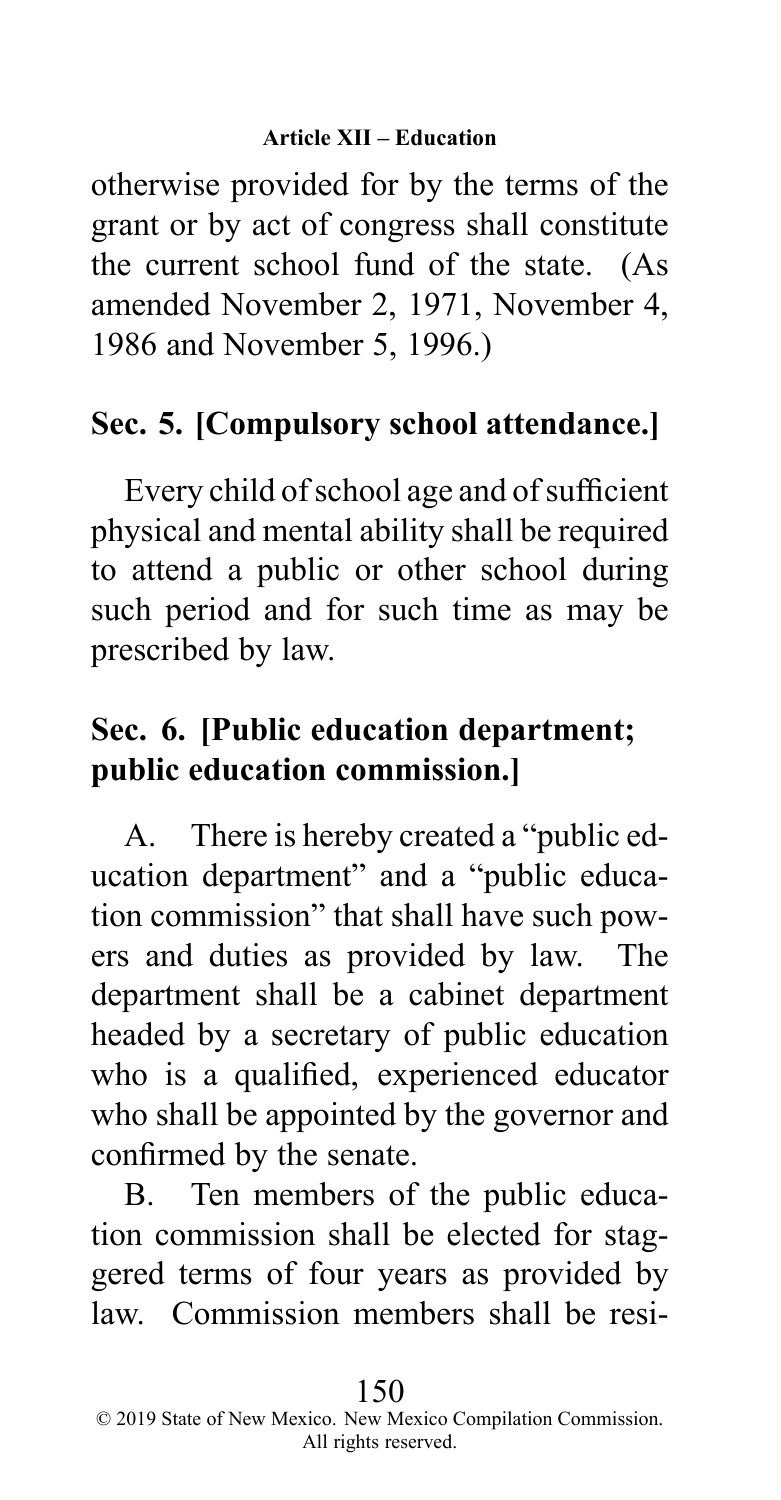dents of the public education commission district from which they are elected. Change of residence of <sup>a</sup> commission member to <sup>a</sup> place outside the district from which he was elected shall automatically terminate the term of that member.

C. The governor shall fill vacancies on the commission by appointment of <sup>a</sup> resident from the district in which the vacancy occurs until the next regular election for membership on the commission.

D. The secretary of public education shall have administrative and regulatory powers and duties, including all functions relating to the distribution of school funds and financial accounting for the public schools to be performed as provided by law.

E. The elected members of the 2003 state board of education shall constitute the public education commission, if this amendment is approved, until their terms expire and the districts from which the state board of education were elected shall constitute the state public education commission districts until changed by law. (As amended November 4, 1958, effective January 1, 1959, November 4, 1986, and September 23, 2003.)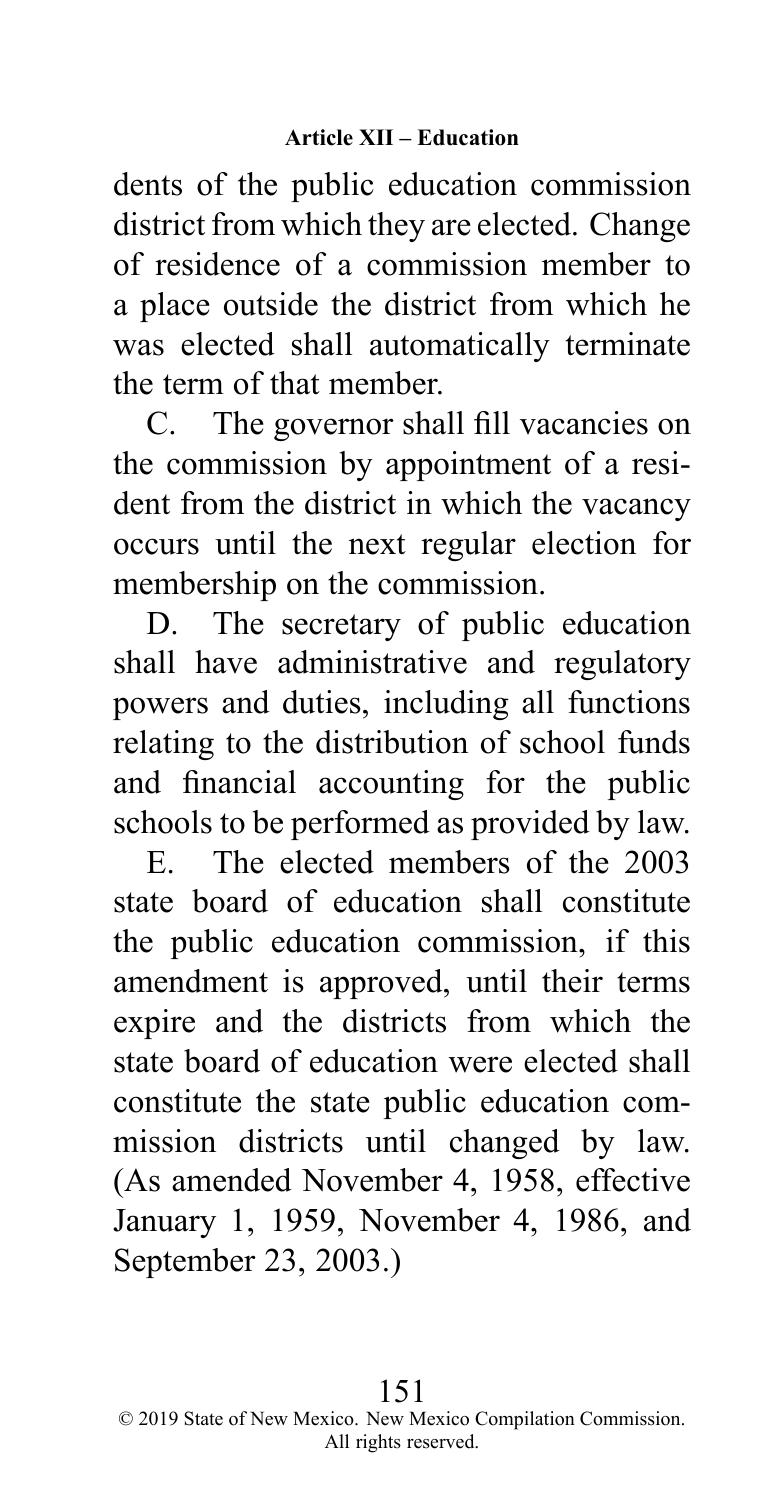## **Sec. 7. [Investment of permanent school fund.]**

A. As used in this section, "fund" means the permanen<sup>t</sup> school fund described in Article 12, Section 2 of this constitution and all other permanen<sup>t</sup> funds derived from lands granted or confirmed to the state by the act of congress of June 20, 1910, entitled "An act to enable the people of New Mexico to form <sup>a</sup> constitution and state governmen<sup>t</sup> and be admitted into the union on an equal footing with the original states.".

B. The fund shall be invested by the state investment officer in accordance with policy regulations promulgated by the state investment council.

C. In making investments, the state investment officer, under the supervision of the state investment council, shall invest and manage the fund in accordance with the Uniform Prudent Investor Act.

D. The legislature may establish criteria for investing the fund if the criteria are enacted by <sup>a</sup> three-fourths' vote of the members elected to each house, but investment of the fund is subject to the following restrictions: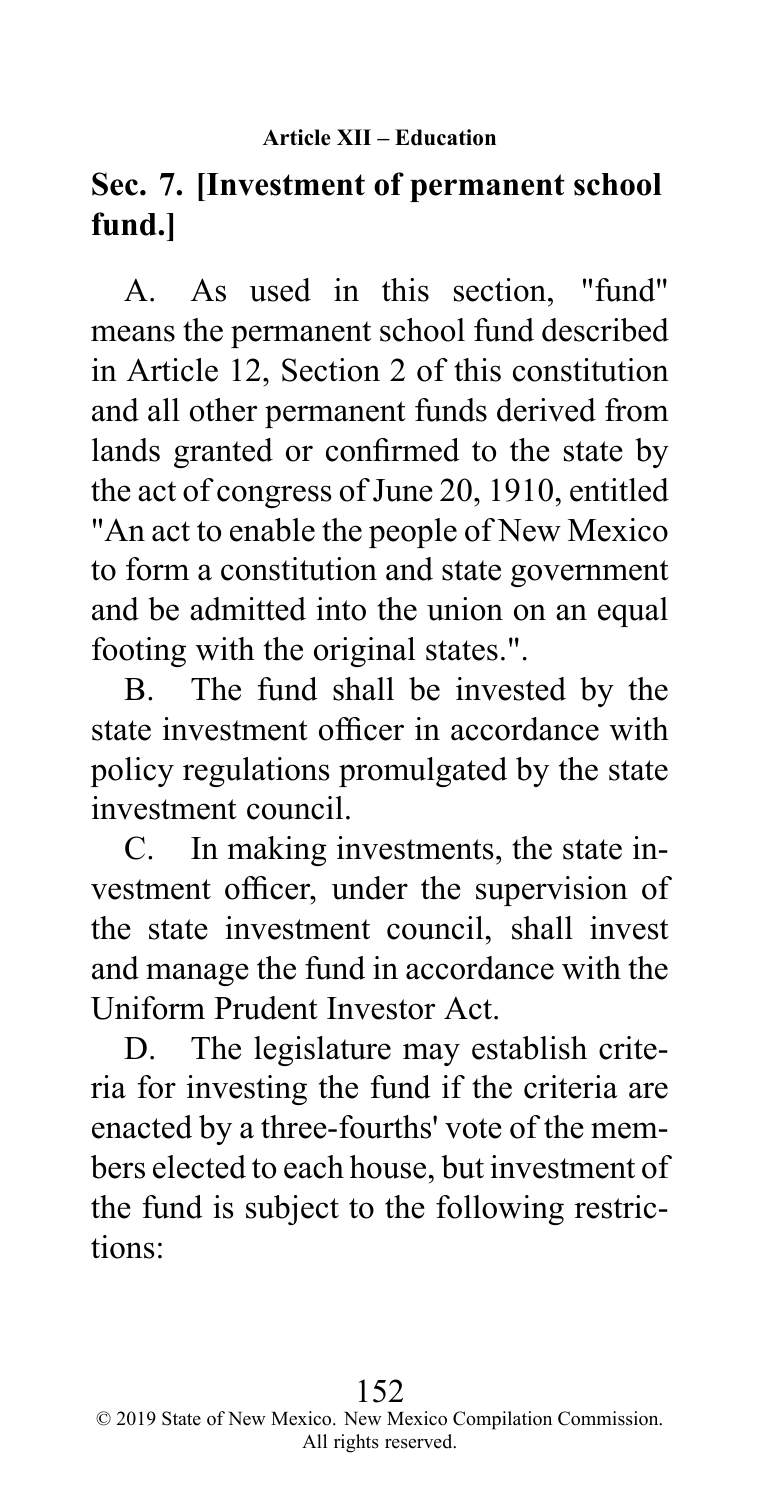(1) not more than sixty-five percen<sup>t</sup> of the book value of the fund shall be invested at any given time in corporate stocks;

(2) not more than ten percen<sup>t</sup> of the voting stock of <sup>a</sup> corporation shall be held; and

(3) stocks eligible for purchase shall be restricted to those stocks of businesseslisted upon <sup>a</sup> national stock exchange or included in <sup>a</sup> nationally recognized list of stocks.

E. All additions to the fund and all earnings, including interest, dividends and capital gains from investment of the fund shall be credited to the fund.

F. Except as provided in Subsection G of this section, the annual distributions from the fund shall be five percen<sup>t</sup> of the average of the year-end market values of the fund for the immediately preceding five calendar years.

G. In addition to the annual distribution made pursuan<sup>t</sup> to Subsection F of this section, unless suspended pursuan<sup>t</sup> to Subsection H of this section, an additional annual distribution shall be made pursuan<sup>t</sup> to the following schedule; provided that no distribution shall be made pursuan<sup>t</sup> to the provisions of this subsection in any fiscal year if the average of the year-end market values of the fund for the immediately preceding five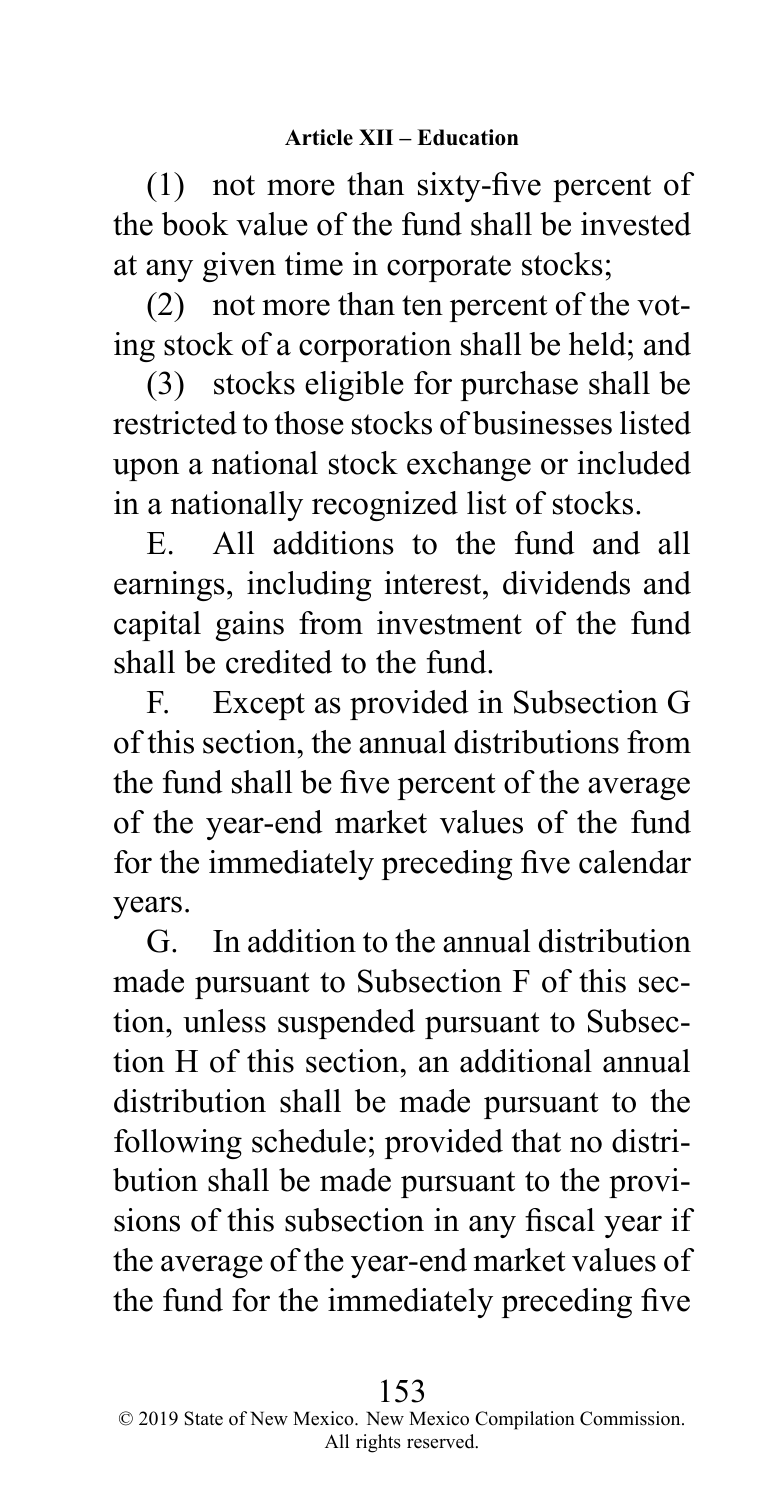calendar years is less than ten billion dollars (\$10,000,000,000):

(1) in fiscal years 2005 through 2012, an amount equal to eight-tenths percen<sup>t</sup> of the average of the year-end market values of the fund for the immediately preceding five calendar years; provided that any additional distribution from the permanen<sup>t</sup> school fund pursuan<sup>t</sup> to this paragraph shall be used to implement and maintain educational reforms as provided by law; and

(2) in fiscal years 2013 through 2016, an amount equal to one-half percen<sup>t</sup> of the average of the year-end market values of the fund for the immediately preceding five calendar years; provided that any additional distribution from the permanent school fund pursuan<sup>t</sup> to this paragraph shall be used to implement and maintain educational reforms as provided by law.

H. The legislature, by <sup>a</sup> three-fifths' vote of the members elected to each house, may suspend any additional distribution provided for in Subsection G of this section. (As amended November 4, 1958, September 23, 1965, November 6, 1990, November 5, 1996, September 23, 2003 and November 4, 2014.)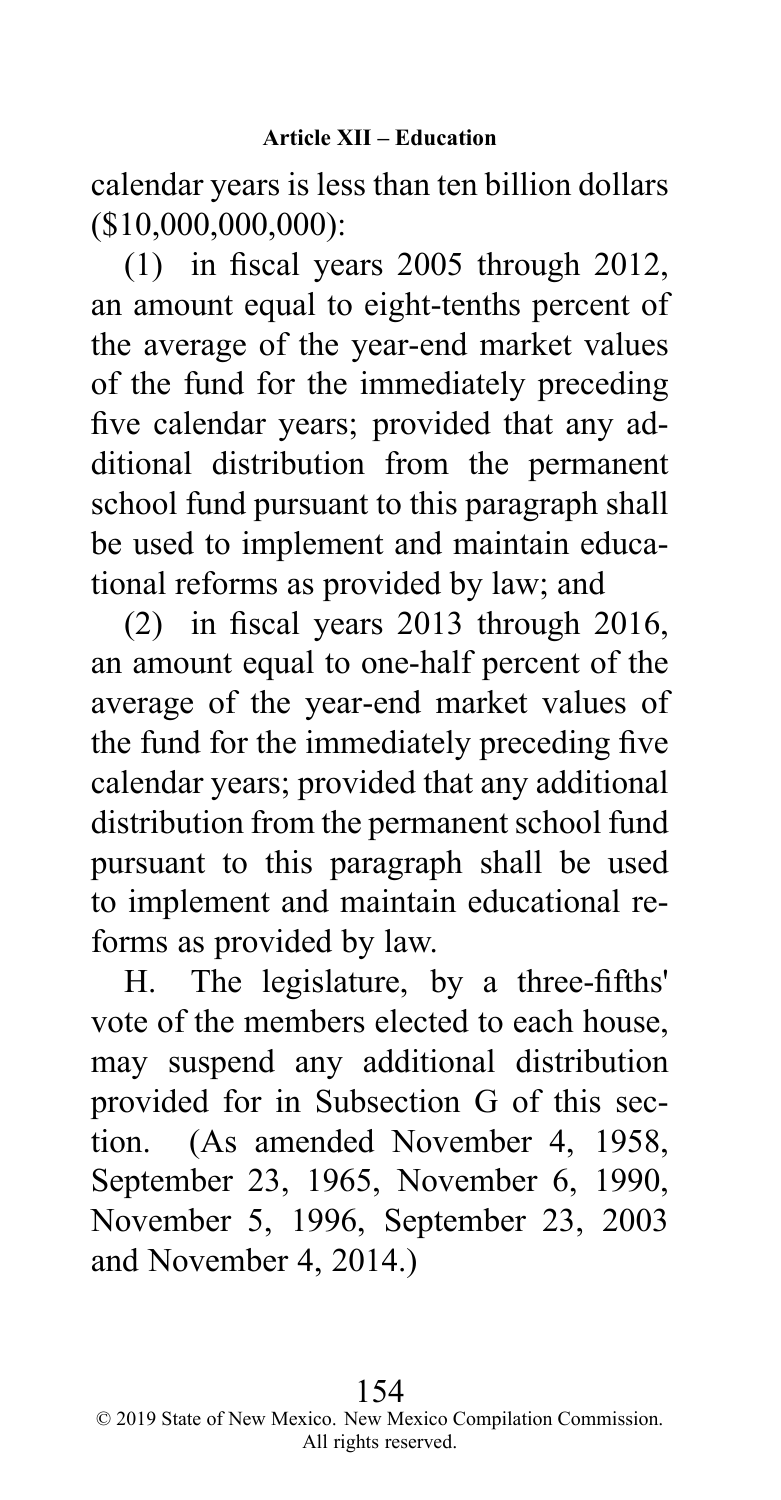## **Sec. 8. [Teachers to learn English and Spanish.]**

The legislature shall provide for the training of teachers in the normal schools or otherwise so that they may become proficient in both the English and Spanish languages, to qualify them to teach Spanish-speaking pupils and students in the public schools and educational institutions of the state, and shall provide proper means and methods to facilitate the teaching of the English language and other branches of learning to such pupils and students.

#### **Sec. 9. [Religious tests in schools.]**

No religious test shall ever be required as <sup>a</sup> condition of admission into the public schools or any educational institution of this state, either as <sup>a</sup> teacher or student, and no teacher or student of such school or institution shall ever be required to attend or participate in any religious service whatsoever.

## **Sec. 10. [Educational rights of children of Spanish descent.]**

Children of Spanish descent in the state of New Mexico shall never be denied the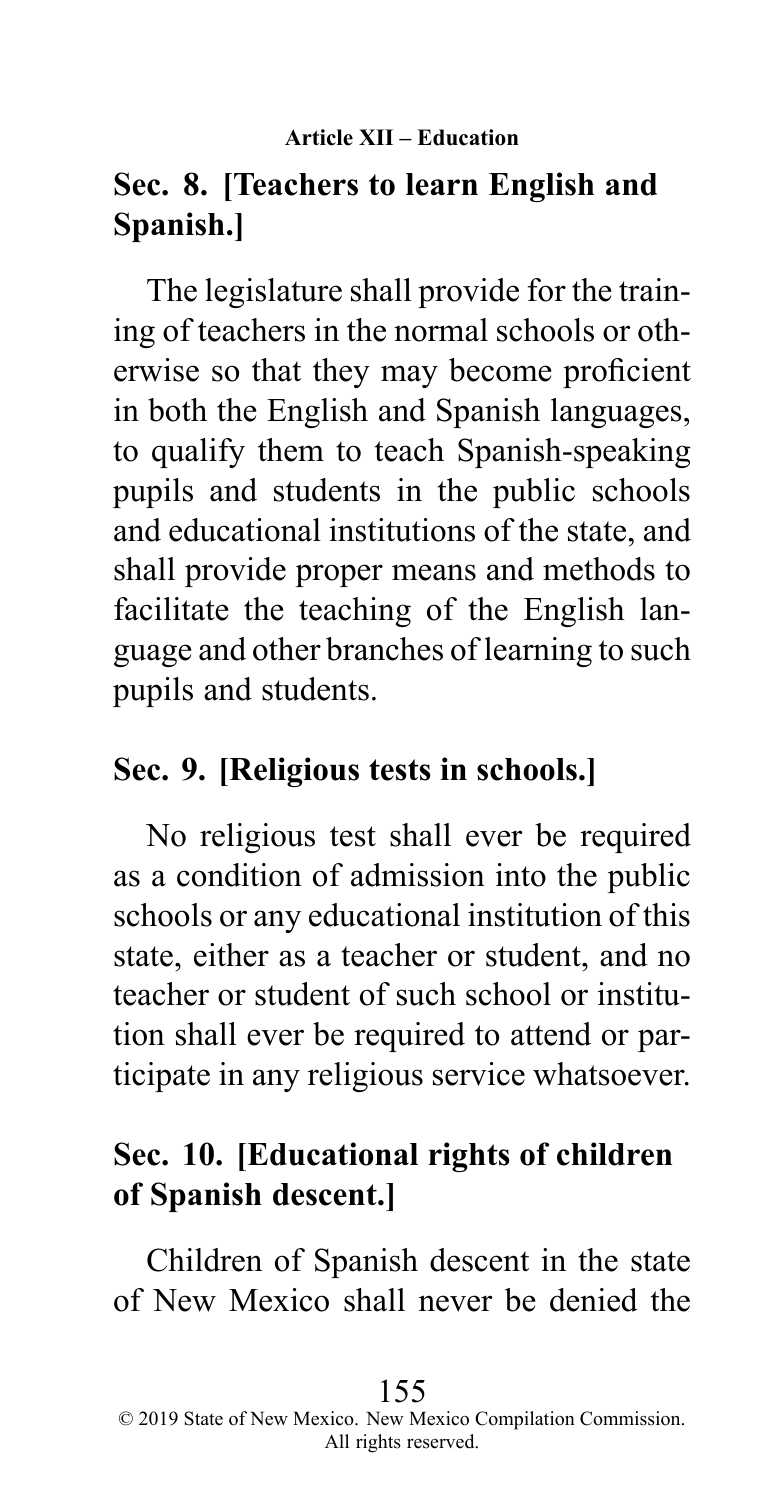right and privilege of admission and attendance in the public schools or other public educational institutions of the state, and they shall never be classed in separate schools, but shall forever enjoy perfect equality with other children in all public schools and educational institutions of the state, and the legislature shall provide penalties for the violation of this section. This section shall never be amended excep<sup>t</sup> upon <sup>a</sup> vote of the people of this state, in an election at which at least three-fourths of the electors voting in the whole state and at least two-thirds of those voting in each county in the state shall vote for such amendment.

#### **Sec. 11. [State educational institutions.]**

The university of New Mexico, at Albuquerque; the New Mexico state university, near Las Cruces, formerly known as New Mexico college of agriculture and mechanic arts; the New Mexico highlands university, at Las Vegas, formerly known as New Mexico normal university; the western New Mexico university, at Silver City, formerly known as New Mexico western college and New Mexico normal school; the eastern New Mexico university, at Por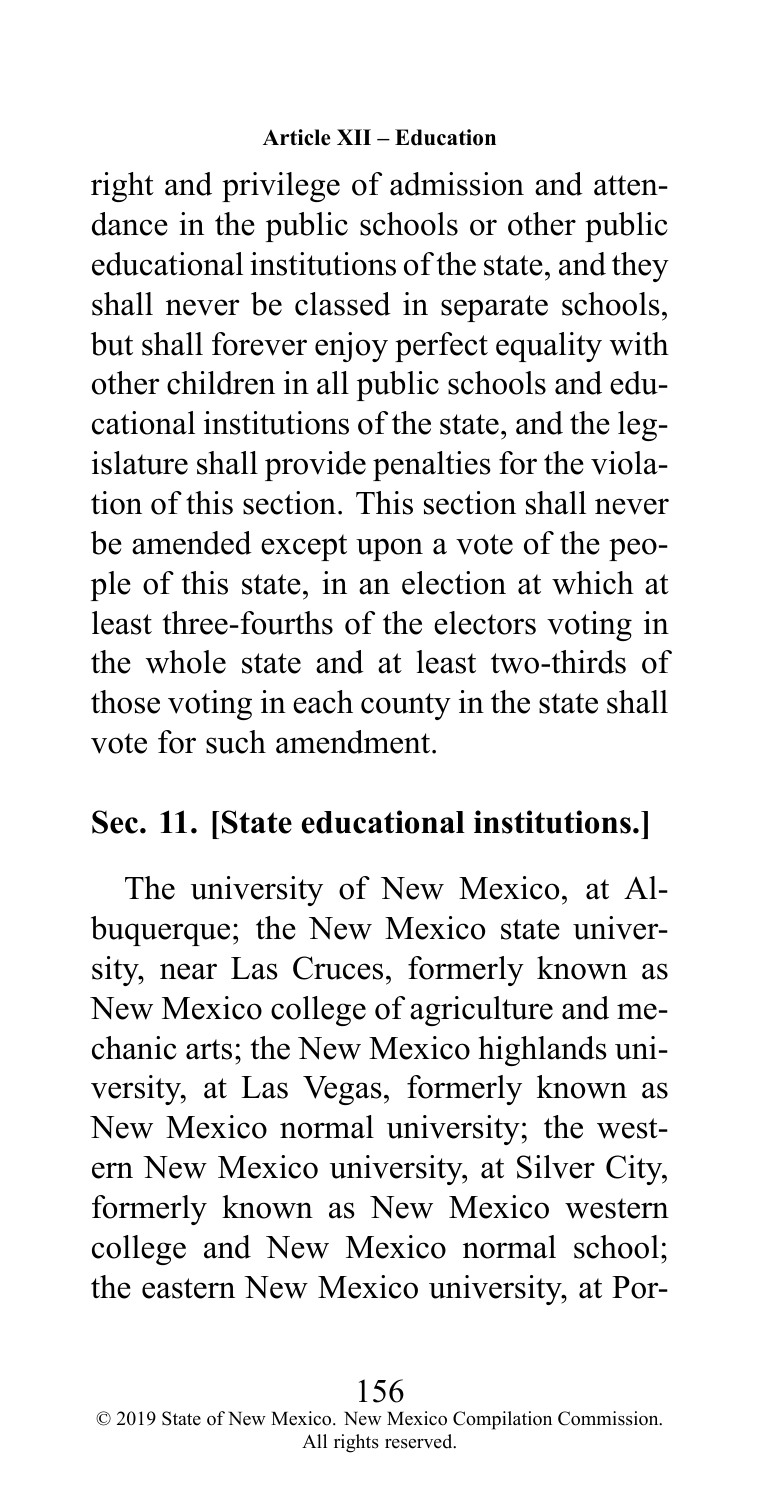tales, formerly known as eastern New Mexico normal school; the New Mexico institute of mining and technology, at Socorro, formerly known as New Mexico school of mines; the New Mexico military institute, at Roswell, formerly known as New Mexico military institute; the New Mexico school for the blind and visually impaired, at Alamogordo, formerly known as New Mexico school for the visually handicapped; the New Mexico school for the deaf, at Santa Fe, formerly known as New Mexico asylum for the deaf and dumb; the northern New Mexico state school, at El Rito, formerly known as Spanish-American school; are hereby confirmed asstate educational institutions. All lands, together with the natural products thereof and the money proceeds of any of the lands and products, held in trust for the institutions, respectively, under their former names, and all properties heretofore granted to, or owned by, or which may hereafter be granted or conveyed to, the institutions respectively, under their former names, shall, in like manner as heretofore, be held in trust for, or owned by or be considered granted to, the institutions individually under their names as hereinabove adopted and confirmed. The appropriations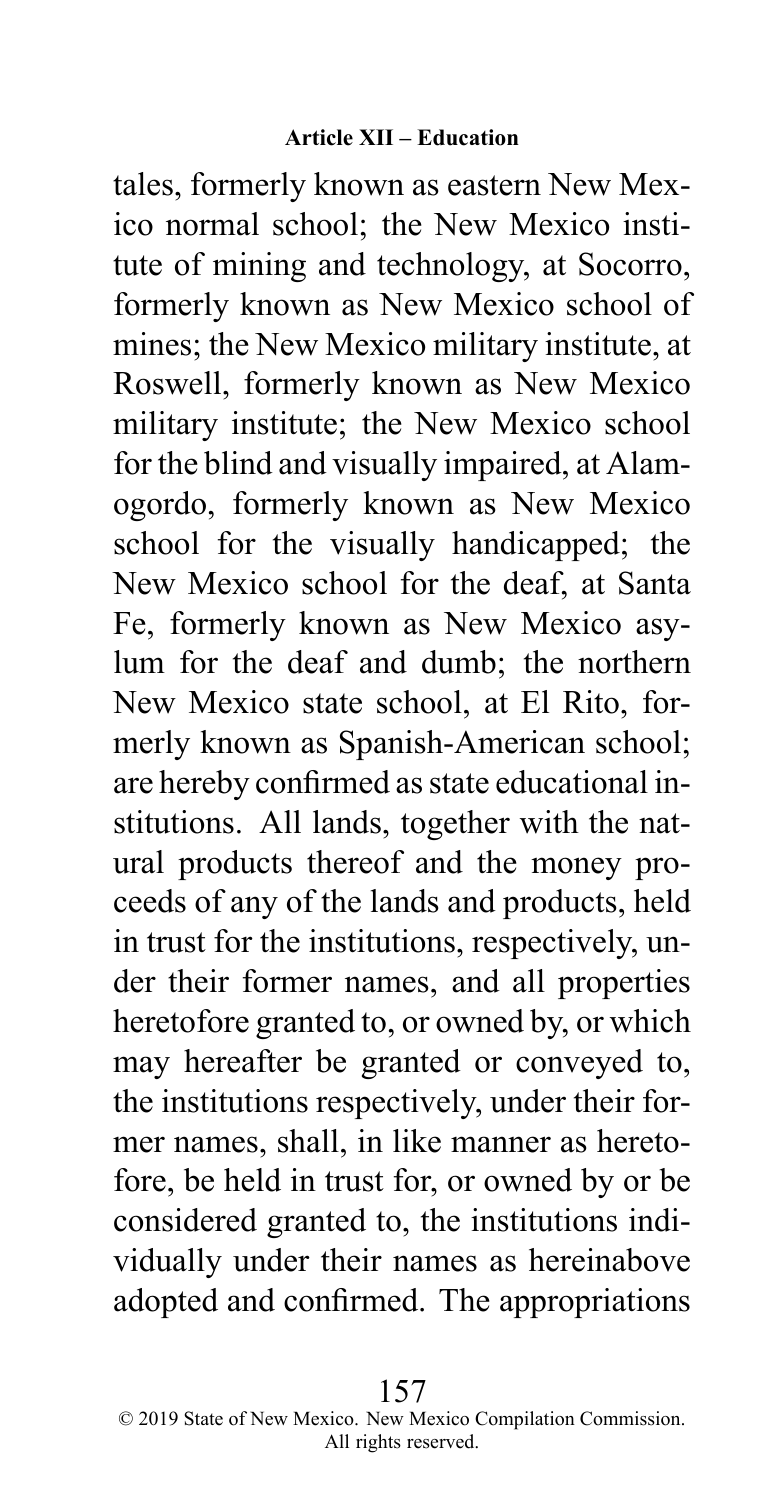made and which may hereafter be made to the state by the United States for agriculture and mechanical colleges and experiment stations in connection therewith shall be paid to the New Mexico state university, formerly known as New Mexico college of agriculture and mechanic arts. (As repealed and reenacted November 8, 1960; as amended November 3, 1964; November 2, 2004.)

## **Sec. 12. [Acceptance and use of Enabling Act educational grants.]**

All lands granted under the provisions of the act of congress, entitled, "An act to enable the people of New Mexico to form <sup>a</sup> constitution and state governmen<sup>t</sup> and be admitted into the union on an equal footing with the original states; and to enable the people of Arizona to form <sup>a</sup> constitution and state governmen<sup>t</sup> and be admitted into the union on an equal footing with the original states," for the purposes of said several institutions are hereby accepted and confirmed to said institutions, and shall be exclusively used for the purposes for which they were granted; provided, that one hundred and seventy thousand acres of the land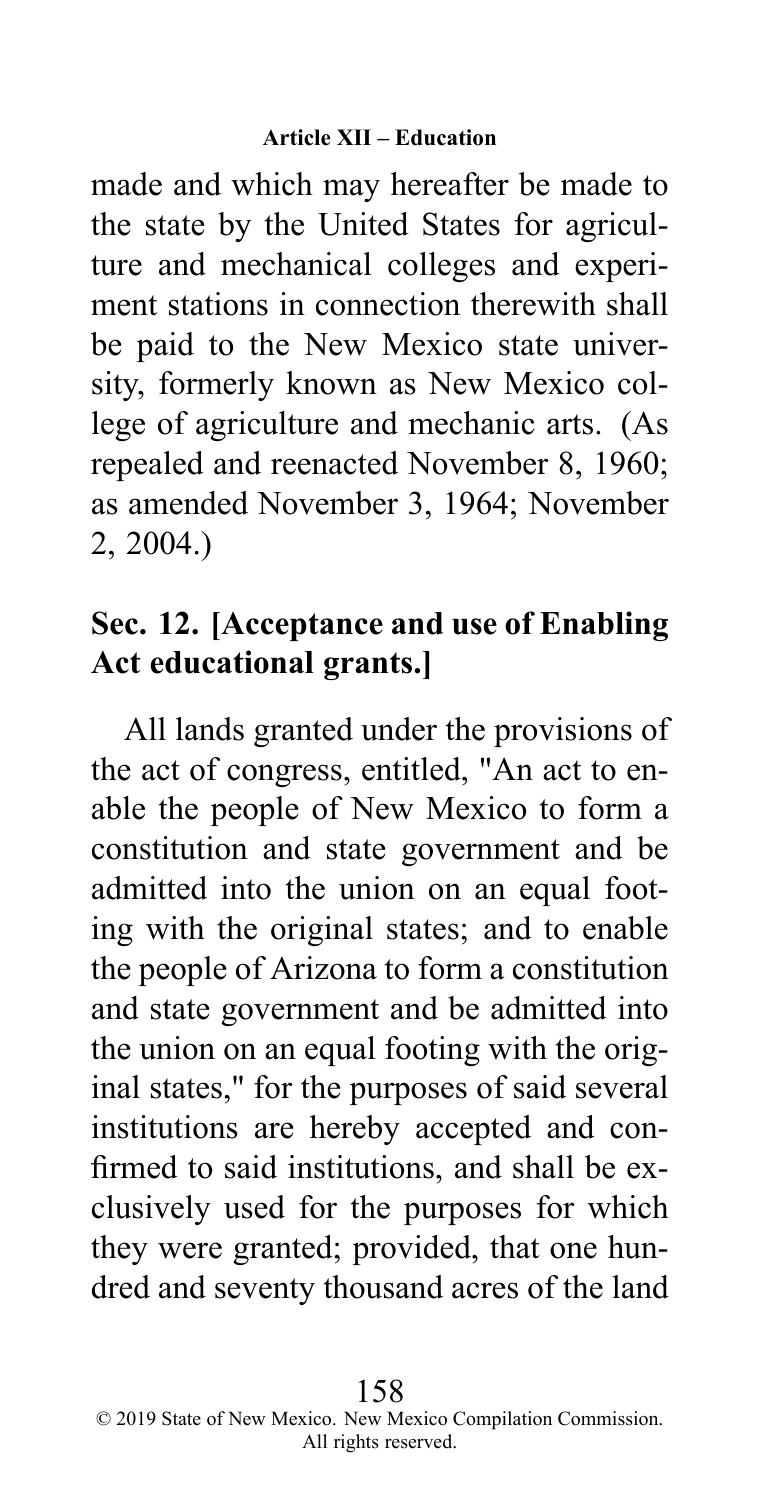granted by said act for normal school purposes are hereby equally apportioned between said three normal institutions, and the remaining thirty thousand acres thereof is reserved for <sup>a</sup> normal school which shall be established by the legislature and located in one of the counties of Union, Quay, Curry, Roosevelt, Chaves or Eddy.

## **Sec. 13. [Board of regents for educational institutions.]**

A. The legislature shall provide for the control and managemen<sup>t</sup> of each of the institutions, excep<sup>t</sup> the university of New Mexico, by <sup>a</sup> board of regents for each institution, consisting of five members, four of whom shall be qualified electors of the state of New Mexico, one of whom shall be <sup>a</sup> member of the student body of the institution and no more than three of whom at the time of their appointment shall be members of the same political party; provided, however, that the student body member provision in this subsection shall not apply to the New Mexico school for the deaf, the New Mexico military institute or the New Mexico school for the blind and visually impaired, and for each of those three institu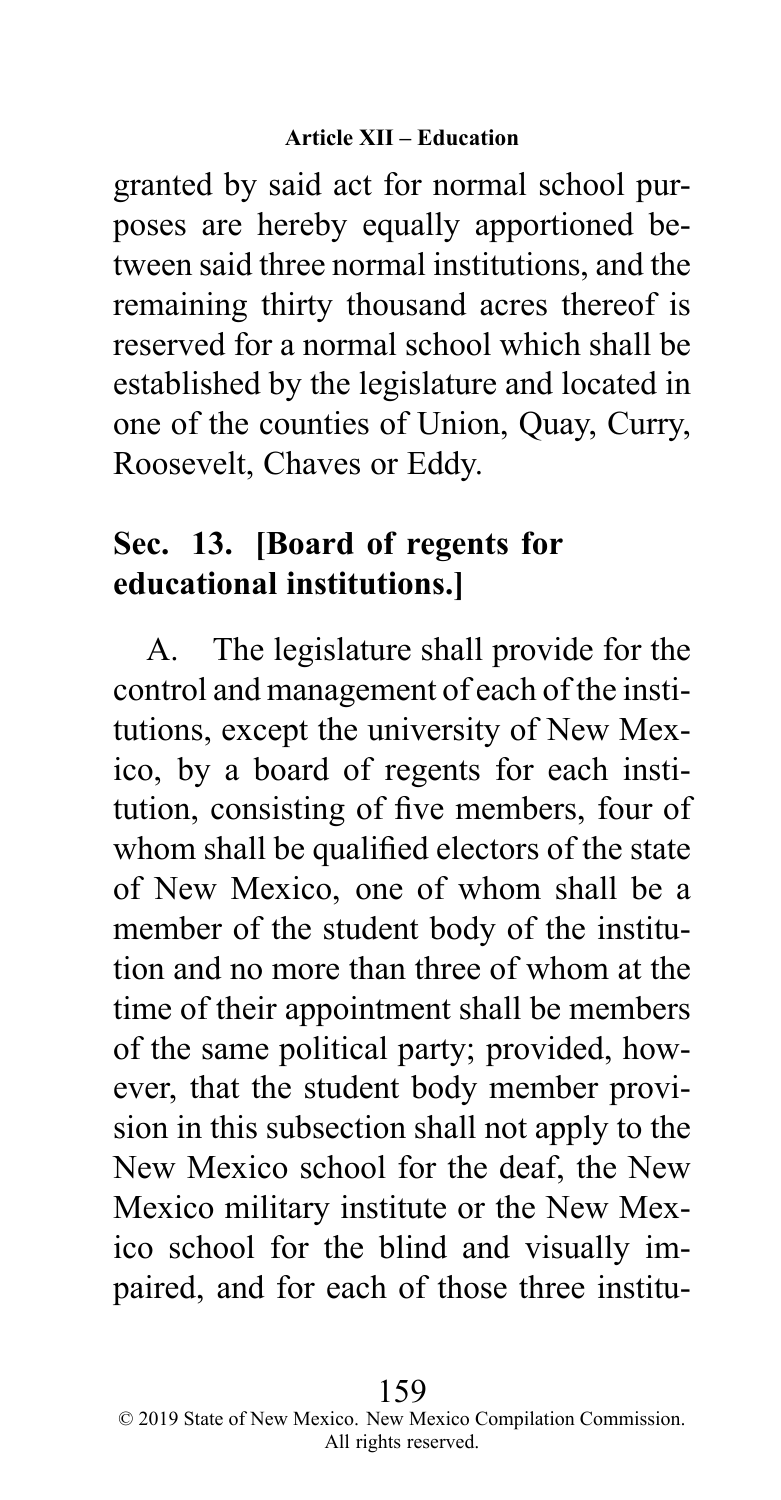tions all five members of the board of regents shall be qualified electors of the state of New Mexico.

B. The governor shall nominate and by and with the consent of the senate shall appoint the members of each board of regents for each of the institutions. The terms of nonstudent members shall be for staggered terms of six years, and the terms of student members shall be two years.

C. The governor shall select, with the advice and consent of the senate, <sup>a</sup> student member from <sup>a</sup> list provided by the president of the institution. In making the list, the president of the institution shall give due consideration to the recommendations of the student body president of the institution. Following the approval by the voters of this 2014 amendment and upon the first vacancy of <sup>a</sup> position on the northern New Mexico state school board of regents, the governor shall nominate and by and with the consent of the senate shall appoint <sup>a</sup> student member to serve <sup>a</sup> two-year term.

D. The legislature shall provide for the control and managemen<sup>t</sup> of the university of New Mexico by <sup>a</sup> board of regents consisting of seven members, six of whom shall be qualified electors of the state of New Mex-

<sup>©</sup> 2019 State of New Mexico. New Mexico Compilation Commission. All rights reserved.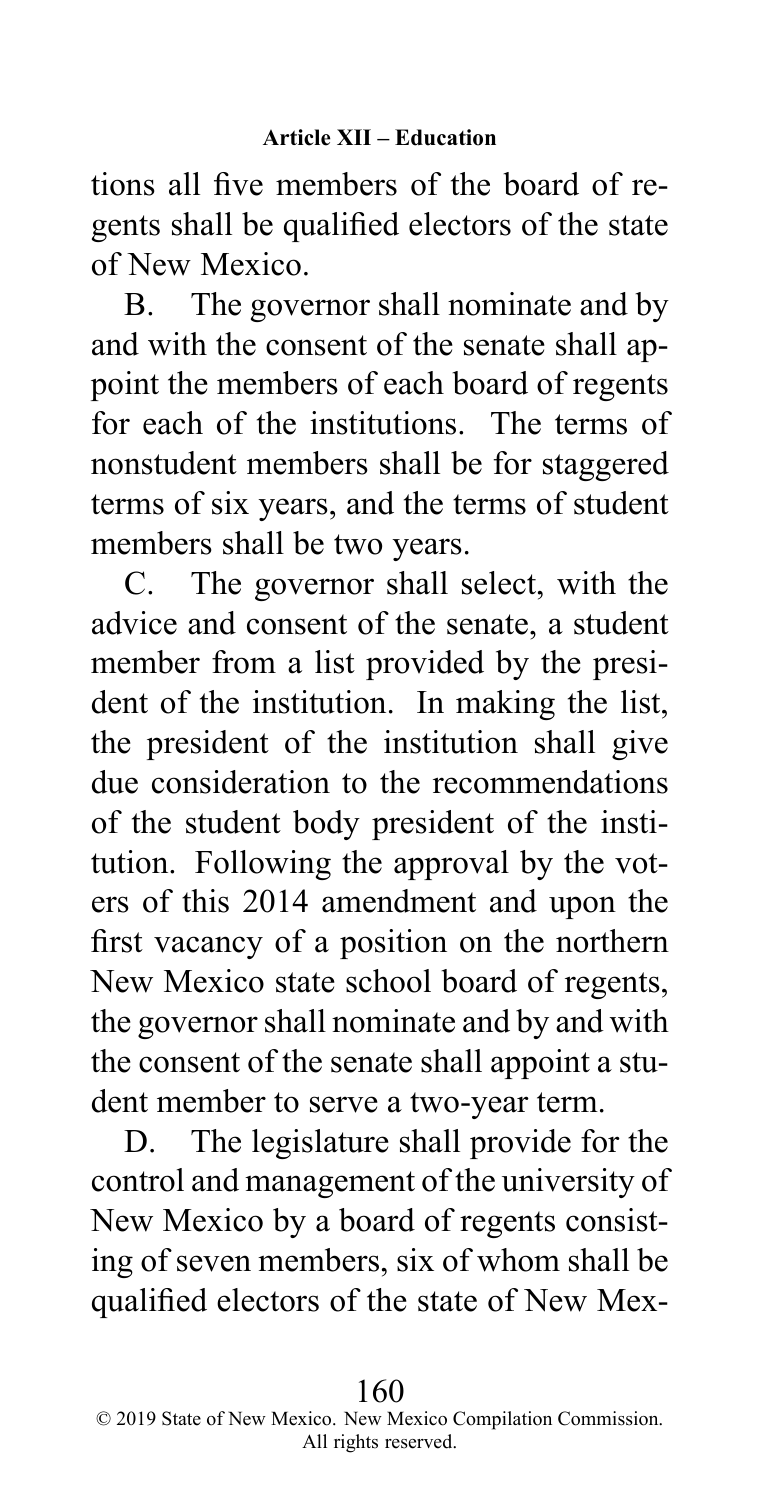ico, one of whom shall be <sup>a</sup> member of the student body of the university of New Mexico and no more than four of whom at the time of their appointment shall be members of the same political party. The governor shall nominate and by and with the consent of the senate shall appoint the members of the board of regents. The presen<sup>t</sup> five members shall serve out their presen<sup>t</sup> terms. The two additional members shall be appointed in 1987 for terms of six years. Following the approval by the voters of this amendment and upon the first vacancy of <sup>a</sup> position held by <sup>a</sup> nonstudent member on the university of New Mexico's board of regents, the governorshall nominate and by and with the consent of the senate shall appoint <sup>a</sup> student member to serve <sup>a</sup> two-year term. The governor shall select, with the advice and consent of the senate, <sup>a</sup> student member from <sup>a</sup> list provided by the president of the university of New Mexico. In making the list, the president of the university of New Mexico shall give due consideration to the recommendations of the student body president of the university.

E. Members of the board shall not be removed excep<sup>t</sup> for incompetence, neglect of duty or malfeasance in office. Provided,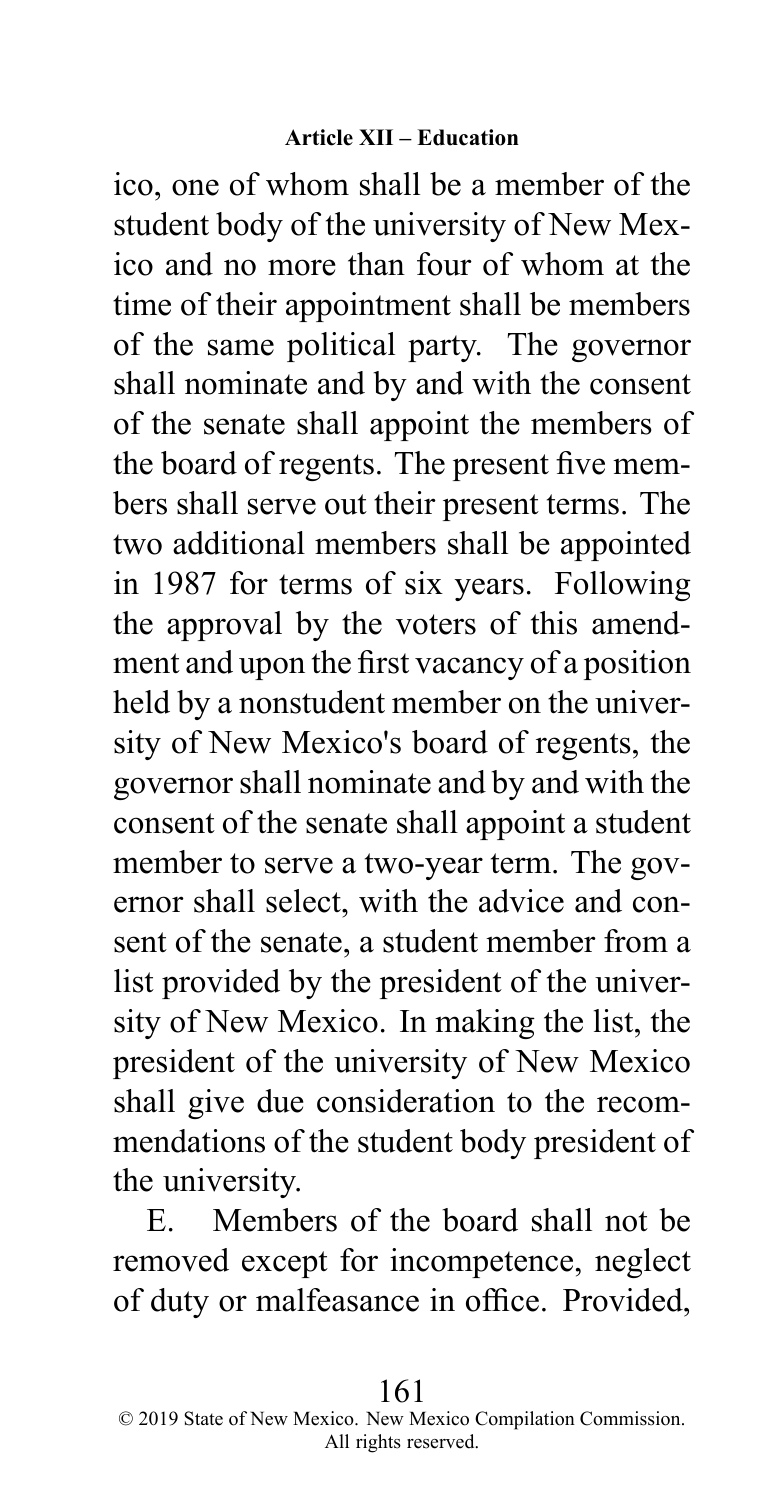however, no removal shall be made without notice of hearing and an opportunity to be heard having first been given such member. The supreme court of the state of New Mexico is hereby given exclusive original jurisdiction over proceedings to remove members of the board under such rules as it may promulgate, and its decision in connection with such matters shall be final. (As amended September 20, 1949, effective January 1, 1950, November 4, 1986, November 8, 1994 and November 4, 2014.)

## **Sec. 14. [Recall of local school board members.]**

Any elected local school board member is subject to recall by the voters of the school district from which elected. A petition for <sup>a</sup> recall election must cite grounds of malfeasance or misfeasance in office or violation of the oath of office by the member concerned. The recall petition shall be signed by registered voters not less in number than thirty-three and one-third percen<sup>t</sup> of those who voted for the office at the last preceding election at which the office was voted upon. Procedures for filing petitions and for determining validity of signatures shall be

<sup>©</sup> 2019 State of New Mexico. New Mexico Compilation Commission. All rights reserved.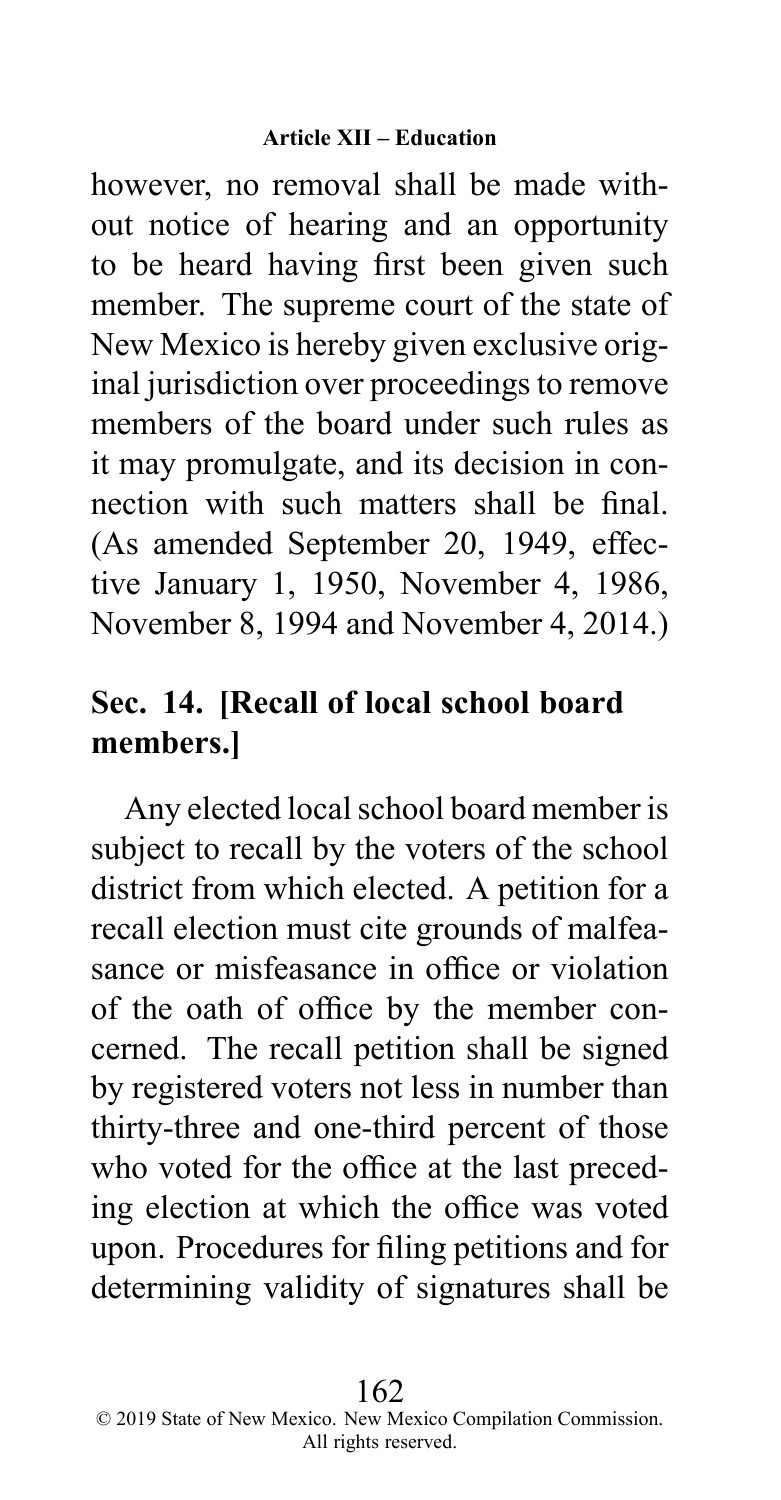as provided by law. If at the special election <sup>a</sup> majority of the votes cast on the question of recall are in favor thereof, the local school board member is recalled from office and the vacancy shall be filled as provided by law. (As added November 6, 1973 and as amended November 4, 1986.)

## **Sec. 15. [Local school boards having seven single-member districts.]**

In those local school districts having <sup>a</sup> population of more than two hundred thousand, as shown by the most recent decennial census, the qualified electors of the districts may choose to have <sup>a</sup> local school board composed of seven members, residents of and elected from single member districts.

If <sup>a</sup> majority of the qualified electors voting in such <sup>a</sup> district election vote to have <sup>a</sup> seven-member board, the school district shall be divided into seven local school board member districts which shall be compact, contiguous and as nearly equal in population as possible. One school board member shall reside within, and be elected from each local school board member district. Change of residence to <sup>a</sup> place outside the district from which <sup>a</sup> school board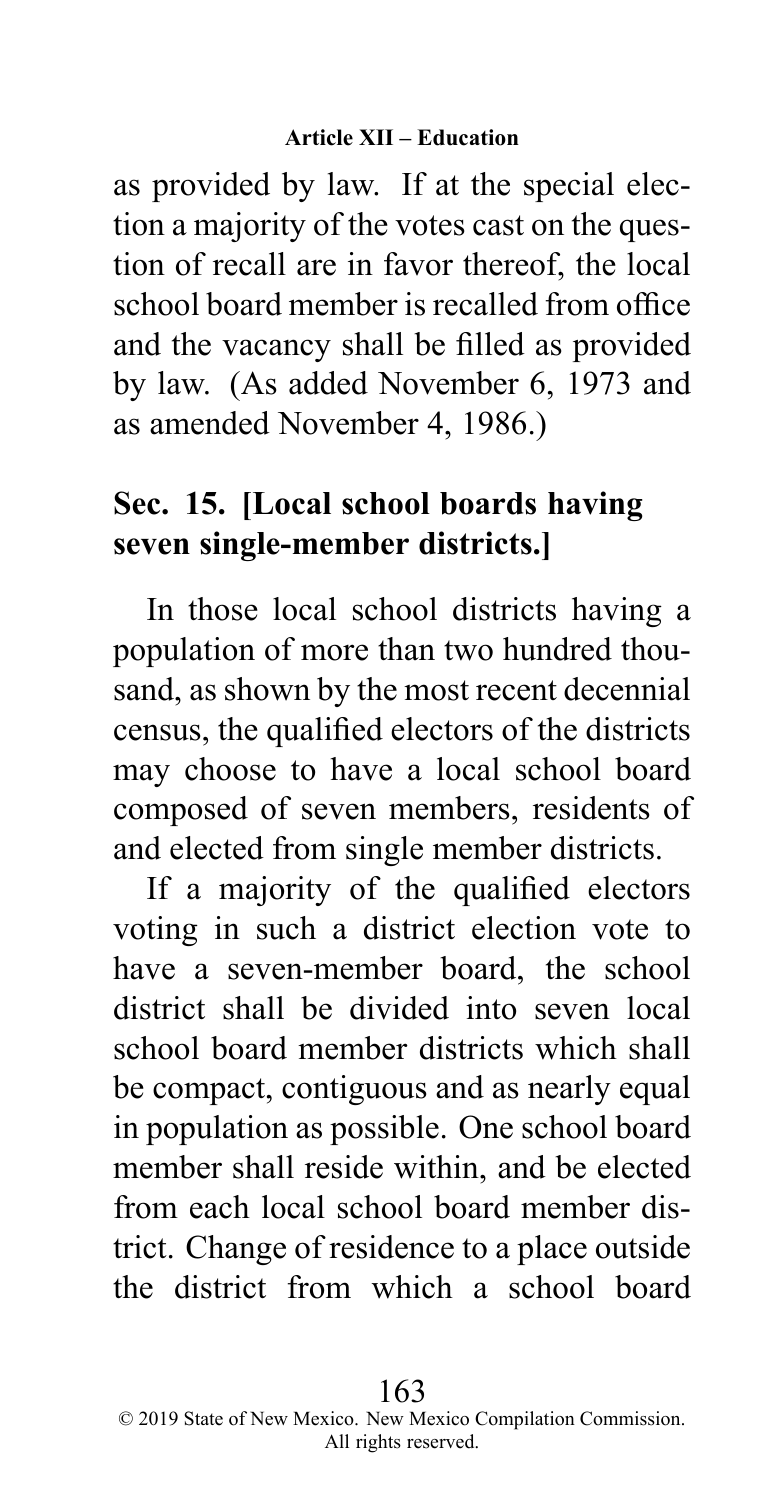member was elected shall automatically terminate the service of that school board member and the office shall be declared vacant.

The school board member districts shall be established by resolution of the local school board with the approval of the state legislature, and may be changed once after each federal decennial census by the local school board with the approval of the state legislature.

The elections required under this amendment shall be called and conducted as provided by law for other local school board elections. The state board of education shall, by resolution, establish the terms of the first board elected after the creation of such <sup>a</sup> seven-member board. (As added November 4, 1980.)

## **ARTICLE XIII**

#### **Public Lands**

Sec.

- 1. Disposition of state lands.
- 2. Duties of land commissioner.
- 3. Patents for public lands.

#### 164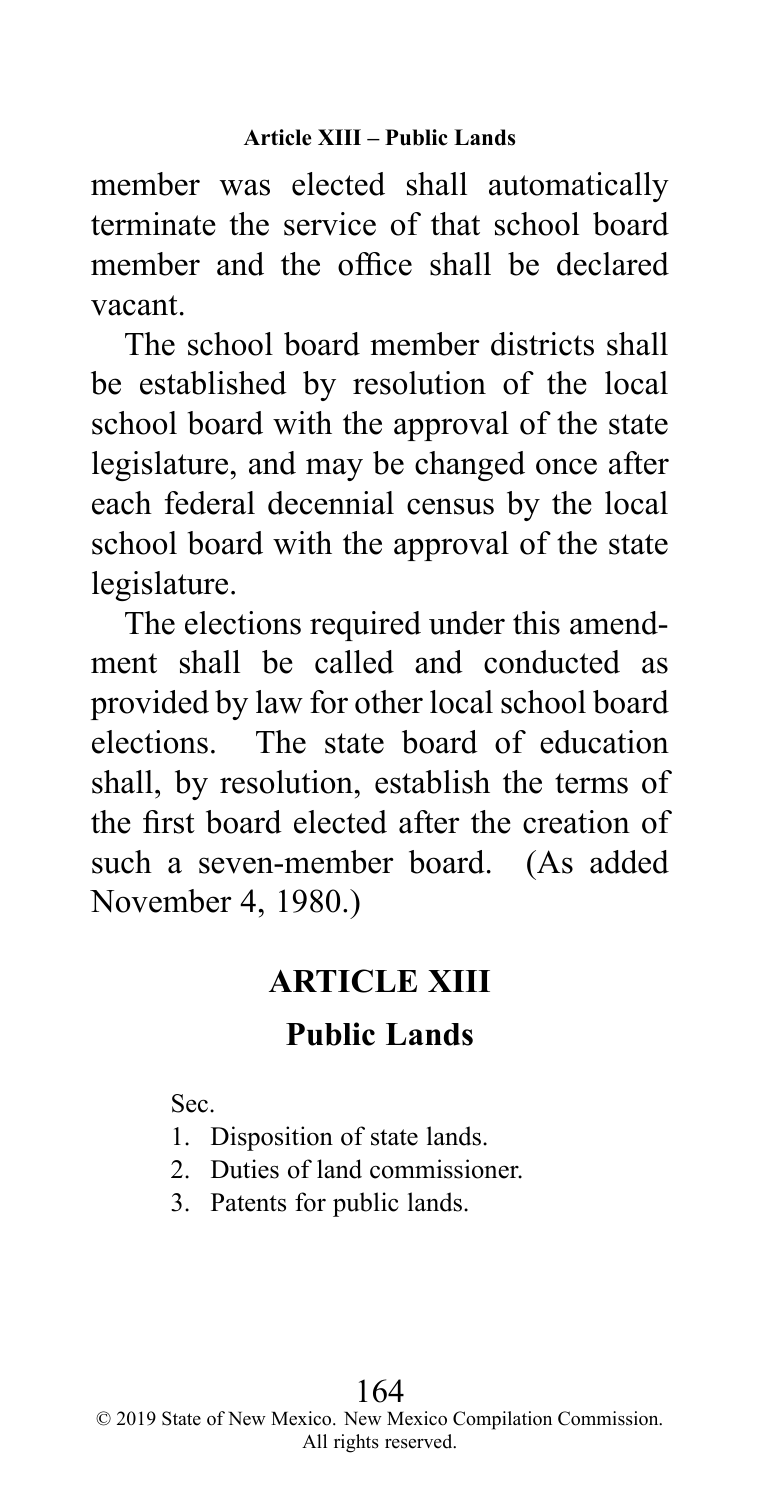## **Article XIII – Public Lands Sec. 1. [Disposition of state lands.]**

All lands belonging to the territory of New Mexico, and all lands granted, transferred or confirmed to the state by congress, and all lands hereafter acquired, are declared to be public lands of the state to be held or disposed of as may be provided by law for the purposes for which they have been or may be granted, donated or otherwise acquired; provided, that such of school Sections Two, Thirty-Two, Sixteen and Thirty-Six as are not contiguous to other state lands shall not be sold within the period of ten years next after the admission of New Mexico as <sup>a</sup> state for less than ten dollars [(\$10.00)] per acre.

#### **Sec. 2. [Duties of land commissioner.]**

The commissioner of public lands shall select, locate, classify and have the direction, control, care and disposition of all public lands, under the provisions of the acts of congress relating thereto and such regulations as may be provided by law.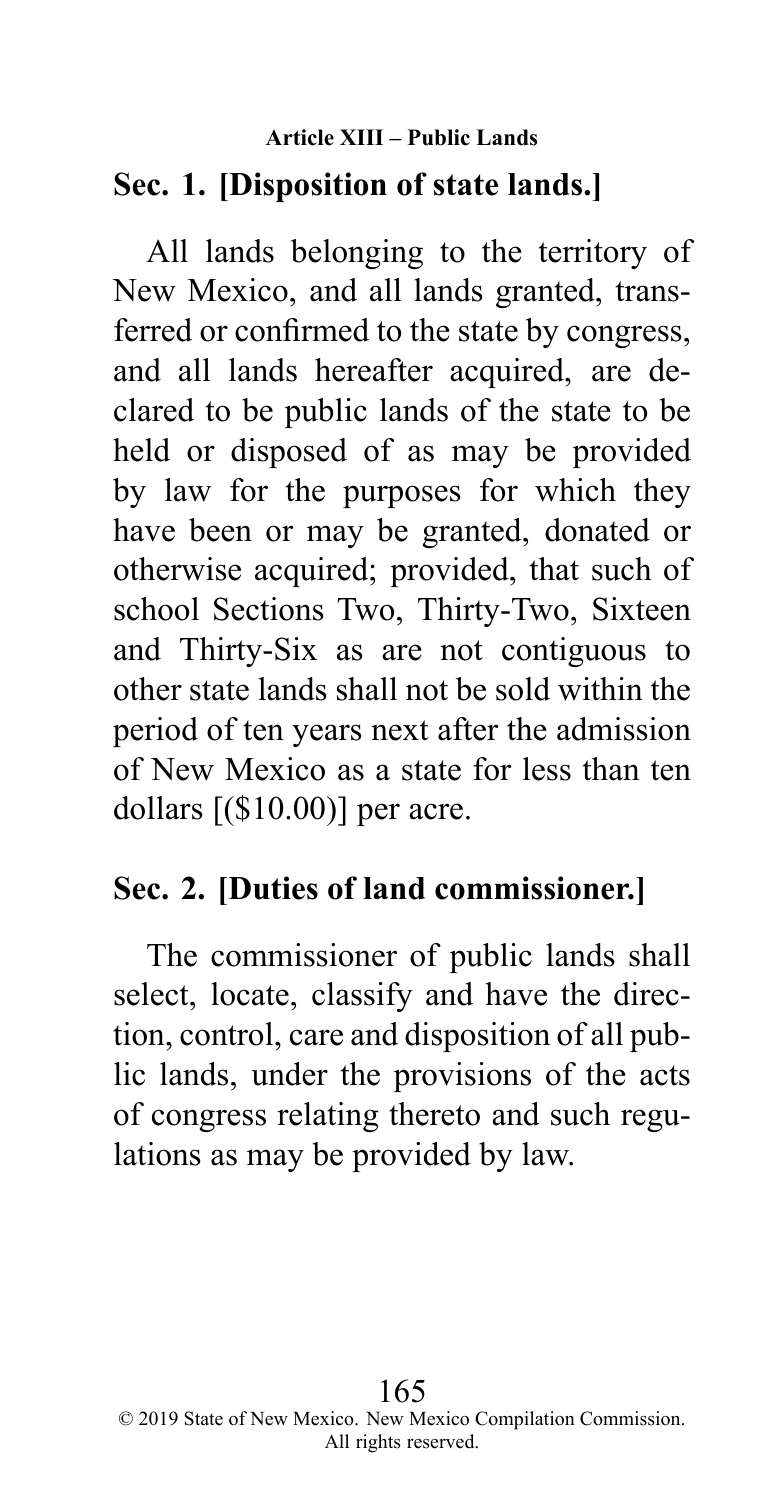### **Sec. 3. [Patents for public lands.]**

The provisions of the Enabling Act (36 Stat. 557, 563) which prohibit the granting of <sup>a</sup> patent for <sup>a</sup> portion of <sup>a</sup> tract of public lands under sales contract because the full consideration for the entire tract is not or was not paid, are waived with respec<sup>t</sup> to the following sales:

A. sale of a portion of a tract under sales contract, if the patent to that portion was issued on or before September 4, 1956;

B. sale of a portion of a tract under sales contract, if the right to purchase the portion is derived from an assignment made on or before September 4, 1956; or

C. sale of a portion of a tract under sales contract, or under <sup>a</sup> contract entered into in substitution of such contract, if the right to purchase all other portions of the tract were assigned or relinquished on or before September 4, 1956 by the person holding the contract.

The legislature may enact laws to carry out the purposes of this amendment. (As added November 3, 1964.)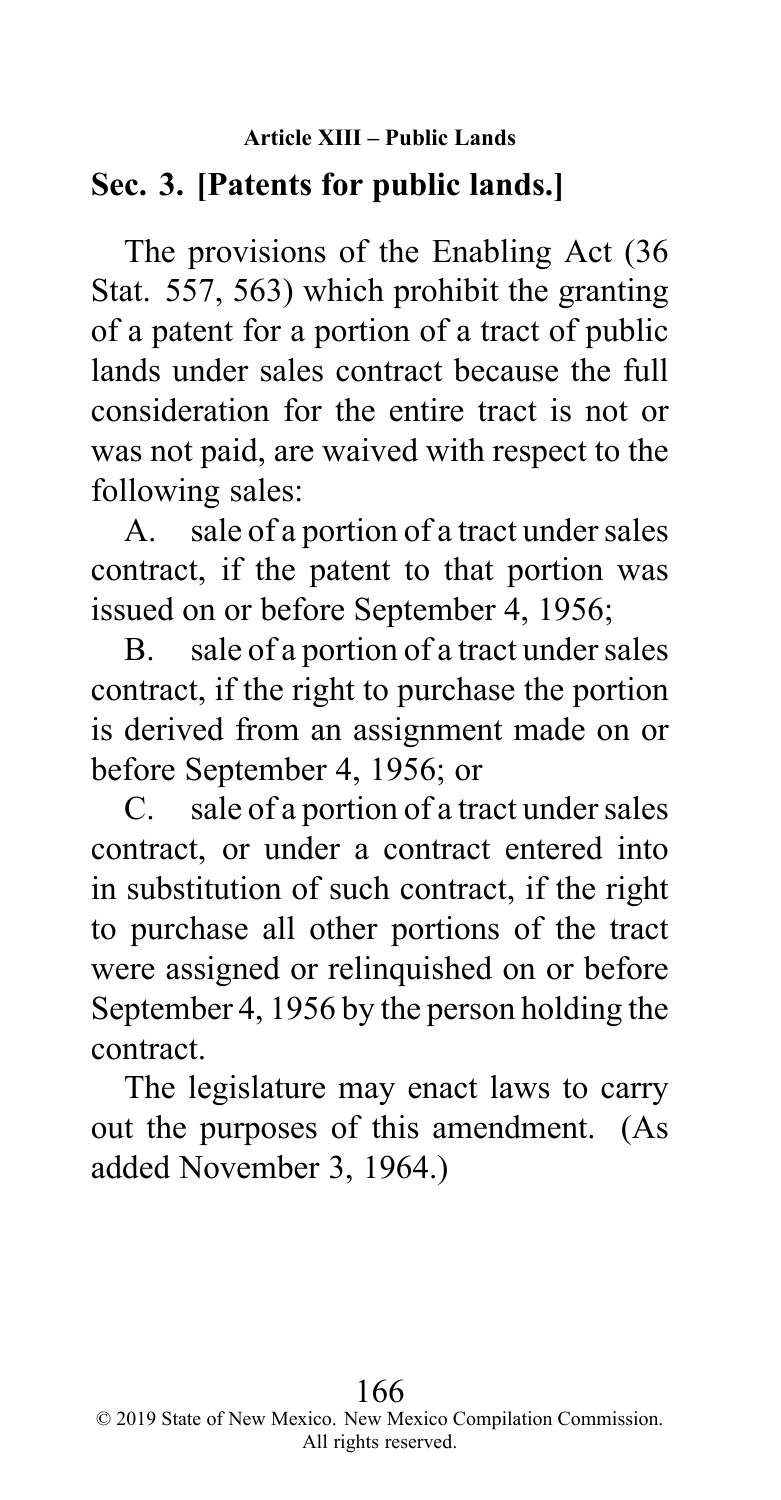# **Article XIV – Public Institutions ARTICLE XIV Public Institutions**

Sec.

- 1. State institutions.
- 2. Federal land grants and donations.
- 3. Control and management.

#### **Sec. 1. [State institutions.]**

The penitentiary at Santa Fe, the miners' hospital at Raton, the New Mexico state hospital at Las Vegas, the New Mexico boys' school at Springer, the girls' welfare home at Albuquerque, the Carrie Tingley crippled children's hospital at Truth or Consequences and the Los Lunas mental hospital at Los Lunas are hereby confirmed as state institutions. (As amended September 20, 1955 and November 8, 1960.)

## **Sec. 2. [Federal land grants and donations.]**

All lands which have been or which may be granted to the state by congress for the purpose of said several institutions are hereby accepted for said several institutions with all other grants, donations or devices for the benefit of the same and shall be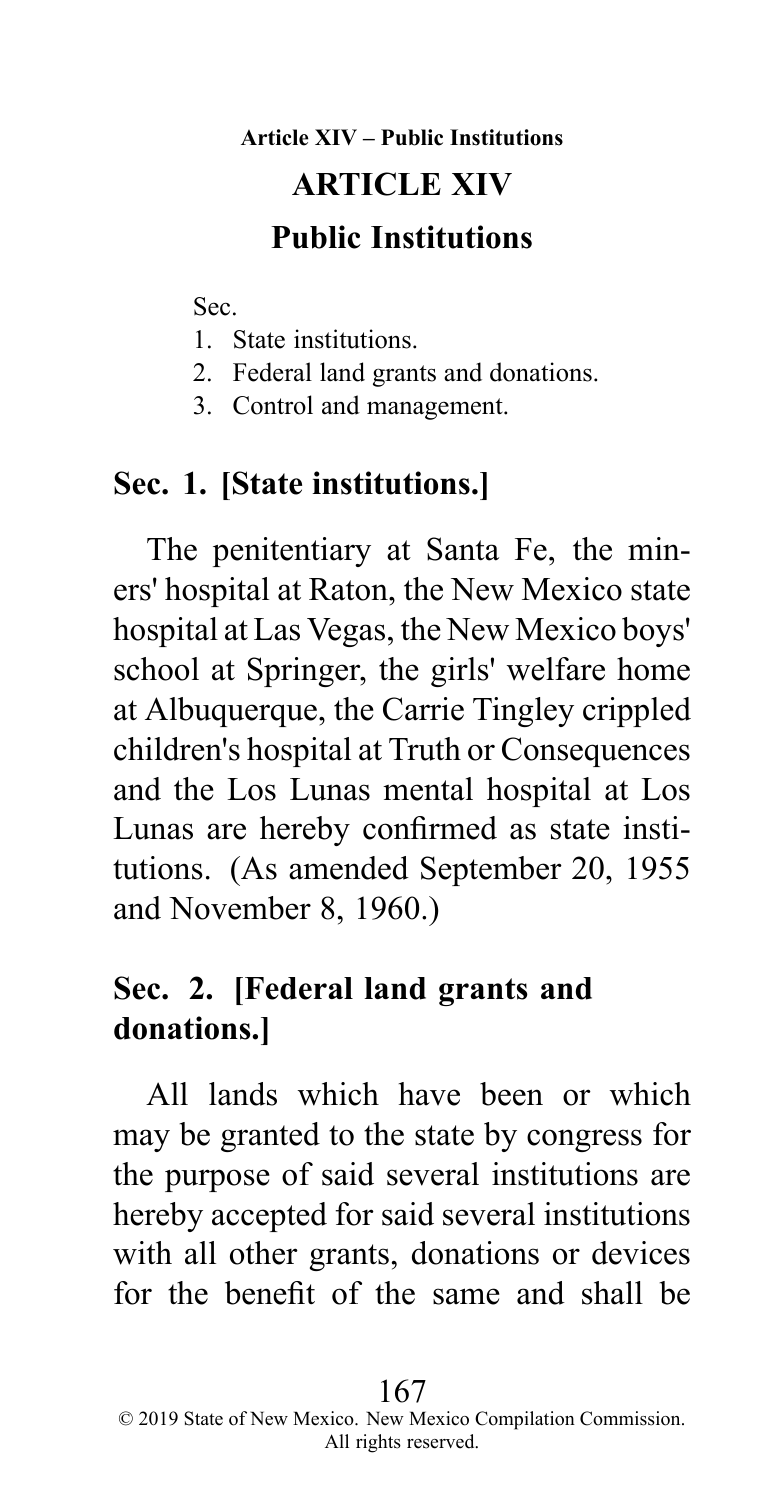**Article XV – Agriculture and Conservation**

exclusively used for the purpose for which they were or may be granted, donated or devised.

#### **Sec. 3. [Control and management.]**

Each of said institutions shall be under such control and managemen<sup>t</sup> as may be provided by law. (As amended September 20, 1955.)

## **ARTICLE XV**

#### **Agriculture and Conservation**

Sec.

- 1. Department of agriculture.
- 2. Forest fire prevention.

#### **Sec. 1. [Department of agriculture.]**

There shall be <sup>a</sup> department of agriculture which shall be under the control of the board of regents of the college of agriculture and mechanic arts; and the legislature shall provide lands and funds necessary for experimental farming and demonstrating by said department.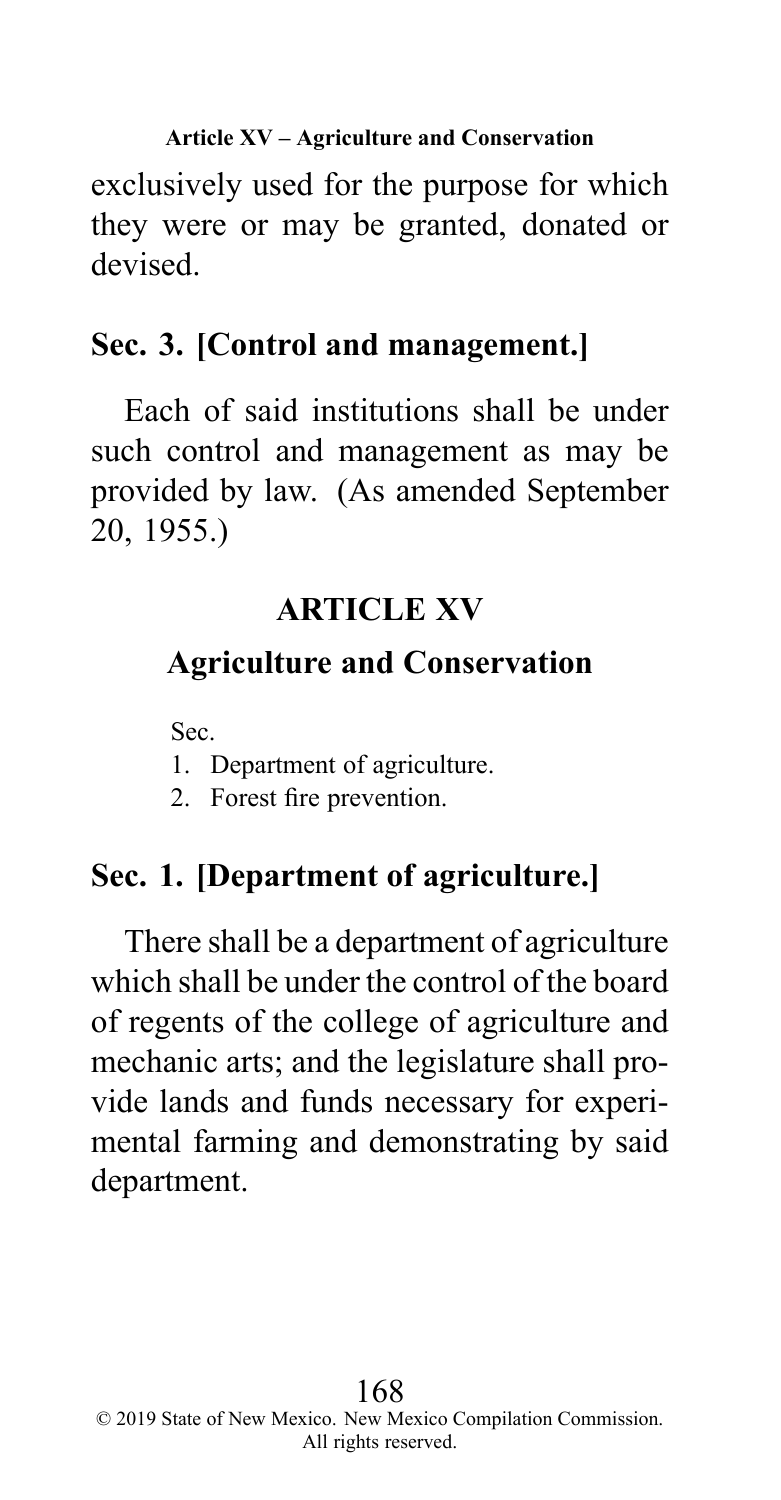#### **Sec. 2. [Forest fire prevention.]**

The police power of the state shall extend to such control of private forest lands as shall be necessary for the prevention and suppression of forest fires.

## **ARTICLE XVI**

## **Irrigation and Water Rights**

Sec.

- 1. Existing water rights confirmed.
- 2. Appropriation of water.
- 3. Beneficial use of water.
- 4. Drainage districts and systems.
- 5. Appeals in matters relating to water rights.
- 6. Water trust fund.

## **Sec. 1. [Existing water rights confirmed.]**

All existing rights to the use of any waters in this state for any useful or beneficial purpose are hereby recognized and confirmed.

## **Sec. 2. [Appropriation of water.]**

The unappropriated water of every natural stream, perennial or torrential, within the state of New Mexico, is hereby declared to belong to the public and to be subject to appropriation for beneficial use, in accordance

<sup>©</sup> 2019 State of New Mexico. New Mexico Compilation Commission. All rights reserved.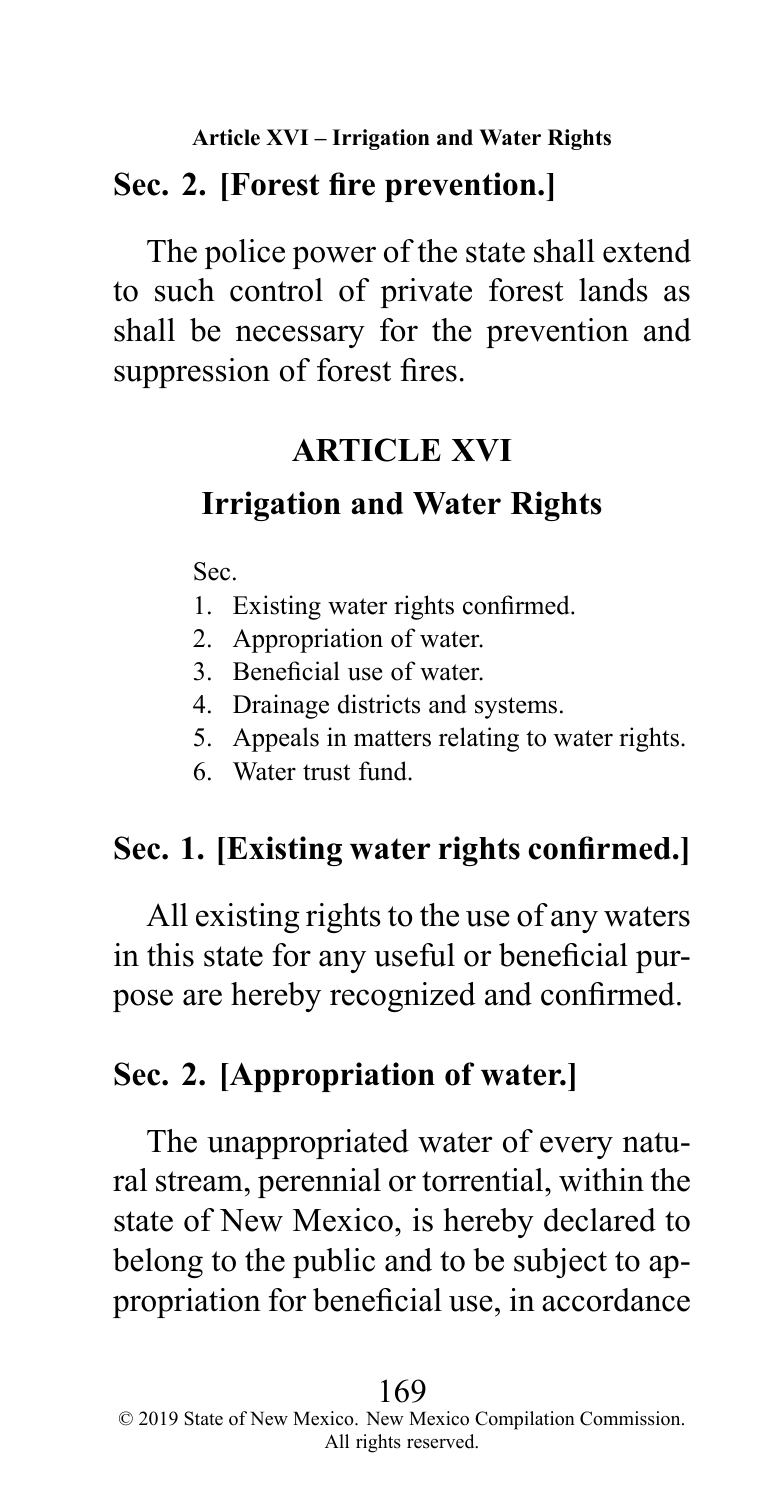**Article XVI – Irrigation and Water Rights** with the laws of the state. Priority of appropriation shall give the better right.

## **Sec. 3. [Beneficial use of water.]**

Beneficial use shall be the basis, the measure and the limit of the right to the use of water.

## **Sec. 4. [Drainage districts and systems.]**

The legislature is authorized to provide by law for the organization and operation of drainage districts and systems.

## **Sec. 5. [Appeals in matters relating to water rights.]**

In any appeal to the district court from the decision, act or refusal to act of any state executive officer or body in matters relating to water rights, the proceeding upon appeal shall be de novo as cases originally docketed in the district court unless otherwise provided by law. (As added November 7, 1967.)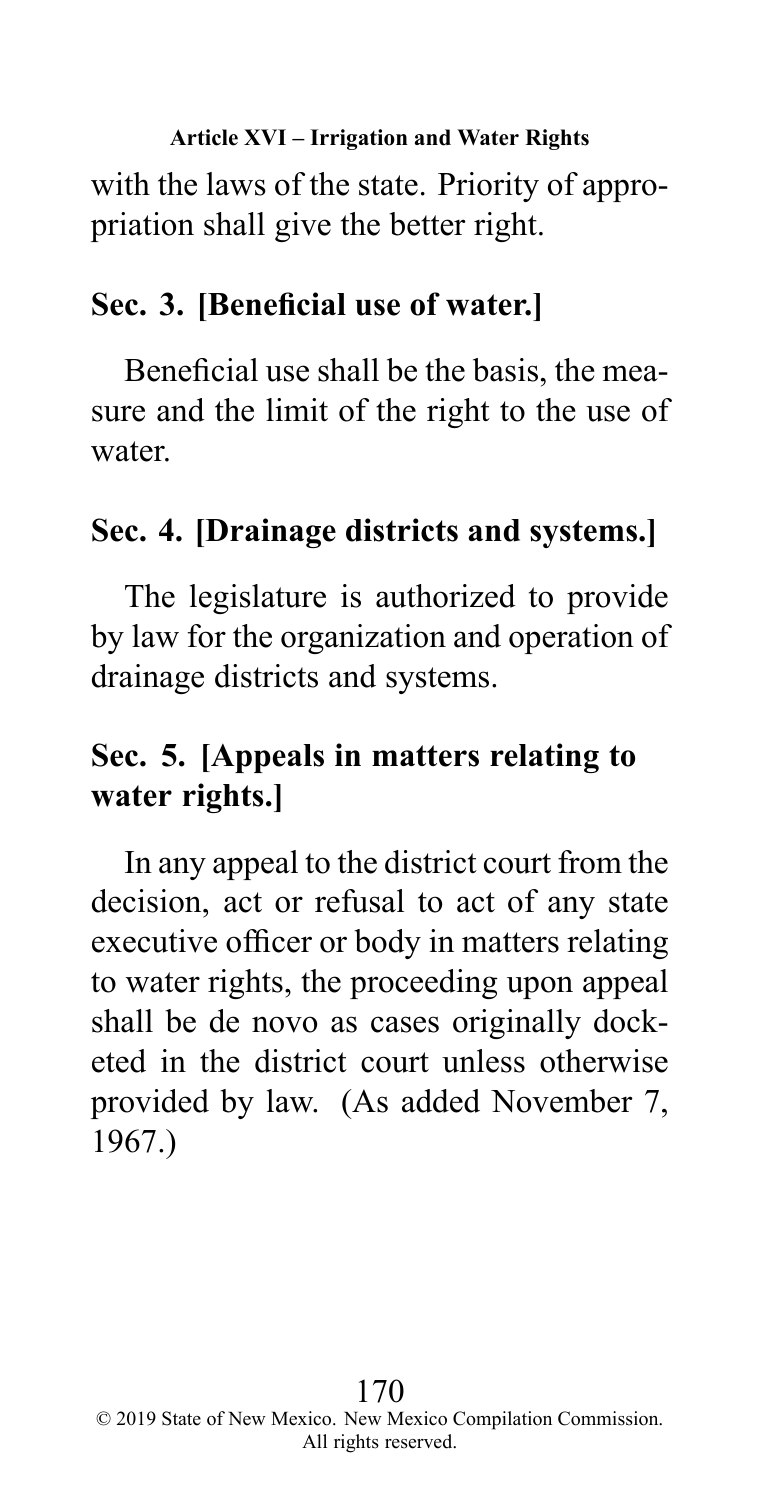#### **Sec. 6. [Water trust fund.]**

A. The "water trust fund" is created in the state treasury to conserve and protect the water resources of New Mexico and to ensure that New Mexico has the water it needs for <sup>a</sup> strong and vibrant future. The purpose of the fund shall be to secure <sup>a</sup> supply of clean and safe water for New Mexico's residents. The fund shall consist of money appropriated, donated or otherwise accrued to the fund. Money in the fund shall be invested by the state investment officer as land gran<sup>t</sup> permanen<sup>t</sup> funds are invested, and there shall be strict accountability and oversight measures as provided by the state investment council to ensure appropriate safety of and return on investments. Earnings from investment of the fund shall be credited to the fund. Money in the fund shall not revert or be expended for any purpose, but an annual distribution shall be made to the water project fund, which shall be used only to suppor<sup>t</sup> critically needed projects that preserve and protect New Mexico's water supply and is in accordance with Subsection B of this section.

B. On July 1, 2008 and each fiscal year thereafter, an annual distribution shall be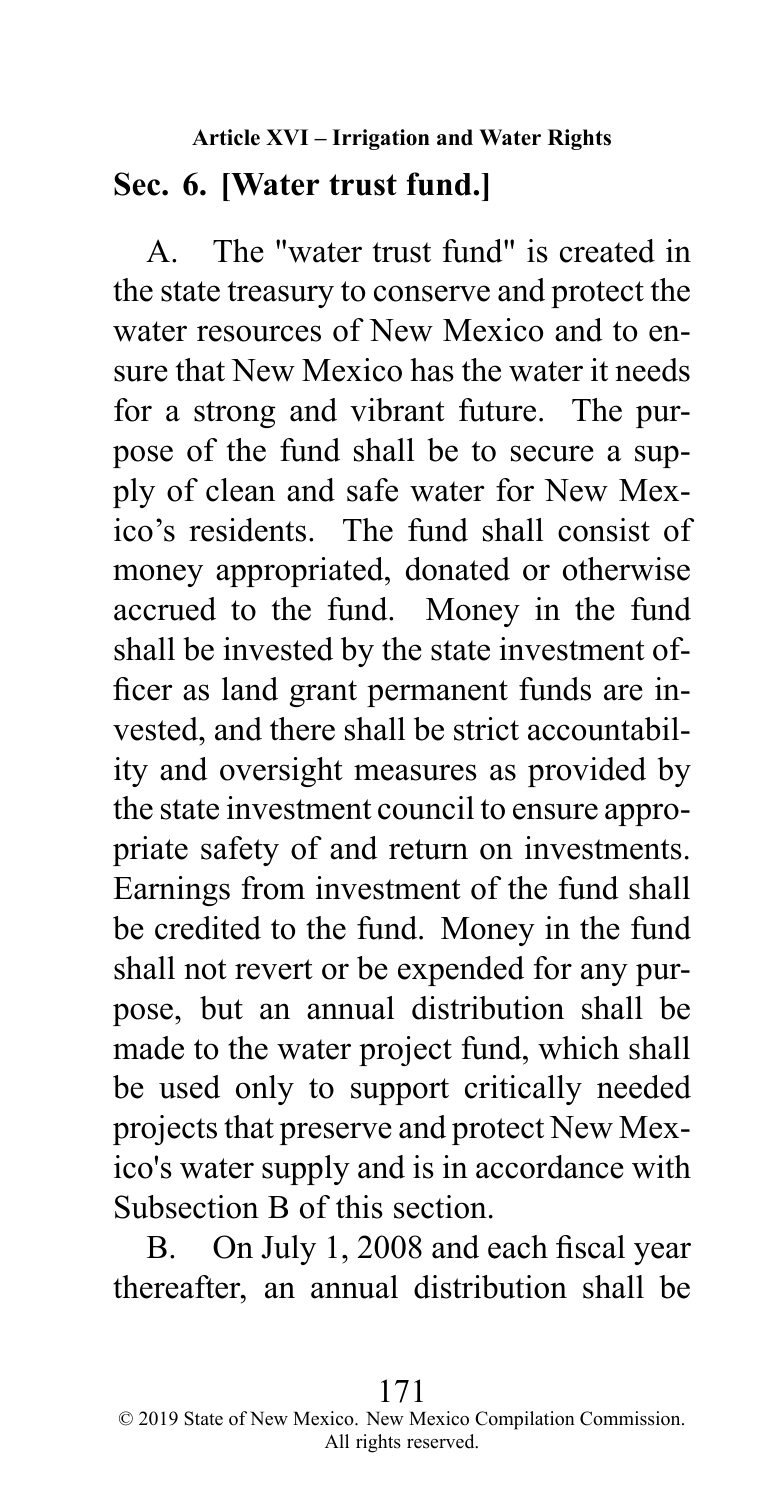made from the water trust fund pursuan<sup>t</sup> to law, and that distribution shall then be appropriated by the legislature only for water projects consistent with <sup>a</sup> state water plan and as otherwise provided by law. (As added November 7, 2006.)

## **ARTICLE XVII**

#### **Mines and Mining**

Sec.

- 1. Inspector of mines.
- 2. Mining regulations; employment of children under fourteen.

## **Sec. 1. [Inspector of mines.]**

There shall be <sup>a</sup> state mine inspector who shall be appointed by the governor, by and with the advice and consent of the senate. for <sup>a</sup> term of four years, and whose duties and salary shall be as prescribed by law. The legislature may pass laws prescribing reasonable qualifications for the state mine inspector and deputy mine inspectors, and current legislative enactments prescribing such qualifications are declared to be in full force and effect. (As amended September 19, 1961.)

172 © 2019 State of New Mexico. New Mexico Compilation Commission. All rights reserved.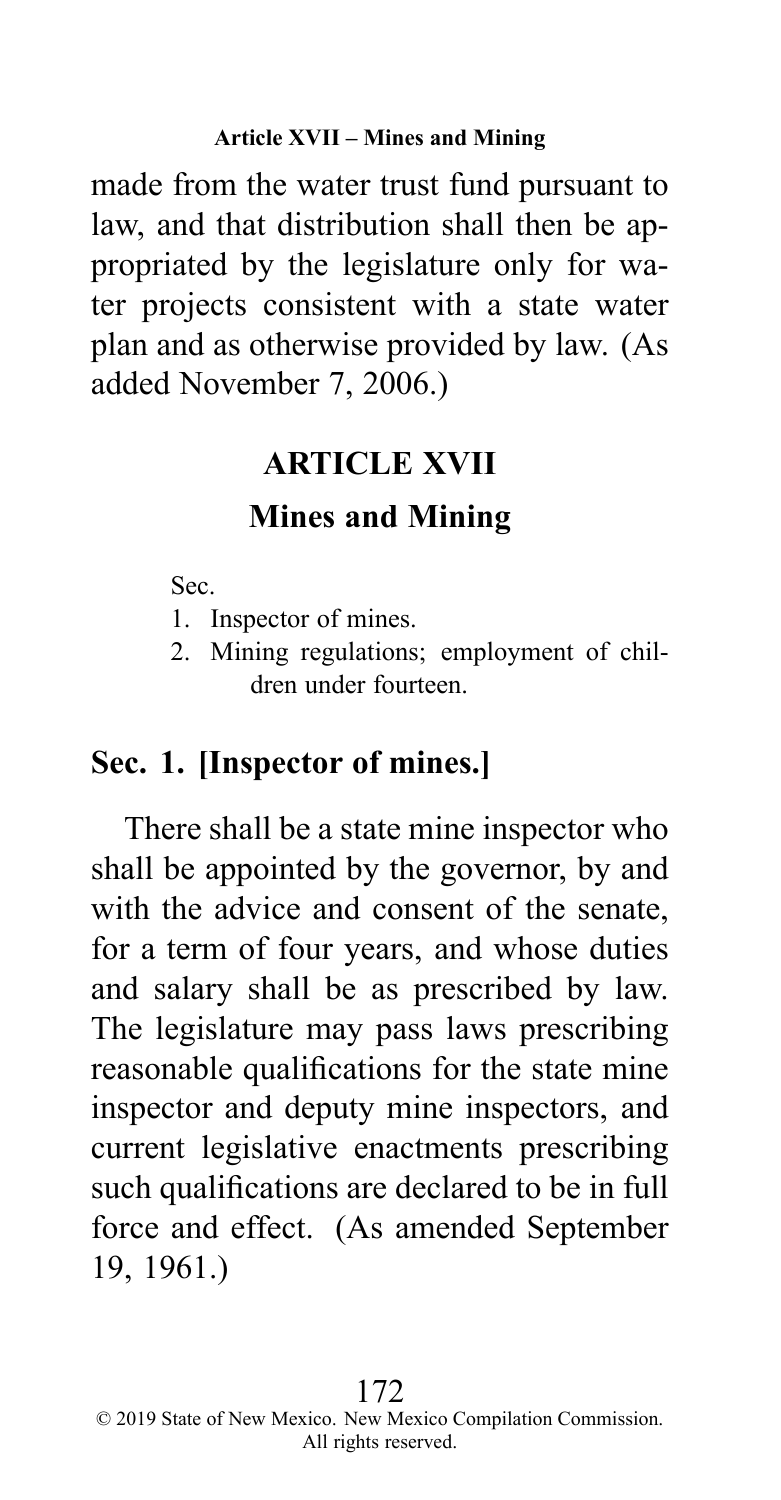### **Sec. 2. [Mining regulations; employment of children under fourteen.]**

The legislature shall enact laws requiring the proper ventilation of mines, the construction and maintenance of escapemen<sup>t</sup> shafts or slopes, and the adoption and use of appliances necessary to protect the health and secure the safety of employees therein. No children under the age of fourteen years shall be employed in mines.

# **ARTICLE XVIII Militia**

Sec.

- 1. Composition, name and commander in chief of militia.
- 2. Organization, discipline and equipment of militia.

## **Sec. 1. [Composition, name and commander in chief of militia.]**

The militia of this state shall consist of all able-bodied male citizens between the ages of eighteen and forty-five, excep<sup>t</sup> such as are exemp<sup>t</sup> by laws of the United States or of this state. The organized militia shall be called the "national guard of New Mexico,"

<sup>©</sup> 2019 State of New Mexico. New Mexico Compilation Commission. All rights reserved.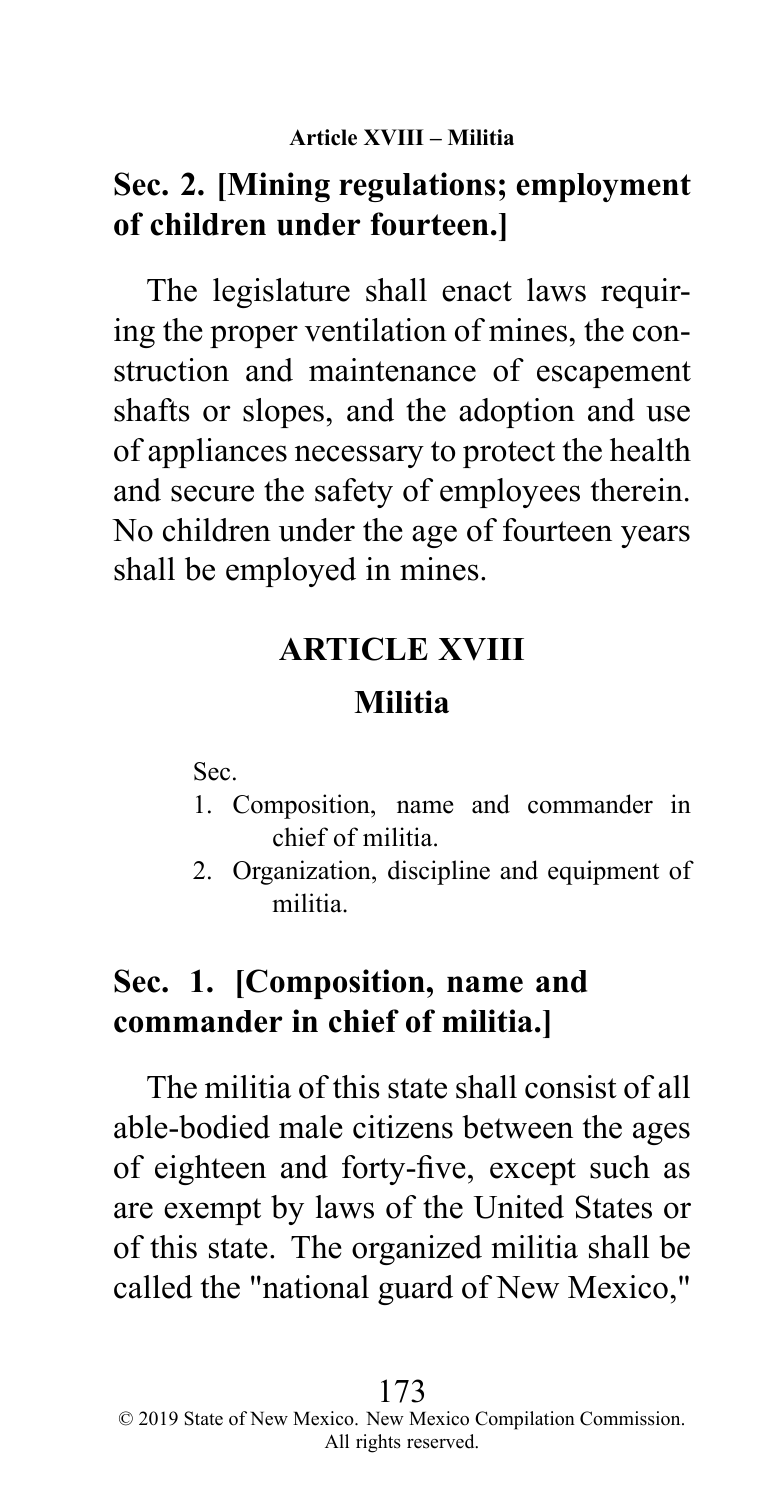#### **Article XIX – Amendments**

of which the governor shall be the commander in chief.

### **Sec. 2. [Organization, discipline and equipment of militia.]**

The legislature shall provide for the organization, discipline and equipment of the militia, which shall conform as nearly as practicable to the organization, discipline and equipment of the regular army of the United States, and shall provide for the maintenance thereof.

## **ARTICLE XIX**

#### **Amendments**

Sec.

- 1. Proposing and ratifying amendments.
- 2. Constitutional conventions.
- 3. Initiative restricted.
- 4. Amendment of compac<sup>t</sup> with United States.

## **Sec. 1. [Proposing and ratifying amendments.]**

An amendment or amendments to this constitution may be proposed in either house of the legislature at <sup>a</sup> regular session; and if <sup>a</sup> majority of all members elected to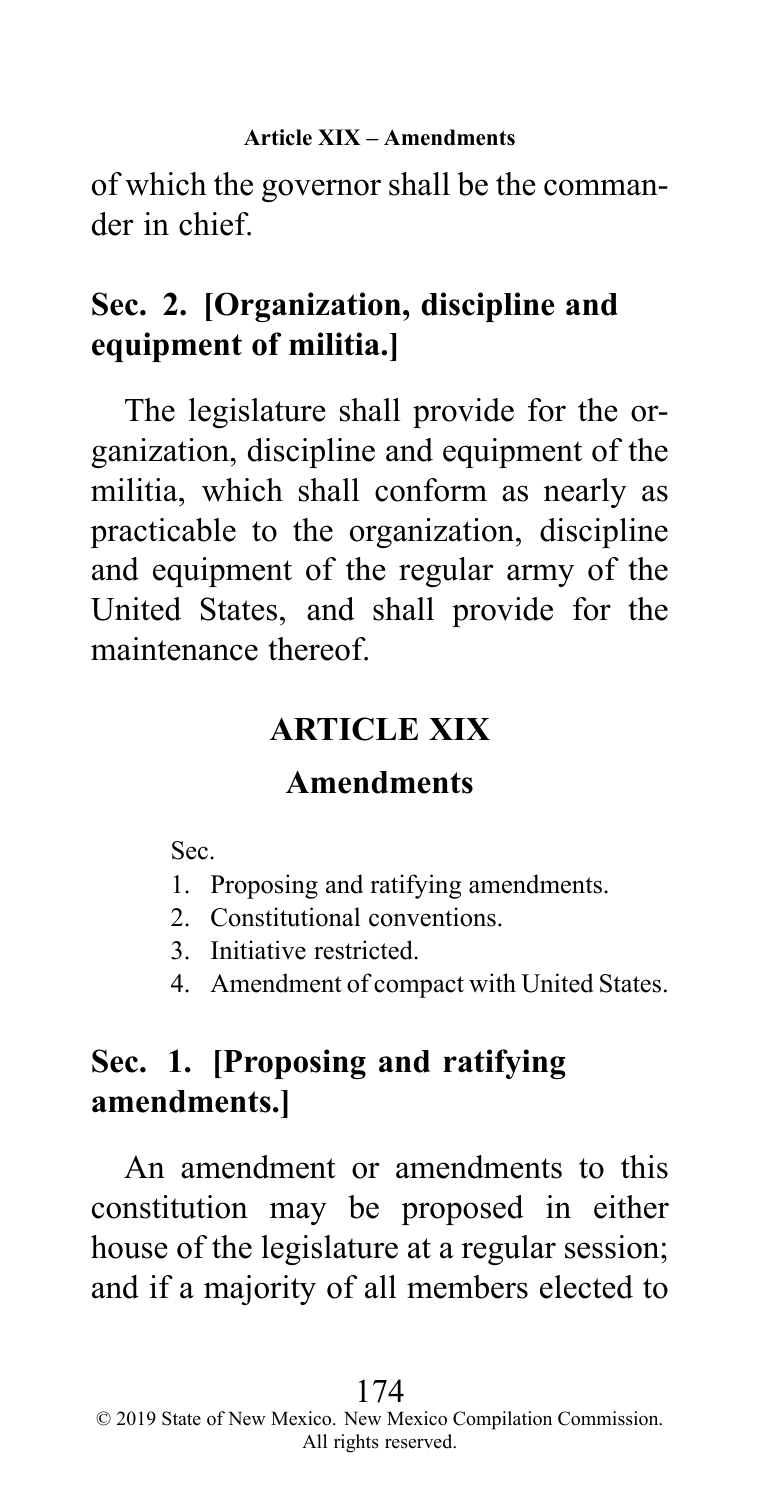each of the two houses voting separately votes in favor thereof, the proposed amendment or amendments shall be entered on their respective journals with the yeas and nays thereon.

An amendment or amendments may also be proposed by an independent commission established by law for that purpose, and the amendment or amendments shall be submitted to the legislature for its review in accordance with the provisions of this section.

The secretary of state shall cause any such amendment or amendments to be published in at least one newspaper in every county of the state, where <sup>a</sup> newspaper is published once each week, for four consecutive weeks, in English and Spanish when newspapers in both of said languages are published in such counties, the last publication to be not more than two weeks prior to the election at which time said amendment or amendments shall be submitted to the electors of the state for their approval or rejection; and shall further provide notice of the content and purpose of legislatively approved constitutional amendments in both English and Spanish to inform electors about the amendments in the time and manner provided by law. The secretary of state shall also make reasonable ef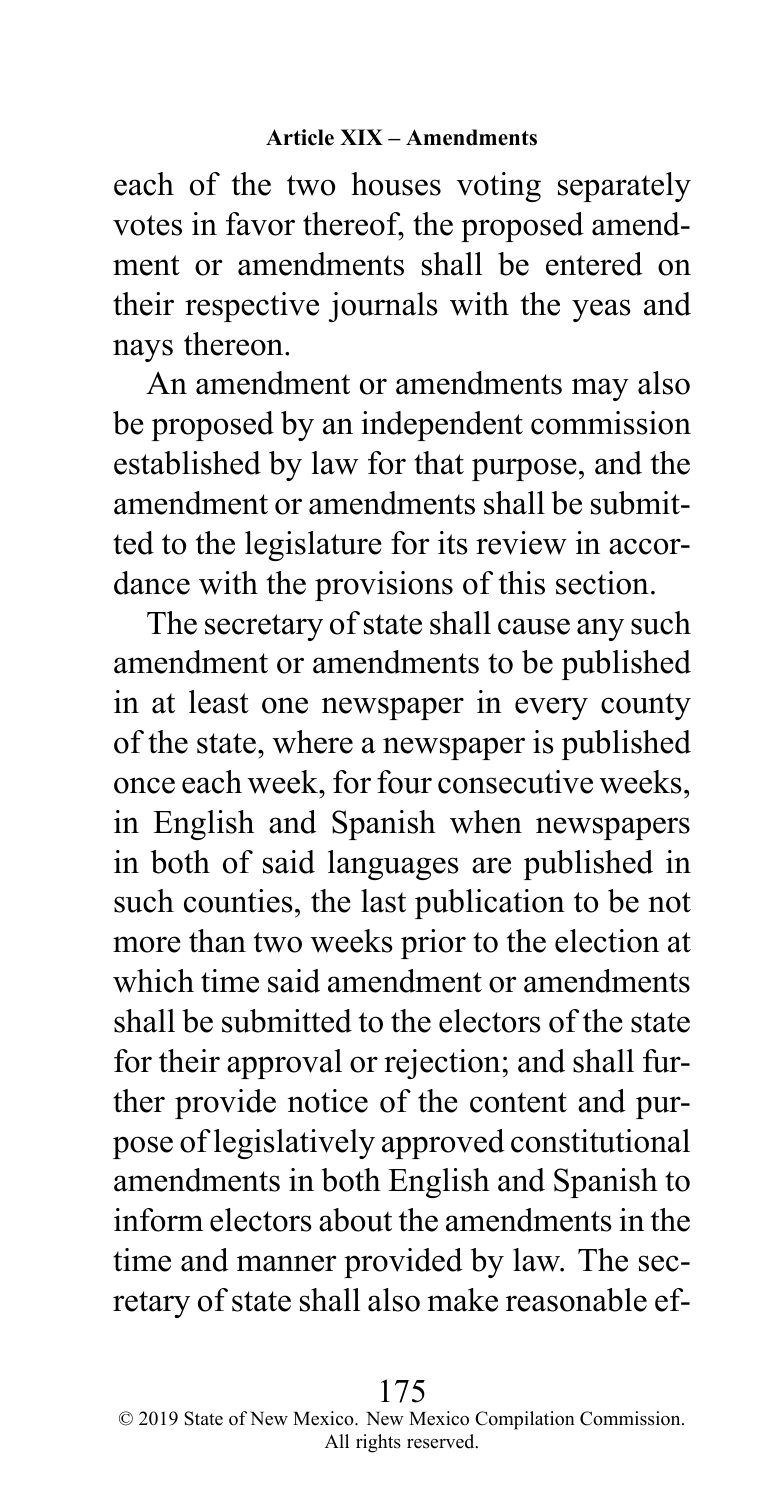forts to provide notice of the content and purpose of legislatively approved constitutional amendments in indigenous languages and to minority language groups to inform electors about the amendments. Amendments approved by the legislature shall be voted upon at the next regular election held after the adjournment of that legislature or at <sup>a</sup> special election to be held not less than six months after the adjournment of that legislature, at such time and in such manner as the legislature may by law provide. An amendment that is ratified by a majority of the electors voting on the amendment shall become par<sup>t</sup> of this constitution.

If two or more amendments are initiated by the legislature, they shall be so submitted as to enable the electors to vote on each of them separately. Amendments initiated by an independent commission created by law for that purpose may be submitted to the legislature separately or as <sup>a</sup> single ballot question, and any such commission-initiated amendments that are not substantially altered by the legislature may be submitted to the electors in the separate or single ballot question form recommended by the commission. No amendment shall restrict the rights created by Sections One and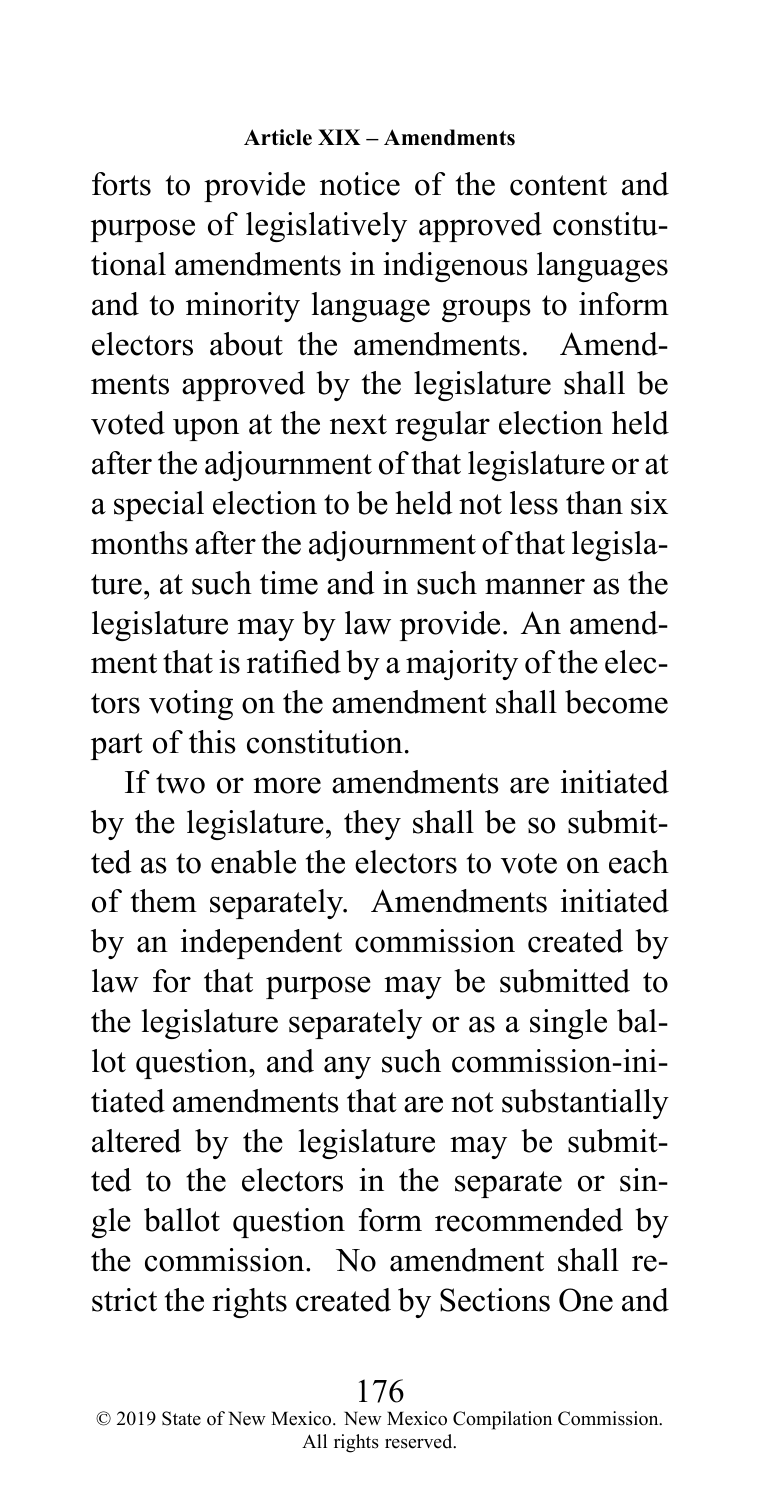Three of Article VII hereof, on elective franchise, and Sections Eight and Ten of Article XII hereof, on education, unless it be proposed by vote of three-fourths of the members elected to each house and be ratified by <sup>a</sup> vote of the people of this state in an election at which at least three-fourths of the electors voting on the amendment vote in favor of that amendment. (As amended November 7, 1911 and November 5, 1996.)

## **Sec. 2. [Constitutional conventions.]**

Whenever the legislature, by <sup>a</sup> two-thirds vote of the members elected to each house, deems it necessary to call <sup>a</sup> convention to revise or amend this constitution, they shall submit the question of calling such convention to the electors at the next general election, and if <sup>a</sup> majority of all the electors voting on such questions at said election in the state votes in favor of calling <sup>a</sup> convention, the legislature shall, at the next session, provide by law for calling the same. Such convention shall consist of at least as many delegates as there are members of the house of representatives.

Revisions or amendments proposed by <sup>a</sup> constitutional convention shall be submit-

<sup>©</sup> 2019 State of New Mexico. New Mexico Compilation Commission. All rights reserved.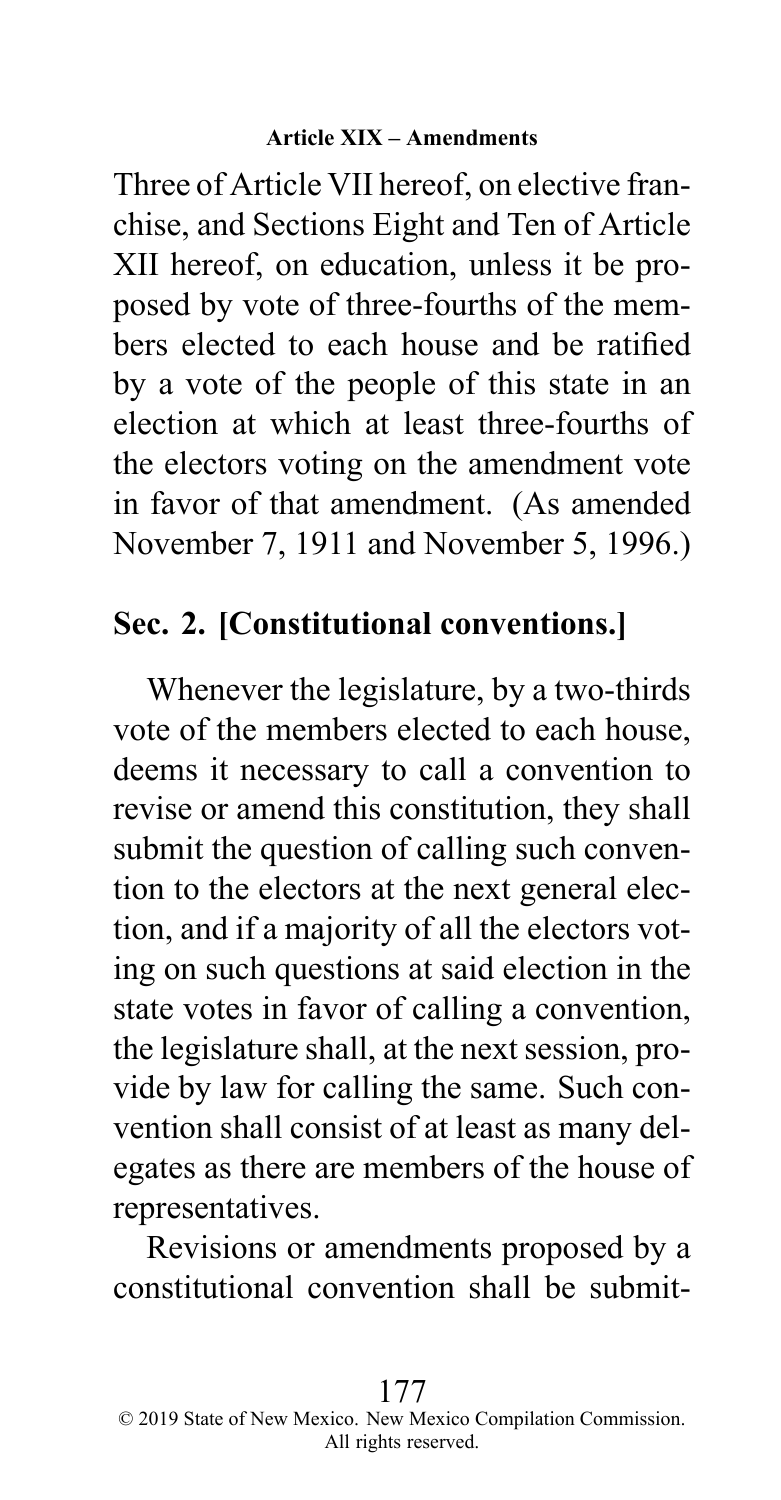ted to the voters of the state at an election held on <sup>a</sup> date set by the convention. The revisions or amendments proposed by the convention may be submitted in whole or in part, or with alternatives, as determined by the convention. If <sup>a</sup> majority vote favors <sup>a</sup> proposal or alternative, it is adopted and becomes effective thirty days after the certification of the election returns unless otherwise provided by the convention. (As amended November 7, 1911 and November 5, 1996.)

### **Sec. 3. [Initiative restricted.]**

If this constitution be in any way so amended as to allow laws to be enacted by direct vote of the electors the laws which may be so enacted shall be only such as might be enacted by the legislature under the provisions of this constitution. (As amended November 7, 1911.)

## **Sec. 4. [Amendment of compact with United States.]**

When the United States shall consent thereto, the legislature, by <sup>a</sup> majority vote of the members in each house, may submit to the people the question of amending any

<sup>178</sup>

<sup>©</sup> 2019 State of New Mexico. New Mexico Compilation Commission. All rights reserved.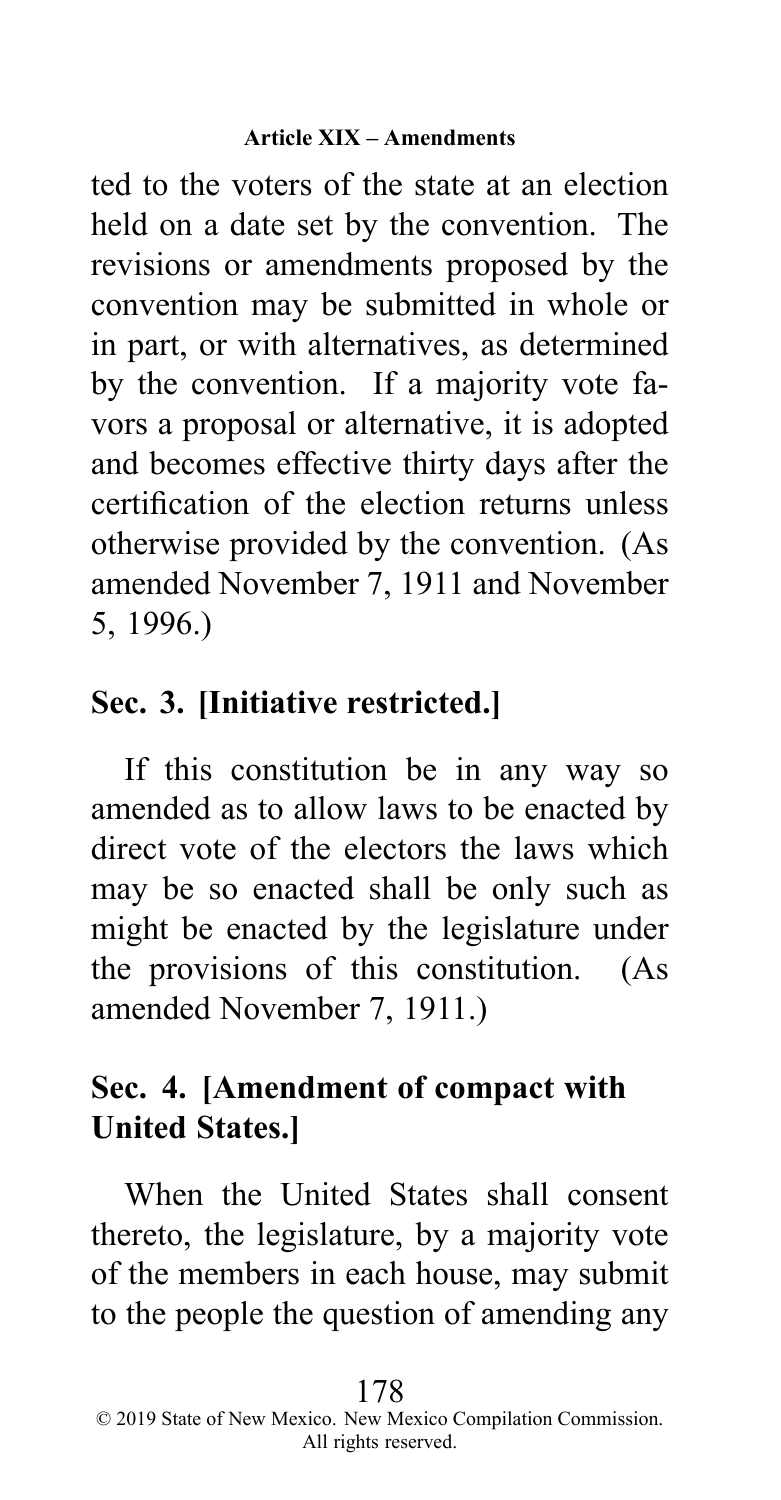provision of Article XXI of this constitution on compac<sup>t</sup> with the United States to the extent allowed by the act of congress permitting the same, and if <sup>a</sup> majority of the qualified electors who vote upon any such amendment shall vote in favor thereof the said article shall be thereby amended accordingly. (As amended November 7, 1911.)

### **ARTICLE XX**

#### **Miscellaneous**

Sec.

- 1. Oath of officer.
- 2. Tenure of office.
- 3. Date terms of office begin.
- 4. Vacancies in offices of district attorney or county commissioner.
- 5. Interim appointments.
- 6. Date of general elections.
- 7. Canvass of returns for officers elected by more than one county.
- 8. First national election.
- 9. State officers limited to salaries.
- 10. Child labor.
- 11. Women as public officers.
- 12. Publication of laws in English and Spanish.
- 13. Sacramental wines.
- 14. Public officers barred from using railroad passes.

179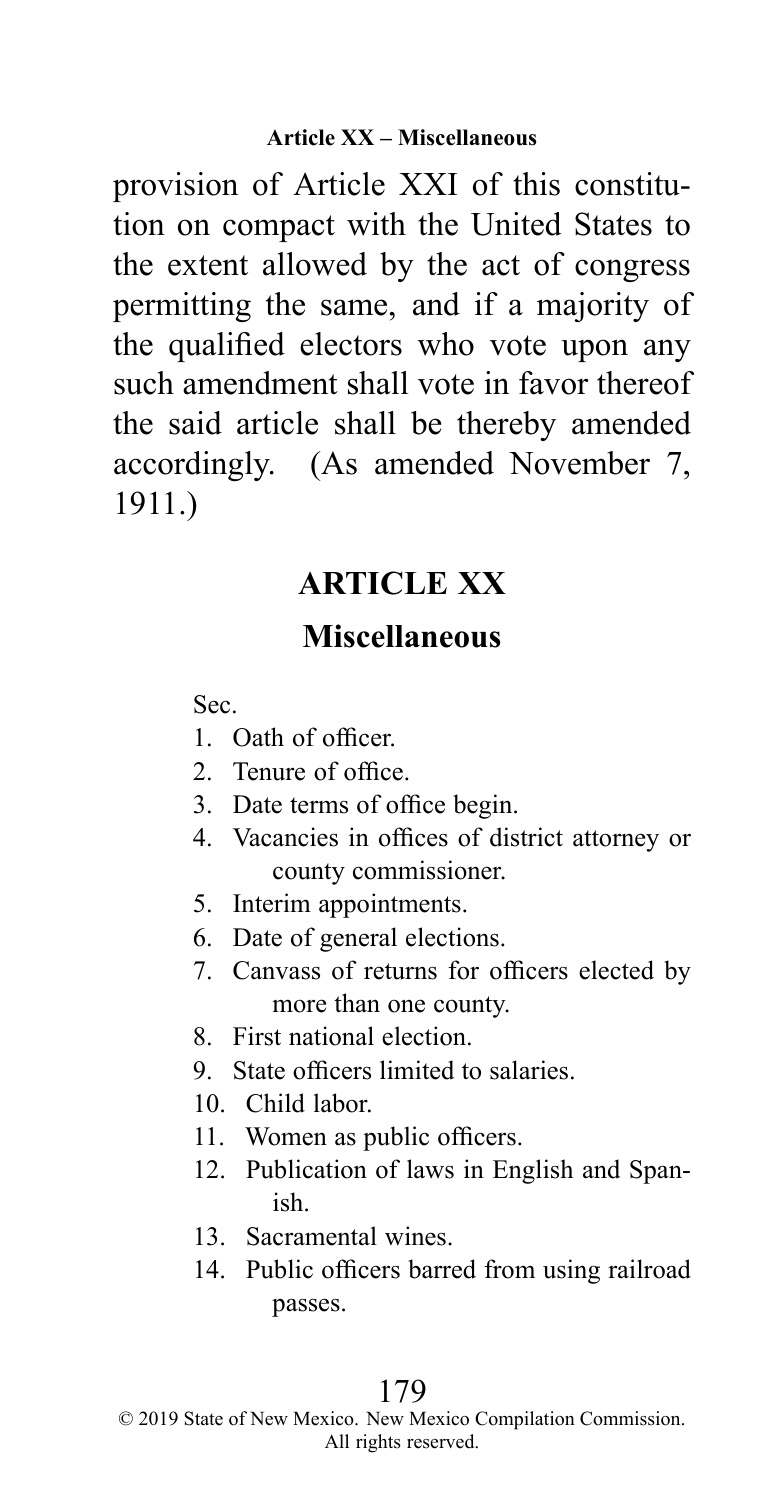#### **Article XX – Miscellaneous**

Sec.

- 15. Penitentiary to be reformatory and industrial school; labor by inmates.
- 16. Railroad's liability to employees.
- 18. Leasing of convict labor prohibited.
- 19. Eight-hour day in public employment.
- 20. Waiver of indictment; proceedings on information.
- 21. Pollution control.
- 22. Public employees and educational retirement systems trust funds; expenditures and encumbrances prohibited; administration; vesting of property rights.

## **Sec. 1. [Oath of officer.]**

Every person elected or appointed to any office shall, before entering upon his duties, take and subscribe to an oath or affirmation that he will suppor<sup>t</sup> the constitution of the United States and the constitution and laws of this state, and that he will faithfully and impartially discharge the duties of his office to the best of his ability.

## **Sec. 2. [Tenure of office.]**

Every officer, unless removed, shall hold his office until his successor has duly qualified.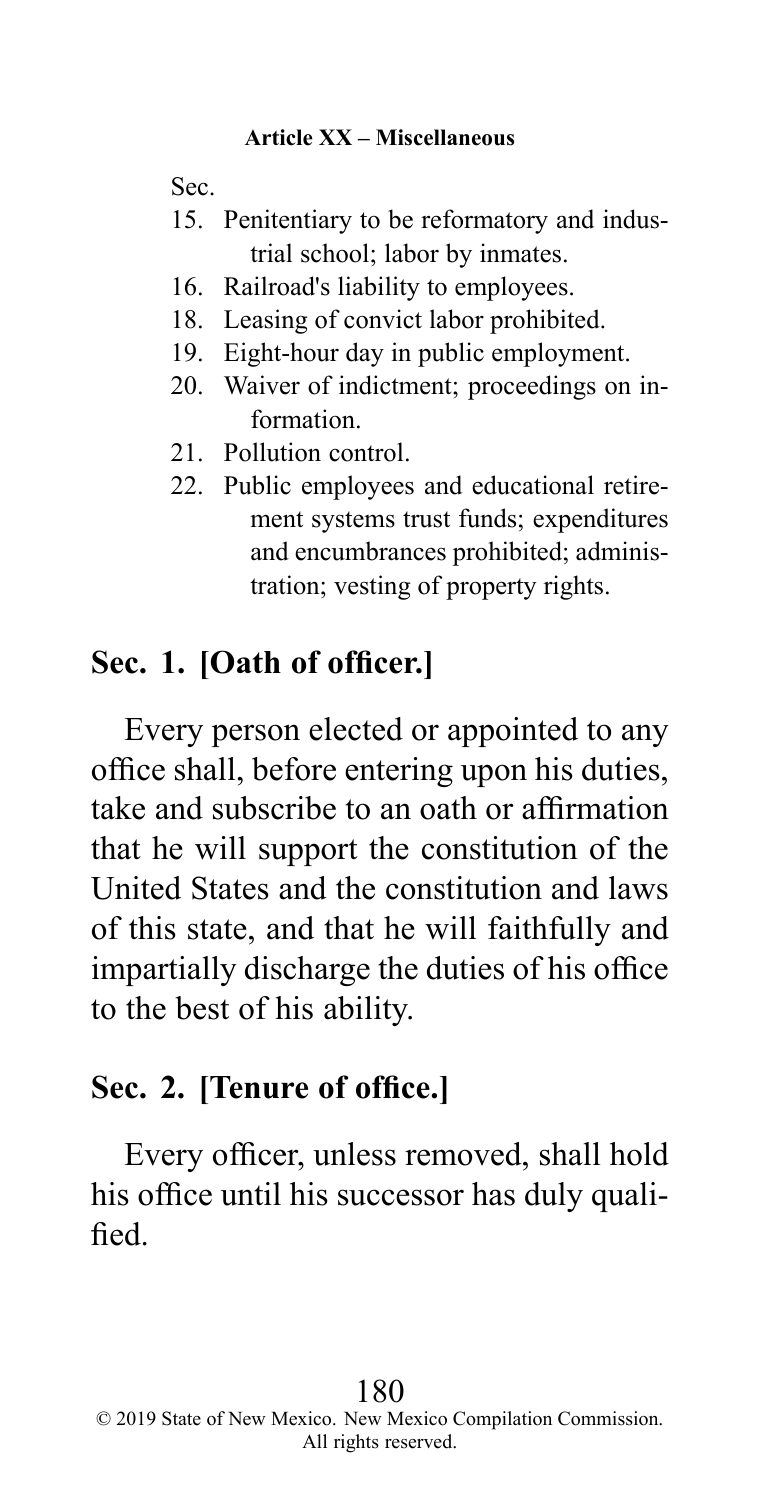### **Sec. 3. [Date terms of office begin.]**

The term of office of every state, county or district officer, excep<sup>t</sup> those elected at the first election held under this constitution, and those elected to fill vacancies, shall commence on the first day of January next after his election.

## **Sec. 4. [Vacancies in offices of district attorney or county commissioner.]**

If <sup>a</sup> vacancy occurs in the office of district attorney or county commissioner, the governor shall fill such vacancy by appointment, and such appointee shall hold such office until the next general election. His successor shall be chosen at such election and shall hold his office until the expiration of the original term. (As amended November 8, 1988.)

## **Sec. 5. [Interim appointments.]**

If, while the senate is not in session, <sup>a</sup> vacancy occur in any office the incumbent of which was appointed by the governor by and with the advice and consent of the senate, the governor shall appoint some qualified person to fill the same until the next ses-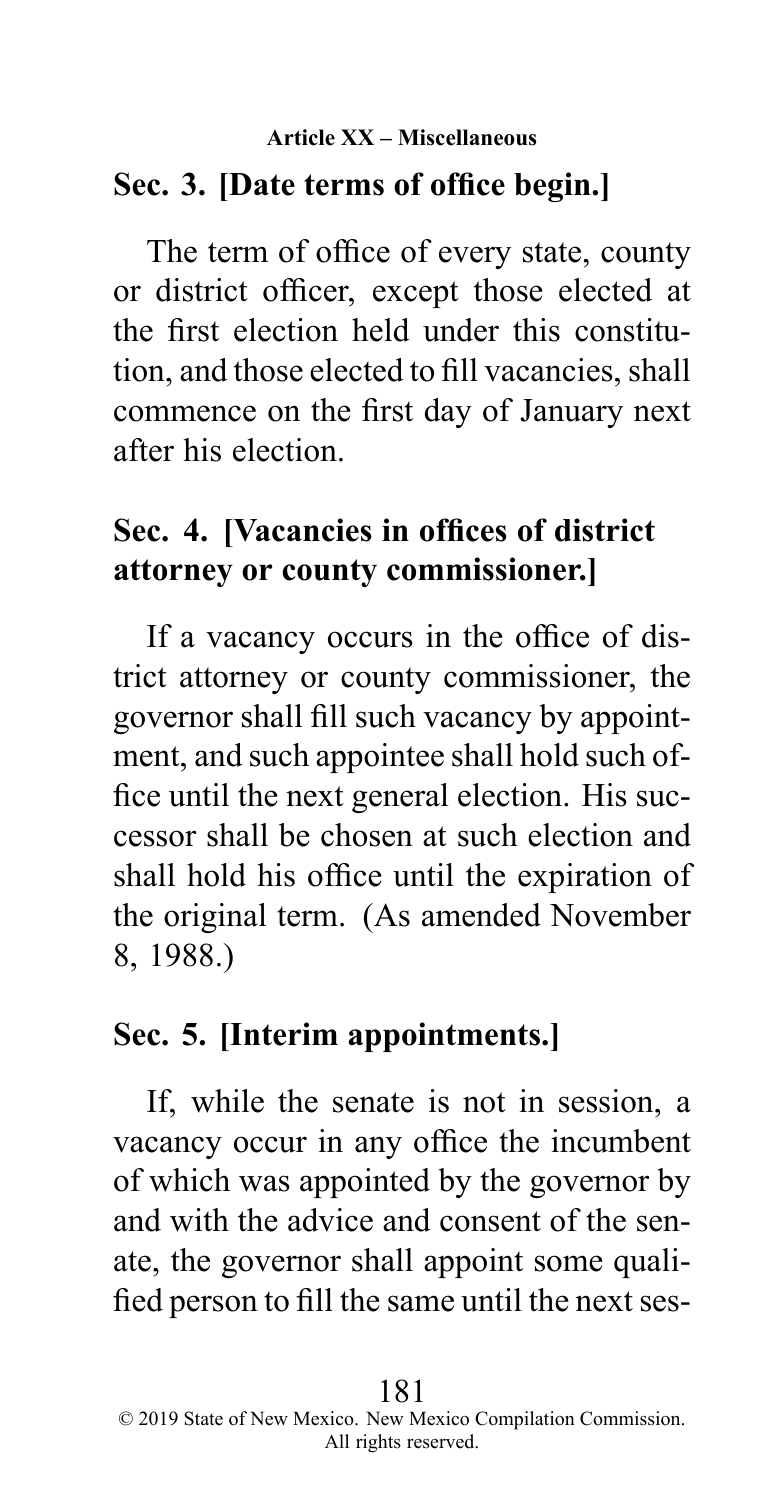#### **Article XX – Miscellaneous**

sion of the senate; and shall then appoint by and with the advice and consent of the senate some qualified person to fill said office for the period of the unexpired term.

### **Sec. 6. [Date of general elections.]**

General elections shall be held in the state on the Tuesday after the first Monday in November in each even-numbered year.

## **Sec. 7. [Canvass of returns for officers elected by more than one county.]**

The returns of all elections for officers who are chosen by the electors of more than one county shall be canvassed by the county canvassing board of each county as to the vote within their respective counties. Said board shall immediately certify the number of votes received by each candidate for such office within such county, to the state canvassing board herein established, which shall canvass and declare the result of the election.

### **Sec. 8. [First national election.]**

In the event that New Mexico is admitted into the union as <sup>a</sup> state prior to the Tues-

182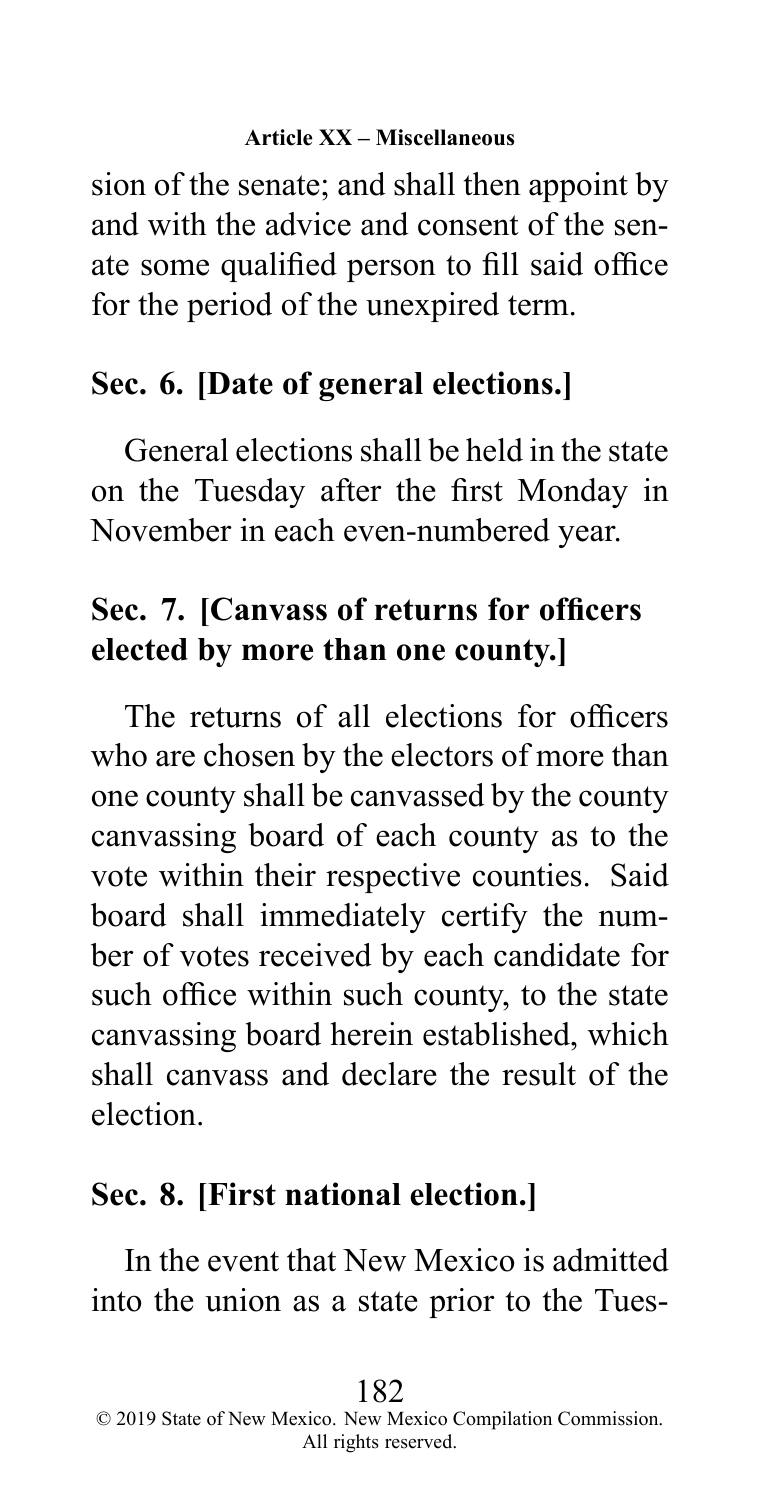day next after the first Monday in November in the year nineteen hundred and twelve, and if no provision has been made by the state legislature therefor, an election shall be held in the state on the said Tuesday next after the first Monday in November, nineteen hundred and twelve, for the election of presidential electors; and such election shall be held as herein provided for the election upon the ratification of this constitution, and the returns thereof made to, and canvassed and certified by, the state canvassing board as herein provided in case of the election of state officers.

## **Sec. 9. [State officers limited to salaries.]**

No officer of the state who receives <sup>a</sup> salary, shall accep<sup>t</sup> or receive to his own use any compensation, fees, allowance or emoluments for or on account of his office, in any form whatever, excep<sup>t</sup> the salary provided by law.

## **Sec. 10. [Child labor.]**

The legislature shall enact suitable laws for the regulation of the employment of children.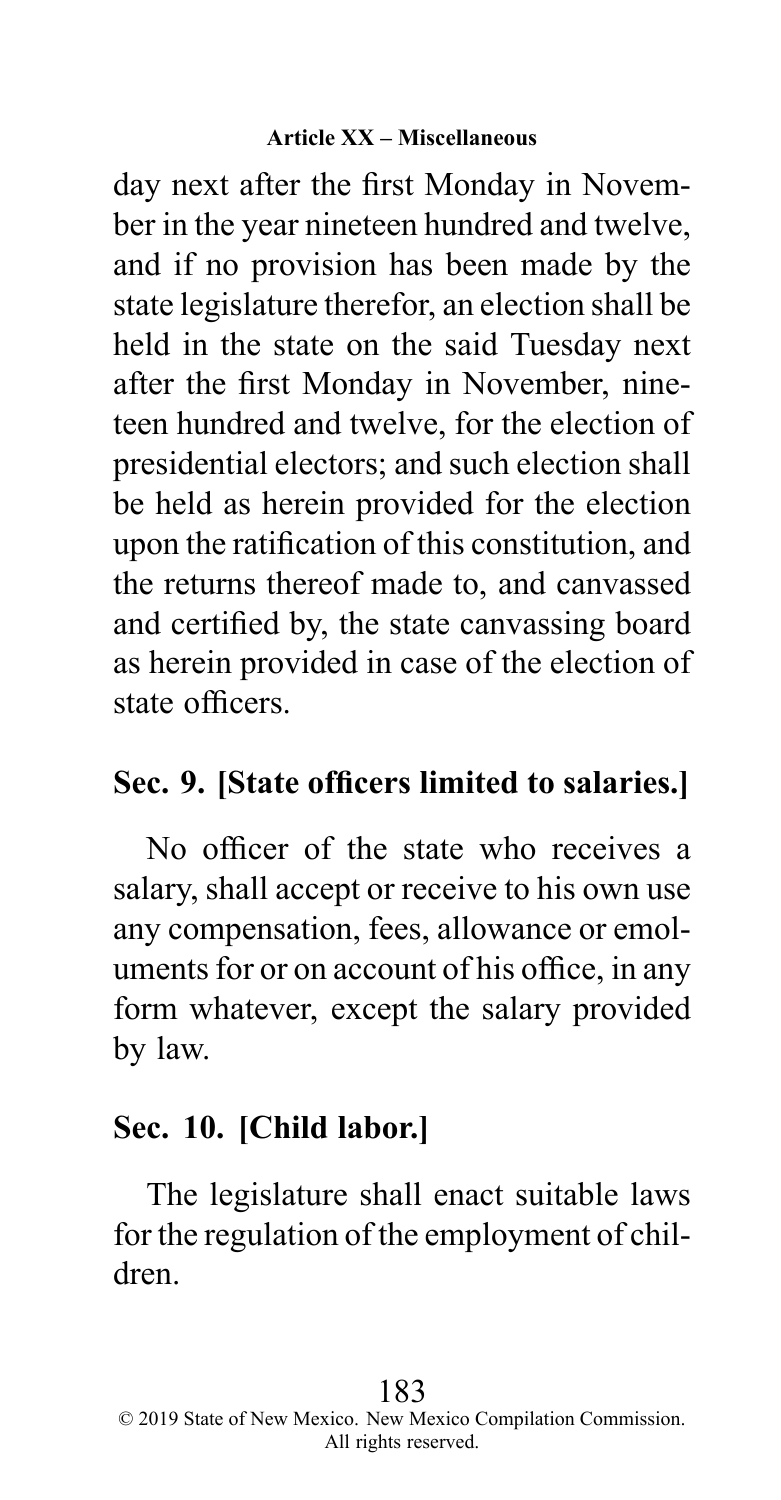#### **Article XX – Miscellaneous**

#### **Sec. 11. [Women as public officers.]**

Women may hold the office of notary public and such other appointive offices as may be provided by law.

## **Sec. 12. [Publication of laws in English and Spanish.]**

For the first twenty years after this constitution goes into effect all laws passed by the legislature shall be published in both the English and Spanish languages and thereafter such publication shall be made as the legislature may provide.

### **Sec. 13. [Sacramental wines.]**

The use of wines solely for sacramental purposes under church authority at any place within the state shall never be prohibited.

## **Sec. 14. [Public officers barred from using railroad passes.]**

It shall not be lawful for the governor, any member of the state board of equalization. any member of the corporation commission [public regulation commission], any judge

<sup>©</sup> 2019 State of New Mexico. New Mexico Compilation Commission. All rights reserved.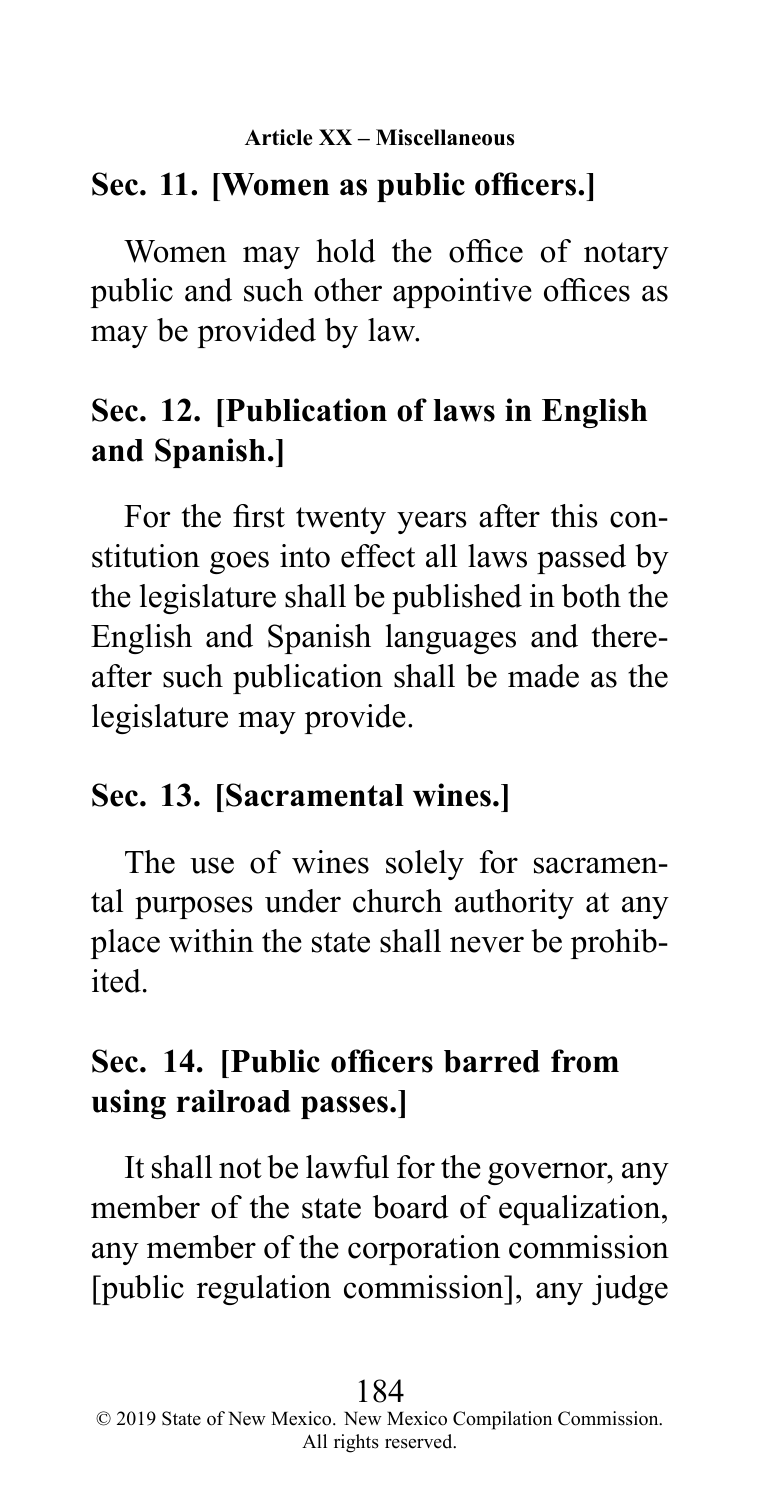of the supreme or district court, any district attorney, any county commissioner or any county assessor, during his term of office to accept, hold or use any free pass; or purchase, receive or accep<sup>t</sup> transportation over any railroad within this state for himself or his family upon terms not open to the general public; and any person violating the provisions hereof shall, upon conviction in <sup>a</sup> court of <sup>a</sup> competent jurisdiction, be punished as provided in Sections Thirty-Seven and Forty of the article on Legislative Department in this constitution.

## **Sec. 15. [Penitentiary to be reformatory and industrial school; labor by inmates.]**

The penitentiary is <sup>a</sup> reformatory and an industrial school, and all persons confined therein shall, so far as consistent with discipline and the public interest, be employed in some beneficial industry; and where <sup>a</sup> convict has <sup>a</sup> dependent family, his net earnings shall be paid to said family if necessary for their support.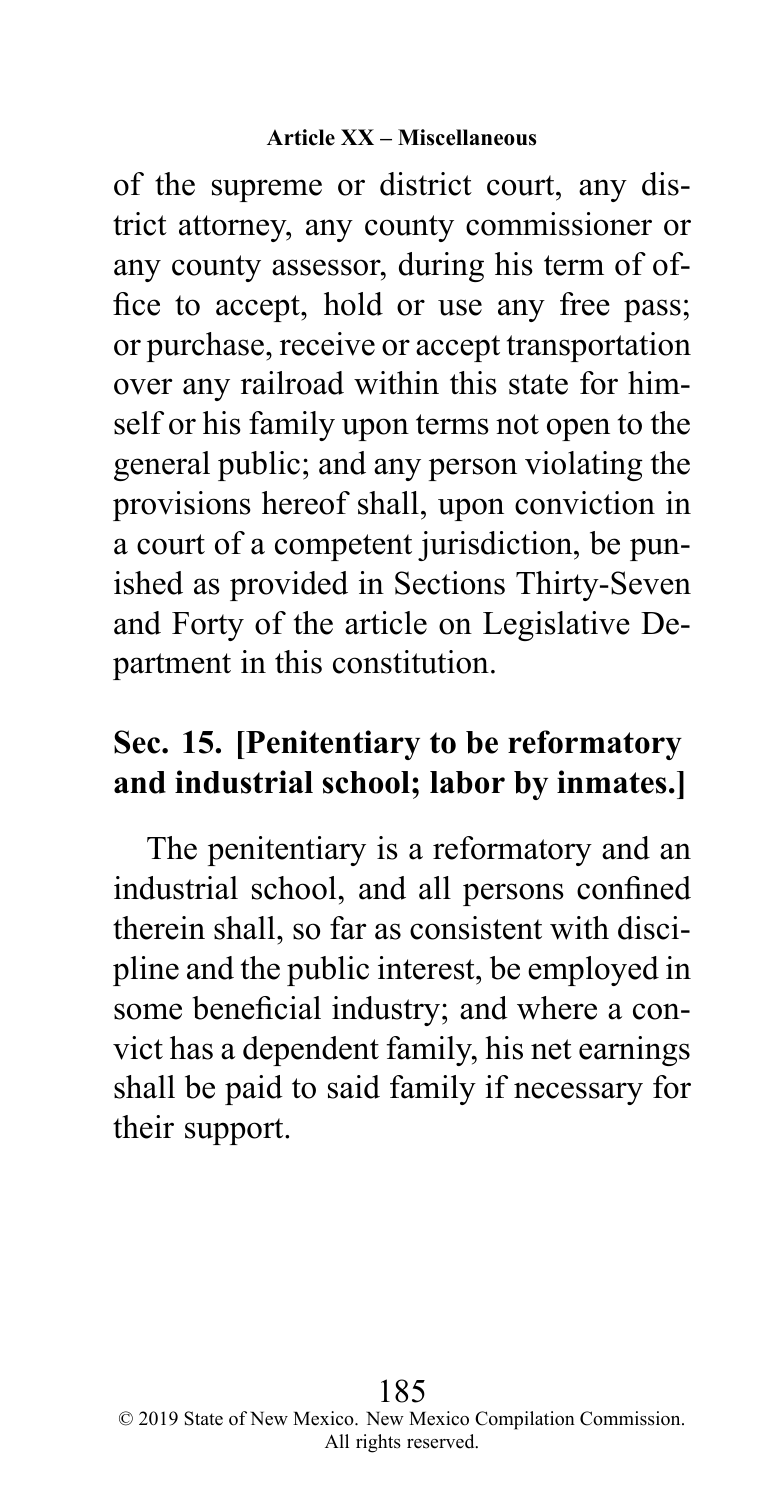## **Sec. 16. [Railroad's liability to employees.]**

Every person, receiver or corporation owning or operating <sup>a</sup> railroad within this state shall be liable in damages for injury to, or the death of, any person in its employ, resulting from the negligence, in whole or in part, of said owner or operator, or of any of the officers, agents or employees thereof, or by reason of any defect or insufficiency, due to its negligence, in whole or in part, in its cars, engines, appliances, machinery, track, roadbed, works or other equipment.

An action for negligently causing the death of an employee as above provided shall be maintained by the executor or administrator for the benefit of the employee's surviving widow or husband and children; or if none, then his parents; or if none, then the next of kin dependent upon said deceased. The amount recovered may be distributed as provided by law. Any contract or agreemen<sup>t</sup> made in advance of such injury with any employee waiving or limiting any right to recover such damages shall be void.

This provision shall not be construed to affect the provisions of Section Two of Ar-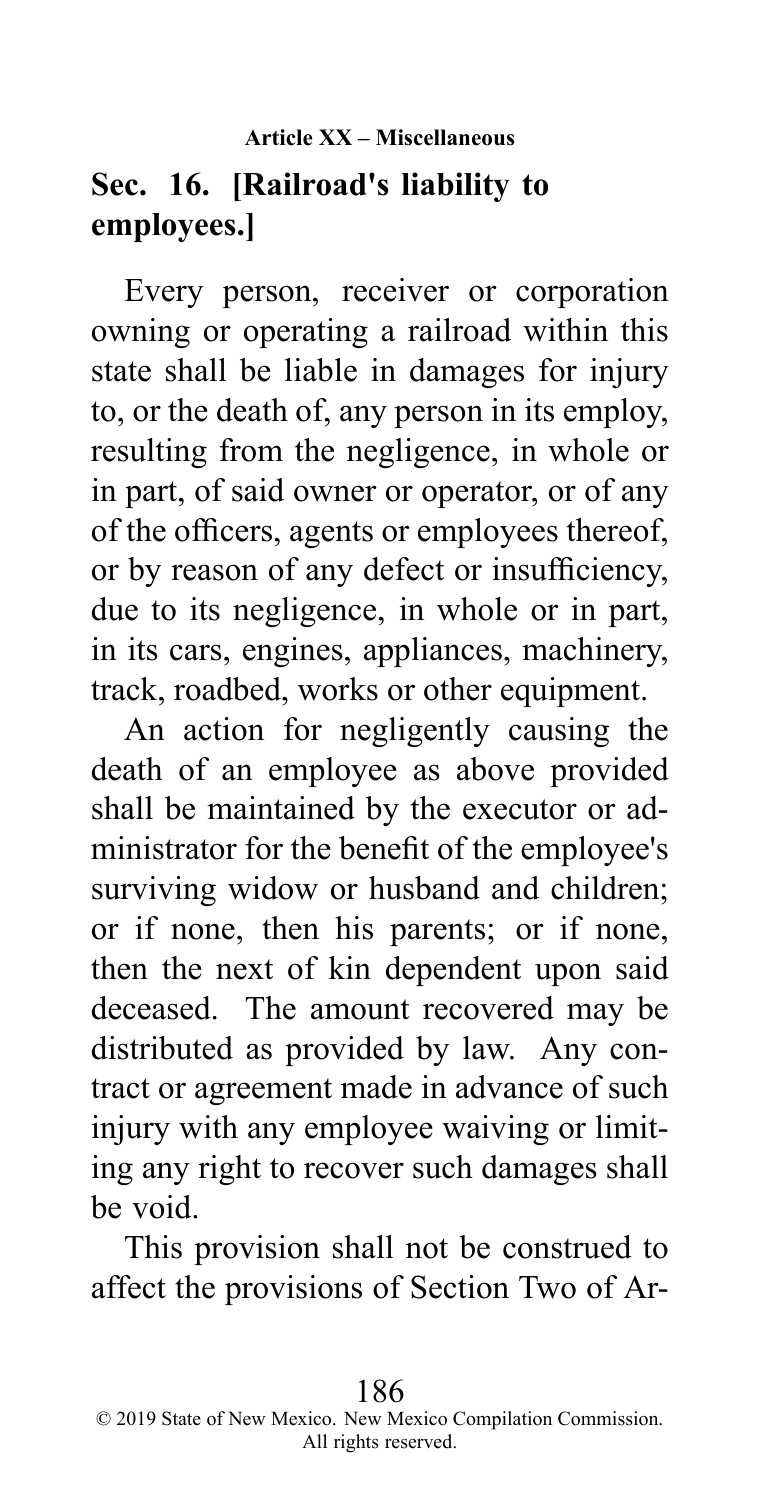#### **Article XX – Miscellaneous**

ticle Twenty-Two of this constitution, being the article upon Schedule.

## **Sec. 18. [Leasing of convict labor prohibited.]**

The leasing of convict labor by the state is hereby prohibited.

## **Sec. 19. [Eight-hour day in public employment.]**

Eight hours shall constitute <sup>a</sup> day's work in all cases of employment by and on behalf of the state or any county or municipality thereof.

## **Sec. 20. [Waiver of indictment; proceedings on information.]**

Any person held by <sup>a</sup> committing magistrate to await the action of the grand jury on <sup>a</sup> charge of felony or other infamous crime, may in open court with the consent of the court and the district attorney, to be entered upon the record, waive indictment and plead to an information in the form of an indictment filed by the district attorney, and further proceedings shall then be had upon said information with like force and effect as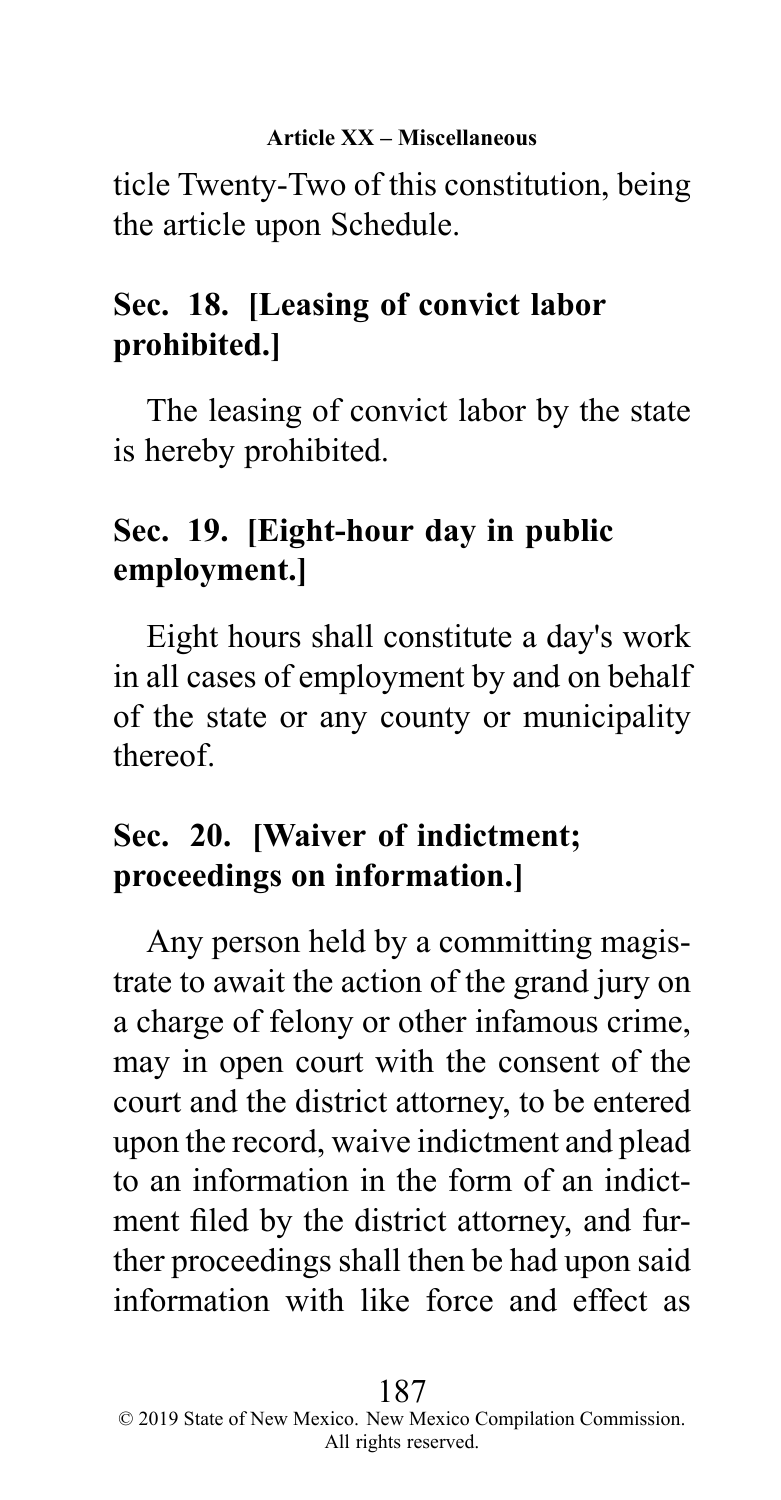#### **Article XX – Miscellaneous**

though it were an indictment duly returned by the grand jury.

### **Sec. 21. [Pollution control.]**

The protection of the state's beautiful and healthful environment is hereby declared to be of fundamental importance to the public interest, health, safety and the general welfare. The legislature shall provide for control of pollution and control of despoilment of the air, water and other natural resources of this state, consistent with the use and development of these resources for the maximum benefit of the people. (As added November 2, 1971.)

## **Sec. 22. [Public employees and educational retirement systems trust funds; expenditures and encumbrances prohibited; administration; vesting of property rights.]**

A. All funds, assets, proceeds, income, contributions, gifts and payments from any source whatsoever paid into or held by <sup>a</sup> public employees retirement system or an educational retirement system created by the laws of this state shall be held by each respective system in <sup>a</sup> trust fund to be ad-

<sup>188</sup>

<sup>©</sup> 2019 State of New Mexico. New Mexico Compilation Commission. All rights reserved.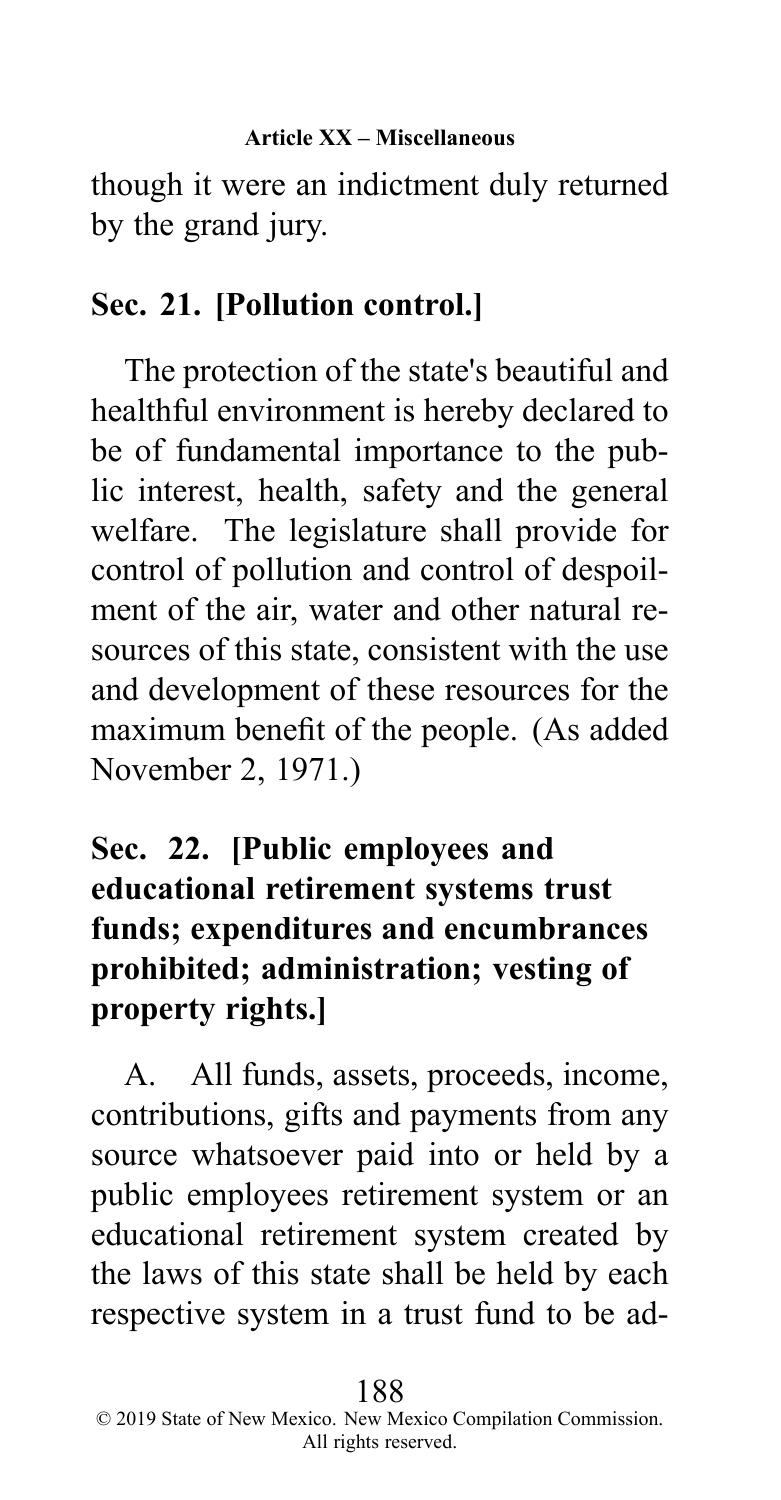ministered and invested by each respective system for the sole and exclusive benefit of the members, retirees and other beneficiaries of that system. Expenditures from <sup>a</sup> system trust fund shall only be made for the benefit of the trust beneficiaries and for expenses of administering the system. A system trust fund shall never be used, diverted, loaned, assigned, pledged, invested, encumbered or appropriated for any other purpose. To the extent consistent with the provisions of this section, each trust fund shall be invested and the systems administered as provided by law.

B. The retirement board of the public employees retirement system and the board of the educational retirement system shall be the trustees for their respective systems and have the sole and exclusive fiduciary duty and responsibility for administration and investment of the trust fund held by their respective systems.

C. A retirement board shall have the sole and exclusive power and authority to adopt actuarial assumptions for its system based upon the recommendations made by an independent actuary with whom it contracts. The legislature shall not enact any law that increases the benefits paid by the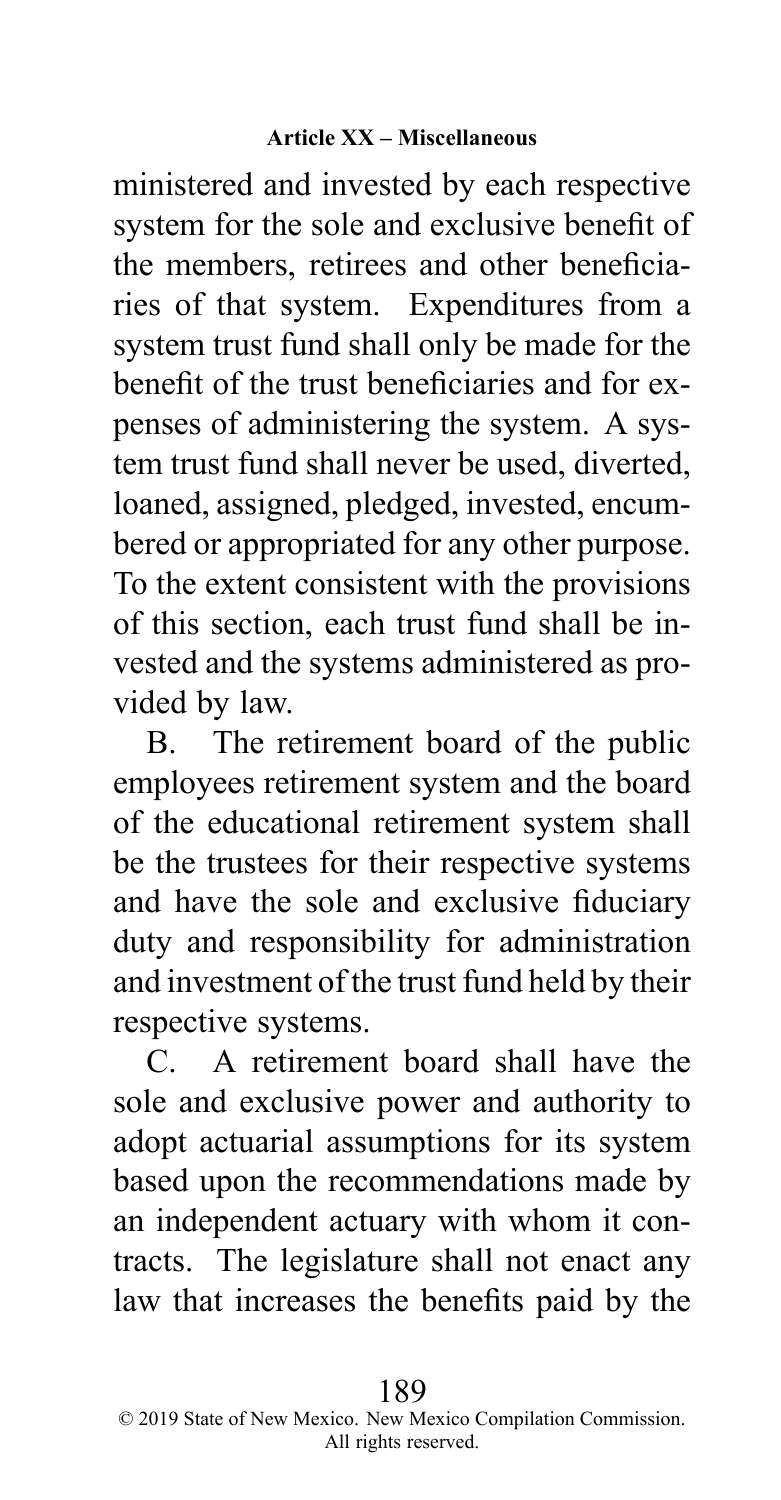system in any manner or changes the funding formula for <sup>a</sup> retirement plan unless adequate funding is provided.

D. Upon meeting the minimum service requirements of an applicable retirement plan created by law for employees of the state or any of its political subdivisions or institutions, <sup>a</sup> member of <sup>a</sup> plan shall acquire <sup>a</sup> vested property right with due process protections under the applicable provisions of the New Mexico and United States constitutions.

E. Nothing in this section shall be construed to prohibit modifications to retirement plans that enhance or preserve the actuarial soundness of an affected trust fund or individual retirement plan. (As added November 3, 1998.)

## **ARTICLE XXI**

## **Compact with the United States**

Sec.

- 1. Religious toleration; polygamy.
- 2. Control of unappropriated or Indian lands; taxation of federal government, nonresident and Indian property.
- 3. Assumption of territorial debts.
- 4. Public schools.
- 5. Suffrage.

#### 190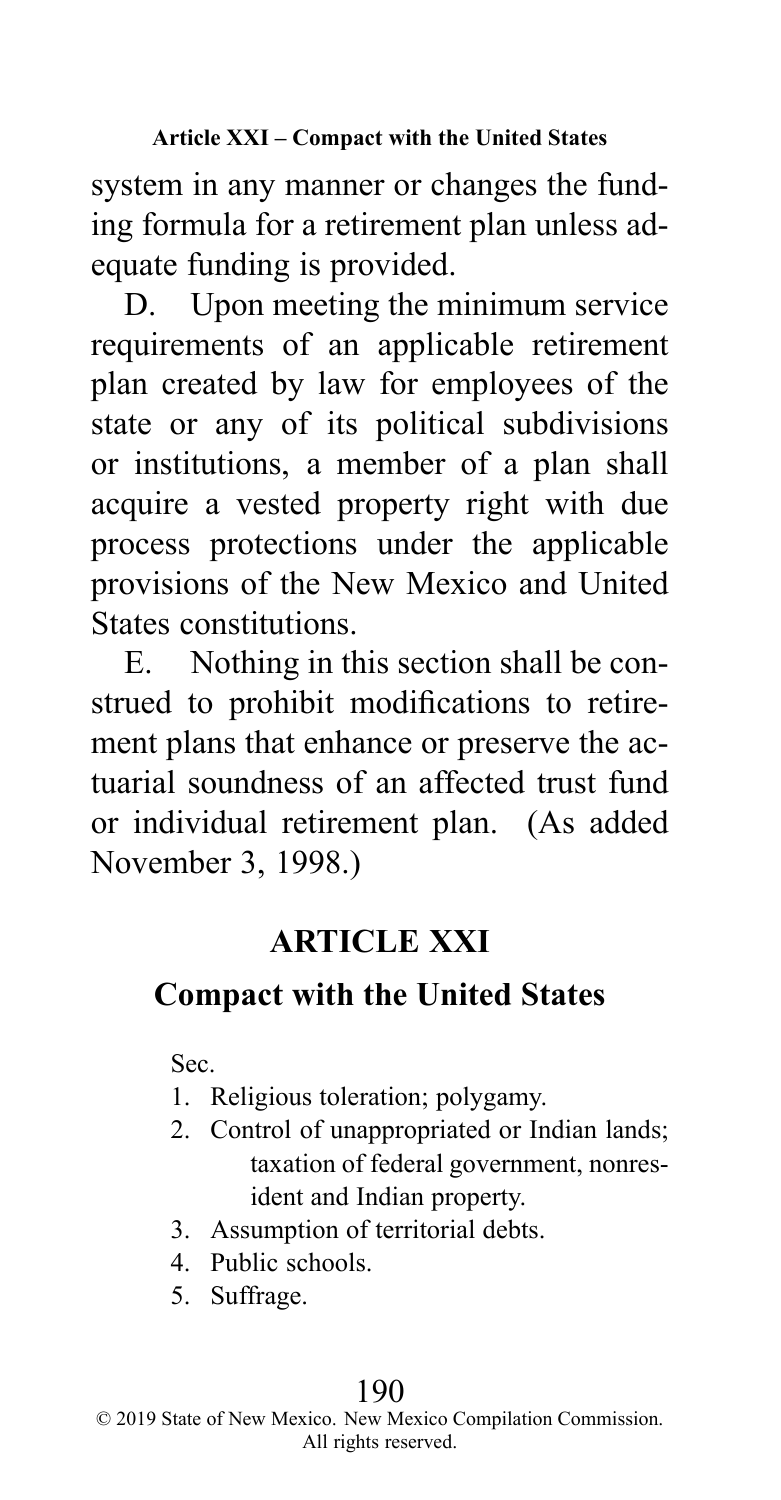Sec.

- 6. Capital.
- 7. Reclamation projects.
- 8. Allotted Indian lands subject to federal liquor control.
- 9. Consent to Enabling Act provisions.
- 10. Compact irrevocable.
- 11. Consent to exchange of lands.

## **Sec. 1. [Religious toleration; polygamy.]**

Perfect toleration of religious sentiment shall be secured, and no inhabitant of this state shall ever be molested in person or property on account of his or her mode of religious worship. Polygamous or plural marriages and polygamous cohabitation are forever prohibited. (As amended September 15, 1953.)

## **Sec. 2. [Control of unappropriated or Indian lands; taxation of federal government, nonresident and Indian property.]**

The people inhabiting this state do agree and declare that they forever disclaim all right and title to the unappropriated and ungranted public lands lying within the boundaries thereof, and to all lands lying within said boundaries owned or held by any In-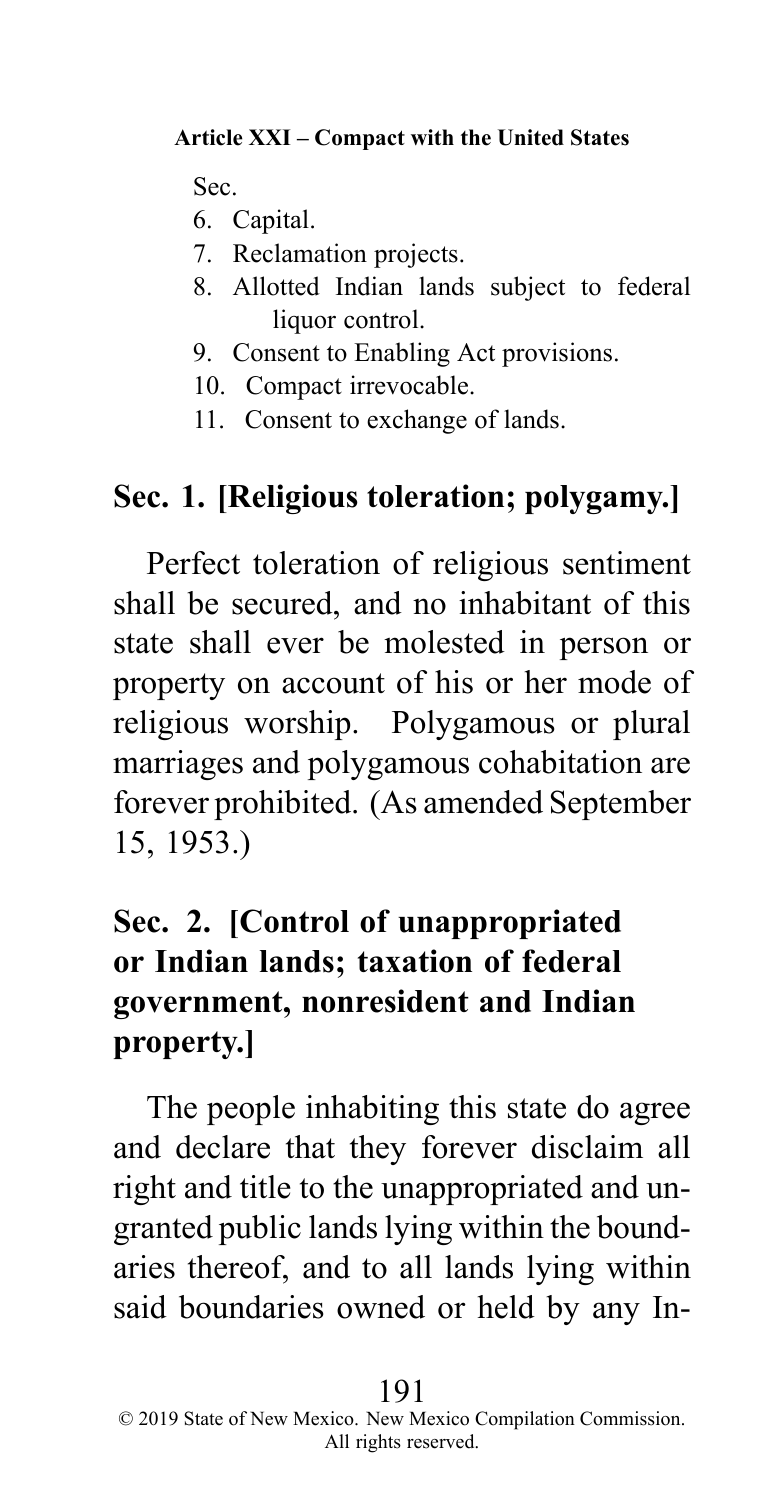dian or Indian tribes, the right or title to which shall have been acquired through the United States, or any prior sovereignty; and that until the title of such Indian or Indian tribes shall have been extinguished the same shall be and remain subject to the disposition and under the absolute jurisdiction and control of the congress of the United States; and that the lands and other property belonging to citizens of the United States residing without this state shall never be taxed at <sup>a</sup> higher rate than the lands and other property belonging to residents thereof; that no taxes shall be imposed by this state upon lands or property therein belonging to or which may hereafter be acquired by the United States or reserved for its use; but nothing herein shall preclude this state from taxing as other lands and property are taxed, any lands and other property outside of an Indian reservation, owned or held by any Indian, save and excep<sup>t</sup> such lands as have been granted or acquired as aforesaid, or as may be granted or confirmed to any Indian or Indians under any act of congress; but all such lands shall be exemp<sup>t</sup> from taxation by this state so long and to such extent as the congress of the United States has prescribed or may hereafter prescribe.

<sup>©</sup> 2019 State of New Mexico. New Mexico Compilation Commission. All rights reserved.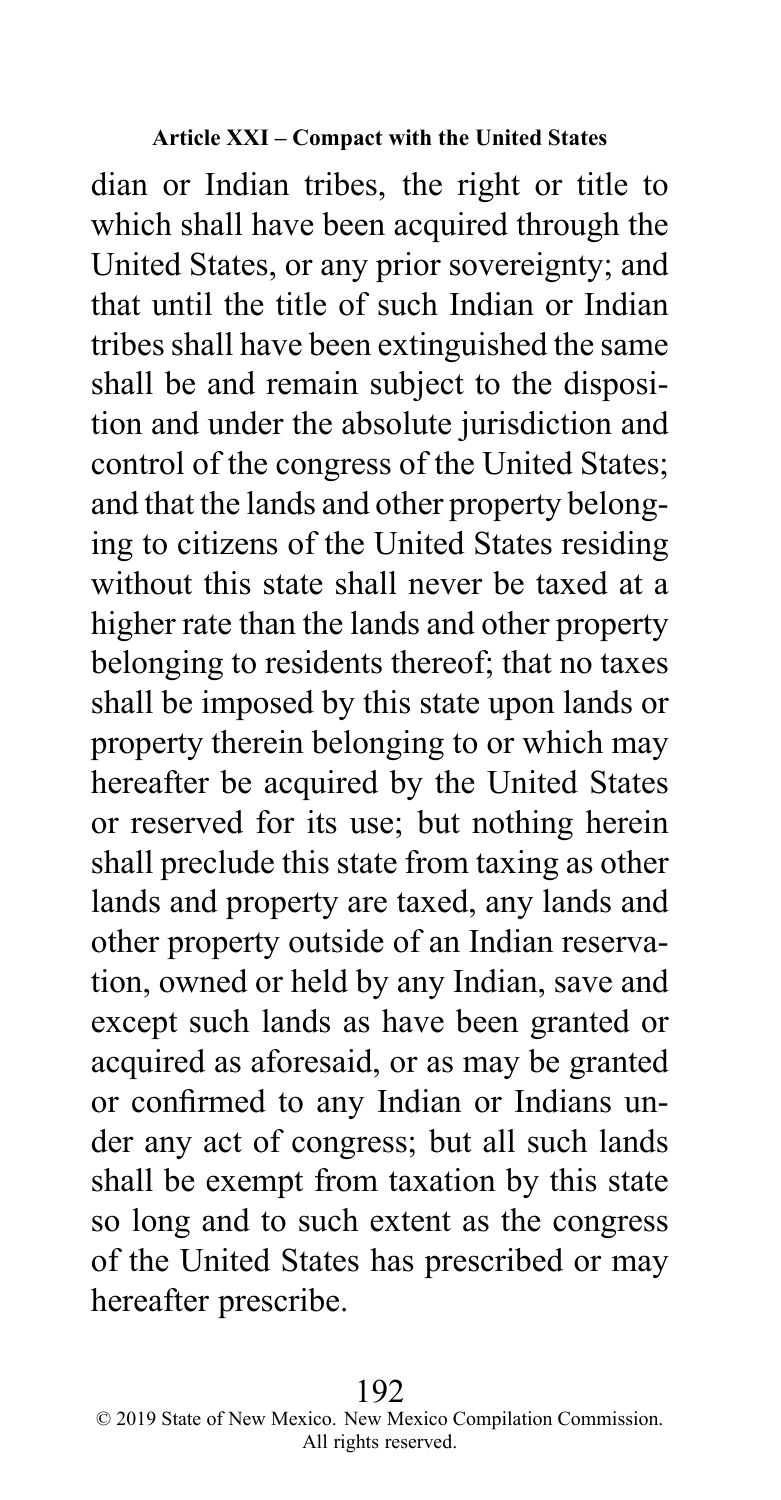The debts and liabilities of the territory of New Mexico and the debts of the counties thereof, which were valid and subsisting on the twentieth day of June, nineteen hundred and ten, are hereby assumed and shall be paid by this state; and this state shall, as to all such debts and liabilities, be subrogated to all the rights, including rights of indemnity and reimbursement, existing in favor of said territory or of any of the several counties thereof on said date. Nothing in this article shall be construed as validating or in any manner legalizing any territorial, county, municipal or other bonds, warrants, obligations or evidences of indebtedness of, or claims against, said territory or any of the counties or municipalities thereof which now are or may be, at the time this state is admitted, invalid and illegal; nor shall the legislature of this state pass any law in any manner validating or legalizing the same.

## **Sec. 4. [Public schools.]**

Provision shall be made for the establishment and maintenance of <sup>a</sup> system of public schools which shall be open to all the children of the state and free from sectarian con-

193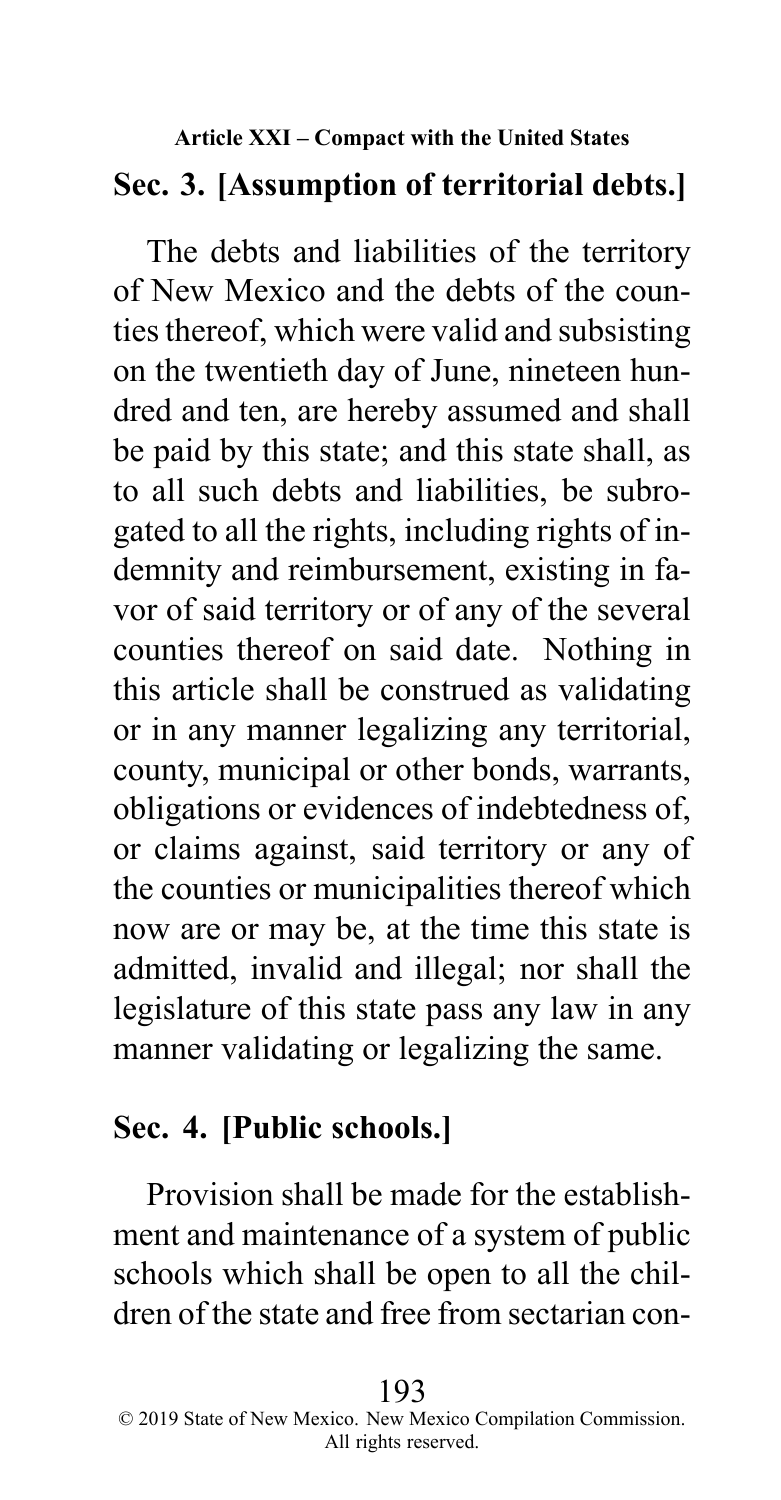trol, and said schools shall always be conducted in English.

## **Sec. 5. [Suffrage.]**

This state shall never enact any law restricting or abridging the right of suffrage on account of race, color or previous condition of servitude. (As amended November 5, 1912.)

## **Sec. 6. [Capital.]**

The capital of this state shall, until changed by the electors voting at an election provided for by the legislature of this state for that purpose, be at the city of Santa Fe, but no such election shall be called or provided for prior to the thirty-first day of December, nineteen hundred and twenty-five.

## **Sec. 7. [Reclamation projects.]**

There are hereby reserved to the United States, with full acquiescence of the people of this state, all rights and powers for the carrying out of the provisions by the United States of the act of congress, entitled, "An act appropriating the receipts from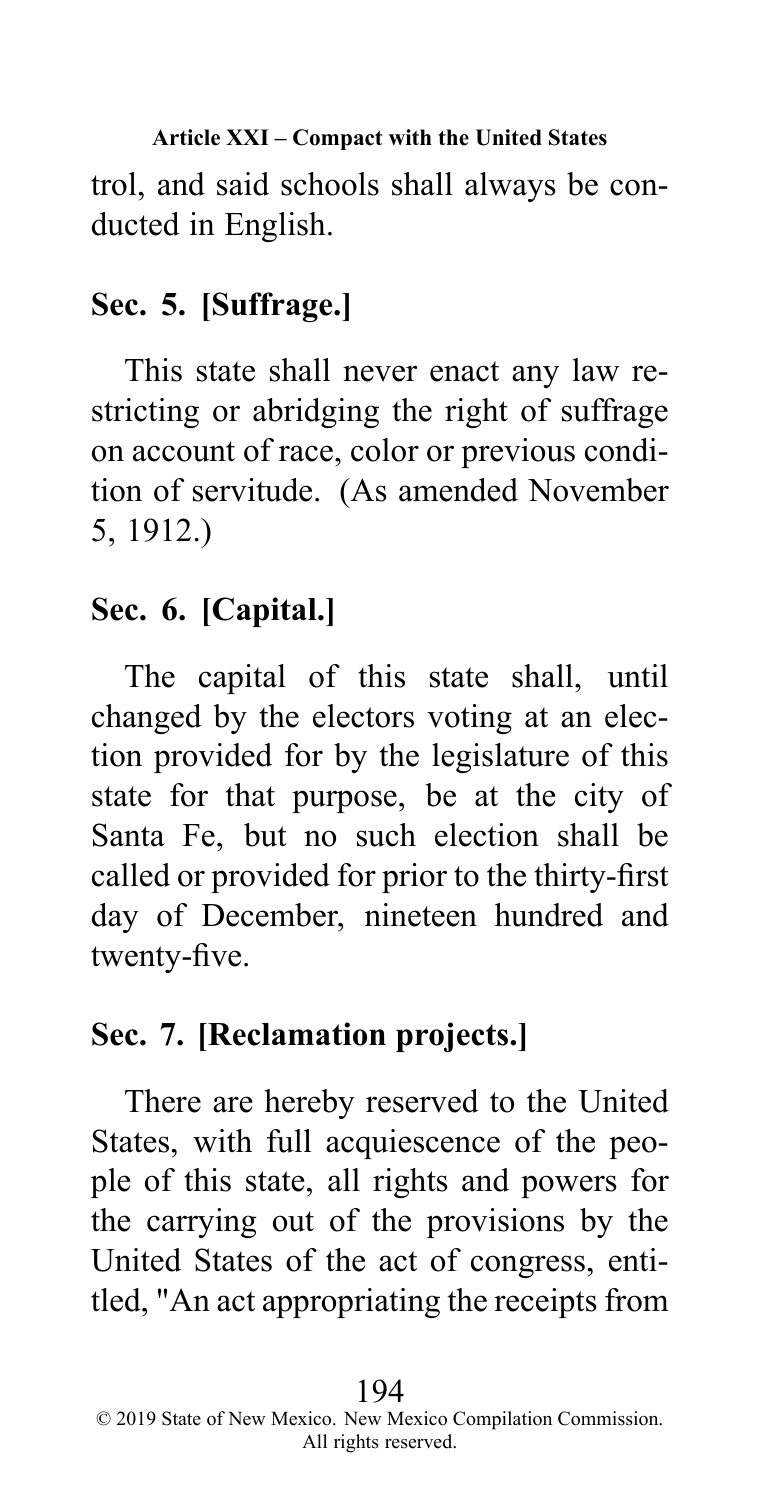the sale and disposal of public lands in certain states and territories to the construction of irrigation works for the reclamation of arid lands," approved June seventeenth, nineteen hundred and two, and acts amendatory thereof or supplementary thereto, to the same extent as if this state had remained <sup>a</sup> territory.

## **Sec. 8. [Allotted Indian lands subject to federal liquor control.]**

Whenever hereafter any of the lands contained within Indian reservations or allotments in this state shall be allotted, sold, reserved or otherwise disposed of, they shall be subject for <sup>a</sup> period of twenty-five years after such allotment, sale, reservation or other disposal, to all the laws of the United States prohibiting the introduction of liquor into the Indian country; and the terms "Indian" and "Indian country" shall include the Pueblo Indians of New Mexico and the lands owned or occupied by them on the twentieth day of June, nineteen hundred and ten, or which are occupied by them at the time of the admission of New Mexico as a state.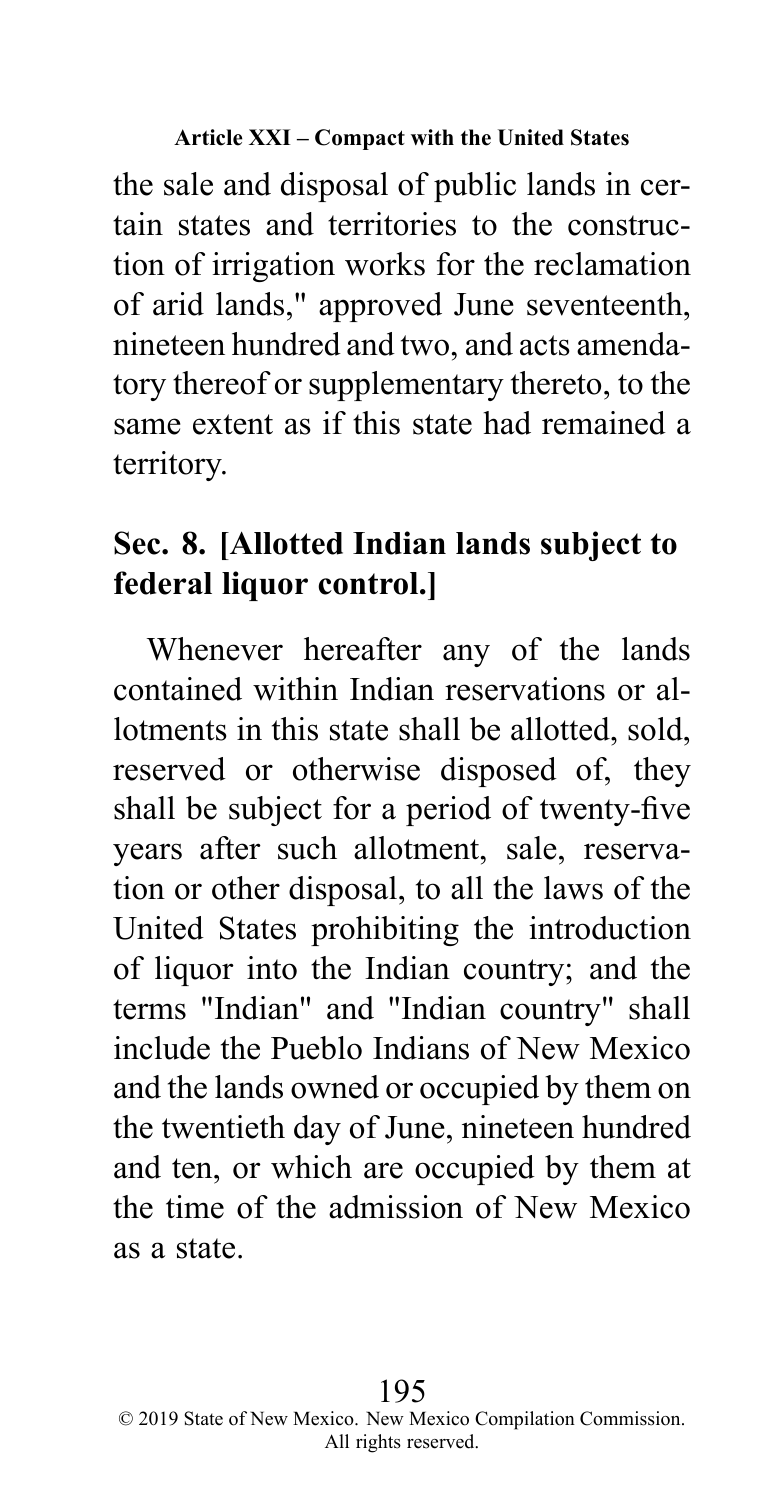## **Sec. 9. [Consent to Enabling Act provisions.]**

This state and its people consent to all and singular the provisions of the said act of congress, approved June twentieth, nineteen hundred and ten, concerning the lands by said act granted or confirmed to this state. the terms and conditions upon which said grants and confirmations were made and the means and manner of enforcing such terms and conditions, all in every respec<sup>t</sup> and particular as in said act provided.

### **Sec. 10. [Compact irrevocable.]**

This ordinance is irrevocable without the consent of the United States and the people of this state, and no change or abrogation of this ordinance, in whole or in part, shall be made by any constitutional amendment without the consent of congress.

### **Sec. 11. [Consent to exchange of lands.]**

This state and its people consent to the provisions of the act of congress, approved June 15, 1926, providing for such exchanges and the governor and other state officers mentioned in said act are hereby

<sup>©</sup> 2019 State of New Mexico. New Mexico Compilation Commission. All rights reserved.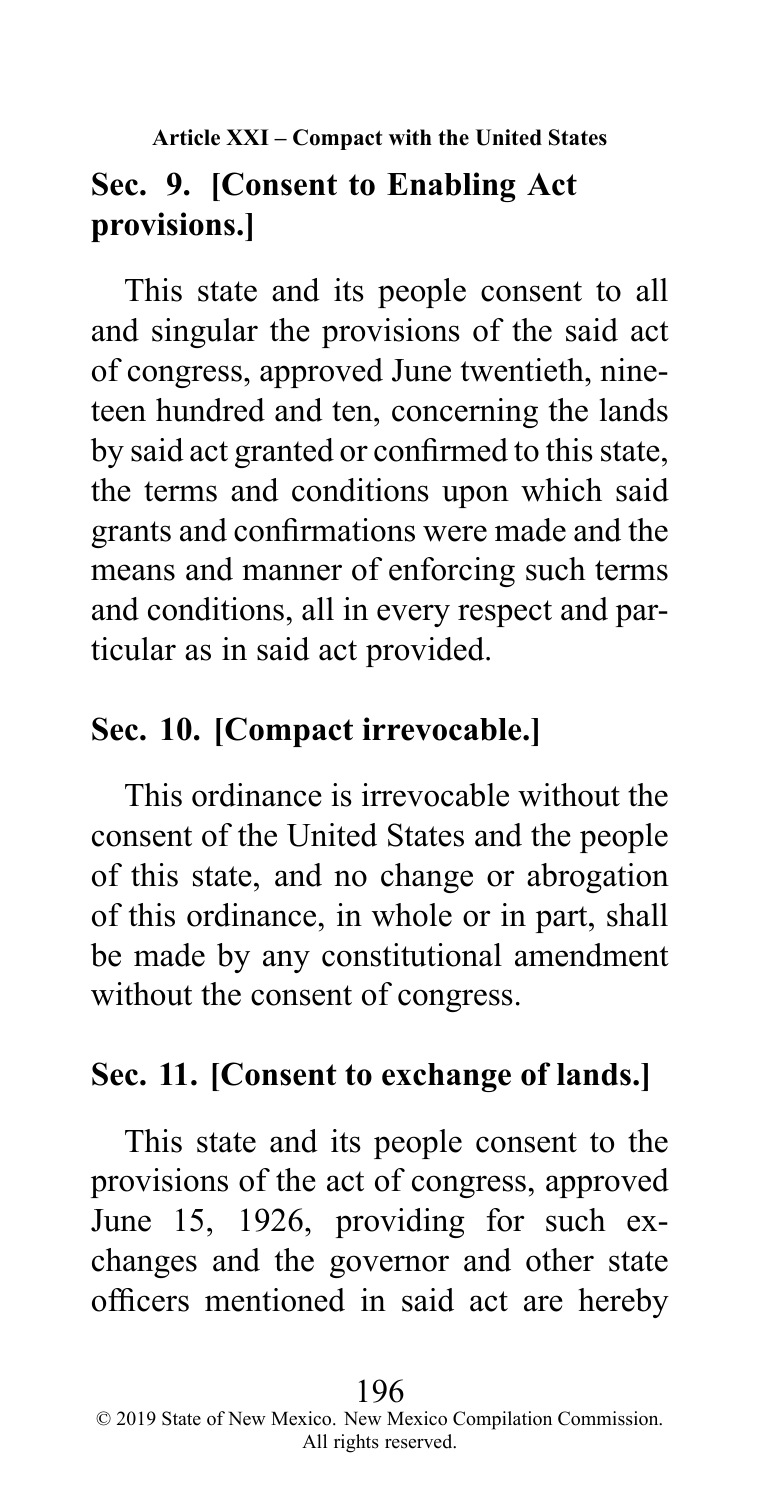authorized to execute the necessary instrument or instruments to effect the exchange of lands therein provided for with the government of the United States; provided that in the determination of values of the lands now owned by the state of New Mexico, the value of the lands, the timber thereon and mineral rights pertaining thereto shall control the determination of value. The legislature may enact laws for the carrying out of the provisions hereof in accordance herewith. (As added November 8, 1932.)

#### **ARTICLE XXII**

#### **Schedule**

#### Sec.

- 1. Effective date of constitution.
- 2. Federal Employers' Liability Act.
- 3. Federal Mining Inspection Act.
- 4. Territorial laws.
- 5. Pardons for violation of territorial laws.
- 6. Territorial property vested in state.
- 7. Obligations due territory or subdivision.
- 8. Territorial judicial process and proceedings.
- 9. Territorial courts and officers; seals.
- 10. Pending actions.
- 11. Execution and deposit of constitution.
- 12. Territorial obligations; names of political subdivisions.
- 13. Election to ratify constitution.
- 14. Ballots for ratifying constitution.

#### 197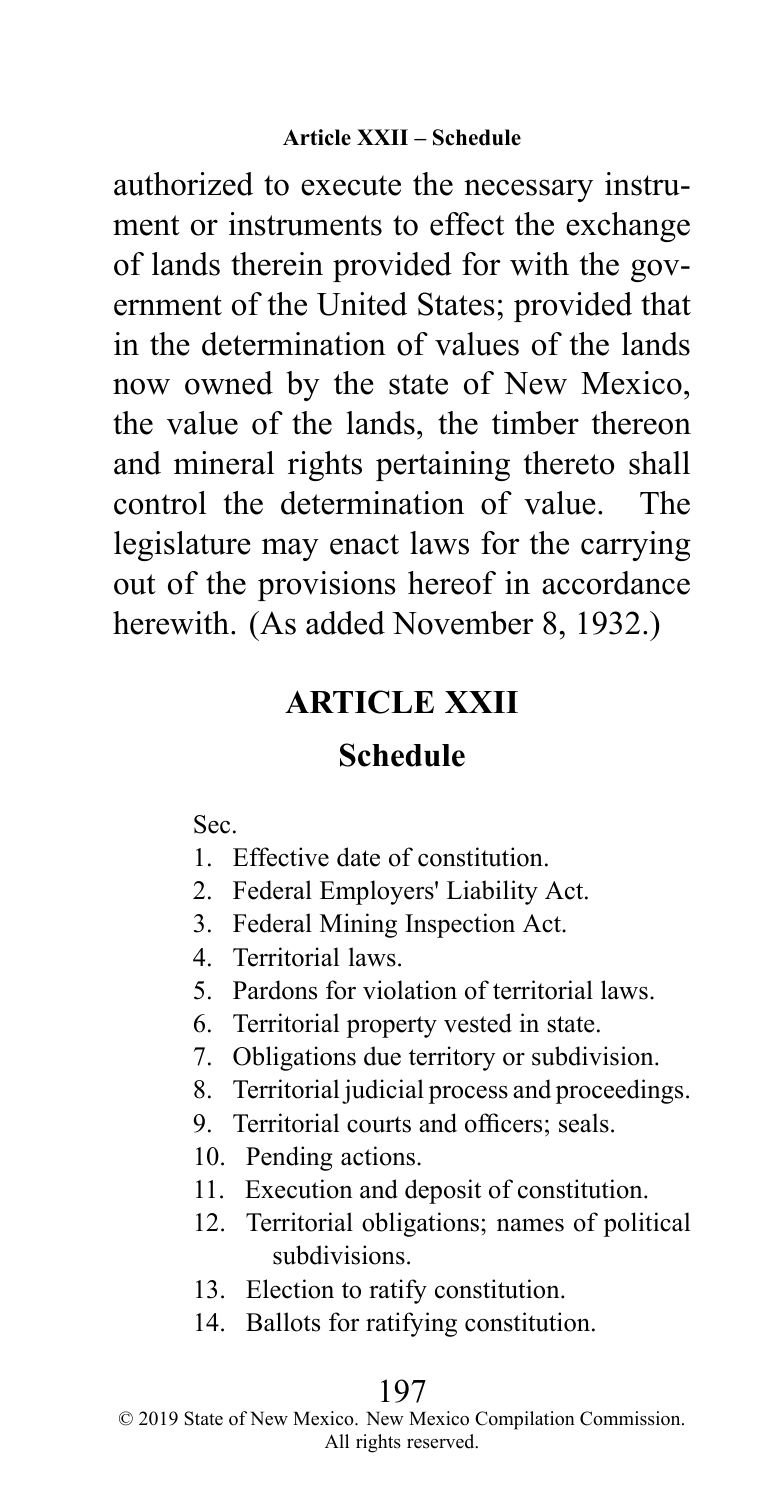#### **Article XXII – Schedule**

Sec.

- 15. Canvass of ratification election returns.
- 16. Submission of constitution to president and congress.
- 17. Proclamation for first election of officers.
- 18. Conduct of first state election: certification of results to president.
- 19. First state officers.
- 20. First legislative session; oaths of members; election of United States senators.
- 21. Supplementary legislation.
- 22. Terms of first officers.

## **Sec. 1. [Effective date of constitution.]**

This constitution shall take effect and be in full force immediately upon the admission of New Mexico into the union as <sup>a</sup> state.

## **Sec. 2. [Federal Employers' Liability Act.]**

Until otherwise provided by law, the act of congress of the United States, entitled, "An act relating to liability of common carriers, by railroads to their employees in certain cases," approved April twenty-two, nineteen hundred and eight, and all acts amendatory thereof, shall be and remain in force in this state to the same extent that they have been in force in the territory of New Mexico.

<sup>©</sup> 2019 State of New Mexico. New Mexico Compilation Commission. All rights reserved.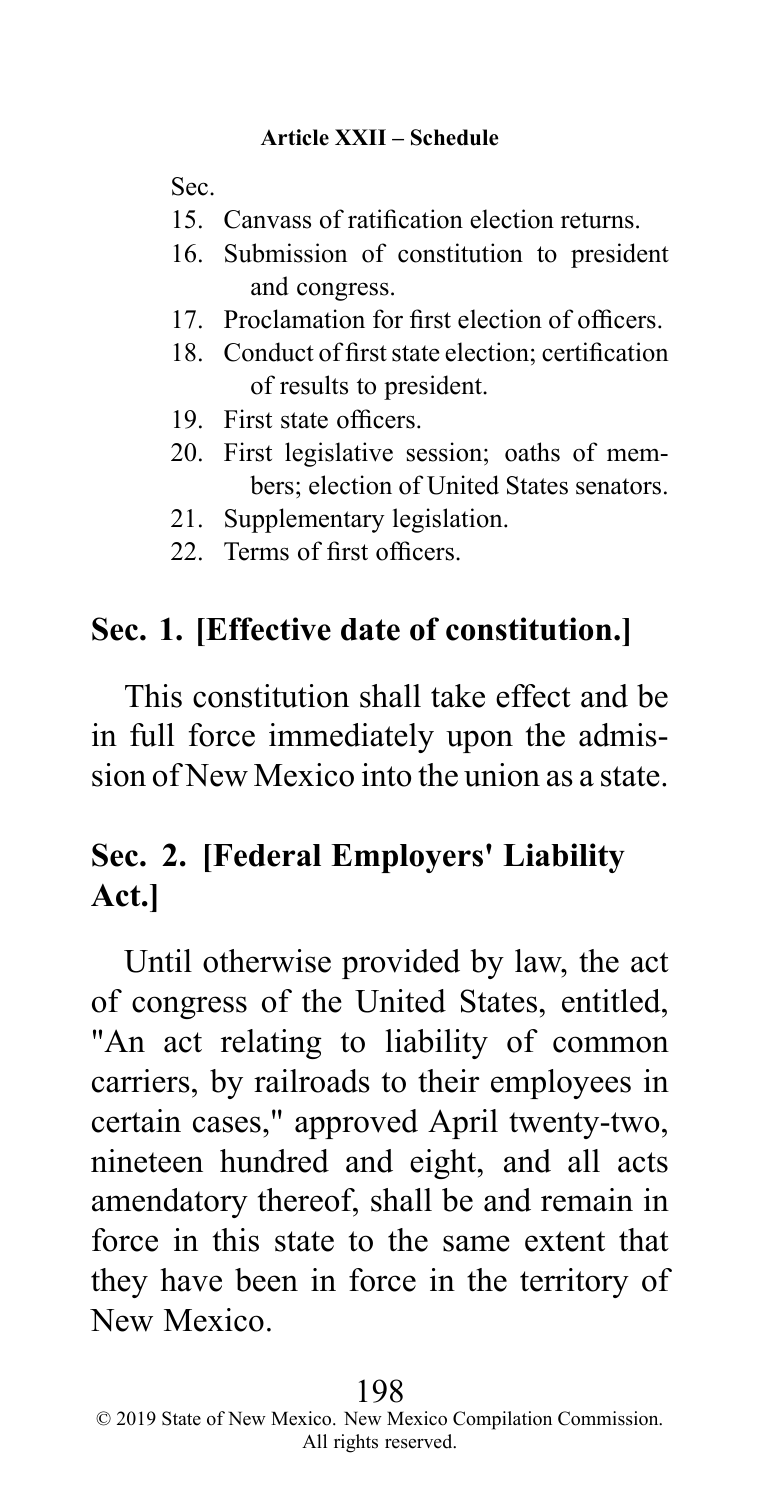#### **Sec. 3. [Federal Mining Inspection Act.]**

Until otherwise provided by law, the act of congress, entitled, "An act for the protection of the lives of miners," approved March three, eighteen hundred and ninety-one, and all acts amendatory thereof, shall be and remain in force in this state to the same extent that they have been in force in the territory of New Mexico; the words "governor of the state," are hereby substituted for the words "governor of such organized territory," and for the words "secretary of the interior" wherever the same appear in said acts; and the chief mine inspector for the territory of New Mexico, appointed by the president of the United States, is hereby authorized to perform the duties prescribed by said acts until superseded by the "inspector of mines" appointed by the governor, as elsewhere provided by the constitution, and he shall receive the same compensation from the state, as he received from the United States.

### **Sec. 4. [Territorial laws.]**

All laws of the territory of New Mexico in force at the time of its admission into the union as <sup>a</sup> state, not inconsistent with this

<sup>©</sup> 2019 State of New Mexico. New Mexico Compilation Commission. All rights reserved.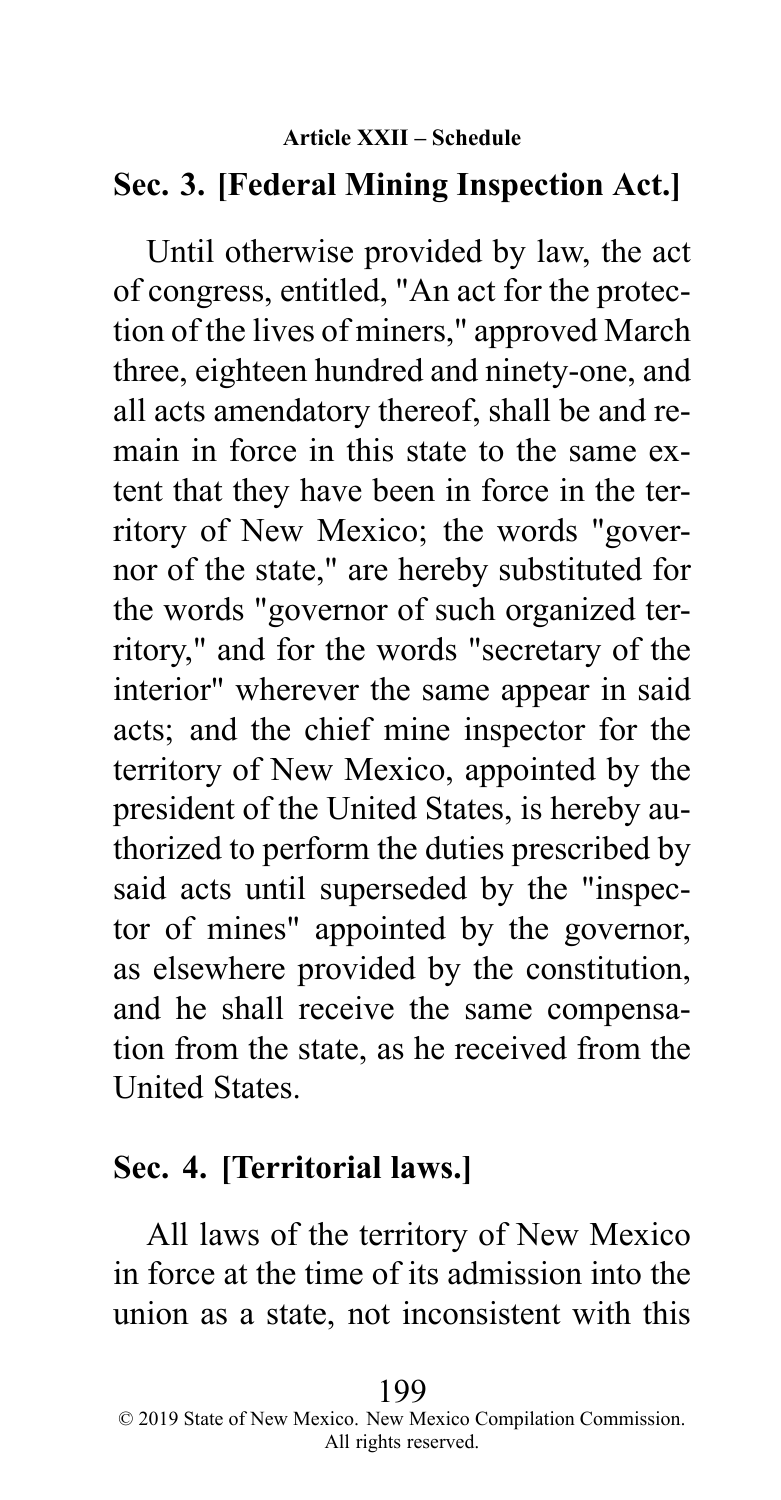constitution, shall be and remain in force as the laws of the state until they expire by their own limitation, or are altered or repealed; and all rights, actions, claims, contracts, liabilities and obligations, shall continue and remain unaffected by the change in the form of government.

## **Sec. 5. [Pardons for violation of territorial laws.]**

The pardoning power herein granted shall extend to all persons who have been convicted of offenses against the laws of the territory of New Mexico.

## **Sec. 6. [Territorial property vested in state.]**

All property, real and personal, and all moneys, credits, claims and choses in action belonging to the territory of New Mexico, shall become the property of this state; and all debts, taxes, fines, penalties, escheats and forfeitures, which have accrued or may accrue to said territory, shall inure to this state.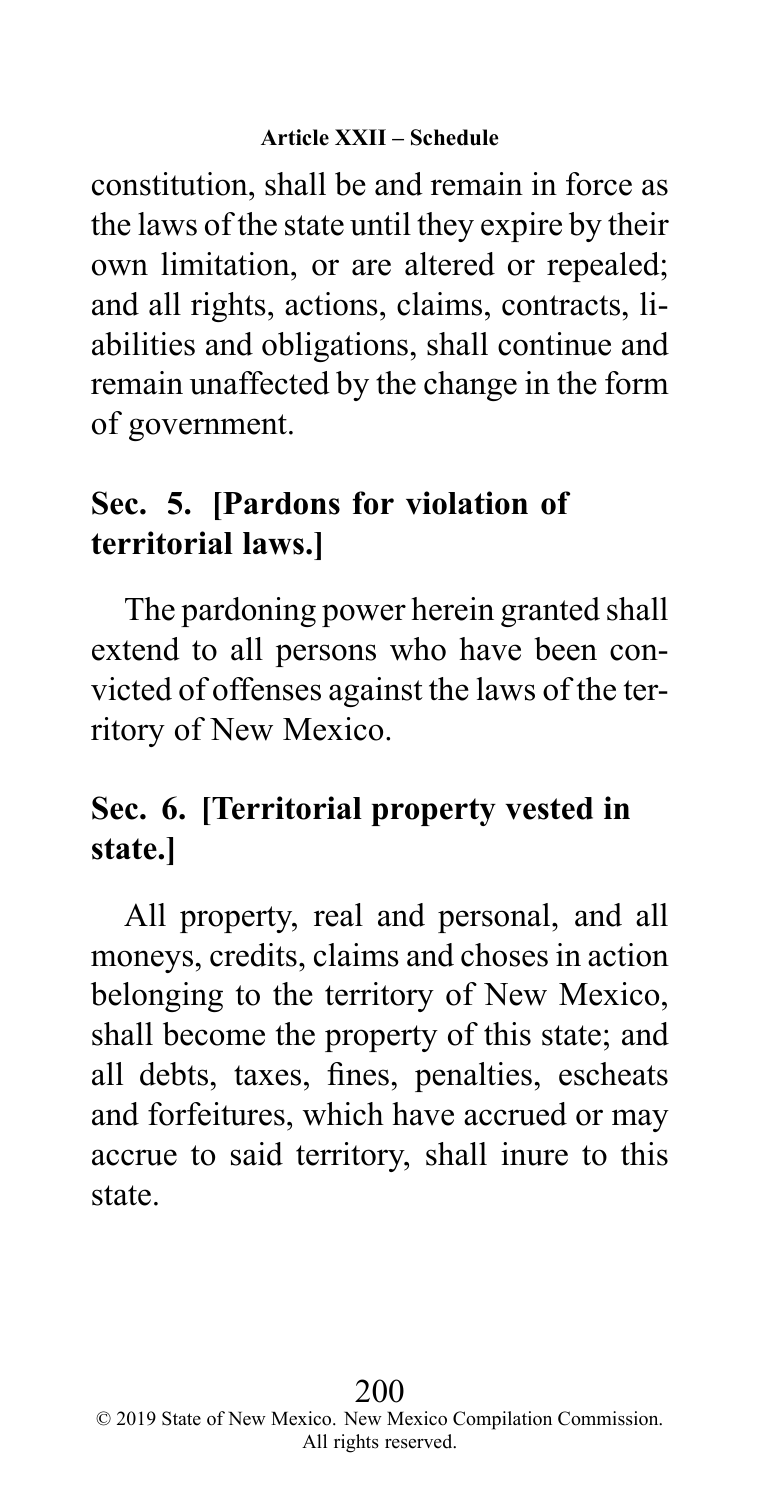## **Sec. 7. [Obligations due territory or subdivision.]**

All recognizances, bonds, obligations and undertakings entered into or executed to the territory of New Mexico, or to any county, school district, municipality, officer or official board therein, shall remain valid according to the terms thereof, and may be sued upon and recovered by the proper authority under the state law.

## **Sec. 8. [Territorial judicial process and proceedings.]**

All lawful process, writs, judgments, decrees, convictions and sentences issued, rendered, had or pronounced, in force at the time of the admission of the state, shall continue and remain in force to the same extent as if the change of governmen<sup>t</sup> had not occurred, and shall be enforced and executed under the laws of the state.

## **Sec. 9. [Territorial courts and officers; seals.]**

All courts existing, and all persons holding offices or appointments under authority of said territory, at the time of the admis-

#### 201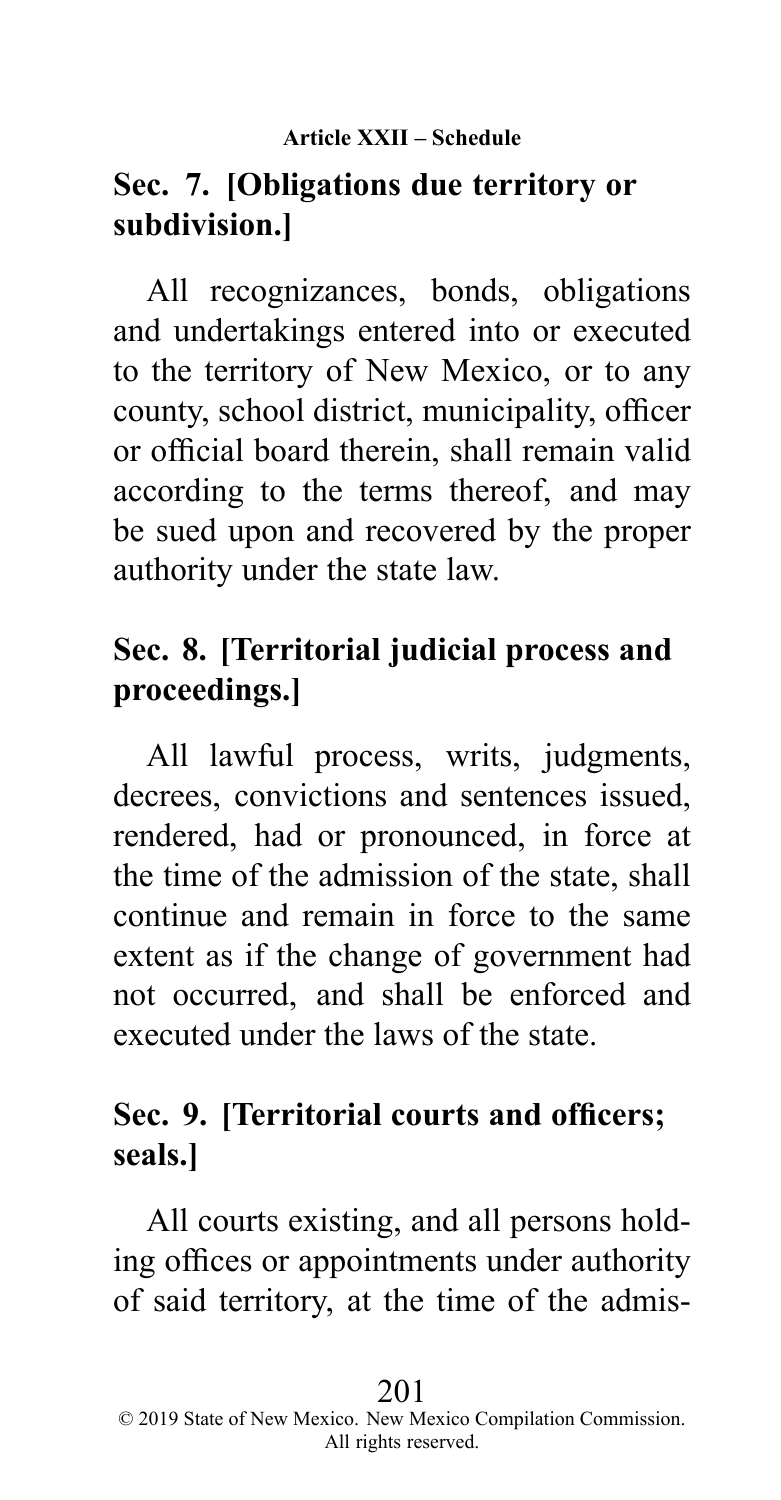sion of the state, shall continue to hold and exercise their respective jurisdictions, functions, offices and appointments until superseded by the courts, officers or authorities provided for by this constitution.

Until otherwise provided by law, the seal of the territory shall be used as the seal of the state, and the seals of the several courts, officers and official boards in the territory shall be used as the seals of the corresponding courts, officers and official boards in the state; and for any new court, office or board created by this constitution, <sup>a</sup> seal may be adopted by the judge of said court, or the incumbent of said office, or by the said board.

### **Sec. 10. [Pending actions.]**

All suits, indictments, criminal actions, bonds, process, matters and proceedings pending in any of the courts in the territory of New Mexico at the time of the organization of the courts provided for in this constitution shall be transferred to and proceed to determination in such courts of like or corresponding jurisdiction. And all civil causes of action and criminal offenses which shall have been commenced, or indictment found, shall be subject to action,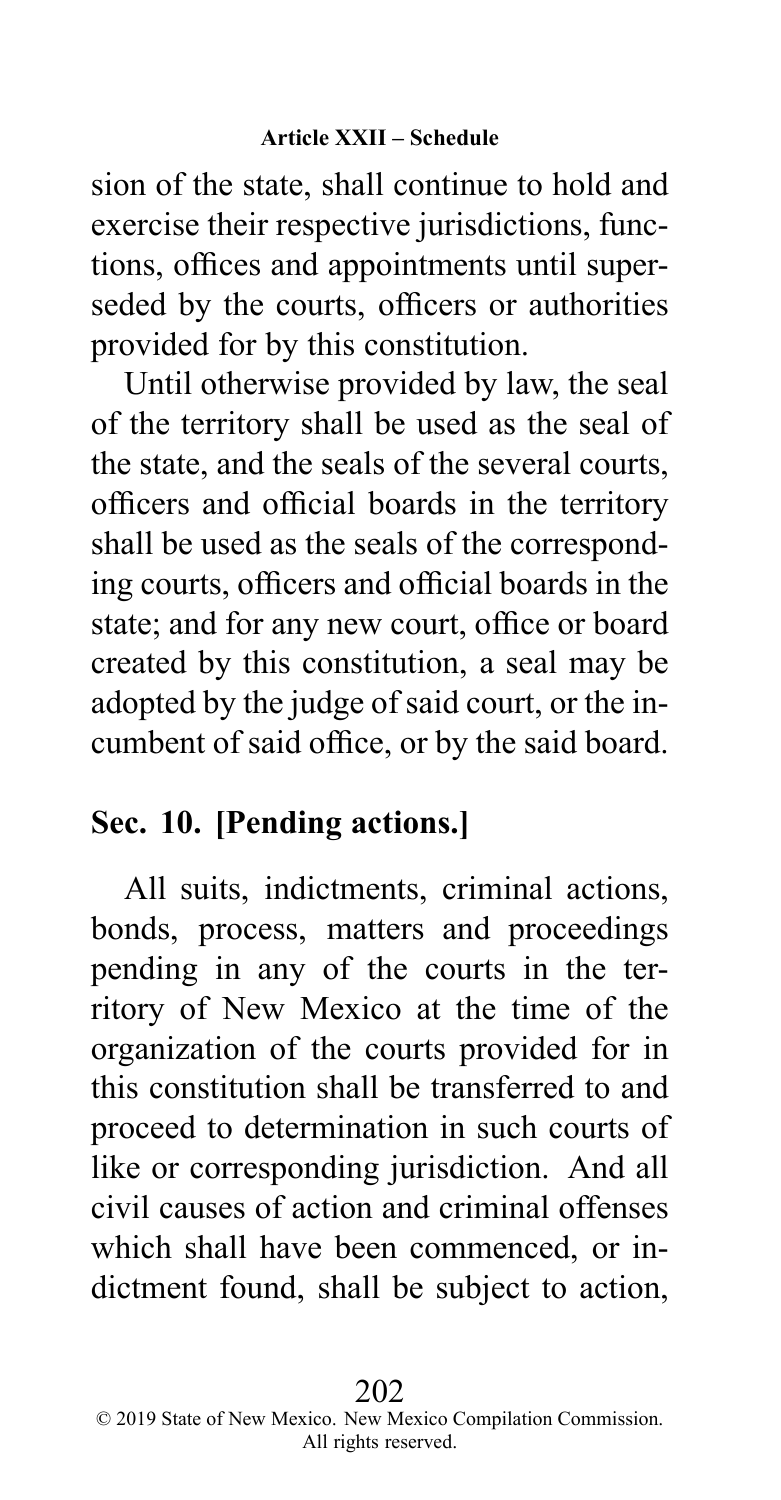prosecution, indictment and review in the proper courts of the state, in like manner and to the same extent as if the state had been created and said courts established prior to the accrual of such causes of action and the commission of such offenses.

## **Sec. 11. [Execution and deposit of constitution.]**

This constitution shall be signed by the president and secretary of the constitutional convention, and such delegates as desire to sign the same, and shall be deposited in the office of the secretary of the territory where it may be signed at any time by any delegate.

## **Sec. 12. [Territorial obligations; names of political subdivisions.]**

All lawful debts and obligations of the several counties of the territory of New Mexico not assumed by the state and of the school districts, municipalities, irrigation districts and improvement districts, therein, existing at the time of its admission as <sup>a</sup> state, shall remain valid and unaffected by the change of government, until paid or refunded according to law; and all counties, municipalities and districts in said territory

<sup>203</sup>

<sup>©</sup> 2019 State of New Mexico. New Mexico Compilation Commission. All rights reserved.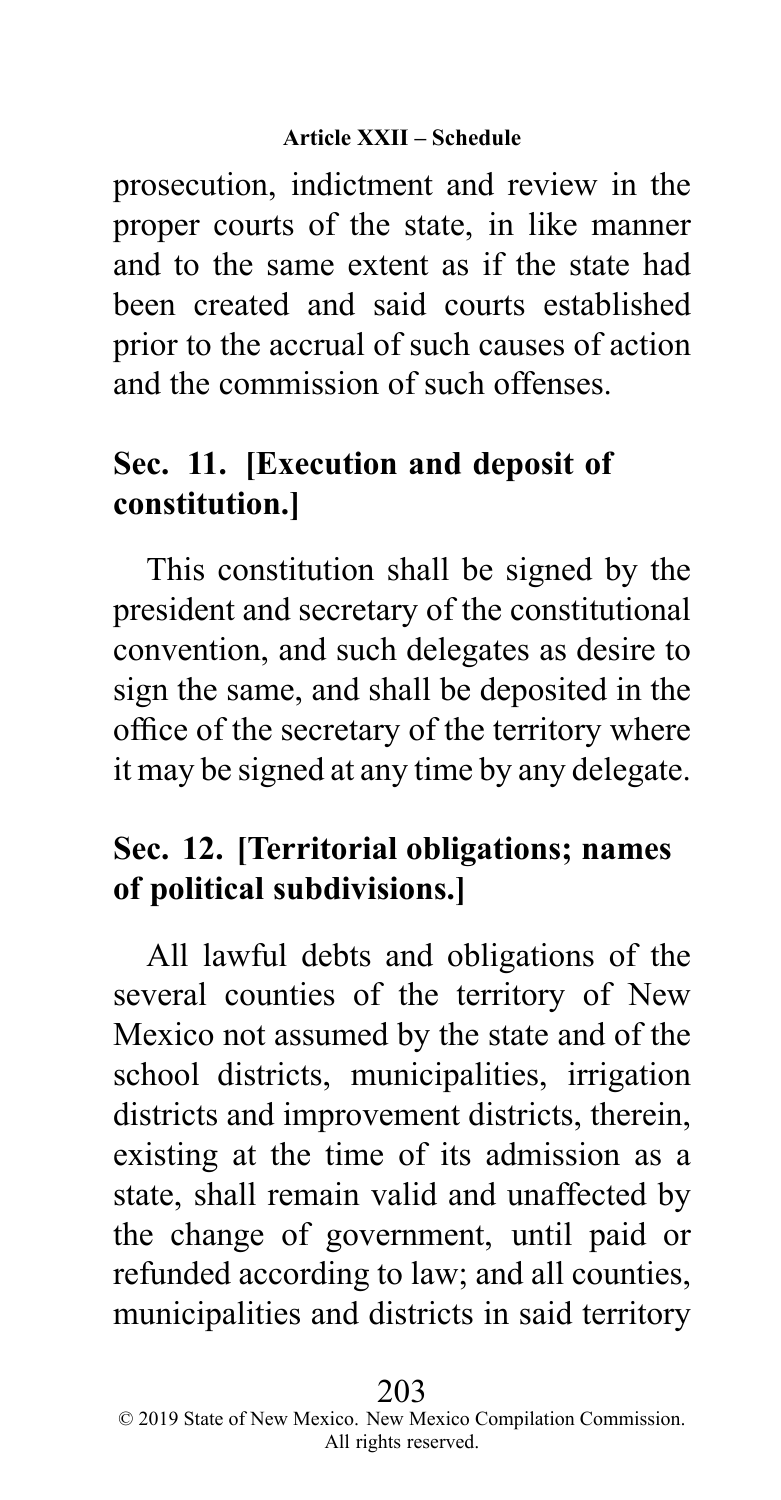#### **Article XXII – Schedule**

shall continue with the same names, boundaries and rights until changed in accordance with the constitution and laws of the state.

### **Sec. 13. [Election to ratify constitution.]**

This constitution shall be submitted to the people of New Mexico for ratification at an election to be held on the twenty-first day of January, nineteen hundred and eleven, at which election the qualified voters of New Mexico shall vote directly for or against the same, and the governor of the territory of New Mexico shall forthwith issue his proclamation ordering said election to be held on said day.

Except as to the manner of making returns of said election and canvassing and certifying the result thereof, said election shall be held and conducted in the manner prescribed by the laws of New Mexico now in force.

## **Sec. 14. [Ballots for ratifying constitution.]**

The ballots cast at said election in favor of the ratification of this constitution shall have printed or written thereon in both English and Spanish the words "For the Consti-

#### 204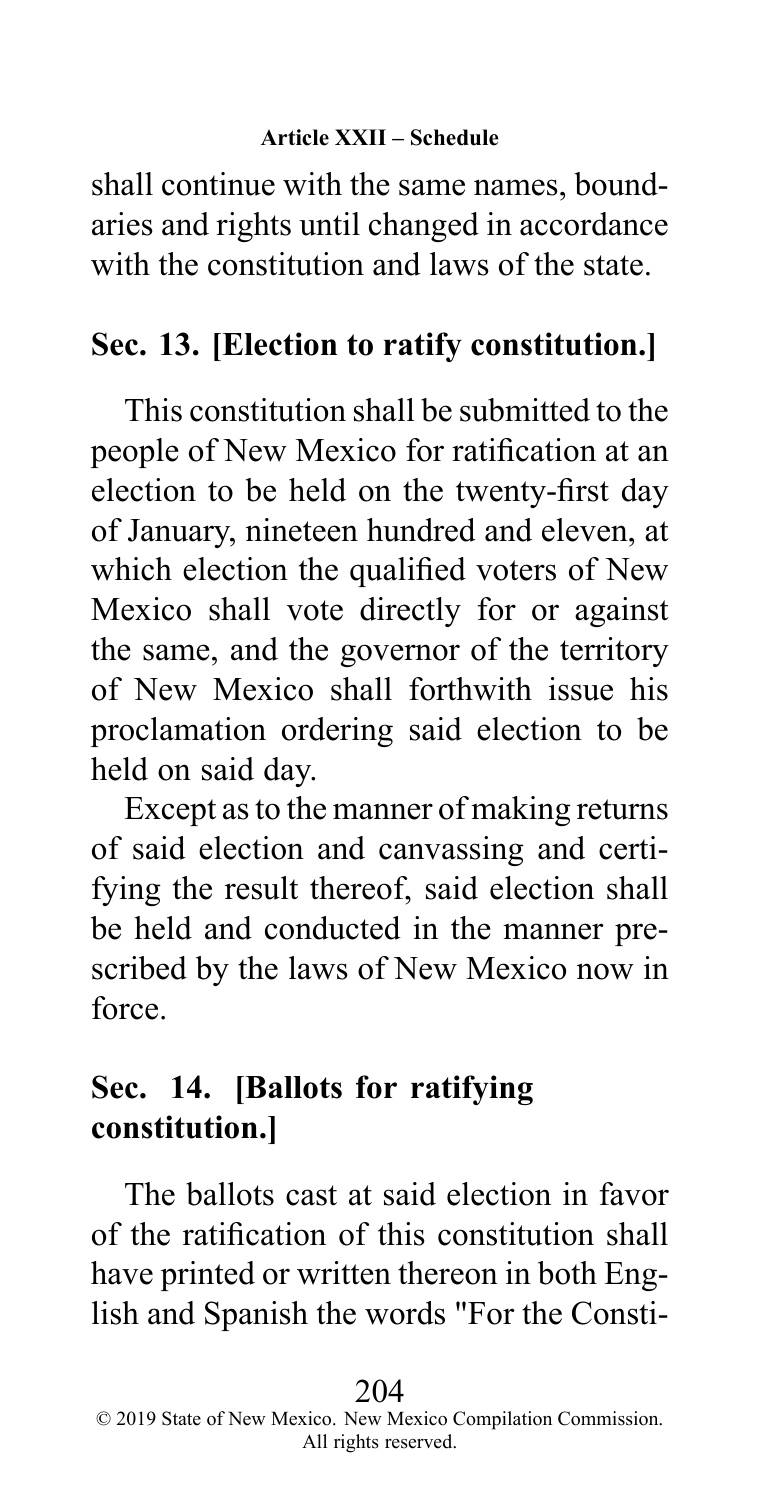tution"; and those against the ratification of the constitution shall have written or printed thereon in both English and Spanish the words "Against the Constitution"; and shall be counted and returned accordingly.

## **Sec. 15. [Canvass of ratification election returns.]**

The returns of said election shall be made by the election officers direct to the secretary of the territory of New Mexico at Santa Fe, who, with the governor and the chief justice of said territory, shall constitute <sup>a</sup> canvassing board, and they, or any two of them, shall meet at said city of Santa Fe on the third Monday after said election and shall canvass the same. Said canvassing board shall make and file with the secretary of the territory of New Mexico, <sup>a</sup> certificate signed by at least two of them, setting forth the number of votes cast at said election for or against the constitution, respectively.

## **Sec. 16. [Submission of constitution to president and congress.]**

If <sup>a</sup> majority of the legal votes cast at said election as certified to by said canvassing board, shall be for constitution, it shall be

205

© 2019 State of New Mexico. New Mexico Compilation Commission. All rights reserved.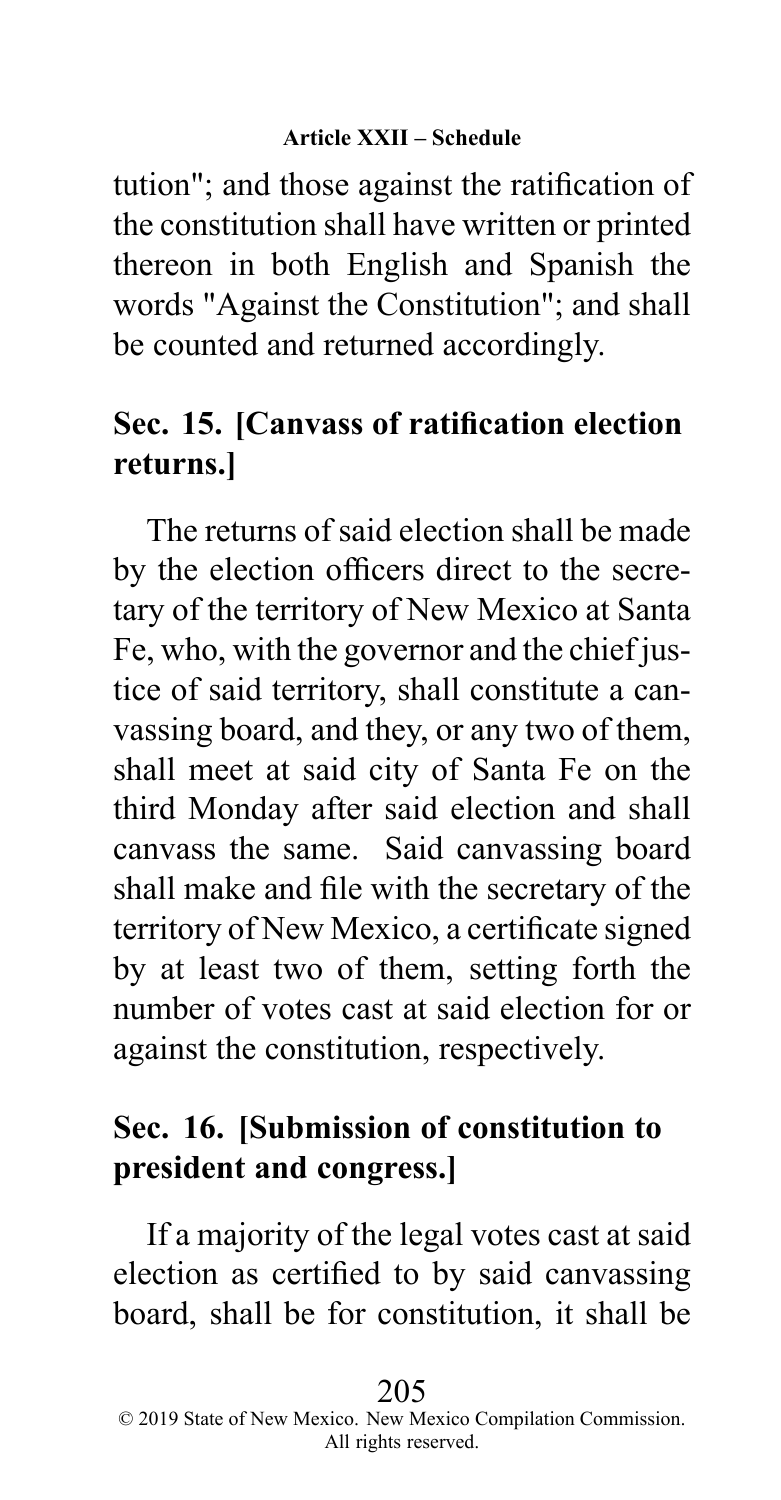deemed to be duly ratified by the people of New Mexico and the secretary of the territory of New Mexico shall forthwith cause to be submitted to the president of the United States and to congress for approval, <sup>a</sup> certified copy of this constitution, together with the statement of the votes cast thereon.

## **Sec. 17. [Proclamation for first election of officers.]**

If congress and the president approve this constitution, or if the president approves the same and congress fails to disapprove the same during the next regular session thereof, the governor of New Mexico shall, within thirty days after receipt of notification from the president certifying said facts, issue his proclamation for an election at which officers for <sup>a</sup> full state government, including <sup>a</sup> governor, county officers, members of the state legislature, two representatives in congress to be elected at large from the state, and such other officers as this constitution prescribes, shall be chosen by the people; said election to take place not earlier than sixty days nor later than ninety days after the date of said proclamation by the governor ordering the same.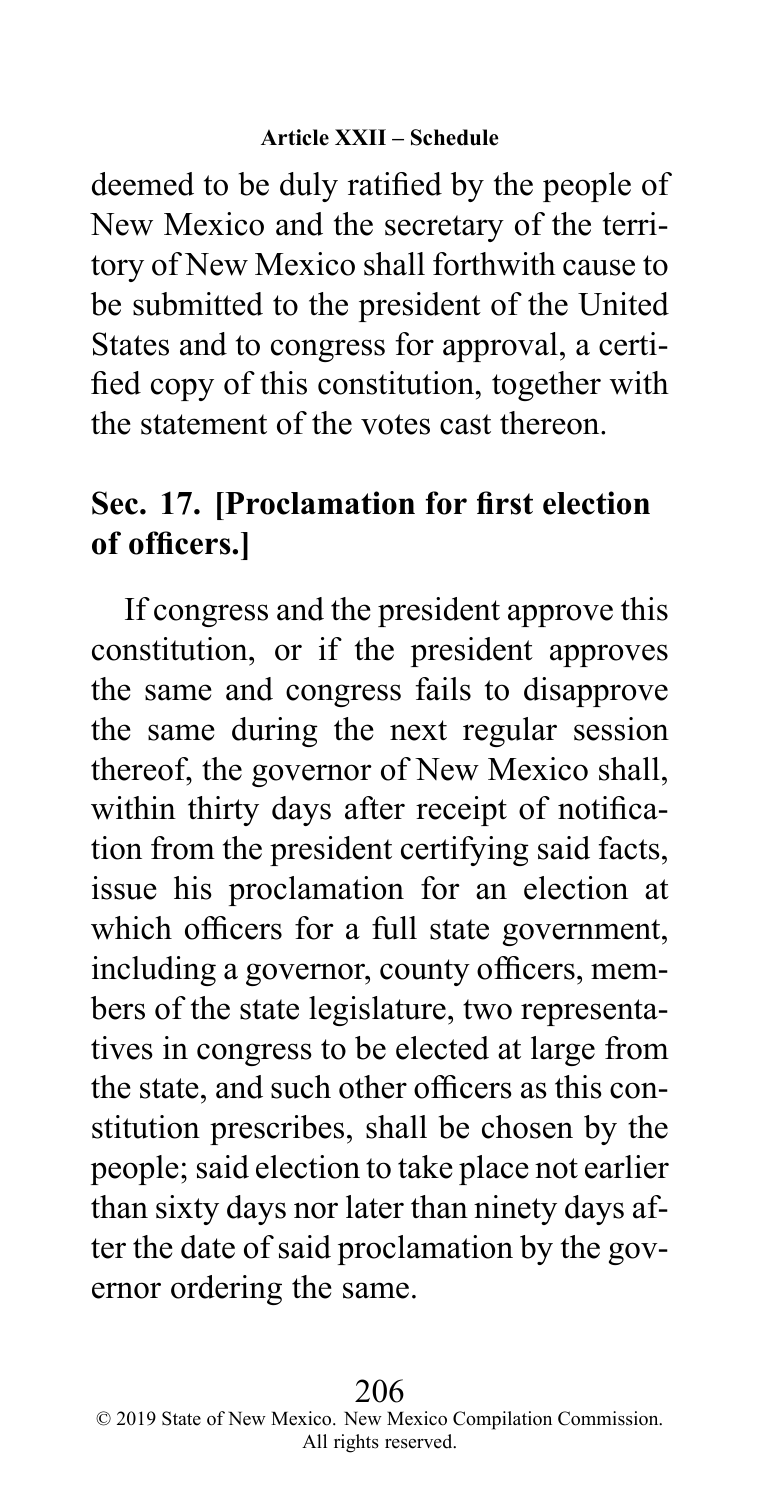## **Sec. 18. [Conduct of first state election; certification of results to president.]**

Said last-mentioned election shall be held, the returns thereof made, canvassed and certified to by the secretary of said territory, in the same manner, and under the same laws, including those as to qualifications of electors, shall be applicable thereto, as hereinbefore prescribed for holding, making of the returns, canvassing and certifying the same, of the election for the ratification or rejection of this constitution.

When said election of state and county officers, members of the legislature, representatives in congress, and other officers provided for in this constitution, shall be held and the returns thereof made, canvassed and certified as hereinbefore provided, the governor of the territory of New Mexico shall immediately certify the result of said election, as canvassed and certified as hereinbefore provided, to the president of the United **States**.

### **Sec. 19. [First state officers.]**

Within thirty days after the issuance by the president of the United States of his proclamation announcing the result of said

<sup>©</sup> 2019 State of New Mexico. New Mexico Compilation Commission. All rights reserved.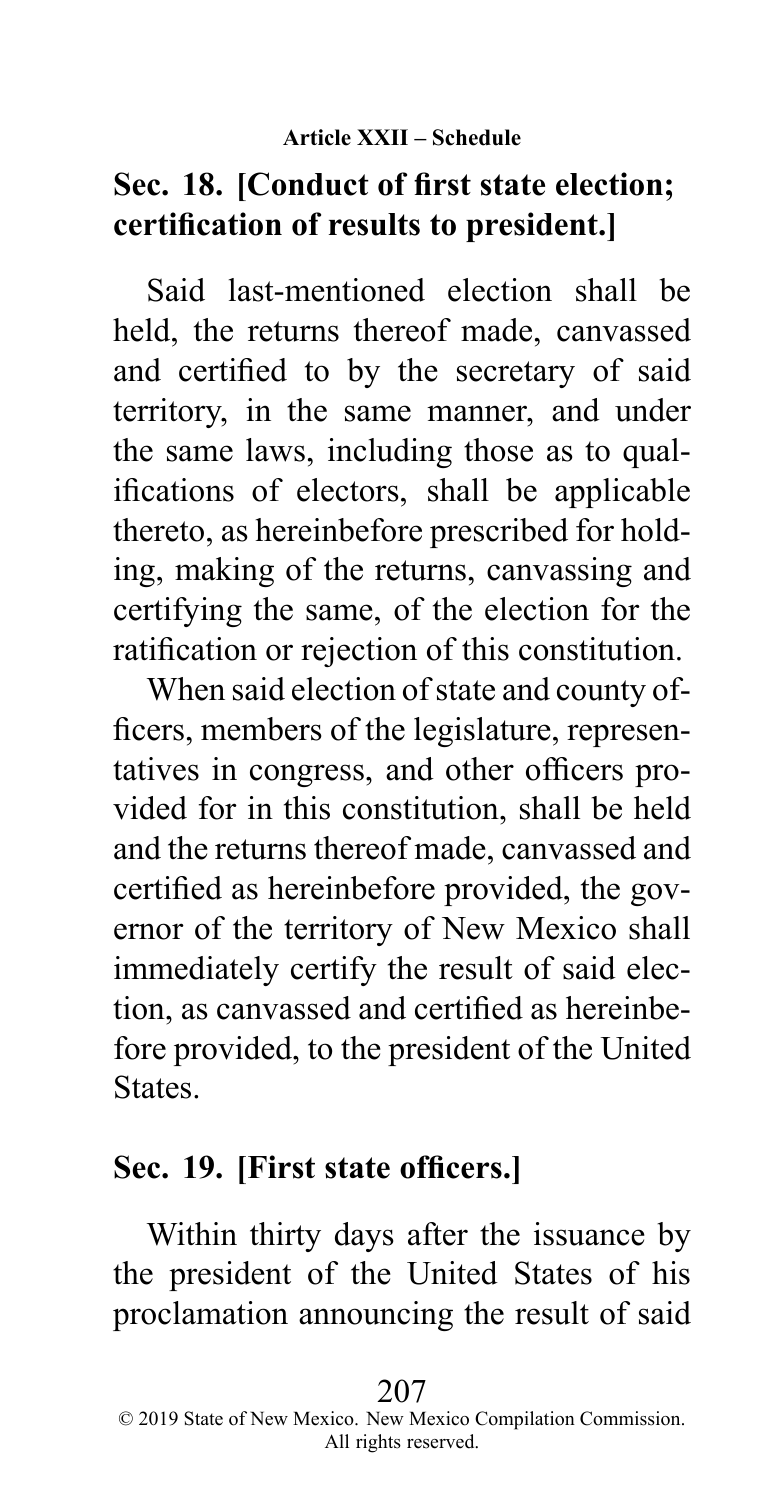election so ascertained, all officers elected at such election, except members of the legislature, shall take the oath of office and give bond as required by this constitution or by the laws of the territory of New Mexico in case of like officers in the territory, county or district, and shall thereupon enter upon the duties of their respective offices; but the legislature may by law require such officers to give other or additional bonds as <sup>a</sup> condition of their continuance in office.

## **Sec. 20. [First legislative session; oaths of members; election of United States senators.]**

The governor of the state, immediately upon his qualifying and entering upon the duties of his office, shall issue his proclamation convening the legislature at the seat of governmen<sup>t</sup> on <sup>a</sup> day to be specified therein, not less than thirty nor more than sixty days after the date of said proclamation.

The members-elect of the legislature shall meet on the day specified, take the oath required by this constitution and within ten days after organization shall proceed to the election of two senators of the United States for the state of New Mexico, in the man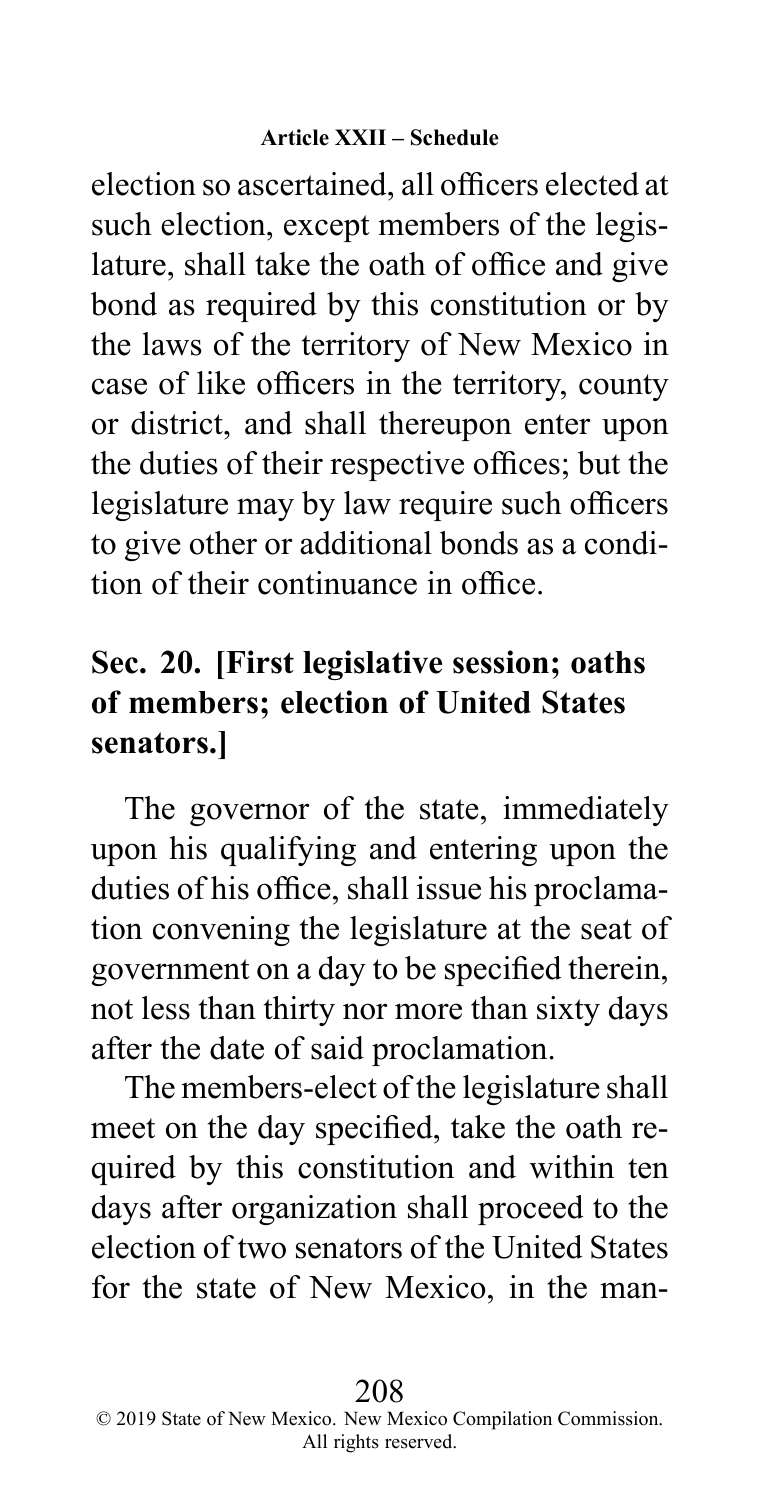ner prescribed by the constitution and laws of the United States; and the governor and secretary of the state of New Mexico shall certify the election of the senators and representatives in congress in the manner required by law.

## **Sec. 21. [Supplementary legislation.]**

The legislature shall pass all necessary laws to carry into effect the provisions of this constitution.

### **Sec. 22. [Terms of first officers.]**

The term of office of all officers elected at the election aforesaid shall commence on the date of their qualification and shall expire at the same time as if they had been elected on the Tuesday next after the first Monday of November in the year nineteen hundred and twelve.

# **ARTICLE XXIV**

#### **Leases on State Land**

Sec.

1. Contracts for the development and production of minerals or development and operation of geothermal steam and waters on state lands.

#### 209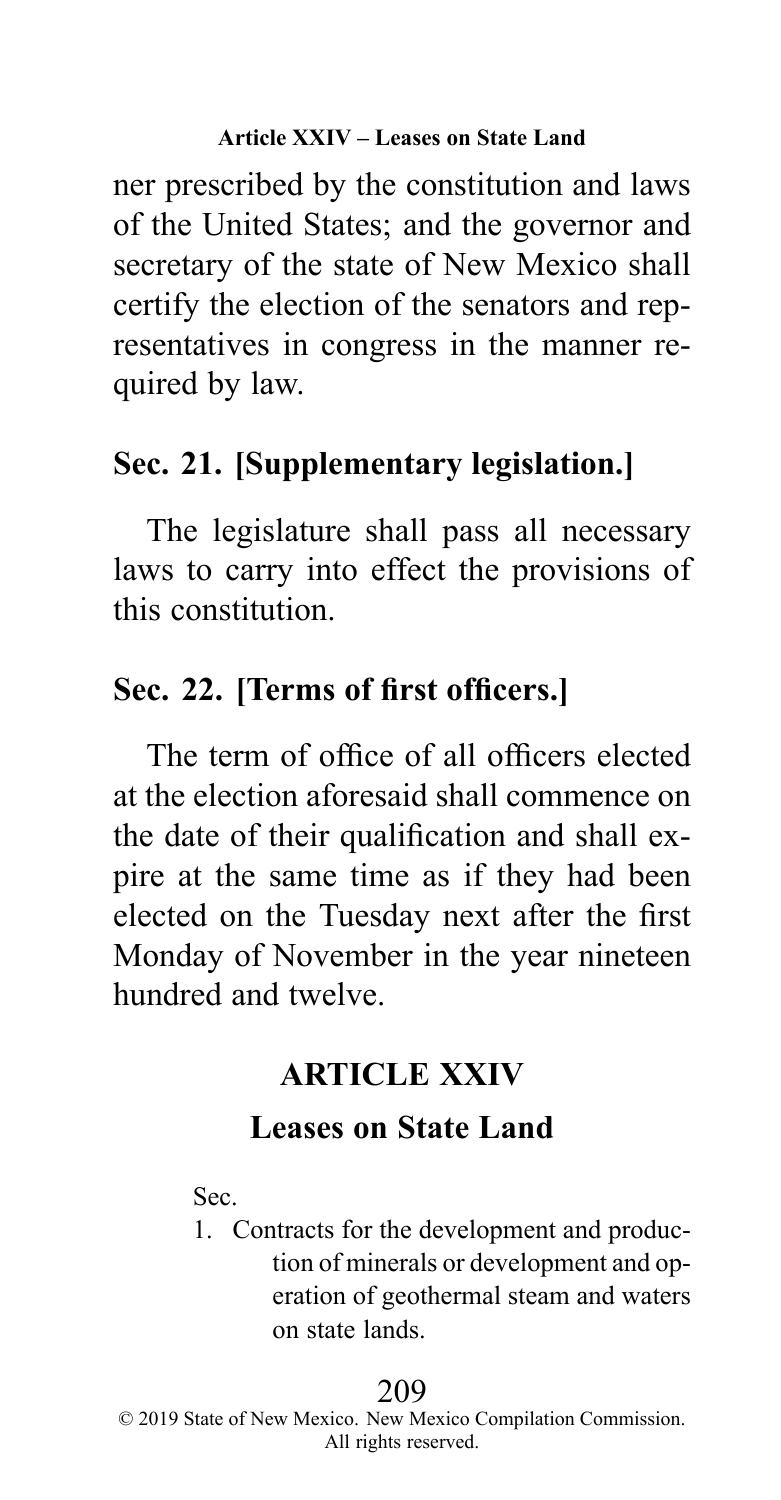## **Sec. 1. [Contracts for the development and production of minerals or development and operation of geothermal steam and waters on state lands.]**

Leases and other contracts, reserving <sup>a</sup> royalty to the state, for the development and production of any and all minerals or for the development and operation of geothermal steam and waters on lands granted or confirmed to the state of New Mexico by the act of congress of June 20, 1910, entitled "An act to enable the people of New Mexico to form <sup>a</sup> constitution and state government and be admitted into the union on an equal footing with the original states," may be made under such provisions relating to the necessity or requirement for or the mode and manner of appraisement, advertisement and competitive bidding, and containing such terms and provisions, as may be provided by act of the legislature; the rentals, royalties and other proceeds therefrom to be applied and conserved in accordance with the provisions of said act of congressfor the suppor<sup>t</sup> or in aid of the common schools, or for the attainment of the respective purposes for which the several grants

<sup>©</sup> 2019 State of New Mexico. New Mexico Compilation Commission. All rights reserved.